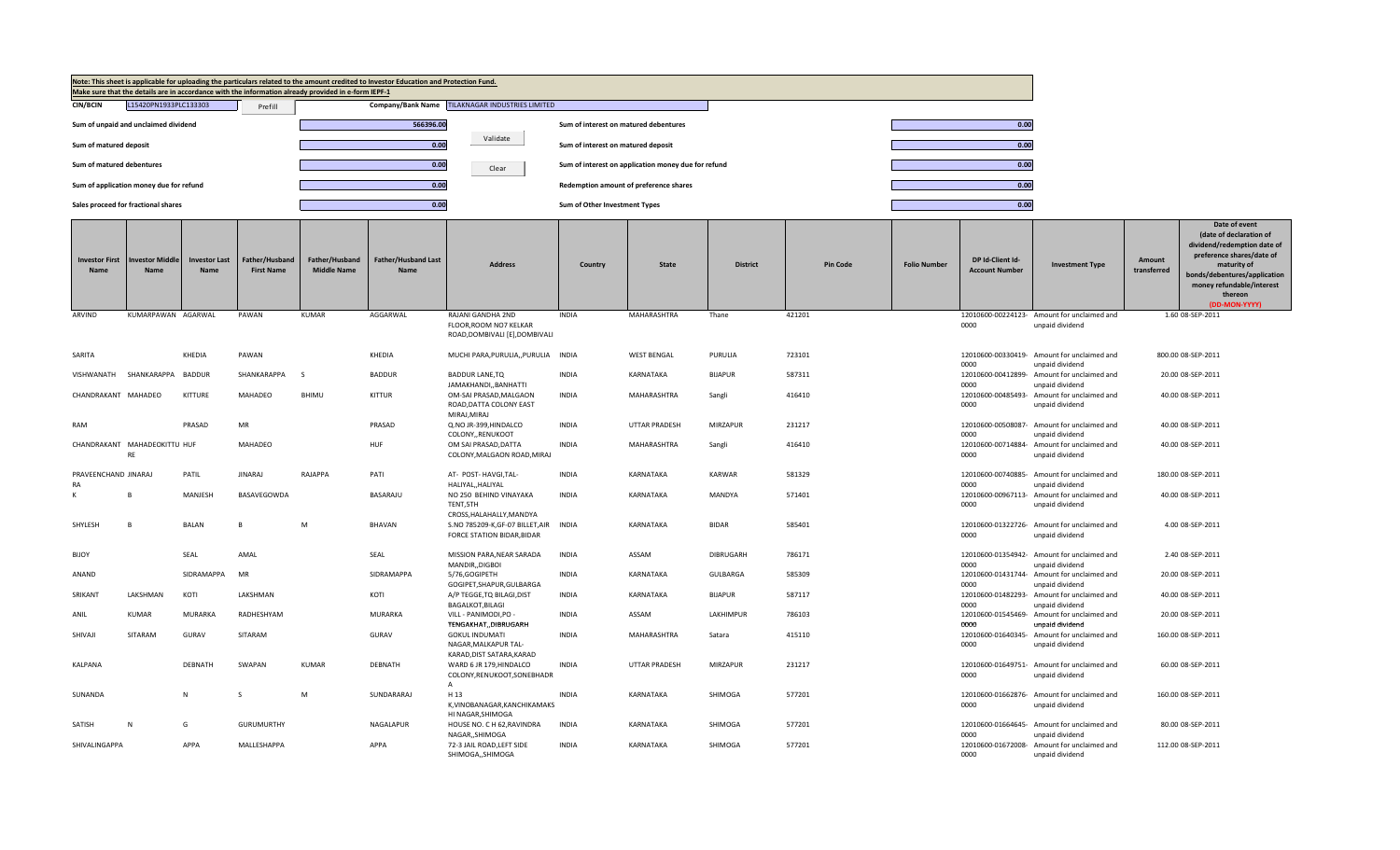| MANGAL          | SHASHIKANT                      | <b>JADHAV</b>         | KERABA         | SHRIPATI     | <b>KADA</b>      | SUBHASH NAGAR, HULE<br>PLOT,, MIRAJ                                                                                  | <b>INDIA</b> | MAHARASHTRA          | Sangli           | 416410 | 0000                       | 12010600-01850197- Amount for unclaimed and<br>unpaid dividend                    | 7.20 08-SEP-2011   |
|-----------------|---------------------------------|-----------------------|----------------|--------------|------------------|----------------------------------------------------------------------------------------------------------------------|--------------|----------------------|------------------|--------|----------------------------|-----------------------------------------------------------------------------------|--------------------|
| <b>NAVEEN</b>   | <b>KUMAR</b>                    | <b>GUPTA</b>          | RATAN          | <b>KUMAR</b> | <b>GUPTA</b>     | 1007, MUTHIGANJ, , ALLAHABAD                                                                                         | <b>INDIA</b> | <b>UTTAR PRADESH</b> | ALLAHABAD        | 211003 | 12010600-01865581-<br>0000 | Amount for unclaimed and<br>unpaid dividend                                       | 160.00 08-SEP-2011 |
| GURU            | M                               | <sub>S</sub>          | SHIVALINGAIAH  |              | S                | NO.6-124 4TH CROSS, OLD<br>VINAYAKA<br>ROAD, HALAHALLI, MANDYA                                                       | <b>INDIA</b> | KARNATAKA            | MANDYA           | 571401 | 12010600-01902709-<br>0000 | Amount for unclaimed and<br>unpaid dividend                                       | 160.00 08-SEP-2011 |
| ABHINAV         |                                 | MAHESHWARI            | MR             |              | MAHESHWARI       | D-601 RIVER PARK<br>SOCITY, DATTANI PARK<br>ROAD, KANDIVALI EAST, MUMBAI                                             | <b>INDIA</b> | MAHARASHTRA          | <b>MUMBAI</b>    | 400101 | 0000                       | 12010600-01907540- Amount for unclaimed and<br>unpaid dividend                    | 80.00 08-SEP-2011  |
| <b>SURAJIT</b>  |                                 | DAS                   | SUSHIL         | CHANDRA      | DAS              | 34, GOURANGA MANDIR ROAD, PS- INDIA<br>JADA.KOLKATA                                                                  |              | <b>WEST BENGAL</b>   | Kolkata          | 700086 | 0000                       | 12010600-01924689- Amount for unclaimed and<br>unpaid dividend                    | 40.00 08-SEP-2011  |
| SANGRAM         | SURESHRAO                       | SURYAWANSHI SURESHRAO |                | MAHADEO      | SU               | TUKAI ROAD VIJAPUR<br>VES, DURGADE MAL,, MIRAJ                                                                       | <b>INDIA</b> | MAHARASHTRA          | Sangli           | 416410 | 12010600-01954437-<br>0000 | Amount for unclaimed and<br>unpaid dividend                                       | 60.00 08-SEP-2011  |
| $\vee$          | $\mathsf{R}$                    | RAJAN                 | RAJAN          |              | RAJAN            | NO 5/168, ANGAMMAL<br>COLONY,, SALEM                                                                                 | <b>INDIA</b> | <b>TAMIL NADU</b>    | SALEM            | 636009 | 12010600-02016244-<br>0000 | Amount for unclaimed and<br>unpaid dividend                                       | 80.00 08-SEP-2011  |
| PULKIT          |                                 | AGARWAL               | <b>VIPIN</b>   |              | KUMAR            | MOH. CHHIPIYAN, VILL & PO.<br>THANA                                                                                  | <b>INDIA</b> | <b>UTTAR PRADESH</b> | MUZAFFARNAGAR    | 247777 | 12010604-00108002-<br>0000 | Amount for unclaimed and<br>unpaid dividend                                       | 120.00 08-SEP-2011 |
| SHARIF          |                                 | KHAN                  | FAREED         | AHMED        | <b>KHAN</b>      | BHAWAN,, MUZAFFARNAGAR<br>786<br>YOGENDRAPURI,,,MUZAFFARNAG                                                          | <b>INDIA</b> | <b>UTTAR PRADESH</b> | MUZAFFARNAGAR    | 251002 | 0000                       | 12010604-00108492- Amount for unclaimed and<br>unpaid dividend                    | 400.00 08-SEP-2011 |
| SOMNATH         |                                 | MAL                   | KARORI         |              | MAL              | AR<br>467/1 ADARSH<br>COLONY, PACHENDA                                                                               | <b>INDIA</b> | UTTAR PRADESH        | MUZAFFARNAGAR    | 251001 | 0000                       | 12010604-00111013- Amount for unclaimed and<br>unpaid dividend                    | 720.00 08-SEP-2011 |
| KALPANA         |                                 | DADEECH               | PRASHANT       |              | <b>JOSHI</b>     | ROAD,, MUZAFFAR NAGAR<br>R/O 2/63, HOUSING BOARD<br>COLONY, NEAR BUS STAND, SIKAR                                    | <b>INDIA</b> | RAJASTHAN            | JHUNJHUNU        | 333001 | 0000                       | 12010605-00438896- Amount for unclaimed and<br>unpaid dividend                    | 40.00 08-SEP-2011  |
| SHASHIKIRAN     | SIDDHESHWAR PATNE               |                       | SIDDHESHWAR    |              | PATNE            | 108 1 /2 MAIN ROAD, SIDDHOBA INDIA<br>GALLI,,SANGOLA                                                                 |              | MAHARASHTRA          | Solapur          | 413307 | 0000                       | 12010700-00336667- Amount for unclaimed and<br>unpaid dividend                    | 134.40 08-SEP-2011 |
| RAJESH          | SHET                            | $\mathbf{U}$          | $\mathsf{v}$   | RAMESH       | SHET             | GURUSHREE JEWELLERS, OLD P O INDIA<br>ROAD, UDUPI                                                                    |              | KARNATAKA            | <b>UDUPI</b>     | 576101 | 12010900-00037554-<br>0000 | Amount for unclaimed and<br>unpaid dividend                                       | 80.00 08-SEP-2011  |
|                 | PAWANKUMAR JAGDISHPRASAD GOENKA |                       | JAGDISHPRASAD  |              | <b>GOENKA</b>    | NEAR FLESH FLAVOUR HOTEL, ALSI INDIA                                                                                 |              | MAHARASHTRA          | Akola            | 444001 | 12010900-00260444-         | Amount for unclaimed and                                                          | 24.00 08-SEP-2011  |
| AGAIAH          |                                 | AKARAPU               | AKARAPU        |              | YELLAIAH         | PLOT, AKOLA<br>9-5-64, MANDI<br>BAZAR, WARANGAL, WARANGAL                                                            | <b>INDIA</b> | ANDHRA PRADESH       | WARANGAL         | 506002 | 0000<br>0000               | unpaid dividend<br>12010900-01112899- Amount for unclaimed and<br>unpaid dividend | 560.00 08-SEP-2011 |
| SUMAN           | DEVI                            | <b>BOTHRA</b>         | <b>MOHAN</b>   | LAL          | <b>BOTHRA</b>    | N.T ROADOPP TOWN<br>COMMITTEE, PO-KHARUPETIA, DIST-<br>DARRANG, KHARUPETIA                                           | <b>INDIA</b> | ASSAM                | DARRANGA         | 784115 | 0000                       | 12010900-03115206- Amount for unclaimed and<br>unpaid dividend                    | 600.00 08-SEP-2011 |
| SANTHOSH        |                                 | MATHEW                | MATHEW         |              | MATHEW           | ENCHANATTU HOUSE, MUTTOM P INDIA<br>O IDUKKI DISTRICT,, THODUPUZHA                                                   |              | KERALA               | <b>IDUKI</b>     | 685587 | 0000                       | 12010900-03222816- Amount for unclaimed and<br>unpaid dividend                    | 40.00 08-SEP-2011  |
| <b>USHA</b>     |                                 | ARORA                 | OM             | PRAKASH      | WASSON           | 122/190 SAROJNI<br>NAGAR, KANPUR, , KANPUR                                                                           | <b>INDIA</b> | UTTAR PRADESH        | <b>KANPUR</b>    | 208012 | 0000                       | 12010900-03456759- Amount for unclaimed and<br>unpaid dividend                    | 320.00 08-SEP-2011 |
| SANJEEV         |                                 | <b>KUMAR</b>          | KRIPA          |              | RAM              | 267-OLD SUBJI MANDI, PUL<br>JATWARA JWALAPUR,., HARDWAR                                                              | <b>INDIA</b> | <b>UTTAR PRADESH</b> | SAHARANPUR       | 249407 | 12010900-03706471-<br>0000 | Amount for unclaimed and<br>unpaid dividend                                       | 80.00 08-SEP-2011  |
| <b>NEETA</b>    | PAWANKUMAR GOENKA               |                       | PAWANKUMAR     |              | <b>JAGDISHPR</b> | CLASSIC HOME FLAT105, RIDDI<br>SIDDI COLONY<br>KHAJRANA, INDORE, INDORE                                              | <b>INDIA</b> | MADHYA PRADESH       | <b>INDORE</b>    | 452001 | 0000                       | 12010900-03865746- Amount for unclaimed and<br>unpaid dividend                    | 24.00 08-SEP-2011  |
| RAJESH          | KUMAR                           | SAHU                  | KUMBH          | LAL          | SAHU             | VILL./POST-NIWAS,TEH-<br>DEVSAR, SIDHI                                                                               | <b>INDIA</b> | MADHYA PRADESH       | SIDHI            | 486669 | 0000                       | 12010900-04016618- Amount for unclaimed and<br>unpaid dividend                    | 40.00 08-SEP-2011  |
| <b>NITABEN</b>  | NARESHKUMAR SADHU               |                       | NARESHKUMAR    |              | MANOHARD         | 229/MANDVI CHOK THI UBHI<br>BAJAR, PANSARA NI SHERRY PASE<br>TALUKA:, VIRAMGAMDIST                                   | <b>INDIA</b> | <b>GUJARAT</b>       | AHMEDABAD        | 382150 | 12010900-04594016-<br>0000 | Amount for unclaimed and<br>unpaid dividend                                       | 160.00 08-SEP-2011 |
| SAMEER          | RAMAKANT                        | <b>TAMBAT</b>         | RAMAKANT       |              | CHAGGANBHAI      | AMHEDABAD, DUMANA<br>FLAT NO.3JAYPRASAD<br>RESEDENCY, NEAR BORA<br>NURSARYPANDIT CLY, SHARANPUR<br>ROAD NASIK, NASIK | <b>INDIA</b> | MAHARASHTRA          | Nashik           | 422002 | 0000                       | 12010907-00056911- Amount for unclaimed and<br>unpaid dividend                    | 20.00 08-SEP-2011  |
| CAJETAN         | <b>DOMINIC</b>                  | <b>MENDES</b>         | <b>DOMINIC</b> |              | MENDES           | MAYUR COOP HSG. SOCIETY, FLAT INDIA<br>NO. 10TILAK NAGAR, DOMBIVILI                                                  |              | MAHARASHTRA          | Thane            | 421201 | 0000                       | 12010907-00065785- Amount for unclaimed and<br>unpaid dividend                    | 60.00 08-SEP-2011  |
| <b>MAHENDRA</b> |                                 | SINGH                 | LATE           | SHRIBANARSI  | -SI              | (E).THANE<br>202 RISHI NAGAR, ADHOIWALA<br>DEHRADUN, DEHRADUN                                                        | INDIA        | UTTAR PRADESH        | <b>DEHRA DUN</b> | 248001 | 0000                       | 12010910-00012400- Amount for unclaimed and<br>unpaid dividend                    | 140.00 08-SEP-2011 |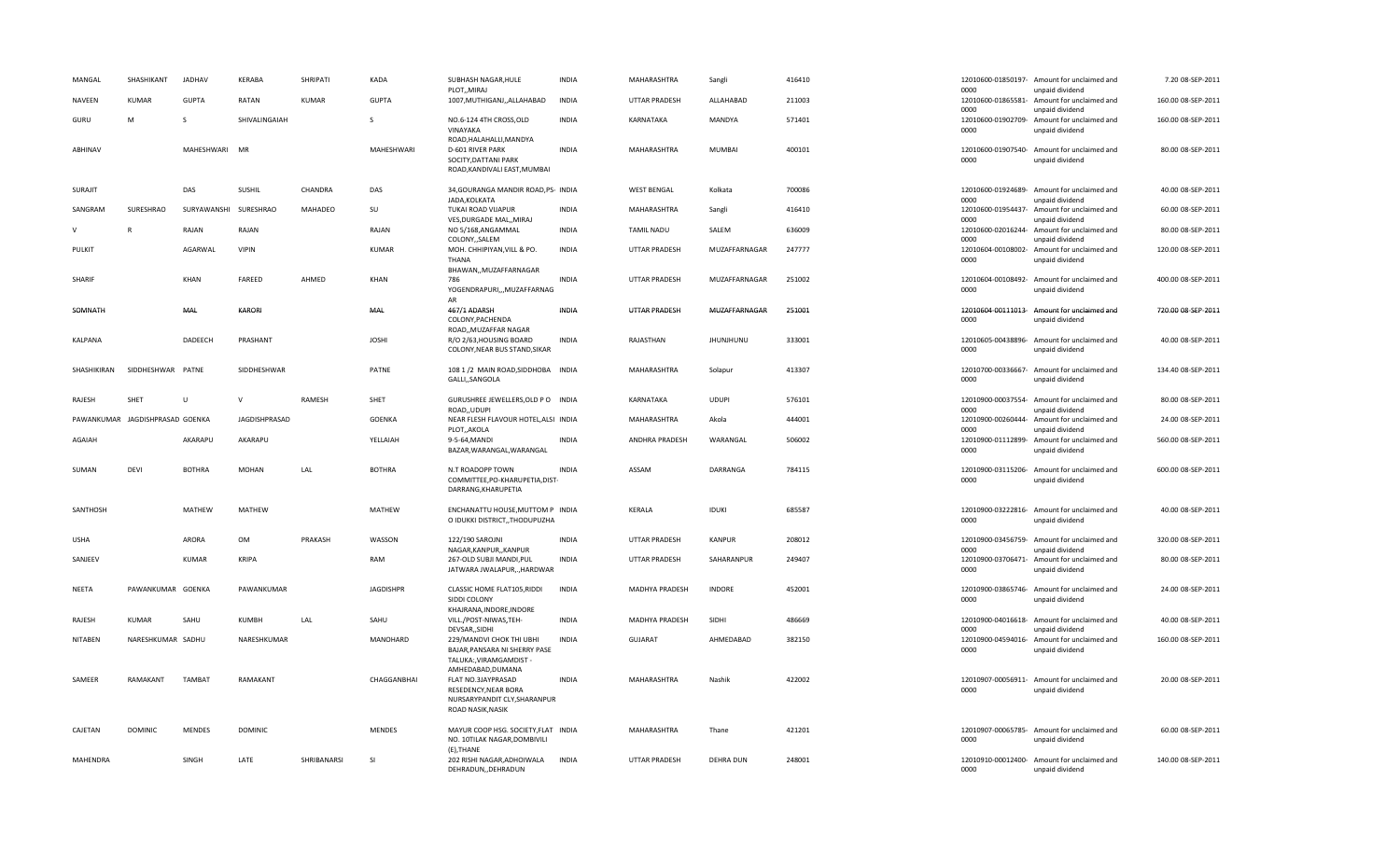| JANGBEER          | SINGH                                | <b>BIST</b>          | $\mathbf{R}$                  | $\mathcal{S}$ | <b>BIST</b>     | <b>VIDHAN</b><br>SABHA, DEHRADUN, , DEHRADUN                                     | <b>INDIA</b> | <b>UTTAR PRADESH</b>  | <b>DEHRA DUN</b> | 248001 | 0000                       | 12010910-00023119- Amount for unclaimed and<br>unpaid dividend | 40.00 08-SEP-2011   |
|-------------------|--------------------------------------|----------------------|-------------------------------|---------------|-----------------|----------------------------------------------------------------------------------|--------------|-----------------------|------------------|--------|----------------------------|----------------------------------------------------------------|---------------------|
| <b>GULAB</b>      | <b>DINKAR</b>                        | <b>KOPPALKAR</b>     | <b>DINKAR</b>                 |               | KOPPALKAR       | 1765 'E' WARD 206, SILVER<br>ARCH, RAJARAMPURI 3RD<br>LANE, KOLHAPUR             | <b>INDIA</b> | <b>MAHARASHTRA</b>    | Kolhapur         | 416008 | 0000                       | 12010919-00007005- Amount for unclaimed and<br>unpaid dividend | 180.00 08-SEP-2011  |
| VIJAY             | RAMCHANDRA SAWANT                    |                      | RAMCHANDRA                    | <b>BAPUSO</b> | <b>SA</b>       | 8-9 M D PAWAR CHOWK, URUN-<br>ISLAMPUR, TAL- WALWA DIST-<br>SANGLI, ISLAMPUR     | <b>INDIA</b> | MAHARASHTRA           | Sangli           | 415409 | 0000                       | 12010919-00126633- Amount for unclaimed and<br>unpaid dividend | 80.00 08-SEP-2011   |
| NILESH            | RAMCHANDRA SHINGARE                  |                      | RAMCHANDRA                    |               | DATTATRAY       | 1839 E WARD, RAJARAMPURI 5 TH INDIA<br>LANE, NEAR CHIKITSA<br>HOSPITAL, KOLHAPUR |              | MAHARASHTRA           | Kolhapur         | 416008 | 0000                       | 12010919-00140367- Amount for unclaimed and<br>unpaid dividend | 16.00 08-SEP-2011   |
| <b>GEETA</b>      |                                      | DEVI                 | <b>PRABHAS</b>                | <b>KUMAR</b>  | <b>HISARI</b>   | OLD EXCHANGE<br>ROAD,,,SITAMARHI                                                 | <b>INDIA</b> | <b>BIHAR</b>          | SITAMARHI        | 843302 | 0000                       | 12010924-00076788- Amount for unclaimed and<br>unpaid dividend | 160.00 08-SEP-2011  |
| <b>DINESH</b>     | KUMARGINDAU HUF<br><b>RIA</b>        |                      | KUMARGINDAURI<br>$\mathsf{A}$ |               | <b>HUF</b>      | S/O P L GINDAURIA, C/O BAGARIA INDIA<br>HOUSE, SAKTI PATH, DHANBAD               |              | <b>BIHAR</b>          | DHANBAD          | 826001 | 0000                       | 12010926-00186156- Amount for unclaimed and<br>unpaid dividend | 40.00 08-SEP-2011   |
| <b>KISHOR</b>     | <b>KUMAR</b>                         | <b>GUPTA</b>         | <b>BAIJNATH</b>               | PRASAD        | GUPT            | 1ST FLOOR, ANAND MANGAL<br>SQUARE, S. F. ROAD, SILIGURI                          | <b>INDIA</b> | <b>WEST BENGAL</b>    | DARJEELING       | 734005 | 12011300-00294007-<br>0000 | Amount for unclaimed and<br>unpaid dividend                    | 80.00 08-SEP-2011   |
| BULAKI            | DAS                                  | KOTHARI              | RATAN                         | LAL           | KOTHARI         | C/O RATAN LAL KOTHARI, NEAR<br>CHOPRA SCHOOL, NEW LANE<br>GANGASHAHAR, BIKANER   | INDIA        | RAJASTHAN             | BIKANER          | 334001 | 12012101-00225642-<br>0000 | Amount for unclaimed and<br>unpaid dividend                    | 80.00 08-SEP-2011   |
|                   | RAMAKRISHNA VENKATARAMU KAMMAR<br>LU |                      | VENKATARAMULU                 |               | <b>KAMMAR</b>   | S/O VENKATARAMULU, NALA<br>ROAD,, MANVI                                          | <b>INDIA</b> | KARNATAKA             | <b>RAICHUR</b>   | 584123 | 0000                       | 12012600-00119356- Amount for unclaimed and<br>unpaid dividend | 7.20 08-SEP-2011    |
| <b>VIKRAM</b>     | CHATRABHUJ                           | <b>BRAMANIA</b>      | CHATRABHUJ                    |               | <b>BRAMANIA</b> | ASHIRWAD, COLLEGE<br>ROAD, ANKOLA, UTTAR KANADA                                  | <b>INDIA</b> | KARNATAKA             | <b>KARWAR</b>    | 581314 | 0000                       | 12013200-00017166- Amount for unclaimed and<br>unpaid dividend | 2640.00 08-SEP-2011 |
| ANANT             | <b>DAMODAR</b>                       | GARDE                | DAMODAR                       |               | GARDE           | 304 A-04 MOHAN REGENCY, OPP<br>SHREE COMPLEX, KALYAN<br>W,KALYAN                 | <b>INDIA</b> | MAHARASHTRA           | Thane            | 421301 | 0000                       | 12013200-00042450- Amount for unclaimed and<br>unpaid dividend | 40.00 08-SEP-2011   |
| <b>JAYANTA</b>    |                                      | <b>GHOSH</b>         | SASHADHAR                     |               | <b>GHOSH</b>    | 32/1 ARYA SAMITY<br>ROAD, BEHALA, , KOLKATA                                      | <b>INDIA</b> | <b>WEST BENGAL</b>    | Kolkata          | 700034 | 0000                       | 12013200-00049874- Amount for unclaimed and<br>unpaid dividend | 80.00 08-SEP-2011   |
|                   |                                      | CHANDRASEKAR B<br>AN |                               |               | PANDIYAN        | SUKKAMPATTY, MANAL<br>MEDU,, KARUR                                               | <b>INDIA</b> | <b>TAMIL NADU</b>     | PERIYAR          | 639005 | 12013200-00179393-<br>0000 | Amount for unclaimed and<br>unpaid dividend                    | 40.00 08-SEP-2011   |
| RAJINDER          | SINGH                                | <b>NAIN</b>          | MAYACHAND                     |               | <b>NAIN</b>     | MT MGMT FLT, AF AIR FORCE<br>STATION, DEVLALI - SOUTH, NASIK                     | <b>INDIA</b> | MAHARASHTRA           | Nashik           | 422501 | 0000                       | 12013200-00322620- Amount for unclaimed and<br>unpaid dividend | 80.00 08-SEP-2011   |
| ARUN              | <b>EKNATH</b>                        | <b>DUDUSKAR</b>      | EKNATH                        |               | <b>DUDUSKAR</b> | ATLAS/C304 LODHA<br>PARADISE, EASTERN EXPRESS<br>HIGHWAY, MAJIWADE               | <b>INDIA</b> | MAHARASHTRA           | Thane            | 400601 | 12013200-00667601-<br>0000 | Amount for unclaimed and<br>unpaid dividend                    | 4.80 08-SEP-2011    |
| CHANDRAKANT VINOD |                                      | PATEL                | VINOD                         |               | PATEL           | THANE, THANE<br>AT POST MUKINDPUR, TAL<br>NEWASA,,AHMEDNAGAR                     | <b>INDIA</b> | MAHARASHTRA           | Ahmednagar       | 414603 | 0000                       | 12013200-00676344- Amount for unclaimed and<br>unpaid dividend | 24.00 08-SEP-2011   |
| SANJAY            | PRUTHVIRAJ                           | PARMAR               | PRUTHVIRAJ                    |               | PARMAR          | AT POST NAGOTHANE, TAL ROHA INDIA<br>DIST RAIGAD,, NAGOTHANE                     |              | MAHARASHTRA           | Thane            | 402106 | 12013200-00765721-<br>0000 | Amount for unclaimed and<br>unpaid dividend                    | 160.00 08-SEP-2011  |
| HAMEED            | <b>BASHA</b>                         | <b>SHAIK</b>         | <b>BASHA</b>                  |               | <b>SHAIK</b>    | D NO 17/6/10A, MUBARAK NAGAR INDIA<br>23 WARD, PONNUR                            |              | <b>ANDHRA PRADESH</b> | <b>GUNTUR</b>    | 522124 | 0000                       | 12013200-00775508- Amount for unclaimed and<br>unpaid dividend | 220.00 08-SEP-2011  |
| KAILAS            | SURYABHAN                            | LAHARE               | SURYABHAN                     |               | LAHARE          | AT POST VAKADI TAL RAHATA, DIST INDIA<br>AHMEDNAGAR<br>NAGAR, AHMEDNAGAR         |              | MAHARASHTRA           | Ahmednagar       | 413719 | 0000                       | 12013200-00967412- Amount for unclaimed and<br>unpaid dividend | 80.00 08-SEP-2011   |
| RAJU              | MANJU                                | JADHAV               | MANJU                         |               | <b>JADHAV</b>   | A/P HAREGAON, TAL<br>SHRIRAMPUR,, SHRIRAMPUR                                     | <b>INDIA</b> | MAHARASHTRA           | Ahmednagar       | 413718 | 0000                       | 12013200-00974164- Amount for unclaimed and<br>unpaid dividend | 80.00 08-SEP-2011   |
| RANGNATH          | VISHNU                               | <b>VIKHE</b>         | VISHNU                        |               | <b>VIKHE</b>    | A/P LONI BK, TAL RAHATA DIST<br>AHMEDNAGAR, AHMEDNAGAR                           | <b>INDIA</b> | MAHARASHTRA           | Ahmednagar       | 413736 | 0000                       | 12013200-01038650- Amount for unclaimed and<br>unpaid dividend | 4.00 08-SEP-2011    |
| ABASAHEB          | JAGANNATH                            | AUTADE               | JAGANNATH                     |               | AUTADE          | AT SARLA POST MALEWADI, TAL<br>SHRIRAMPUR DIST<br>AHMEDNAGAR,, SHRIRAMPUR        | <b>INDIA</b> | MAHARASHTRA           | Ahmednagar       | 413718 | 12013200-01051891-<br>0000 | Amount for unclaimed and<br>unpaid dividend                    | 80.00 08-SEP-2011   |
| <b>KISHOR</b>     | RAOSAHEB                             | <b>AUTADE</b>        | RAOSAHEB                      |               | <b>AUTADE</b>   | A/P MALEWADI TAL<br>SHRIRAMPUR, DIST<br>AHMEDNAGAR,, SHRIRAMPUR                  | <b>INDIA</b> | <b>MAHARASHTRA</b>    | Ahmednagar       | 413718 | 0000                       | 12013200-01055518- Amount for unclaimed and<br>unpaid dividend | 240.00 08-SEP-2011  |
| VILAS             | RAOSAHEB                             | <b>VIKHE</b>         | RAOSAHEB                      |               | <b>VIKHE</b>    | A/P LONI BK, TAL RAHATA DIST<br>AHMEDANAGAR<br>RA,,AHMEDNAGAR                    | <b>INDIA</b> | MAHARASHTRA           | Ahmednagar       | 413736 | 0000                       | 12013200-01070659- Amount for unclaimed and<br>unpaid dividend | 24.00 08-SEP-2011   |
| <b>NITIN</b>      | VIJAY                                | DANGAT               | VIJAY                         |               | DANGAT          | A/P BHERDAPUR, TAL<br>SHRIRAMPUR,, SHRIRAMPUR                                    | <b>INDIA</b> | MAHARASHTRA           | Ahmednagar       | 413709 | 0000                       | 12013200-01090031- Amount for unclaimed and<br>unpaid dividend | 23.20 08-SEP-2011   |
| VISHAL            | <b>BABURAO</b>                       | <b>BHAS</b>          | <b>BABURAO</b>                |               | <b>BHAS</b>     | OPP MODEL SCHOOL HOME NO<br>821, WARD NO 1<br>SHRIRAMPUR,, SHRIRAMPUR            | <b>INDIA</b> | MAHARASHTRA           | Ahmednagar       | 413709 | 12013200-01095990-<br>0000 | Amount for unclaimed and<br>unpaid dividend                    | 8.00 08-SEP-2011    |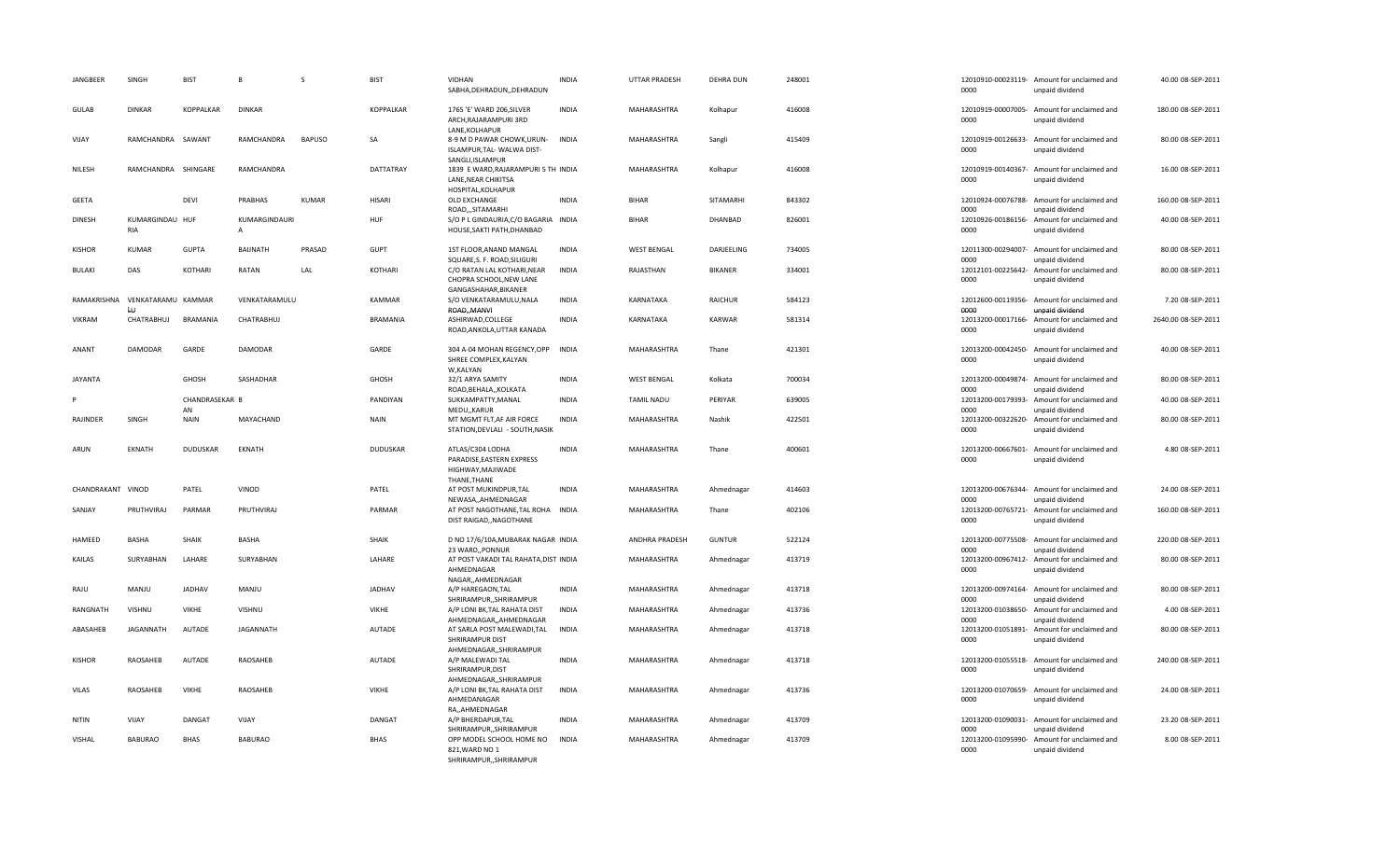| PRAKASH       | HANUMANTRAO DHUMAL |                 | <b>HANUMANTRAO</b> |          | DHUMAL          | A/P TAKLIBHAN, TAL<br>SHRIRAMPUR,,AHMEDNAGAR                                | <b>INDIA</b> | MAHARASHTRA        | Ahmednagar | 413709 | 0000                       | 12013200-01096301- Amount for unclaimed and<br>unpaid dividend | 20.00 08-SEP-2011  |
|---------------|--------------------|-----------------|--------------------|----------|-----------------|-----------------------------------------------------------------------------|--------------|--------------------|------------|--------|----------------------------|----------------------------------------------------------------|--------------------|
| SHANKAR       | GENUJI             | JARE            | <b>GENUJI</b>      |          | JARE            | A/P ZHAPWADI, TAL NEWASA DIST INDIA<br>AHMEDNAGAR,, NEWASA                  |              | MAHARASHTRA        | Ahmednagar | 414603 | 12013200-01096464-<br>0000 | Amount for unclaimed and<br>unpaid dividend                    | 40.00 08-SEP-2011  |
| <b>ACHYUT</b> | JANARDAN           | KULKARNI        | <b>JANARDAN</b>    |          | KULKARNI        | STAFF AHMEDNAGAR, C/O BOB<br>AHMEDNAGAR,,AHMEDNAGAR                         | <b>INDIA</b> | MAHARASHTRA        | Ahmednagar | 414001 | 0000                       | 12013200-01149374- Amount for unclaimed and<br>unpaid dividend | 20.00 08-SEP-2011  |
| PRAKASH       | LAXMAN             | KULKARNI        | LAXMAN             |          | KULKARNI        | SHIVAJI NAGR BACKSIDE OF<br>MARKE, NEAR SHELKE<br>EYE,, SHRIRAMPUR          | INDIA        | MAHARASHTRA        | Ahmednagar | 413709 | 12013200-01158577-<br>0000 | Amount for unclaimed and<br>unpaid dividend                    | 4.00 08-SEP-2011   |
| SANDEEP       | <b>MADHUKAR</b>    | <b>VISPUTE</b>  | <b>MADHUKAR</b>    |          | <b>VISPUTE</b>  | <b>ASHWINI HOUSING</b><br>SOCIETY, WARD NO<br>6,,SHRIRAMPUR                 | <b>INDIA</b> | <b>MAHARASHTRA</b> | Ahmednagar | 413709 | 0000                       | 12013200-01193261- Amount for unclaimed and<br>unpaid dividend | 80.00 08-SEP-2011  |
| JAYESH        | <b>ASHOK</b>       | <b>BAHADKAR</b> | ASHOK              |          | <b>BAHADKAR</b> | SIDDHACHAL COMPLEX PHASE IV<br>12,12TH FLOOR NEAR VASANT<br>VIHAR T., THANE | <b>INDIA</b> | MAHARASHTRA        | Thane      | 400601 | 0000                       | 12013200-01250467- Amount for unclaimed and<br>unpaid dividend | 122.40 08-SEP-2011 |
| DEVENDRA      | DEEPAKRAO          | DESHPANDE       | DEEPAKRAO          |          | DESHPANDE       | OPP BAGUAN BUILDING, RAHURI<br>DIST AHMEDNAGAR, RAHURI                      | <b>INDIA</b> | MAHARASHTRA        | Ahmednagar | 413705 | 12013200-01316458-<br>0000 | Amount for unclaimed and<br>unpaid dividend                    | 84.00 08-SEP-2011  |
| RAVINDRA      | APPASAHEB          | POLADE          | APPASAHEB          |          | POLADE          | KURHE WASTI NURTHARN<br>BRANCH, WARD NO 7<br>SHRIRAMPUR,, SHRIRAMPUR        | <b>INDIA</b> | MAHARASHTRA        | Ahmednagar | 413709 | 0000                       | 12013200-01361220- Amount for unclaimed and<br>unpaid dividend | 96.00 08-SEP-2011  |
| <b>BHARAT</b> | ABASAHEB           | <b>BHAVAR</b>   | ABASAHEB           |          | <b>BHAVAR</b>   | A/P TAKALIBHAN, TAL<br>SHRIRAMPUR DI<br>AHMEDNAGAR, SHRIRAMPUR              | <b>INDIA</b> | MAHARASHTRA        | Ahmednagar | 413709 | 0000                       | 12013200-01366011- Amount for unclaimed and<br>unpaid dividend | 348.00 08-SEP-2011 |
| BHAUSAHEB     | NIVRUTTI           | WAMANE          | NIVRUTTI           | GOPAL    | WAMAN           | A/P MALEWADI TAL<br>SHRIRAMPUR, SHRIRAMPUR,, SHRI<br>RAMPUR                 | <b>INDIA</b> | MAHARASHTRA        | Ahmednagar | 413718 | 0000                       | 12013200-01389090- Amount for unclaimed and<br>unpaid dividend | 80.00 08-SEP-2011  |
| MAHESH        | VISHWAS            | ADSURE          | VISHWAS            |          | ADSURE          | A/P VILAD TAL<br>AHMEDNAGAR, AHMEDNAGAR, , A<br>HMEDNAGAR                   | <b>INDIA</b> | MAHARASHTRA        | Solapur    | 413003 | 0000                       | 12013200-01422568- Amount for unclaimed and<br>unpaid dividend | 104.00 08-SEP-2011 |
| SANTOSH       | EKNATH             | BANKAR          | EKNATH             |          | <b>BANKAR</b>   | PADHEGOAN TAL<br>SHRIRAMPUR, SHRIRAMPUR,, SHRI<br>RAMPUR                    | <b>INDIA</b> | MAHARASHTRA        | Ahmednagar | 413709 | 12013200-01428857-<br>0000 | Amount for unclaimed and<br>unpaid dividend                    | 12.00 08-SEP-2011  |
| BALASAHEB     | MARUTI             | GORE            | MARUTI             |          | GORE            | AT POST RAJURI, TAL<br>RAHATA,, RAHATA                                      | <b>INDIA</b> | MAHARASHTRA        | Ahmednagar | 413709 | 0000                       | 12013200-01435051- Amount for unclaimed and<br>unpaid dividend | 80.00 08-SEP-2011  |
| <b>NITIN</b>  | DAGADU             | <b>KUSALKAR</b> | DAGADU             |          | KUSALKAR        | A/P LONI KD TAL<br>RAHATA, RAHATA, , AHMEDNAGAR                             | <b>INDIA</b> | MAHARASHTRA        | Ahmednagar | 413709 | 12013200-01435560-<br>0000 | Amount for unclaimed and<br>unpaid dividend                    | 8.00 08-SEP-2011   |
| SANJIV        | SHANKARRAO         | <b>JOSHI</b>    | SHANKARRAO         |          | <b>JOSHI</b>    | A/P LONI KD TAL RAHATA, TAL<br><b>RAHATA DIST</b><br>AHMEDNAGAR,, RAHATA    | <b>INDIA</b> | MAHARASHTRA        | Ahmednagar | 413712 | 0000                       | 12013200-01450946- Amount for unclaimed and<br>unpaid dividend | 80.00 08-SEP-2011  |
| RAHUL         | BABASAHEB          | SHINDE          | BABASAHEB          |          | SHINDE          | INDIRA NAGAR TAL<br>SHRIRAMPUR, SHRIRAMPUR, , SHRI<br>RAMPUR                | <b>INDIA</b> | MAHARASHTRA        | Ahmednagar | 413709 | 0000                       | 12013200-01461329- Amount for unclaimed and<br>unpaid dividend | 97.60 08-SEP-2011  |
| RAVINDRA      | POPAT              | <b>BHAGAT</b>   | POPAT              |          | <b>BHAGAT</b>   | A/P DIGHI TAL SHRIRAMPUR, DIST INDIA<br>AHMEDNAGAR,, SHRIRAMPUR             |              | MAHARASHTRA        | Ahmednagar | 413709 | 0000                       | 12013200-01463330- Amount for unclaimed and<br>unpaid dividend | 20.00 08-SEP-2011  |
| HEMANT        | <b>GULABRAO</b>    | PAWAR           | <b>GULABRAO</b>    | SADASHIV | PA              | BANK COLONY ASHIREWAD<br>NAGAR, WARD NO 1<br>SHRIRAMPUR,, SHRIRAMPUR        | <b>INDIA</b> | MAHARASHTRA        | Ahmednagar | 413709 | 0000                       | 12013200-01467943- Amount for unclaimed and<br>unpaid dividend | 24.00 08-SEP-2011  |
| CHETAN        | RAOSAHEB           | <b>AUTADE</b>   | RAOSAHEB           |          | <b>AUTADE</b>   | <b>INDIRA NAGAR TAL</b><br>SHRIRAMPUR.DIST<br>AHMEDNAGAR,, SHRIRAMPUR       | <b>INDIA</b> | MAHARASHTRA        | Ahmednagar | 413709 | 0000                       | 12013200-01467958- Amount for unclaimed and<br>unpaid dividend | 20.00 08-SEP-2011  |
| VIKRANT       | BHAUSAHEB          | GALANDE         | BHAUSAHEB          |          | GALANDE         | K/P INDIRANAGAR<br>SHRIRAMPUR, SHRIRAMPUR, , SHRI<br>RAMPUR                 | <b>INDIA</b> | MAHARASHTRA        | Ahmednagar | 413704 | 0000                       | 12013200-01467962- Amount for unclaimed and<br>unpaid dividend | 16.80 08-SEP-2011  |
| <b>ROHIT</b>  | DILIP              | <b>BAKARE</b>   | DILIP              |          | BAKARE          | SITARAM SHRIRAMPUR HOG SO<br>688A, WARD NO 1<br>SHRIRAMPUR,, SHRIRAMPUR     | <b>INDIA</b> | MAHARASHTRA        | Ahmednagar | 413709 | 0000                       | 12013200-01484055- Amount for unclaimed and<br>unpaid dividend | 8.00 08-SEP-2011   |
| SUNIL         | RAMNATH            | CHAUDHARI       | RAMNATH            |          | CHAUDHARI       | 35 AT BABHULGAON POST<br>HINGOLI, TAL<br>VAIJAPUR,, AURANGABAD              | <b>INDIA</b> | MAHARASHTRA        | Aurangabad | 423701 | 0000                       | 12013200-01484722- Amount for unclaimed and<br>unpaid dividend | 80.00 08-SEP-2011  |
| <b>MUQTAR</b> | MEHMUD             | PATHAN          | MEHMUD             |          | PATHAN          | ROSHIMIN RESIDENCY<br>MILLATNAGAR, WARD NO<br>1,,SHRIRAMPUR                 | <b>INDIA</b> | MAHARASHTRA        | Ahmednagar | 413709 | 0000                       | 12013200-01496584- Amount for unclaimed and<br>unpaid dividend | 12.00 08-SEP-2011  |
| ASHOK         | <b>KUMAR</b>       | <b>SETHI</b>    | LADU               | LAL      | SETHI           | PO-<br>KOTHIYA, BHILWARA, BHILWARA, K<br>OTHIYA                             | <b>INDIA</b> | RAJASTHAN          | BHILWARA   | 311023 | 0000                       | 12013300-00117231- Amount for unclaimed and<br>unpaid dividend | 48.00 08-SEP-2011  |
| PRABHU        | DAYAL              | BILAWAL         | RAM                | RATAN    | BILAWAL         | 139, BAGH PURA,, UJJAIN                                                     | <b>INDIA</b> | MADHYA PRADESH     | UJJAIN     | 456010 | 0000                       | 12013300-00161524- Amount for unclaimed and<br>unnaid dividend | 3.20 08-SEP-2011   |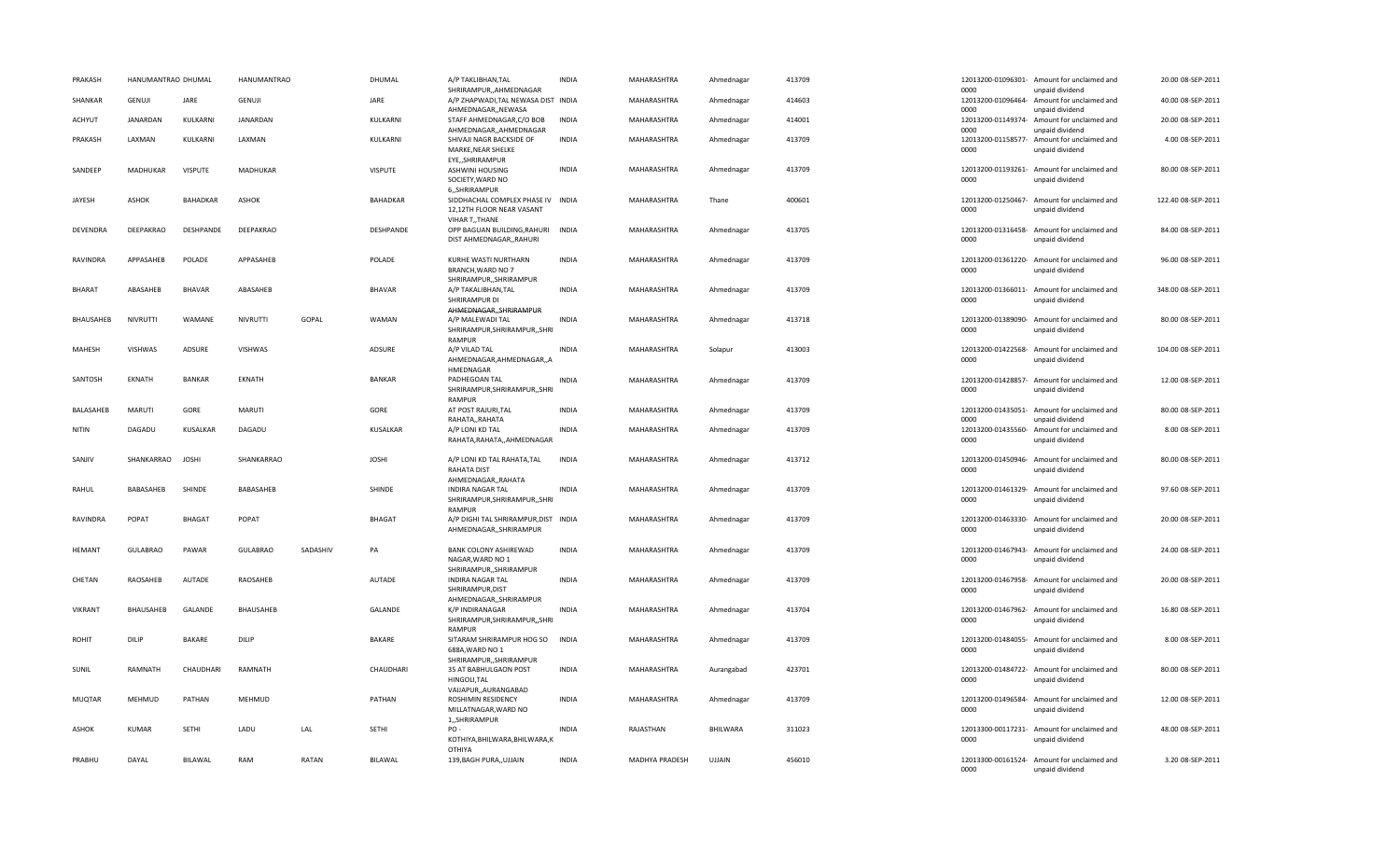| VIJAYENDRA    |                           | <b>JADIA</b>         | SHIV             | KUMAR           | <b>JADIA</b>   | DHAM<br>MOHALLA, PANNA, MADHYA<br>PRADESH, PANNA                                                          | <b>INDIA</b> | MADHYA PRADESH       | PANNA               | 488001 | 0000                               | 12013300-00202756- Amount for unclaimed and<br>unpaid dividend | 40.00 08-SEP-2011  |
|---------------|---------------------------|----------------------|------------------|-----------------|----------------|-----------------------------------------------------------------------------------------------------------|--------------|----------------------|---------------------|--------|------------------------------------|----------------------------------------------------------------|--------------------|
| MANOJ         | <b>DEORAO</b>             | SARKATE              | <b>DEORAO</b>    |                 | SARKATE        | <b>B 9 704 GAGANGIRI</b><br>ENCLAVE, KHADAK PADA, BARAVE<br>ROAD KALYAN E, THANE                          | <b>INDIA</b> | MAHARASHTRA          | Thane               | 421301 | 0000                               | 12013300-00400309- Amount for unclaimed and<br>unpaid dividend | 40.00 08-SEP-2011  |
| PARESH        | VALII                     | THACKER              | VALJI            |                 | THACKER        | <b>B 21 NARNARAYAN</b><br>NAGAR, BEHIND                                                                   | <b>INDIA</b> | <b>GUJARAT</b>       | <b>BHUJ KUCHCHH</b> | 370001 | 0000                               | 12013300-00539601- Amount for unclaimed and<br>unpaid dividend | 160.00 08-SEP-2011 |
| HARI          | OM                        | AGARWAL              | RAM              | <b>BABOO</b>    | AGARWAL        | UMEDBHUVAN, BHUJ, BHUJ<br>C/0 POOJA GOYALE, NEAR SAI<br>MANDIR DUBEY COLONY, MOWA<br>THANA RAIPUR, RAIPUR | <b>INDIA</b> | MADHYA PRADESH       | RAIPUR              | 492007 | 0000                               | 12015800-00253962- Amount for unclaimed and<br>unpaid dividend | 116.00 08-SEP-2011 |
| RAJIV         | <b>KUMAR</b>              | <b>KHANDPUR</b>      | MAHESH           | CHANDER         | KH             | PUNJABI COLONY, STATION<br>ROAD, NAGINA, BIJNOR                                                           | <b>INDIA</b> | <b>UTTAR PRADESH</b> | <b>BIJNORE</b>      | 246762 | 0000                               | 12016404-00015132- Amount for unclaimed and<br>unpaid dividend | 80.00 08-SEP-2011  |
| SHAH          | TRISHALA                  | DHARMESH             | <b>DNYANESH</b>  |                 | SHARADCHAND    | B 3 SANSKRITI APTS, OPP S B I, DIST INDIA<br>AHMEDANAGAR, SHRIRAMPUR                                      |              | MAHARASHTRA          | Ahmednagar          | 413709 | 0000                               | 12017500-00260532- Amount for unclaimed and<br>unpaid dividend | 400.00 08-SEP-2011 |
| VIDYADHAR     | <b>DINKARRAO</b>          | PADMAWAR             | <b>DINKARRAO</b> |                 | PADMAWA        | SANE GURUJI NAGAR, BACHELAR INDIA<br>ROAD, ARVI NAKA, WARDHA                                              |              | MAHARASHTRA          | Wardha              | 442001 | 0000                               | 12017501-00087439- Amount for unclaimed and<br>unpaid dividend | 80.00 08-SEP-2011  |
| TARUN         |                           | <b>JOSHI</b>         | JAI              | PRAKASH         | <b>JOSHI</b>   | NEAR OLD, WATER<br>TANKRATANGARH                                                                          | <b>INDIA</b> | RAJASTHAN            | CHURU               | 331022 | 0000                               | 12017701-00513681- Amount for unclaimed and<br>unpaid dividend | 80.00 08-SEP-2011  |
| RUSHAB        | KAILAS                    | SHAH                 | KAILAS           |                 | SHAH           | 1467 SECOND FLOOR, PAGADBAND INDIA<br>LANE,, NASIK                                                        |              | MAHARASHTRA          | Nashik              | 422001 | 12018600-00060004-<br>0000         | Amount for unclaimed and<br>unpaid dividend                    | 360.00 08-SEP-2011 |
| VINOD         | GIRDHARILALM HUF<br>ANTRI |                      | GIRDHARILAL      |                 | <b>HUF</b>     | 451<br>ITWARA, BURHANPUR, , BURHANPU                                                                      | <b>INDIA</b> | MADHYA PRADESH       | KHANDWA             | 450331 | 0000                               | 12018600-00347577- Amount for unclaimed and<br>unpaid dividend | 80.00 08-SEP-2011  |
| <b>GHULAM</b> | <b>NABI</b>               | HAKIM                | ABDUL            | GANI            | HAKIM          | KHANABAL,,,ANANTNAG                                                                                       | <b>INDIA</b> | JAMMU AND KASHMIR    | ANANTNAG            | 192101 | 0000                               | 12018600-00356292- Amount for unclaimed and<br>unpaid dividend | 5.60 08-SEP-2011   |
| SUMAN         | <b>KUMAR</b>              | SAHA                 | SHYAMAL          | <b>KUMAR</b>    | SAHA           | STATION PARA, WARD NO 13, PO- INDIA<br><b>BHAGNI PART-1, DINHATA</b>                                      |              | <b>WEST BENGAL</b>   | COOCHBEHAR          | 736135 | 0000                               | 12019101-00876604- Amount for unclaimed and<br>unpaid dividend | 20.00 08-SEP-2011  |
|               |                           |                      |                  |                 |                |                                                                                                           |              |                      |                     |        |                                    |                                                                |                    |
| <b>BADDAM</b> |                           | ANJAIAH              | HANMANTH         | REDDY           | <b>BADDA</b>   | HOUSE NO-8-90, VEMPET                                                                                     | <b>INDIA</b> | ANDHRA PRADESH       | KRISHNA             | 505331 | 12019101-01061047-                 | Amount for unclaimed and                                       | 72.00 08-SEP-2011  |
| VIDYA         | DHAR                      | TRIPATHI             | ANANT            | RAM             | TRIPATHI       | METPALLY,, JAGTIAL<br>PASCHIM                                                                             | <b>INDIA</b> | <b>UTTAR PRADESH</b> | Varanasi            | 221303 | 0000<br>12019101-01367548-         | unpaid dividend<br>Amount for unclaimed and                    | 36.00 08-SEP-2011  |
| DEWASISH      | <b>KUMAR</b>              | CHOUDHARY            | <b>DILIP</b>     | <b>KUMAR</b>    | CHOUDHAR       | MOHAL, GOPIGANJ, , BHADOHI<br>HOUSE NO 37, KITADIN                                                        | <b>INDIA</b> | <b>BIHAR</b>         | SINGHBHUM           | 831001 | 0000<br>12019101-01493252-         | unpaid dividend<br>Amount for unclaimed and                    | 24.00 08-SEP-2011  |
| MUKESH        | <b>KUMAR</b>              | MEHTA                | DILJEET          |                 | SINGH          | JSR, JAMSHEDPUR<br>14 RAJGARH BLOCK NO-24, TEHSIL - INDIA<br>RAJGARH, DISTT -                             |              | HIMACHAL PRADESH     | SIRMOUR             | 173101 | 0000<br>12019101-01544467-<br>0000 | unpaid dividend<br>Amount for unclaimed and<br>unpaid dividend | 40.00 08-SEP-2011  |
| <b>SUBHIR</b> |                           | <b>MOHONTO</b>       | KRISHNA          | CHANDRA         | MOHA           | SIRMOUR, RAJGARH<br>C/O 90 Y. EARING RCC DM, ROOM INDIA<br>NO-7 THANA                                     |              | ARUNACHAL PRADESH    | DIBRUGARH           | 791111 | 0000                               | 12019101-01548096- Amount for unclaimed and<br>unpaid dividend | 40.00 08-SEP-2011  |
| SHEELESH      | <b>KUMAR</b>              | SONI                 | <b>MUNNA</b>     | LAL             | SONI           | ROAD, ITANAGAR, ITANAGAR<br>H N 131 PRATAP WARD, VYAS                                                     | <b>INDIA</b> | MADHYA PRADESH       | <b>JABALPUR</b>     | 483220 |                                    | 12019101-01580134- Amount for unclaimed and                    | 6.40 08-SEP-2011   |
| <b>UMED</b>   | SINGH                     | KANWAR               | KHAJAN           | SINGH           | KANWAR         | MOHALLA,, JABALPUR<br>R/O NAINETTI, P.O<br>SHARGAON, TEH.                                                 | <b>INDIA</b> | HIMACHAL PRADESH     | SOLAN               | 173223 | 0000<br>12019101-01590501-<br>0000 | unpaid dividend<br>Amount for unclaimed and<br>unpaid dividend | 160.00 08-SEP-2011 |
| <b>JHANSI</b> | LAKSHMIBAI                | YALAMANCHILI VENKATA |                  | RATNAM          | <b>BOPPA</b>   | RAJGARH, RAJGARH<br>21-114/1 KAKANI NGAR, NEAR                                                            | <b>INDIA</b> | ANDHRA PRADESH       | VISHAKHAPATNAM      | 530009 |                                    | 12019101-01652221- Amount for unclaimed and                    | 106.40 08-SEP-2011 |
| <b>IZHAR</b>  | AHMAD                     | ANSARI               | SARFARAZ         | AHMAD           | ANSAR          | SIVALAYAM,, VISAKHAPATNAM<br>HOUSE NO 137A / 2, DARIYABAD INDIA<br>JOGIGHAT,,ALLAHABAD                    |              | <b>UTTAR PRADESH</b> | ALLAHABAD           | 211003 | 0000<br>12019101-01741736-<br>0000 | unpaid dividend<br>Amount for unclaimed and<br>unpaid dividend | 160.00 08-SEP-2011 |
| VIJAY         |                           | <b>JINDAL</b>        | <b>TRILOK</b>    |                 | CHAND          | HOUSE NO. 1337, JAIN BAZAR<br>WARD 24, AMBALA CITY, AMBALA                                                | <b>INDIA</b> | HARYANA              | Ambala              | 134007 | 0000                               | 12019101-01839204- Amount for unclaimed and<br>unpaid dividend | 200.00 08-SEP-2011 |
| SANGITA       |                           | SARKAR               | SRI              | <b>SUKRITI</b>  | SARKAR         | 142/2SURYA SEN<br>ROADAGAPUR, P.O-NEW<br>BARRACKPUR, DIST-<br>24PGS(NORTH),NEW                            | <b>INDIA</b> | <b>WEST BENGAL</b>   | Kolkata             | 700131 | 12019103-00093898-<br>0000         | Amount for unclaimed and<br>unpaid dividend                    | 240.00 08-SEP-2011 |
| <b>SUBHAS</b> |                           | BHATTACHARYA SRI     |                  | <b>HARIPADA</b> | <b>BHATTAC</b> | <b>BARRACKPUR</b><br>29/23 NIMCHAND MITRA<br>STREET,, KOLKATA, KOLKATA                                    | <b>INDIA</b> | <b>WEST BENGAL</b>   | <b>HOOGHLY</b>      | 700035 | 0000                               | 12019103-00174280- Amount for unclaimed and<br>unpaid dividend | 24.00 08-SEP-2011  |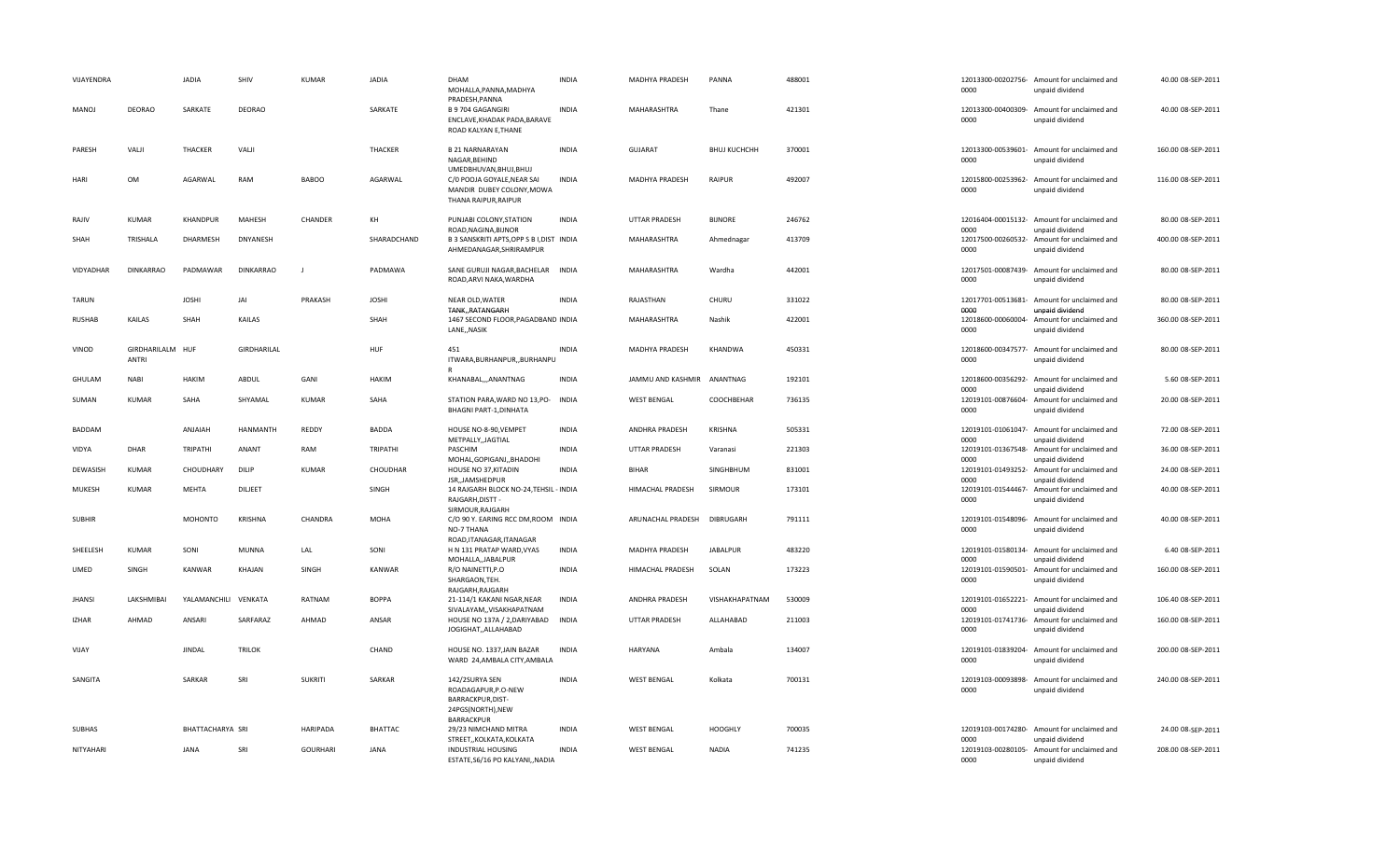| RABI              | SANKAR               | JANA           | SRI                | KEDARCHANDRA   | JA           | BAINCHA(SAMPURNA)BAINCHA,P INDIA<br>ATASHPUR.PURBA<br>MEDINIPUR, MEDINIPUR                |              | <b>WEST BENGAL</b> | PURB MEDINIPUR        | 721429 | 0000                       | 12019103-00341953- Amount for unclaimed and<br>unpaid dividend | 28.00 08-SEP-2011   |
|-------------------|----------------------|----------------|--------------------|----------------|--------------|-------------------------------------------------------------------------------------------|--------------|--------------------|-----------------------|--------|----------------------------|----------------------------------------------------------------|---------------------|
| SHYAM             | SUNDER               | <b>JALAN</b>   | <b>MURLI</b>       | DHAR           | JALAN        | S/O MURLI DHAR JALAN, SHOP NO. INDIA<br>3 NEW ANAJ MANDI,, ELLENABAD                      |              | <b>HARYANA</b>     | SIRSA                 | 125102 | 0000                       | 12019111-00044577- Amount for unclaimed and<br>unpaid dividend | 280.00 08-SEP-2011  |
| MADHAV            | DIGAMBARRAO KULKARNI |                | <b>DIGAMBARRAO</b> |                | KULKARNI     | 16/14 MAHAJAN<br>GALLI, OSMANABAD, , OSMANABAD                                            | <b>INDIA</b> | MAHARASHTRA        | OSMANABAD             | 413501 | 0000                       | 12020000-00167241- Amount for unclaimed and<br>unpaid dividend | 56.00 08-SEP-2011   |
| ARIF              | ABDULGAFFAR TAMBOLI  |                | ABDUL              |                | GAFFAR       | 417, NAIKWADI PLOT, BARSHI                                                                | <b>INDIA</b> | MAHARASHTRA        | Solapur               | 413411 | 0000                       | 12020000-00315251- Amount for unclaimed and<br>unpaid dividend | 200.00 08-SEP-2011  |
| SHUJAUDDIN        | SHARFODDIN           | LANGADE        | SHARFODDIN         |                | LANGADE      | PATANGE ROAD, MOMIN<br>GALLI, OMERGA, OSMANABAD                                           | <b>INDIA</b> | MAHARASHTRA        | OSMANABAD             | 413606 | 12020000-00338216-<br>0000 | Amount for unclaimed and<br>unpaid dividend                    | 200.00 08-SEP-2011  |
| <b>USHA</b>       |                      | <b>DEVI</b>    | <b>KRISHNA</b>     | <b>NANDAN</b>  | <b>MISHR</b> | VPO<br>PANPURA, TARARI, BHOJPUR, BHOJ<br>PUR                                              | <b>INDIA</b> | <b>BIHAR</b>       | <b>BHOJPUR</b>        | 802311 | 0000                       | 12020600-00577045- Amount for unclaimed and<br>unpaid dividend | 9.60 08-SEP-2011    |
| RAMANAIAH         |                      | BAYYA          | RAJAMANNAR         | SETTY          | BAY          | 1043, SAVARALA STREET, NELLORE INDIA                                                      |              | ANDHRA PRADESH     | NELLORE               | 524001 | 0000                       | 12023000-00084775- Amount for unclaimed and<br>unpaid dividend | 80.00 08-SEP-2011   |
| RENU              | BALKRISHNA           | KULKARNI       | MAHADEV            | BHIMAJI        | KULK         | ROHINI APRT B.N. 3 SHARDA<br>OLD, STATE BANK COLANY ABHAY<br>NAGAR, SANGLI, SANGLI        | <b>INDIA</b> | MAHARASHTRA        | Sangli                | 416416 | 0000                       | 12023000-00203969- Amount for unclaimed and<br>unpaid dividend | 86.40 08-SEP-2011   |
| VANDANA           |                      | SINGH          | RAM                | PUJAN          | SINGH        | W/O SK SINGH, QTR NO.: KRISHNA INDIA<br>5/C, NAUSENA BAUGH<br>GANDHIGRAM                  |              | ANDHRA PRADESH     | VISAKHAPATNAM         | 530016 | 0000                       | 12023000-00363975- Amount for unclaimed and<br>unpaid dividend | 280.00 08-SEP-2011  |
| <b>THOMAS</b>     | <b>JOHN</b>          | MANDAPAM       | M                  | $\mathsf{v}$   | THOMAS       | POST, VISAKHAPATNAM<br>MANDAPATHIL[H]CHEMBUMUKK INDIA<br>U, KAKKANAD WEST P O, , KOCHI    |              | KERALA             | ERNAKULAM             | 682030 | 0000                       | 12023900-00060221- Amount for unclaimed and<br>unpaid dividend | 8.00 08-SEP-2011    |
| SAGAR             | P                    | к              |                    |                | к            | POYYARA<br>HOUSE, KATTOOR, , THRISSUR                                                     | <b>INDIA</b> | KERALA             | TRICHUR               | 680702 | 0000                       | 12023900-00205744- Amount for unclaimed and<br>unpaid dividend | 64.00 08-SEP-2011   |
| PRABHAKARAN GOPAL |                      | <b>NAIR</b>    | GOPAL              |                | <b>NAIR</b>  | KAMAL NIVAS, SOUTH<br>VAZHAKULAM, ALUVA, ERNAKULA<br>M                                    | <b>INDIA</b> | KERALA             | ERNAKULAM             | 683105 | 12023900-00215288-<br>0000 | Amount for unclaimed and<br>unpaid dividend                    | 3600.00 08-SEP-2011 |
| <b>JOBIN</b>      |                      | <b>JOY</b>     | A                  | к              | JOY          | ADACKAKULATHIL<br>HOUSE, VALLAMKULAM P<br>O,THIRUVALLA,PATHANAMTHITTA                     | <b>INDIA</b> | KERALA             | PATHANAMTHITTA        | 689541 | 12023900-00285899-<br>0000 | Amount for unclaimed and<br>unpaid dividend                    | 16.00 08-SEP-2011   |
| <b>KOSHY</b>      | C                    | MATHEW         | KOSHY              |                | MATHEW       | CHIRAMEL<br>THEKKATHIL, ARANNOOTTIMANGA<br>LAM P<br>O,ARANNOOTTIMANGALAM                  | <b>INDIA</b> | KERALA             | QUILON                | 690102 | 0000                       | 12023900-00286474- Amount for unclaimed and<br>unpaid dividend | 0.80 08-SEP-2011    |
|                   |                      | <b>VOHRA</b>   | KESHAV             | <b>KUMAR</b>   | <b>VOHRA</b> | MAVELIKARA, ALAPPUZHA<br>35, NEW VIKAS VIHAR, , FEROZPUR INDIA                            |              | PUNJAB             | FEROZEPUR             | 152002 |                            | 12025400-00110132- Amount for unclaimed and                    | 80.00 08-SEP-2011   |
| VINAY             | <b>KUMAR</b>         |                |                    | <b>KUMAR</b>   |              | <b>CITY</b>                                                                               |              | <b>BIHAR</b>       |                       | 845412 | 0000                       | unpaid dividend                                                |                     |
| RAJESH            | <b>KUMAR</b>         | <b>MODI</b>    | <b>BINOD</b>       |                | <b>MODI</b>  | <b>BARA CHAKIA, EAST</b><br>CHAMPARAN, BARA CHAKIA                                        | <b>INDIA</b> |                    | <b>EAST CHAMPARAN</b> |        | 12025700-00046307<br>0000  | Amount for unclaimed and<br>unpaid dividend                    | 80.00 08-SEP-2011   |
| ASHOK             | <b>KUMAR</b>         | SINGH          | KUMAR              |                | SINGH        | AT & PO-PIPRAKHEM, VIA -<br>BARACHAKIA, EAST CHAMPARAN<br>BIHAR, BARACHAKIA               | <b>INDIA</b> | <b>BIHAR</b>       | <b>EAST CHAMPARAN</b> | 845412 | 12025700-00096228-<br>0000 | Amount for unclaimed and<br>unpaid dividend                    | 20.00 08-SEP-2011   |
| SHAKEEL           | AHMED                | CHHIPA         | SH                 | ZULFIQARMOHD   | CH           | ASHIYANA, 36-GURJAR<br>MOHALLA,.,CHITTORGARH                                              | <b>INDIA</b> | RAJASTHAN          | CHITTORGARH           | 312001 | 0000                       | 12025700-00141111- Amount for unclaimed and<br>unpaid dividend | 40.00 08-SEP-2011   |
| SHANIBA           |                      | SAJEEF         | BIJU               | SAJEEFT        | $\mathbf k$  | W/O BIJU SAJEEF<br>THEKKEKKRA, HOUSE<br>VADAKKANAGAR (PO), MANKADA (<br>VIA ), MALAPPURAM | <b>INDIA</b> | KERALA             | MALAPURAM             | 679324 | 0000                       | 12025700-00157926- Amount for unclaimed and<br>unpaid dividend | 240.00 08-SEP-2011  |
| RAJKUMAR          | KESHAVARAO           | WASEKAR        | KESHAVARAO         |                | SHAMRAOJI    | NEAR ARVI NAKA, POST MANAS<br>MANDIR ADIWASI COLO,, WARDHA                                | <b>INDIA</b> | MAHARASHTRA        | Wardha                | 442001 | 0000                       | 12027000-00081204- Amount for unclaimed and<br>unpaid dividend | 120.00 08-SEP-2011  |
| RAJENDRA          | DATTATRAYA           | DHOLE          | DATTATRAYA         | <b>DODHU</b>   | DHO          | WARD NO 7 ASHOKA, RESIDENCY INDIA<br>MAHOADEO, MALA<br>SHRIRAMPUR, SHRIRAMPUR             |              | MAHARASHTRA        | Ahmednagar            | 413709 | 0000                       | 12027000-00105239- Amount for unclaimed and<br>unpaid dividend | 160.00 08-SEP-2011  |
| SUMAN             | DEVI                 | <b>MUNDHRA</b> | GOPI               | <b>KISHANK</b> | RATHI        | C/O. OM PRAKASH<br>MUNDHRA, SUMAN DEVI<br>MUNDHRA, OUT SIDE JASSUSAR<br>GATE, BIKANER     | <b>INDIA</b> | RAJASTHAN          | BIKANER               | 334001 | 0000                       | 12028900-00275361- Amount for unclaimed and<br>unpaid dividend | 124.00 08-SEP-2011  |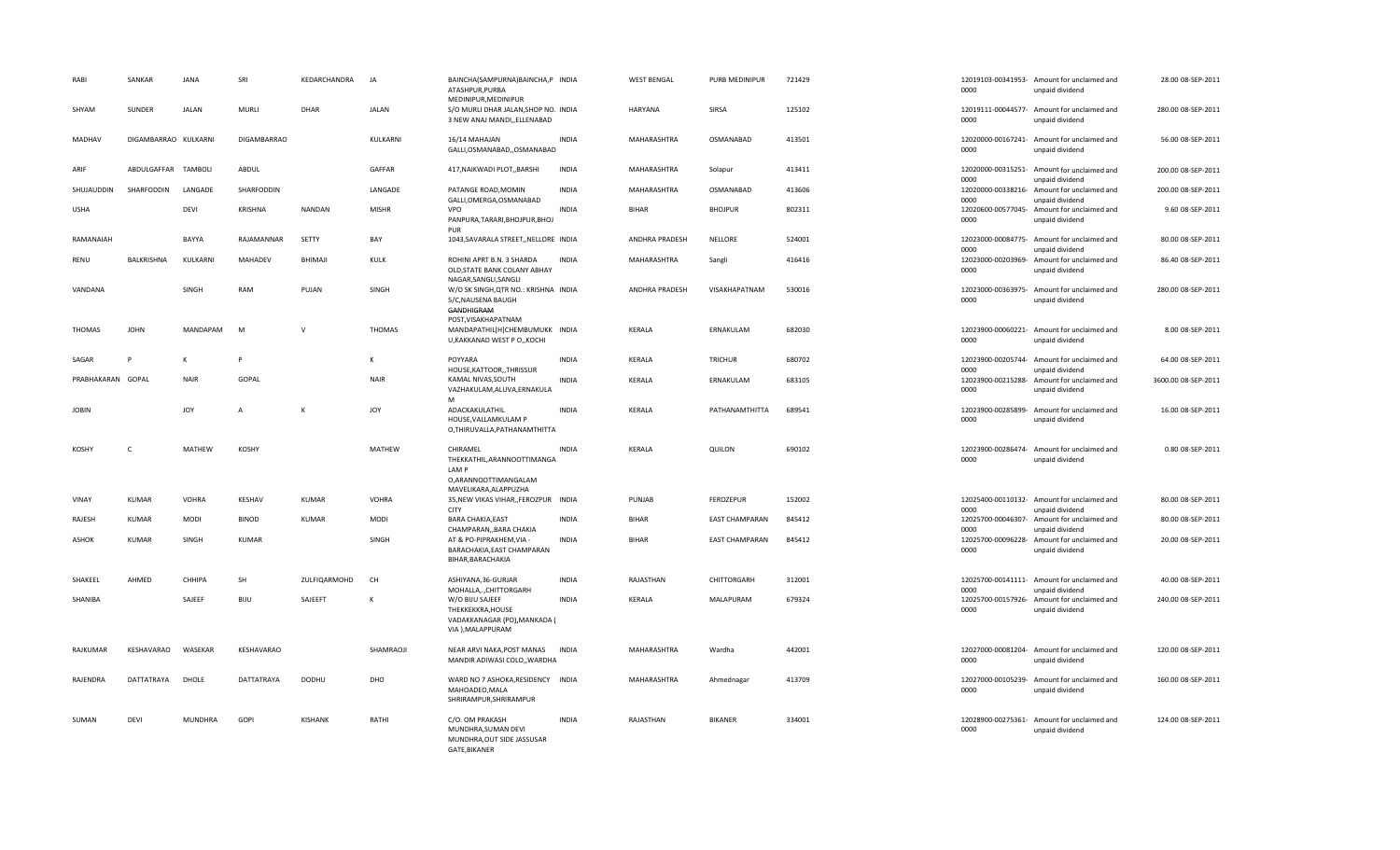| PRABHA          |                   | MITTAL             | SATYA             | <b>NARAYAN</b> | <b>AGARWA</b> | F NO. A / 3 A, ALAKHRAJ<br>APARTMENT, EAST B. C.<br>ROAD, PATNA                        | <b>INDIA</b> | <b>BIHAR</b>         | PATNA          | 800001 | 0000                       | 12028900-00307730- Amount for unclaimed and<br>unpaid dividend | 24.00 08-SEP-2011   |
|-----------------|-------------------|--------------------|-------------------|----------------|---------------|----------------------------------------------------------------------------------------|--------------|----------------------|----------------|--------|----------------------------|----------------------------------------------------------------|---------------------|
| RAKESH          | LAKHMICHAND UDASI |                    | LAKHMICHAND       |                | <b>UDASI</b>  | ROOM NO. 22, SINDHI<br>COLONY,, BHUSAWAL                                               | <b>INDIA</b> | MAHARASHTRA          | Jalgaon        | 425201 | 0000                       | 12028900-00449360- Amount for unclaimed and<br>unpaid dividend | 8.00 08-SEP-2011    |
| SUDHA           | RANI              | AGRAWAL            | TRIYUGI           | NARAYAN        | AGRA          | P.C.<br>NIKETAN, RATANPURA, , CHAPRA                                                   | <b>INDIA</b> | <b>BIHAR</b>         | SARAN          | 841301 | 0000                       | 12028900-00626748- Amount for unclaimed and<br>unpaid dividend | 76.00 08-SEP-2011   |
| KANHAIYA        |                   | JEE                | <b>BALRAM</b>     |                | PRASAD        | KATRA BAZAR, SARAN, , CHAPRA                                                           | <b>INDIA</b> | <b>BIHAR</b>         | SARAN          | 841301 | 0000                       | 12028900-00644609- Amount for unclaimed and<br>unpaid dividend | 20.00 08-SEP-2011   |
| MALLIKARJUN     | GUNDAJIRAO        | GHANATE            | <b>GUNDAJIRAO</b> |                | GHANATE       | TAILOR CASINO, GROUND<br>FLOOR, SUPER MARKET, GULBARGA                                 | <b>INDIA</b> | KARNATAKA            | GULBARGA       | 585101 | 12028900-00680601-<br>0000 | Amount for unclaimed and<br>unpaid dividend                    | 80.00 08-SEP-2011   |
| RABINDRA        | <b>NATH</b>       | PATHAK             | MAHADEB           | CHANDRA        | PATH          | C-2/21SEC VII KOYLA<br>NAGAR, DHANBAD, , DHANBAD                                       | <b>INDIA</b> | <b>BIHAR</b>         | DHANBAD        | 826005 | 0000                       | 12028900-00971283- Amount for unclaimed and<br>unpaid dividend | 80.00 08-SEP-2011   |
| MANISH          |                   | TODI               | RAGHU             | <b>NANDAN</b>  | TODI          | 43 P.N. MALIA ROAD, PO-<br>RANIGANG, DIST-<br>BURDWAN, BURDWAN                         | <b>INDIA</b> | <b>WEST BENGAL</b>   | <b>BURDWAN</b> | 713347 | 0000                       | 12028900-00994771- Amount for unclaimed and<br>unpaid dividend | 80.00 08-SEP-2011   |
| NAGA            | <b>USHA</b>       | M                  | RADHAKRISHNA      |                | <b>MURTHY</b> | 16-156-1, D.NO. 16-1 TO 16-<br>275, TADPARTHI, ANANTAPUR                               | <b>INDIA</b> | ANDHRA PRADESH       | ANANTAPUR      | 515411 | 0000                       | 12028900-01044077- Amount for unclaimed and<br>unpaid dividend | 40.00 08-SEP-2011   |
| A               | K                 | BHASKARAN          | PALPPU            |                | K             | KOLLANTEAPADEETATHIL<br>HOUSE, THAZHAKARA<br>POST,, MAVELIKARA                         | <b>INDIA</b> | KERALA               | QUILON         | 690102 | 0000                       | 12029800-00019766- Amount for unclaimed and<br>unpaid dividend | 80.00 08-SEP-2011   |
| PAUL            | K                 | $\circ$            | OUSEPH            |                | $\circ$       | KONUPARAMBAN(H), NEAR N.S.S<br>HALL, CHENATHUNADUCHALAKUD<br>Y.P.O,THRISSUR            | INDIA        | KERALA               | TRICHUR        | 680307 | 0000                       | 12029800-00306542- Amount for unclaimed and<br>unpaid dividend | 137.60 08-SEP-2011  |
| SOMAN           | P                 | <sub>S</sub>       | SUBRAHMANIAN      |                | <sub>S</sub>  | PULLARKATT<br>(HOUSE), MARATHAMPILLYKARA, K<br>ODAKARA, THRISSUR                       | <b>INDIA</b> | <b>KERALA</b>        | <b>TRICHUR</b> | 680684 | 0000                       | 12029800-00308875- Amount for unclaimed and<br>unpaid dividend | 60.00 08-SEP-2011   |
| KAMAL           | <b>KUMAR</b>      | JAIN               | PRAMOD            | KUMAR          | JAIN          | <b>GAURI SHANKAR</b><br>BAZAR, SAHARANPUR, , SAHARANP<br><b>UR</b>                     | <b>INDIA</b> | <b>UTTAR PRADESH</b> | SAHARANPUR     | 247001 | 0000                       | 12029900-03991195- Amount for unclaimed and<br>unpaid dividend | 16.80 08-SEP-2011   |
| SUKHVINDER      |                   | KAUR               | <b>MOHINDER</b>   |                | SINGH         | 35 A SARABHA NAGAR, BHADSON INDIA<br>ROAD, PATIALA                                     |              | PUNJAB               | PATIALA        | 147004 | 0000                       | 12029900-04070687- Amount for unclaimed and<br>unpaid dividend | 24.00 08-SEP-2011   |
| HARSHMINDER PAL |                   | SINGH              | <b>GURDIAL</b>    | SINGH          | <b>KOCHAR</b> | 50 GALI 1, GYAN PARK, KRISHNA<br>NAGAR, DELHI                                          | <b>INDIA</b> | DELHI                | DELHI          | 110051 | 0000                       | 12029900-04397957- Amount for unclaimed and<br>unpaid dividend | 40.00 08-SEP-2011   |
| NAGENDRA        | <b>KUMAR</b>      | YADAV              | RAJENDRA          | PRASAD         | YADA          | C 28/60, TELIYA BAGH,, VARANASI INDIA                                                  |              | UTTAR PRADESH        | Varanasi       | 221001 | 0000                       | 12029900-04603511- Amount for unclaimed and<br>unpaid dividend | 3043.20 08-SEP-2011 |
| RAJENDRA        | PRASAD            | BAGHEL             | BHOORELAL         |                | <b>BAGHEL</b> | ATER ROAD, PO<br>PORSA, MORENA, MORENA                                                 | <b>INDIA</b> | MADHYA PRADESH       | <b>MORENA</b>  | 476115 | 0000                       | 12029900-04898727- Amount for unclaimed and<br>unpaid dividend | 12.00 08-SEP-2011   |
| LACHHMAN        | DASS              | SUNEJA             | PYARA             |                | RAM           | 11/225 BLOCK NO. 11, GEETA<br>COLONY,, DELHI                                           | <b>INDIA</b> | DELHI                | DELHI          | 110031 | 0000                       | 12030000-00140140- Amount for unclaimed and<br>unpaid dividend | 240.00 08-SEP-2011  |
| <b>ASOK</b>     | <b>KUMAR</b>      | <b>KOLEY</b>       | <b>TARAPADA</b>   |                | KOLEY         | 35 SHANKHARI PUKUR<br>NEAR, AGRADOOTSANGHA<br>SADARGHAT ROAD, PO-<br>SRIPALLY, BURDWAN | <b>INDIA</b> | <b>WEST BENGAL</b>   | <b>BURDWAN</b> | 713103 | 0000                       | 12030000-00406678- Amount for unclaimed and<br>unpaid dividend | 80.00 08-SEP-2011   |
| NALUMASU        |                   | MALLIKARJUNA LAXMI |                   |                | NARAYANA      | H NO: 19-8-210, LAXMI<br>NAGAR, GODAVARIKHANI, KARIMN<br><b>AGAR DIST</b>              | <b>INDIA</b> | ANDHRA PRADESH       | KARIMNAGAR     | 505209 | 0000                       | 12030700-00060926- Amount for unclaimed and<br>unpaid dividend | 400.00 08-SEP-2011  |
| <b>NANDA</b>    | <b>KISHORE</b>    | PANDEY             | HARIKISHAN        |                | PANDEY        | H NO. 19-7-17/1, LAXMI<br>NAGAR,, GODAVARI KHANI                                       | <b>INDIA</b> | ANDHRA PRADESH       | KARIMNAGAR     | 505209 | 0000                       | 12030700-00121275- Amount for unclaimed and<br>unpaid dividend | 800.00 08-SEP-2011  |
| UGRASEN         |                   | JAIN               | <b>ROSHAN</b>     | LAL            | JAIN          | B-3/67 SECOND FLOOR, ASHOK<br>VIHAR, PHASE-II, DELHI                                   | <b>INDIA</b> | DELHI                | DELHI          | 110052 | 0000                       | 12030900-00005843- Amount for unclaimed and<br>unpaid dividend | 40.00 08-SEP-2011   |
| BHAGYALEKSHM M  |                   | P                  | $\overline{A}$    | RAMAN          | KUTTY         | 'MANGALA', KANNANTHARA, VDAK INDIA<br>KECHERRY, PALAKKAD                               |              | KERALA               | PALGHAT        | 678683 | 0000                       | 12032800-00001950- Amount for unclaimed and<br>unpaid dividend | 2.40 08-SEP-2011    |
| M               | $\mathsf{v}$      | <b>JOSEPH</b>      | $\mathsf{V}$      |                | <b>JOSEPH</b> | MADAPPALLIKUNEL, KALOORKADU INDIA<br>P O,, MUVATUPUZHA                                 |              | KERALA               | ERNAKULAM      | 686668 | 0000                       | 12032800-00212071- Amount for unclaimed and<br>unpaid dividend | 160.00 08-SEP-2011  |
| STELLA          |                   | JOSE               | JOSE              |                | JOSE          | MADAPPILLIKUNNEL, KALLOORKAD INDIA<br>P O,, MUVATTUPUZHA                               |              | KERALA               | ERNAKULAM      | 686668 | 0000                       | 12032800-00229839- Amount for unclaimed and<br>unpaid dividend | 320.00 08-SEP-2011  |
| <b>JOHN</b>     |                   | VARGHESE           | VARGHESE          |                | VARGHESE      | MADAPPILLIKUNNEL, KALLOORKAD INDIA<br>"MUVATTUPUZHA                                    |              | KERALA               | ERNAKULAM      | 686668 | 12032800-00231871-<br>0000 | Amount for unclaimed and<br>unpaid dividend                    | 80.00 08-SEP-2011   |
| SUKUMARAN       |                   | S                  | SANKARAN          |                | <sub>S</sub>  | PERUMPAL HOUSE, KARIKKAD P INDIA<br>O., THRISSUR                                       |              | KERALA               | <b>TRICHUR</b> | 680519 | 12032800-00263469-<br>0000 | Amount for unclaimed and<br>unpaid dividend                    | 400.00 08-SEP-2011  |
| MOIDUNNI        | M                 | M                  | MOHAMMED          | M              | K             | MANTHIYIL HOUSE, VETTIKATTIRI P INDIA<br>O,CHERUTHURUTHI,THRISSUR                      |              | KERALA               | <b>TRICHUR</b> | 679531 | 0000                       | 12032800-00266873- Amount for unclaimed and<br>unpaid dividend | 160.00 08-SEP-2011  |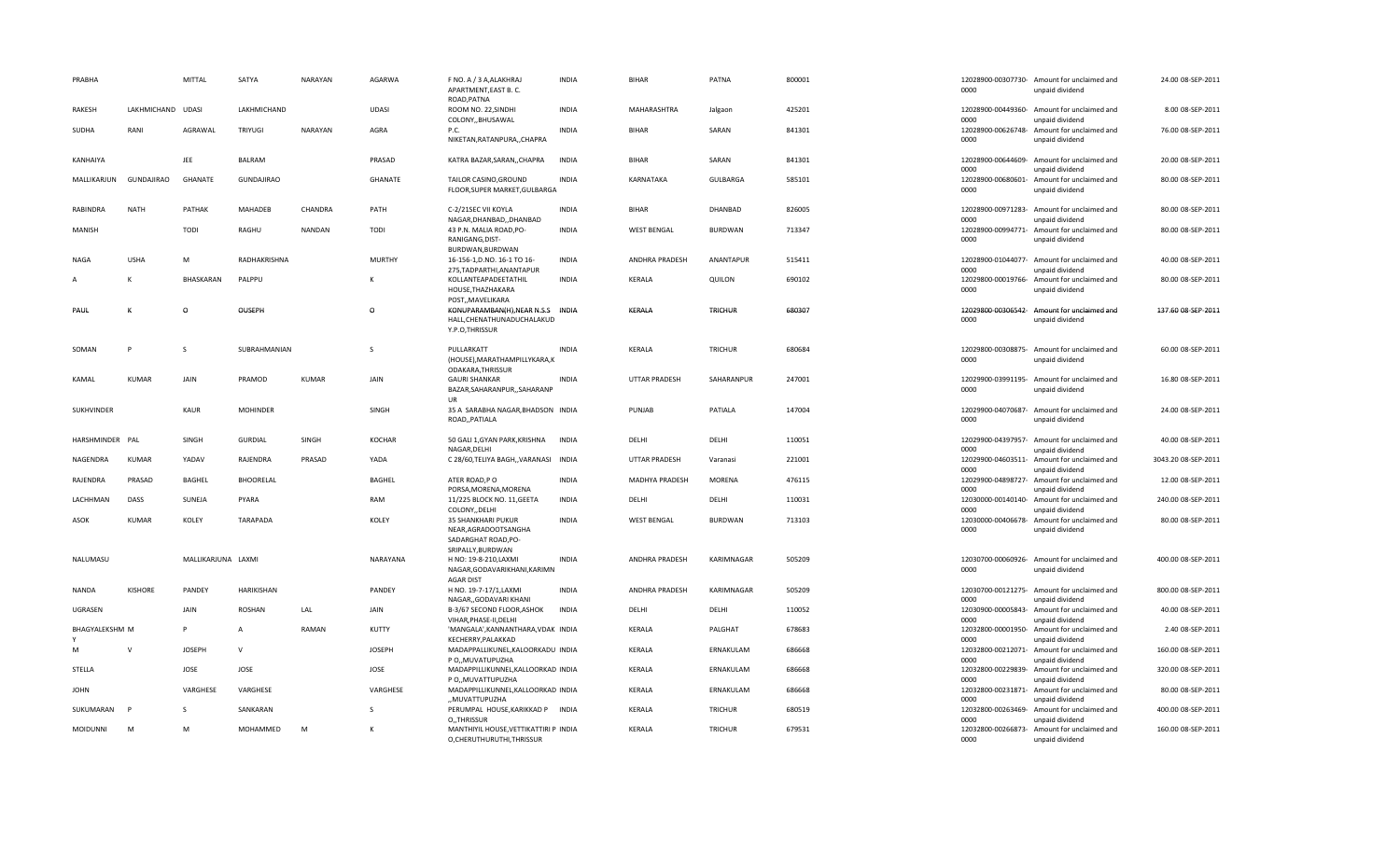| <b>JACOB</b>                     | MATHEW               | OUSEPH        |             | MATHEW          | VATTAKUZHIYIL<br>HOUSE, KALLOORKAD,, MUVATTUP<br><b>UZHA</b>                                               | <b>INDIA</b> | KERALA             | ERNAKULAM             | 686668 | 0000                               | 12032800-00274240- Amount for unclaimed and<br>unpaid dividend | 320.00 08-SEP-2011 |
|----------------------------------|----------------------|---------------|-------------|-----------------|------------------------------------------------------------------------------------------------------------|--------------|--------------------|-----------------------|--------|------------------------------------|----------------------------------------------------------------|--------------------|
| RAJAN                            | M                    | SANKARAN      |             | M               | MADATHIPARAMBIL<br>HOUSE, PERINGODE, KOTTACHIRA,<br>PALAKKAD                                               | <b>INDIA</b> | KERALA             | PALGHAT               | 679535 | 0000                               | 12032800-00276161- Amount for unclaimed and<br>unpaid dividend | 600.00 08-SEP-2011 |
| MATHEW                           | <b>JOSEPH</b>        | <b>JOSEPH</b> |             | <b>JOSEPH</b>   | MADAPPILLIKUNNEL, KALLOORKAD INDIA<br>MUVATTUPUZHA                                                         |              | KERALA             | ERNAKULAM             | 686668 | 12032800-00294109-<br>0000         | Amount for unclaimed and                                       | 80.00 08-SEP-2011  |
| $\mathsf{v}$<br>RASHEED          | $\overline{A}$       | ABOOBACKER    |             | $\overline{A}$  | VAZHAPPULLI THARAYIL<br>HOUSE, MARATHAN CODE<br>POST, PANNITHADAM, THRISSUR                                | <b>INDIA</b> | KERALA             | <b>TRICHUR</b>        | 680604 | 12032800-00294662-<br>0000         | unpaid dividend<br>Amount for unclaimed and<br>unpaid dividend | 28.00 08-SEP-2011  |
| <b>GIRISHBHAI</b><br>HARJIVANDAS | PATEL                | HARJIVANDAS   |             | PATEL           | 41, PRABHU KRUPA                                                                                           | <b>INDIA</b> | GUJARAT            | AHMEDABAD             | 382480 |                                    | 12033200-00051599- Amount for unclaimed and                    | 160.00 08-SEP-2011 |
| <b>RAVINDRA</b><br><b>MANHAR</b> | <b>MOHAN</b>         | <b>MANHAR</b> |             | <b>MOHAN</b>    | SOC, RANIP, AHMEDABAD<br>40 NAV-DOMBIVLI C H S,OPP<br>RAILWAY STN, DOMBIVLI (EAST)<br>DIST THANE, DOMBIVLI | <b>INDIA</b> | <b>MAHARASHTRA</b> | Thane                 | 421201 | 0000<br>12033200-00558801-<br>0000 | unpaid dividend<br>Amount for unclaimed and<br>unpaid dividend | 14.40 08-SEP-2011  |
| SURENDRA<br>KUMAR                | <b>GUPTA</b>         | SHIVA         | <b>NAND</b> | <b>GUPTA</b>    | VILL PACHKATHIA, PO -<br>SAHKUND, DIST-<br>BHAGALPUR, BHAGALPUR                                            | <b>INDIA</b> | <b>BIHAR</b>       | <b>BHAGALPUR</b>      | 813108 | 12033200-00949216-<br>0000         | Amount for unclaimed and<br>unpaid dividend                    | 4.00 08-SEP-2011   |
| BASANT                           | KUMAR                | VIJAY         |             | PRASAD          | MOHALLA MISKAUT, MOTIHARI<br>EAST CHAMPARAN,, MOTIHARI                                                     | <b>INDIA</b> | <b>BIHAR</b>       | <b>EAST CHAMPARAN</b> | 845401 | 0000                               | 12033200-01046121- Amount for unclaimed and<br>unpaid dividend | 58.40 08-SEP-2011  |
| PAWAN                            | KOTHIWALA            | ARVIND        |             | PURSHOTAMDAS    | D/196, NEHRU NAGAR,, BHOPAL                                                                                | <b>INDIA</b> | MADHYA PRADESH     | Bhopal                | 462003 | 0000                               | 12033200-01208248- Amount for unclaimed and<br>unpaid dividend | 63.20 08-SEP-2011  |
| V<br>AESWARRAO                   | VUDATHA              | $\mathsf{v}$  | VKALI       | RAO             | D NO 4-3-20-<br>A, KOTHAGRAHARAM, II ND<br>LANE.VIZIANAGARAM                                               | <b>INDIA</b> | ANDHRA PRADESH     | VIZIANAGARAM          | 535001 | 12033200-01252055-<br>0000         | Amount for unclaimed and<br>unpaid dividend                    | 4.80 08-SEP-2011   |
| KUMAR<br>ARUN                    | <b>MISHRA</b>        | RAM           | LOUT        | <b>MISHRA</b>   | C/O SANJAY KUMAR GOYAL, 3477 INDIA<br>NICHOLSON ROAD, KASHMERE<br>GATE, DELHI                              |              | DELHI              | DELHI                 | 110006 | 0000                               | 12033200-01335959- Amount for unclaimed and<br>unpaid dividend | 160.00 08-SEP-2011 |
| MAHENDRASIN RAJENDRASINH<br>H    | CHAUHAN              | RAJENDRASINH  |             | CHAUHAN         | F H 12 KRUSHNA SHANTI<br>SOC, AKOTA MAIN<br>ROAD, AKOTA, VADODARA                                          | <b>INDIA</b> | <b>GUJARAT</b>     | VADODARA              | 390020 | 12033200-02576353-<br>0000         | Amount for unclaimed and<br>unpaid dividend                    | 400.00 08-SEP-2011 |
| <b>ANTONY</b>                    | DENNIS               | MR            |             | DENNIS          | A/1320,P K KUNTE<br>NAGAR, KUMBHARWADA<br>DHARAVI, MUMBAI                                                  | <b>INDIA</b> | MAHARASHTRA        | <b>MUMBAI</b>         | 400017 | 0000                               | 12033200-04017293- Amount for unclaimed and<br>unpaid dividend | 12.00 08-SEP-2011  |
| BHAGWANT<br><b>GANPAT</b>        | DESHPANDE            | <b>GANPAT</b> |             | DESHPANDE       | A P LASURNE, ANANDGAN, TQ<br>INDAPAUR, PUNE                                                                | <b>INDIA</b> | MAHARASHTRA        | Pune                  | 413117 | 12033200-04141509-<br>0000         | Amount for unclaimed and<br>unpaid dividend                    | 40.00 08-SEP-2011  |
| ARUNA                            | <b>BOHRA</b>         | <b>MR</b>     |             | <b>BOHRA</b>    | 151/2,AGARWAL<br>FARM, MANSAROVAR, JAIPUR                                                                  | <b>INDIA</b> | RAJASTHAN          | <b>JAIPUR</b>         | 302020 | 12033200-05337204-<br>0000         | Amount for unclaimed and<br>unpaid dividend                    | 40.00 08-SEP-2011  |
| MOHAN                            |                      | MR            |             |                 | $2 - 162$<br>PULIYANKULAM, PULIYANKULAM -<br>POST, MAIN ROAD, MADURAI                                      | <b>INDIA</b> | <b>TAMIL NADU</b>  | <b>MADURAI</b>        | 625009 | 12033200-05430311-<br>0000         | Amount for unclaimed and<br>unpaid dividend                    | 160.00 08-SEP-2011 |
| MALAPATI<br><b>VIDYA</b>         | SAGAR                | VIDYA         |             | SAGAR           | 2-353, GURAZALA, GUNTUR                                                                                    | <b>INDIA</b> | ANDHRA PRADESH     | <b>GUNTUR</b>         | 522415 |                                    | 12033200-05844949- Amount for unclaimed and                    | 2.40 08-SEP-2011   |
| DHULIPALLA                       | SUBBARAO             | MR            |             | SUBBARAO        | (DT), GUNTUR<br>14-56 14-1 TO 14-488, BACK SIDE INDIA<br>GURAZALA, SITARAMA<br>TAKIS, GUNTUR               |              | ANDHRA PRADESH     | <b>GUNTUR</b>         | 522415 | 0000<br>12033200-05850625-<br>0000 | unpaid dividend<br>Amount for unclaimed and<br>unpaid dividend | 24.00 08-SEP-2011  |
| SUNILA                           | RAJAN                | <b>MR</b>     |             | RAJAN           | MADATHINGAL<br>HOUSE, KOOLIMUTTAM, MATHILAK<br>AM, THRISSUR                                                | <b>INDIA</b> | KERALA             | <b>TRICHUR</b>        | 680691 | 12033200-05994039-<br>0000         | Amount for unclaimed and<br>unpaid dividend                    | 20.00 08-SEP-2011  |
| $\mathsf{v}$                     | PRASAD               | $\mathsf{V}$  |             | PRASAD          | D NO 6 3, NEAR GANDHI BOMMA INDIA<br>CENTRE, GURAZALA, GUNTUR                                              |              | ANDHRA PRADESH     | <b>GUNTUR</b>         | 522415 | 0000                               | 12033200-06001229- Amount for unclaimed and<br>unpaid dividend | 40.00 08-SEP-2011  |
| RAJESHKUMAR ATMARAM              | PATEL                | ATMARAM       |             | PATEL           | JAKASNA, TA DIST<br>MEHSANA,, JAKASNA                                                                      | <b>INDIA</b> | GUJARAT            | KALOL                 | 384421 | 0000                               | 12033200-06154804- Amount for unclaimed and<br>unpaid dividend | 40.00 08-SEP-2011  |
| SHARWAN                          | <b>KARWA</b>         | MR            |             | KARWA           | H NO 739 TH LANDU DIST<br>NAGUR, KAYAMAKMANI GALI NO<br>06, JASWANTGARH, NAGAUR                            | <b>INDIA</b> | RAJASTHAN          | <b>NAGAUR</b>         | 341304 | 0000                               | 12033200-06162944- Amount for unclaimed and<br>unpaid dividend | 1.60 08-SEP-2011   |
| WANDHEKAR<br>$\mathbf{v}$        | $\overline{R}$       | $\mathsf{v}$  |             |                 | 17/6, GENARUN, VAIDYA COLONY J INDIA<br>K ROAD, AHMEDNAGAR                                                 |              | MAHARASHTRA        | Ahmednagar            | 414001 | 12033200-06354785-<br>0000         | Amount for unclaimed and<br>unpaid dividend                    | 9.60 08-SEP-2011   |
| MADHURI                          | CHANDRAKANT KULKARNI | CHANDRAKANT   |             | KULKARNI        | SHREE RESIDENCY HOUSE NO<br>16/C, GAT NO 94 DEOLAI<br>ROAD, AURANGABAD, AURANGAB<br>AD                     | <b>INDIA</b> | MAHARASHTRA        | Aurangabad            | 431002 | 0000                               | 12033200-06478518- Amount for unclaimed and<br>unpaid dividend | 32.00 08-SEP-2011  |
| ASHOK<br>P                       | <b>INGRODIA</b>      | POPATBHAI     |             | <b>INGRODIA</b> | SARA, TAL MULI, DIST<br>SURENDRANAGAR, SARA                                                                | <b>INDIA</b> | GUJARAT            | SURENDRANAGAR         | 363001 | 0000                               | 12033300-00056197- Amount for unclaimed and<br>unpaid dividend | 80.00 08-SEP-2011  |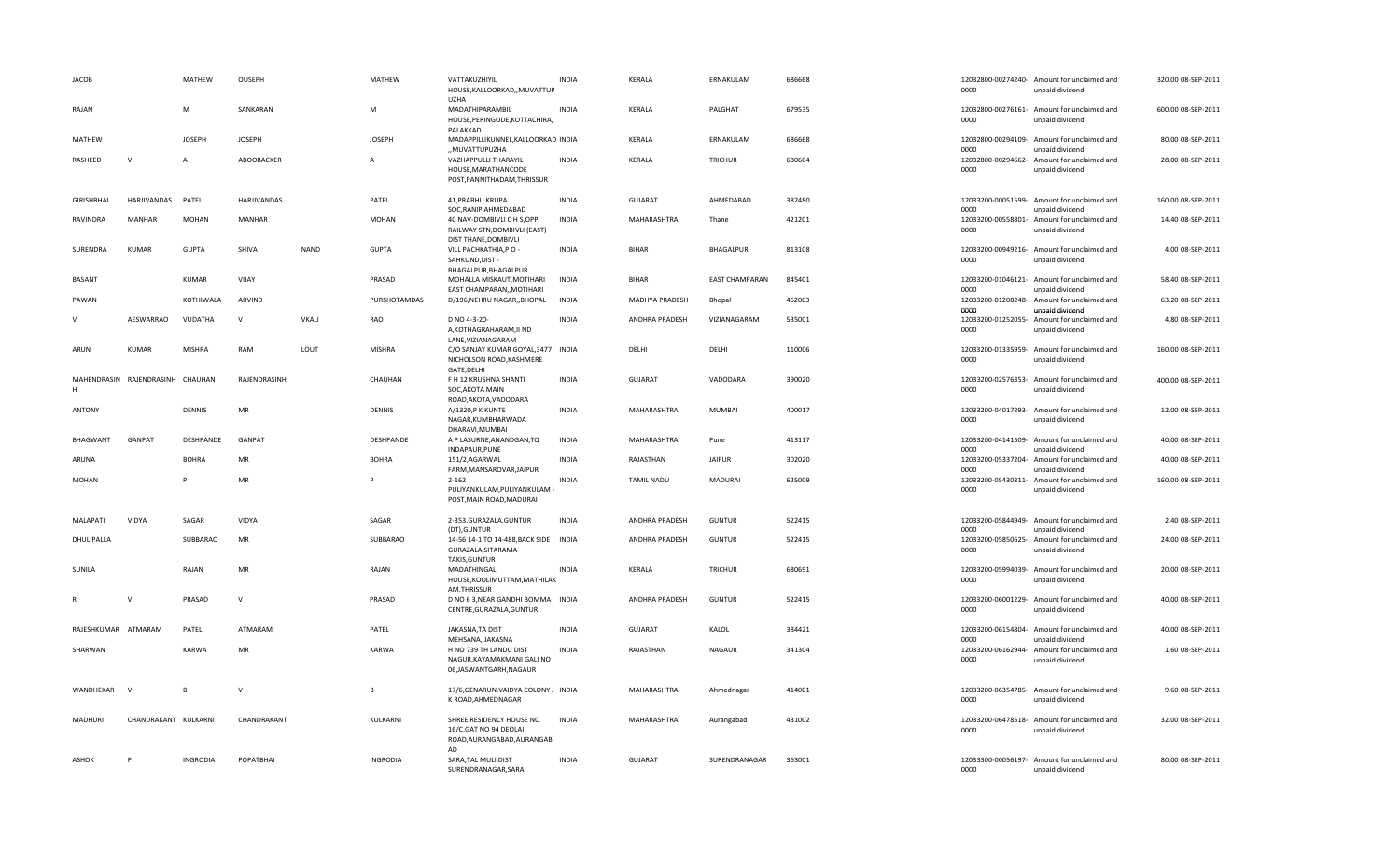| ANIL                  | KUMARANIRUD YADAV<br>DHA |                | ANIRUDDHA              |                 | YADAV         | 103 SHRI SAMARTH VIHAR, 1ST<br><b>FLOOR GANDHI</b><br>CHOUK, NAGOTHANE, NAGOTHANE      | <b>INDIA</b> | MAHARASHTRA           | Thane                | 402106 | 0000                       | 12033300-00110564- Amount for unclaimed and<br>unpaid dividend | 160.00 08-SEP-2011 |
|-----------------------|--------------------------|----------------|------------------------|-----------------|---------------|----------------------------------------------------------------------------------------|--------------|-----------------------|----------------------|--------|----------------------------|----------------------------------------------------------------|--------------------|
| SUNITA                |                          | <b>DEVI</b>    | DILIP                  | <b>KUMAR</b>    | AGARWAL       | W/O SRI D K AGARWAL.C/O<br>GANGA SARIA, HANDLOOM KAPRA<br>JHARIA, DHANBAD              | <b>INDIA</b> | <b>BIHAR</b>          | <b>DHANBAD</b>       | 828111 | 0000                       | 12033300-00237429- Amount for unclaimed and<br>unpaid dividend | 32.00 08-SEP-2011  |
| ARCHANA               |                          | GUTPA          | SH                     | ASHOKKUMAR      | <b>GUPT</b>   | A-800, WORLD BANK                                                                      | <b>INDIA</b> | <b>UTTAR PRADESH</b>  | <b>JAUNPUR</b>       | 222131 | 0000                       | 12033503-00003253- Amount for unclaimed and<br>unpaid dividend | 480.00 08-SEP-2011 |
| SHANTILAL             |                          | PALIWAL        | MOHANLAL               |                 | PALIWAL       | COLONY, BARRA, KANPUR<br>SADAR BAZAR, PRATAPGARH, , DIST INDIA<br>: CHITTORGARH        |              | RAJASTHAN             | CHITTORGARH          | 312605 | 12033900-00061030-<br>0000 | Amount for unclaimed and<br>unpaid dividend                    | 33.60 08-SEP-2011  |
| SURESH                |                          | PANCHOLI       | GULAB                  | CHAND           | PANCHOLI      | KUMHAR WADA, RAM MANDIR KE INDIA<br>PASS, PRATAPGARH, PRATAPGARH                       |              | RAJASTHAN             | CHITTORGARH          | 312605 | 0000                       | 12033900-00079050- Amount for unclaimed and<br>unpaid dividend | 80.00 08-SEP-2011  |
| <b>HASMUKH</b>        |                          | PALIWAL        | MANGI                  | LAL             | PALIWAL       | SAJJAN NIWAS, UDAIPUR<br>ROAD, DHARIYAWAD, PRATAPGAR<br>H                              | <b>INDIA</b> | RAJASTHAN             | BHILWARA             | 313605 | 0000                       | 12033900-00091304- Amount for unclaimed and<br>unpaid dividend | 68.00 08-SEP-2011  |
| KAMAL                 |                          | SETHIA         | BHIW                   | RAJ             | SETHIA        | MW-31 INDUSTRIAL AREA, PHASE- INDIA<br>1,,CHANDIGARH                                   |              | PUNJAB                | CHANDIGARH           | 160001 | 0000                       | 12034500-00031447- Amount for unclaimed and<br>unpaid dividend | 400.00 08-SEP-2011 |
| VINOD                 | <b>KUMAR</b>             | MASKARA        | MOTI                   | LAL             | MASKARA       | D/199 WEST<br>LAYOUT, KAGALNAGAR, SONARI, JA<br><b>MSHEDPUR</b>                        | <b>INDIA</b> | <b>BIHAR</b>          | SINGHBHUM            | 831011 | 0000                       | 12034500-00091604- Amount for unclaimed and<br>unpaid dividend | 240.00 08-SEP-2011 |
| ANJU                  |                          | SHARMA         | <b>BANSHI</b>          | LAL             | KHANDELWA     | B/47 RANI<br>BAZAR, PATTIPERA, , BIKANER                                               | <b>INDIA</b> | RAJASTHAN             | Bikaner              | 334009 | 12034500-00495640-<br>0000 | Amount for unclaimed and<br>unpaid dividend                    | 80.00 08-SEP-2011  |
| MEENU                 |                          | AGARWAL        | <b>BRIJESH</b>         |                 | AGARWAL       | 4/15 NEAR ELECTRICITY<br>BOARD, NOWGONG DIST-<br>CHHATARPUR,, NOWGONG                  | <b>INDIA</b> | <b>MADHYA PRADESH</b> | CHHATARPUR           | 471201 | 12034600-00122531-<br>0000 | Amount for unclaimed and<br>unpaid dividend                    | 200.00 08-SEP-2011 |
| <b>TAPAS</b>          | <b>KUMAR</b>             | DAS            | GADADHAR               |                 | DAS           | GHOSHPARA, P.O-<br>MANGALBARI, DIST-<br>MALDA, MALDA                                   | <b>INDIA</b> | <b>WEST BENGAL</b>    | MALDA                | 732142 | 0000                       | 12035000-00076135- Amount for unclaimed and<br>unpaid dividend | 160.00 08-SEP-2011 |
| SUDIPTA               |                          | <b>BERA</b>    | <b>JUGAL</b>           | CHANDRA         | <b>BERA</b>   | $VILL + P.O$<br>GHOLDIGRUI, HOOGHLY, GHOLDIG<br>RUI                                    | <b>INDIA</b> | <b>WEST BENGAL</b>    | <b>HOOGHLY</b>       | 712401 | 0000                       | 12035000-00138286- Amount for unclaimed and<br>unpaid dividend | 16.00 08-SEP-2011  |
| SRINIVASA             | RAO                      | YADAMREDDY     | <b>RAO</b>             |                 | YADAMREDDY    | D.NO-49-8-8, S/O.<br>S.R.S.PRAKASARAO, KOTHAPETA, P<br>ALAKOLLU                        | <b>INDIA</b> | ANDHRA PRADESH        | <b>WEST GODAVARI</b> | 534260 | 0000                       | 12035000-00653841- Amount for unclaimed and<br>unpaid dividend | 480.00 08-SEP-2011 |
| PALA                  | MURALI                   | <b>KRISHNA</b> | <b>TULASI</b>          |                 | RAO           | D NO 3-7-23, HANUMAN<br>COLONY, WEST<br>GODAVARI, PALAKOL                              | <b>INDIA</b> | ANDHRA PRADESH        | <b>WEST GODAVARI</b> | 534260 | 0000                       | 12035200-00046497- Amount for unclaimed and<br>unpaid dividend | 80.00 08-SEP-2011  |
| SHAKUNTLA             |                          | ALAWA          | H                      | <sub>S</sub>    | DEWAKE        | D/194 MPSEB<br>COLONY,,,BIRSINGHPUR PALI                                               | <b>INDIA</b> | MADHYA PRADESH        | <b>UMARIA</b>        | 484552 | nnnn                       | 12035602-00016000- Amount for unclaimed and<br>unpaid dividend | 240.00 08-SEP-2011 |
| ROHIT                 |                          | PRIYADARSHI    | BAIJNATH               |                 | PRASAD        | 205 SURENDRA HOME, NEAR<br>HOTEL MARS PAMMAL MN<br>RD, PALLAVARAM, CHENNAI             | <b>INDIA</b> | <b>TAMIL NADU</b>     | CHENNAI              | 600043 | 12036000-00915304-<br>0000 | Amount for unclaimed and<br>unpaid dividend                    | 80.00 08-SEP-2011  |
| AMIT                  | <b>KUMAR</b>             | DAS            | ARABINDA               |                 | DAS           | BN 101 MARKET STREET, DGP<br>12, DURGAPUR                                              | <b>INDIA</b> | <b>WEST BENGAL</b>    | <b>BURDWAN</b>       | 713212 | 0000                       | 12036000-01076817- Amount for unclaimed and<br>unpaid dividend | 40.00 08-SEP-2011  |
| PRIYANKA              |                          | <b>BHALLA</b>  | ASHOK                  |                 | <b>BHALLA</b> | 842/6 JAIN COLLEGE<br>ROAD, AMBALA CITY, , AMBALA                                      | <b>INDIA</b> | <b>HARYANA</b>        | AMBALA               | 134003 | 12036000-01172695-<br>0000 | Amount for unclaimed and<br>unpaid dividend                    | 20.80 08-SEP-2011  |
| ABDUL                 | SALAM                    | SHAIK          | HUSSEN                 | SAHEB           | SHAIK         | D NO 20-1-41A, CANEL<br>ROAD,, PONNUR                                                  | <b>INDIA</b> | ANDHRA PRADESH        | <b>GUNTUR</b>        | 522124 | 12036900-00077141-<br>0000 | Amount for unclaimed and<br>unpaid dividend                    | 120.00 08-SEP-2011 |
| ASRARUL               | <b>HAQ</b>               | MAHAMMAD       | M                      | $\overline{A}$  | JALEEL        | H NO<br>533, VEMULAPALLY, , NALGONDA<br><b>DISTRICT</b>                                | <b>INDIA</b> | ANDHRA PRADESH        | NALGONDA             | 508217 | 12036900-00120091-<br>0000 | Amount for unclaimed and<br>unpaid dividend                    | 80.00 08-SEP-2011  |
| ANANTHA               | KRISHNA                  | R              | RANGANATHASETT<br>Y    |                 | K             | H NO 5, MAIN<br>ROAD, HOLENARASIPUR, HASSAN                                            | <b>INDIA</b> | KARNATAKA             | HASSAN               | 573211 | 0000                       | 12037600-00001799- Amount for unclaimed and<br>unpaid dividend | 40.00 08-SEP-2011  |
| PRADEEPA              | H                        | N              | NARAYANA               | <b>BIDARURU</b> | RA            | NO 484, PETEBIDI, PASHCHIM<br>BHAG HOLENARASIPURA, HASSAN                              | <b>INDIA</b> | KARNATAKA             | HASSAN               | 573211 | 0000                       | 12037600-00001961- Amount for unclaimed and<br>unpaid dividend | 8.00 08-SEP-2011   |
| NAGAM                 | SIVA                     |                | SHANKARARAO MALLESWARA | RAO             | NAGAM         | 12 - 14 - 19 SHIVALAYAM<br>STREET, KOTHAPET, , GUNTUR                                  | <b>INDIA</b> | ANDHRA PRADESH        | GUNTUR               | 522001 | 12037900-00088650-<br>0000 | Amount for unclaimed and<br>unpaid dividend                    | 240.00 08-SEP-2011 |
| RAGHUNATH             |                          | VAGWALA        | VAGWALA                |                 | VENKATARATNA  | H NO 240, ALLWYN<br>COLNY, MIYAPUR, HYDERABAD                                          | <b>INDIA</b> | ANDHRA PRADESH        | HYDERABAD            | 500049 | 0000                       | 12038100-00102374- Amount for unclaimed and<br>unpaid dividend | 80.00 08-SEP-2011  |
| SANGABATHULA VENUDHAR |                          | REDDY          | VENKATREDDY            |                 | REDDY         | H NO 4-187 T R R<br>STREET.SATHUPALLI POST AND<br>MANDAL, KHAMMAM<br>DISTRICT, KHAMMAM | <b>INDIA</b> | ANDHRA PRADESH        | KHAMMAM              | 507303 | 0000                       | 12038100-00114582- Amount for unclaimed and<br>unpaid dividend | 12.00 08-SEP-2011  |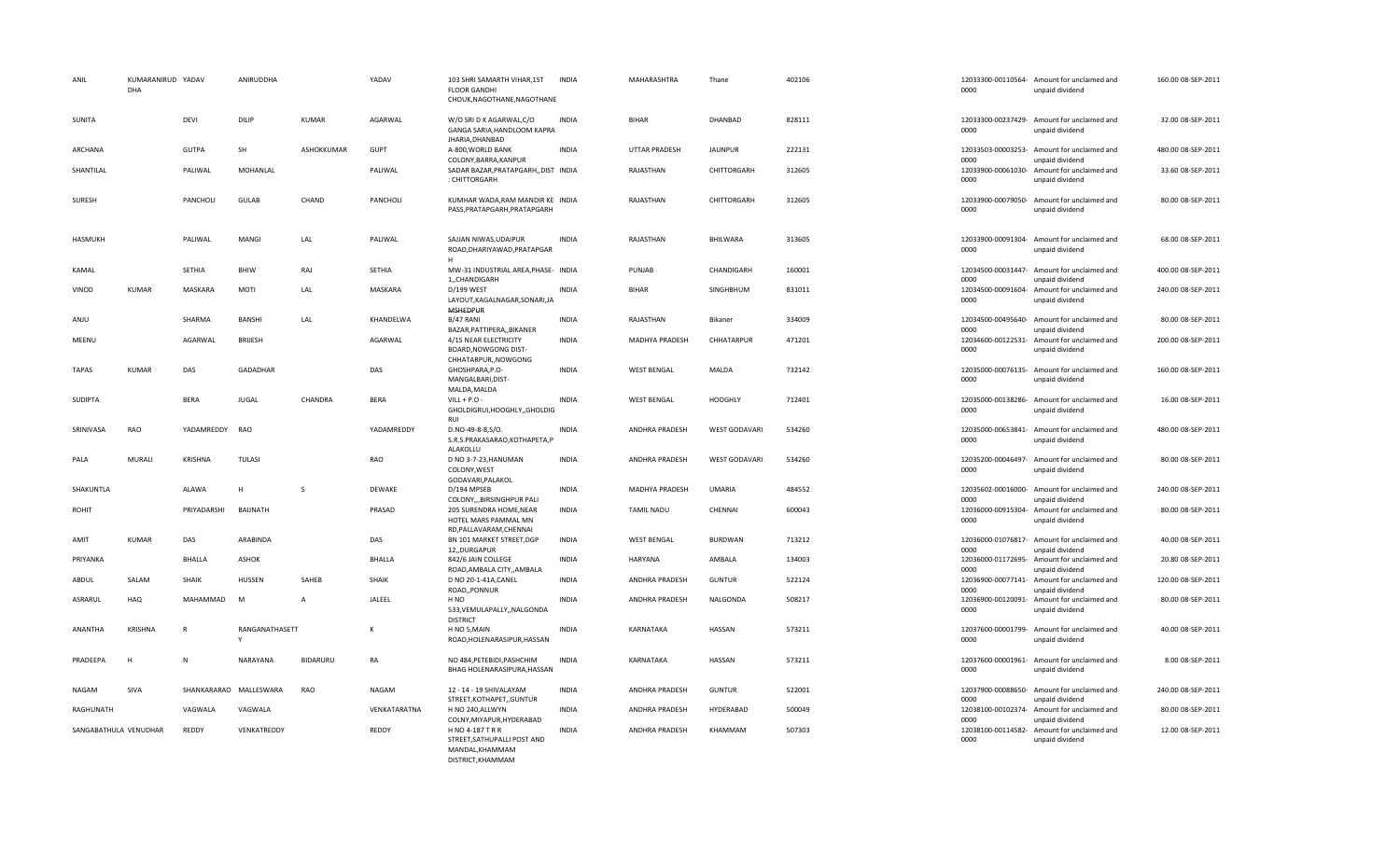| KARUKURI        | <b>SURESH</b>          | <b>KUMAR</b>     | KARUKURI        | RAJA         | YELLAI         | H NO 16-5-<br>162, PERUKAWADA, WARANGAL<br>DISTRICT, WARANGAL                                                          | <b>INDIA</b> | ANDHRA PRADESH     | WARANGAL          | 506002 | 0000                       | 12038100-00129320- Amount for unclaimed and<br>unpaid dividend | 80.00 08-SEP-2011   |
|-----------------|------------------------|------------------|-----------------|--------------|----------------|------------------------------------------------------------------------------------------------------------------------|--------------|--------------------|-------------------|--------|----------------------------|----------------------------------------------------------------|---------------------|
| <b>KUMAR</b>    | DEV                    | RANJAN           | DR              | RAMCHARITRA  | ROY            | H.NO.-84,BINOD<br>NAGAR., DHANBAD                                                                                      | <b>INDIA</b> | <b>BIHAR</b>       | DHANBAD           | 826001 | 0000                       | 12038400-00195476- Amount for unclaimed and<br>unpaid dividend | 1200.00 08-SEP-2011 |
| RAJIB           |                        | MANDAL           | к               | к            | MANDAL         | SURVEY SECTION, CENTRAL<br>ZONE, D.G.M.S., DHANBAD                                                                     | <b>INDIA</b> | <b>BIHAR</b>       | DHANBAD           | 826001 | 12038400-00246792-<br>0000 | Amount for unclaimed and<br>unpaid dividend                    | 80.00 08-SEP-2011   |
| RAJESH          | <b>KUMAR</b>           | CHOUDHARY        | HARI            | CHANDER      | CHOUDHA        | TISCO, DIGWADIH NO. 10, NEW<br>COLONY, DHANBAD                                                                         | <b>INDIA</b> | <b>BIHAR</b>       | DHANBAD           | 828110 | 0000                       | 12038400-00254058- Amount for unclaimed and<br>unpaid dividend | 80.00 08-SEP-2011   |
| SARIKA          |                        | AGARWAL          | MAHENDRA        |              | AGARWAL        | PODDAR PARA MORE, CHILDREN<br>PARK MORE, DHANBAD, JHARIA                                                               | <b>INDIA</b> | <b>BIHAR</b>       | DHANBAD           | 828111 | 0000                       | 12038400-00518457- Amount for unclaimed and<br>unpaid dividend | 7.20 08-SEP-2011    |
| OM              | PRAKASH                | <b>BHIMSERIA</b> | PRAHALAD        | RAI          | <b>BHIMSER</b> | F1 SHIVAJI PARK, SADDU, VIDHAN INDIA<br>SABHA ROAD, RAIPUR                                                             |              | MADHYA PRADESH     | <b>RAIPUR</b>     | 492007 | 12038400-00685261-<br>0000 | Amount for unclaimed and<br>unpaid dividend                    | 80.00 08-SEP-2011   |
| AMBUJAKSHAN     |                        |                  | $\mathsf{V}$    | BHASKARAN    | <b>NAIR</b>    | BHASKARA<br>NILAYAM, NELLUVAYE, , THRISSUR                                                                             | <b>INDIA</b> | KERALA             | <b>TRICHUR</b>    | 680584 | 0000                       | 12038400-00689264- Amount for unclaimed and<br>unpaid dividend | 92.00 08-SEP-2011   |
| NEERAJ          |                        | SHARMA           | AVINASH         | CHANDRA      | SHAR           | 16A, POCKET<br>D1/C,JANAKPURI,NEWDELHI                                                                                 | <b>INDIA</b> | DELHI              | DELHI             | 110058 | 0000                       | 12038400-00756518- Amount for unclaimed and<br>unpaid dividend | 100.00 08-SEP-2011  |
| RAKESH          | <b>KUMAR</b>           | BAJPEYEE         | SACHCHIDA       | <b>NAND</b>  | BAJPE          | QR. NO.-BB-30,CMPF<br>COLONY, JAGJIWAN<br>NAGAR, DHANBAD                                                               | <b>INDIA</b> | RIHAR              | DHANBAD           | 826001 | 0000                       | 12038400-00990711- Amount for unclaimed and<br>unpaid dividend | 40.00 08-SEP-2011   |
| MANOJ           | <b>KUMAR</b>           | SHARMA           | PURSOTTAM       |              | SHARMA         | MAAJE SAHEB KA<br>BAG,, KHETRI, JHUNJHUNU                                                                              | <b>INDIA</b> | RAJASTHAN          | <b>JHUNJHUNU</b>  | 333503 | 0000                       | 12038400-01058742- Amount for unclaimed and<br>unpaid dividend | 40.00 08-SEP-2011   |
| SANGITA         | ROY                    | CHOWDHURI        | SUBODH          |              | DAS            | ASHOK NAGAR, DIST 24 PGRS<br>(N), ASHOK NAGAR                                                                          | <b>INDIA</b> | <b>WEST BENGAL</b> | North 24 Parganas | 743222 | 12038400-01167435-<br>0000 | Amount for unclaimed and<br>unpaid dividend                    | 20.00 08-SEP-2011   |
| MAHAMMAD        |                        | <b>MUSTAK</b>    | RAZVI           | <b>HASIM</b> | MAHAMMAD       | DAKSHIN MUSALMAN<br>PARA, CHERAGRAM, GURAP, HOOG<br><b>HLY</b>                                                         | <b>INDIA</b> | <b>WEST BENGAL</b> | <b>HOOGHLY</b>    | 712302 | 12038400-01187371-<br>0000 | Amount for unclaimed and<br>unpaid dividend                    | 40.00 08-SEP-2011   |
| <b>DURGESH</b>  | <b>KUMAR</b>           | RANJAN           | SURESH          | <b>KUMAR</b> | SRIVAST        | SRIVASTAVA BHAWAN, NEAR<br>MIDDLE SCHOOL PARK, CHATH<br><b>TALAB ROAD</b>                                              | <b>INDIA</b> | <b>BIHAR</b>       | DHANBAD           | 826001 | 0000                       | 12038400-01192145- Amount for unclaimed and<br>unpaid dividend | 8.00 08-SEP-2011    |
| <b>TAPAS</b>    |                        | <b>HAZRA</b>     | <b>BIKASH</b>   |              | HAZRA          | BARMASIYA, DHANBAD<br>C/O BIKASH CHANDRA HAZRA, PO INDIA<br>& PS BISHNUPUR, VILL CHAKBAGI<br>PSSHCHIM PARA, 24 PGS (S) |              | <b>WEST BENGAL</b> | South 24 Parganas | 743503 | 0000                       | 12038400-01195340- Amount for unclaimed and<br>unpaid dividend | 16.00 08-SEP-2011   |
| CHHABI          |                        | MUKHERJEE        | <b>JITENDRA</b> | <b>NATH</b>  | <b>MUKHER</b>  | C/O DR D P MUKHERJEE,J C<br>MALLICK<br>ROAD, HIRAPUR, DHANBAD                                                          | <b>INDIA</b> | <b>BIHAR</b>       | DHANBAD           | 826001 | 0000                       | 12038400-01241937- Amount for unclaimed and<br>unpaid dividend | 40.00 08-SEP-2011   |
| PRATIBHA        |                        | JAIN             | SOHAN           | RAJ          | PAREKH         | NO 303 BIRENDRA<br>APPRT, OPPOSITE<br>CORPORATION, CHAWANI<br>SADAR, NAGPUR                                            | <b>INDIA</b> | <b>MAHARASHTRA</b> | Nagpur            | 440001 | 0000                       | 12039400-00202801- Amount for unclaimed and<br>unpaid dividend | 80.00 08-SEP-2011   |
| INDRAMAL        | <b>BHURMAL</b>         | JAIN             | BHURMAL         | GAMNAJI      | JAIN           | 6-B/2 102 GOPAL NAGAR,1 ST<br>FLOOR,, BHIWANDI                                                                         | <b>INDIA</b> | MAHARASHTRA        | Thane             | 421302 | 0000                       | 12041300-00006960- Amount for unclaimed and<br>unpaid dividend | 4.00 08-SEP-2011    |
| RAJ             | <b>KUMAR</b>           | MOOLAY           | <b>KRISHNA</b>  | DAS          | <b>MOOLAY</b>  | H NO 8 2<br>293/65/20/2, VENKATESHWARA<br>NAGAR COLONY, ROAD NO 14<br>BANJARAHILLS.HYDERABAD                           | <b>INDIA</b> | ANDHRA PRADESH     | HYDERABAD         | 500034 | 0000                       | 12043400-00040658- Amount for unclaimed and<br>unpaid dividend | 80.00 08-SEP-2011   |
| GANGA           | RAM                    | CHOUDHARY        | <b>BALI</b>     |              | CHOUDHARY      | QTR NO-1775, SECTOR-<br>9/D, BOKARO STEEL CITY, B.S.CITY                                                               | <b>INDIA</b> | <b>BIHAR</b>       | DHANBAD           | 827009 | 0000                       | 12044700-00378906- Amount for unclaimed and<br>unpaid dividend | 160.00 08-SEP-2011  |
| SWARUPA         | RANI                   | M                | M               |              | SRINIVASARAO   | H NO 40-37-13-3U/S, NEAR JHONY INDIA<br>COMPLEX, BELLARY                                                               |              | ANDHRA PRADESH     | KURNOOL           | 518001 | 0000                       | 12044700-00655241- Amount for unclaimed and<br>unpaid dividend | 32.00 08-SEP-2011   |
| SHINI           |                        | CHANDRABABU MR   |                 |              | CHANDRABABU    | ROAD, KURNOOL<br>85 HARI KRUPA HSG<br>SCTY, ANDADA, ANKLESHWAR, ANK<br>LESHWAR                                         | <b>INDIA</b> | GUJARAT            | BHARUCH           | 393010 | 0000                       | 12044700-00708527- Amount for unclaimed and<br>unpaid dividend | 24.00 08-SEP-2011   |
| <b>KABINDRA</b> | NARAYAN                | <b>NEOGI</b>     | MONINDRA        | NARAYAN      | <b>NEO</b>     | COLLEGE NAGAR, P O BIDYA<br>PARA, DT DHUBRI, DHUBRI                                                                    | <b>INDIA</b> | ASSAM              | <b>DHUBRI</b>     | 783324 | 0000                       | 12044700-00856646- Amount for unclaimed and<br>unpaid dividend | 12.00 08-SEP-2011   |
|                 | SANDIPKUMAR MORALIDHAR | DHARIA           | MORALIDHAR      |              | CHIMANLAL      | H NO 510 OPP TOWER<br>DEVGADH, BARIA DEVGHARH<br>BARIA, DAHOD, DAHOD                                                   | <b>INDIA</b> | <b>GUJARAT</b>     | PANCHMAHAL        | 389380 | 0000                       | 12044700-00857576- Amount for unclaimed and<br>unpaid dividend | 260.00 08-SEP-2011  |
|                 | BAJARANGLAL            | JAIN             | JAS             | <b>KARAN</b> | JAIN           | 217, JANTA COLONY, PALI, PALI                                                                                          | <b>INDIA</b> | RAJASTHAN          | Pali              | 306402 | 0000                       | 12044700-01338294- Amount for unclaimed and<br>unpaid dividend | 80.00 08-SEP-2011   |
| GVN             |                        | RAO              | GSATYANARAYANA  |              | GAGUL          | V KAPAVALAM, PO GOGUBAKA, MD INDIA<br>BHADRACHALAM, KHAMMAM                                                            |              | ANDHRA PRADESH     | KHAMMAM           | 507129 | 0000                       | 12044700-01998685- Amount for unclaimed and<br>unpaid dividend | 220.00 08-SEP-2011  |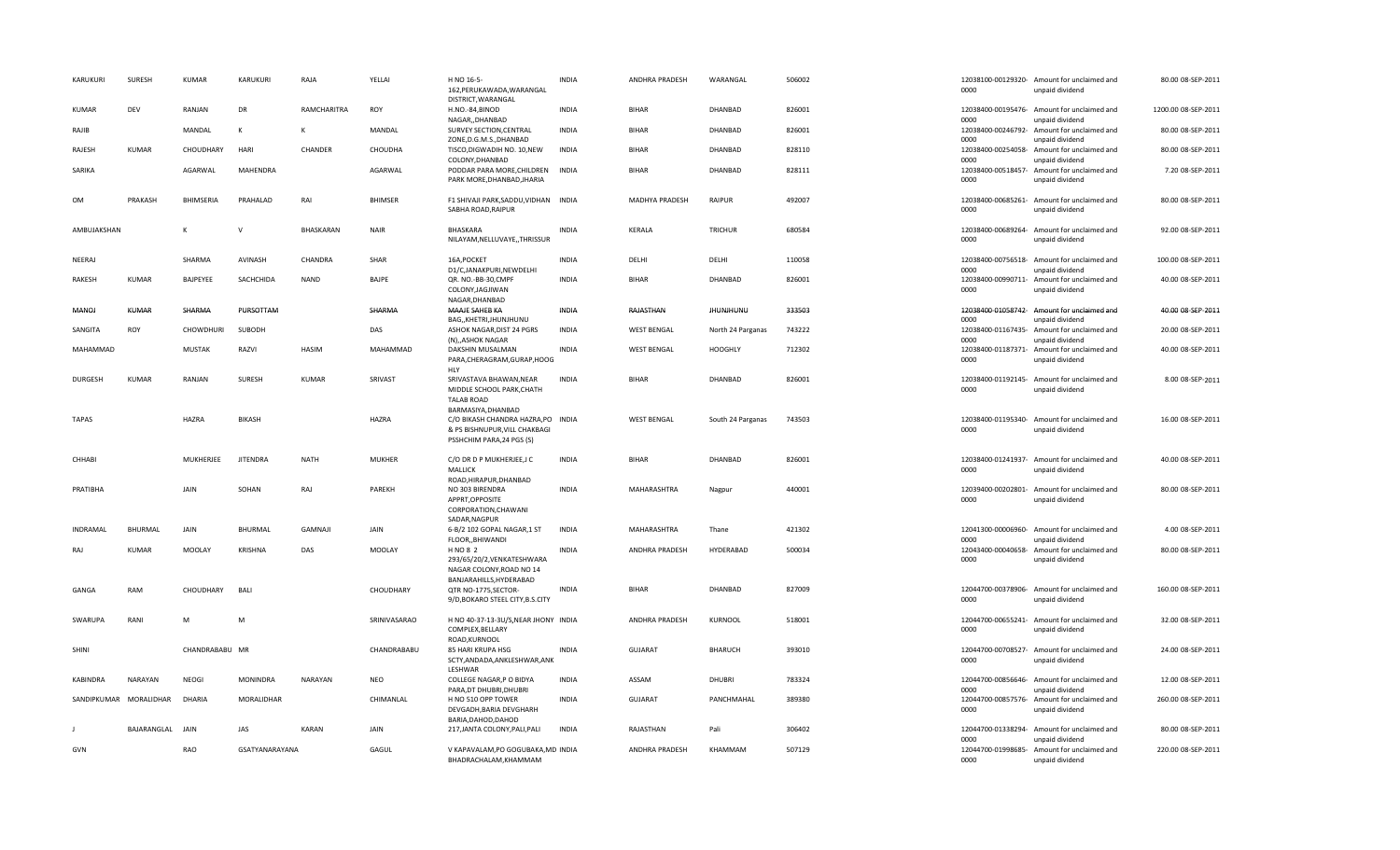| PURUSHOTHAM RAO |               | KILARU                 | <b>GOVINDA</b>    | RAO           | KILARU       | H.NO.9-3-20TEACHERS<br>COLONY, WARD-6<br>PALONCHA,, PALONCHA                                        | <b>INDIA</b> | ANDHRA PRADESH       | KHAMMAM         | 507115 | 12044700-01999051- Am<br>0000 | unp       |
|-----------------|---------------|------------------------|-------------------|---------------|--------------|-----------------------------------------------------------------------------------------------------|--------------|----------------------|-----------------|--------|-------------------------------|-----------|
| SANJAY          | KUMAR         | SHARMA                 | MALIRAM           |               | SHARMA       | AMCO ROAD DHUBRI,,,DHUBRI                                                                           | <b>INDIA</b> | ASSAM                | <b>DHUBRI</b>   | 783301 | 12044700-02001701- Am<br>0000 | unp       |
| SONALI          |               | CHATTERJEE             | SISIR             |               | ROYCHOWDHURY | 14/B MOTILAL GUPTA<br>ROAD,,,KOLKATA                                                                | <b>INDIA</b> | <b>WEST BENGAL</b>   | Kolkata         | 700008 | 12044700-02064211- Am<br>0000 | unp       |
| WAINGADE        | ABHISHEK      | D                      | D                 | К             | WAINGADE     | BLDG-4/301,SM BRINDAVAN<br>KDMC, B WARD OFFICE<br>KHADARPADA KALYA, THANE                           | <b>INDIA</b> | MAHARASHTRA          | Thane           | 421301 | 12044700-02157380-<br>0000    | Am<br>unp |
| KIRAN           |               | AGARWAL                | OM                | PRAKASH       | AGARWAL      | 1540, SAHUKARA,, PILIBHIT                                                                           | <b>INDIA</b> | <b>UTTAR PRADESH</b> | PILIBHIT        | 262001 | 12044700-02280037- Am<br>0000 | unp       |
| SUSHMA          |               | SINGH                  | BALIT             |               | SINGH        | VILLAGE- KHERI RAM NAGAR, PO. INDIA<br>OFF-<br>AMIN, KURUKSHETRA, KURUKSHET<br>RA                   |              | HARYANA              | KURUKSHETRA     | 136038 | 12044700-03195863- Am<br>0000 | unp       |
| RAMAN           |               | KHURANA                | <b>MANOHAR</b>    | LAL           | KHURANA      | H NO-B-27-41/3A 2ND<br>FLOOR, KARTAR NAGAR NEW<br>ATAM NAGAR,,LUDHIANA                              | <b>INDIA</b> | PUNJAB               | Ludhiana        | 141002 | 12044700-03361924- Am<br>0000 | unp       |
| <b>MOHAN</b>    | LAL           | <b>MODI</b>            | RAM               | PRASAD        | <b>MODI</b>  | C/O SHRI R P MODI, GADDI CHOWK INDIA<br>PALACE ROAD,, RAIGARH                                       |              | MADHYA PRADESH       | RAIGARH         | 496001 | 12044700-03459348- Am<br>0000 | unp       |
| SHYAM           |               | SHAH                   | NARSINGHLAL       |               | SHAH         | C/O K P SHAH<br>KHETRAJPUR, MORNING GLORY<br>SCHOOL,,SAMBALPUR                                      | <b>INDIA</b> | ORISSA               | SAMBALPUR       | 768003 | 12044700-03535511- Am<br>0000 | unp       |
| RAJEEV          | KUMAR         | SINGH                  | YOGENDRA          |               | SINGH        | DEVI GANJ, SANTOSHI MATA<br>MANDIR, FATEHPUR                                                        | <b>INDIA</b> | <b>UTTAR PRADESH</b> | <b>FATEHPUR</b> | 212601 | 12044700-04350563- Am<br>0000 | unp       |
| RATAN           | PALSINGH      | SUMAN                  | BIHARI            |               | LAL          | HOSPITAL CAMPUS H NO<br>4/16, DISTT<br>HOSPITAL,, MORADABAD                                         | <b>INDIA</b> | <b>UTTAR PRADESH</b> | Moradabad       | 244001 | 12044700-04594966-<br>0000    | Am<br>unp |
| <b>VIPIN</b>    |               | KIMOTHI                | <b>JAGAT</b>      | RAM           | KIMOTHI      | RZF 127 1ST FLOOR, SADH NAGAR INDIA<br>II GALI NO 43, PALAM                                         |              | DELHI                | DELHI           | 110045 | 12044700-04773352-<br>0000    | Am<br>unp |
| DEEP            |               | POOJA                  | <b>MR</b>         |               | POOJA        | COLONY, NEW DELHI<br>86 NAMDEV GURUDVARA, MOHAN INDIA<br>OJHA K WARD NO<br>8,,SHRIGANGANAGAR        |              | RAJASTHAN            | <b>JAIPUR</b>   | 305051 | 12044700-04972819- Am<br>0000 | unp       |
| <b>RUPESH</b>   | <b>KUMAR</b>  | SINGH                  | RAS               | <b>BEHARI</b> | SINGH        | <b>B B MAHTO CAMPOUS, IIND</b><br>FLOOR, DHANBAD                                                    | <b>INDIA</b> | <b>BIHAR</b>         | DHANBAD         | 826001 | 12044700-04989932- Am<br>0000 | unp       |
| SHAIL           | <b>BALA</b>   | AGARWAL                | BASU              | DEO           | LAL          | <b>NEXT TO AIRTEL</b><br>TOWER, ANANDPURI PHASE II<br>MAHESH NGR, NABABI ROAD<br>HALDWANI, HALDWANI | <b>INDIA</b> | UTTAR PRADESH        | NAINITAL        | 263139 | 12044700-05079032- Am<br>0000 | unp       |
| YOGENDRA        |               | SINGH                  | BABU              | SINGH         | CHAUHAN      | SANTOSHI MATA<br>MANDIR,,,FATEHPUR                                                                  | <b>INDIA</b> | <b>UTTAR PRADESH</b> | <b>FATEHPUR</b> | 212601 | 12044700-05200881- Am<br>0000 | unp       |
| SYED            | HASSAN        | <b>IMAM</b>            | SYED              | <b>MOHSIN</b> | <b>IMAM</b>  | 504 AMAN APARTMENTS, NEW<br>HALL ROAD, BEHIND KARTIKA                                               | <b>INDIA</b> | MAHARASHTRA          | MUMBAI          | 400070 | 12044700-05219048-<br>0000    | Am<br>unp |
| RAMAGIRI        |               | NARENDHAR              | GANGARAM          |               | RAMAGIRI     | SCHOOL KURLA W, MUMBAI<br>$7 - 1$<br>VARSHAKONDA, IBRAHIMPATNAM                                     | <b>INDIA</b> | ANDHRA PRADESH       | KARIMNAGAR      | 505450 | 12044700-05300458- Am<br>0000 | unp       |
| PRAVIN          | KUMAR         | VERMA                  | MANGILAL          |               | VERMA        | "KARIM NAGAR<br>36 PANCHSHEEL<br>NAGAR, DEWAS, , DEWAS                                              | <b>INDIA</b> | MADHYA PRADESH       | DEWAS           | 455001 | 12044700-05378352- Am<br>0000 | und       |
| PRADEEP         | HARIBHAU      | AKHARE                 | HARIBHAU          |               | AKHARE       | CHAWADI CHOWK, OLD TOWN<br>BADNERA,, AMRAVATI                                                       | INDIA        | MAHARASHTRA          | AMRAOTI         | 444702 | 12044700-05606530- Am<br>0000 | unp       |
| AKSHAY          | KUMAR         | DAS                    | <b>BRAJAMOHAN</b> |               | DAS          | AT POKHARIAPARA, PO<br>PATTAMUNDAI,, KENDRAPARA                                                     | <b>INDIA</b> | ORISSA               | CUTTACK         | 754215 | 12044700-05932038-<br>0000    | Am<br>unp |
| PRADIP          |               | CHATTERJEE             | NIKHIL            | <b>BANDHU</b> | CHATTE       | <b>NEAR BARJORA</b><br>BARJORA, BANKURA, , BANKURA                                                  | <b>INDIA</b> | <b>WEST BENGAL</b>   | BANKURA         | 722202 | 12044700-06251664- Am<br>0000 | unp       |
| <b>RUDAL</b>    |               | SINGH                  | <b>BHAGWAN</b>    |               | SINGH        | P5 RUPASPURA BHATTHA PAR, PO INDIA<br>SHAY NAGAR, PATNA                                             |              | <b>BIHAR</b>         | BHAGALPUR       | 813214 | 12044700-06284086-<br>0000    | Am<br>unp |
| <b>RUPESH</b>   | $\mathbf{I}$  | KAMBLE                 | $\mathbf{I}$      | C             | KAMBLE       | A-4 3/2 MAYUR PARK<br>HARSOOL, JALGAON ROAD<br>AURANGABAD,,AURANGABAD                               | <b>INDIA</b> | MAHARASHTRA          | Aurangabad      | 431001 | 12044700-06348289-<br>0000    | Am<br>unp |
| -S              |               | DHANALAKSHMI SHANMUGAM |                   |               | DHANALAKSHMI | 41 VELLAIYA<br>GOUNDANPATTI, MOOKANGURICH<br>I P, KARUR TK KARUR DT, KARUR                          | <b>INDIA</b> | <b>TAMIL NADU</b>    | PERIYAR         | 639005 | 12044700-06381812- Am<br>0000 | unp       |
| MOHAMMAD        | <b>MAZHAR</b> | KHAN                   | MOHAMMAD          | <b>USMAN</b>  | KHAN         | DAMUA BAZAR WARD NO<br>14,,,DAMUA                                                                   | <b>INDIA</b> | MADHYA PRADESH       | CHHINDWARA      | 480555 | 12044700-06395745- Am<br>0000 | unp       |

| 0000                                             | 12044700-01999051- Amount for unclaimed and<br>unpaid dividend          | 40.00 08-SEP-2011                     |
|--------------------------------------------------|-------------------------------------------------------------------------|---------------------------------------|
| 0000                                             | 12044700-02001701- Amount for unclaimed and<br>unpaid dividend          | 400.00 08-SEP-2011                    |
| 12044700-02064211-                               | Amount for unclaimed and                                                | 16.00 08-SEP-2011                     |
| nnnn<br>12044700-02157380-<br>0000               | unpaid dividend<br>Amount for unclaimed and<br>unpaid dividend          | 80.00 08-SFP-2011                     |
| 12044700-02280037-<br>0000                       | Amount for unclaimed and<br>unnaid dividend                             | 3084.00 08-SEP-2011                   |
| 12044700-03195863-<br>0000                       | Amount for unclaimed and<br>unpaid dividend                             | 160.00 08-SEP-2011                    |
| 12044700-03361924-<br>0000                       | Amount for unclaimed and<br>unpaid dividend                             | 400.00 08-SEP-2011                    |
| 12044700-03459348-<br>0000                       | Amount for unclaimed and<br>unpaid dividend                             | 2.40 08-SEP-2011                      |
| 0000                                             | 12044700-03535511- Amount for unclaimed and<br>unpaid dividend          | 0.80 08-SEP-2011                      |
| 12044700-04350563-<br>0000                       | Amount for unclaimed and<br>unpaid dividend                             | 160.00 08-SFP-2011                    |
| 12044700-04594966-<br>0000                       | Amount for unclaimed and<br>unpaid dividend                             | 280.00 08-SEP-2011                    |
| 12044700-04773352-<br>0000                       | Amount for unclaimed and<br>unpaid dividend                             | 36.80 08-SEP-2011                     |
| 0000                                             | 12044700-04972819- Amount for unclaimed and<br>unpaid dividend          | 461.60 08-SEP-2011                    |
| 12044700-04989932-<br>0000                       | Amount for unclaimed and<br>unpaid dividend                             | 212.00 08-SEP-2011                    |
| 12044700-05079032-<br>0000                       | Amount for unclaimed and<br>unpaid dividend                             | 501.60 08-SEP-2011                    |
| 12044700-05200881-<br>0000                       | Amount for unclaimed and<br>unpaid dividend                             | 120.00 08-SEP-2011                    |
| 12044700-05219048-<br>0000                       | Amount for unclaimed and<br>unpaid dividend                             | 46.40 08-SEP-2011                     |
| 0000                                             | 12044700-05300458- Amount for unclaimed and<br>unpaid dividend          | 200.00 08-SEP-2011                    |
| 12044700-05378352-<br>0000                       | Amount for unclaimed and<br>unnaid dividend                             | 28.00 08-SEP-2011                     |
| 0000                                             | 12044700-05606530- Amount for unclaimed and<br>unpaid dividend          | 38.40 08-SEP-2011                     |
| 12044700-05932038-<br>0000                       | Amount for unclaimed and<br>unpaid dividend                             | 5.60 08-SEP-2011                      |
| 12044700-06251664-<br>0000                       | Amount for unclaimed and<br>unpaid dividend                             | 77.60 08-SEP-2011                     |
| 12044700-06284086-<br>0000<br>12044700-06348289- | Amount for unclaimed and<br>unpaid dividend<br>Amount for unclaimed and | 39.20 08-SEP-2011<br>2.40 08-SEP-2011 |
| 0000                                             | unpaid dividend                                                         |                                       |
| 0000                                             | 12044700-06381812- Amount for unclaimed and<br>unpaid dividend          | 80.00 08-SEP-2011                     |
|                                                  | 12044700-06395745- Amount for unclaimed and                             | 60.00 08-SEP-2011                     |

unpaid dividend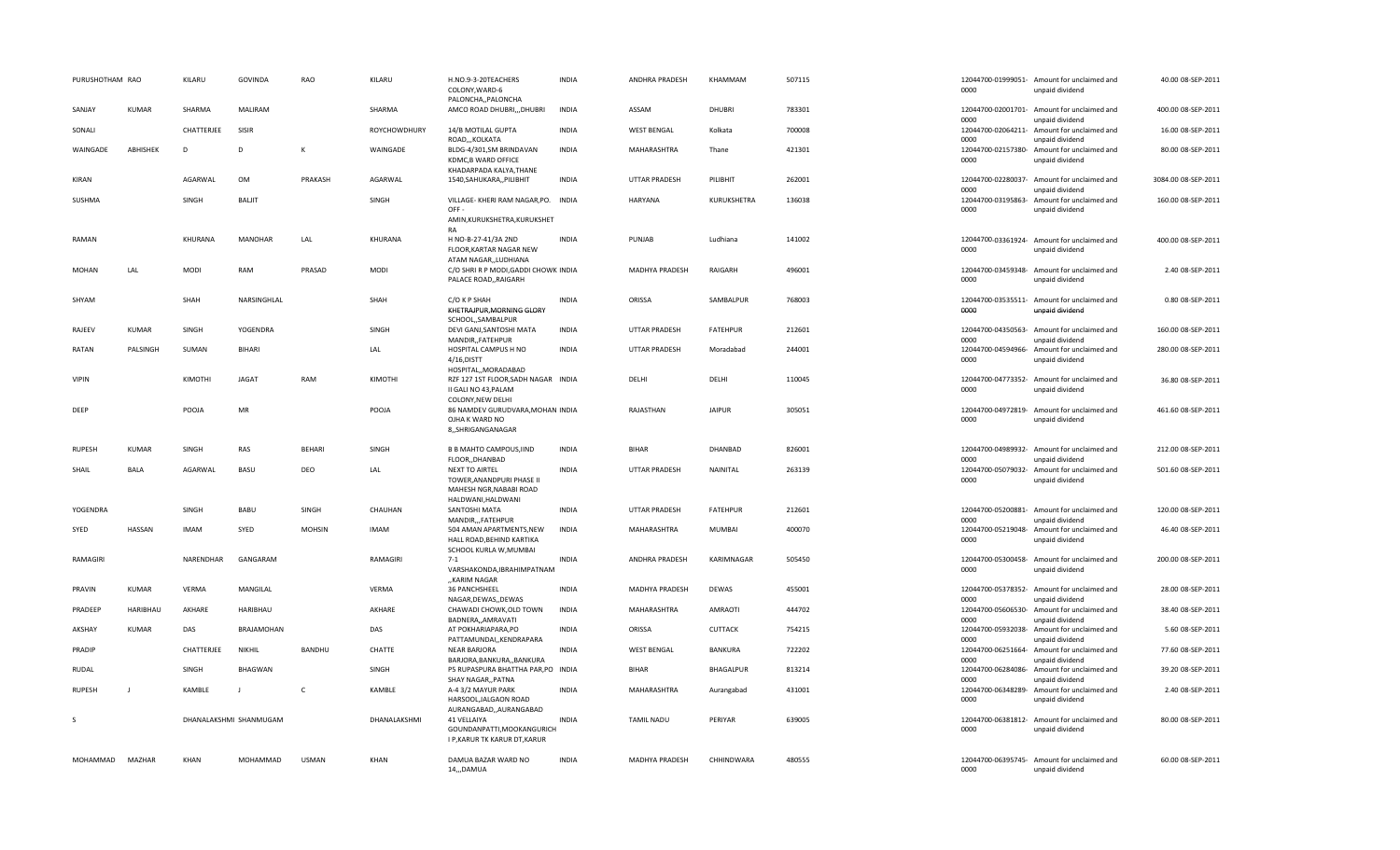| MITUL            | ASHOKBHAI                       | PATNI                      | ASHOKBHAI       | JETHALAL       | p              | H 6110 PATEL FALIYA<br>VADIWADI, RAOPURA<br>VADODARA,, VADODARA                           | <b>INDIA</b> | <b>GUJARAT</b>       | VADODARA          | 390001 | 0000                       | 12044700-06495104- Amount for unclaimed and<br>unpaid dividend | 20.00 08-SEP-2011  |
|------------------|---------------------------------|----------------------------|-----------------|----------------|----------------|-------------------------------------------------------------------------------------------|--------------|----------------------|-------------------|--------|----------------------------|----------------------------------------------------------------|--------------------|
| ANITA            |                                 | <b>JETHWANI</b>            | SATYA           | PRAKASH        | JESWAN         | 88PUSPKUNJ, MAU<br>ROAD, KHANDARI BY PASS, AGRA                                           | <b>INDIA</b> | <b>UTTAR PRADESH</b> | Agra              | 282001 | 0000                       | 12047200-00181381- Amount for unclaimed and<br>unpaid dividend | 16.00 08-SEP-2011  |
| REJOY            |                                 | $\mathsf{R}$               | RAJAGOPAL       |                | $\overline{R}$ | H NO 4/159 RAKKATH<br>HOUSE, KORANKAD, KODUMBU<br>POST, PALAKKAD                          | <b>INDIA</b> | KERALA               | PALGHAT           | 678551 | 0000                       | 12047600-00231360- Amount for unclaimed and<br>unpaid dividend | 4.00 08-SEP-2011   |
| SEELAM           | <b>KISHOR</b>                   | CHANDRA                    | SEELAM          |                | SATYANARAYANA  | H NO 1-117C, MULAGUNTAPADU INDIA<br>PO, SINGARAYAKONDA<br>MANDAL.PRAKASAM                 |              | ANDHRA PRADESH       | PRAKASAM          | 523101 | 0000                       | 12047700-00047441- Amount for unclaimed and<br>unpaid dividend | 8.00 08-SEP-2011   |
| LILAWATI         | AMRUTLAL                        | SOLANKI                    | BHABUTMAL       |                | SOHANRAJJI     | SOLANKI SADAN, PATAN<br>COLONY, SHANIWAR PETH, KARAD                                      | <b>INDIA</b> | MAHARASHTRA          | Satara            | 415110 | 0000                       | 12048000-00023193- Amount for unclaimed and<br>unpaid dividend | 40.00 08-SEP-2011  |
| SACHIN           | SHRINIWAS                       | RATHI                      | SHREENIWAS      | $\mathsf{R}$   | RATHI          | NEHRU CHOWK, TIN<br>LAKDITAL.IGATPURI,IGATPURI,NAS<br>IK                                  | <b>INDIA</b> | MAHARASHTRA          | Nashik            | 422403 | 0000                       | 12048900-00078553- Amount for unclaimed and<br>unpaid dividend | 120.00 08-SEP-2011 |
| KAILAS           | NARAYAN                         | PATIL                      | <b>NARAYAN</b>  |                | PATIL          | <b>NEAR MARUTI</b><br>TEMPLE, MEHRUN, GAON, JALAGAO<br>$\mathsf{N}$                       | <b>INDIA</b> | MAHARASHTRA          | Jalgaon           | 425002 | 0000                       | 12049200-00068187- Amount for unclaimed and<br>unpaid dividend | 80.00 08-SEP-2011  |
| AMIT             |                                 | DAS                        | LATE            | <b>KARTICK</b> | DAS            | HALI SAHAR DESHBANDHU<br>COLONY, P.O - NABANAGAR, DIST-<br>24 PGS - N, HALISAHAR          | <b>INDIA</b> | <b>WEST BENGAL</b>   | North 24 Parganas | 743136 | 0000                       | 12053200-00070439- Amount for unclaimed and<br>unpaid dividend | 160.00 08-SEP-2011 |
| SANJAY           |                                 | <b>GUPTA</b>               | OM              | PRAKAS         | <b>GUPTA</b>   | SHOP NO-S-7 PLOT NO 4, PKT-7 INDIA<br>2ND FLR MALHAN.FALCON PLAZA<br>SEC-12 DWARKA, DELHI |              | DELHI                | DELHI             | 110078 | 0000                       | 12053500-00560745- Amount for unclaimed and<br>unpaid dividend | 120.00 08-SEP-2011 |
| SADANANDAN       |                                 | M                          | MADHAVAN        |                | M              | CHAITHRAM, PALLARIMANGALAM ( INDIA<br>PO),,MAVELIKKARA                                    |              | KERALA               | ALLEPPEY          | 690107 | 0000                       | 12056700-00057881- Amount for unclaimed and<br>unpaid dividend | 80.00 08-SEP-2011  |
| SATHYA           | MOHANNARAYA PILLAI<br><b>NA</b> |                            | NARAYANA        |                | PILLAI         | <b>INDIRA NIVAS, T B</b><br>ROAD, PERUMBAVOOR                                             | <b>INDIA</b> | KERALA               | ERNAKULAM         | 683542 | 12056700-00085383-<br>0000 | Amount for unclaimed and<br>unpaid dividend                    | 40.00 08-SEP-2011  |
| SEENATH          | $\mathsf{v}$                    | к                          | <b>MUJEEB</b>   |                | K              | NALAMKANDAM(H), THACHAMPA INDIA<br>RA PO,, PALAKKAD                                       |              | KERALA               | PALGHAT           | 678593 | 12056700-00136205-<br>0000 | Amount for unclaimed and<br>unpaid dividend                    | 8.00 08-SEP-2011   |
| <b>VINUKUMAR</b> |                                 | <b>NAIR</b>                | BHASKARAN       |                | <b>NAIR</b>    | KALARICKAL PUTHIYEDATHU<br>HOUSE, KOOVAPPADY P<br>O,PERUMBAVOOR,ERANAKULAM                | <b>INDIA</b> | KERALA               | ERNAKULAM         | 683544 | 12056700-00162337-<br>0000 | Amount for unclaimed and<br>unpaid dividend                    | 48.00 08-SEP-2011  |
| VIJAYAKUMAR      | G                               | D                          | DAMODARAKURU    |                | D              | LALITHA<br>BHAVAN.PANAYAMCHERRY.ANCH<br>AL P O, ANCHAL                                    | <b>INDIA</b> | KERALA               | QUILON            | 691306 | 0000                       | 12056700-00181702- Amount for unclaimed and<br>unpaid dividend | 80.00 08-SEP-2011  |
|                  | К                               | RADHAKRISHNA KRISHNAN<br>N |                 |                | <b>NAIR</b>    | MADATHIL<br>PUTHENVEEDU, PATTAL, PERUMBA<br>VOOR, PERUMBAVOOR                             | <b>INDIA</b> | KERALA               | ERNAKULAM         | 683548 | 0000                       | 12056700-00381362- Amount for unclaimed and<br>unpaid dividend | 8.00 08-SEP-2011   |
| RAJESH           | $\mathsf{K}$                    | R                          | RAVI            |                | KUZHIPPATTAYIL | KUZHIPPATTAYIL<br>HOUSE, AIRAPURAM P<br>O,,ERNAKULAM                                      | <b>INDIA</b> | KERALA               | ERNAKULAM         | 683541 | 0000                       | 12057300-00127661- Amount for unclaimed and<br>unpaid dividend | 22.40 08-SEP-2011  |
| ATUL             | <b>KUMAR</b>                    | <b>GUPTA</b>               | YASHPAL         | KUMAR          | <b>GUPTA</b>   | MAHARAJA ICE CREAM<br>FACTORY, HARTHALA, SONAKPUR,<br>MORADABAD                           | <b>INDIA</b> | <b>UTTAR PRADESH</b> | Moradabad         | 244001 | 0000                       | 12058600-00031356- Amount for unclaimed and<br>unpaid dividend | 160.00 08-SEP-2011 |
| <b>VISHWA</b>    | <b>NATH</b>                     | <b>GUPTA</b>               | RAM             | CHANDRA        | <b>GUPTA</b>   | MAHAJANAN, JALALABAD, NEAR<br><b>GUPTA COLD</b><br>STORAGE, SHAHJAHANPUR                  | <b>INDIA</b> | <b>UTTAR PRADESH</b> | SHAHJAHANPUR      | 242221 | 0000                       | 12058600-00052131- Amount for unclaimed and<br>unpaid dividend | 80.00 08-SEP-2011  |
| MRITUNJAY        |                                 | <b>KUMAR</b>               | <b>BACHA</b>    | PRASAD         | SINHA          | DAHIYAWAN TOLA, NORTH OF RLY INDIA<br>LINE, DISTT CHAPRA, SARAN                           |              | <b>BIHAR</b>         | SARAN             | 841301 | 0000                       | 12058600-00061161- Amount for unclaimed and<br>unpaid dividend | 216.00 08-SEP-2011 |
| PRASENJIT        |                                 | <b>MONDAL</b>              | KAMALESH        |                | <b>MONDAL</b>  | KUSTIIA.P.O KUSTIIA<br>PRATAPNAGAR, SONARPUR SOUTH<br>24 PGS, KOLKATA                     | <b>INDIA</b> | <b>WEST BENGAL</b>   | South 24 Parganas | 743330 | 0000                       | 12061000-00094929- Amount for unclaimed and<br>unpaid dividend | 24.00 08-SEP-2011  |
| <b>INDERJEET</b> |                                 | <b>KAUR</b>                | <b>DEVENDER</b> |                | SINGH          | A-44 MODEL TOWN,.,.,BAREILLY INDIA                                                        |              | <b>UTTAR PRADESH</b> | BAREILLY          | 243005 | 0000                       | 12061200-00302297- Amount for unclaimed and<br>unpaid dividend | 40.00 08-SEP-2011  |
| PRADEEP          |                                 | SINGH                      | <b>INDRA</b>    | JEET           | SINGH          | 219/3, PARDEVAN PURWA, LAL<br>BANGALOW CANT, KANPUR                                       | <b>INDIA</b> | <b>UTTAR PRADESH</b> | <b>KANPUR</b>     | 208004 | 0000                       | 12061400-00034179- Amount for unclaimed and<br>unpaid dividend | 240.00 08-SEP-2011 |
| GAUTAM           |                                 | DAS                        | SACHINDRA       | KUMAR          | DAS            | BANARJEE PARA, KRISHNA<br>NAGAR, AGARTALA                                                 | <b>INDIA</b> | <b>TRIPURA</b>       | TRIPURA           | 799001 | 12065600-00009733-<br>0000 | Amount for unclaimed and<br>unpaid dividend                    | 80.00 08-SEP-2011  |
| <b>OM</b>        | PRAKASH                         | <b>GUPTA</b>               | LAXMI           | NARAYAN        | <b>GUPTA</b>   | OPP. AGARWAL<br>DHARMASHALA, GANGAPUR<br>CITY, DISTT.SAWAI MADHOPUR                       | <b>INDIA</b> | RAJASTHAN            | SWAIMADHOPUR      | 322201 | 0000                       | 13017600-00328371- Amount for unclaimed and<br>unpaid dividend | 40.00 08-SEP-2011  |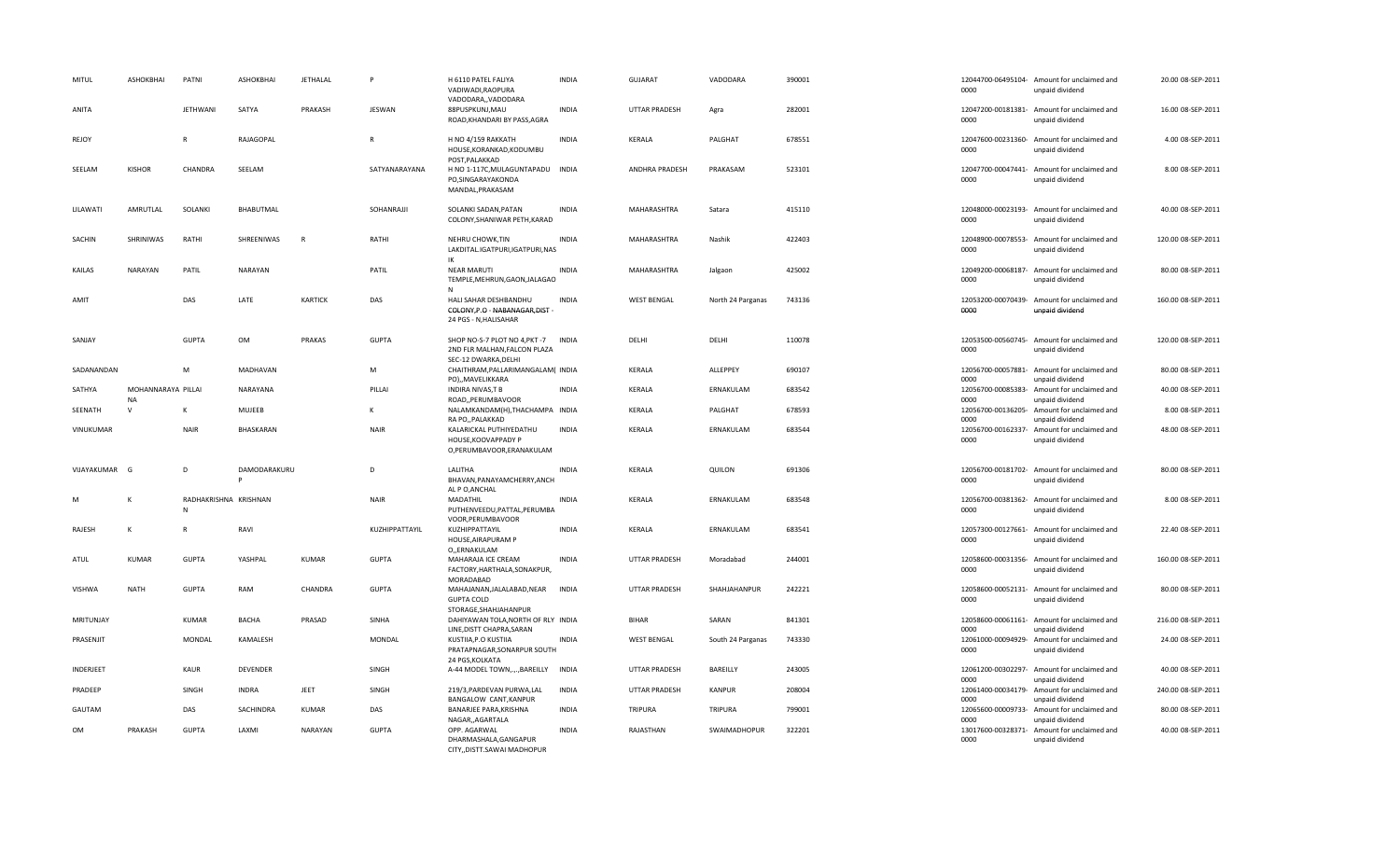| AJIT                    | <b>KUMAR</b> | SHYAMSUKHA PUKHRAJ    |                   |              | JAIN           | C/O YASH TOYS, 15-8-450 -<br>GROUND FLOOR, K K COMPLEX -<br>FEEL KHANA, HYDERABAD                            | <b>INDIA</b> | ANDHRA PRADESH          | HYDERABAD                  | 500012 | 0000                       | 13017600-00424931- Amount for unclaimed and<br>unpaid dividend | 40.00 08-SEP-2011  |
|-------------------------|--------------|-----------------------|-------------------|--------------|----------------|--------------------------------------------------------------------------------------------------------------|--------------|-------------------------|----------------------------|--------|----------------------------|----------------------------------------------------------------|--------------------|
| <b>USHA</b>             | PARESH       | <b>JAIN</b>           | <b>SH</b>         | PARESHMOHAN  | LAL            | C/O B.P.KOTHARI,122BHOBIYON INDIA<br>KA CHOWK, PARTAPGARH                                                    |              | RAJASTHAN               | CHITTORGARH                | 312605 | 0000                       | 13017600-00670241- Amount for unclaimed and<br>unpaid dividend | 240.00 08-SEP-2011 |
| JAY                     | <b>KUMAR</b> | <b>GUPTA</b>          | <b>JAGDISH</b>    |              | <b>GUPTA</b>   | HNO.246, NAGAR-<br>MOHANPURI(UMARIA), TEH. BADH<br>AVGARH(UMARIA), UMARIA                                    | <b>INDIA</b> | MADHYA PRADESH          | SHAHDOL                    | 484661 | 0000                       | 13019300-00609277- Amount for unclaimed and<br>unpaid dividend | 8.00 08-SEP-2011   |
| REKHA                   |              | SONI                  | <b>ADITYA</b>     |              | SONI           | 64 8 STAFF<br>COLONY, GRASIM, BIRLAGRAM, NA<br>GDA                                                           | <b>INDIA</b> | MADHYA PRADESH          | <b>UJJAIN</b>              | 456335 | 0000                       | 13019300-00838061- Amount for unclaimed and<br>unpaid dividend | 12.00 08-SEP-2011  |
| NIRUPAMA                |              | PANDA                 | GOPAL             | KRUSHNA      | PANDA          | MAHADEV GHAT, SHIV MANDIR<br>WARD, JAGDALPUR, JAGDALPUR                                                      | <b>INDIA</b> | MADHYA PRADESH          | <b>BASTAR</b>              | 494001 | 0000                       | 13019300-00919875- Amount for unclaimed and<br>unpaid dividend | 40.00 08-SEP-2011  |
| ABHINAV                 |              | SHRIVASTAVA           | KRISHNA           | <b>KUMAR</b> | SHRIVA         | G 13 PWD COLONY, BYRON<br>BAZAR,, RAIPUR                                                                     | <b>INDIA</b> | MADHYA PRADESH          | <b>RAIPUR</b>              | 492001 | 13019300-01250047-<br>0000 | Amount for unclaimed and<br>unpaid dividend                    | 14.40 08-SEP-2011  |
| NEERAJ                  |              | WAGDRE                | SADASHIV          | <b>RAO</b>   | WAGDRE         | DUPLEX 11 SUKH SAGAR, VILLA<br>PHASE I BEHIND, NIZZAMUDDIN<br>COLONY, BHOPAL                                 | <b>INDIA</b> | MADHYA PRADESH          | Bhopal                     | 462021 | 13019300-01287341-<br>0000 | Amount for unclaimed and<br>unpaid dividend                    | 40.00 08-SEP-2011  |
| JAYENDRA                |              | JAISHWAL              | GOPI              | CHAND        | JAISHWAL       | RELI BAZAAR, PO<br>RAMNAGAR,, WEST CHAMPRAN                                                                  | <b>INDIA</b> | <b>BIHAR</b>            | <b>WEST CHAMPARAN</b>      | 845106 | 0000                       | 13019300-01367241- Amount for unclaimed and<br>unpaid dividend | 29.60 08-SEP-2011  |
| AMBILY                  |              | AMBI                  | <b>MR</b>         |              | AMBI           | ROHINI (H) NORTH ARYAD<br>PO, ALAPPUZHA, , ALAPPUZHA                                                         | <b>INDIA</b> | <b>KERALA</b>           | ALLEPPEY                   | 688542 | 0000                       | 13019300-01371142- Amount for unclaimed and<br>unpaid dividend | 176.00 08-SEP-2011 |
| <b>JOBIN</b>            |              | <b>AUGUSTINE</b>      | <b>AUGUSTINE</b>  |              | M              | NEAR GIRLS COLLEGE, JHA<br>WARD,, MANDLA                                                                     | <b>INDIA</b> | <b>MADHYA PRADESH</b>   | MANDLA                     | 481661 | 13019300-01397171-<br>0000 | Amount for unclaimed and<br>unpaid dividend                    | 4.00 08-SEP-2011   |
| ANILKUMAR               |              | GARG                  | GARG              | KIRTH        | PAL            | TC<br>2/135(7), AKANKSHA, VRINDAVAN<br>GARDENS                                                               | <b>INDIA</b> | KERALA                  | TRIVANDRUM                 | 695582 | 13019300-01731250-<br>0000 | Amount for unclaimed and<br>unpaid dividend                    | 104.00 08-SEP-2011 |
| CHANDRAKALA             |              | ATAL                  | MR                |              | ATAL           | KAZHAKUTTOM, TRIVANDRUM<br>ELDECO GOLF VIEW APART, B 3 301 INDIA<br>OMEGA 1, GREATER<br>NOIDA, GREATER NOIDA |              | UTTAR PRADESH           | Gautam Buddha Nagar 201308 |        | 13019300-01779996-<br>0000 | Amount for unclaimed and<br>unpaid dividend                    | 80.00 08-SEP-2011  |
| PURUSHOTHAM V           |              | $\mathsf{N}$          | NARAYANASWAM<br>Y |              | N              | 18 1ST MAIN ROAD, 11TH CROSS S INDIA<br>R NAGAR, BANGALORE                                                   |              | KARNATAKA               | BANGALORE                  | 560027 | 0000                       | 13019300-01929513- Amount for unclaimed and<br>unpaid dividend | 80.00 08-SEP-2011  |
| <b>BRIJESH</b>          | <b>KUMAR</b> | <b>DWIVEDI</b>        | MADAN             | <b>MOHAN</b> | <b>DWIVEDI</b> | AT JSPL<br>BALKUDRA, PATRATU, RAMGARH, P<br><b>ATRATU</b>                                                    | <b>INDIA</b> | <b>BIHAR</b>            | HAZARIBAGH                 | 829143 | 13019300-02030640-<br>0000 | Amount for unclaimed and<br>unpaid dividend                    | 60.80 08-SEP-2011  |
| SADARE                  | <b>DIPAK</b> | SADASHIV              | SADASHIV          | APPA         | SADARE         | 156 A HARIJAN WADA NANDRE<br>TAL, MIRAJ DIST- SANGLI, , SANGLI                                               | INDIA        | MAHARASHTRA             | Sangli                     | 416423 | 13019300-02120937-<br>0000 | Amount for unclaimed and<br>unpaid dividend                    | 12.00 08-SEP-2011  |
| JOY                     |              | CHAKRABORTY JYOTIRMOY |                   |              | CHAKRABORT     | 165 NOAPARA ROAD, PO<br>GARULIA, 24 PARGANAS<br>NORTH, KOLKATA                                               | <b>INDIA</b> | <b>WEST BENGAL</b>      | Kolkata                    | 743133 | 0000                       | 13019300-02315272- Amount for unclaimed and<br>unpaid dividend | 72.00 08-SEP-2011  |
| NITINKUMAR              | BANSILAL     | LODHA                 | BANSILAL          |              | LODHA          | 2982GANJ<br>BAZAR, AHMEDNAGAR, , AHMEDNA<br>GAR                                                              | <b>INDIA</b> | MAHARASHTRA             | Ahmednagar                 | 414001 | 0000                       | 13021900-00013374- Amount for unclaimed and<br>unpaid dividend | 0.80 08-SEP-2011   |
| DWARKAPRASA RAMLAL<br>D |              | <b>JALA</b>           | RAMLAL            |              | <b>JALA</b>    | C-302 SHAH ARCADE P-1, RANI<br>SATI MARG, MALAD-EAST ZONE-<br>5.MUMBAI                                       | <b>INDIA</b> | <b>MAHARASHTRA</b>      | <b>MUMBAI</b>              | 400097 | 0000                       | 13023400-00379033- Amount for unclaimed and<br>unpaid dividend | 800.00 08-SEP-2011 |
| <b>MADHUP</b>           |              | KAUSHAL               | PRAKASH           | CHANDRA      | KAUS           | <b>INFRONT OF</b><br>NANNUMAL, DHARAMSHALA 1443<br>CIRCULAR, ROAD, HATHRAS                                   | <b>INDIA</b> | UTTAR PRADESH           | ALIGARH                    | 204101 | 0000                       | 13041400-00225262- Amount for unclaimed and<br>unpaid dividend | 92.80 08-SEP-2011  |
| G                       | К            | GOPALAKRISHN G<br>A   |                   | D            | KAVALAPPA      | 388 4TH MAIN 4TH BLOCK, HBR<br>LAYOUT,, BANGALORE                                                            | <b>INDIA</b> | KARNATAKA               | BANGALORE                  | 560084 | 0000                       | 13041400-00884311- Amount for unclaimed and<br>unpaid dividend | 80.00 08-SEP-2011  |
| MUKESH                  | <b>KUMAR</b> | PALIWAL               | <b>BANSHI</b>     | DHAR         | PALIWAL        | LAXMI PURA, BEHIND<br>GOUSHALLA, BARMER, BARMER                                                              | <b>INDIA</b> | RAJASTHAN               | BARMER                     | 344001 | 0000                       | 13041400-02512434- Amount for unclaimed and<br>unpaid dividend | 80.00 08-SEP-2011  |
| <b>ISMAIL</b>           | CHAND        | SHAIKH                | CHAND             |              | SHAIKH         | 11 2 DARGA PURA<br>PASHCHIM, BHAG<br>KANDHAR,, NANDED                                                        | <b>INDIA</b> | MAHARASHTRA             | NANDEDHO                   | 431714 | 0000                       | 13041400-03402840- Amount for unclaimed and<br>unpaid dividend | 16.00 08-SEP-2011  |
| VENKATESH               | T            | <b>BIDARI</b>         | TIPPANNA          |              | <b>BIDARI</b>  | SRI MALLIKARJUN<br>PATTANA, SAHAKARI BANK<br>NIYAMIT,, MASKI                                                 | <b>INDIA</b> | KARNATAKA               | <b>RAICHUR</b>             | 584124 | 13041400-03657037-<br>0000 | Amount for unclaimed and<br>unpaid dividend                    | 832.00 08-SEP-2011 |
| THIMMAPPA               | JALU         | GOWDA                 | <b>KORAGAPPA</b>  | <b>JALU</b>  | GOWDA          | UFLEX LIMITED, LANE 3 SIDCO<br>INDUSTRIAL CMPLX, PHASE 3 BARI<br>BRAHMANA, JAMMU                             | <b>INDIA</b> | JAMMU AND KASHMIR JAMMU |                            | 181133 | 0000                       | 13041400-04043292- Amount for unclaimed and<br>unpaid dividend | 800.00 08-SEP-2011 |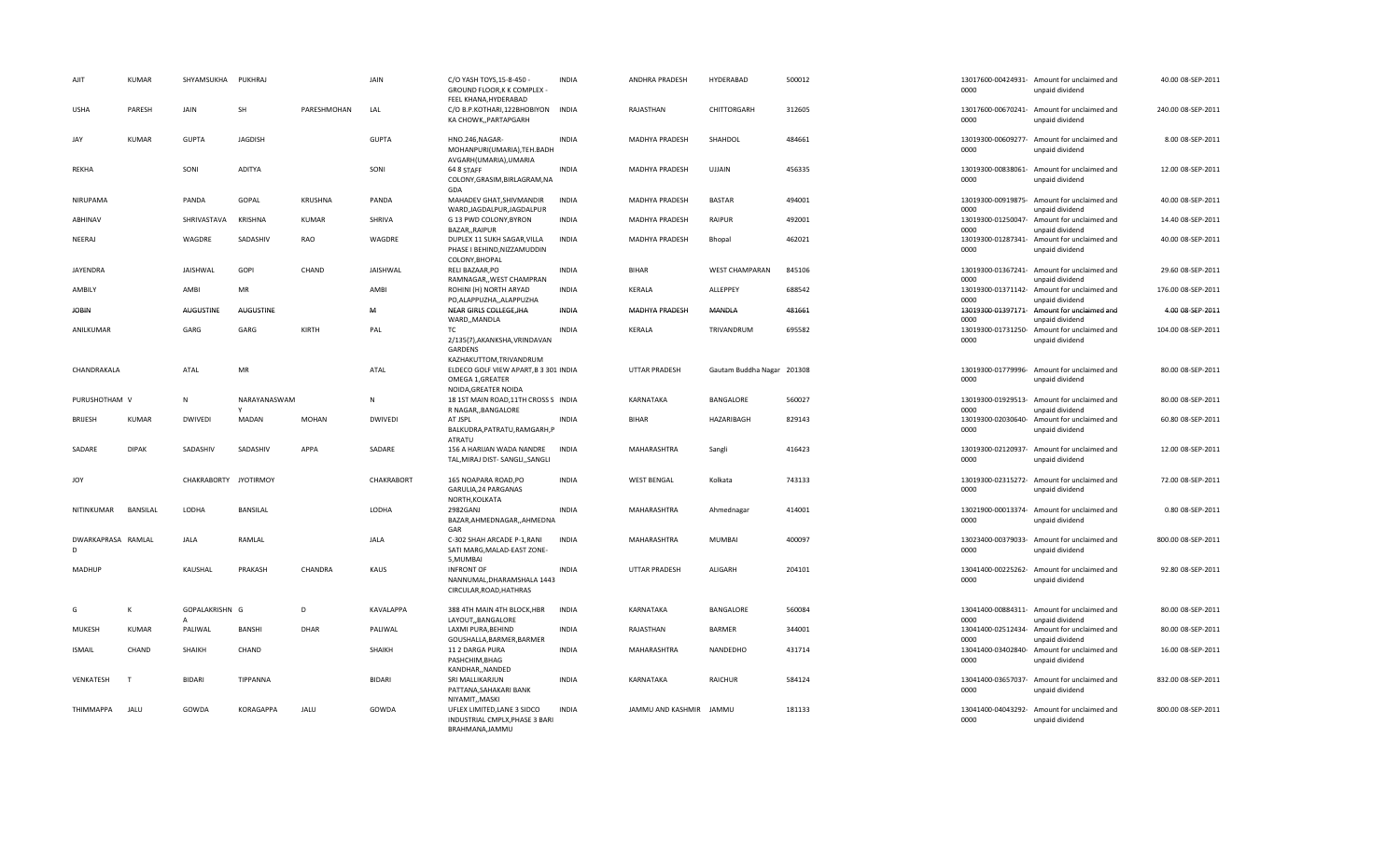| MEERA                 | $\mathsf{R}$               | KULKARNI             | BHEEMRAO       |                 | KULKARNI       | PLOT NO 43 1ST FLOOR OPP<br>LAXMI.TEMPLE SHRI LAXMI<br>VENKATESHA, NILAYA<br>RAGHAVENDRA                                   | <b>INDIA</b> | KARNATAKA                  | GULBARGA             | 585103 |         | 0000                               | 13041400-04091505- Amount for unclaimed and<br>unpaid dividend | 400.00 08-SEP-2011  |
|-----------------------|----------------------------|----------------------|----------------|-----------------|----------------|----------------------------------------------------------------------------------------------------------------------------|--------------|----------------------------|----------------------|--------|---------|------------------------------------|----------------------------------------------------------------|---------------------|
| $\overline{A}$        | <b>KIRAN</b>               | KUMAR                | NARASAIAH      |                 | ANGALA         | COLONY, GULBARGA<br>CPL A KIRAN KUMAR, AF FIT WING INDIA<br>ELECT SECTION, AIR FORCE<br>STATION, UDHAMPUR                  |              | JAMMU AND KASHMIR UDHAMPUR |                      | 182101 |         | 0000                               | 13041400-04321032- Amount for unclaimed and<br>unpaid dividend | 160.00 08-SEP-2011  |
| DHANANJAY             |                            | PRASAD               | RAMBALAK       |                 | MALLAH         | S O RAMBALAK MALLAH, NEAR<br>MIDDLE SCHOOL, PATHERDIH<br>JHARIAZ, DHANBAD                                                  | <b>INDIA</b> | <b>BIHAR</b>               | DHANBAD              | 828119 |         | 0000                               | 13041400-04615141- Amount for unclaimed and<br>unpaid dividend | 64.00 08-SEP-2011   |
| RAMESH                |                            | <b>KUMAR</b>         | RAJENDRA       |                 | PRASAD         | <b>STATION</b>                                                                                                             | <b>INDIA</b> | <b>BIHAR</b>               | PATNA                | 802119 |         | 13041400-06037486-                 | Amount for unclaimed and                                       | 16.00 08-SEP-2011   |
| ANIL                  |                            | KUMAR                | KAMLA          |                 | SINGH          | ROAD, GHAZIPUR, , DUMARAON<br>VILL NAWADERA, PO PURANA<br>BHOJPUR, BUXAR                                                   | <b>INDIA</b> | <b>BIHAR</b>               | <b>BHOJPUR</b>       | 802133 |         | 0000<br>13041400-06316253-<br>0000 | unpaid dividend<br>Amount for unclaimed and<br>unpaid dividend | 80.00 08-SEP-2011   |
| R                     | LSATYAVATHI                | <b>BOLLOJU</b>       | JAYARAM        |                 | <b>BOLLOJU</b> | NO 5 3 BLOCK<br>5, TATIPAKA,, EASTGODAVARI                                                                                 | <b>INDIA</b> | ANDHRA PRADESH             | <b>EAST GODAVARI</b> | 533249 |         | 13041400-06525221-<br>0000         | Amount for unclaimed and<br>unpaid dividend                    | 40.00 08-SEP-2011   |
| YOGESH                |                            | MITTAL               | SUNDER         | LAL             | <b>MITTAL</b>  | SO SL MITTAL, 48 KANCHAN<br>NAGAR, AGRA ROAD, HATHRAS                                                                      | <b>INDIA</b> | <b>UTTAR PRADESH</b>       | ALIGARH              | 204101 |         | 13041400-06695525-<br>0000         | Amount for unclaimed and<br>unpaid dividend                    | 240.00 08-SEP-2011  |
| ABDULHUSEN            |                            | ALIBHAI              | ALIBHAI        |                 | ALIBHAI        | PAKMORIA STREET, CROSS YAKUB INDIA<br>GALLI, SHOP NO 40                                                                    |              | MAHARASHTRA                | MUMBAI               | 400003 | A000001 |                                    | Amount for unclaimed and<br>unpaid dividend                    | 86.40 08-SEP-2011   |
| <b>ISMAIL</b>         | MULLA                      | ABBASBHAI            | MULLA          |                 | ABBASBHAI      | NULBAZAR, MUMBAI<br>C/O MULLA ABBASBHAI<br>KHANBHAI, BURHANI BLDG<br>BURHANI MOHOLLA, CHECHAT                              | <b>INDIA</b> | RAJASTHAN                  | KOTA                 | 326518 | A000002 |                                    | Amount for unclaimed and<br>unpaid dividend                    | 151.20 08-SEP-2011  |
| EVA                   | <b>VICTOR</b>              | ABOODY               | <b>VICTOR</b>  |                 | ABOODY         | KOTAH RAJASTHAN,<br>QUESTAND, 47 CUFFE<br>PARADE, MUMBAI,                                                                  | <b>INDIA</b> | MAHARASHTRA                | MUMBAI               | 400005 | A000007 |                                    | Amount for unclaimed and<br>unpaid dividend                    | 1980.00 08-SEP-2011 |
| KAILASH               | <b>NATH</b>                | <b>ACHARYA</b>       | <b>NATH</b>    |                 | <b>ACHARYA</b> | 99/5 SHRI NATH<br>SOCIETY, PRABHAT<br>COLONY, SANTACRUZ                                                                    | <b>INDIA</b> | MAHARASHTRA                | <b>MUMBAI</b>        | 400055 | A000018 |                                    | Amount for unclaimed and<br>unpaid dividend                    | 43.20 08-SEP-2011   |
| RASHIDA               | ADAMALLI                   | TAMBOOWALLA ADAMALLI |                |                 | ALLIBHOY       | EAST, MUMBAI<br>C/O SMT KUBRA DAWOOD<br>JETPURWALA,LAKDAWALA BLDG<br>3RD FLOOR R NO 19/20,46<br>RAUDAT TEHERA MARG, MUMBAI | <b>INDIA</b> | MAHARASHTRA                | MUMBAI               | 400003 | A000019 |                                    | Amount for unclaimed and<br>unpaid dividend                    | 14.40 08-SEP-2011   |
| VINODCHANDRA BAPALAL  |                            | ADHWARYU             | BAPALAL        |                 | ADHWARYU       | 5 ADARSH<br>SOCIETY, NAVRANGPURA, AHMEDA                                                                                   | <b>INDIA</b> | <b>GUJARAT</b>             | AHMEDABAD            | 380009 | A000020 |                                    | Amount for unclaimed and<br>unpaid dividend                    | 57.60 08-SEP-2011   |
| URMILA                | RAMESHWARDA AGRAWAL<br>S   |                      | RAMESHWARDAS   |                 | CHANSUK        | BAD,<br>44 SEA QUEEN, JUHU TARA<br>ROAD, SANTACRUZ WEST                                                                    | <b>INDIA</b> | MAHARASHTRA                | MUMBAI               | 400049 | A000028 |                                    | Amount for unclaimed and<br>unpaid dividend                    | 43.20 08-SEP-2011   |
| GANGAPRASAD KESHERDEO |                            | AGARWALA             | KESHERDEO      |                 | AGARWALA       | MUMBAI,<br>C/O RADHESYAM<br>SEKSARIA, BHAWANI BHAWAN<br>DARABSHAW STREET, NEPEAN SEA                                       | <b>INDIA</b> | MAHARASHTRA                | MUMBAI               | 400006 | A000031 |                                    | Amount for unclaimed and<br>unpaid dividend                    | 1173.60 08-SEP-2011 |
| SULOCHANADEV          |                            | AGRAWAL              | MR             |                 | AGRAWAL        | ROAD, MUMBAI<br>C/O K M NEMAN, SHARE & STOCK INDIA<br>BROKER, 32 APOLLO                                                    |              | MAHARASHTRA                | <b>MUMBAI</b>        | 400023 | A000040 |                                    | Amount for unclaimed and<br>unpaid dividend                    | 43.20 08-SEP-2011   |
| MANOJKUMAR            |                            | AGARWAL              | DAMODARPRASAD  |                 | AGARWAL        | STREET, MUMBAI<br>C-387 ALBERT SQUARE, GOLE<br>MARKET, NEW DELHI,                                                          | <b>INDIA</b> | DELHI                      | DELHI                | 110001 | A000043 |                                    | Amount for unclaimed and<br>unpaid dividend                    | 86.40 08-SEP-2011   |
| PAWAN                 |                            | AGARWAL              | RAMDHAN        |                 | AGARWAL        | GUPTA CHAMBERS 2ND FLOOR, B- INDIA<br>7 NIMRI SHOPPING                                                                     |              | DELHI                      | DELHI                | 110052 | A000044 |                                    | Amount for unclaimed and<br>unpaid dividend                    | 86.40 08-SEP-2011   |
| <b>GIRDHARI</b>       | CHATRUMAL                  | AHUJA                | CHATRUMAL      | <b>MENGHRAJ</b> | A              | CENTRE, BHARAT NAGAR DELHI,<br>C/O C M AHUJA & CO, BEHIND<br>RAJA MARKET, BANGALORE,                                       | <b>INDIA</b> | KARNATAKA                  | BANGALORE            | 560002 | A000047 |                                    | Amount for unclaimed and<br>unpaid dividend                    | 57.60 08-SEP-2011   |
| <b>VISHNA</b>         | CHATRUMAL                  | AHUJA                | CHATRUMAL      |                 | AHUJA          | 41 VASUNDHARA BLDG 5TH<br>FLOOR, BHULABHAI DESAI<br>ROAD, MUMBAI,                                                          | <b>INDIA</b> | MAHARASHTRA                | MUMBAI               | 400026 | A000049 |                                    | Amount for unclaimed and<br>unpaid dividend                    | 43.20 08-SEP-2011   |
| SHARDA                | G                          | AHUJA                | G              |                 | AHUJA          | FLAT NO 73-C, PKT A-2 MAYUR<br>VIHAR PHASE 3, KONDLI, DELHI                                                                | <b>INDIA</b> | DELHI                      | DELHI                | 110096 | A000050 |                                    | Amount for unclaimed and<br>unpaid dividend                    | 43.20 08-SEP-2011   |
| GEORGE                | VINCENT                    | AIMAN                | <b>VINCENT</b> |                 | AIMAN          | 10 DARSHANA APARTMENTS, 144 INDIA<br>GARODIA NAGAR, GHATKOPAR                                                              |              | MAHARASHTRA                | MUMBAI               | 400077 | A000059 |                                    | Amount for unclaimed and<br>unpaid dividend                    | 4.80 08-SEP-2011    |
| MARIAMBIBI            | HAJEEGULAMM AJAM<br>OHAMED |                      | GULAM          |                 | MAHOMED        | MUMBAI,<br>C/O E H MOOLLA, 4/151 TAIWADA INDIA<br>STREET, RANDER SURAT,                                                    |              | <b>GUJARAT</b>             | SURAT                | 395005 | A000063 |                                    | Amount for unclaimed and<br>unpaid dividend                    | 43.20 08-SEP-2011   |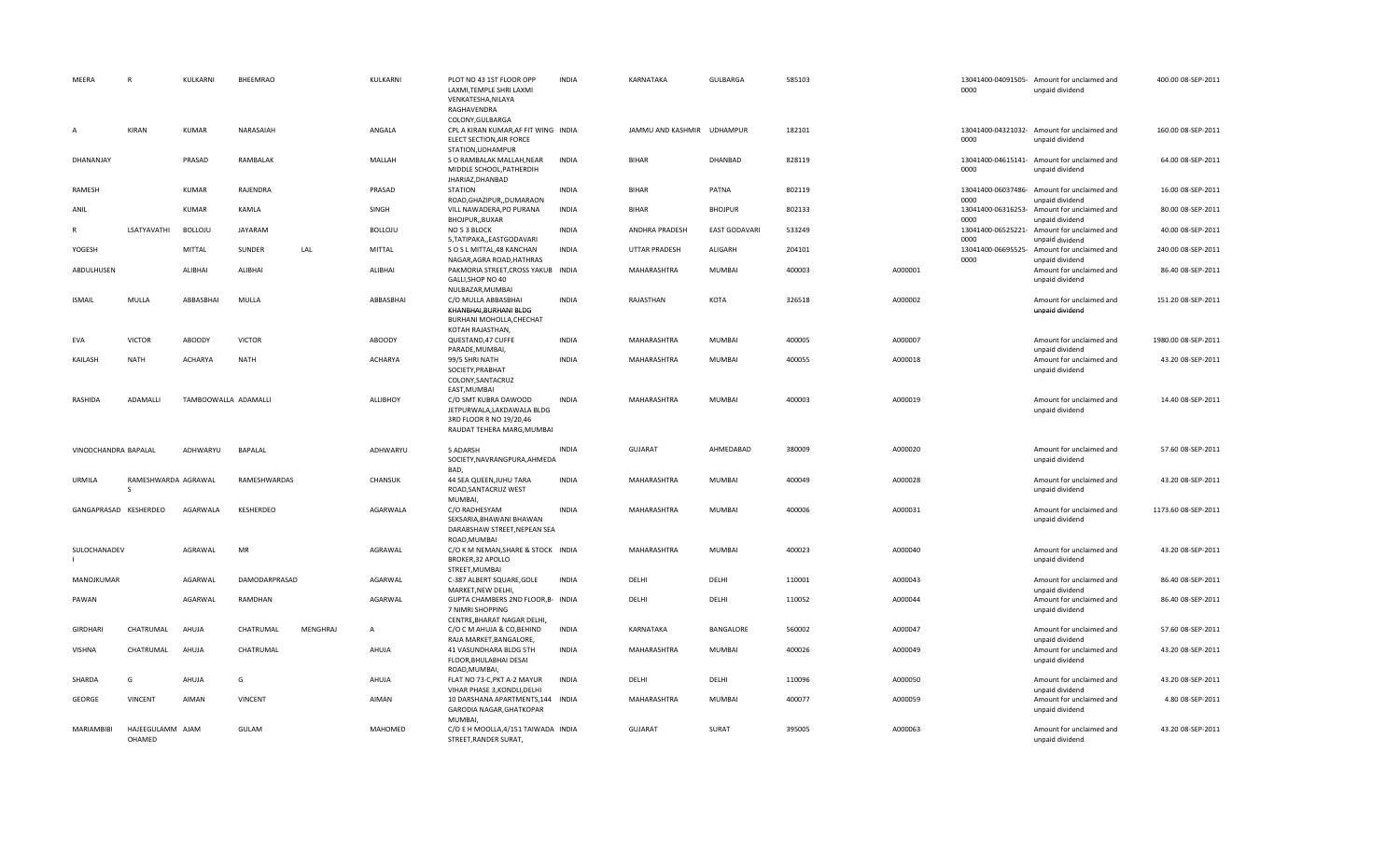| VASUDEO               | VISHNU                                  | AKHAVE               | VISHNU           | AKHAVE       | 33/19 PRABHAT ROAD, LANE NO 4 INDIA<br>DECCAN GYMKHANA, POONA,                                                                   |              | MAHARASHTRA          | Pune          | 411004 | A000067 | Amount for unclaimed and<br>unpaid dividend                    | 122.40 08-SEP-2011  |
|-----------------------|-----------------------------------------|----------------------|------------------|--------------|----------------------------------------------------------------------------------------------------------------------------------|--------------|----------------------|---------------|--------|---------|----------------------------------------------------------------|---------------------|
| GANPAT                | KRISHNAJI                               | ALSHI                | KRISHNAJI        | RAGHUNATH    | 265 WANI AALI, BHIWANDI, DIST<br>THANE,                                                                                          | <b>INDIA</b> | MAHARASHTRA          | Thane         | 421302 | A000078 | Amount for unclaimed and<br>unpaid dividend                    | 244.80 08-SEP-2011  |
| VIMAL                 | VASANT                                  | ALEKAR               | VASANT           | ALEKAR       | C/O V S KOCHARGAONKAR, AKHIL INDIA<br>CO OP HSG SOCY LTD, BLDG 3 FLAT<br>7,179 KARVE ROAD, PUNE,                                 |              | MAHARASHTRA          | Pune          | 411038 | A000081 | Amount for unclaimed and<br>unpaid dividend                    | 14.40 08-SEP-2011   |
| <b>JOSEPH</b>         | <b>ANTHONY</b>                          | <b>ALVARES</b>       | ANTHONY          | ALVARES      | ANN NIKETAN, CHARAI, THANE,                                                                                                      | <b>INDIA</b> | MAHARASHTRA          | Thane         | 400601 | A000083 | Amount for unclaimed and<br>unpaid dividend                    | 180.00 08-SEP-2011  |
| VASUMATI              | CHANDRAKANT AMIN                        |                      | CHANDRAKANT      | AMIN         | AMBICA BHUVAN<br>KANGALPURI, NILKANTH ROAD<br>KANKARIA, AHMEDABAD,                                                               | <b>INDIA</b> | <b>GUJARAT</b>       | AHMEDABAD     | 380022 | A000106 | Amount for unclaimed and<br>unpaid dividend                    | 360.00 08-SEP-2011  |
| RATNA                 | SHIRISH                                 | AMIN                 | SHIRISH          | AMIN         | 50/4 KUNJ<br>SOCIETY, ALKAPURI, BARODA,                                                                                          | <b>INDIA</b> | <b>GUJARAT</b>       | VADODARA      | 390005 | A000110 | Amount for unclaimed and<br>unpaid dividend                    | 79.20 08-SEP-2011   |
| SUNITA                | <b>JAGANNATH</b>                        | AMBARDEKAR           | JAGANNATH        | AMBARDEKAR   | 64/4 B A R C COLONY, POST TAPS INDIA<br>DIST THANA, TARAPUR,                                                                     |              | MAHARASHTRA          | Thane         | 401504 | A000111 | Amount for unclaimed and<br>unpaid dividend                    | 223.20 08-SEP-2011  |
| <b>BANOO</b>          | <b>NOSHIR</b>                           | AMROLIA              | <b>NOSHIR</b>    | AMROLIA      | BELA COURT NO 2, FLAT NO 31 3RD INDIA<br>FLOOR, COLABA MAIN<br>ROAD, MUMBAI                                                      |              | MAHARASHTRA          | MUMBAI        | 400005 | A000115 | Amount for unclaimed and<br>unpaid dividend                    | 7.20 08-SEP-2011    |
| CHERAG                | MANEKSHADHA ANKLESARIA<br><b>NJISHA</b> |                      | MANEKSHA<br>D    | ANKLESARI    | 51 MANEKABAD, 5 SETALVAD<br>ROAD, MUMBAI,                                                                                        | <b>INDIA</b> | MAHARASHTRA          | MUMBAI        | 400036 | A000121 | Amount for unclaimed and<br>unpaid dividend                    | 2520.00 08-SEP-2011 |
| BOMANSHAW             | FRAMROZE                                | ANKLESARIA           | FRAMROZE         | ANKLESARIA   | D/13 RUSTOM BAUG, VICTORIA<br>ROAD, SANT SAWATA<br>MARG, MUMBAI                                                                  | INDIA        | MAHARASHTRA          | MUMBAI        | 400027 | A000129 | Amount for unclaimed and<br>unpaid dividend                    | 43.20 08-SEP-2011   |
| ANWAR                 |                                         | EBRAHIM              | EBRAHIM          | EBRAHIM      | C/O HASANALI ISMAIL<br>BAGASRAWALLA, EBRAHIM<br>MANZIL 1ST FLOOR, NADRULLY<br>ROAD, MUMBAI                                       | <b>INDIA</b> | MAHARASHTRA          | MUMBAI        | 400003 | A000140 | Amount for unclaimed and<br>unpaid dividend                    | 144.00 08-SEP-2011  |
| <b>USHA</b>           | MAHADEO                                 | APHALE               | MAHADEO          | APHALE       | 3 MANDARPUSHPA CO OP HOU<br>SOCY, SANT DYNANESHWAR<br>ROAD, MULUND EAST, MUMBAI                                                  | <b>INDIA</b> | MAHARASHTRA          | MUMBAI        | 400081 | A000145 | Amount for unclaimed and<br>unpaid dividend                    | 43.20 08-SEP-2011   |
| SHEELA                | MADHAV                                  | APTE                 | MADHAV           | APTE         | C/O APTE AMALGAMATIONS<br>LTD, UNIT NO.4, SUMER<br>KENDRA, PANDURANG BUDHKAR<br>MARG, WORLI, MUMBAI                              | <b>INDIA</b> | MAHARASHTRA          | MUMBAI        | 400018 | A000149 | Amount for unclaimed and<br>unpaid dividend                    | 1915.20 08-SEP-2011 |
| SHANTI                | DEVI                                    | ARORA                | <b>POKHARDAS</b> | ARORA        | A 4 MALAVIYA NAGAR, AISH                                                                                                         | <b>INDIA</b> | <b>UTTAR PRADESH</b> | LUCKNOW       | 226004 | A000152 | Amount for unclaimed and                                       | 57.60 08-SEP-2011   |
| DHARAMSENGH GIANSINGH |                                         | ARNEJA               | GIANSINGH        | ARNEJA       | BAUG,LUCKNOW,<br>EVERSWEET APARTMENT, FLAT B- INDIA<br>20, FOUR BUNGLOW J P ROA,<br>ANDHERI W, MUMBAI,,                          |              | MAHARASHTRA          | MUMBAI        | 400058 | A000154 | unpaid dividend<br>Amount for unclaimed and<br>unpaid dividend | 43.20 08-SEP-2011   |
| PERIN                 | <b>HORMUSJI</b>                         | ARAJANWALLA HORMUSJI |                  | ARAJANWALLA  | GOOL MANSION, 88 WALKESHWAR INDIA<br>ROAD, MALABAR HILL, MUMBAI                                                                  |              | MAHARASHTRA          | MUMBAI        | 400006 | A000156 | Amount for unclaimed and<br>unpaid dividend                    | 7.20 08-SEP-2011    |
| MALATI                | MARUTI                                  | ARGADE               | <b>MARUTI</b>    | ARGADE       | BLOCK NO 7 4TH FLOOR, RAJAS<br>APTS CO OP HSG SOCY LTD,336/A<br>NAVI PETH, HARIDAS PAHILWAN<br>ROAD, NEAR GANJAWE CHOWK,<br>PUNE | <b>INDIA</b> | MAHARASHTRA          | Pune          | 411030 | A000158 | Amount for unclaimed and<br>unpaid dividend                    | 86.40 08-SEP-2011   |
| VALLABHDAS            | <b>JAMNADAS</b>                         | ASHAR                | JAMNADAS         | ASHAR        | A/9 INDRALOK, R.B. MEHTA<br>MARG, GHATKOPAR E, MUMBAI                                                                            | <b>INDIA</b> | MAHARASHTRA          | MUMBAI        | 400077 | A000160 | Amount for unclaimed and<br>unpaid dividend                    | 36.00 08-SEP-2011   |
| ASHOKA                |                                         | MORARJI              | MORARJI          | MORARJI      | 13/14 HAKOBA HOUSE, NEAR<br>SHRIKRISHNA NAGAR P O, BORIVLI<br><b>EAST MUMBAI</b>                                                 | <b>INDIA</b> | MAHARASHTRA          | MUMBAI        | 400066 | A000165 | Amount for unclaimed and<br>unpaid dividend                    | 43.20 08-SEP-2011   |
| VALLABHDAS            | JAMNADAS                                | ASHAR                | <b>JAMNADAS</b>  | <b>ASHAR</b> | A-9 INDRALOK, R B MEHTA<br>NAGAR, GHATKOPER<br>EAST, MUMBAI                                                                      | <b>INDIA</b> | MAHARASHTRA          | MUMBAI        | 400077 | A000170 | Amount for unclaimed and<br>unpaid dividend                    | 7.20 08-SEP-2011    |
| KAIKHUSHRU            | <b>BEJONJI</b>                          | ASHAVAID             | BEJONJI          | ASHAVAID     | ATHORNAN MADRESSA, 651-<br>52, FIRDAUSI ROAD, PARSI COLONY<br>DADAR, MUMBAI                                                      | <b>INDIA</b> | MAHARASHTRA          | <b>MUMBAI</b> | 400014 | A000172 | Amount for unclaimed and<br>unpaid dividend                    | 36.00 08-SEP-2011   |
| ASHOK                 |                                         | <b>MORARJI</b>       | MORARJI          | MORARJI      | 105 GOKUL VIEW 1ST FLOOR B<br>WING, OPP GOKUL TOWER<br>THAKUR COMPLEX, KANDIVALI E<br>MUMBAI,                                    | <b>INDIA</b> | MAHARASHTRA          | MUMBAI        | 400101 | A000209 | Amount for unclaimed and<br>unpaid dividend                    | 43.20 08-SEP-2011   |
| AVINASH               | <b>BHAGWAN</b>                          | SUTAWANE             | <b>BHAGWAN</b>   | SUTAWANE     | SANDOZ INDIA LTD SANDOZ<br>HOUSE, DYES & CHEMICAL<br>DIVISION, WORLI MUMBAI,                                                     | <b>INDIA</b> | MAHARASHTRA          | <b>MUMBAI</b> | 400018 | A000256 | Amount for unclaimed and<br>unpaid dividend                    | 21.60 08-SEP-2011   |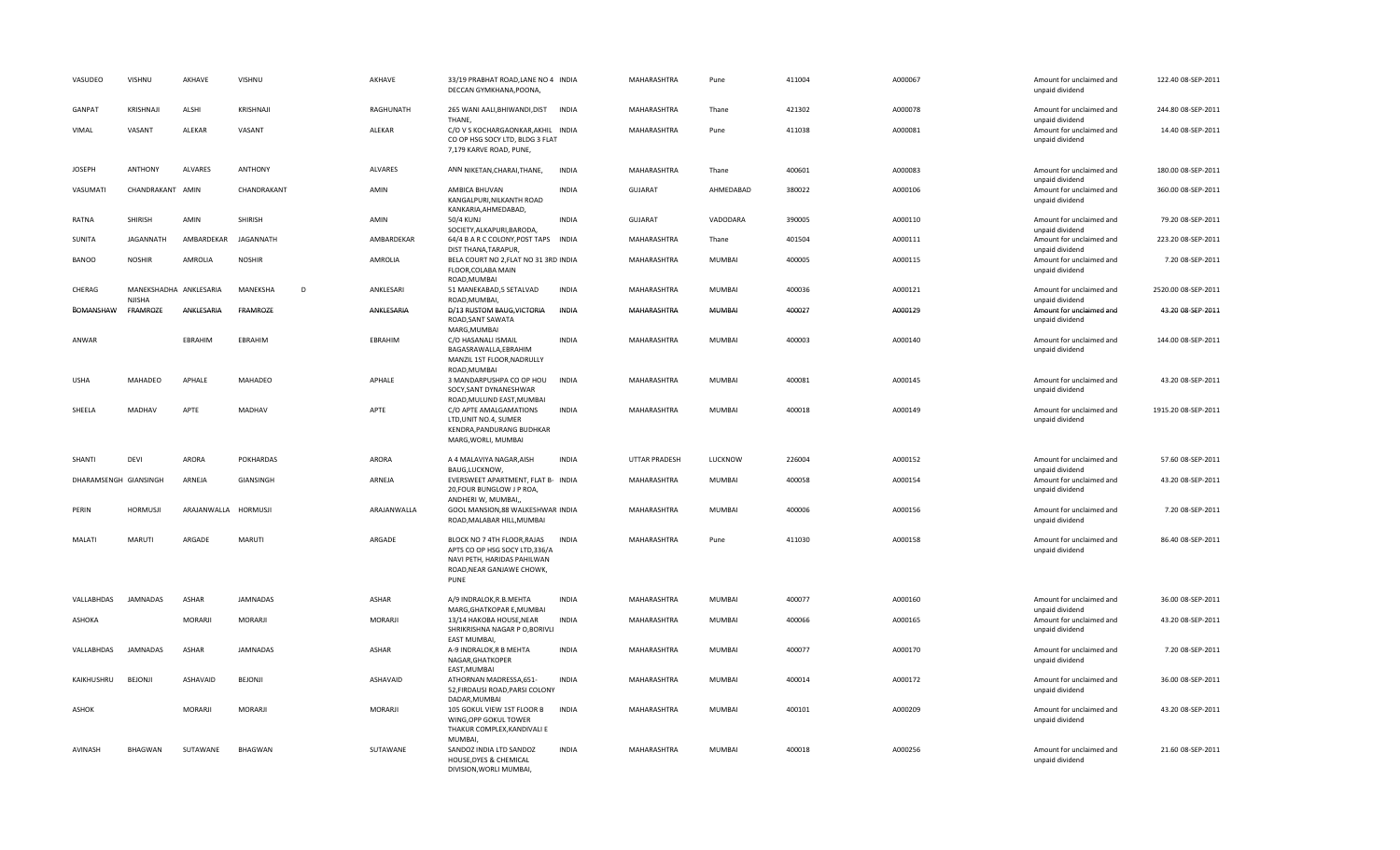| ABDUL          | GAFFARHAJI         | <b>UMAR</b>               | HAJI                    |                  | <b>UMAR</b>     | 53 HAJI MAHAL 3RD<br>FLOOR, MOHAMEDALI<br>ROAD, MUMBAI,                                                        | <b>INDIA</b> | MAHARASHTRA    | <b>MUMBAI</b>  | 400003 | A000269 | Amount for unclaimed and<br>unpaid dividend                    | 108.00 08-SEP-2011  |
|----------------|--------------------|---------------------------|-------------------------|------------------|-----------------|----------------------------------------------------------------------------------------------------------------|--------------|----------------|----------------|--------|---------|----------------------------------------------------------------|---------------------|
| ASHOK          |                    | MORARJI                   | MORARJI                 |                  | MORARJI         | 13/14 HAKOBA HOUSE, NEAR<br>SHRIKRISHNA NAGAR P O, BORIVLI<br>EAST MUMBAI,                                     | <b>INDIA</b> | MAHARASHTRA    | MUMBAI         | 400066 | A000275 | Amount for unclaimed and<br>unpaid dividend                    | 21.60 08-SEP-2011   |
| <b>ASHRAJ</b>  | RAOJI              | <b>DEOKAR</b>             | RAOJI                   |                  | <b>DEOKAR</b>   | AT & POST KHANDALA, DIST<br>AHMEDNAGAR MAHARASHTRA,,                                                           | <b>INDIA</b> | MAHARASHTRA    | Ahmednagar     | 410301 | A000277 | Amount for unclaimed and<br>unpaid dividend                    | 151.20 08-SEP-2011  |
| ARVIND         |                    | SINGH                     | MR                      |                  | SINGH           | M/S IMPERIAL<br>LIQUOR, DISTRIBUTORS, OPP<br>APSARA HOTEL, STATION ROAD<br><b>UDAIPUR RAJASTHAN</b>            | <b>INDIA</b> | RAJASTHAN      | <b>UDAIPUR</b> | 313001 | A000279 | Amount for unclaimed and<br>unpaid dividend                    | 2160.00 08-SEP-2011 |
| ABILIO         | DACONCEICAOE SOUSA |                           | LUIS                    | JOSEDE           | SOUSA           | CHURCH SQUARE, QUEPEM, GOA, INDIA                                                                              |              | GOA            | QUPEM          | 403705 | A000298 | Amount for unclaimed and<br>unpaid dividend                    | 540.00 08-SEP-2011  |
| AHMED          | MOHAMED            | <b>MAMSA</b>              | MOHAMED                 | <b>ISMAIL</b>    | <b>MAMSA</b>    | 302 HIMGIRI, ABOVE BANK OF<br>MAHARASHTRA, 105-A TAKANDAS<br>KATARIA ROAD, MATUNGA W<br><b>MUMBAI</b>          | <b>INDIA</b> | MAHARASHTRA    | MUMBAI         | 400016 | A000299 | Amount for unclaimed and<br>unpaid dividend                    | 1936.80 08-SEP-2011 |
| AJAY           | <b>GOKALDAS</b>    | KAJARIA                   | <b>GOKALDAS</b>         | <b>VITHALDAS</b> |                 | 39/429 E S V P ROAD, 1ST FLOOR INDIA<br>PRATHANA SAMAJ, MUMBAI,                                                |              | MAHARASHTRA    | <b>MUMBAI</b>  | 400004 | A000302 | Amount for unclaimed and<br>unpaid dividend                    | 540.00 08-SEP-2011  |
| AJEET          |                    | PAREKH                    | BHOPATRAY               |                  | PAREKH          | C/O DEVI HERBAL CORPN, 274/76 INDIA<br>BHATT BAZAR 2/18 CHEDDA<br>MANSION, MUMBAI,                             |              | MAHARASHTRA    | MUMBAI         | 400009 | A000307 | Amount for unclaimed and<br>unpaid dividend                    | 360.00 08-SEP-2011  |
| <b>ALBERTO</b> | DE                 | SOUSA                     | ABILIO                  | DACE             | SOUSA           | CHURCH SQUARE, QUEPEM, GOA, INDIA                                                                              |              | GOA            | QUPEM          | 403705 | A000311 | Amount for unclaimed and<br>unpaid dividend                    | 540.00 08-SEP-2011  |
| ANAGHA         | ASHOK              | TENDULKAR                 | <b>ASHOK</b>            |                  | HARITENDULKAR   | VISHWA KUTIR VAIDYA WADI<br>PLOT NO892, SHANKAR GHANEKAR<br>ROAD DADAR, GOKHALE ROAD<br><b>MUMBAI</b>          | <b>INDIA</b> | MAHARASHTRA    | MUMBAI         | 400028 | A000322 | Amount for unclaimed and<br>unpaid dividend                    | 540.00 08-SEP-2011  |
| ARVIND         |                    | <b>JANI</b>               | RAMNLAL                 |                  | JANI            | KISAN GRAHA, GORDHANWADI<br>TEKRO, KANKARIA, AHMEDABAD                                                         | <b>INDIA</b> | <b>GUJARAT</b> | AHMEDABAD      | 380022 | A000354 | Amount for unclaimed and<br>unpaid dividend                    | 540.00 08-SEP-2011  |
| ARVIND         | KASHMIRILAL        | PANJABI                   | KASHMIRTLAL             |                  | SAJJANDA        | 523/1/1 C D CLOTH<br>MARKET, PANCHKUVA, AHMEDABA<br>D,                                                         | <b>INDIA</b> | <b>GUJARAT</b> | AHMEDABAD      | 380002 | A000355 | Amount for unclaimed and<br>unpaid dividend                    | 540.00 08-SEP-2011  |
| $\overline{A}$ | LGOPALA            | KRISHNA                   | $\overline{A}$          | LAKSHMI          | NARASIMHAI      | 1560 17TH MAIN ROAD, MAGADI INDIA<br><b>CHORD ROAD</b><br>EXTN, VIJAYANAGAR, BANGALORE                         |              | KARNATAKA      | BANGALORE      | 560040 | A000389 | Amount for unclaimed and<br>unpaid dividend                    | 928.80 08-SEP-2011  |
| ASHOK          | NAVNITLAL          | CHOKSHI                   | NAVNITLAL               |                  | CHOKSHI         | <b>B 4 SEA FACE PARK, B DESAI</b><br>ROAD, MUMBAI,                                                             | <b>INDIA</b> | MAHARASHTRA    | <b>MUMBAI</b>  | 400026 | A000395 | Amount for unclaimed and<br>unpaid dividend                    | 122.40 08-SEP-2011  |
| AARTI          | NATVARLAL          | <b>BUDHDEO</b>            | NATVARLAL               |                  | <b>BUDHDEO</b>  | BHAGYODAY APPARTMENT, FLAT INDIA<br>NO 202 203 2ND FLOOR, ST MARRY<br>ROAD, VILE PARLE WEST MUMBAI             |              | MAHARASHTRA    | <b>MUMBAI</b>  | 400056 | A000397 | Amount for unclaimed and<br>unpaid dividend                    | 1209.60 08-SEP-2011 |
| ANURADHA       | $\overline{A}$     | DESHPANDE                 | $\overline{A}$          |                  | DESHPANDE       | $C/O$ R M<br>KAVATHEKAR, CHIMANBAUG, 1566<br>SADASHIV PETH PUNE CITY,                                          | <b>INDIA</b> | MAHARASHTRA    | Pune           | 411030 | A000402 | Amount for unclaimed and<br>unpaid dividend                    | 151.20 08-SEP-2011  |
| ANUPAMA        | DISTRIBUTORSP LTD  |                           | <b>DISTRIBUTORSP</b>    |                  | LTD             | 24-1-66, A SAMBAMURTHY<br>RD, DURGAPURAM<br>VIJAYAWADA, ANDHRA PRADESH                                         | <b>INDIA</b> | ANDHRA PRADESH | HYDERABAD      | 500003 | A000430 | Amount for unclaimed and<br>unpaid dividend                    | 2556.80 08-SEP-2011 |
| ASHOK          | <b>KUMAR</b>       | SANGHI                    | B                       | D                | SANGHI          | C/O SANGHI CORPORATE<br>SERVICES LTD, 4TH FLR FOUNTAIN<br><b>CHAMBERS NANABHAI</b>                             | <b>INDIA</b> | MAHARASHTRA    | <b>MUMBAI</b>  | 400023 | A000482 | Amount for unclaimed and<br>unpaid dividend                    | 540.00 08-SEP-2011  |
| ABBAS          | $\mathsf{A}$       |                           | PORBANDERWA ABDULHUSAIN |                  | PORBANDERWALA   | LANE, MUMBAI,<br>65 GUZER STREET, 2ND                                                                          | <b>INDIA</b> | MAHARASHTRA    | <b>MUMBAI</b>  | 400003 | A000508 | Amount for unclaimed and                                       | 80.00 08-SEP-2011   |
| APARNA         | M                  | $\mathsf{I}$ A<br>KANHERE | MADHUKAR                |                  | KANHERE         | FLOOR, ROOM NO 10, MUMBAI<br>B/29 NEW ASARA CO.<br>HSC., SOC. GURU MANDIR<br>ROAD, SARASWAT                    | <b>INDIA</b> | MAHARASHTRA    | Thane          | 421201 | A000517 | unpaid dividend<br>Amount for unclaimed and<br>unpaid dividend | 540.00 08-SEP-2011  |
| ANANT          | P                  | MASURKEAR                 | PARSHURAM               |                  | <b>MASURKAR</b> | COLONEY, DOMBIVLI (EAST)<br>SHREE SADAN V B PHADKA<br>MARG, 90 FT RD SANE GURUJI<br>NAGAR, MULUND EAST MUMBAI, | <b>INDIA</b> | MAHARASHTRA    | <b>MUMBAI</b>  | 400081 | A000534 | Amount for unclaimed and<br>unpaid dividend                    | 1620.00 08-SEP-2011 |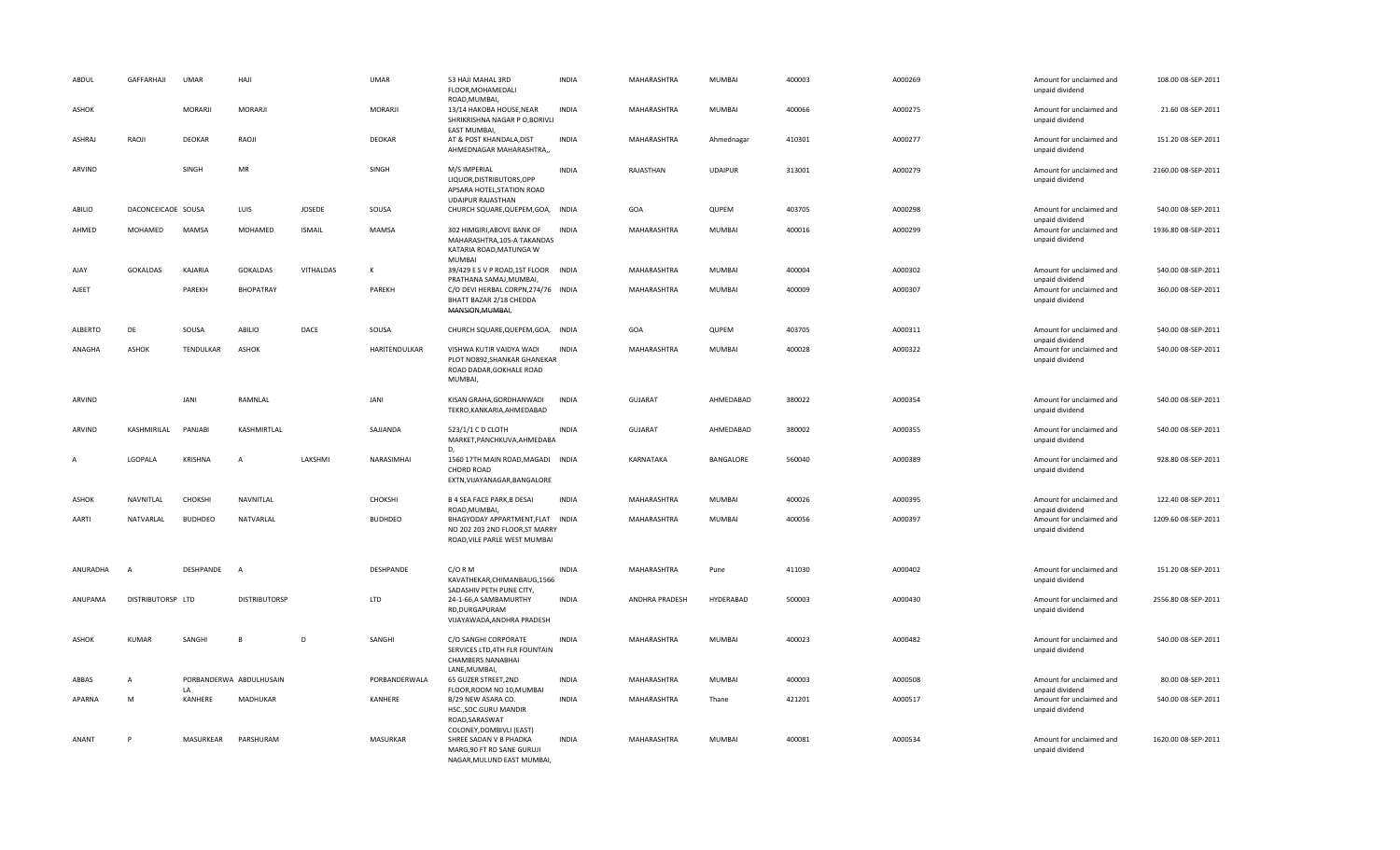| ARVIND          | MANGALDAS       | MEHTA                                  | MANGALDAS         |                      | MEHTA          | 303 WALLACE APARTMENT<br>II, NAUSHIR BHARUCHA<br>MARG, MUMBAI,                                       | <b>INDIA</b>   | MAHARASHTRA        | MUMBAI        | 400007 | A000575 | Amount for unclaimed and<br>unpaid dividend                    | 79.20 08-SEP-2011  |
|-----------------|-----------------|----------------------------------------|-------------------|----------------------|----------------|------------------------------------------------------------------------------------------------------|----------------|--------------------|---------------|--------|---------|----------------------------------------------------------------|--------------------|
| ANIL            |                 | PARAKH                                 | M                 | L.                   | PARAKH         | <b>INVESTMENT POINT SHARES &amp;</b><br>STOCK BROKER.29 ASHIRWAD<br>TOWERS NEAR RAJ TALKIES, G E     | <b>INDIA</b>   | MADHYA PRADESH     | RAIPUR        | 492001 | A000758 | Amount for unclaimed and<br>unpaid dividend                    | 0.80 08-SEP-2011   |
| ASHA            | <b>DEVI</b>     | AGARWAL                                |                   | K                    | AGARWAL        | ROAD RAIPUR,<br>C/O LALIT KUMAR AGARWAL, 7 SRI INDIA<br>ARBIND ROAD PO<br>SALKIA, BANDHAGHAT HOWRAH, |                | <b>WEST BENGAL</b> | <b>HOWRAH</b> | 711106 | A000766 | Amount for unclaimed and<br>unpaid dividend                    | 7.20 08-SEP-2011   |
| AZIZ            | F.              | FATEHI                                 | <b>FAKHRUDDIN</b> |                      | FATEHI         | 113 MODY STREET, MUMBAI,                                                                             | <b>INDIA</b>   | MAHARASHTRA        | MUMBAI        | 400001 | A000776 | Amount for unclaimed and                                       | 21.60 08-SEP-2011  |
| ARUNA           | RAMESH          | CHOGLE                                 | RAMESH            |                      | CHOGLE         | 372 GIRGAON ROAD, MUMBAI,                                                                            | <b>INDIA</b>   | MAHARASHTRA        | MUMBAI        | 400002 | A000784 | unpaid dividend<br>Amount for unclaimed and                    | 187.20 08-SEP-2011 |
| A               | к               | SAXENA                                 | S                 | C                    | SAXENA         | 667/5 MEHRAULI, NEW DELHI,,                                                                          | <b>INDIA</b>   | DELHI              | DELHI         | 110030 | A000788 | unpaid dividend<br>Amount for unclaimed and<br>unpaid dividend | 720.00 08-SEP-2011 |
| ANISHA          | <b>JAYANT</b>   | DALAL                                  | <b>JAYANT</b>     |                      | DALAL          | PANCHSHIL 3RD<br>FLOOR, WALKESHWAR<br>ROAD, MUMBAI,                                                  | <b>INDIA</b>   | MAHARASHTRA        | MUMBAI        | 400006 | A000791 | Amount for unclaimed and<br>unpaid dividend                    | 43.20 08-SEP-2011  |
| ANANT           | RAJARAM         | MONDKAR                                | RAJARAM           |                      | MONDKAR        | ALANKAR, TEJPAL SCHEME 5TH<br>ROAD, VILE PARLE EAST MUMBAI,                                          | <b>INDIA</b>   | MAHARASHTRA        | MUMBAI        | 400057 | A000793 | Amount for unclaimed and<br>unpaid dividend                    | 360.00 08-SEP-2011 |
| ABHA            |                 | <b>GUPTA</b>                           | p                 | K                    | <b>GUPTA</b>   | C/O P K GUPTA BR<br>MANAGER, NATIONAL INSURANCE<br>CO LTD DOHAD<br>ROAD, COMMERCIAL AREA             | INDIA          | RAJASTHAN          | BANSWARA      | 327001 | A000834 | Amount for unclaimed and<br>unpaid dividend                    | 7.20 08-SEP-2011   |
| AKASHDEEF       |                 | SASARU                                 | PABITRA           | $\mathsf{KR}\xspace$ | SASARU         | BANSWARA RAJASTHAN,<br>POST VILL BANITALA, PS<br>ULUBERIA, DIST HOWRAH,                              | <b>INDIA</b>   | <b>WEST BENGAL</b> | <b>HOWRAH</b> | 711316 | A000840 | Amount for unclaimed and<br>unpaid dividend                    | 720.00 08-SEP-2011 |
| A               | $\mathbb{R}$    | AGRAWAL                                | P                 | $\mathsf{C}$         | AGRAWAL        | 25/42 KANKALI PARA, RAIPUR M<br>P.,                                                                  | <b>INDIA</b>   | MADHYA PRADESH     | RAIPUR        | 492001 | A000851 | Amount for unclaimed and<br>unpaid dividend                    | 7.20 08-SEP-2011   |
| ARNAB           |                 | GHOSH                                  | BISWANATH         |                      | GHOSH          | VILL KOTAL GHATA, PO<br>KUSHBERIA, DIST HOWRAH,                                                      | <b>INDIA</b>   | <b>WEST BENGAL</b> | <b>HOWRAH</b> | 711316 | A000883 | Amount for unclaimed and<br>unpaid dividend                    | 288.00 08-SEP-2011 |
| AMY             | MARZBAN         | MEHTA                                  | MARZBAN           |                      | MEHTA          | SETHNA BHABHA BUILDING, 3RD<br><b>FLOOR DR B JAYKAR</b><br>MARG, MUMBAI,                             | <b>INDIA</b>   | MAHARASHTRA        | MUMBAI        | 400002 | A000889 | Amount for unclaimed and<br>unpaid dividend                    | 57.60 08-SEP-2011  |
| ARUN            | KIRIT           | TURAKHIA                               | KIRIT             |                      | TURAKHIA       | <b>6 TORAL APTS GULATI</b><br>COMP, NANDA PATKER LANE, VILE<br>PARLA MUMBAI,                         | <b>INDIA</b>   | MAHARASHTRA        | MUMBAI        | 400057 | A000895 | Amount for unclaimed and<br>unpaid dividend                    | 360.00 08-SEP-2011 |
| ASPI            | <b>RUSTOM</b>   | CONTRACTOR                             | RUSTOM            |                      | CONTRACTOR     | C/O CHENSON MERCANTILE<br>LTD,15 WHITEHALL TRAFALGAR<br>SQUARE, LONDON_SW_1A 2DD,                    | UNITED KINGDOM | <b>NA</b>          | <b>NA</b>     | 999999 | A000951 | Amount for unclaimed and<br>unpaid dividend                    | 122.40 08-SEP-2011 |
| ANAND           | SHESHGIRI       | KAIKINI                                | SHESHGIRI         |                      | KAIKINI        | ROW HOUSE 1 CHINTAMANI,135 INDIA<br>MAYUR COLONY, KOTHRUD, PUNE                                      |                | MAHARASHTRA        | Pune          | 411038 | A001018 | Amount for unclaimed and<br>unpaid dividend                    | 108.00 08-SEP-2011 |
| CASSAM          | AHMED           | <b>BAPORIA</b>                         | AHMED             |                      | <b>BAPORIA</b> | BALAPIR ROAD, RANDER DIST<br>SURAT.                                                                  | INDIA          | GUJARAT            | SURAT         | 395005 | B000009 | Amount for unclaimed and<br>unpaid dividend                    | 57.60 08-SEP-2011  |
| ONKARNATH       |                 | BAJPAI                                 | SHARADADUTT       |                      | BAJPAI         | VASANT VIHAR, 32 PASCHIMI<br>MARG, NEW DELHI,                                                        | <b>INDIA</b>   | DELHI              | DELHI         | 110057 | B000010 | Amount for unclaimed and<br>unpaid dividend                    | 86.40 08-SEP-2011  |
| EBRAHIM         | HASANALI        | BAGASRAWALA HASANALI                   |                   |                      | <b>ISMAIL</b>  | 5 NABIULLA ROAD, BHENDI<br>BAZAR, EBRAHIM MANZIL 1ST<br>FLR, MUMBAI BR                               | <b>INDIA</b>   | MAHARASHTRA        | MUMBAI        | 400003 | B000016 | Amount for unclaimed and<br>unpaid dividend                    | 79.20 08-SEP-2011  |
| <b>MEHRA</b>    | DHUNJISHAW      | <b>BARIA</b>                           | DHUNJISHAW        |                      | <b>BARIA</b>   | C/O R D BALSARA, 5/6 KHAN<br>ESTATE, MAHIM, MUMBAI                                                   | <b>INDIA</b>   | MAHARASHTRA        | MUMBAI        | 400016 | B000017 | Amount for unclaimed and<br>unpaid dividend                    | 86.40 08-SEP-2011  |
| EBRAHIM         | HASANALI        | BAGSHARAWAL HASANALI<br>$\overline{A}$ |                   |                      | ESMAILIEE      | EBRAHIM MANZIL IST FLOOR,5<br>NEBIULLA ROAD BHENDI<br>BAZAR, MUMBAI,                                 | <b>INDIA</b>   | MAHARASHTRA        | <b>MUMBAI</b> | 400003 | B000022 | Amount for unclaimed and<br>unpaid dividend                    | 252.00 08-SEP-2011 |
| <b>JEHANGIR</b> | <b>CURSETJI</b> | <b>BAGLI</b>                           | <b>CURSETJI</b>   |                      | NOWROJI        | 600 JAME JAMSHED<br>ROAD, MATUNGA MUMBAI,                                                            | <b>INDIA</b>   | MAHARASHTRA        | MUMBAI        | 400019 | B000024 | Amount for unclaimed and<br>unpaid dividend                    | 122.40 08-SEP-2011 |
| <b>HEMANT</b>   | RAMCHANDRA      | <b>BAPAT</b>                           | RAMCHANDRA        |                      | <b>BAPAT</b>   | SURVEY NO 88/4, MUMBAI AGRA INDIA<br>ROAD, AT POST VASIND, TAL<br>SHAHAPUR, DIST THANA,,             |                | MAHARASHTRA        | Thane         | 421601 | B000029 | Amount for unclaimed and<br>unpaid dividend                    | 57.60 08-SEP-2011  |
| PRANLAL         | NAGJI           | <b>BAVISI</b>                          | NAGJI             |                      | <b>BAVISI</b>  | BHUTA BHUVAN ROOM NO<br>1, NAOROJI LANE<br>GHATKOPAR, MUMBAI,                                        | <b>INDIA</b>   | MAHARASHTRA        | MUMBAI        | 400084 | B000034 | Amount for unclaimed and<br>unpaid dividend                    | 7.20 08-SEP-2011   |
| DAMODAR         | VISHNU          | <b>BAPAT</b>                           | VISHNU            |                      | <b>BAPAT</b>   | BHADSAVALE BUILDING 1ST<br>FLOOR, AGARKAR ROAD, AT & POST<br>DOMBIVLI EAST.DIST THANA                | <b>INDIA</b>   | MAHARASHTRA        | Thane         | 421203 | B000035 | Amount for unclaimed and<br>unpaid dividend                    | 43.20 08-SEP-2011  |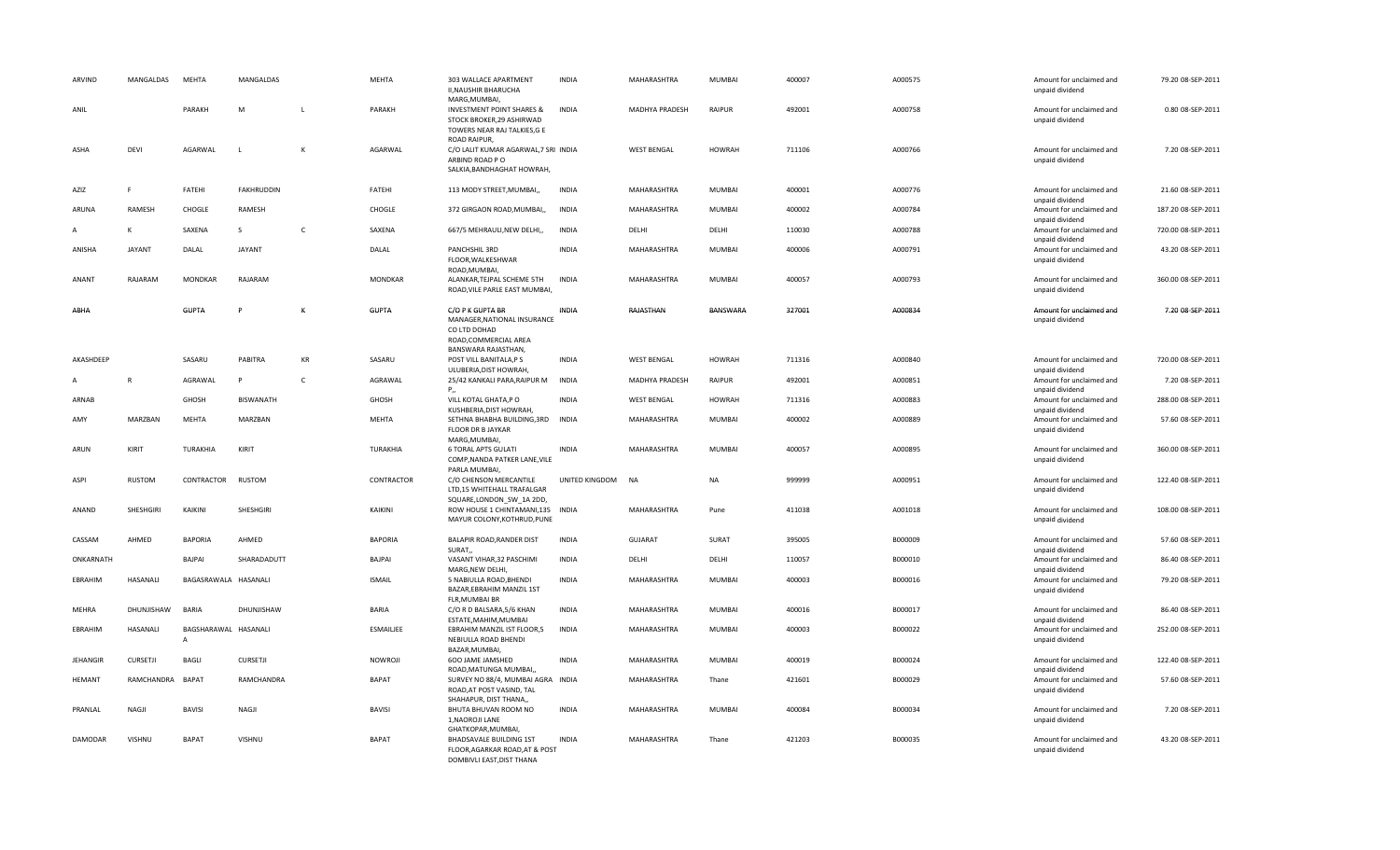| DATTATRAYA       | VAMAN                                   | <b>BAPAT</b>     | VAMAN                               |             | <b>BAPAT</b>     | A6/187 PARANJPE NAGAR,P O<br>AGASHI, DIST THANE, VIRAR                                                      | <b>INDIA</b> | MAHARASHTRA        | Thane         | 401301 | B000040 | Amount for unclaimed and<br>unpaid dividend                    | 223.20 08-SEP-2011  |
|------------------|-----------------------------------------|------------------|-------------------------------------|-------------|------------------|-------------------------------------------------------------------------------------------------------------|--------------|--------------------|---------------|--------|---------|----------------------------------------------------------------|---------------------|
| KRISHNA          | SADASHIV                                | <b>BARVE</b>     | SADASHIV                            |             | <b>BARVE</b>     | D/12 MODEL HOUSE, PROCTOR<br>ROAD, MUMBAI,                                                                  | <b>INDIA</b> | MAHARASHTRA        | MUMBAI        | 400004 | B000041 | Amount for unclaimed and<br>unpaid dividend                    | 7.20 08-SEP-2011    |
| DHUN             | DADY                                    | BATLIWALLA       | DADY                                | NUSSERWANJI | BAT              | NEW KHAREGHAT COLONY, BLDG A INDIA<br>2 FLAT NO 14, HUGHES<br>ROAD, MUMBAI                                  |              | MAHARASHTRA        | MUMBAI        | 400007 | B000048 | Amount for unclaimed and<br>unpaid dividend                    | 43.20 08-SEP-2011   |
| PARIN            | <b>JEHANGIRJI</b>                       | <b>BAGLI</b>     | <b>JEHANGIRJI</b>                   |             | <b>BAGLI</b>     | BACHA MANOR, 600 JAME<br>JAMSHED ROAD, MATUNGA                                                              | <b>INDIA</b> | MAHARASHTRA        | <b>MUMBAI</b> | 400019 | B000053 | Amount for unclaimed and<br>unpaid dividend                    | 36.00 08-SEP-2011   |
| RUSTOMJI         | SORABJI                                 | <b>BARIA</b>     | SORABJI                             |             | <b>BARIA</b>     | MUMBAI,<br>AVA MANSION 4TH FLOOR, 230<br>TARDEO ROAD, MUMBAI,                                               | <b>INDIA</b> | MAHARASHTRA        | MUMBAI        | 400007 | B000067 | Amount for unclaimed and<br>unpaid dividend                    | 446.40 08-SEP-2011  |
| DADIBA           | SAPURSHA                                | BAMJI            | SAPURSHA                            |             | BAMJI            | <b>BOYS ORPHANAGE, SHAH</b><br>PORE, SURAT,                                                                 | <b>INDIA</b> | GUJARAT            | SURAT         | 395003 | B000083 | Amount for unclaimed and<br>unpaid dividend                    | 223.20 08-SEP-2011  |
| SRINIVASA        |                                         | <b>BANGERA</b>   | <b>MR</b>                           |             | BANGERA          | C/204 KAUSTUBHA<br>NAGAR, RAMCHANDRA LANE<br>EXTN, MID CHOWKY MALAD                                         | <b>INDIA</b> | MAHARASHTRA        | <b>MUMBAI</b> | 400064 | B000084 | Amount for unclaimed and<br>unpaid dividend                    | 223.20 08-SEP-2011  |
| JAMNA            |                                         | BAJAJ            | MR                                  |             | BAJAJ            | WEST, MUMBAI<br>16 SANGAM BLDG, FLAT NO 3 2ND INDIA<br>FLOOR, LITTLE GIBBS ROAD,<br>HANGING GARDEN, MUMBAI, |              | MAHARASHTRA        | MUMBAI        | 400006 | B000096 | Amount for unclaimed and<br>unpaid dividend                    | 43.20 08-SEP-2011   |
| <b>KHUSROO</b>   | <b>JEHANGIR</b>                         | BANAJI           | <b>JEHANGIR</b>                     |             | BANAJI           | 542 HIRJI SETH BLDG.CHIRA<br>BAZAR, MUMBAI,                                                                 | <b>INDIA</b> | MAHARASHTRA        | <b>MUMBAI</b> | 400002 | B000112 | Amount for unclaimed and<br>unpaid dividend                    | 79.20 08-SEP-2011   |
| DADY             | NUSSERWANJI BATLIWALLA                  |                  | NUSSERWANJI                         |             | BATLIWALLA       | A/2 BUILDING FLAT NO 14, NEW<br>KHAREGHAT COLONY, BABULNATH<br>ROAD, MUMBAI                                 | <b>INDIA</b> | MAHARASHTRA        | MUMBAI        | 400007 | B000113 | Amount for unclaimed and<br>unpaid dividend                    | 43.20 08-SEP-2011   |
| PRADIP           | <b>DAMODAR</b>                          | <b>BANE</b>      | DAMODAR                             |             | <b>BANE</b>      | 46/47 ASHOKNAGAR, RAMBAG                                                                                    | <b>INDIA</b> | MAHARASHTRA        | Thane         | 421304 | B000116 | Amount for unclaimed and                                       | 86.40 08-SEP-2011   |
| -S               |                                         | <b>BALAMBAL</b>  | NAGRATHNAM                          |             | BALAMBAL         | 2, KALYAN,<br>5 KRISHNA KUNJ GR<br>FLOOR, TAMBE NAGAR<br>SAROJINIDEVI ROAD, MULUND                          | INDIA        | MAHARASHTRA        | MUMBAI        | 400080 | B000117 | unpaid dividend<br>Amount for unclaimed and<br>unpaid dividend | 14.40 08-SEP-2011   |
| RUSTOMJI         | SORABI                                  | <b>BARIA</b>     | SORABJI                             |             | <b>BARIA</b>     | WEST, MUMBAI<br>AVA MANSION 4TH FLOOR, 230<br>TARDEO ROAD, MUMBAI,                                          | <b>INDIA</b> | MAHARASHTRA        | <b>MUMBAI</b> | 400007 | B000121 | Amount for unclaimed and<br>unpaid dividend                    | 446.40 08-SEP-2011  |
| RAMCHANDRA WAMAN |                                         | BAL              | WAMAN                               |             | BAL              | 301 MADHU<br>APARTMENTS, PRARTHANA SAMAJ<br>ROAD, VILE PARLE EAST, MUMBAI                                   | <b>INDIA</b> | MAHARASHTRA        | MUMBAI        | 400057 | B000123 | Amount for unclaimed and<br>unpaid dividend                    | 43.20 08-SEP-2011   |
| <b>BELAPUR</b>   | SUGARANDALLIE LTD<br><b>DINDUSTRIES</b> |                  | SUGARANDALLIEDI<br><b>NDUSTRIES</b> |             | LTD              | BRADY HOUSE 12/14, VEER<br>NARIMAN ROAD.FORT MUMBAI.                                                        | <b>INDIA</b> | MAHARASHTRA        | MUMBAI        | 400001 | B000147 | Amount for unclaimed and<br>unpaid dividend                    | 129.60 08-SEP-2011  |
| <b>BENA</b>      |                                         | <b>DILIPSINH</b> | DILIPSINH                           |             | DILIPSINH        | 4 PICKET ROAD 3RD FLOOR, ROOM INDIA<br>NO 83, MUMBAI,                                                       |              | MAHARASHTRA        | MUMBAI        | 400002 | B000148 | Amount for unclaimed and<br>unpaid dividend                    | 129.60 08-SEP-2011  |
| PARIJAT          |                                         | BELLIAPPA        | D                                   | M           | BELLIAPPA        | C/O GENL A S VAIDYA, AROHI, 47/3 INDIA<br>KOREGAON PARK, PUNE                                               |              | MAHARASHTRA        | Pune          | 411001 | B000154 | Amount for unclaimed and<br>unpaid dividend                    | 129.60 08-SEP-2011  |
| KUSUM            | BALKRISHNA                              | BHIDAY           | BALKRISHNA                          |             | BHIDAY           | 41 PATEL TERRACE, PAREL<br>MUMBAI,                                                                          | <b>INDIA</b> | MAHARASHTRA        | MUMBAI        | 400012 | B000157 | Amount for unclaimed and<br>unpaid dividend                    | 3693.60 08-SEP-2011 |
| <b>VITHAL</b>    | RANGNATH                                | <b>BHAGWAT</b>   | RANGNATH                            | L           | <b>BHAGWAT</b>   | SURVEY NO 20 PLOT NO<br>54, PATWARDHAN BAUG<br>COLONY, ERANDWANE, POONA                                     | <b>INDIA</b> | MAHARASHTRA        | Pune          | 411004 | B000163 | Amount for unclaimed and<br>unpaid dividend                    | 72.00 08-SEP-2011   |
| <b>NIRMALA</b>   | PRATAPSINH                              | <b>BHATIA</b>    | PRATAPSINH                          | G           | <b>BHATIA</b>    | C/O V DWARKADAS,38<br><b>BORABAZAR STREET 4TH</b><br>FLOOR, FORT MUMBAI,                                    | <b>INDIA</b> | MAHARASHTRA        | <b>MUMBAI</b> | 400001 | B000165 | Amount for unclaimed and<br>unpaid dividend                    | 86.40 08-SEP-2011   |
| KESHAVLAL        |                                         | <b>BHAICHAND</b> | <b>BHAICHAND</b>                    |             | <b>BHAICHAND</b> | 122 KIKA STREET<br>GULALWADI, GHAL S CHAWL 2ND<br>FLOOR, MUMBAI,                                            | <b>INDIA</b> | MAHARASHTRA        | MUMBAI        | 400004 | B000167 | Amount for unclaimed and<br>unpaid dividend                    | 165.60 08-SEP-2011  |
| LILABAI          | SHRIKRISHNA                             | <b>BHAVE</b>     | SHRIKRISHNA                         |             | BHAVE            | C/4 NEELAM, SITALADEVI TEMPLE INDIA<br>RD.MAHIM MUMBAI.                                                     |              | MAHARASHTRA        | MUMBAI        | 400016 | B000169 | Amount for unclaimed and<br>unpaid dividend                    | 165.60 08-SEP-2011  |
| PADMA            |                                         | <b>BHADURI</b>   | PRAKASH                             | CHANDRA     | BHAD             | C/O SHRI P C BHADURI, P 7/302<br>BLOCK B,P O KALYANI DIST<br>NADIA, WEST BENGAL                             | <b>INDIA</b> | <b>WEST BENGAL</b> | <b>NADIA</b>  | 741235 | B000177 | Amount for unclaimed and<br>unpaid dividend                    | 86.40 08-SEP-2011   |
| JASHWANTLAL      | VANRAVANDAS BHAGAT                      |                  | VANRAVANDAS                         |             | <b>BHAGAT</b>    | SHANTI SADAN, FRENCH<br>BRIDGE, MUMBAI,                                                                     | <b>INDIA</b> | MAHARASHTRA        | <b>MUMBAI</b> | 400007 | B000192 | Amount for unclaimed and<br>unpaid dividend                    | 7.20 08-SEP-2011    |
| JAMSHED          | FRAMJI                                  | BHAMGARA         | FRAMJI                              |             | BHAMGARA         | 89 KHORSHED VILLA, MALCOM<br>BAUG JOGESHWARI, MUMBAI,                                                       | <b>INDIA</b> | MAHARASHTRA        | MUMBAI        | 400060 | B000199 | Amount for unclaimed and<br>unpaid dividend                    | 79.20 08-SEP-2011   |
| SUMATI           | NARAYAN                                 | <b>BHIDE</b>     | NARAYAN                             |             | <b>BHIDE</b>     | 1187/2 SHIVAJINAGAR, POONA,,                                                                                | <b>INDIA</b> | MAHARASHTRA        | Pune          | 411005 | B000201 | Amount for unclaimed and<br>unpaid dividend                    | 79.20 08-SEP-2011   |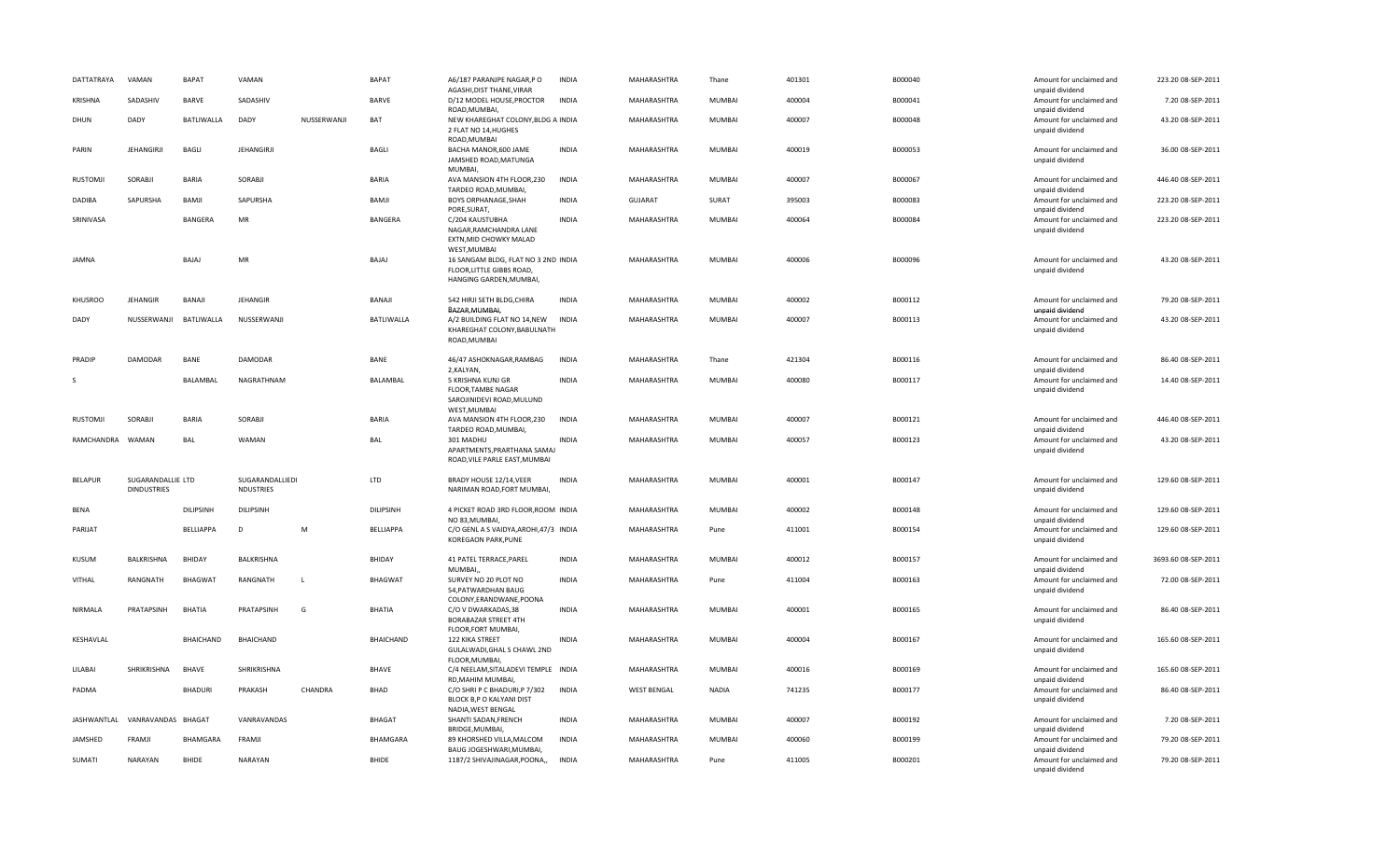| JAMSHED          | FRAMJI             | BHAMGARA                 | FRAMJI           | <b>RUSTOMJI</b> | BHAM            | 89 MALCOLM BAUG, JOGESHWARI INDIA<br>MUMBAI 60 NB,,                                                                                 |              | MAHARASHTRA        | <b>MUMBAI</b> | 400102 | B000202 | Amount for unclaimed and<br>unpaid dividend                    | 7.20 08-SEP-2011    |
|------------------|--------------------|--------------------------|------------------|-----------------|-----------------|-------------------------------------------------------------------------------------------------------------------------------------|--------------|--------------------|---------------|--------|---------|----------------------------------------------------------------|---------------------|
| PRABHAKAR        | KESHAO             | BHAT                     | <b>KESHAO</b>    |                 | <b>BHAT</b>     | UDAY CO OP HOUSING SOCIETY INDIA<br>LTD, 3RD FLOOR ROOM NO<br>84, AAREY ROAD OPP AMBABAI<br>TEMPLE, GOREGAON WEST,<br><b>MUMBAI</b> |              | MAHARASHTRA        | MUMBAI        | 400062 | B000207 | Amount for unclaimed and<br>unpaid dividend                    | 7.20 08-SEP-2011    |
| SUNANDA          | MADHAV             | <b>BHAVE</b>             | MADHAV           |                 | <b>BHAVE</b>    | SMITA LALLUBHAI PARK, ANDHERI INDIA<br>WEST MUMBAI,,                                                                                |              | MAHARASHTRA        | MUMBAI        | 400058 | B000210 | Amount for unclaimed and<br>unpaid dividend                    | 14.40 08-SEP-2011   |
| <b>RUKI</b>      | <b>HASMATRAI</b>   | BHAVNANI                 | <b>HASMATRAI</b> |                 | BHAVNANI        | C/O PREMIER SALES<br>CORPORATION, 1 1 10 NAVJIVAN<br>SOCIETY, LAMINGTON<br>ROAD, MUMBAI                                             | <b>INDIA</b> | MAHARASHTRA        | <b>MUMBAI</b> | 400008 | B000211 | Amount for unclaimed and<br>unpaid dividend                    | 4680.00 08-SEP-2011 |
| VINITA           |                    | <b>BHATIA</b>            | MR               |                 | <b>BHATIA</b>   | 93/3 PARK STREET, CALCUTTA,,                                                                                                        | <b>INDIA</b> | <b>WEST BENGAL</b> | Kolkata       | 700016 | B000212 | Amount for unclaimed and<br>unpaid dividend                    | 194.40 08-SEP-2011  |
| RAGHUNATH        | JANARDHAN          | <b>BHAGWAT</b>           | JANARDHAN        |                 | <b>BHAGWAT</b>  | SHENDE CHAWL 1ST<br>FLOOR, BANAM HALL LANE<br>GIRGAUM, MUMBAI,                                                                      | <b>INDIA</b> | MAHARASHTRA        | MUMBAI        | 400004 | B000213 | Amount for unclaimed and<br>unpaid dividend                    | 7.20 08-SEP-2011    |
| <b>BHARAT</b>    | GAURISHANKER BHATT |                          | GAURISHANKER     |                 | <b>BHATT</b>    | 330 A/B MAHATMA GANDHI<br>ROAD, SHANTI NIVAS, GHATKOPAR<br>MUMBAI,                                                                  | <b>INDIA</b> | MAHARASHTRA        | <b>MUMBAI</b> | 400075 | B000217 | Amount for unclaimed and<br>unpaid dividend                    | 43.20 08-SEP-2011   |
| <b>VITHALDAS</b> | CHANDRASEN         | BHANSALI                 | CHANDRASEN       |                 | BHANSALI        | 35/36 DHARSI JIWAN<br>CHAWL, BARSI TOWN, DIST<br>SHOLAPUR,                                                                          | <b>INDIA</b> | MAHARASHTRA        | Solapur       | 413401 | B000222 | Amount for unclaimed and<br>unpaid dividend                    | 2.40 08-SEP-2011    |
| RITU             |                    | <b>BHASIN</b>            | $\mathsf{R}$     | D               | <b>BHASIN</b>   | BUNGALOW NO 12, PATEL ROAD INDIA<br>WEST PATEL NAGAR, NEW DELHI,                                                                    |              | DELHI              | DELHI         | 110008 | B000230 | Amount for unclaimed and<br>unpaid dividend                    | 7.20 08-SEP-2011    |
| KANAK            | KANTILAL           | <b>BHOJAK</b>            | KANTILAL         |                 | <b>BHOJAK</b>   | 7/12 VANDANA,, PRABAT NAGAR, INDIA<br>S V ROAD, DAHISAR, MUMBAI                                                                     |              | MAHARASHTRA        | MUMBAI        | 400068 | B000233 | Amount for unclaimed and<br>unpaid dividend                    | 7.20 08-SEP-2011    |
| PRAKASH          | VISHNU             | BHATKHANDE               | <b>VISHNU</b>    |                 | BHATKHANDE      | 24 MUMBAI MUTUAL<br>CHAMBERS, 19/21 AMBALAL<br>DOSHI MARG, MUMBAI,                                                                  | <b>INDIA</b> | <b>MAHARASHTRA</b> | <b>MUMBAI</b> | 400023 | B000235 | Amount for unclaimed and<br>unpaid dividend                    | 7.20 08-SEP-2011    |
| VALLABHDAS       | DAYALAL            | BHADRESHWAR DAYALAL<br>A |                  |                 | BHADRESHWARA    | OFF MATHURADAS<br>ROAD, LAXMICHAND CHAWL R NO<br>8, KANDIVALI WEST, MUMBAI                                                          | <b>INDIA</b> | MAHARASHTRA        | <b>MUMBAI</b> | 400067 | B000237 | Amount for unclaimed and<br>unpaid dividend                    | 43.20 08-SEP-2011   |
| ARUN             | GAJANAN            | <b>BHUTKAR</b>           | GAJANAN          |                 | <b>BHUTKAR</b>  | SHREE NAGAR COLONY, PLOT NO INDIA<br>59/60, MAHATMA GANDHI<br>ROAD, JANKI NIWAS GOREGAON<br>WEST, MUMBAI,                           |              | MAHARASHTRA        | <b>MUMBAI</b> | 400062 | B000239 | Amount for unclaimed and<br>unpaid dividend                    | 7.20 08-SEP-2011    |
| SUNIL            | <b>GAJANAN</b>     | BHUTKAR                  | GAJANAN          |                 | <b>BHUTKAR</b>  | SHREE NAGAR COLONY, PLOT NO INDIA<br>59/60, MAHATMA GANDHI<br>ROAD, JANKI NIWAS GOREGAON<br>WEST, MUMBAI,                           |              | MAHARASHTRA        | <b>MUMBAI</b> | 400062 | B000240 | Amount for unclaimed and<br>unpaid dividend                    | 7.20 08-SEP-2011    |
| MARIANA          | <b>JEHANGIR</b>    | BHARUCHA                 | <b>JEHANGIR</b>  |                 | <b>BHARUCHA</b> | NESS BAUG ANNEXE 3 FLAT<br>6, NANA CHOWK, MUMBAI,                                                                                   | <b>INDIA</b> | MAHARASHTRA        | <b>MUMBAI</b> | 400007 | B000243 | Amount for unclaimed and                                       | 43.20 08-SEP-2011   |
| SHAKUL           | SURESH             | BHATKAL                  | <b>SURESH</b>    |                 | BHATKAL         | E 10 SARASWAT CO OP<br>BLDGS,LABURNM ROAD<br>GAMDEVI, MUMBAI,                                                                       | <b>INDIA</b> | MAHARASHTRA        | MUMBAI        | 400007 | B000250 | unpaid dividend<br>Amount for unclaimed and<br>unpaid dividend | 43.20 08-SEP-2011   |
| SURESH           | GANESHRAO          | BHATKAL                  | GANESHRAO        |                 | <b>BHATKAL</b>  | E 10 SARASWAT CO OP<br>BLDG,LABURNUM ROAD,GAMDEVI<br><b>MUMBAI</b>                                                                  | <b>INDIA</b> | MAHARASHTRA        | <b>MUMBAI</b> | 400007 | B000251 | Amount for unclaimed and<br>unpaid dividend                    | 223.20 08-SEP-2011  |
| <b>BHARAT</b>    | KANAIYALAL         | <b>BHATT</b>             | KANAIYALAL       |                 | <b>BHATT</b>    | 9/50 B D D CHAWL, WORLI                                                                                                             | <b>INDIA</b> | MAHARASHTRA        | <b>MUMBAI</b> | 400018 | B000252 | Amount for unclaimed and                                       | 7.20 08-SEP-2011    |
| KANAIYALAL       | CHUNILAL           | <b>BHATT</b>             | CHUNILAL         |                 | BHATT           | MUMBAI,<br>9/50 B D D CHAWL                                                                                                         | <b>INDIA</b> | MAHARASHTRA        | MUMBAI        | 400018 | B000253 | unpaid dividend<br>Amount for unclaimed and                    | 36.00 08-SEP-2011   |
| BHAGWANDAS       | HIRJIBHAI          | <b>BHAGAT</b>            | <b>HIRJIBHAI</b> |                 | <b>BHAGAT</b>   | WORLI, MUMBAI,,<br>16 HAWA MAHAL HOU<br>SOCY, SHIVAJI NAGAR DAFTARY                                                                 | <b>INDIA</b> | MAHARASHTRA        | <b>MUMBAI</b> | 400064 | B000259 | unpaid dividend<br>Amount for unclaimed and<br>unpaid dividend | 338.40 08-SEP-2011  |
| RANJAN           | <b>KANAK</b>       | <b>BHOJAK</b>            | <b>KANAK</b>     |                 | <b>BHOJAK</b>   | ROAD, MALAD EAST, MUMBAI<br>7/12 VANDANA,, PRABAT NAGAR, INDIA<br>S V ROAD, DAHISAR, MUMBAI                                         |              | MAHARASHTRA        | MUMBAI        | 400068 | B000264 | Amount for unclaimed and<br>unpaid dividend                    | 14.40 08-SEP-2011   |
| MALATI           | <b>KRISHNA</b>     | <b>BHIDE</b>             | KRISHNA          |                 | <b>BHIDE</b>    | 6 USHA BUILDING, COLLEGE                                                                                                            | <b>INDIA</b> | MAHARASHTRA        | <b>MUMBAI</b> | 400028 | B000268 | Amount for unclaimed and                                       | 43.20 08-SEP-2011   |
| KRISHNA          | JAGANNATH          | <b>BHIDE</b>             | <b>JAGANNATH</b> |                 | <b>BHIDE</b>    | STREET, DADAR MUMBAI,<br>6 USHA BUILDING, COLLEGE<br>STREET, DADAR MUMBAI,                                                          | <b>INDIA</b> | MAHARASHTRA        | <b>MUMBAI</b> | 400028 | B000269 | unpaid dividend<br>Amount for unclaimed and<br>unpaid dividend | 43.20 08-SEP-2011   |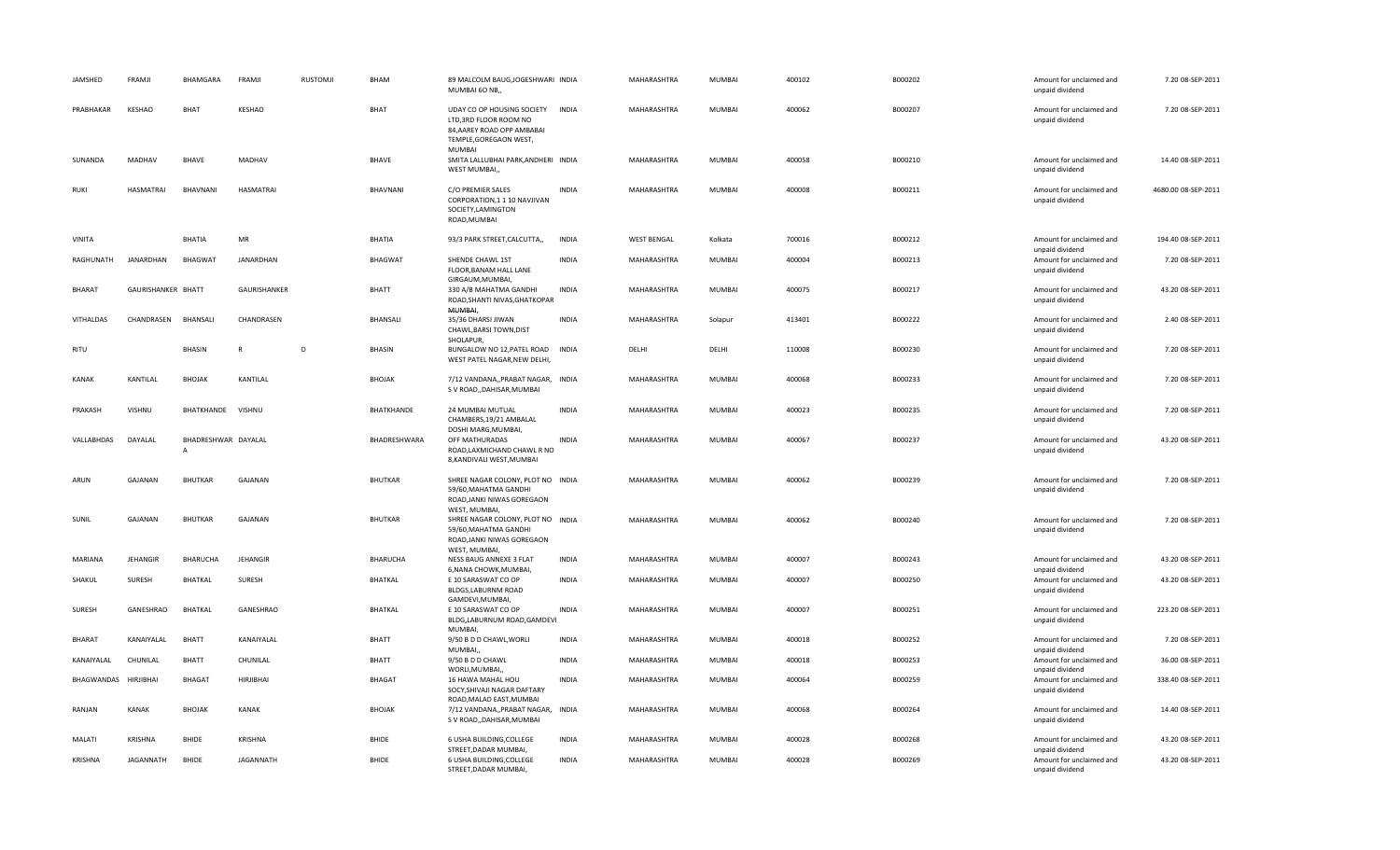| VEENA           | VASUDEO            | <b>BHAGWAT</b>  | VASUDEO         | BHAGWAT         | 176E PARSHARAM<br>WADI, GIRGAON, MUMBAI,                                                                  | <b>INDIA</b> | MAHARASHTRA        | MUMBAI        | 400004 | B000274 | Amount for unclaimed and<br>unpaid dividend | 36.00 08-SEP-2011  |
|-----------------|--------------------|-----------------|-----------------|-----------------|-----------------------------------------------------------------------------------------------------------|--------------|--------------------|---------------|--------|---------|---------------------------------------------|--------------------|
| BHANUMATI       |                    | EASHWARAN       | MR              | EASHWARAN       | SADHANA, VADOWLI<br>SECTION, AMBERNATH,                                                                   | <b>INDIA</b> | MAHARASHTRA        | Thane         | 421501 | B000276 | Amount for unclaimed and<br>unpaid dividend | 7.20 08-SEP-2011   |
| KHORSHED        | <b>NARIMAN</b>     | <b>BHAGALIA</b> | <b>NARIMAN</b>  | BHAGALIA        | 13 DEEPALI, ST CYRLE<br>ROAD.BANDRA MUMBAI.                                                               | <b>INDIA</b> | MAHARASHTRA        | MUMBAI        | 400050 | B000280 | Amount for unclaimed and<br>unpaid dividend | 43.20 08-SEP-2011  |
| RITA            | RAJENDRA           | <b>BHATT</b>    | RAJENDRA        | <b>BHATT</b>    | 306, VICTORIA 3RD FLOOR , B-24, INDIA<br>SHASTRI NAGAR, ANDHERI<br>WEST, MUMBAI                           |              | MAHARASHTRA        | MUMBAI        | 400053 | B000287 | Amount for unclaimed and<br>unpaid dividend | 43.20 08-SEP-2011  |
| MALATI          | BABUBHAI           | <b>BHANSALI</b> | BABUBHAI        | BHANSALI        | C9 INDRADEEP SOCIETY, 171 L B<br>SHASTRI MARG, MUMBAI,                                                    | <b>INDIA</b> | MAHARASHTRA        | MUMBAI        | 400086 | B000291 | Amount for unclaimed and<br>unpaid dividend | 43.20 08-SEP-2011  |
| KISHAN          | PURSHOTTAM         | <b>BHATT</b>    | PURUSHOTTAM     | BHATT           | HARIVIJAY CHOGLE CHAWL,L T<br>ROAD, BORIVLI WEST, MUMBAI                                                  | <b>INDIA</b> | MAHARASHTRA        | MUMBAI        | 400092 | B000296 | Amount for unclaimed and<br>unpaid dividend | 43.20 08-SEP-2011  |
| MAHESH          | NENSI              | BHAKTA          | <b>NENSI</b>    | BHAKTA          | 9/13 PICKET CROSS<br>ROAD, MUMBAI,                                                                        | <b>INDIA</b> | MAHARASHTRA        | MUMBAI        | 400002 | B000297 | Amount for unclaimed and<br>unpaid dividend | 7.20 08-SEP-2011   |
| BHARATI         |                    | RAJNIKANT       | RAJNIKANT       | RAJNIKANT       | 2 DEVI KRUPA, NEAR S K PATIL<br>HOSPITAL, DAFTARY ROAD, MALAD<br>FAST                                     | <b>INDIA</b> | MAHARASHTRA        | MUMBAI        | 400064 | B000299 | Amount for unclaimed and<br>unpaid dividend | 72.00 08-SEP-2011  |
| <b>AMRISH</b>   | KISHANLAL          | <b>BHAYANI</b>  | KISHANLAL       | BHAYANI         | 3A/10 BAJ APARTMENTS, SAIBABA INDIA<br>NAGAR BORIVLI WEST, MUMBAI,                                        |              | <b>MAHARASHTRA</b> | MUMBAI        | 400092 | B000301 | Amount for unclaimed and<br>unpaid dividend | 28.80 08-SEP-2011  |
| ARUNA           | KISHANLAL          | BHAYANI         | KISHANLAL       | BHAYANI         | 3A/10 BAJ APARTMENTS, SAIBABA INDIA<br>NAGAR, BORIVLI WEST MUMBAI,                                        |              | <b>MAHARASHTRA</b> | <b>MUMBAI</b> | 400092 | B000302 | Amount for unclaimed and<br>unpaid dividend | 28.80 08-SEP-2011  |
| <b>JAGRUTI</b>  | <b>NAVIN</b>       | <b>BHATT</b>    | <b>NAVIN</b>    | <b>BHATT</b>    | 12 SHRI KRISHNA NIVAS, 422<br>SHRADHANAND<br>ROAD, MATUNGA, MUMBAI                                        | <b>INDIA</b> | Maharashtra        | Mumbai City   | 400019 | B000320 | Amount for unclaimed and<br>unpaid dividend | 43.20 08-SEP-2011  |
| FRAMROZE        | MANCHERSHAH BHADHA |                 | MANCHERSHAH     | <b>BHADHA</b>   | 92/94 ENGINEER HOUSE 2ND<br>FLOOR, ARDESHIR DADI<br>STREET, KHETWADI MUMBAI,                              | <b>INDIA</b> | MAHARASHTRA        | <b>MUMBAI</b> | 400004 | B000358 | Amount for unclaimed and<br>unpaid dividend | 223.20 08-SEP-2011 |
| SURESH          | <b>KUMAR</b>       | <b>BHAIYA</b>   | <b>KUMAR</b>    | <b>BHAIYA</b>   | NO 74 MARSHALL<br>ROAD, EGMORE, MADRAS,                                                                   | <b>INDIA</b> | <b>TAMIL NADU</b>  | CHENNAI       | 600008 | B000414 | Amount for unclaimed and<br>unpaid dividend | 7.20 08-SEP-2011   |
| ARVIND          | <b>DWARKANATH</b>  | <b>BHGWAT</b>   | DWARKANTH       | <b>BHGWAT</b>   | 7 VARSHA, 5TH LANE, PRABHAT<br>ROAD, PUNE                                                                 | <b>INDIA</b> | MAHARASHTRA        | Pune          | 411004 | B000419 | Amount for unclaimed and<br>unpaid dividend | 331.20 08-SEP-2011 |
| <b>JERBANOO</b> | PESHOTAN           | <b>BHADHA</b>   | PESHOTAN        | <b>BHADHA</b>   | MERWAN BUILDING, 1ST FLOOR<br>URANWALA STREET, GRANT<br>ROAD.MUMBAI                                       | <b>INDIA</b> | MAHARASHTRA        | MUMBAI        | 400007 | B000422 | Amount for unclaimed and<br>unpaid dividend | 43.20 08-SEP-2011  |
| PESHOTAN        | MANEKJI            | <b>BHADHA</b>   | MANEKJI         | <b>BHADHA</b>   | MERWAN BUILDING, 1ST FLOOR<br>URANWALA STREET, GRANT<br>ROAD, MUMBAI                                      | INDIA        | MAHARASHTRA        | MUMBAI        | 400007 | B000423 | Amount for unclaimed and<br>unpaid dividend | 43.20 08-SEP-2011  |
| H               | KRISHNANANDA BHAT  |                 | KRISHNANANDA    | <b>BHAT</b>     | SRI SUDHINDRA<br>INVESTMENT, POST BOX NO<br>21, CAR STREET KARKALA,                                       | <b>INDIA</b> | KARNATAKA          | KARKALA       | 574104 | B000425 | Amount for unclaimed and<br>unpaid dividend | 468.00 08-SEP-2011 |
| RAJANI          | RAGHUNATH          | BILWASKAR       | RAGHUNATH       | BILWASKAR       | DUDHWALA BUILDING NO<br>16, ROOM NO 6 1ST FLOOR, OPP<br>SARASWAT BANK, NIKADWARI<br>LANE GIRGAUM, MUMBAI, | <b>INDIA</b> | MAHARASHTRA        | MUMBAI        | 400004 | B000447 | Amount for unclaimed and<br>unpaid dividend | 14.40 08-SEP-2011  |
| CHAMPAVATI      | CHIMANLAL          | <b>BISRA</b>    | CHIMANLAL       | <b>BISRA</b>    | MOTI BUILDING, 2ND FLOOR<br>ROOM NO 36,2ND<br>FANASWADI, MUMBAI                                           | <b>INDIA</b> | MAHARASHTRA        | MUMBAI        | 400002 | B000450 | Amount for unclaimed and<br>unpaid dividend | 43.20 08-SEP-2011  |
| SILLA           | <b>BEJON</b>       | <b>BIRDY</b>    | <b>BEJON</b>    | <b>BIRDY</b>    | CHANDAN CHAMBERS, 4TH<br>FLOOR, BARRACK ROAD, MUMBAI                                                      | <b>INDIA</b> | MAHARASHTRA        | MUMBAI        | 400020 | B000473 | Amount for unclaimed and<br>unpaid dividend | 360.00 08-SEP-2011 |
| <b>GEETA</b>    | <b>GURUNATH</b>    | <b>BORKAR</b>   | <b>GURUNATH</b> | <b>BORKAR</b>   | C/O R P WADADEKAR A/11<br>ANUPREETA SOC, VEERA DESAI<br>ROAD OFF CEASER ROAD, ANDHERI<br>W MUMBAI,        | <b>INDIA</b> | MAHARASHTRA        | MUMBAI        | 400058 | B000481 | Amount for unclaimed and<br>unpaid dividend | 57.60 08-SEP-2011  |
| KAMAL           | SINGH              | <b>BOHARA</b>   | SUBHKARAN       | <b>BOHRA</b>    | C/3 SAMTA SOCIETY<br>KESHAVNAGAR, SUBHASH<br>BRIDGE, AHMEDABAD,                                           | <b>INDIA</b> | GUJARAT            | AHMEDABAD     | 380027 | B000487 | Amount for unclaimed and<br>unpaid dividend | 223.20 08-SEP-2011 |
| DADI            | MEHERABAD          | <b>BOYWALLA</b> | MEHERABAD       | <b>BOYWALLA</b> | 51 NEW CONTRACTOR BLDG FLAT INDIA<br>NO 9, VICTORIA<br>GARDENS, MUMBAI,                                   |              | MAHARASHTRA        | MUMBAI        | 400027 | B000491 | Amount for unclaimed and<br>unpaid dividend | 122.40 08-SEP-2011 |
| ANANDILAL       | SHIVDAYAL          | <b>BUBNA</b>    | SHIVDAYAL       | <b>BUBNA</b>    | 23 SUJATA BHAVAN 3RD<br>FLOOR, QUARRY ROAD<br>EAST, MUMBAI,                                               | <b>INDIA</b> | MAHARASHTRA        | MUMBAI        | 400064 | B000497 | Amount for unclaimed and<br>unpaid dividend | 93.60 08-SEP-2011  |
| LALIT           | JAYSHANKAR         | <b>BUDIYA</b>   | JAYSHANKAR      | <b>BUDIYA</b>   | 5 NAVI WADI R NO 1, DADYSETH<br>AGIARY LANE, MUMBAI,                                                      | INDIA        | MAHARASHTRA        | MUMBAI        | 400002 | B000508 | Amount for unclaimed and<br>unpaid dividend | 7.20 08-SEP-2011   |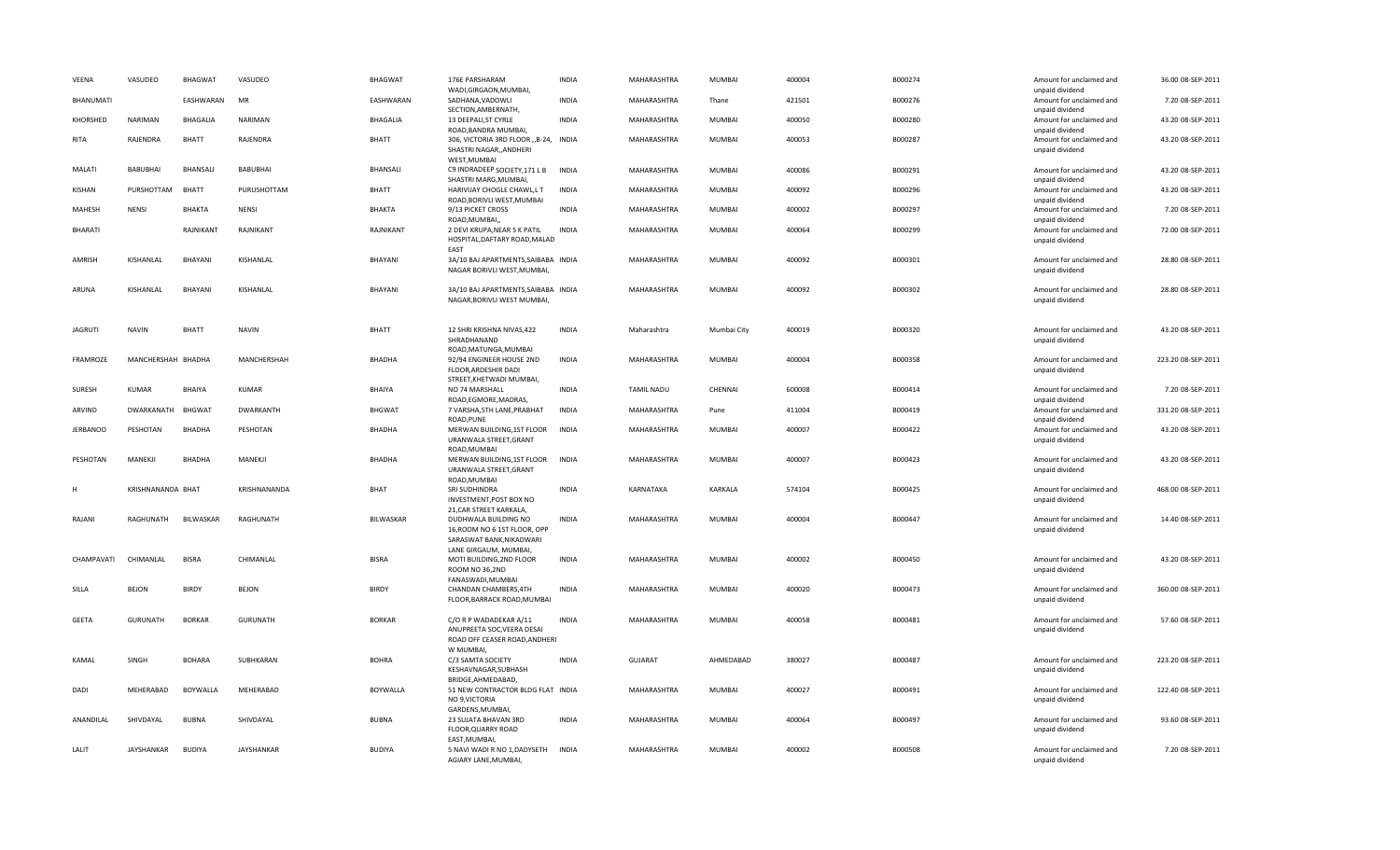| MAMTA                | JAYSHANKAR                | <b>BUDIYA</b>         | <b>JAYSHANKAR</b>            | <b>BUDIYA</b>  | 5 NAVI WADI ROOM NO<br>1, DADYSETH AGIARY<br>LANE, MUMBAI,                                                        | <b>INDIA</b> | MAHARASHTRA    | MUMBAI        | 400002 | B000509 | Amount for unclaimed and<br>unpaid dividend                    | 7.20 08-SEP-2011    |
|----------------------|---------------------------|-----------------------|------------------------------|----------------|-------------------------------------------------------------------------------------------------------------------|--------------|----------------|---------------|--------|---------|----------------------------------------------------------------|---------------------|
| DEVYANI              | JAYSHANKAR                | <b>BUDIYA</b>         | JAYSHANKAR                   | <b>BUDIYA</b>  | 5 NAVI WADI ROOM NO<br>1, DADYSETH AGIARY<br>LANE, MUMBAI,                                                        | <b>INDIA</b> | MAHARASHTRA    | MUMBAI        | 400002 | B000510 | Amount for unclaimed and<br>unpaid dividend                    | 7.20 08-SEP-2011    |
| <b>JEETENDRA</b>     | JAYSHANKAR                | <b>BUDIYA</b>         | <b>JAYSHANKAR</b>            | <b>BUDIYA</b>  | 5 NAVI WADI ROOM NO<br>1, DADYSETH AGIARY<br>LANE, MUMBAI,                                                        | <b>INDIA</b> | MAHARASHTRA    | MUMBAI        | 400002 | B000511 | Amount for unclaimed and<br>unpaid dividend                    | 7.20 08-SEP-2011    |
| LILAVATI             | AMRATLAL                  | <b>BULSARA</b>        | AMRATLAL                     | <b>BULSARA</b> | 23 BHARDAWADI, 27/B SAUJANYA INDIA<br>APARTMENTS, NEAR MUNICIPAL<br>GARDEN, ANDHERI<br>WEST, MUMBAI,              |              | MAHARASHTRA    | MUMBAI        | 400058 | B000515 | Amount for unclaimed and<br>unpaid dividend                    | 43.20 08-SEP-2011   |
| LALIT                | JAYSHANKAR                | <b>BUDIYA</b>         | <b>JAYSHANKAR</b>            | <b>BUDIYA</b>  | 5 NAVI WADI R NO 1, DADYSETH<br>AGIARY LANE, MUMBAI,                                                              | <b>INDIA</b> | MAHARASHTRA    | MUMBAI        | 400002 | B000519 | Amount for unclaimed and<br>unpaid dividend                    | 7.20 08-SEP-2011    |
| BHALCHANDRA YESHWANT |                           | SAMEL                 | YESHWANT                     | SAMEL          | C/O MRS A C KALUSKAR, 303 RAJ INDIA<br>TOWER WESTERN EXPRESS<br>HIGHWAY, GHARTANPADA NO 2<br>DAHISAR EAST MUMBAI, |              | MAHARASHTRA    | MUMBAI        | 400068 | B000537 | Amount for unclaimed and<br>unpaid dividend                    | 100.80 08-SEP-2011  |
| <b>BFHRAM</b>        | JAMSHEDJI                 | VAGHAIWALLA JAMSHEDJI |                              | VAGHAIWALLA    | NANABHOY CHAMBERS, GUNBOW INDIA<br>STREET, FORT MUMBAI,                                                           |              | MAHARASHTRA    | MUMBAI        | 400001 | B000542 | Amount for unclaimed and<br>unpaid dividend                    | 21.60 08-SEP-2011   |
| BAMANSHAW            | RUSTAMBAMAN VAKIL<br>SHAW |                       | RUSTAMBAMANSH<br>AW          | VAKIL          | 1/2 & 3 ROXANA 2ND FLOOR, 109 INDIA<br>MAHARSHI KARVE ROAD, FORT<br>MUMBAI,                                       |              | MAHARASHTRA    | MUMBAI        | 400020 | B000549 | Amount for unclaimed and<br>unpaid dividend                    | 151.20 08-SEP-2011  |
| BALKRISHNA           | YESHWANT                  | RAJADHYAX             | YESHWANT                     | RAJADHYAX      | YOGESHWARA,E 236/3 TARBAI<br>PARK, KOLHAPUR,                                                                      | <b>INDIA</b> | MAHARASHTRA    | Kolhapur      | 416003 | B000552 | Amount for unclaimed and<br>unpaid dividend                    | 288.00 08-SEP-2011  |
| BANA                 | ERACH                     | <b>MISTRY</b>         | <b>FRACH</b>                 | <b>MISTRY</b>  | C/O D N DEBOO, SETHNA<br>MANSION, KHETWADI 10TH<br>LANE, MUMBAI                                                   | <b>INDIA</b> | MAHARASHTRA    | MUMBAI        | 400004 | B000555 | Amount for unclaimed and<br>unpaid dividend                    | 151.20 08-SEP-2011  |
| <b>BELAPUR</b>       | SUGARANDALLIE LTD<br>DIND |                       | SUGARANDALLIEDI<br>NDUSTRIES | <b>LTD</b>     | BRANDY HOUSE 12/14 VEER<br>NARIMAN ROAD, FORT, MUMBAI,                                                            | <b>INDIA</b> | MAHARASHTRA    | MUMBAI        | 400001 | B000559 | Amount for unclaimed and<br>unpaid dividend                    | 230.40 08-SEP-2011  |
| <b>BALKRISHNA</b>    | KESHAV                    | SONAR                 | KESHAV                       | SONAR          | SHANKAR SETT HOUSE, NANA                                                                                          | <b>INDIA</b> | MAHARASHTRA    | <b>MUMBAI</b> | 400007 | B000562 | Amount for unclaimed and                                       | 324.00 08-SEP-2011  |
|                      |                           |                       |                              |                |                                                                                                                   |              |                |               |        |         |                                                                |                     |
| <b>BANK</b>          | OF                        | <b>BARODA</b>         | OF                           | <b>BARODA</b>  | CHOWK, MUMBAI,<br>P BOX NO 225A JEEJEEBHOY<br>TOWERS, NEW STOCK EXCHANGE<br><b>BLDG DALAL STREET, FORT</b>        | <b>INDIA</b> | MAHARASHTRA    | MUMBAI        | 400023 | B000563 | unpaid dividend<br>Amount for unclaimed and<br>unpaid dividend | 1080.00 08-SEP-2011 |
| <b>BATUKLAL</b>      | <b>OGHADBHAI</b>          | SHAH                  | <b>OGHADBHAI</b>             | SHAH           | MUMBAI,<br>206/D ZALAWAD NAGAR JUHU<br>LANE,S V ROAD ANDHERI                                                      | <b>INDIA</b> | MAHARASHTRA    | <b>MUMBAI</b> | 400058 | B000568 | Amount for unclaimed and<br>unpaid dividend                    | 57.60 08-SEP-2011   |
| <b>BABOOKHAN</b>     | <b>IJJATKHAN</b>          | PATHAN                | <b>IJJATKHAN</b>             | PATHAN         | WEST, MUMBAI,<br>VILLAGE RANJANKHOL,P O<br>TILAKNAGAR, DIST AHMEDNAGAR,                                           | <b>INDIA</b> | MAHARASHTRA    | Ahmednagar    | 413720 | B000569 | Amount for unclaimed and<br>unpaid dividend                    | 158.40 08-SEP-2011  |
| BANSILAL             | MOHANLAL                  | SIKACHI               | MOHANLAL                     | SIKACHI        | AT&POST BELAPUR, TALUKA                                                                                           | <b>INDIA</b> | MAHARASHTRA    | Ahmednagar    | 413715 | B000574 | Amount for unclaimed and                                       | 21.60 08-SEP-2011   |
| BECHARLAL            | TULSHIBHAI                | PATEL                 | TULSHIBHAI                   | PATEL          | SHRIRAMPUR, AHMEDNAGAR,<br>7 PARASKUNJ SOCIETY DVN NO<br>1, SATELLITE ROAD<br>AMBAWADI, AHMEDABAD                 | <b>INDIA</b> | <b>GUJARAT</b> | AHMEDABAD     | 380015 | B000601 | unpaid dividend<br>Amount for unclaimed and<br>unpaid dividend | 540.00 08-SEP-2011  |
| BELTHANGADI          | VIVEKANAND                | RAO                   | BELTHANGADI                  | CHIDANAN       | GUJARAT,<br>C-909 USHA NAGAR CO OP HSG<br>SOCIETY, KHANDELWAL                                                     | <b>INDIA</b> | MAHARASHTRA    | MUMBAI        | 400078 | B000603 | Amount for unclaimed and<br>unpaid dividend                    | 1080.00 08-SEP-2011 |
| BHAILAL              | MULCHAND                  | SHAH                  | MULCHAND                     | KURMCHAND      | MARG, BHANDUP MUMBAI,<br>C/O RAMESH B JHEEL, 2078<br>MUNDVIS POLE NAGJIBHUDERS                                    | <b>INDIA</b> | <b>GUJARAT</b> | AHMEDABAD     | 380001 | B000612 | Amount for unclaimed and<br>unpaid dividend                    | 928.80 08-SEP-2011  |
| BHAVNABEN            | D                         | PATEL                 | <b>DINESH</b><br>P           | PATEL          | POLE, AHMEDABAD,<br>10 A PUNIT SOCIETY, O/S SHAHPUR INDIA                                                         |              | <b>GUJARAT</b> | AHMEDABAD     | 380004 | B000635 | Amount for unclaimed and                                       | 720.00 08-SEP-2011  |
| BHAVNABEN            | RAMANLAL                  | SHAH                  | RAMANLAL                     | SHAH           | GATE, AHMEDABAD,<br>468 SHANTINATH'S POLE, HAJA                                                                   | <b>INDIA</b> | GUJARAT        | AHMEDABAD     | 380001 | B000636 | unpaid dividend<br>Amount for unclaimed and                    | 86.40 08-SEP-2011   |
| <b>BHAVNA</b>        |                           | PANDYA                | KULVANTRAY                   | PANDYA         | PATEL'S POLE, AHMEDABAD,<br>FACTORY LANE CORNER, TILAK                                                            | <b>INDIA</b> | MAHARASHTRA    | <b>MUMBAI</b> | 400092 | B000637 | unpaid dividend<br>Amount for unclaimed and                    | 28.80 08-SEP-2011   |
| BRIJ                 |                           | GARG                  | PAWAN                        | KUMAR          | ROAD BORIVLI WEST, MUMBAI,<br>ICIM BHAVAN, PLOT NO 318                                                            | <b>INDIA</b> | MAHARASHTRA    | Pune          | 411001 | B000662 | unpaid dividend<br>Amount for unclaimed and                    | 1260.00 08-SEP-2011 |
| <b>BAHADUR</b>       | RATANSHA                  | <b>DASTOOR</b>        | RATANSHA                     | <b>DASTOOR</b> | <b>GIDNEY PARK, PUNE,</b><br>JAL-KIRAN, 13TH FLOOR, CUFFE<br>PARADE COLABA, MUMBAI                                | <b>INDIA</b> | MAHARASHTRA    | MUMBAI        | 400005 | B000685 | unpaid dividend<br>Amount for unclaimed and<br>unpaid dividend | 2160.00 08-SEP-2011 |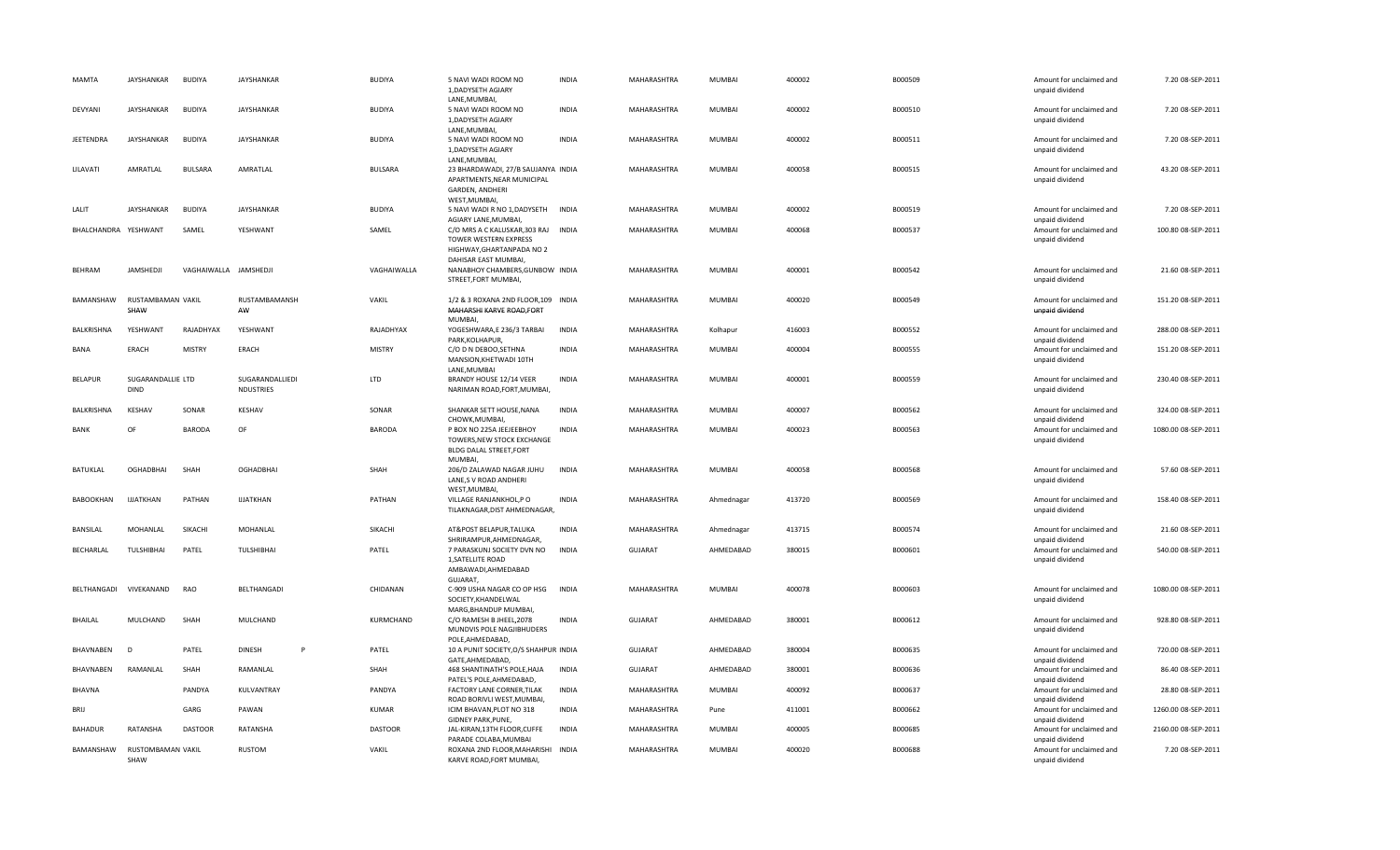| BAMANSHAW             | RUSTOMBAMAN VAKIL<br>SHAW            |                        | RUSTOM          |               | VAKIL           | ROXANA 2ND FLOOR, MAHARISHI INDIA<br>KARVE ROAD, FORT MUMBAI,                      |              | MAHARASHTRA        | MUMBAI        | 400020 | B000690 | Amount for unclaimed and<br>unpaid dividend | 7.20 08-SEP-2011    |
|-----------------------|--------------------------------------|------------------------|-----------------|---------------|-----------------|------------------------------------------------------------------------------------|--------------|--------------------|---------------|--------|---------|---------------------------------------------|---------------------|
| B                     | M                                    | SAMDARIA               | M               | M             | SAMDARIA        | B M SAMADARIA & CO C A, ASHOK INDIA<br><b>BLDG B V IYENGAR</b><br>ROAD, BANGALORE, |              | KARNATAKA          | BANGALORE     | 560053 | B000736 | Amount for unclaimed and<br>unpaid dividend | 12.80 08-SEP-2011   |
| <b>BANK</b>           | OF                                   | <b>BARODA</b>          | OF              |               | <b>BARODA</b>   | SECURITIES DEPT 1ST<br>FLR, JEEJEEBHOY TOWER DALAL<br>STREET, FORT MUMBAI,         | <b>INDIA</b> | MAHARASHTRA        | MUMBAI        | 400023 | B000737 | Amount for unclaimed and<br>unpaid dividend | 266.40 08-SEP-2011  |
| BHAGWANDAS R          |                                      | <b>BHARWAN</b>         | RUGHUMAL        |               | <b>BHARWANI</b> | MIG 6/5 BHAVE<br>NAGAR, KURLA, MUMBAI,                                             | <b>INDIA</b> | MAHARASHTRA        | MUMBAI        | 400070 | B000741 | Amount for unclaimed and<br>unpaid dividend | 720.00 08-SEP-2011  |
| <b>BEENA</b>          | A                                    | SHAH                   | ARVINDKUMAR     |               | SHAH            | 49 JAWAHAR NAGAR ROAD NO<br>6,2ND FLOOR VIPUL NIVAS<br>GOREGAON W, MUMBAI,         | INDIA        | MAHARASHTRA        | MUMBAI        | 400062 | B000744 | Amount for unclaimed and<br>unpaid dividend | 21.60 08-SEP-2011   |
| BAKULCHANDRA BALUBHAI |                                      | PATEL                  | <b>BALUBHAI</b> |               | PATEL           | KANAKA PARK II C/213, THAKUR<br>COMPLEX HIGH WAY, KANDIVLI E<br>MUMBAI,            | <b>INDIA</b> | MAHARASHTRA        | MUMBAI        | 400101 | B000749 | Amount for unclaimed and<br>unpaid dividend | 223.20 08-SEP-2011  |
| <b>BANOOBAI</b>       | <b>BYRAMJI</b>                       | <b>MODY</b>            | BYRAMJI         |               | <b>MODY</b>     | 15/4 RUSTOM BAUG, VICTORIA<br>ROAD BYCULLA, MUMBAI,                                | <b>INDIA</b> | <b>MAHARASHTRA</b> | <b>MUMBAI</b> | 400027 | B000751 | Amount for unclaimed and<br>unpaid dividend | 504.00 08-SEP-2011  |
| BEHRAM                | JAMSHEDJI                            | VAGHAIWALA             | JAMSHEDJI       |               | VAGHAIWALA      | NANABHAI CHAMBERS, GUNBOW INDIA<br>STREET FORT, MUMBAI,                            |              | MAHARASHTRA        | MUMBAI        | 400001 | B000775 | Amount for unclaimed and<br>unpaid dividend | 14.40 08-SEP-2011   |
| <b>BACHA</b>          | RUSTOMBOMA WADIA<br>NJI              |                        | RUSTOMBOMANJI   |               | <b>WADIA</b>    | SEA LAND, NEW CUFFE<br>PARADE, COLABA MUMBAI,                                      | <b>INDIA</b> | MAHARASHTRA        | MUMBAI        | 400005 | B000776 | Amount for unclaimed and<br>unpaid dividend | 36.00 08-SEP-2011   |
| <b>BIPIN</b>          | B                                    | SHAH                   | BHIKHABHAI      |               | SHAH            | F/12 SUGAM FLATS, B/H VASNA<br>BUS STOP, VASNA AHMEDABAD,                          | <b>INDIA</b> | <b>GUJARAT</b>     | AHMEDABAD     | 380007 | B000947 | Amount for unclaimed and<br>unpaid dividend | 7.20 08-SEP-2011    |
| BHANUMATI             | P                                    | SHAH                   | PRAVIN          |               | SHAH            | 174 18 PRATIMA<br>SOCIETY, CHARKOP, KANDIVALI<br>WEST.MUMBAI                       | <b>INDIA</b> | <b>MAHARASHTRA</b> | <b>MUMBAI</b> | 400067 | B001482 | Amount for unclaimed and<br>unpaid dividend | 43.20 08-SEP-2011   |
| <b>BHOSALE</b>        | <b>VILAS</b>                         | <b>BABURAO</b>         | <b>VILAS</b>    |               | <b>BABURAO</b>  | TILAKNAGAR 2ND LTD STAFF<br>COLONY, TILAKNAGAR TAL<br>SHIRAMPUR, DIST AHMEDABAD,   | <b>INDIA</b> | MAHARASHTRA        | Ahmednagar    | 413720 | B001505 | Amount for unclaimed and<br>unpaid dividend | 720.00 08-SEP-2011  |
| SABERA                | <b>TAHERBHAI</b>                     | CASSOOBHOY             | TAHERBHAI       | ABDUL         | TAYE            | 121 SARANG STREET, MUMBAI,,                                                        | INDIA        | MAHARASHTRA        | MUMBAI        | 400003 | C000002 | Amount for unclaimed and<br>unpaid dividend | 57.60 08-SEP-2011   |
| OSWALD                | <b>JUDE</b>                          | CARVALHO               | <b>JUDE</b>     |               | CARVALHO        | 204/A RAMCHANDRA APTS,OM<br>NAGAR AMBADI ROAD, VASAI<br>WEST, THANE                | INDIA        | MAHARASHTRA        | Thane         | 401202 | C000005 | Amount for unclaimed and<br>unpaid dividend | 446.40 08-SEP-2011  |
| PRITILATA             |                                      | CHAUDHURI              | н               | $\mathsf{C}$  | CHAUDHURI       | A-1 AMAR TOWER, WANOWARI<br>VAIRABINALA, PUNE,                                     | <b>INDIA</b> | MAHARASHTRA        | Pune          | 411013 | C000017 | Amount for unclaimed and<br>unpaid dividend | 878.40 08-SEP-2011  |
| CHELAKODE             | VENKITESWARAI KRISHNAN<br><b>YER</b> |                        | VENKITESWARA    |               | <b>IYER</b>     | ARUN BUILDING BLOCK NO 3,SION INDIA<br>ROAD, SION MUMBAI,                          |              | MAHARASHTRA        | MUMBAI        | 400022 | C000020 | Amount for unclaimed and<br>unpaid dividend | 86.40 08-SEP-2011   |
| <b>NAYANA</b>         | NAGJIBHAI                            | CHUNAWALA              | NAGJIBHAI       |               | MANEKLAL        | WADAPADA ROAD, BROACH W<br>RLY,                                                    | INDIA        | <b>GUJARAT</b>     | BHARUCH       | 392001 | C000025 | Amount for unclaimed and<br>unpaid dividend | 14.40 08-SEP-2011   |
| CHANDULAL             |                                      | DALSUKHBHAI            | DALSUKHBHAI     |               | <b>NAGINDAS</b> | SUBANDHU SOCIETY, ST XAVIERS INDIA<br>HIGH SCHOOL<br>ROAD, NAVJIVAN, AHMEDABAD     |              | <b>GUJARAT</b>     | AHMEDABAD     | 380014 | C000026 | Amount for unclaimed and<br>unpaid dividend | 122.40 08-SEP-2011  |
| SHANTABAI             | $\overline{A}$                       | CHINCHANKAR ATMARAM    |                 | KESHAV        | CHINC           | 4 SHRI SHEETALA APARTMENT, 146 INDIA<br>LT DILIP GUPTE MARG, MAHIM<br>MUMBAI,      |              | MAHARASHTRA        | MUMBAI        | 400016 | C000027 | Amount for unclaimed and<br>unpaid dividend | 1764.00 08-SEP-2011 |
| PRIYAVADAN            | KANTILAL                             | CHUDAWALA              | KANTILAL        |               | CHUDAWALA       | 40 WALCHAND TERRACE.OPP AIR INDIA<br>CONDITIONED MARKET, TARDEO<br>MUMBAI,         |              | <b>MAHARASHTRA</b> | <b>MUMBAI</b> | 400034 | C000028 | Amount for unclaimed and<br>unpaid dividend | 14.40 08-SEP-2011   |
| <b>JAYANTILAL</b>     | KESHAVLAL                            | CHITLIA                | KESHAVLAL       |               | CHITLIA         | VARMA VILLA<br>MAGANWADI, VITHALBHAI<br>ROAD, VILE PARLE WEST, MUMBAI<br>56        | <b>INDIA</b> | MAHARASHTRA        | MUMBAI        | 400056 | C000030 | Amount for unclaimed and<br>unpaid dividend | 7.20 08-SEP-2011    |
| SHIRIN                | <b>FAKHRUDDIN</b>                    | CHHATRIWALA FAKHRUDDIN |                 |               | ALIBHAI         | MOHAMMEDI HOUSE 3RD<br>FLOOR, 79 MOHAMMEDALI<br>ROAD, MUMBAI,                      | <b>INDIA</b> | MAHARASHTRA        | MUMBAI        | 400003 | C000036 | Amount for unclaimed and<br>unpaid dividend | 122.40 08-SEP-2011  |
| CHINKO                |                                      | RAI                    | ATMARAM         |               | BAI             | 10A/155 GUPTA COLONY, DELHI,,                                                      | <b>INDIA</b> | DELHI              | DELHI         | 110009 | C000037 | Amount for unclaimed and<br>unpaid dividend | 79.20 08-SEP-2011   |
| CHANDRA               |                                      | SHANKARAN              | NARANAMMAL      | PURAM         | MAH             | 5 HASMUKH<br>VILLA, CHANDAVARKAR<br>ROAD, MATUNGA C R MUMBAI,                      | <b>INDIA</b> | MAHARASHTRA        | MUMBAI        | 400019 | C000040 | Amount for unclaimed and<br>unpaid dividend | 144.00 08-SEP-2011  |
| SHANTABAI             | ATMARAM                              | CHINCHANKAR ATMARAM    |                 | <b>KESHAO</b> | CHINC           | 4 SHRI SHEETALA APARTMENT, 146 INDIA<br>LT DILIP GUPTE MARG, MAHIM<br>MUMBAI,      |              | MAHARASHTRA        | MUMBAI        | 400016 | C000047 | Amount for unclaimed and<br>unpaid dividend | 292.80 08-SEP-2011  |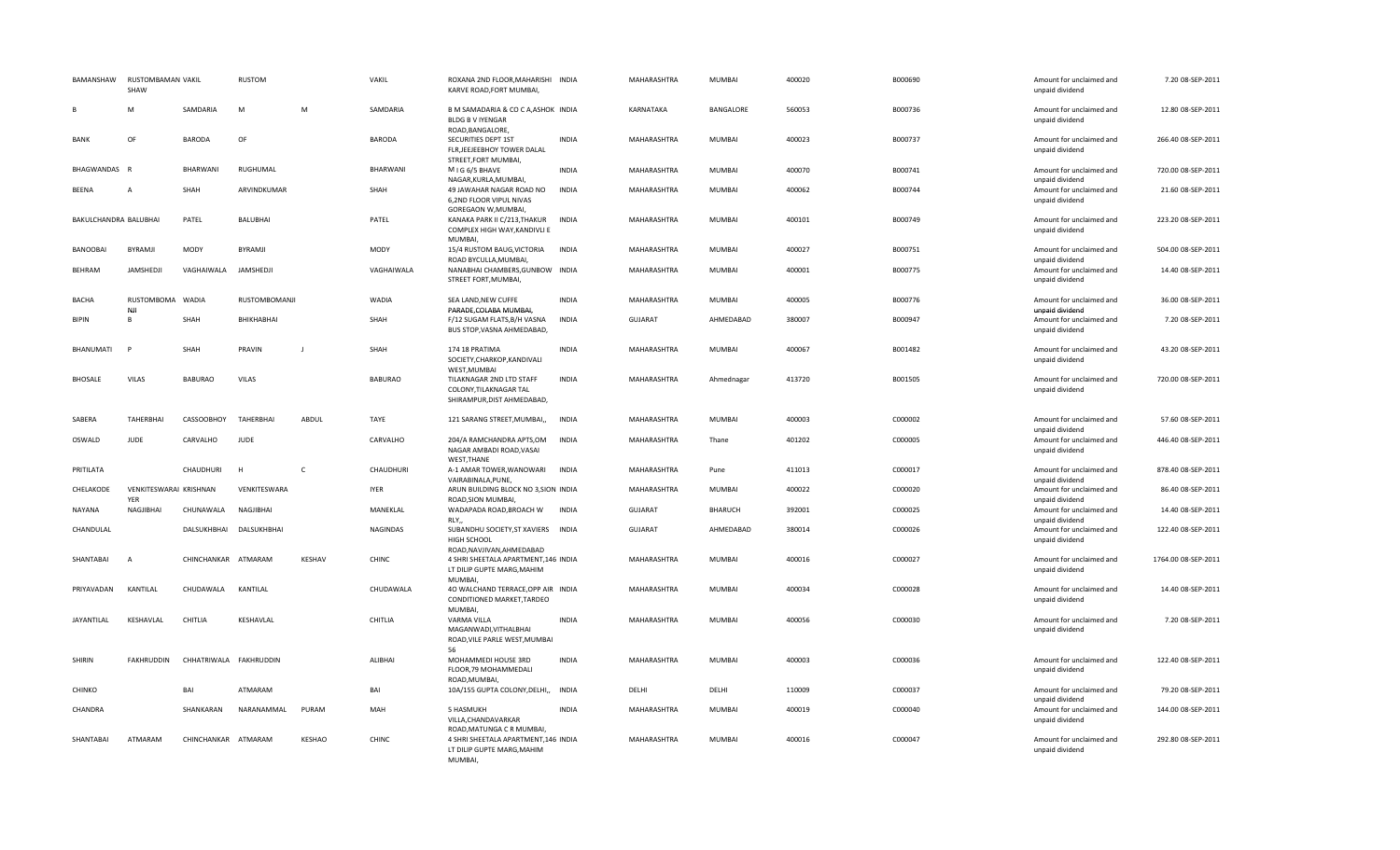| SHANTABAI        | ATMARAM          | CHINCHANKAR ATMARAM   |                   | KESHAO | CHINC         | 4 SHRI SHEETALA APARTMENT, 146 INDIA<br>LT DILIP GUPTE MARG, MAHIM<br>MUMBAI,               |              | MAHARASHTRA    | MUMBAI        | 400016 | C000047 | Amount for unclaimed and<br>unpaid dividend                    | 146.40 08-SEP-2011  |
|------------------|------------------|-----------------------|-------------------|--------|---------------|---------------------------------------------------------------------------------------------|--------------|----------------|---------------|--------|---------|----------------------------------------------------------------|---------------------|
| ANAND            | KASHINATH        | CHINCHANKAR KASHINATH |                   |        | CHINCHANKAR   | ANAND PARK, AUNDH, PUNE,                                                                    | <b>INDIA</b> | MAHARASHTRA    | Pune          | 411007 | C000052 | Amount for unclaimed and<br>unpaid dividend                    | 2520.00 08-SEP-2011 |
| AVABAI           | <b>BEHRAM</b>    | CHINOY                | BEHRAM            |        | <b>CHINOY</b> | DHUN VILLA, 64 SARDAR PATEL<br>ROAD, SECUNDERABAD,                                          | INDIA        | ANDHRA PRADESH | HYDERABAD     | 500003 | C000061 | Amount for unclaimed and<br>unpaid dividend                    | 86.40 08-SEP-2011   |
| CHHOGALAL        |                  | PRITHVIRAJ            | PRITHVIRAJ        |        | PRITHVIRAJ    | DARIYA MAHAL, 3RD FLOOR R NO INDIA<br>14,204 KALBADEVI ROAD, MUMBAI                         |              | MAHARASHTRA    | MUMBAI        | 400002 | C000070 | Amount for unclaimed and<br>unpaid dividend                    | 7.20 08-SEP-2011    |
| KASHINATH        | <b>KRISHNAJI</b> | CHAVAN                | KRISHNAJI         |        | CHAVAN        | M B KURESHI CHAWL, SAINATH<br>NAGAR MAJASWADI, JOGESHWARI<br>EAST, MUMBAI                   | <b>INDIA</b> | MAHARASHTRA    | <b>MUMBAI</b> | 400060 | C000080 | Amount for unclaimed and<br>unpaid dividend                    | 43.20 08-SEP-2011   |
| RAGHUNATH        | <b>KRISHNAI</b>  | CHAVAN                | KRISHNAJI         |        | CHAVAN        | M B KURESHI CHAWL, SAINATH<br>NAGAR MAJASWADI, JOGESHWARI<br>EAST, MUMBAI                   | <b>INDIA</b> | MAHARASHTRA    | MUMBAI        | 400060 | C000081 | Amount for unclaimed and<br>unpaid dividend                    | 43.20 08-SEP-2011   |
| LUTFULLAH        | ABDULRAHIM       | CHORGHAY              | ABDUL             |        | RAHIM         | 192 KAMBEKAR STREET 1ST<br>FLOOR, MUMBAI,                                                   | <b>INDIA</b> | MAHARASHTRA    | MUMBAI        | 400003 | C000084 | Amount for unclaimed and<br>unpaid dividend                    | 86.40 08-SEP-2011   |
| PUSHPA           | SITARAM          | CHAUDHARI             | SITARAM           |        | CHAUDHARI     | FLAT NO 33 SATYAM, 318 LINKING INDIA<br>ROAD KHAR, MUMBAI,                                  |              | MAHARASHTRA    | MUMBAI        | 400052 | C000092 | Amount for unclaimed and<br>unpaid dividend                    | 266.40 08-SEP-2011  |
| <b>HARISH</b>    | <b>KUMAR</b>     | CHAINANI              | <b>HASHMATRAI</b> |        | CHAINANI      | 10/312 SHASTRI<br>NAGAR, GOREGAON<br>WEST, MUMBAI,                                          | <b>INDIA</b> | MAHARASHTRA    | MUMBAI        | 400062 | C000106 | Amount for unclaimed and<br>unpaid dividend                    | 43.20 08-SEP-2011   |
| VEENA            |                  | CHAINANI              | HARISH            |        | CHAINANI      | 10/312 SHASTRI<br>NAGAR, GOREGAON<br>WEST, MUMBAI,                                          | <b>INDIA</b> | MAHARASHTRA    | MUMBAI        | 400062 | C000107 | Amount for unclaimed and<br>unpaid dividend                    | 43.20 08-SEP-2011   |
| SANDHYADEVI      | VISHWANATH       | CHAUGULE              | VISHWANATH        |        | CHAUGULE      | <b>BLOCK NO C 1/11/14 2ND</b><br>FLOOR, SHREE RANG CO OP HSG<br>SOCY LTD, OPP CASTLE        | <b>INDIA</b> | MAHARASHTRA    | Thane         | 400607 | C000114 | Amount for unclaimed and<br>unpaid dividend                    | 43.20 08-SEP-2011   |
| VEENA            |                  | CHENANI               | MR                |        | CHENANI       | MILLS, THANE WEST<br>10/312 SHASTRI<br>NAGAR, GOREGAON<br>WEST, MUMBAI,                     | <b>INDIA</b> | MAHARASHTRA    | MUMBAI        | 400104 | C000124 | Amount for unclaimed and<br>unpaid dividend                    | 43.20 08-SEP-2011   |
| RUKKYABIBI       | -S               | CHAUS                 | SHABBIRHUSEN      |        | CHAUS         | 35 SHARANI KUMDAR<br>SOCIETY, SARKHEJ<br>ROAD, AHMEDABAD,                                   | <b>INDIA</b> | <b>GUJARAT</b> | AHMEDABAD     | 380055 | C000125 | Amount for unclaimed and<br>unpaid dividend                    | 79.20 08-SEP-2011   |
| VEENA            | <b>HARISH</b>    | CHAINANI              | HARISH            |        | CHAINANI      | 10/312 SHASTRI<br>NAGAR, GOREGAON<br>WEST, MUMBAI,                                          | <b>INDIA</b> | MAHARASHTRA    | MUMBAI        | 400062 | C000126 | Amount for unclaimed and<br>unpaid dividend                    | 43.20 08-SEP-2011   |
| <b>ZOHRABIBI</b> | ABDULKADAR       | CHAUS                 | ABDULKADAR        |        | CHAUS         | VOHORAWAD, PANJRA POLE, KADI INDIA<br>N G, DIST MEHASANA                                    |              | GUJARAT        | MEHSANA       | 382715 | C000129 | Amount for unclaimed and<br>unpaid dividend                    | 86.40 08-SEP-2011   |
| MANISHA          | VIJAY            | CHAMANKAR             | VIJAY             |        | CHAMANKAR     | 8 LA TERRESSA, FOUR BUNGALOW INDIA<br>ROAD, ANDHERI, MUMBAI                                 |              | MAHARASHTRA    | MUMBAI        | 400058 | C000153 | Amount for unclaimed and<br>unpaid dividend                    | 7.20 08-SEP-2011    |
| PUSHPAVATI       |                  | CHOPRA                | RAMNATH           |        | CHOPRA        | 203 CUMBALLA CREST, PEDDER<br>ROAD, MUMBAI,                                                 | <b>INDIA</b> | MAHARASHTRA    | MUMBAI        | 400026 | C000155 | Amount for unclaimed and<br>unpaid dividend                    | 7.20 08-SEP-2011    |
| <b>JAYANT</b>    | MADHAV           | CHITALE               | MADHAV            |        | CHITALE       | C/O M M CHITALE & CO, 216 RAJA INDIA<br>RAMAMOHAN ROY<br>ROAD, GIRGAUM MUMBAI,              |              | MAHARASHTRA    | MUMBAI        | 400004 | C000174 | Amount for unclaimed and<br>unpaid dividend                    | 86.40 08-SEP-2011   |
| RADHABAI         | LILADHAR         | CHHICHHIA             | LILADHAR          |        | СННІСННІА     | ANAND BHUVAN, DR MANUBHAI INDIA<br>VAIDYA MARG, GHATKOPAR<br>EAST, MUMBAI                   |              | MAHARASHTRA    | MUMBAI        | 400077 | C000175 | Amount for unclaimed and<br>unpaid dividend                    | 72.00 08-SEP-2011   |
| KHORSHED         |                  | CHESSON               | IJ                |        | CHESSON       | 9 PATEL BUILDING, 3RD<br>FLOOR, GAMADIA<br>COLONY, TRADEO MUMBAI                            | <b>INDIA</b> | MAHARASHTRA    | MUMBAI        | 400007 | C000181 | Amount for unclaimed and<br>unpaid dividend                    | 14.40 08-SEP-2011   |
| PILOO            | <b>RUSTOM</b>    | COOPER                | RUSTOM            |        | COOPER        | SEA SCAPE 42 WARDEN                                                                         | <b>INDIA</b> | MAHARASHTRA    | <b>MUMBAI</b> | 400026 | C000197 | Amount for unclaimed and                                       | 7.20 08-SEP-2011    |
| SHERAN           | PHIROZE          | COOPERE               | PHIROZE           |        | COOPERE       | ROAD, MUMBAI,<br>C/O BERJIS J MAKIDALAL, 23-B,<br>BANDSTAND BLDG., KANE<br>ROAD, BANDSTAND, | <b>INDIA</b> | MAHARASHTRA    | MUMBAI        | 400050 | C000202 | unpaid dividend<br>Amount for unclaimed and<br>unpaid dividend | 144.00 08-SEP-2011  |
| <b>JASUBEN</b>   | CHAMPAKLAL       | CONTRACTOR            | CHAMPAKLAL        |        | CONTRACTOR    | BANDRA, MUMBAI<br>81 RAJU VILLA, BRAHMANWADA<br>ROAD MATUNGA, MUMBAI,                       | INDIA        | MAHARASHTRA    | MUMBAI        | 400019 | C000213 | Amount for unclaimed and<br>unpaid dividend                    | 7.20 08-SEP-2011    |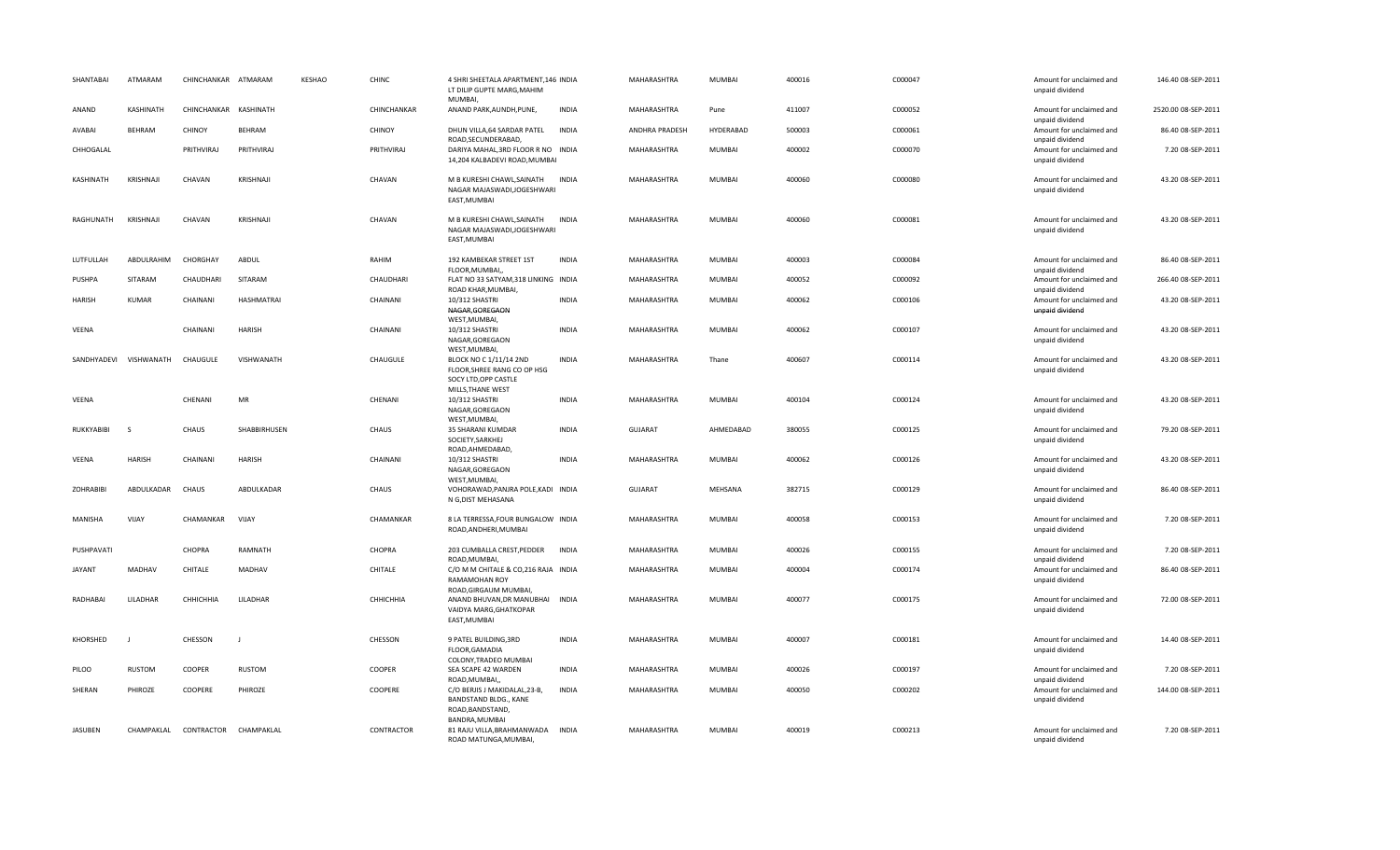| CHETANA                 | CHAMPAKLAL      | CONTRACTOR            | CHAMPAKLAL      |              | CONTRACTOR      | 81 RAJU VILLA, BRAHMAN WADA<br>ROAD, MATUNGA C R MUMBAI,                                                             | <b>INDIA</b> | MAHARASHTRA    | MUMBAI        | 400019 | C000214 | Amount for unclaimed and<br>unpaid dividend                    | 7.20 08-SEP-2011   |
|-------------------------|-----------------|-----------------------|-----------------|--------------|-----------------|----------------------------------------------------------------------------------------------------------------------|--------------|----------------|---------------|--------|---------|----------------------------------------------------------------|--------------------|
| CHAMPAKLAL              | MANILAL         | CONTRACTOR            | MANILAL         |              | CONTRACTOR      | 81 RAJU VILLA, BRAHMAN WADA<br>ROAD, MATUNGA C R MUMBAI,                                                             | <b>INDIA</b> | MAHARASHTRA    | MUMBAI        | 400019 | C000215 | Amount for unclaimed and<br>unpaid dividend                    | 7.20 08-SEP-2011   |
| RANJAN                  | CHAMPAKLAL      | CONTRACTOR CHAMPAKLAL |                 |              | CONTRACTOR      | 81 RAJU VILLA, BRAHMAN WADA INDIA<br>ROAD, MATUNGA C R MUMBAI,                                                       |              | MAHARASHTRA    | MUMBAI        | 400019 | C000216 | Amount for unclaimed and<br>unpaid dividend                    | 7.20 08-SEP-2011   |
| ASHOK                   | CHAMPAKLAL      | CONTRACTOR            | CHAMPAKLAL      |              | CONTRACTOR      | 81 RAJU VILLA, BRAHMAN WADA<br>ROAD, MATUNGA C R MUMBAI,                                                             | <b>INDIA</b> | MAHARASHTRA    | MUMBAI        | 400019 | C000217 | Amount for unclaimed and<br>unpaid dividend                    | 7.20 08-SEP-2011   |
| SHEROO                  | WILLIE          | CONTRACTOR            | WILLIE          |              | CONTRACTOR      | MUNSHI CHAMBERS, 3RD PASTA<br>LANE, COLABA MUMBAI,                                                                   | <b>INDIA</b> | MAHARASHTRA    | MUMBAI        | 400005 | C000229 | Amount for unclaimed and<br>unpaid dividend                    | 64.80 08-SEP-2011  |
| HOMI                    | MINOCHER        | COMMISSARIAT MINOCHER |                 |              | COMMISSARIAT    | 35 HOMI HOUSE, POLICE COURT                                                                                          | <b>INDIA</b> | MAHARASHTRA    | MUMBAI        | 400001 | C000232 | Amount for unclaimed and                                       | 180.00 08-SEP-2011 |
| <b>HILLA</b>            | JAMSHED         | CONTRACTOR            | JAMSHED         |              | CONTRACTOR      | LANE, FORT MUMBAI,<br>NO 2 EDEN HALL 14TH<br>FLOOR, ANNIE BESANT<br>ROAD, WORLI MUMBAI,                              | <b>INDIA</b> | MAHARASHTRA    | <b>MUMBAI</b> | 400018 | C000233 | unpaid dividend<br>Amount for unclaimed and<br>unpaid dividend | 14.40 08-SEP-2011  |
| <b>MEHROO</b>           | <b>BOMAN</b>    | <b>CURSETJI</b>       | <b>BOMAN</b>    |              | <b>CURSETJI</b> | 29 KARELWADI 1ST<br>FLOOR, THAKURDWAR, MUMBAI,                                                                       | <b>INDIA</b> | MAHARASHTRA    | MUMBAI        | 400002 | C000258 | Amount for unclaimed and<br>unpaid dividend                    | 43.20 08-SEP-2011  |
| CHAMPAKLAL              | <b>NAGINDAS</b> | MEL                   | <b>NAGINDAS</b> |              | MEL             | 5/965 1ST<br>FLOOR, JADAKHADI, MAHIDAPURA<br><b>R.SURAT</b>                                                          | <b>INDIA</b> | GUJARAT        | SURAT         | 395003 | C000280 | Amount for unclaimed and<br>unpaid dividend                    | 21.60 08-SEP-2011  |
| <b>CYRUS</b>            | ERACH           | VAGHAIWALLA ERACH     |                 |              | VAGHAIWALLA     | NANABHOY CHAMBERS, GUNBOW INDIA<br>STREET, MUMBAI,                                                                   |              | MAHARASHTRA    | MUMBAI        | 400001 | C000286 | Amount for unclaimed and<br>unpaid dividend                    | 21.60 08-SEP-2011  |
| CHANDER                 | PARKASH         | SAPRA                 | KHEM            | CHAND        | SAPRA           | C 40 RAJ GARH COLONY, GALI NO 6 INDIA<br>GANDHI NAGAR, DELHI,                                                        |              | DELHI          | DELHI         | 110031 | C000290 | Amount for unclaimed and<br>unpaid dividend                    | 540.00 08-SEP-2011 |
| CHANDRAKANT N           |                 | SHAH                  | NANALAL         | $\mathsf{N}$ | SHAH            | C/O NANALAL N SHAH, GHADIALI<br>POLE VIRASANI POLE, BARODA,                                                          | <b>INDIA</b> | <b>GUJARAT</b> | VADODARA      | 390001 | C000304 | Amount for unclaimed and<br>unpaid dividend                    | 540.00 08-SEP-2011 |
| CHANDRIKABEN KIRITKUMAR |                 | SHAH                  | KIRITKUMAR      | $\mathsf{C}$ | SHAH            | 12A UMIYAVIJAY<br>SOCIETY, CHANDODIA ROAD<br>NAWA WADY, AHMEDABAD,                                                   | <b>INDIA</b> | <b>GUJARAT</b> | AHMEDABAD     | 380013 | C000313 | Amount for unclaimed and<br>unpaid dividend                    | 806.40 08-SEP-2011 |
| CHANDRU                 | GOBINDRAM       | <b>HIRA</b>           | GONBINDRAM      |              | PESSUHAL        | 33 BELLE VIEW 85 WARDEN<br>ROAD, MUMBAI,                                                                             | <b>INDIA</b> | MAHARASHTRA    | MUMBAI        | 400036 | C000314 | Amount for unclaimed and<br>unpaid dividend                    | 540.00 08-SEP-2011 |
| CHANDULAL               | CHATURDAS       | MEHTA                 | CHATURDAS       |              | MEHTA           | H NO 681 MEHTA<br>NIVAS, MANSHUKHBHAINI POLE<br>NR TANKSHAL, KALUPUR<br>AHMEDABAD,                                   | <b>INDIA</b> | <b>GUJARAT</b> | AHMEDABAD     | 380001 | C000315 | Amount for unclaimed and<br>unpaid dividend                    | 446.40 08-SEP-2011 |
| COOMIJAL                |                 | PARDIWALA             | <b>JAL</b>      | NADIRSHA     | PARDIWA         | C/O JASI JAL PARDIWALLA, GODREJ INDIA<br>BAUG BLDG MO M FLAT NO 7,1ST<br>FLOOR OPP NEPEANSEA<br>ROAD, MUMBAI         |              | MAHARASHTRA    | MUMBAI        | 400026 | C000355 | Amount for unclaimed and<br>unpaid dividend                    | 626.40 08-SEP-2011 |
| CHANDRASHEKA NAIK       |                 | К                     | H               | T            | <b>NAIK</b>     | JAI RAM MANDIR, PO<br>HAREKALA, MANGALORE,                                                                           | <b>INDIA</b> | KARNATAKA      | HAREKALA      | 574181 | C000373 | Amount for unclaimed and<br>unpaid dividend                    | 720.00 08-SEP-2011 |
| CHANDA                  | G               | JAIN                  | <b>GIRISH</b>   | D            | JAIN            | 927 SAYANI ROAD, PAREKH BLDG INDIA<br>1ST FLR R NO 6, OPP S T DEPOT<br><b>MUMBAI</b>                                 |              | MAHARASHTRA    | MUMBAI        | 400025 | C000530 | Amount for unclaimed and<br>unpaid dividend                    | 7.20 08-SEP-2011   |
| SHANTARAM               | MAHADEO         | DAHANUKAR             | MAHADEO         | LAXMAN       | DAHAN           | <b>INDUSTRIAL ASSURANCE</b><br><b>BLDG, OPP CHURCHGATE</b><br>STATION, FORT MUMBAI,                                  | <b>INDIA</b> | MAHARASHTRA    | MUMBAI        | 400020 | D000005 | Amount for unclaimed and<br>unpaid dividend                    | 28.00 08-SEP-2011  |
| KANTILAL                | CHHOTALAL       | DANI                  | CHHOTALAL       | H            | DANI            | 98 VADALA BLOCK NO 9 2ND<br>FLR, MUMBAI,                                                                             | INDIA        | MAHARASHTRA    | MUMBAI        | 400031 | D000007 | Amount for unclaimed and<br>unpaid dividend                    | 158.40 08-SEP-2011 |
| <b>NALINI</b>           | $\mathsf{V}$    | <b>DABHOLKAR</b>      | VISHWANATH      | $\mathsf{K}$ | <b>DABHOLK</b>  | C/O N V DABHOLKAR, SNEHA<br>NAGAR, A/2, JUDGE'S<br>QUARTER, AURANGABAD                                               | <b>INDIA</b> | MAHARASHTRA    | Aurangabad    | 431005 | D000014 | Amount for unclaimed and<br>unpaid dividend                    | 79.20 08-SEP-2011  |
| MANI                    | <b>JEHANGIR</b> | DARUWALLA             | JEHANGIR        | M            | DARUWALLA       | ATMARAM BLDG 1ST FLOOR, OPP INDIA<br>CAMA BAUG NEW CHARNI<br>ROAD, MUMBAI,                                           |              | MAHARASHTRA    | MUMBAI        | 400004 | D000038 | Amount for unclaimed and<br>unpaid dividend                    | 86.40 08-SEP-2011  |
| HARILAXMI               | MANUBHAI        | DAVE                  | MANUBHAI        |              | PRANSHANKAR     | C/O SHRI MANUBHAI<br>PRANSHANKER DAVE, 9 KALPANA<br>COLONY, BHAIRAVNATH<br>ROAD, BEHIND JAI HIND SOCY,<br>AHMEDABAD, | <b>INDIA</b> | <b>GUJARAT</b> | Ahmedabad     | 380017 | D000040 | Amount for unclaimed and<br>unpaid dividend                    | 187.20 08-SEP-2011 |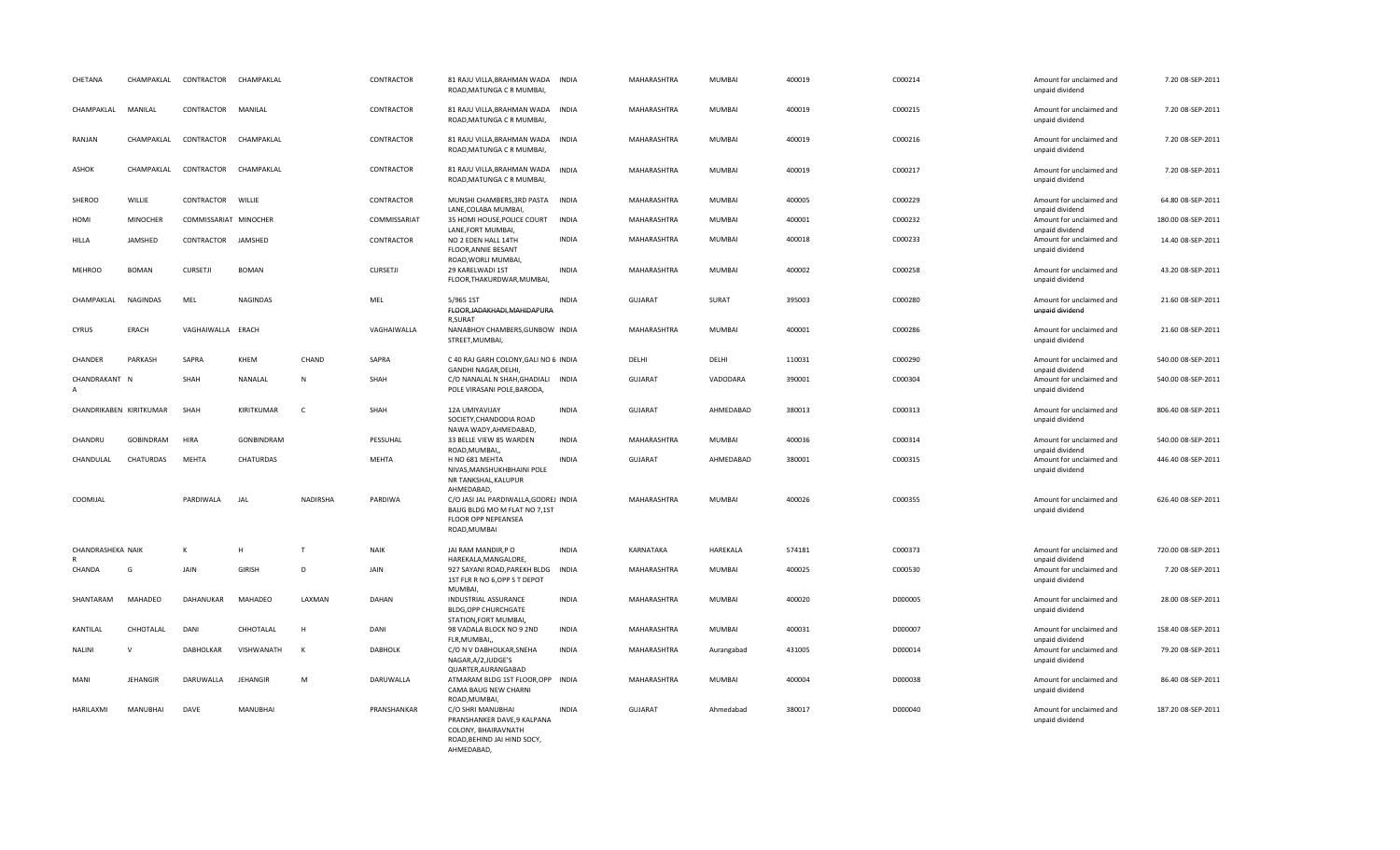| DALAL           | SNEHLATA           | RAMNIKLAL | RAMNIK          | CHHAGANLAL | DA        | JEEVAN PARAG, OPP MUNICIPAL INDIA<br>WARD OFFICE, ROAD NO 2<br>PRABHAT COLONY, SANTACRUZ<br>EAST, MUMBAI,    |              | MAHARASHTRA        | <b>MUMBAI</b>    | 400055 | D000042 | Amount for unclaimed and<br>unpaid dividend | 36.00 08-SEP-2011  |
|-----------------|--------------------|-----------|-----------------|------------|-----------|--------------------------------------------------------------------------------------------------------------|--------------|--------------------|------------------|--------|---------|---------------------------------------------|--------------------|
| <b>KIRAN</b>    | SHANTARAM          | DAHANUKAR | SHANTARAM       |            | DAHANUKAR | INDUSTRIAL ASSURANCE<br>BLDG, CHURCHGATE MUMBAI,,                                                            | <b>INDIA</b> | MAHARASHTRA        | <b>MUMBAI</b>    | 400020 | D000060 | Amount for unclaimed and<br>unpaid dividend | 0.80 08-SEP-2011   |
| JAG             | DEV                | DATTA     | DEV             |            | DATTA     | FLAT NO 2227, SECTOR C POCKET INDIA<br>2, VASANT KUNJ NEW DELHI,                                             |              | Delhi              | South West Delhi | 110070 | D000063 | Amount for unclaimed and<br>unpaid dividend | 57.60 08-SEP-2011  |
| <b>USHA</b>     | KRISHNALAL         | DALAL     | KRISHNALAL      |            | DALAL     | GANGARAM BUWA INDULKAR<br>MARG, VIRESHWAR DARSHAN, 1ST<br>FLOOR R NO 5, VILE PARLE EAST,<br>MUMBAI,          | <b>INDIA</b> | MAHARASHTRA        | <b>MUMBAI</b>    | 400057 | D000086 | Amount for unclaimed and<br>unpaid dividend | 21.60 08-SEP-2011  |
| RAMANLAL        | VARJIVANDAS        | DALAL     | VARJIVANDAS     |            | DALAL     | 63 D 1ST FANASWADI CROSS<br>LANE, 3RD FLOOR, MUMBAI,                                                         | <b>INDIA</b> | MAHARASHTRA        | <b>MUMBAI</b>    | 400002 | D000095 | Amount for unclaimed and<br>unpaid dividend | 7.20 08-SEP-2011   |
| SANJIV          | RANJAN             | DAS       | SUJIT           | RANJAN     | DAS       | COOLSHERAGH 1ST<br>FLOOR, NOWROJI GAMADIA<br>ROAD, MUMBAI,                                                   | INDIA        | MAHARASHTRA        | <b>MUMBAI</b>    | 400026 | D000109 | Amount for unclaimed and<br>unpaid dividend | 115.20 08-SEP-2011 |
| <b>BHOGILAL</b> | <b>BHAIDAS</b>     | DALAL     | <b>BHAIDAS</b>  |            | DALAL     | PANCHSHILA 3RD FLOOR, 82/84<br>WALKESHWAR, NEAR WHITE<br>HOUSE.MUMBAI                                        | INDIA        | MAHARASHTRA        | <b>MUMBAI</b>    | 400006 | D000116 | Amount for unclaimed and<br>unpaid dividend | 266.40 08-SEP-2011 |
| <b>KIRAN</b>    | AMEET              | DALAL     | AMEET           |            | DALAL     | C/O JAYANTILAL MANSUKHLAL<br>DALAL, BEACH VIEW 4TH FLOOR,<br>CHOUPATY SEA FACE, OPP TILAK<br>STATUE, MUMBAI, | <b>INDIA</b> | MAHARASHTRA        | <b>MUMBAI</b>    | 400007 | D000121 | Amount for unclaimed and<br>unpaid dividend | 4.80 08-SEP-2011   |
| RAMILA          | <b>BHOGILAL</b>    | DALAL     | <b>BHOGILAL</b> |            | DALAL     | PANCH SHILA 3RD FLOOR, 82/84<br>WALKESHWAR, NEAR WHITE<br>HOUSE, MUMBAI                                      | INDIA        | MAHARASHTRA        | <b>MUMBAI</b>    | 400006 | D000131 | Amount for unclaimed and<br>unpaid dividend | 43.20 08-SEP-2011  |
| NAYANA          | SURESH             | DALAL     | <b>SURESH</b>   |            | DALAL     | BADAM WADI, NEAR POLICE<br><b>STATION, S V ROAD</b><br>MALAD, MUMBAI                                         | INDIA        | MAHARASHTRA        | <b>MUMBAI</b>    | 400064 | D000137 | Amount for unclaimed and<br>unpaid dividend | 14.40 08-SEP-2011  |
| <b>BHOGILAL</b> | <b>BHAIDAS</b>     | DALAL     | <b>BHAIDAS</b>  |            | DALAL     | PANCHSHILA 3RD FLOOR,82/84<br>WALKESHWAR, NEAR WHITE<br>HOUSE, MUMBAI                                        | <b>INDIA</b> | MAHARASHTRA        | <b>MUMBAI</b>    | 400006 | D000143 | Amount for unclaimed and<br>unpaid dividend | 43.20 08-SEP-2011  |
| <b>BHOGILAL</b> | <b>BHAIDAS</b>     | DALAL     | <b>BHAIDAS</b>  |            | DALAL     | PANCHSHILA 3RD FLOOR,82/84<br>WALKESHWAR, NEAR WHITE<br>HOUSE, MUMBAI                                        | <b>INDIA</b> | MAHARASHTRA        | <b>MUMBAI</b>    | 400006 | D000144 | Amount for unclaimed and<br>unpaid dividend | 43.20 08-SEP-2011  |
| SUNANDA         | SHRIDHAR           | DAMLE     | SHRIDHAR        |            | DAMLE     | 163 SAKHARAM BHUVAN, TH<br>KATARIA MARG, MAHIM MUMBAI,                                                       | <b>INDIA</b> | MAHARASHTRA        | <b>MUMBAI</b>    | 400016 | D000147 | Amount for unclaimed and<br>unpaid dividend | 43.20 08-SEP-2011  |
| SHRIDHAR        | NARAYAN            | DAMLE     | NARAYAN         |            | DAMLE     | 163 SAKHARAM BHUVAN, TH<br>KATARIA MARG, MAHIM MUMBAI,                                                       | INDIA        | MAHARASHTRA        | <b>MUMBAI</b>    | 400016 | D000148 | Amount for unclaimed and<br>unpaid dividend | 43.20 08-SEP-2011  |
| RAMAN           | VARJIVANDAS        | DALAL     | VARJIVANDAS     |            | DALAL     | 63 D 3RD FLOOR, 1ST FANASWADI INDIA<br>CROSS LANE, MUMBAI,                                                   |              | MAHARASHTRA        | <b>MUMBAI</b>    | 400002 | D000159 | Amount for unclaimed and<br>unpaid dividend | 7.20 08-SEP-2011   |
| NEELU           | RAMAN              | DALAL     | RAMAN           |            | DALAL     | 63 D 3RD FLOOR, 1ST FANASWADI INDIA<br>CROSS LANE, MUMBAI,                                                   |              | MAHARASHTRA        | <b>MUMBAI</b>    | 400002 | D000160 | Amount for unclaimed and<br>unpaid dividend | 7.20 08-SEP-2011   |
| MAHENDRA        | <b>KUMAR</b>       | DALMIA    | <b>KUMAR</b>    |            | DALMIA    | C/O ESARCO EXIM PVT LTD,S B<br>TOWERS 2ND FLOOR, SUITE NO. 4<br><b>B,KOLKATA</b>                             | <b>INDIA</b> | <b>WEST BENGAL</b> | Kolkata          | 700017 | D000167 | Amount for unclaimed and<br>unpaid dividend | 86.40 08-SEP-2011  |
| MADHURI         | NANALAL            | DALAL     | NANALAL         |            | DALAL     | 3 HILL VIEW, 15 RIDGE<br>ROAD, MUMBAI,                                                                       | INDIA        | MAHARASHTRA        | <b>MUMBAI</b>    | 400006 | D000181 | Amount for unclaimed and<br>unpaid dividend | 43.20 08-SEP-2011  |
| NANALAL         | PRANJIVANDAS DALAL |           | PRANJIVANDAS    |            | DALAL     | 3 HILL VIEW, 15 RIDGE<br>ROAD, MUMBAI,                                                                       | INDIA        | MAHARASHTRA        | <b>MUMBAI</b>    | 400006 | D000182 | Amount for unclaimed and<br>unpaid dividend | 43.20 08-SEP-2011  |
| DAHIBAI         |                    | MORARJI   | MORARJI         |            | MORARJI   | 45 NARAYAN NIWAS, 3RD FLOOR R INDIA<br>NO 25, CAVEL X LANE NO<br>3, MUMBAI                                   |              | MAHARASHTRA        | <b>MUMBAI</b>    | 400002 | D000193 | Amount for unclaimed and<br>unpaid dividend | 43.20 08-SEP-2011  |
| RAMILA          | <b>BHOGILAL</b>    | DALAL     | <b>BHOGILAL</b> |            | DALAL     | PANCHSHILA 3RD FLOOR, 82/84<br>WALKESHWAR, NEAR WHITE<br>HOUSE, MUMBAI                                       | INDIA        | MAHARASHTRA        | MUMBAI           | 400006 | D000195 | Amount for unclaimed and<br>unpaid dividend | 223.20 08-SEP-2011 |
| RAMILA          | <b>BHOGILAL</b>    | DALAL     | <b>BHOGILAL</b> |            | DALAL     | PANCHSHILA 3RD FLOOR,82/84<br>WALKESHWAR, NEAR WHITE<br>HOUSE, MUMBAI                                        | INDIA        | <b>MAHARASHTRA</b> | <b>MUMBAI</b>    | 400006 | D000196 | Amount for unclaimed and<br>unpaid dividend | 43.20 08-SEP-2011  |
| RAMILA          | <b>BHOGILAL</b>    | DALAL     | <b>BHOGILAL</b> |            | DALAL     | PANCHSHILA 3RD FLOOR,82/84<br>WALKESHWAR, NEAR WHITE<br>HOUSE, MUMBAI                                        | <b>INDIA</b> | MAHARASHTRA        | <b>MUMBAI</b>    | 400006 | D000198 | Amount for unclaimed and<br>unpaid dividend | 43.20 08-SEP-2011  |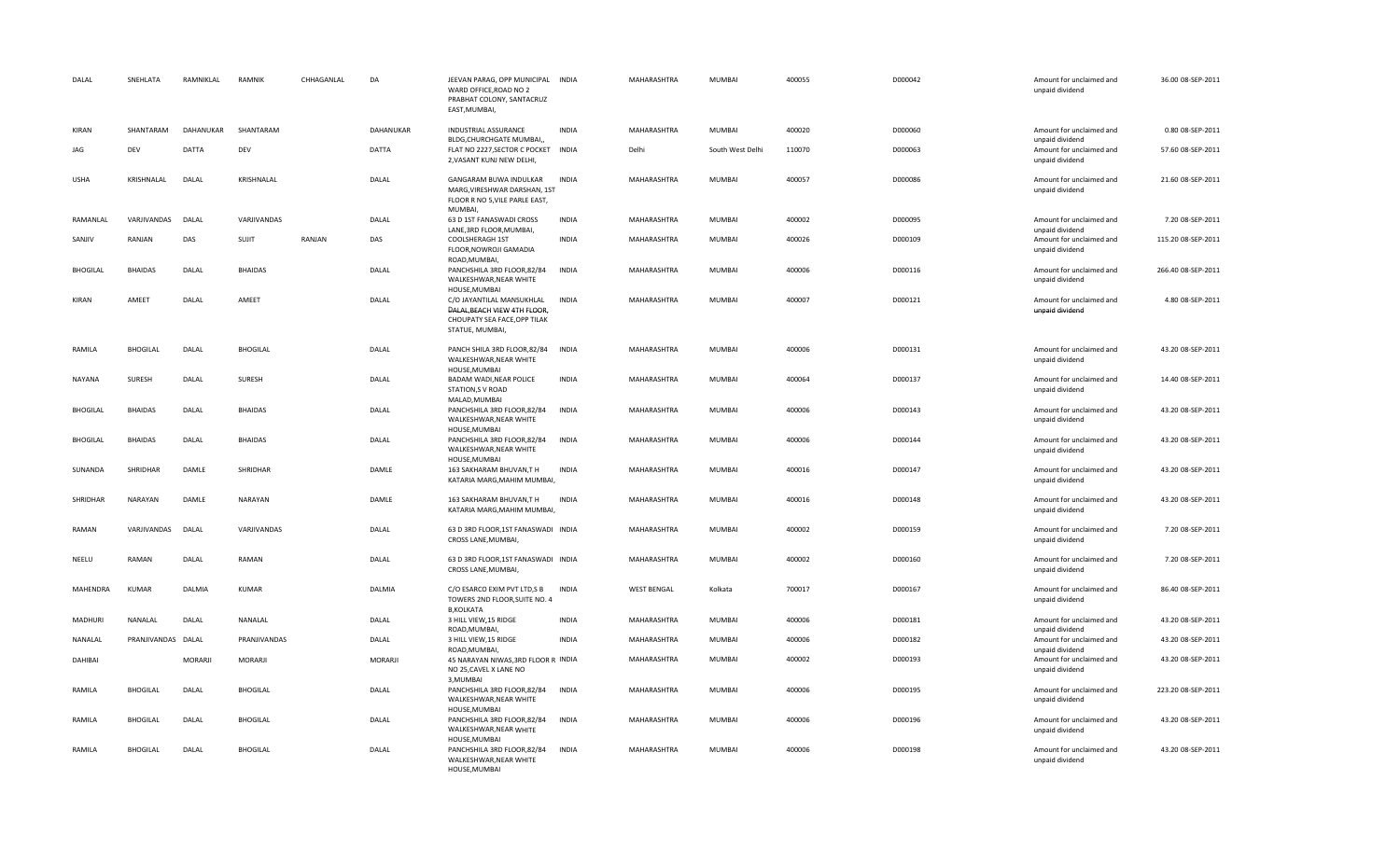| AMILA                 | <b>BHOGILAL</b> | DALAL          | <b>BHOGILAL</b> | DALAL          | PANCHSHILA 3RD FLOOR, 84-84<br>WALKESHWAR, NEAR WHITE<br>HOUSE MUMBAI,                                                 | <b>INDIA</b> | MAHARASHTRA | <b>MUMBAI</b> | 400006 | D000213 | Amount for unclaimed and<br>unpaid dividend                    | 43.20 08-SEP-2011  |
|-----------------------|-----------------|----------------|-----------------|----------------|------------------------------------------------------------------------------------------------------------------------|--------------|-------------|---------------|--------|---------|----------------------------------------------------------------|--------------------|
| KANTILAL              | CHHAGANLAL      | DALAL          | CHHAGANLAL      | DALAL          | 44/62 ARDESHAR DADI STREET,10 INDIA<br>LAD NIVAS, 1ST FLOOR, MUMBAI                                                    |              | MAHARASHTRA | <b>MUMBAI</b> | 400004 | D000214 | Amount for unclaimed and<br>unpaid dividend                    | 43.20 08-SEP-2011  |
| BIMLADEVI             |                 | DAMANI         | SHYAMLAL        | DAMANI         | THE RMO PLASTIC & PHENOLIC INDIA<br>MOULDERS, 31 B GIRIRAJ<br>INDUSTRIAL ESTATE, MAHAKALI<br>ROAD ANDHERI EAST, MUMBAI |              | MAHARASHTRA | <b>MUMBAI</b> | 400093 | D000220 | Amount for unclaimed and<br>unpaid dividend                    | 432.00 08-SEP-2011 |
| <b>HARSHA</b>         | $\mathsf{v}$    | DAXINI         | VASANTKUMAR     | <b>DAXINI</b>  | 15 MANGAL SOCIETY, 76 R A<br>KIDWAI ROAD, KING<br>CIRCLE, MUMBAI                                                       | <b>INDIA</b> | MAHARASHTRA | <b>MUMBAI</b> | 400019 | D000221 | Amount for unclaimed and<br>unpaid dividend                    | 28.80 08-SEP-2011  |
| MEHER                 | <b>BOMY</b>     | <b>DANTRA</b>  | <b>BOMY</b>     | DANTRA         | BEHRAM KAPADIA, 16-A GILDER<br>LANE, PAWOOLLA BLOCKS,<br>MARZBAN COLONY, MUMBAI,                                       | INDIA        | MAHARASHTRA | <b>MUMBAI</b> | 400008 | D000224 | Amount for unclaimed and<br>unpaid dividend                    | 237.60 08-SEP-2011 |
| HOMI                  | CAWASJI         | DARUWALLA      | CAWASJI         | DARUWALLA      | A/2 BUILDING FLAT NO 14, NEW<br>KHAREGHAT COLONY, BABULNATH<br>ROAD, MUMBAI                                            | <b>INDIA</b> | MAHARASHTRA | <b>MUMBAI</b> | 400007 | D000225 | Amount for unclaimed and<br>unpaid dividend                    | 43.20 08-SEP-2011  |
| SEEMANTINI            | SUMANT          | DALVI          | SUMANT          | DALVI          | 204 JAI ANNAPURNA C H S<br>LTD, DOMBIVLI KALYAN<br>ROAD, DOMBIVLI EAST, DIST THANE                                     | <b>INDIA</b> | MAHARASHTRA | Thane         | 421301 | D000229 | Amount for unclaimed and<br>unpaid dividend                    | 43.20 08-SEP-2011  |
| SUMANT                | NARAYAN         | DALVI          | NARAYAN         | DALVI          | 204 JAI ANNAPURNA C H S<br>LTD, DOMBIVLI KALYAN<br>ROAD, DOMBIVLI EAST, DIST THANE                                     | <b>INDIA</b> | MAHARASHTRA | Thane         | 421301 | D000230 | Amount for unclaimed and<br>unpaid dividend                    | 43.20 08-SEP-2011  |
| DEEPAK                | VARJIVANDAS     | DALAL          | VARJIVANDAS     | DALAL          | 63D 1ST FANASWADI CROSS                                                                                                | <b>INDIA</b> | MAHARASHTRA | <b>MUMBAI</b> | 400002 | D000234 | Amount for unclaimed and                                       | 43.20 08-SEP-2011  |
| NAVINCHANDRA BANKULAL |                 | DALAL          | BANKULAL        | DALAL          | LANE, 3RD FLOOR, MUMBAI,<br>A3/10 SATYA DARSHAN C H S<br>LTD, MALPA DONGRI 3, ANDHERI<br>EAST MUMBAI,                  | <b>INDIA</b> | MAHARASHTRA | <b>MUMBAI</b> | 400093 | D000239 | unpaid dividend<br>Amount for unclaimed and<br>unpaid dividend | 43.20 08-SEP-2011  |
| NAVINCHANDRA BANKULAL |                 | DALAL          | BANKULAL        | DALAL          | A3/10 SATYA DARSHAN CO OP<br>HSG SOCY LTD, MALPA DONGRI<br>3, ANDHERI EAST MUMBAI,                                     | <b>INDIA</b> | MAHARASHTRA | <b>MUMBAI</b> | 400093 | D000240 | Amount for unclaimed and<br>unpaid dividend                    | 43.20 08-SEP-2011  |
| NAVINCHANDRA BANKULAL |                 | DALAL          | BANKULAL        | DALAL          | A3/10 SATYA DARSHAN CO OP<br>HSG SOCY LTD, MALPA DONGRI<br>3, ANDHERI EAST MUMBAI,                                     | <b>INDIA</b> | MAHARASHTRA | <b>MUMBAI</b> | 400093 | D000241 | Amount for unclaimed and<br>unpaid dividend                    | 43.20 08-SEP-2011  |
| KAMAL                 | BANSILAL        | DALAL          | BANSILAL        | DALAL          | 3/4 2ND KHATTAR<br>GALI, THAKURDWAR<br>ROAD, MUMBAI,                                                                   | <b>INDIA</b> | MAHARASHTRA | <b>MUMBAI</b> | 400002 | D000256 | Amount for unclaimed and<br>unpaid dividend                    | 43.20 08-SEP-2011  |
| JAYABEN               | KANTILAL        | DAVE           | KANTILAL        | DAVE           | 2 ANAND BHUVAN, LJ ROAD, OPP INDIA<br>CITYLIGHT CINEMA, MAHIM<br><b>MUMBA</b>                                          |              | MAHARASHTRA | MUMBAI        | 400016 | D000257 | Amount for unclaimed and<br>unpaid dividend                    | 43.20 08-SEP-2011  |
| <b>BAHADUR</b>        | RATANSHA        | <b>DASTOOR</b> | RATANSHA        | <b>DASTOOR</b> | JAL KIRAN 13TH FLOOR FLAT NO<br>52, CUFFEE PARADE, MUMBAI,                                                             | <b>INDIA</b> | MAHARASHTRA | <b>MUMBAI</b> | 400005 | D000261 | Amount for unclaimed and<br>unpaid dividend                    | 21.60 08-SEP-2011  |
| <b>MITHOO</b>         | <b>HOSHANG</b>  | DARUWALLA      | <b>HOSHANG</b>  | DARUWALLA      | C BLOCK NO 6, NESS BAUG, NANA INDIA<br>CHOWK, MUMBAI                                                                   |              | MAHARASHTRA | <b>MUMBAI</b> | 400007 | D000263 | Amount for unclaimed and<br>unpaid dividend                    | 57.60 08-SEP-2011  |
| RATANLAL              | CHUNILAL        | DALAL          | CHUNILAL        | DALAL          | 18 LAD NIWAS 2ND FLOOR, 44/62 INDIA<br>ARDESHER DADY STREET, MUMBAI,                                                   |              | MAHARASHTRA | <b>MUMBAI</b> | 400004 | D000264 | Amount for unclaimed and<br>unpaid dividend                    | 43.20 08-SEP-2011  |
| MAHENDRA              | $\epsilon$      | DAMANIA        | CHANDRASEN      | <b>DAMANIA</b> | NAVJIVAN BLDG NO 3,4TH FLOOR INDIA<br>ROOM NO 4, LAMINGTON<br>ROAD, MUMBAI                                             |              | MAHARASHTRA | <b>MUMBAI</b> | 400008 | D000273 | Amount for unclaimed and<br>unpaid dividend                    | 43.20 08-SEP-2011  |
| KINA                  | KIRITKUMAR      | DAMANIA        | KIRITKUMAR      | DAMANIA        | C/O MOHANLAL U SHAH,20<br>RASHMI VIHAR 3RD FLOOR, K A S<br>ROAD, MATUNGA, MUMBAI,                                      | <b>INDIA</b> | MAHARASHTRA | <b>MUMBAI</b> | 400019 | D000286 | Amount for unclaimed and<br>unpaid dividend                    | 43.20 08-SEP-2011  |
| <b>BAHADUR</b>        | RATANSHA        | <b>DASTOOR</b> | RATANSHA        | <b>DASTOOR</b> | JAL KIRAN, 13TH FLOOR, CUFFE<br>PARADE, MUMBAI                                                                         | <b>INDIA</b> | MAHARASHTRA | <b>MUMBAI</b> | 400005 | D000292 | Amount for unclaimed and<br>unpaid dividend                    | 115.20 08-SEP-2011 |
| FALL                  | BARJORJI        | DARUWALA       | BARJORJI        | DARUWALA       | 15 ARDESHIR DADDY CROSS<br>LANE, 1ST FLOOR<br>KHETWADI, MUMBAI,                                                        | <b>INDIA</b> | MAHARASHTRA | <b>MUMBAI</b> | 400004 | D000322 | Amount for unclaimed and<br>unpaid dividend                    | 43.20 08-SEP-2011  |
| SATISH                | VITHAL          | DESAI          | <b>VITHAL</b>   | <b>DESAI</b>   | KISHORI VIHAR, SHIVAJI PARK<br>ROAD 2.MUMBAI.                                                                          | <b>INDIA</b> | MAHARASHTRA | <b>MUMBAI</b> | 400028 | D000324 | Amount for unclaimed and<br>unpaid dividend                    | 439.20 08-SEP-2011 |
| ASHRAJI               | RAOJI           | <b>DEOKAR</b>  | RAOJI           | <b>DEOKAR</b>  | AT & POST KHANDALA, TAL<br>SHRIRAMPUR, DIST<br>AHMEDNAGAR.                                                             | <b>INDIA</b> | MAHARASHTRA | Ahmednagar    | 413709 | D000329 | Amount for unclaimed and<br>unpaid dividend                    | 79.20 08-SEP-2011  |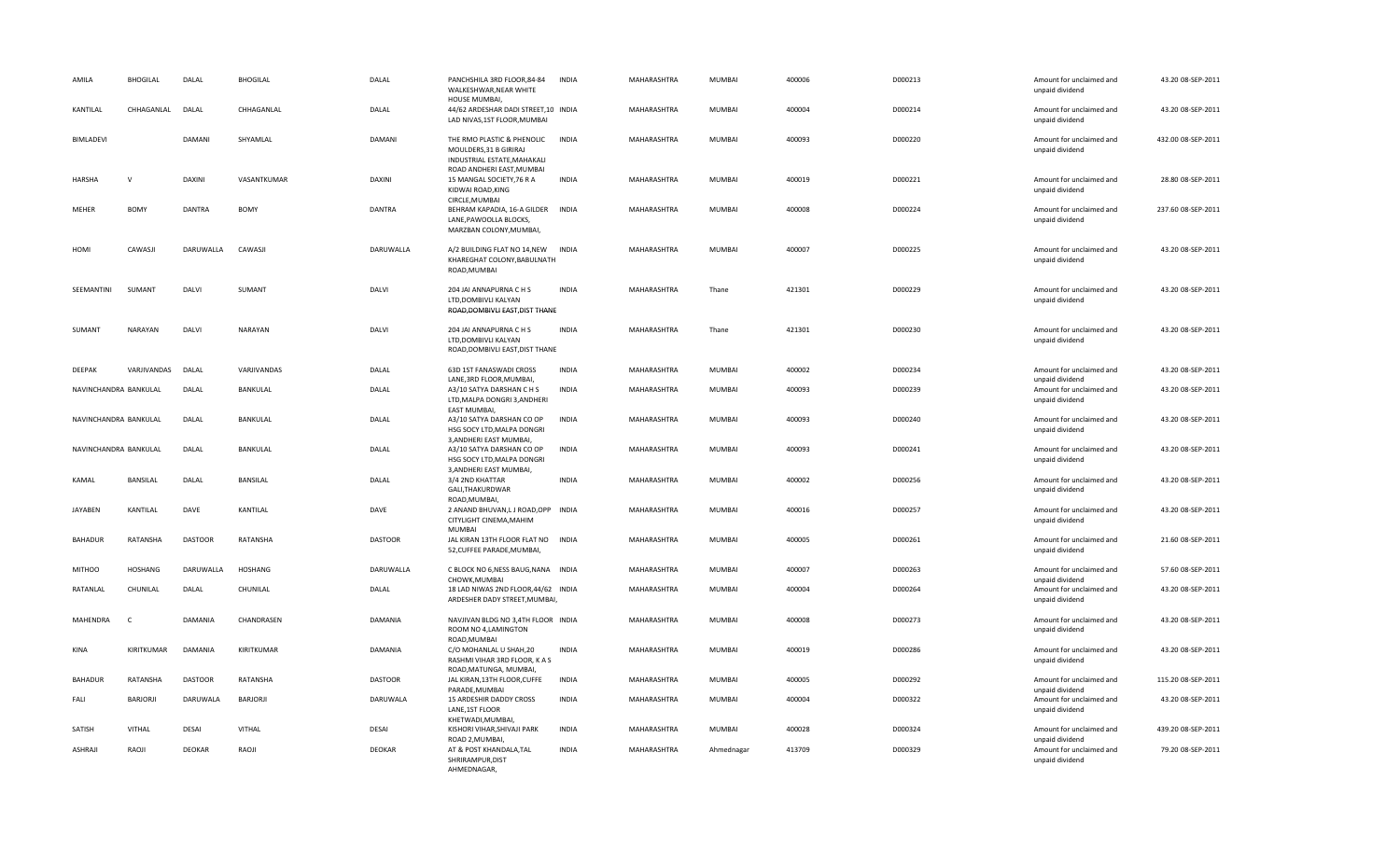| MANDAKINI              | VISHNU                  | DEO          | VISHNU        | VASUDEO | DEO           | C/O V V DEO BSC AGR, AT POST<br>DEOLALI PRAVARA, TAL<br>RAHURI, DIST AHMEDNAGAR                                                             | <b>INDIA</b> | MAHARASHTRA    | Ahmednagar    | 413705 | D000331 | Amount for unclaimed and<br>unpaid dividend                    | 79.20 08-SEP-2011  |
|------------------------|-------------------------|--------------|---------------|---------|---------------|---------------------------------------------------------------------------------------------------------------------------------------------|--------------|----------------|---------------|--------|---------|----------------------------------------------------------------|--------------------|
| DENA                   |                         | <b>BANK</b>  | MR            |         | <b>BANK</b>   | DEVKARAN NANJEE BLDG,17<br>HORNIMAN CIRCLE, MUMBAI BR,                                                                                      | <b>INDIA</b> | MAHARASHTRA    | <b>MUMBAI</b> | 400001 | D000333 | Amount for unclaimed and<br>unpaid dividend                    | 374.40 08-SEP-2011 |
| THAKORLAL              | MULCHANDBHA DESAI       |              | MULCHANDBHAI  |         | CHUNILA       | 3-A MALAY SOCIETY, OPP SUMEL INDIA<br>FLATS, BHUDERPURA, AHMEDABAD                                                                          |              | <b>GUJARAT</b> | AHMEDABAD     | 380015 | D000337 | Amount for unclaimed and<br>unpaid dividend                    | 36.00 08-SEP-2011  |
| SHANTABEN              | AMRITLAL                | <b>DESAI</b> | AMRITLAL      |         | DESAI         | 10/1142 HAVADIA<br>CHAKLA, SURAT,,                                                                                                          | INDIA        | GUJARAT        | SURAT         | 395002 | D000341 | Amount for unclaimed and<br>unpaid dividend                    | 7.20 08-SEP-2011   |
| SHANTABEN              | AMRITLAL                | <b>DESAI</b> | AMRITLAL      |         | <b>DESAI</b>  | 10/1142 HAVADIA<br>CHAKLA, SURAT,                                                                                                           | <b>INDIA</b> | <b>GUJARAT</b> | SURAT         | 395002 | D000342 | Amount for unclaimed and<br>unpaid dividend                    | 7.20 08-SEP-2011   |
| <b>NILAM</b>           | KRISHNAPRASA DESAI<br>D |              | KRISHNAPRASAD |         | СННОТА        | C/O ATUL M SETALVAD, NIRANT<br><b>BUNGALOW JUHU TARA</b><br>ROAD, MUMBAI,                                                                   | <b>INDIA</b> | MAHARASHTRA    | MUMBAI        | 400049 | D000344 | Amount for unclaimed and<br>unpaid dividend                    | 439.20 08-SEP-2011 |
| DAYALJI                | LALLUBHAI               | <b>DESAI</b> | LALLUBHAI     | MURARJI | DE            | SMRUTI ASHANAGAR, NAVSARI,,                                                                                                                 | <b>INDIA</b> | <b>GUJARAT</b> | NAVSARI       | 396445 | D000345 | Amount for unclaimed and<br>unpaid dividend                    | 691.20 08-SEP-2011 |
| KUMUD                  | SHARADCHAND DESAI<br>RA |              | SHARADCHANDRA |         | <b>KRISHN</b> | TEMPLE VIEW, 11 OWEN DUNN<br>ROAD, NEW GAMDEVI MUMBAI,                                                                                      | <b>INDIA</b> | MAHARASHTRA    | <b>MUMBAI</b> | 400007 | D000346 | Amount for unclaimed and<br>unpaid dividend                    | 216.00 08-SEP-2011 |
| SHARMISTABEN KANTILAL  |                         | <b>DESAI</b> | KANTILAL      |         | <b>DESAI</b>  | 19 AHMEDABAD DISTRICT BANK<br>STAFF SOCIETY, NEAR ANKUR<br>SOCIETY, NARAYANPURA, AHMEDA<br><b>BAD</b>                                       | INDIA        | GUJARAT        | AHMEDABAD     | 380013 | D000368 | Amount for unclaimed and<br>unpaid dividend                    | 43.20 08-SEP-2011  |
| KAPILA                 | KANTILAL                | <b>DESAI</b> | KANTILAL      |         | <b>DESAI</b>  | 24 PAREKH BLDG, SADASHIV                                                                                                                    | <b>INDIA</b> | MAHARASHTRA    | MUMBAI        | 400004 | D000371 | Amount for unclaimed and                                       | 43.20 08-SEP-2011  |
| SHOBHA                 | KANTILAL                | <b>DESAI</b> | KANTILAL      |         | <b>DESAI</b>  | LANE, MUMBAI,<br>9 ADARSH<br>SOCIETY, NAVRANGPURA, AHMEDA<br>BAD.                                                                           | <b>INDIA</b> | <b>GUJARAT</b> | AHMEDABAD     | 380009 | D000373 | unpaid dividend<br>Amount for unclaimed and<br>unpaid dividend | 86.40 08-SEP-2011  |
| VASANT                 | SADASHIV                | DESHPANDE    | SADASHIV      |         | DESHPANDE     | MANGESH BHUVAN, D L VAIDYA<br>ROAD, DADAR MUMBAI,                                                                                           | <b>INDIA</b> | MAHARASHTRA    | <b>MUMBAI</b> | 400028 | D000378 | Amount for unclaimed and<br>unpaid dividend                    | 360.00 08-SEP-2011 |
| SULBHA                 | MADHUKAR                | DESHPANDE    | MADHUKAR      |         | DESHPANDE     | C/O M V DESHPANDE, RBI<br>SNEHADHARA CO OP HSG SOCY<br>FLAT NO 48, BLDG NO D 1<br>DADABHAI CROSS ROAD NO 3, IRLA<br>VILE PARLE WEST, MUMBAI | <b>INDIA</b> | MAHARASHTRA    | <b>MUMBAI</b> | 400056 | D000407 | Amount for unclaimed and<br>unpaid dividend                    | 57.60 08-SEP-2011  |
| SHARADCHAND<br>RA      |                         | <b>DESAI</b> | <b>MR</b>     |         | <b>DESAI</b>  | TEMPLE VIEW, 11 OWEN DUNN<br>ROAD, NEW GAMDEVI, MUMBAI                                                                                      | <b>INDIA</b> | MAHARASHTRA    | <b>MUMBAI</b> | 400007 | D000410 | Amount for unclaimed and<br>unpaid dividend                    | 43.20 08-SEP-2011  |
| SHARADCHAND<br>RA      |                         | <b>DESAI</b> | <b>MR</b>     |         | <b>DESAI</b>  | TEMPLE VIEW, 11 OWENDUNN<br>ROAD, NEW GAMDEVI, MUMBAI                                                                                       | <b>INDIA</b> | MAHARASHTRA    | <b>MUMBAI</b> | 400007 | D000412 | Amount for unclaimed and<br>unpaid dividend                    | 43.20 08-SEP-2011  |
| INDUMATI               | BALVANTRAI              | DESAI        | BALVANTRAI    |         | <b>DESAI</b>  | 88/92 VEER VITHALDAS CHANDAN INDIA<br>ST,1ST FLOOR ROOM NO<br>5, VADGADI, MUMBAI                                                            |              | MAHARASHTRA    | <b>MUMBAI</b> | 400003 | D000419 | Amount for unclaimed and<br>unpaid dividend                    | 43.20 08-SEP-2011  |
| <b>BALVANTRAI</b>      | VRAJLAL                 | <b>DESAI</b> | VRAJLAL       |         | DESAI         | 88/92 VEER VITHALDAS CHANDAN INDIA<br>ST,1ST FLOOR ROOM NO<br>5, VADGADI, MUMBAI                                                            |              | MAHARASHTRA    | <b>MUMBAI</b> | 400003 | D000420 | Amount for unclaimed and<br>unpaid dividend                    | 43.20 08-SEP-2011  |
| GAJRABEN               | KHANDUBHAI              | <b>DESAI</b> | KHANDUBHAI    |         | <b>DESAI</b>  | RAMESHWAR PREMISES CO OP<br>HSG SOCY, FLAT NO A/14 1ST<br>FLOOR, OPP KHIRA NAGAR,S V                                                        | <b>INDIA</b> | MAHARASHTRA    | <b>MUMBAI</b> | 400054 | D000422 | Amount for unclaimed and<br>unpaid dividend                    | 7.20 08-SEP-2011   |
| <b>VIRUBEN</b>         | BIPINBHAI               | <b>DESAI</b> | BIPINBHAI     |         | DESAI         | ROAD, SANTACRUZ MUMBAI,<br>RAMESHWAR PREMISES CO OP<br>HSG SOCY, FLAT NO A/14 1ST<br>FLOOR, OPP KHIRA NAGAR,S V                             | <b>INDIA</b> | MAHARASHTRA    | <b>MUMBAI</b> | 400054 | D000423 | Amount for unclaimed and<br>unpaid dividend                    | 7.20 08-SEP-2011   |
| MANJULABEN             | BIPINBHAI               | <b>DESAI</b> | BIPINBHAI     |         | DESAI         | ROAD, SANTACRUZ MUMBAI,<br>RAMESHWAR PREMISES CO OP<br>HSG SOCY, FLAT NO A/14 1ST<br>FLOOR, OPP KHIRA NAGAR,S V                             | <b>INDIA</b> | MAHARASHTRA    | <b>MUMBAI</b> | 400054 | D000424 | Amount for unclaimed and<br>unpaid dividend                    | 7.20 08-SEP-2011   |
| BIPINCHANDRA RANJITRAI |                         | <b>DESAI</b> | RANJITRAI     |         | <b>DESAI</b>  | ROAD, SANTACRUZ MUMBAI,<br>VILLER VILLA 1ST FLOOR,S V<br>ROAD.SANTACRUZ WEST.MUMBAI                                                         | <b>INDIA</b> | MAHARASHTRA    | <b>MUMBAI</b> | 400054 | D000425 | Amount for unclaimed and<br>unpaid dividend                    | 7.20 08-SEP-2011   |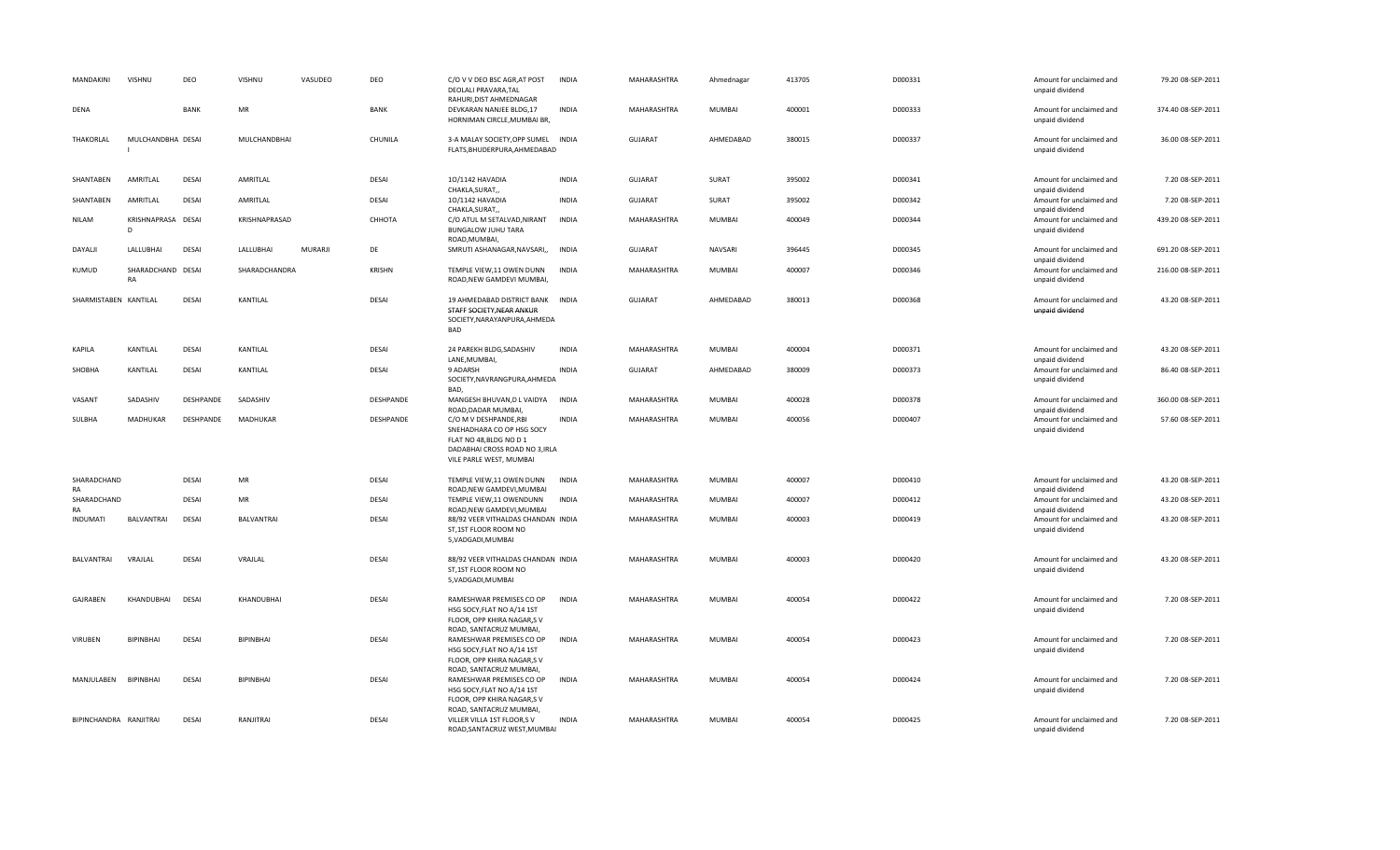| ASHA             | <b>THAKORBHAI</b>       | <b>DESAI</b>       | THAKORBHAI       | DESAI        | RAMESHWAR PREMISES CO OP<br>HSG SOCY, FLAT NO A/14 1ST<br>FLOOR, OPP KHIRA NAGAR SV                               | <b>INDIA</b> | MAHARASHTRA        | <b>MUMBAI</b> | 400054 | D000426 | Amount for unclaimed and<br>unpaid dividend                    | 7.20 08-SEP-2011   |
|------------------|-------------------------|--------------------|------------------|--------------|-------------------------------------------------------------------------------------------------------------------|--------------|--------------------|---------------|--------|---------|----------------------------------------------------------------|--------------------|
| <b>JYOTI</b>     | THAKORDAS               | <b>DESAI</b>       | <b>THAKORDAS</b> | <b>DESAI</b> | ROAD, SANTACRUZ MUMBAI<br>RAMESHWAR PREMISES CO OP<br>HSG SOCY, FLAT NO A/14 1ST<br>FLOOR, OPP KHIRA NAGAR,S V    | <b>INDIA</b> | MAHARASHTRA        | MUMBAI        | 400054 | D000427 | Amount for unclaimed and<br>unpaid dividend                    | 7.20 08-SEP-2011   |
| N                |                         | <b>DESAI</b>       | B                | DESAI        | ROAD, SANTACRUZ MUMBAI,<br>MEGHDOOT B/39,SAHAR<br>ROAD, KOLDONGRI, ANDHERI EAST                                   | <b>INDIA</b> | MAHARASHTRA        | <b>MUMBAI</b> | 400069 | D000429 | Amount for unclaimed and<br>unpaid dividend                    | 43.20 08-SEP-2011  |
| <b>NAYANA</b>    | VANRAJ                  | <b>DESAI</b>       | VANRAJ           | DESAI        | <b>MUMBAI</b><br>RAMESHWAR PREMISES CO OP<br>HSG SOCY, FLAT NO A/14 1ST<br>FLOOR, OPP KHIRA NAGAR,S V             | <b>INDIA</b> | MAHARASHTRA        | <b>MUMBAI</b> | 400054 | D000430 | Amount for unclaimed and<br>unpaid dividend                    | 7.20 08-SEP-2011   |
| BHANUMATI        | <b>BAHADUR</b>          | <b>DESAI</b>       | <b>BAHADUR</b>   | DESAI        | ROAD, SANTACRUZ MUMBAI,<br>AARTI C 14 OLD NAGARDAS<br>ROAD, ANDHERI E MUMBAI,                                     | <b>INDIA</b> | MAHARASHTRA        | <b>MUMBAI</b> | 400069 | D000435 | Amount for unclaimed and<br>unpaid dividend                    | 43.20 08-SEP-2011  |
| <b>BAHADUR</b>   | MOHANLAL                | <b>DESAI</b>       | <b>MOHANLAL</b>  | DESAI        | AARTI C 14, OLD NAGARDAS<br>ROAD, ANDHERI E, MUMBAI                                                               | <b>INDIA</b> | <b>MAHARASHTRA</b> | <b>MUMBAI</b> | 400069 | D000436 | Amount for unclaimed and<br>unpaid dividend                    | 43.20 08-SEP-2011  |
| ANJANA           | SUBODHCHAND DESAI<br>RA |                    | SUBODHCHANDRA    | DESAI        | C4 10 JEEVAN<br>PARIVAR, TIMALIAWAD, SURAT,                                                                       | <b>INDIA</b> | <b>GUJARAT</b>     | SURAT         | 395001 | D000438 | Amount for unclaimed and<br>unpaid dividend                    | 223.20 08-SEP-2011 |
| MINAL            | <b>MOHAN</b>            | DESHPANDE          | <b>MOHAN</b>     | DESHPANDE    | SAMADHAN G IV, SWAMI<br>NITYANAND MARG, ANDHERI<br>EAST MUMBAI                                                    | <b>INDIA</b> | MAHARASHTRA        | MUMBAI        | 400069 | D000442 | Amount for unclaimed and<br>unpaid dividend                    | 43.20 08-SEP-2011  |
| CHHAYA           | <b>MANOHAR</b>          | <b>DESAI</b>       | <b>MANOHAR</b>   | DESAI        | 4/39 MUNICIPAL QUARTERS, HAJI INDIA<br>ALI PARK, MUMBAI,                                                          |              | MAHARASHTRA        | <b>MUMBAI</b> | 400034 | D000446 | Amount for unclaimed and<br>unpaid dividend                    | 43.20 08-SEP-2011  |
| SHARAD           | LAXMAN                  | DESHPANDE          | LAXMAN           | DESHPANDE    | 14/A 15 GOVT QUARTERS, HAJI<br>ALI, MUMBAI,                                                                       | <b>INDIA</b> | MAHARASHTRA        | <b>MUMBAI</b> | 400034 | D000456 | Amount for unclaimed and<br>unpaid dividend                    | 86.40 08-SEP-2011  |
| <b>JAYAGAURI</b> | MADHAVLAL               | <b>DESAI</b>       | MADHAVLAL        | <b>DESAI</b> | SHREEJI DARSHAN, 2ND<br>FLOOR, 6, ST. XAVIERS R, OAD, VILE<br>PARLE(W).MUMBAI-                                    | <b>INDIA</b> | MAHARASHTRA        | MUMBAI        | 400056 | D000467 | Amount for unclaimed and<br>unpaid dividend                    | 86.40 08-SEP-2011  |
| <b>VINITA</b>    |                         | DESHPANDE          | YASHWANT         | DESHPANDE    | 400056, MUMBAI<br>C 23 BLOCK NO 4, JEEVAN BIMA<br>NAGAR, BORIVLI WEST, MUMBAI                                     | <b>INDIA</b> | MAHARASHTRA        | MUMBAI        | 400092 | D000469 | Amount for unclaimed and<br>unpaid dividend                    | 43.20 08-SEP-2011  |
| KANAIYALAL       | AMRITLAL                | <b>DESAI</b>       | AMRITLAL         | DESAI        | C/O GUJARAT TRADERS, TAJ<br>CHAMBER SUFI BAUG, OPP<br>RAILWAY STATION, SURAT                                      | <b>INDIA</b> | <b>GUJARAT</b>     | SURAT         | 395003 | D000472 | Amount for unclaimed and<br>unpaid dividend                    | 21.60 08-SEP-2011  |
| HEMA             | <b>MOHAN</b>            | <b>DESAI</b>       | <b>MOHAN</b>     | DESAI        | KAHATRAKUNJ, FLAT NO 9 PLOT<br>NO 11,2ND FLOOR SECTOR 4<br>VASHI, NEW MUMBAI                                      | <b>INDIA</b> | MAHARASHTRA        | Thane         | 400703 | D000474 | Amount for unclaimed and<br>unpaid dividend                    | 115.20 08-SEP-2011 |
| <b>JAYANT</b>    | PANDIT                  | DESHPANDE          | PANDIT           | DESHPANDE    | NEHRU ROAD VILE PARLE<br>EAST, MUMBAI,                                                                            | <b>INDIA</b> | MAHARASHTRA        | <b>MUMBAI</b> | 400057 | D000478 | Amount for unclaimed and<br>unpaid dividend                    | 43.20 08-SEP-2011  |
| URMILA           | LAXMAN                  | DESHPANDE          | LAXMAN           | DESHPANDE    | 39 AMAR NIWAS, PRARTHANA<br>SAMAJ, MUMBAI,                                                                        | <b>INDIA</b> | MAHARASHTRA        | <b>MUMBAI</b> | 400004 | D000479 | Amount for unclaimed and<br>unpaid dividend                    | 122.40 08-SEP-2011 |
| CHANDRAHAS       | LAXMAN                  | DESHPANDE          | LAXMAN           | DESHPANDE    | 39 AMAR NIWAS, PRARTHANA<br>SAMAJ, MUMBAI,                                                                        | <b>INDIA</b> | MAHARASHTRA        | <b>MUMBAI</b> | 400004 | D000481 | Amount for unclaimed and<br>unpaid dividend                    | 122.40 08-SEP-2011 |
| MEDHA            | SANJIV                  | DESHMUKH           | SANJIV           | DESHMUKH     | FLAT NO 102 MISTRY APARTMENT INDIA<br>B, PARASI PANCHAYAT ROAD,<br>PUMP HOUSE, ANDHERI EAST,<br>MUMBAI,           |              | MAHARASHTRA        | MUMBAI        | 400069 | D000486 | Amount for unclaimed and<br>unpaid dividend                    | 43.20 08-SEP-2011  |
| PUSHPABEN        | MANUBHAI                | <b>DESAI</b>       | <b>MANUBHAI</b>  | DESAI        | 5 ARJUN NAGAR, CHAKANGADH                                                                                         | <b>INDIA</b> | <b>GUJARAT</b>     | AMRELI        | 365601 | D000492 | Amount for unclaimed and                                       | 43.20 08-SEP-2011  |
| AUTA             | GERSONDE                | SOUZA              | FA               | DESOUZA      | ROAD, AMRELI SAURASHTRA,<br>C/O MRS MARIA HELENA DE<br>SOUZA, C-4 HARRINTON COURT, 99<br>HARRINGTON ROAD, CHETPET | <b>INDIA</b> | <b>TAMIL NADU</b>  | CHENNAI       | 600031 | D000501 | unpaid dividend<br>Amount for unclaimed and<br>unpaid dividend | 165.60 08-SEP-2011 |
| MADHAV           | RAGHUNATH               | <b>DESAI</b>       | RAGHUNATH        | DESAI        | <b>MADRAS</b><br>SOLAPUR IRRIGATION<br>COLONY, OPP SOLAPUR<br>CLUB, SOLAPUR,                                      | <b>INDIA</b> | MAHARASHTRA        | Solapur       | 413001 | D000530 | Amount for unclaimed and<br>unpaid dividend                    | 360.00 08-SEP-2011 |
| DHUNMAI          | SHAVAKSHA               | DHALLA             | SHAVAKSHA        | DHALLA       | RUSI VILLA, 55 PEDDAR<br>ROAD, MUMBAI                                                                             | <b>INDIA</b> | MAHARASHTRA        | MUMBAI        | 400026 | D000549 | Amount for unclaimed and<br>unpaid dividend                    | 43.20 08-SEP-2011  |
| EKNATH           | SHANKAR                 | DHOKCHAVLE SHANKAR |                  | DHOKCHAVLE   | VILLAGE RANJANKHOL,P O<br>TILAKNAGAR, DIST AHMEDNAGAR,                                                            | <b>INDIA</b> | MAHARASHTRA        | Ahmednagar    | 413720 | D000553 | Amount for unclaimed and<br>unpaid dividend                    | 86.40 08-SEP-2011  |
| NIWRITTI         | SHANKAR                 | DHOKCHWLE          | SHANKAR          | DADA         | AT & POST<br>RANJANKHOL, TILAKNAGAR, DT<br>AHMEDNAGAR.                                                            | <b>INDIA</b> | MAHARASHTRA        | Ahmednagar    | 413720 | D000554 | Amount for unclaimed and<br>unpaid dividend                    | 86.40 08-SEP-2011  |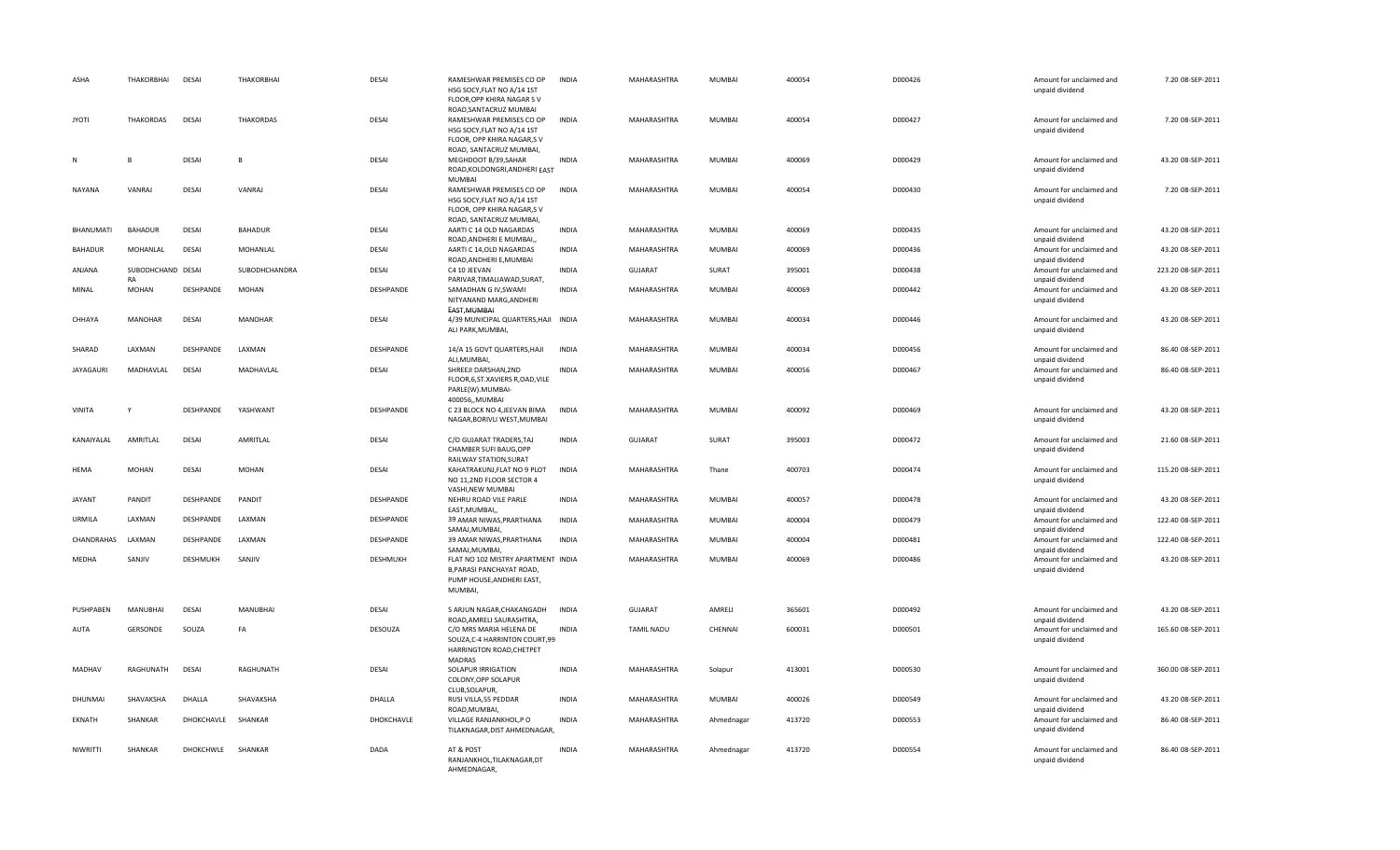| DARABSHA          | SHAVAKSHA           | DHALLA         | SHAVAKSHA          |         | DHALLA         | 55 PEDDAR ROAD, MUMBAI,                                                                                                                                              | <b>INDIA</b> | MAHARASHTRA | MUMBAI        | 400026 | D000560 | Amount for unclaimed and                                       | 7.20 08-SEP-2011   |
|-------------------|---------------------|----------------|--------------------|---------|----------------|----------------------------------------------------------------------------------------------------------------------------------------------------------------------|--------------|-------------|---------------|--------|---------|----------------------------------------------------------------|--------------------|
| SANDHYA           | VINODCHANDRA DHRUVA |                | VINODCHANDRA       |         | DHRUVA         | 125/1 MAHAVIR COTTAGE GR<br>FLOOR, GARODIA NAGAR                                                                                                                     | <b>INDIA</b> | MAHARASHTRA | MUMBAI        | 400077 | D000571 | unpaid dividend<br>Amount for unclaimed and<br>unpaid dividend | 86.40 08-SEP-2011  |
| SUNIL             | SHANKAR             | DHUME          | SHANKAR            |         | DHUME          | GHATKOPAR EAST, MUMBAI,<br>12/93 UNNAD NAGAR 3, OPP M G INDIA<br>ROAD, GOREGAON W, MUMBAI                                                                            |              | MAHARASHTRA | MUMBAI        | 400062 | D000574 | Amount for unclaimed and<br>unpaid dividend                    | 43.20 08-SEP-2011  |
| SHANTABAI         | <b>JAYARAM</b>      | DHOND          | <b>JAYARAM</b>     |         | DHOND          | C/O SHRI P R KHATKHATE, D/11 INDIA<br>SANKALP, NEW LIBERTY CO OP HSG<br>SOCY LTD 2ND FLOOR, LIBERTY<br>GARDEN X ROAD NO<br>4, BHANDARWADA MALAD WEST,                |              | MAHARASHTRA | MUMBAI        | 400064 | D000578 | Amount for unclaimed and<br>unpaid dividend                    | 86.40 08-SEP-2011  |
| <b>NARAYAN</b>    | <b>JAYRAM</b>       | DHOND          | <b>JAYRAM</b>      |         | DHOND          | <b>MUMBAI</b><br>D/11 SANKALP 2ND FLOOR, NEW INDIA<br>LIBERTY CO OP HOUS<br>SOCY, GARDEN X ROAD, NO 4<br>BHANDARWADA, MALAD WEST,<br>MUMBAI                          |              | MAHARASHTRA | <b>MUMBAI</b> | 400064 | D000588 | Amount for unclaimed and<br>unpaid dividend                    | 86.40 08-SEP-2011  |
| SHANTABAI         | <b>JAYRAM</b>       | DHOND          | JAYRAM             |         | DHOND          | C/O SHRI P R KHATKHATE, D/11 INDIA<br>SANKALP, NEW LIBERTY CO OP HSG<br>SOCY LTD 2ND FLR, LIBERTY<br><b>GARDEN X ROAD NO</b><br>4, BHANDARWADA MALAD WEST,<br>MUMBAI |              | MAHARASHTRA | MUMBAI        | 400064 | D000589 | Amount for unclaimed and<br>unpaid dividend                    | 86.40 08-SEP-2011  |
| DHANLAXMI         |                     | DHUPELIA       | HARSHADKUMAR       |         | DHUPELIA       | C/O HARSHADKUMAR J<br>DHUPELIA,6 RADHA KUNJ E-2<br>SAROJINI ROAD, SANTACRUZ<br>WEST, MUMBAI                                                                          | <b>INDIA</b> | MAHARASHTRA | MUMBAI        | 400054 | D000590 | Amount for unclaimed and<br>unpaid dividend                    | 43.20 08-SEP-2011  |
| DHANLAXMI         | н                   | DHUPELIA       | н                  |         | DHUPELIA       | C/O HARSHADKUMAR J<br>DHUPELIA,6 RADHA KUNJ, E 2<br>SAROJINI ROAD, SANTACRUZ<br>WEST, MUMBAI,                                                                        | <b>INDIA</b> | MAHARASHTRA | MUMBAI        | 400054 | D000591 | Amount for unclaimed and<br>unpaid dividend                    | 43.20 08-SEP-2011  |
| DOSA              | RUSTOMJI            | DHAPLA         | <b>RUSTOMJI</b>    |         | <b>DHAPLA</b>  | SHAPUR BAUG A BLOCK NO 9 3RD INDIA<br>FLOOR, V P ROAD, MUMBAI,                                                                                                       |              | MAHARASHTRA | <b>MUMBAI</b> | 400004 | D000592 | Amount for unclaimed and<br>unpaid dividend                    | 43.20 08-SEP-2011  |
| SULABHA           |                     | DHOND          | NARAYAN            |         | DHOND          | D/11 SANKALP, NEW LIBERTY CO INDIA<br>OP HSG SOCY, LIBERTY GARDEN<br>CROSS ROAD NO 4, MALAD WEST,<br>MUMBAI,                                                         |              | MAHARASHTRA | <b>MUMBAI</b> | 400064 | D000593 | Amount for unclaimed and<br>unpaid dividend                    | 180.00 08-SEP-2011 |
| <b>JAYAKANT</b>   | MANEKLAL            | <b>DHOKIA</b>  | MANEKLAL           |         | DHOKIA         | 1004, KALINDI, 7TH<br>ROAD, RAJAWADI, NEELKANTH<br>VALLEY,, GHATKOPAR<br>EAST, MUMBAI                                                                                | <b>INDIA</b> | MAHARASHTRA | <b>MUMBAI</b> | 400077 | D000602 | Amount for unclaimed and<br>unpaid dividend                    | 7.20 08-SEP-2011   |
| RAGHUNATH         | <b>KRISHNA</b>      | DIVEKAR        | KRISHNA            | MAHADEO | <b>DIVE</b>    | GEETA,T 10 ANIL PARK<br>ERANDAVANA, POONE,                                                                                                                           | <b>INDIA</b> | MAHARASHTRA | Pune          | 411004 | D000603 | Amount for unclaimed and<br>unpaid dividend                    | 86.40 08-SEP-2011  |
| ATMARAM           | ISHWERLAL           | <b>DIXIT</b>   | ISHWERLAL          |         | <b>DIXIT</b>   | ARYA BHAVAN 1ST FLOOR, 459 S V INDIA<br>P ROAD, MUMBAI,                                                                                                              |              | MAHARASHTRA | MUMBAI        | 400004 | D000606 | Amount for unclaimed and<br>unpaid dividend                    | 7.20 08-SEP-2011   |
| SHERNAZ           | MERWAN              | <b>DICK</b>    | <b>MERWAN</b>      |         | <b>DICK</b>    | VENUS APARTMENTS FLAT NO<br>243,40 CUFFE PARADE, MUMBAI,                                                                                                             | <b>INDIA</b> | MAHARASHTRA | <b>MUMBAI</b> | 400005 | D000614 | Amount for unclaimed and<br>unpaid dividend                    | 86.40 08-SEP-2011  |
| SHERNAZ           | MERWAN              | <b>DICK</b>    | <b>MERWAN</b>      |         | <b>DICK</b>    | VENUS APARTMENTS FLAT NO<br>243,40 CUFFE PARADE, MUMBAI,                                                                                                             | <b>INDIA</b> | MAHARASHTRA | <b>MUMBAI</b> | 400005 | D000615 | Amount for unclaimed and<br>unpaid dividend                    | 86.40 08-SEP-2011  |
| PARAG             | <b>HAMIR</b>        | <b>DIVECHA</b> | <b>HAMIR</b>       |         | <b>DIVECHA</b> | SONAWALA BLDG 8/B 3RD<br>FLOOR, SLEATER ROAD, TARDEO<br><b>MUMBAI</b>                                                                                                | <b>INDIA</b> | MAHARASHTRA | MUMBAI        | 400007 | D000617 | Amount for unclaimed and<br>unpaid dividend                    | 43.20 08-SEP-2011  |
| SORAB             | KAIKHUSHROO         | <b>DIVECHA</b> | <b>KAIKHUSHROO</b> |         | <b>DIVECHA</b> | 903 CUMBALLA CREST, 42 PEDDER INDIA<br>ROAD, MUMBAI,                                                                                                                 |              | MAHARASHTRA | MUMBAI        | 400026 | D000629 | Amount for unclaimed and<br>unpaid dividend                    | 14.40 08-SEP-2011  |
| TUSHNAMAITI       | SORAB               | <b>DIVECHA</b> | SORAB              |         | <b>DIVECHA</b> | 903 CUMBALLA CREST, 42 PEDDER INDIA<br>ROAD, MUMBAI,                                                                                                                 |              | MAHARASHTRA | MUMBAI        | 400026 | D000632 | Amount for unclaimed and<br>unpaid dividend                    | 14.40 08-SEP-2011  |
| TUSHNAMAITI       | SORAB               | <b>DIVECHA</b> | SORAB              |         | <b>DIVECHA</b> | 903 CUMBALLA CREST, 42 PEDDER INDIA<br>ROAD, MUMBAI,                                                                                                                 |              | MAHARASHTRA | MUMBAI        | 400026 | D000633 | Amount for unclaimed and<br>unpaid dividend                    | 14.40 08-SEP-2011  |
| TUSHNAMAITI       | SORAB               | <b>DIVECHA</b> | SORAB              |         | <b>DIVECHA</b> | 903 CUMBALLA CREST, 42 PEDDER INDIA<br>ROAD, MUMBAI,                                                                                                                 |              | MAHARASHTRA | MUMBAI        | 400026 | D000634 | Amount for unclaimed and<br>unpaid dividend                    | 14.40 08-SEP-2011  |
| TUSHNAMAITI SORAB |                     | <b>DIVECHA</b> | SORAB              |         | <b>DIVECHA</b> | 903 CUMBALLA CREST, 42 PEDDER INDIA<br>ROAD, MUMBAI,                                                                                                                 |              | MAHARASHTRA | MUMBAI        | 400026 | D000635 | Amount for unclaimed and<br>unpaid dividend                    | 14.40 08-SEP-2011  |
| SORAB             | KAIKHUSHROO DIVECHA |                | <b>KAIKHUSHROO</b> |         | <b>DIVECHA</b> | 903 CUMBALLA CREST, 42 PEDDER INDIA<br>ROAD, MUMBAI,                                                                                                                 |              | MAHARASHTRA | <b>MUMBAI</b> | 400026 | D000636 | Amount for unclaimed and<br>unpaid dividend                    | 14.40 08-SEP-2011  |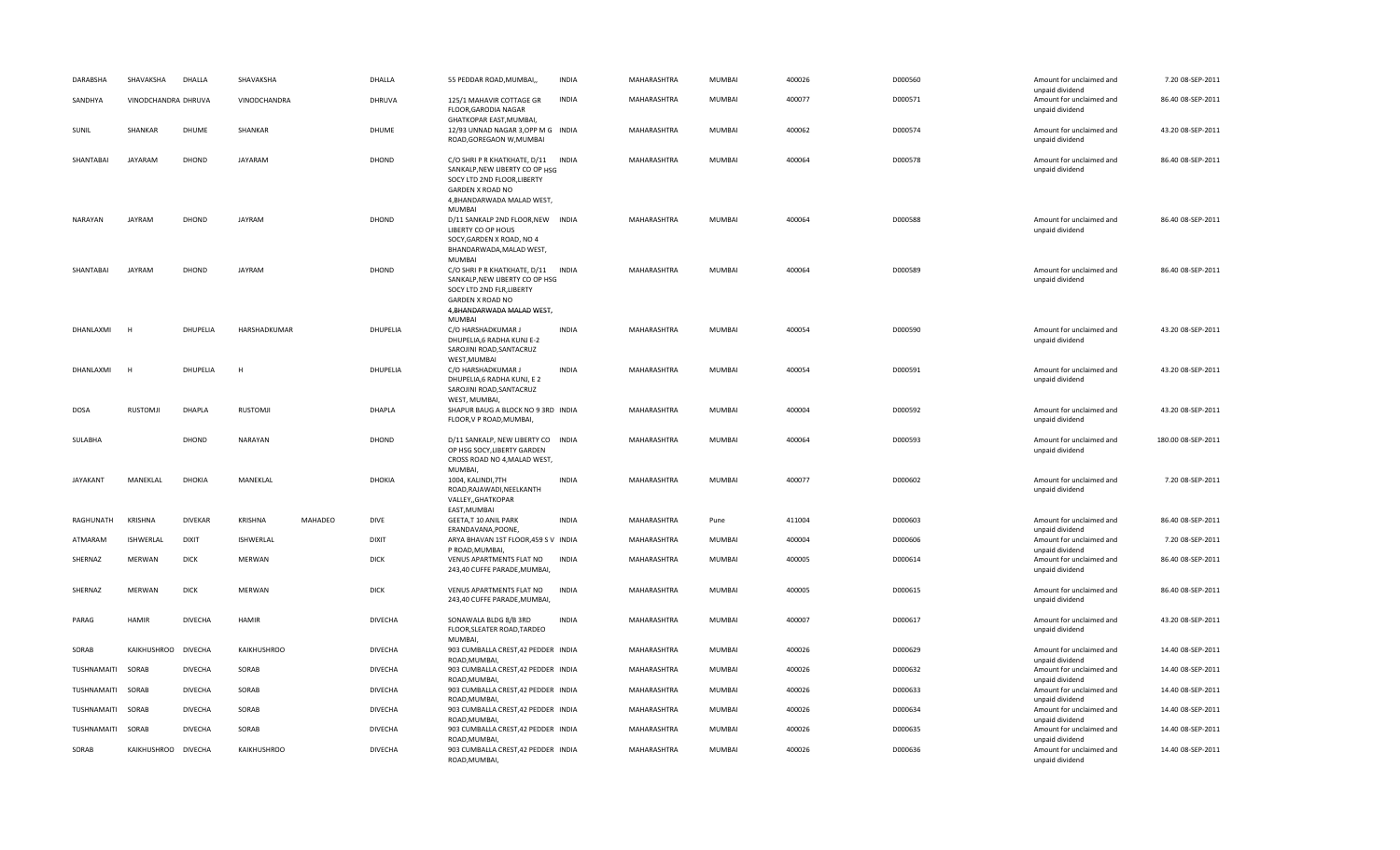| HILLA                                   | SORAB                           | <b>DIVECHA</b>  | SORAB                            |               | <b>DIVECHA</b>  | OCEAN VIEW, BHULABHAI DESAI<br>ROAD, MUMBAI,                                                                                        | <b>INDIA</b> | MAHARASHTRA        | <b>MUMBAI</b> | 400036 | D000637 | Amount for unclaimed and<br>unpaid dividend                    | 43.20 08-SEP-2011  |
|-----------------------------------------|---------------------------------|-----------------|----------------------------------|---------------|-----------------|-------------------------------------------------------------------------------------------------------------------------------------|--------------|--------------------|---------------|--------|---------|----------------------------------------------------------------|--------------------|
| SORAB                                   | KAIKHUSHROO                     | <b>DIVECHA</b>  | KAIKHUSHROO                      |               | <b>DIVECHA</b>  | 903 CUMBALLA CREST, 42 PEDDER INDIA<br>ROAD, MUMBAI,                                                                                |              | MAHARASHTRA        | <b>MUMBAI</b> | 400026 | D000638 | Amount for unclaimed and<br>unpaid dividend                    | 14.40 08-SEP-2011  |
| <b>DINSHAW</b>                          | COOVERJI                        | <b>DINSHAW</b>  | COOVERJI                         |               | <b>DINSHAW</b>  | 903 CUMBALLA CREST, 42 PEDDER INDIA<br>ROAD, MUMBAI,                                                                                |              | MAHARASHTRA        | <b>MUMBAI</b> | 400026 | D000639 | Amount for unclaimed and<br>unpaid dividend                    | 900.00 08-SEP-2011 |
| PIROJA                                  | FRAMJI                          | <b>DOCTOR</b>   | FRAMJI                           | $\mathsf{C}$  | <b>DOCTOR</b>   | C/O HILLA FRAMJI DOCTOR, POLICE INDIA<br>COURT LANE FORT, MUMBAI,                                                                   |              | MAHARASHTRA        | <b>MUMBAI</b> | 400001 | D000646 | Amount for unclaimed and<br>unpaid dividend                    | 309.60 08-SEP-2011 |
| SUSHILA                                 | KASTURCHAND DOSHI               |                 | KASTURCHAND                      |               | <b>DOSHI</b>    | A/4 RIDGE APARTMENT, RIDGE<br>ROAD, MALABAR HILL MUMBAI,                                                                            | <b>INDIA</b> | MAHARASHTRA        | <b>MUMBAI</b> | 400006 | D000649 | Amount for unclaimed and<br>unpaid dividend                    | 70.40 08-SEP-2011  |
| ACHARATLAL                              | UTTAMCHAND DOSHI                |                 | UTTAMCHAND                       |               | DOSHI           | YUSUF BLDG 3RD FLOOR R NO<br>51, PYDHONI, 9 ABDUL REHMAN<br>STREET, MUMBAI                                                          | <b>INDIA</b> | MAHARASHTRA        | <b>MUMBAI</b> | 400003 | D000665 | Amount for unclaimed and<br>unpaid dividend                    | 7.20 08-SEP-2011   |
| CHANDRAKANT AVENINDRA                   |                                 | <b>DOSHI</b>    | AVENINDRA                        |               | DOSHI           | GOPAL PURI 502, DOULATNAGAR S INDIA<br>V ROAD, BORIVLI EAST, MUMBAI                                                                 |              | MAHARASHTRA        | <b>MUMBAI</b> | 400092 | D000670 | Amount for unclaimed and<br>unpaid dividend                    | 7.20 08-SEP-2011   |
| ANJANA                                  | CHANDRAKANT DOSHI               |                 | CHANDRAKANT                      |               | <b>DOSHI</b>    | GOPAL PURI 502, DOULATNAGAR S INDIA<br>V ROAD, BORIVLI EAST, MUMBAI                                                                 |              | MAHARASHTRA        | <b>MUMBAI</b> | 400092 | D000671 | Amount for unclaimed and<br>unpaid dividend                    | 7.20 08-SEP-2011   |
| PRAVINCHANDR DAHYALAL<br>$\overline{A}$ |                                 | <b>DOSHI</b>    | DAHYALAL                         |               | <b>DOSHI</b>    | 15/23 GANESHWADI.ZAVERI<br>BAZAR, M J BLDG 3RD FLOOR<br>ROOM NO 37, MUMBAI                                                          | <b>INDIA</b> | <b>MAHARASHTRA</b> | <b>MUMBAI</b> | 400002 | D000672 | Amount for unclaimed and<br>unpaid dividend                    | 7.20 08-SEP-2011   |
| HASUMATI                                | PRAVINCHANDR DOSHI<br>Α         |                 | PRAVINCHANDRA                    |               | DOSHI           | 15/23 GANESHWADI, ZAVERI<br>BAZAR, M J BLDG 3RD FLOOR<br>ROOM NO 37, MUMBAI                                                         | <b>INDIA</b> | MAHARASHTRA        | <b>MUMBAI</b> | 400002 | D000673 | Amount for unclaimed and<br>unpaid dividend                    | 7.20 08-SEP-2011   |
| ARVIND                                  | GORDHANDAS DOSHI                |                 | <b>GORDHANDAS</b>                |               | <b>DOSHI</b>    | 13 NEW PUTLIBAI KAPOL CO OP<br>HSG SOC LTD, 167/C S V ROAD, VILE<br>PARLE W, MUMBAI                                                 | <b>INDIA</b> | MAHARASHTRA        | <b>MUMBAI</b> | 400056 | D000699 | Amount for unclaimed and<br>unpaid dividend                    | 43.20 08-SEP-2011  |
| <b>JASWANTI</b>                         | NITINKUMAR                      | <b>DOSHI</b>    | NITINKUMAR                       |               | <b>DOSHI</b>    | 551 ADENWALA ROAD, VALIA<br>BHUWAN BLOCK 1, MATUNGA C<br>RLY, MUMBAI                                                                | <b>INDIA</b> | MAHARASHTRA        | <b>MUMBAI</b> | 400019 | D000708 | Amount for unclaimed and<br>unpaid dividend                    | 223.20 08-SEP-2011 |
| JASWANTLAL                              | VALI                            | <b>DOSHI</b>    | VALI                             |               | <b>DOSHI</b>    | 303 B AMAR DEEP 3RD<br>FLOOR, SODAWALLA LANE,<br>GOVIND NAGAR, BORIVLI WEST,<br>MUMBAI,                                             | <b>INDIA</b> | MAHARASHTRA        | <b>MUMBAI</b> | 400092 | D000710 | Amount for unclaimed and<br>unpaid dividend                    | 57.60 08-SEP-2011  |
| <b>MANI</b>                             | CAWASJI                         | <b>DOCTOR</b>   | CAWASJI                          |               | <b>DOCTOR</b>   | C/O PERIN J NANJI, THE REWARD INDIA<br>1ST FLOOR, 220 TARDEO, MUMBAI                                                                |              | MAHARASHTRA        | <b>MUMBAI</b> | 400007 | D000712 | Amount for unclaimed and<br>unpaid dividend                    | 79.20 08-SEP-2011  |
| CHERAG                                  | <b>DINSHAW</b>                  | <b>DOODHMAL</b> | <b>DINSHAW</b>                   |               | <b>DOODHMAL</b> | EMPIRE TERRACE A BLOCK 4TH<br>FLOOR, LAMINGTON ROAD GRANT<br>ROAD, MUMBAI,                                                          | <b>INDIA</b> | <b>MAHARASHTRA</b> | <b>MUMBAI</b> | 400007 | D000722 | Amount for unclaimed and<br>unpaid dividend                    | 180.00 08-SEP-2011 |
| MANJU                                   |                                 | <b>DOSHI</b>    | SATISH                           |               | <b>DOSHI</b>    | C/O SATISHKUMAR H DOSHI,<br>CLOTH MERCHANT, SADAR BAZAR,<br>1 MUKAND MARKET, PRATAPGARH<br>RAJ,                                     | <b>INDIA</b> | RAJASTHAN          | CHITTORGARH   | 312605 | D000727 | Amount for unclaimed and<br>unpaid dividend                    | 7.20 08-SEP-2011   |
| D                                       | MD                              | SOUZA           | PASCOAL                          | MD            | SOUZA           | CHICALIM SOUZA VADDO,P O<br>COLVALE, BARDEZ GOA,                                                                                    | <b>INDIA</b> | Goa                | North Goa     | 403513 | D000733 | Amount for unclaimed and<br>unpaid dividend                    | 79.20 08-SEP-2011  |
| FRANKY                                  | MARIYND                         | SOUZA           | <b>JOHN</b>                      | ANTHONYD      | SOUZA           | ABDUL REHMAN BUILDING, 22 D INDIA<br>NAVAPADA BANDRA                                                                                |              | MAHARASHTRA        | <b>MUMBAI</b> | 400050 | D000737 | Amount for unclaimed and<br>unpaid dividend                    | 14.40 08-SEP-2011  |
| <b>JOSEPH</b>                           | IGNATIUSJOHND SOUZA<br>EDEUSD   |                 | <b>IGNATIUSJOHNDE</b><br>DEUSD   |               | SOUZA           | EAST, MUMBAI,<br>PARADISE APARTMENTS, A WING INDIA<br>1ST FLOOR FLAT NO 4, JAI<br>BHAWANI MATA ROAD, AMBOLI<br>ANDHERI WEST, MUMBAI |              | MAHARASHTRA        | <b>MUMBAI</b> | 400058 | D000740 | Amount for unclaimed and<br>unpaid dividend                    | 43.20 08-SEP-2011  |
| MARIA                                   | SOPHIEROSARIC SOUZA<br>AUBALDAD |                 | SOPHIEROSARICAU<br><b>BALDAD</b> |               | SOUZA           | PARADISE APARTMENTS, A WING INDIA<br>1ST FLOOR FLAT 4, JAI BHAWANI<br>MATA ROAD, AMBOLI ANDHERI<br>WEST, MUMBAI                     |              | MAHARASHTRA        | MUMBAI        | 400058 | D000743 | Amount for unclaimed and<br>unpaid dividend                    | 43.20 08-SEP-2011  |
| LOURDES                                 | <b>JOSEPHINED</b>               | SOUZA           | <b>JOSEPHINED</b>                |               | SOUZA           | 11 HAVEN.6TH CHRIST CHURCH                                                                                                          | <b>INDIA</b> | MAHARASHTRA        | <b>MUMBAI</b> | 400008 | D000745 | Amount for unclaimed and                                       | 180.00 08-SEP-2011 |
| RAMABAI                                 | S                               | <b>DURVAS</b>   | SHRINIVAS                        |               | <b>DURVAS</b>   | LANE, BYCULLA MUMBAI,<br>THE MAHARASHTRA SUGAR MILLS INDIA<br>LTD,P O TILAKNAGAR,DIST<br>AHMEDNAGAR,                                |              | MAHARASHTRA        | Ahmednagar    | 413720 | D000765 | unpaid dividend<br>Amount for unclaimed and<br>unpaid dividend | 180.00 08-SEP-2011 |
| SHRIRAM                                 | VINAYAK                         | <b>DUBLAY</b>   | VINAYAK                          | <b>DHONDO</b> | <b>DUBLE</b>    | 106 SADASHIV PETH, LAXMI<br>ROAD, POONA,                                                                                            | <b>INDIA</b> | MAHARASHTRA        | Pune          | 411002 | D000767 | Amount for unclaimed and<br>unpaid dividend                    | 79.20 08-SEP-2011  |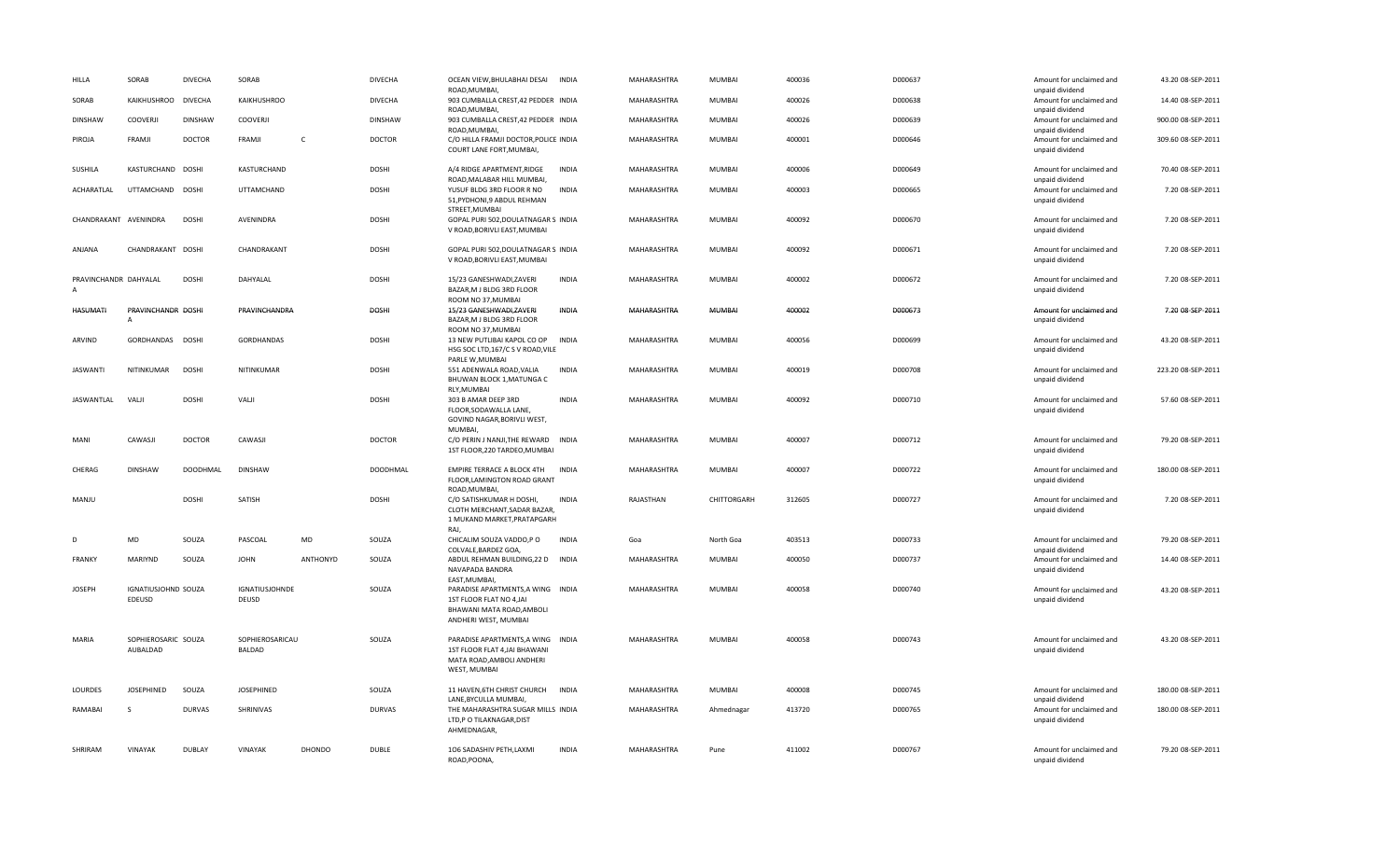| <b>RUSTOMJI</b>  | SHAPURJI         | <b>DUMASIA</b>  | SHAPURJI                         | MANEKJI      | <b>DUM</b>       | C/O FIROZ B VAZIFDAR, THE STATE INDIA<br>BANK OF INDIA EMPLOYEES CO<br>OP, HOUS SOC LTD PLOT NO 42 T P<br>S IV FLAT 10, SANTA CRUZ WEST,<br>MUMBAI |              | MAHARASHTRA        | MUMBAI             | 400054 | D000768 | Amount for unclaimed and<br>unpaid dividend                    | 79.20 08-SEP-2011   |
|------------------|------------------|-----------------|----------------------------------|--------------|------------------|----------------------------------------------------------------------------------------------------------------------------------------------------|--------------|--------------------|--------------------|--------|---------|----------------------------------------------------------------|---------------------|
| CAWAS            | PHEROJSHA        | <b>DUBASH</b>   | PHEROJSHA                        |              | <b>DUBASH</b>    | 105 APOLLO STREET, FORT<br>MUMBAL                                                                                                                  | <b>INDIA</b> | MAHARASHTRA        | MUMBAI             | 400001 | D000770 | Amount for unclaimed and                                       | 14.40 08-SEP-2011   |
| JAL              | KAVASJI          | <b>DUBASH</b>   | KAVASJI                          |              | <b>DUBASH</b>    | `E' #503, SAI KRUPA CHS<br>LTD.,,PLOT NO. 100, SECTOR                                                                                              | <b>INDIA</b> | MAHARASHTRA        | <b>NAVI MUMBAI</b> | 400706 | D000780 | unpaid dividend<br>Amount for unclaimed and<br>unpaid dividend | 129.60 08-SEP-2011  |
| DALAL            | SNEHLATA         | RAMNIKLAL       | RAMNIK                           |              | RAMNIKLAL        | 27. NERUL NAVI MUMBAI.<br>JEEVAN PARAG, OPP MUNICIPAL INDIA<br>WARD OFFICE ROAD NO<br>2, PRABHAT COLONY SANTACRUZ<br>EAST, MUMBAI                  |              | MAHARASHTRA        | MUMBAI             | 400055 | D000804 | Amount for unclaimed and<br>unpaid dividend                    | 93.60 08-SEP-2011   |
| DHANSUKHLAL      |                  | <b>JIVANDAS</b> | <b>JIVANDAS</b>                  |              | <b>JIVANDAS</b>  | BHULESHWAR MARKET, SHOP NO INDIA<br>142, MUMBAI,                                                                                                   |              | MAHARASHTRA        | MUMBAI             | 400002 | D000806 | Amount for unclaimed and<br>unpaid dividend                    | 180.00 08-SEP-2011  |
| DAKSHA           |                  | HARSHADBHAI     | HARSHADBHAI                      |              | HARSHADBHAI      | KRISHNA KUNJ, RACE COURSE<br>ROAD, BARODA,                                                                                                         | <b>INDIA</b> | <b>GUJARAT</b>     | VADODARA           | 390005 | D000809 | Amount for unclaimed and<br>unpaid dividend                    | 21.60 08-SEP-2011   |
| DATTATRAY        | J.               | YANDE           | J.                               |              | YANDE            | SWABHIMAN, 64/18<br>ERANDWANE, PUNE,                                                                                                               | <b>INDIA</b> | MAHARASHTRA        | Pune               | 411004 | D000813 | Amount for unclaimed and<br>unpaid dividend                    | 446.40 08-SEP-2011  |
| <b>DINKAR</b>    | SHANTARAM        | KOPPALKAR       | SHANTARAM                        |              | <b>KOPPALKAR</b> | 1765/E SILVER ARCH BLOCK NO<br>206,1ST FLR RAJARAM PURI 3RD<br>LANE, KOLHAPUR,                                                                     | <b>INDIA</b> | MAHARASHTRA        | Kolhapur           | 416008 | D000814 | Amount for unclaimed and<br>unpaid dividend                    | 1440.00 08-SEP-2011 |
| DAYALII          | LALLUBHAI        | <b>DESAI</b>    | LALLUBHAI                        |              | DESAI            | SMRUTI, ASHANAGAR, NAVSARI,                                                                                                                        | <b>INDIA</b> | <b>GUJARAT</b>     | NAVSARI            | 396445 | D000815 | Amount for unclaimed and<br>unpaid dividend                    | 1317.60 08-SEP-2011 |
| <b>DINA</b>      | BEHRAMSHA        | KHUMBATTA       | BEHRAMSHA                        |              | KHUMBATTA        | CHANDRAKANT MANSION 4TH<br>FLOOR, URANWALLA STREET<br>GRANT ROAD, MUMBAI,                                                                          | <b>INDIA</b> | MAHARASHTRA        | MUMBAI             | 400007 | D000817 | Amount for unclaimed and<br>unpaid dividend                    | 1612.80 08-SEP-2011 |
| <b>DAVID</b>     |                  | SAMUEL          | MR                               |              | SAMUEL           | AMINA MANZIL 1ST FLOOR, 148 A INDIA<br>CADELL ROAD, MAHIM, MUMBAI                                                                                  |              | MAHARASHTRA        | MUMBAI             | 400016 | D000829 | Amount for unclaimed and<br>unpaid dividend                    | 108.00 08-SEP-2011  |
| DENA             |                  | <b>BANK</b>     | $\sf MR$                         |              | <b>BANK</b>      | SHARES ADVANCE SECTION, 17<br>HORNIMAN CIRCLE, FORT<br>MUMBAI,                                                                                     | <b>INDIA</b> | MAHARASHTRA        | MUMBAI             | 400001 | D000836 | Amount for unclaimed and<br>unpaid dividend                    | 842.40 08-SEP-2011  |
| <b>DEORAM</b>    | BHAU             | KHARAT          | <b>BHAU</b>                      |              | KHARAT           | M S MILLS LTD, PO<br>TILAKNAGAR, KRISHNAWADI<br>DISTT, AHMEDNAGAR                                                                                  | <b>INDIA</b> | MAHARASHTRA        | Ahmednagar         | 413720 | D000840 | Amount for unclaimed and<br>unpaid dividend                    | 21.60 08-SEP-2011   |
| DEVENDRA         | N                | ASHAR           | NAROTTAM                         | К            | ASHAR            | 37 ARMENIAN STREET 2ND<br>FLOOR, CALCUTTA,,                                                                                                        | <b>INDIA</b> | <b>WEST BENGAL</b> | Kolkata            | 700001 | D000874 | Amount for unclaimed and<br>unpaid dividend                    | 540.00 08-SEP-2011  |
| DHANJIBHAI       | ARAJANBHAI       | PORIA           | ARJANBHAI                        | G            | PORIA            | B/5 PAVAN APARTMENTS, OPP<br><b>JUDGES</b><br>BUNGLOW, BODAKDEV, AHMEDAB                                                                           | <b>INDIA</b> | GUJARAT            | AHMEDABAD          | 380054 | D000881 | Amount for unclaimed and<br>unpaid dividend                    | 2419.20 08-SEP-2011 |
| <b>DINESH</b>    | P                | PATEL           | PURSHOTTAMDAS                    |              | PATEL            | AD<br>10 A PUNIT SOCIETY, O/S SHAHPUR INDIA                                                                                                        |              | GUJARAT            | AHMEDABAD          | 380004 | D000896 | Amount for unclaimed and                                       | 720.00 08-SEP-2011  |
| <b>DIPA</b>      | KANTILAL         | GANDHI          | KANTILAL                         | $\mathsf{R}$ | GANDHI           | GATE, AHMEDABAD,<br>B/403 ASHUTOSH<br>AVENUE, LOYOTO HALL<br>ROAD, OPP. VASUPUJYA TOWER                                                            | <b>INDIA</b> | GUJARAT            | AHMEDABAD          | 380013 | D000905 | unpaid dividend<br>Amount for unclaimed and<br>unpaid dividend | 266.40 08-SEP-2011  |
| <b>DIPAK</b>     | <b>ISHVARLAL</b> | <b>BAROT</b>    | <b>ISHVARLAL</b>                 |              | KARSHANDAS       | NARANPURA, AHMEDABAD<br>AT & PO UWARSAD, TQ & DIST<br>GANDHINAGAR,                                                                                 | <b>INDIA</b> | <b>GUJARAT</b>     | GANDHINAGAR        | 382424 | D000906 | Amount for unclaimed and<br>unpaid dividend                    | 360.00 08-SEP-2011  |
| <b>DIXITA</b>    | D                | <b>BROKER</b>   | DINKERBHAI                       |              | <b>BROKER</b>    | 601 D ANAND NAGAR, FORJETT<br>STREET, MUMBAI,                                                                                                      | <b>INDIA</b> | MAHARASHTRA        | MUMBAI             | 400036 | D000917 | Amount for unclaimed and<br>unpaid dividend                    | 540.00 08-SEP-2011  |
| DAULAT           | JAMSEDJI         | <b>TALATI</b>   | JAMSEDJI                         |              | <b>TALATI</b>    | A2/55 MAYURI<br>APARTMENTS, BLOCK A2 FLAT NO<br>55, MAYURI MARG, PO<br>BAGUMPET, HYDERABAD A P PIN                                                 | <b>INDIA</b> | ANDHRA PRADESH     | HYDERABAD          | 500016 | D000924 | Amount for unclaimed and<br>unpaid dividend                    | 1080.00 08-SEP-2011 |
| <b>DWARKABAI</b> | MOTILAL          | LAHOTI          | MOTILAL                          |              | LAHOTI           | 54 R S ROAD, CHENDANI, THANE,                                                                                                                      | <b>INDIA</b> | MAHARASHTRA        | Thane              | 400601 | D000964 | Amount for unclaimed and                                       | 172.80 08-SEP-2011  |
| DADY             | <b>DORAB</b>     | <b>MODY</b>     | DORAB                            | BOMANJEE     | <b>MODY</b>      | FLAT NO 6 2ND FLOOR, NO 2<br>SAKINA MANZIL, NEXT TO ALBLESS<br>BAUG, CHARNI ROAD MUMBAI                                                            | <b>INDIA</b> | MAHARASHTRA        | MUMBAI             | 400004 | D000967 | unpaid dividend<br>Amount for unclaimed and<br>unpaid dividend | 7.20 08-SEP-2011    |
| <b>DIPESH</b>    | J                | GANDHI          | JAGMOHANDAS                      | M            | GANDHI           | C/O PARAS R SHAH, 62-B UMA<br>SOCIETY WACCHODIA                                                                                                    | <b>INDIA</b> | <b>GUJARAT</b>     | VADODARA           | 390019 | D000974 | Amount for unclaimed and<br>unpaid dividend                    | 266.40 08-SEP-2011  |
| DARA             |                  |                 | MUNCHERSHA OLPADWALLA MUNCHERSHA |              | OLPADWALLA       | ROAD, BARODA,<br>168 BAZAR GATE STREET, FORT<br>MUMBAI,                                                                                            | <b>INDIA</b> | MAHARASHTRA        | <b>MUMBAI</b>      | 400001 | D000988 | Amount for unclaimed and<br>unpaid dividend                    | 172.80 08-SEP-2011  |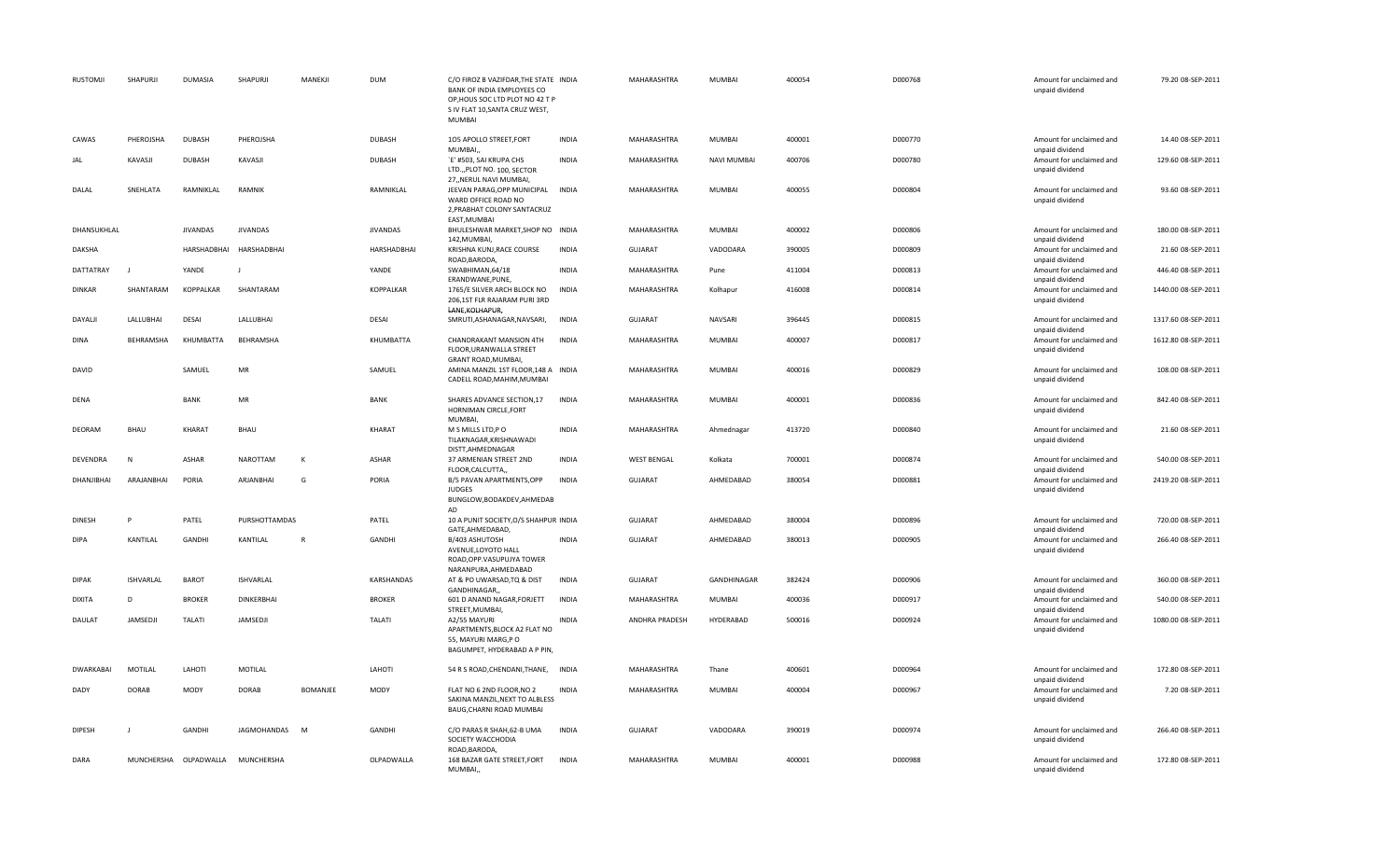| DEEPAK         |                              | <b>MISHRA</b>   | RAMESH        | CHANDRA        | <b>MISHR</b>    | C/O RAKESH CHANDRA<br>SHARMA, CLOSE TOCANE<br>DEVELOPMENT CONCIL,172                                            | <b>INDIA</b> | UTTAR PRADESH  | BAREILLY      | 243001 | D000989 | Amount for unclaimed and<br>unpaid dividend                    | 0.80 08-SEP-2011    |
|----------------|------------------------------|-----------------|---------------|----------------|-----------------|-----------------------------------------------------------------------------------------------------------------|--------------|----------------|---------------|--------|---------|----------------------------------------------------------------|---------------------|
|                | DINESHKUMAR MADHUSUDAN JOSHI |                 | MADHUSUDAN    |                | <b>JOSHI</b>    | CIVILLINE'S, BAREILLY<br>44/A SUVAS COLONY, NEAR<br>CONVENT SCHOOL, FATEGUNJ<br>BARODA,                         | <b>INDIA</b> | <b>GUJARAT</b> | VADODARA      | 390002 | D001014 | Amount for unclaimed and<br>unpaid dividend                    | 172.80 08-SEP-2011  |
| D              | D                            | KINI            | DADU          |                | KINI            | D/10 JANARDAN<br>APARTMENTS, SHANKAR<br><b>GHANEKAR MARG, DADAR</b>                                             | <b>INDIA</b> | MAHARASHTRA    | MUMBAI        | 400028 | D001031 | Amount for unclaimed and<br>unpaid dividend                    | 1440.00 08-SEP-2011 |
| DHUN           | KHURSHED                     | SANGA           | KHURSHED      |                | SANGA           | MUMBAI,<br>NOSHIRWAN MANSION, II FLOOR INDIA<br>HENRY ROAD, OPP ELECTRIC<br>HOUSE, MUMBAI                       |              | MAHARASHTRA    | <b>MUMBAI</b> | 400039 | D001044 | Amount for unclaimed and<br>unpaid dividend                    | 237.60 08-SEP-2011  |
| <b>DIVYA</b>   | S                            | RATHI           | SANJIV        |                | RATHI           | SANJIV RATHI & ASSOCIATES,43<br>ASHIRWAD TOWER G E<br>ROAD, RAIPUR M P,                                         | <b>INDIA</b> | MADHYA PRADESH | RAIPUR        | 492001 | D001049 | Amount for unclaimed and<br>unpaid dividend                    | 7.20 08-SEP-2011    |
| DAVE           | KANAK                        | WAMAN           | DAVE          | WAMAN          | KANAK           | SHANKAR MANDIR COTTAGE, BET INDIA<br>CENTRAL R WESTER RLY, DADAR<br>MUMBAI-28,                                  |              | MAHARASHTRA    | MUMBAI        | 400028 | D001214 | Amount for unclaimed and<br>unpaid dividend                    | 252.00 08-SEP-2011  |
| <b>DINABEN</b> | <b>MAYUR</b>                 | <b>KUMAR</b>    | <b>MAYUR</b>  |                | KUMAR           | 7 CHIMANLAL PARK SOCIETY<br>OPP, CADILA LABORATORIES<br>GHODASAR, AHMEDABAD-50,                                 | <b>INDIA</b> | <b>GUJARAT</b> | AHMEDABAD     | 380050 | D001225 | Amount for unclaimed and<br>unpaid dividend                    | 7.20 08-SEP-2011    |
| <b>DEEPAK</b>  |                              | SHARMA          | MR            |                | SHARMA          | N-89/2, TELCO                                                                                                   | <b>INDIA</b> | <b>BIHAR</b>   | SINGHBHUM     | 831004 | D001241 | Amount for unclaimed and                                       | 7.20 08-SEP-2011    |
| DHANPAL        |                              | RANAWAT         | FULERMAL      |                | RANAWAT         | COLONY, JAMSHEDPUR,<br>C/O ANIL NEMANI SHARE & STOCK INDIA<br>SERVICES, 107 BHAVANI PETH<br>GROUND FLOOR, PUNE, |              | MAHARASHTRA    | Pune          | 411042 | D001257 | unpaid dividend<br>Amount for unclaimed and<br>unpaid dividend | 7.20 08-SEP-2011    |
| <b>DIPIKA</b>  | <b>JAYANT</b>                | WAGHWALA        | <b>JAYANT</b> |                | WAGHWALA        | MAHARAJ MASION 4TH<br>FLOOR, 298 SARDAR VALLABHAI<br>PATEL ROAD, MUMBAI,                                        | <b>INDIA</b> | MAHARASHTRA    | <b>MUMBAI</b> | 400004 | D001264 | Amount for unclaimed and<br>unpaid dividend                    | 8.00 08-SEP-2011    |
| <b>DISHA</b>   | $\overline{A}$               | SHUKLA          | ASHOK         |                | SHUKLA          | B-1-59, KAILASH<br>NAGAR, SAGRAMPURA, SURAT,                                                                    | <b>INDIA</b> | <b>GUJARAT</b> | SURAT         | 395002 | D001312 | Amount for unclaimed and<br>unpaid dividend                    | 187.20 08-SEP-2011  |
| <b>DEVINA</b>  |                              | BHAGIA          | MAHESH        |                | BHAGIA          | E-9, SHANTI<br>NIKETAN, OPP.RAILWAY<br>STATION, THANE (EAST),                                                   | <b>INDIA</b> | MAHARASHTRA    | Thane         | 400603 | D001314 | Amount for unclaimed and<br>unpaid dividend                    | 14.40 08-SEP-2011   |
| DEVPRAKASH     |                              | SHARMA          | TIRLOKNATH    |                | SHARMA          | C/O MANOHAR MANGLANI, E-9,<br>SHANTI NIKETAN, OPP. RAILWAY<br>STATION, THANE (EAST)                             | <b>INDIA</b> | MAHARASHTRA    | Thane         | 400603 | D001327 | Amount for unclaimed and<br>unpaid dividend                    | 72.00 08-SEP-2011   |
| DEVESH         |                              | SHARMA          | DEVPRAKASH    |                | SHARMA          | C/O MANOHAR MANGLANI, E-9,<br>SHANTI NIKETAN, OPP. RAILWAY<br>STATION, THANE E                                  | <b>INDIA</b> | MAHARASHTRA    | Thane         | 400603 | D001329 | Amount for unclaimed and<br>unpaid dividend                    | 72.00 08-SEP-2011   |
| PHIROZE        | SHAPOORJI                    | SADRI           | SHAPOORJI     |                | SADRI           | SEA LORD A, 15TH FLOOR FLAT NO INDIA<br>153, CUFFE PARADE, MUMBAI                                               |              | MAHARASHTRA    | MUMBAI        | 400005 | D001497 | Amount for unclaimed and<br>unpaid dividend                    | 72.00 08-SEP-2011   |
| DAVE           | NISHKARSHA                   | HIMANSHU        | NISHKARSHA    |                | HIMANSHU        | E-402 INDRAPRASTH 2, OPP TULIP INDIA<br>CITADEL SHREYAS<br>TEKRA, AMBAWADI, AHMEDABAD                           |              | <b>GUJARAT</b> | AHMEDABAD     | 380015 | D001506 | Amount for unclaimed and<br>unpaid dividend                    | 7.20 08-SEP-2011    |
| ARMEEN         | RATTAN                       | ELAVIA          | RATTAN        |                | ELAVIA          | 20 BANAJI HOUSE, CONTRACTOR INDIA<br>BLDG MORI ROAD, MAHIM<br>MUMBAI,                                           |              | MAHARASHTRA    | MUMBAI        | 400016 | E000004 | Amount for unclaimed and<br>unpaid dividend                    | 223.20 08-SEP-2011  |
| MOTI           | <b>HATIM</b>                 | <b>ESOOFALI</b> | <b>HATIM</b>  |                | <b>ESOOFALI</b> | C/17 A POTIA ESTATE, 292<br>BELLASIS ROAD, MUMBAI<br>CENTRAL, MUMBAI, PIN,,                                     | <b>INDIA</b> | MAHARASHTRA    | <b>MUMBAI</b> | 400008 | E000020 | Amount for unclaimed and<br>unpaid dividend                    | 43.20 08-SEP-2011   |
| EKNATH         | GANGARAM                     | KHILARI         | GANGARAM      |                | KHILARI         | M S MILLS LTD, PO<br>TILAKNAGAR, DIST AHMEDNAGAR,                                                               | <b>INDIA</b> | MAHARASHTRA    | Ahmednagar    | 413720 | E000034 | Amount for unclaimed and<br>unpaid dividend                    | 21.60 08-SEP-2011   |
| <b>EKNATH</b>  | SHANKAR                      | DHOKCHAVLE      | SHANKAR       |                | DHOKCHAVLE      | VILLAGE RANJANKHOL,P O<br>TILAKNAGAR, DIST AHMEDNAGAR,                                                          | <b>INDIA</b> | MAHARASHTRA    | Ahmednagar    | 413720 | E000035 | Amount for unclaimed and<br>unpaid dividend                    | 165.60 08-SEP-2011  |
| KONGETTIRA     | <b>MUDDAPPA</b>              | CHENGAPPA       | K             | $\overline{B}$ | <b>MUDDAPPA</b> | 2B ALSA TERRACES, 26 LANE FORD INDIA<br>GARDENS, BANGALORE,                                                     |              | KARNATAKA      | BANGALORE     | 560025 | E000042 | Amount for unclaimed and<br>unpaid dividend                    | 360.00 08-SEP-2011  |
| ERIEN          | DHUNJISHA                    | <b>MEHTA</b>    | DHUNJISHA     |                | MEHTA           | BOTTAWALLA BUILDING, 2ND<br>FLOOR 239-A TARDEO<br>ROAD.MUMBAI.                                                  | <b>INDIA</b> | MAHARASHTRA    | MUMBAI        | 400007 | E000109 | Amount for unclaimed and<br>unpaid dividend                    | 79.20 08-SEP-2011   |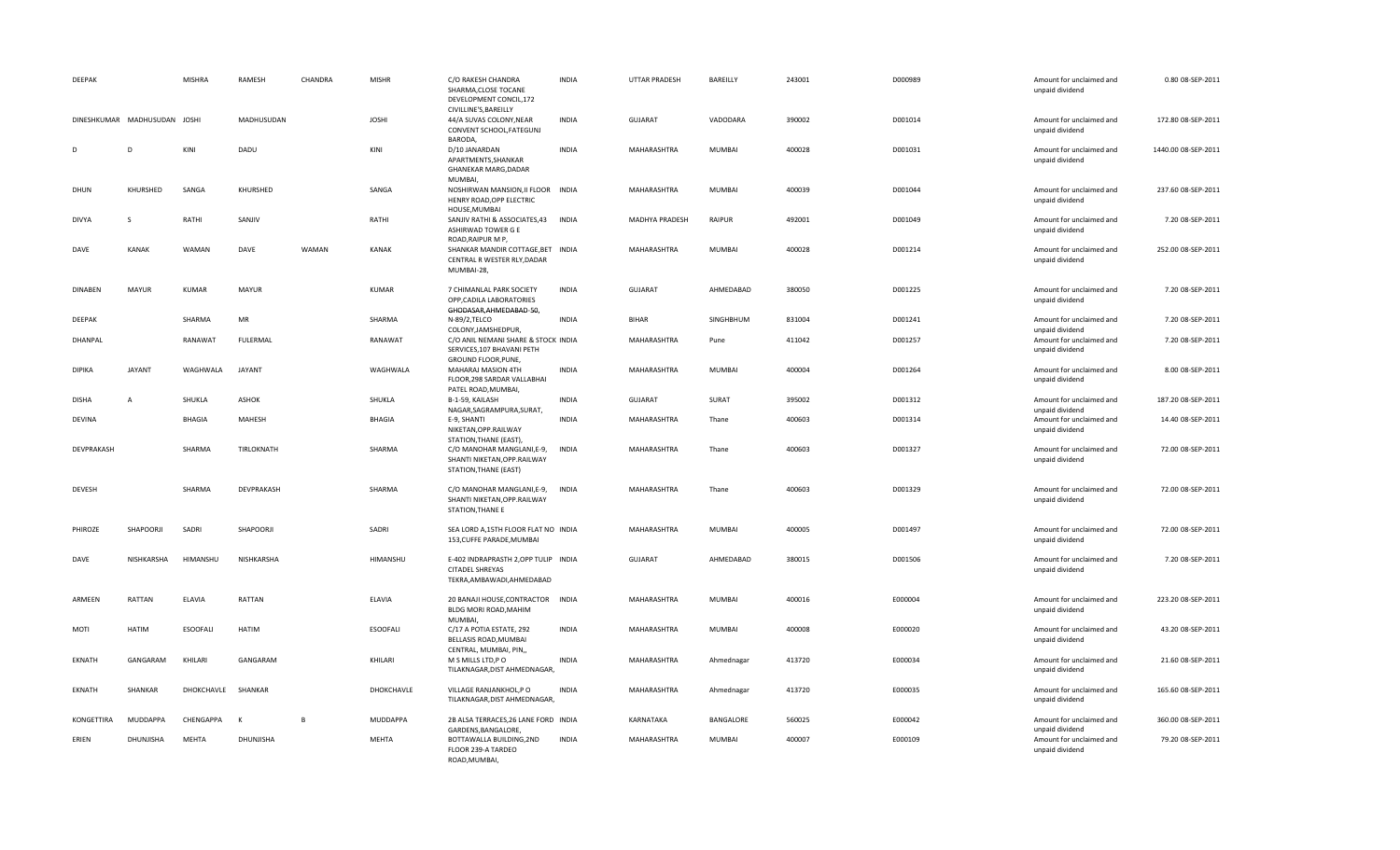| ERIEN             | DHUNJISHA        | <b>MEHTA</b>     | DHUNJISHA         |              | MEHTA            | BOTTAWALA BUILDING 2ND<br>FLOOR, 239-A TARDEO<br>ROAD, MUMBAI,                               | <b>INDIA</b> | MAHARASHTRA        | <b>MUMBAI</b> | 400007 | E000110 | Amount for unclaimed and<br>unpaid dividend | 43.20 08-SEP-2011   |
|-------------------|------------------|------------------|-------------------|--------------|------------------|----------------------------------------------------------------------------------------------|--------------|--------------------|---------------|--------|---------|---------------------------------------------|---------------------|
| ERACH             | HOMI             | KOTWAL           | HOMI              |              | KOTWAL           | 18-B, IL PALAZZO, LITTLE GIBBS<br>ROAD, MUMBAI,                                              | <b>INDIA</b> | MAHARASHTRA        | MUMBAI        | 400006 | E000122 | Amount for unclaimed and<br>unpaid dividend | 86.40 08-SEP-2011   |
| <b>FAKIRCHAND</b> |                  | CHHOTUBHAI       | CHHOTUBHAI        |              | CHHOTUBHAI       | 5/501 RIVERS TOWER, NR SARDAR INDIA<br>BRIDGE LALJI NAGAR, ADAJAN<br>PATIA SURAT,            |              | <b>GUJARAT</b>     | SURAT         | 395009 | F000001 | Amount for unclaimed and<br>unpaid dividend | 79.20 08-SEP-2011   |
| FATEMA            |                  | AAISAHEBAH       | H                 | HSYEDNA      | <b>TAHERSAIF</b> | SAIFI MAHAL PAWAI<br>ROAD, MALABAR HILL MUMBAI,                                              | <b>INDIA</b> | MAHARASHTRA        | <b>MUMBAI</b> | 400006 | F000002 | Amount for unclaimed and<br>unpaid dividend | 43.20 08-SEP-2011   |
| <b>TAHER</b>      | ABDEALI          | FATEHI           | ABDEALI           |              | FATEHI           | C/O MOHAMEDBHAI<br>ABDULKADER & CO,85 BHAJIPALA<br>LANE, MUMBAI,                             | <b>INDIA</b> | <b>MAHARASHTRA</b> | <b>MUMBAI</b> | 400003 | F000004 | Amount for unclaimed and<br>unpaid dividend | 482.40 08-SEP-2011  |
| SAKHARAM          | RAMJI            | FADALE           | RAMJI             |              | FADALE           | 4/4 AZAD NAGAR R A K<br>ROAD, WADALA MUMBAI,,                                                | <b>INDIA</b> | MAHARASHTRA        | MUMBAI        | 400031 | F000006 | Amount for unclaimed and<br>unpaid dividend | 7.20 08-SEP-2011    |
| AZIZ              | FAKHRUDDIN       | FATEHI           | <b>FAKHRUDDIN</b> |              | FATEHI           | 113 MODI STREET, 4TH<br>FLOOR, FORT MUMBAI,                                                  | <b>INDIA</b> | MAHARASHTRA        | MUMBAI        | 400001 | F000007 | Amount for unclaimed and<br>unpaid dividend | 7.20 08-SEP-2011    |
| ZAIBUNNISA        | AZIZ             | FATEHI           | AZIZ              |              | FATEHI           | C/O MUFFADDAL A FATEHI, 1ST<br>FLOOR ROOM NO 28,B WING<br>GLAMOUR COLABA, MUMBAI             | <b>INDIA</b> | MAHARASHTRA        | MUMBAI        | 400005 | F000008 | Amount for unclaimed and<br>unpaid dividend | 115.20 08-SEP-2011  |
| AZIZ              | FAKHRUDDIN       | FATEHI           | <b>FAKHRUDDIN</b> |              | FATEHI           | 113 MODY STREET 2ND<br>FLOOR, R/NO 5 HOTIZI<br>BUILDING,FORT,MUMBAI                          | <b>INDIA</b> | MAHARASHTRA        | MUMBAI        | 400001 | F000015 | Amount for unclaimed and<br>unpaid dividend | 36.00 08-SEP-2011   |
| VEDA              | <b>BRUNO</b>     | FERNANDES        | <b>BRUNO</b>      |              | COSMES           | KARANI NIVAS 3RD FLOOR, 2ND<br>VICTORIA CROSS LANE, BYCULLA<br>MUMBAI,                       | <b>INDIA</b> | MAHARASHTRA        | MUMBAI        | 400027 | F000017 | Amount for unclaimed and<br>unpaid dividend | 43.20 08-SEP-2011   |
| ADELAIDE          | $\mathbf{I}$     | FERNANDES        | $\perp$           |              | <b>FERNANDES</b> | CASA MARIA, GOKHALE ROAD, N<br>DADAR MUMBAI,                                                 | <b>INDIA</b> | MAHARASHTRA        | <b>MUMBAI</b> | 400028 | F000020 | Amount for unclaimed and<br>unpaid dividend | 122.40 08-SEP-2011  |
| LOUIS             | <b>RUDALPH</b>   | <b>FIALHO</b>    | RADALPH           |              | <b>FIALHO</b>    | LOUISANDRA 1ST PINTO<br>VILLA, GOKHALE RD, MUMBAI,                                           | <b>INDIA</b> | MAHARASHTRA        | MUMBAI        | 400028 | F000022 | Amount for unclaimed and<br>unpaid dividend | 14.40 08-SEP-2011   |
| MANI              | <b>MINOO</b>     | FRASER           | <b>MINOO</b>      |              | FRASER           | T/4 CUSROW BAUG<br>FORT, MUMBAI,                                                             | <b>INDIA</b> | MAHARASHTRA        | MUMBAI        | 400039 | F000027 | Amount for unclaimed and<br>unpaid dividend | 7.20 08-SEP-2011    |
| MANI              | <b>MINOO</b>     | FRASER           | <b>MINOO</b>      |              | FRASER           | T/4 CUSROW BAUG, SHAHID<br>BHAGATSINGH ROAD, MUMBAI,                                         | <b>INDIA</b> | MAHARASHTRA        | MUMBAI        | 400039 | F000028 | Amount for unclaimed and<br>unpaid dividend | 7.20 08-SEP-2011    |
| FATEH             | CHAND            | SHARMA           | THAKURSHIDAS      |              | SHARMA           | C/O VASHISTHA PRINTING<br>PRESS, NEAR WHITE<br>TOWER, CHURU,                                 | <b>INDIA</b> | RAJASTHAN          | CHURU         | 331001 | F000067 | Amount for unclaimed and<br>unpaid dividend | 14.40 08-SEP-2011   |
| <b>FRAMROSE</b>   | <b>ARDESHIR</b>  | VACHA            | ARDESHIR          |              | <b>VACHA</b>     | HERABAI PETH BLDG, ROOM NO 79 INDIA<br>4TH FLOOR, OPP GRANT ROAD RLY<br>STATION, MUMBAI      |              | <b>MAHARASHTRA</b> | <b>MUMBAI</b> | 400007 | F000072 | Amount for unclaimed and<br>unpaid dividend | 79.20 08-SEP-2011   |
| FALI              | <b>BURJORJI</b>  | DARUWALA         | <b>BURJORJI</b>   |              | DARUWALA         | 15 ARDESIR DADY CROSS<br>LANE, GRIGAUM, MUMBAI,                                              | <b>INDIA</b> | MAHARASHTRA        | MUMBAI        | 400004 | F000079 | Amount for unclaimed and<br>unpaid dividend | 57.60 08-SEP-2011   |
| <b>FARHAT</b>     |                  | GANESAN          | MR                |              | GANESAN          | 10 SEETHANAMAL EXTN,1ST<br>CROSS<br>STREET.TEYAMPET.CHENNAI                                  | <b>INDIA</b> | TAMIL NADU         | CHENNAI       | 600018 | F000243 | Amount for unclaimed and<br>unpaid dividend | 756.00 08-SEP-2011  |
| G                 | S                | GANAPATI         | G                 | $\mathbb{R}$ | SUBBIER          | C-303 GOLDEN<br>OAK, HIRANANDANI GARDENS<br>POWAI, MUMBAI,                                   | <b>INDIA</b> | MAHARASHTRA        | MUMBAI        | 400076 | G000001 | Amount for unclaimed and<br>unpaid dividend | 439.20 08-SEP-2011  |
| LAKSHMI           |                  | <b>GANAPATHI</b> | G                 | <sub>S</sub> | GANAPATHI        | C-303 GOLDEN<br>OAK, HIRANANDANI GARDENS<br>POWAI, MUMBAI,                                   | <b>INDIA</b> | MAHARASHTRA        | <b>MUMBAI</b> | 400076 | G000002 | Amount for unclaimed and<br>unpaid dividend | 525.60 08-SEP-2011  |
| PANDURANG         | NARAYAN          | GADGIL           | NARAYAN           | GOVIND       | GADGI            | 67 ISMAIL BLDG, VINCENT<br>ROAD, DADAR MUMBAI,                                               | <b>INDIA</b> | MAHARASHTRA        | MUMBAI        | 400014 | G000004 | Amount for unclaimed and<br>unpaid dividend | 14.40 08-SEP-2011   |
| PRAKASH           | NAGARDAS         | <b>GANDHI</b>    | NAGARDAS          |              | GANDHI           | PRABHAT B ROAD FLAT NO<br>13, CHURCHGATE MUMBAI,                                             | <b>INDIA</b> | MAHARASHTRA        | MUMBAI        | 400001 | G000005 | Amount for unclaimed and<br>unpaid dividend | 43.20 08-SEP-2011   |
| LAXMIBAI          | <b>VITHALDAS</b> | <b>GAJARIA</b>   | VITHALDAS         |              | <b>GAJARIA</b>   | BHAVESHWAR MAYA, BLOCK 7 1ST INDIA<br>FLOOR, 7TH RAJAWADI<br>ROAD, GHATKOPAR MUMBAI          |              | MAHARASHTRA        | MUMBAI        | 400077 | G000019 | Amount for unclaimed and<br>unpaid dividend | 86.40 08-SEP-2011   |
| <b>GANDHI</b>     | <b>ISHWARLAL</b> | VRIJLAL          | VRIJLAL           |              | VRIJLAL          | C/O GHANASHYAMDAS<br>GOPALDAS, NEW 1658<br>SHUKRAWAR PETH, NEAR<br>SUBHANSHU BUNGALOW, POONA | <b>INDIA</b> | MAHARASHTRA        | Pune          | 411002 | G000020 | Amount for unclaimed and<br>unpaid dividend | 108.00 08-SEP-2011  |
| LAKSHMI           |                  | GANAPATHI        | G                 | <sub>S</sub> | <b>GANAPATHI</b> | C-303 GOLDEN<br>OAK, HIRANANDANI GARDENS<br>POWAI, MUMBAI,                                   | <b>INDIA</b> | MAHARASHTRA        | <b>MUMBAI</b> | 400076 | G000021 | Amount for unclaimed and<br>unpaid dividend | 1260.00 08-SEP-2011 |
| YASHREKHA         | MANUBHAI         | GANDHI           | MANUBHAI          | $\mathsf{C}$ | GANDHI           | 22 SHARDA BHUVAN, NANDA<br>PATKAR ROAD, VILE PARLE<br>EAST, MUMBAI                           | <b>INDIA</b> | MAHARASHTRA        | <b>MUMBAI</b> | 400057 | G000026 | Amount for unclaimed and<br>unpaid dividend | 7.20 08-SEP-2011    |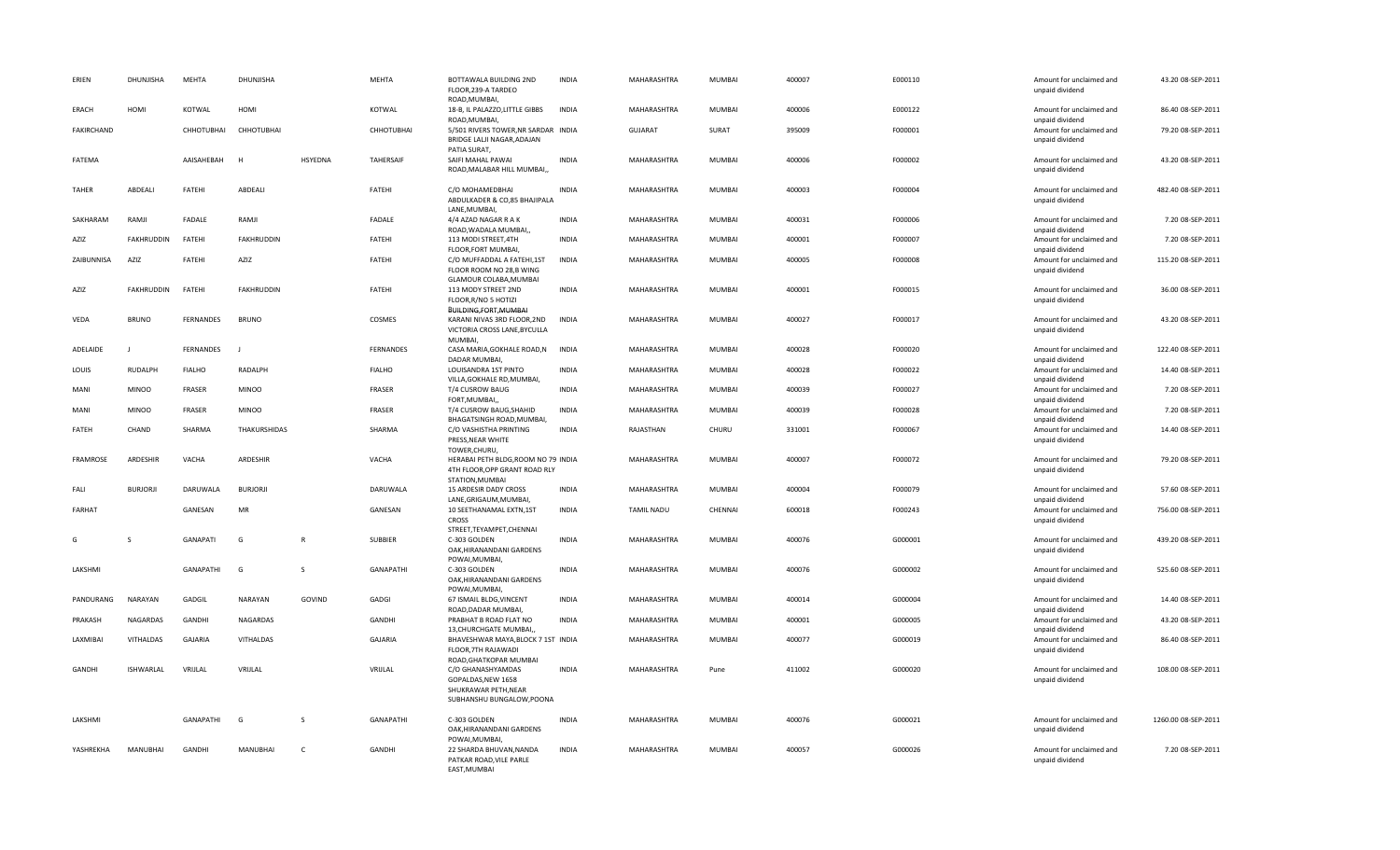| RASIKLAL        | CHHABILDAS      | <b>GANDHI</b>  | CHHABILDAS                        |            | GANDHI           | 47 N G PIPALA CHAWL, 1ST FLOOR INDIA<br>R NO 10,3RD BHOIWADA, MUMBAI                                  |              | MAHARASHTRA | <b>MUMBAI</b> | 400002 | G000042 | Amount for unclaimed and<br>unpaid dividend | 7.20 08-SEP-2011   |
|-----------------|-----------------|----------------|-----------------------------------|------------|------------------|-------------------------------------------------------------------------------------------------------|--------------|-------------|---------------|--------|---------|---------------------------------------------|--------------------|
| NARENDRA        | VADILAL         | GANDHI         | VADILAL                           |            | GANDHI           | JASHU KUNJ 2ND FLOOR,T P S 1ST INDIA<br>ROAD, VILE PARLE, MUMBAI                                      |              | MAHARASHTRA | MUMBAI        | 400057 | G000050 | Amount for unclaimed and<br>unpaid dividend | 7.20 08-SEP-2011   |
| VADILAL         | RAMCHAND        | GANDHI         | RAMCHAND                          |            | GANDHI           | JASU KUNJ 2ND FLOOR,T P S 1ST INDIA<br>ROAD, VILE PARLE, MUMBAI                                       |              | MAHARASHTRA | MUMBAI        | 400057 | G000051 | Amount for unclaimed and<br>unpaid dividend | 14.40 08-SEP-2011  |
| PERVIZ          | NEVILLE         | <b>GANDHI</b>  | NEVILLE                           |            | GANDHI           | AVANBAI MANSION, 788 JAME<br>JAMSHED ROAD, PARSI COLONY<br>DADAR, MUMBAI                              | <b>INDIA</b> | MAHARASHTRA | MUMBAI        | 400014 | G000053 | Amount for unclaimed and<br>unpaid dividend | 144.00 08-SEP-2011 |
| PRATIMABEN      | HASMUKHLAL      | GANDHI         | HASMUKHLAL                        |            | GANDHI           | B/35 SURADH 3RD FLOOR, NEAR N INDIA<br>L HIGH SCHOOL, SHADURAN<br>NAGAR MALAD WEST, MUMBAI            |              | MAHARASHTRA | MUMBAI        | 400064 | G000072 | Amount for unclaimed and<br>unpaid dividend | 7.20 08-SEP-2011   |
| VIJAYA          | <b>VIVEK</b>    | GANGULI        | <b>VIVEK</b>                      |            | GANGULI          | MADHURI BUNGALOW, 20<br>REVENUE COLONY, COLLEGE<br>ROAD, SHRIRAMPUR                                   | <b>INDIA</b> | MAHARASHTRA | Ahmednagar    | 413709 | G000078 | Amount for unclaimed and<br>unpaid dividend | 86.40 08-SEP-2011  |
| ARUN            |                 | GAUBA          | JAGDEVCHAND                       |            | <b>GAUBA</b>     | PRERANA CO OP HSG SOC, 105 B INDIA<br>1ST FLOOR, BEHIND SHIMPOLI<br>VILLAGE, BORIVLI WEST, MUMBAI     |              | MAHARASHTRA | MUMBAI        | 400092 | G000099 | Amount for unclaimed and<br>unpaid dividend | 7.20 08-SEP-2011   |
| KEKI            | <b>RUSTOMJI</b> | GANDHI         | <b>RUSTOMJI</b>                   |            | GANDHI           | SIR C J COLONY, TATA BLDG NO 1 INDIA<br>FLAT NO 15 3RD<br>FLOOR, TARDEO, MUMBAI                       |              | MAHARASHTRA | MUMBAI        | 400036 | G000101 | Amount for unclaimed and<br>unpaid dividend | 7.20 08-SEP-2011   |
| <b>GIRISH</b>   | GANESH          | <b>GANDHI</b>  | GANESH                            |            | GANDHI           | 13 SHREE SAMARTH CO OP HSG INDIA<br>SOCY, MAHATMA FULE<br>RASTA, VISHNUNAGAR<br>DOMBIVALI, DIST THANE |              | MAHARASHTRA | Thane         | 421202 | G000105 | Amount for unclaimed and<br>unpaid dividend | 223.20 08-SEP-2011 |
| PRADNYA         | VITTHAL         | GAWADE         | VITTHAL                           |            | GAWADE           | YASHAWANT NIWAS R NO 2, VIJAY INDIA<br>NAGAR, NEAR AYRE<br>GRAMPANCHAYAT, DOMBIVLI                    |              | MAHARASHTRA | Thane         | 421201 | G000107 | Amount for unclaimed and<br>unpaid dividend | 7.20 08-SEP-2011   |
| CHOTUBHAI       | <b>BHAIDAS</b>  | GANDHI         | <b>BHAIDAS</b>                    |            | GANDHI           | EAST.<br>44 62 LAD NIWAS 2ND FLOOR R<br>NO 24, ARDESHIR DADY<br>STREET, MUMBAI                        | INDIA        | MAHARASHTRA | MUMBAI        | 400004 | G000110 | Amount for unclaimed and<br>unpaid dividend | 21.60 08-SEP-2011  |
| MEENA           |                 | GARG           | MR                                |            | GARG             | F/2 D 6 SECTOR 9, VASHI, NEW<br>MUMBAI,                                                               | <b>INDIA</b> | MAHARASHTRA | Thane         | 400703 | G000121 | Amount for unclaimed and<br>unpaid dividend | 14.40 08-SEP-2011  |
| DHIRAJLAL       | MONJI           | <b>GADHIA</b>  | <b>MONJI</b>                      |            | <b>GADHIA</b>    | PREMJI M PATEL<br>BLDG, RAMCHANDRA<br>LANE, MALAD WEST MUMBAI,                                        | <b>INDIA</b> | MAHARASHTRA | MUMBAI        | 400064 | G000164 | Amount for unclaimed and<br>unpaid dividend | 43.20 08-SEP-2011  |
| <b>VINODINI</b> | DHIRAJLAL       | <b>GADHIA</b>  | DHIRAJLAL                         |            | GADHIA           | PREMJI M PATEL<br>BLDG, RAMCHANDRA<br>LANE, MALAD WEST MUMBAI,                                        | <b>INDIA</b> | MAHARASHTRA | MUMBAI        | 400064 | G000165 | Amount for unclaimed and<br>unpaid dividend | 43.20 08-SEP-2011  |
| <b>GEETA</b>    |                 | <b>NIAN</b>    | SHIVASUBRAMA SHIVASUBRAMANI<br>AN |            | SHIVASUBRAMANIAN | 3/389 KRISHNA KUTI, TELANG<br>CROSS ROAD NO 3, MATUNGA<br>MUMBAI,                                     | <b>INDIA</b> | MAHARASHTRA | MUMBAI        | 400019 | G000183 | Amount for unclaimed and<br>unpaid dividend | 223.20 08-SEP-2011 |
| SUDHA           | ANAND           | GERSAPPA       | ANAND                             |            | GERSAPPA         | LAXMI NIWAS, PARK ROAD, VILE<br>PARLE EAST, MUMBAI                                                    | <b>INDIA</b> | MAHARASHTRA | MUMBAI        | 400057 | G000184 | Amount for unclaimed and<br>unpaid dividend | 43.20 08-SEP-2011  |
| KANTA           |                 | <b>GHULATI</b> | MR                                |            | <b>GHULATI</b>   | E-335 EAST OF KAILASH, NEW<br>DELHI,                                                                  | <b>INDIA</b> | DELHI       | DELHI         | 110065 | G000195 | Amount for unclaimed and<br>unpaid dividend | 7.20 08-SEP-2011   |
| <b>BEHRAM</b>   | $\mathsf{s}$    | GHEESTA        | SAMMY                             |            | GHEESTA          | 84/A SLEATER ROAD, NAWAB<br>BLDG, GRANT ROAD, MUMBAI                                                  | <b>INDIA</b> | MAHARASHTRA | MUMBAI        | 400007 | G000209 | Amount for unclaimed and<br>unpaid dividend | 43.20 08-SEP-2011  |
| <b>NITIN</b>    | <b>EKNATH</b>   | GHARAT         | EKNATH                            |            | GHARAT           | 24 SARVODAYA<br>BAMANWADA, VILE PARLE<br>EAST, MUMBAI,                                                | <b>INDIA</b> | MAHARASHTRA | MUMBAI        | 400057 | G000211 | Amount for unclaimed and<br>unpaid dividend | 86.40 08-SEP-2011  |
| GOPAL           | NARAYAN         | GHADI          | <b>NARAYAN</b>                    |            | GHADI            | GANGARAM NIVAS, 2ND FLOOR<br>ROOM NO 18,N M JOSHI<br>MARG, BYCULLA MUMBAI                             | <b>INDIA</b> | MAHARASHTRA | MUMBAI        | 400027 | G000215 | Amount for unclaimed and<br>unpaid dividend | 43.20 08-SEP-2011  |
| MANGALA         | SHANKAR         | GHANEKAR       | SHANKAR                           | DATTATRAYA | G                | 11/188 PARLESHWAR<br>SOCIETY, VILE PARLE<br>EAST, MUMBAI,                                             | <b>INDIA</b> | MAHARASHTRA | MUMBAI        | 400057 | G000217 | Amount for unclaimed and<br>unpaid dividend | 43.20 08-SEP-2011  |
| GOKALDAS        |                 | <b>HANSRAJ</b> | HANSRAJ                           |            | HANSRAJ          | MANGAL FLAT 6/7 2ND<br>FLOOR, 76/C RAFI AHMED KIDWAI<br>ROAD, KINGS CIRCLE MUMBAI,                    | <b>INDIA</b> | MAHARASHTRA | MUMBAI        | 400019 | G000235 | Amount for unclaimed and<br>unpaid dividend | 81.60 08-SEP-2011  |
|                 |                 |                |                                   |            |                  |                                                                                                       |              |             |               |        |         |                                             |                    |
| <b>GODAVARI</b> |                 | AMRITLAL       | AMRITLAL                          |            | KALYANJI         | 189/A KHETWADI BACK RD, 12TH INDIA<br>LANE, MUMBAI,                                                   |              | MAHARASHTRA | MUMBAI        | 400004 | G000241 | Amount for unclaimed and<br>unpaid dividend | 57.60 08-SEP-2011  |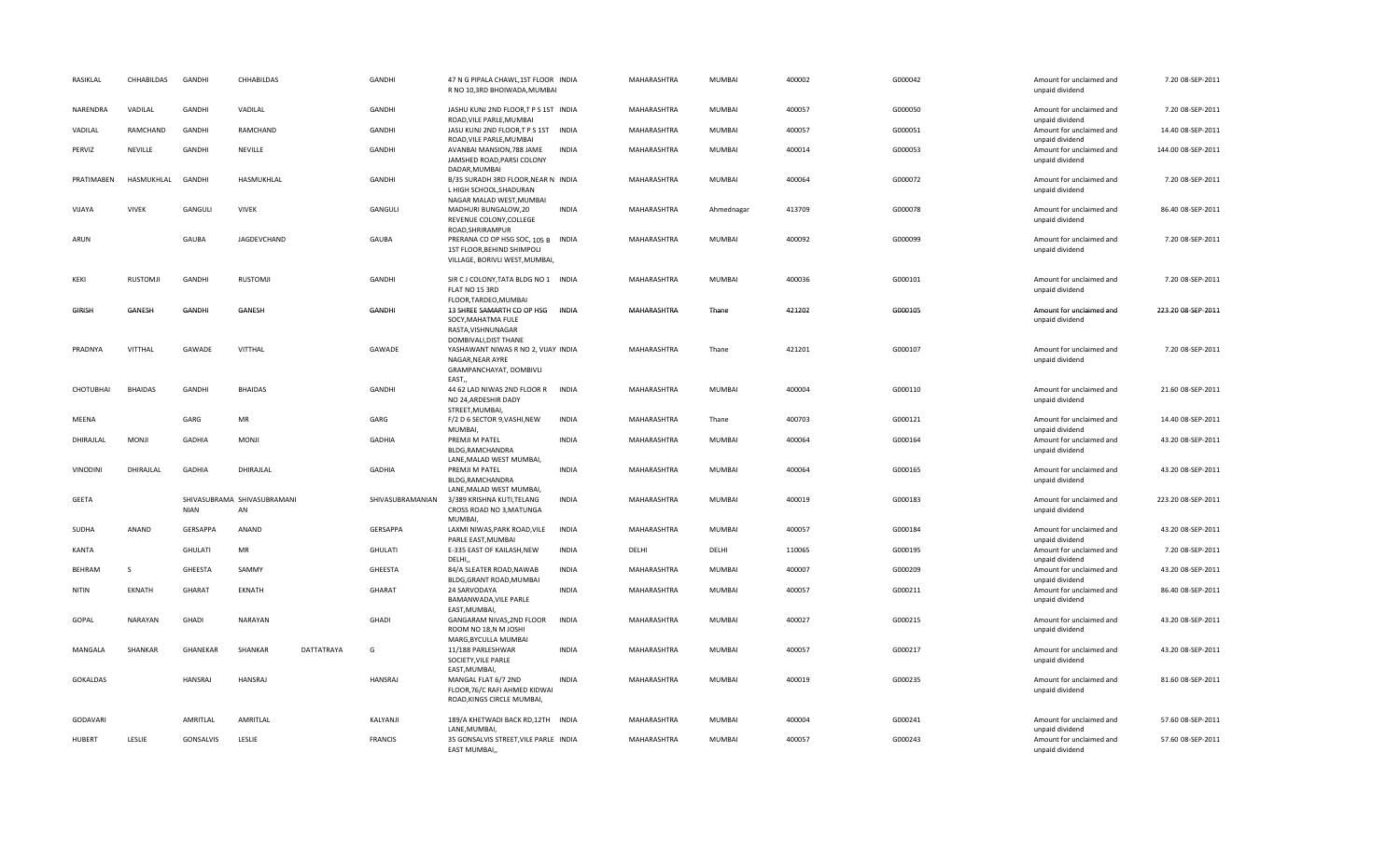| KAMALABAI              | SHANKAR                            | GORHE          | SHANKAR           | GORHE            | C/O SHRI M S GORHE, 20 B P T<br>OFFICERS ORTS, BEHIND<br>ANDERSON HOUSE, NAWAB TANK<br>BRIDGE, MAZAGAON MUMBAI | <b>INDIA</b> | MAHARASHTRA    | MUMBAI | 400010 | G000244 | Amount for unclaimed and<br>unpaid dividend | 93.60 08-SEP-2011  |
|------------------------|------------------------------------|----------------|-------------------|------------------|----------------------------------------------------------------------------------------------------------------|--------------|----------------|--------|--------|---------|---------------------------------------------|--------------------|
| KAMLABAI               | SHANKAR                            | GORHE          | SHANKAR           | GORHE            | C/O SHRI M S GORHE, 20 B P T<br>OFFICERS ORTS, BEHIND<br>ANDERSON HOUSE, NAWAB TANK<br>BRIDGE, MAZGAON MUMBAI  | <b>INDIA</b> | MAHARASHTRA    | MUMBAI | 400010 | G000246 | Amount for unclaimed and<br>unpaid dividend | 122.40 08-SEP-2011 |
| SADANAND               | YESHWANT                           | GOLE           | YESHWANT          | GOLE             | INDUSTRIAL ASSURANCE BLDG<br>3RD<br>FLOOR, CHURCHGATE, MUMBAI,                                                 | <b>INDIA</b> | MAHARASHTRA    | MUMBAI | 400020 | G000248 | Amount for unclaimed and<br>unpaid dividend | 86.40 08-SEP-2011  |
| ANANT                  | GANESH                             | <b>GOKHALE</b> | GANESH            | <b>GOKHALE</b>   | 5 ATHAVALE CHAWL, DAMLE<br><b>COLONY BHANDUP</b><br>EAST, MUMBAI,                                              | <b>INDIA</b> | MAHARASHTRA    | MUMBAI | 400077 | G000250 | Amount for unclaimed and<br>unpaid dividend | 7.20 08-SEP-2011   |
| SURYAKANT              | DATTATRAYA                         | GORE           | DATTATRAYA        | GORE             | RUKHMINI BHUVAN 3RD<br>FLOOR, KHADILKAR<br>ROAD, GIRGAUM, MUMBAI                                               | <b>INDIA</b> | MAHARASHTRA    | MUMBAI | 400004 | G000252 | Amount for unclaimed and<br>unpaid dividend | 64.80 08-SEP-2011  |
| PURUSHOTTAM DATTATRAYA |                                    | GORE           | <b>DATTATRAYA</b> | GORE             | RUKHMINI BHUVAN 3RD<br>FLOOR, KHADILKAR ROAD<br>GIRGAUM, MUMBAI,                                               | <b>INDIA</b> | MAHARASHTRA    | MUMBAI | 400004 | G000259 | Amount for unclaimed and<br>unpaid dividend | 21.60 08-SEP-2011  |
| RA                     | MAHESHCHAND JAYASHANKER            | GOR            | JAYASHANKAR       | GOR              | C/603 VISHAL<br>APARTMENT, PRAKASH STUDIO<br>COMPOUND, SIR M V ROAD                                            | <b>INDIA</b> | MAHARASHTRA    | MUMBAI | 400069 | G000265 | Amount for unclaimed and<br>unpaid dividend | 43.20 08-SEP-2011  |
|                        | SULOCHANABEN MAHESHCHAND GOR<br>RA |                | MAHESHCHANDRA     | GOR              | ANDHERI, MUMBAI<br>C/603 VISHAL<br>APARTMENT, PRAKASH STUDIO<br>COMPOUND, SIR M V ROAD<br>ANDHERI, MUMBAI      | <b>INDIA</b> | MAHARASHTRA    | MUMBAI | 400069 | G000266 | Amount for unclaimed and<br>unpaid dividend | 43.20 08-SEP-2011  |
| KRISHNAJI              | VISHNU                             | <b>GOKHALE</b> | VISHNU            | <b>GOKHALE</b>   | RAM MANDIR ROAD, BHAYANDER INDIA<br>WEST,                                                                      |              | MAHARASHTRA    | Thane  | 401101 | G000269 | Amount for unclaimed and<br>unpaid dividend | 180.00 08-SEP-2011 |
| PURUSHOTTAM DATTATRAYA |                                    | GORE           | DATTATRAYA        | GORE             | RUKHMINI BHUVAN 3RD<br>FLOOR, KHADILKAR<br>ROAD, GIRGAUM, MUMBAI                                               | <b>INDIA</b> | MAHARASHTRA    | MUMBAI | 400004 | G000270 | Amount for unclaimed and<br>unpaid dividend | 108.00 08-SEP-2011 |
| DILIP                  | SADASHIV                           | GORE           | SADASHIV          | GORE             | 9 OMKARESHWAR HSG<br>SOCY, SAHAKAR NAGAR NO<br>1, PUNE,                                                        | <b>INDIA</b> | MAHARASHTRA    | Pune   | 411009 | G000271 | Amount for unclaimed and<br>unpaid dividend | 86.40 08-SEP-2011  |
| GAJANAN                | RANCHHOD                           | GOWARIKAR      | RANCHHOD          | GOWARIKAR        | INDUSTRIAL ASSURANCE BLDG<br>3RD FLR, CHURCHGATE MUMBAI,                                                       | <b>INDIA</b> | MAHARASHTRA    | MUMBAI | 400020 | G000276 | Amount for unclaimed and<br>unpaid dividend | 489.60 08-SEP-2011 |
| REKHA                  | <b>BIPIN</b>                       | <b>GORODIA</b> | <b>BIPIN</b>      | <b>GORODIA</b>   | 102 SARJAN RAYANI<br>NAGAR, SHIMPOLI ROAD, BORIVALI<br>(W) MUMBAI,                                             | <b>INDIA</b> | MAHARASHTRA    | MUMBAI | 400092 | G000283 | Amount for unclaimed and<br>unpaid dividend | 43.20 08-SEP-2011  |
| ANANT                  | YASHWANT                           | <b>GOKHALE</b> | YESHWANT          | GOKHALE          | 73/C JANAK NIKETAN, RANADE<br>ROAD, DADAR MUMBAI,                                                              | <b>INDIA</b> | MAHARASHTRA    | MUMBAI | 400028 | G000284 | Amount for unclaimed and<br>unpaid dividend | 43.20 08-SEP-2011  |
| SHRIKANT               | KRISHNAJI                          | <b>GODBOLE</b> | KRISHNAJI         | GODBOLE          | 14/230 3RD FLOOR, M H B<br>RAJENDRA NAGAR, BORIVALI<br>EAST, MUMBAI                                            | <b>INDIA</b> | MAHARASHTRA    | MUMBAI | 400066 | G000286 | Amount for unclaimed and<br>unpaid dividend | 7.20 08-SEP-2011   |
| KRISHNA                | VANTI                              | <b>GROVER</b>  | KIDARNATH         | GROVER           | PLOT NO 255 VINOD<br>KUNJ, GROUND FLOOR, WADALA<br><b>MUMBAI</b>                                               | <b>INDIA</b> | MAHARASHTRA    | MUMBAI | 400031 | G000297 | Amount for unclaimed and<br>unpaid dividend | 57.60 08-SEP-2011  |
| RAJ                    | RANIHARBANSL GUPTA<br>AL           |                | HARBANSLAL        | <b>BANSIDHAR</b> | SUDHIR KUNJ, PLOT 20 18, ROAD INDIA<br>NO 37, NEAR AMBEDKAR<br>COLLEGE, WADALA MUMBAI,                         |              | MAHARASHTRA    | MUMBAI | 400031 | G000300 | Amount for unclaimed and<br>unpaid dividend | 43.20 08-SEP-2011  |
| NIRMALA                | VAMAN                              | <b>GUPTE</b>   | VAMAN             | <b>GUPTE</b>     | 43/T BLOCK NO K 2, RAILWAY<br>COLONY, MUMBAI<br>CENTRAL, MUMBAI                                                | <b>INDIA</b> | MAHARASHTRA    | MUMBAI | 400008 | G000308 | Amount for unclaimed and<br>unpaid dividend | 43.20 08-SEP-2011  |
| BHAGWAT                | DAYALRAMNAT GUPTA<br>H             |                | RAMNATH           | <b>GUPTA</b>     | 36 TUKARAM JAVJI<br>ROAD.MUMBAI                                                                                | <b>INDIA</b> | MAHARASHTRA    | MUMBAI | 400007 | G000313 | Amount for unclaimed and<br>unpaid dividend | 43.20 08-SEP-2011  |
| <b>GUNDERIA</b>        | HEMANT                             | KANCHANLAL     | HEMANT            | KANCHANLAL       | 502/A VEENA NAGAR, OPP STATE INDIA<br>BANK OF INDIA,S V ROAD MALAD<br>WEST, MUMBAI                             |              | MAHARASHTRA    | MUMBAI | 400064 | G000316 | Amount for unclaimed and<br>unpaid dividend | 43.20 08-SEP-2011  |
| SHUBHANGI              | CHANDRAKANT GUPTE                  |                | CHANDRAKANT       | <b>GUPTE</b>     | NATARAJ APARTMENTS BLDG<br><b>B,BLOCK NO 7, PESTOM SAGAR</b><br>ROAD 6, CHEMBUR MUMBAI                         | <b>INDIA</b> | MAHARASHTRA    | MUMBAI | 400089 | G000321 | Amount for unclaimed and<br>unpaid dividend | 43.20 08-SEP-2011  |
| <b>JYOTI</b>           | VIROOMAL                           | GURNANI        | VIROOMAL          | GURNANI          | A 13 VAIBHAV APARTMENTS, NEAR INDIA<br>PRIYA HOTEL, ATHWA LINE, SURAT                                          |              | <b>GUJARAT</b> | SURAT  | 395001 | G000322 | Amount for unclaimed and<br>unpaid dividend | 43.20 08-SEP-2011  |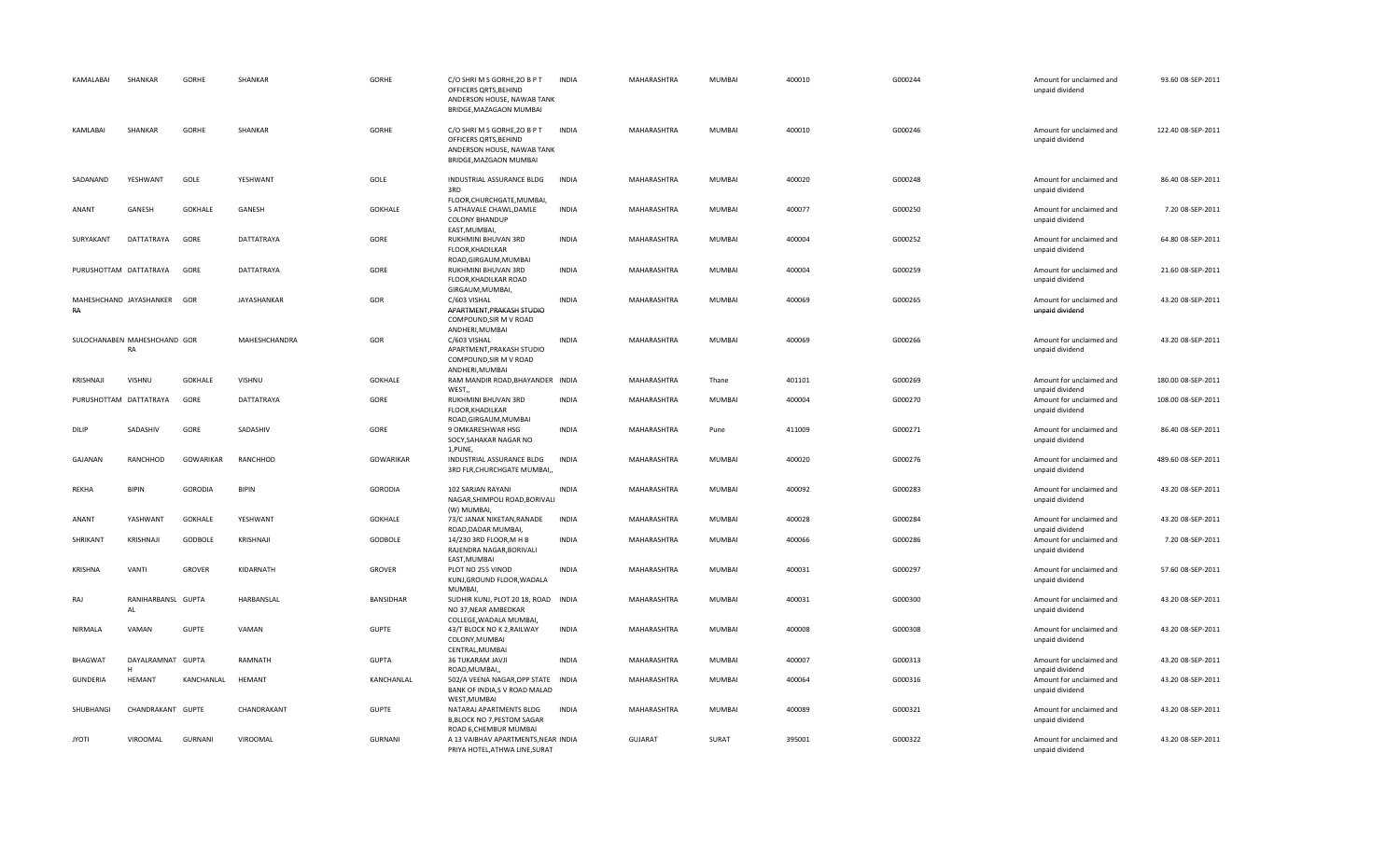| SAROJ                | KANCHANLAL                | <b>GUNDERIA</b>  | KANCHANLAL     |                | <b>GUNDERIA</b>  | 502/A VEENA NAGAR, OPP STATE INDIA<br><b>BANK OF INDIA,SV</b><br>ROAD, MUMBAI                                                      |              | MAHARASHTRA          | MUMBAI        | 400064 | G000323 | Amount for unclaimed and<br>unpaid dividend                    | 43.20 08-SEP-2011   |
|----------------------|---------------------------|------------------|----------------|----------------|------------------|------------------------------------------------------------------------------------------------------------------------------------|--------------|----------------------|---------------|--------|---------|----------------------------------------------------------------|---------------------|
| PRAMOD               | <b>HARILAL</b>            | <b>GUJARATHI</b> | HARILAL        |                | <b>GUJARATHI</b> | B-104 LABH ASHISH, OLD POLICE<br>LANE, AGARKAR CHOWK ANDHERI<br>E MUMBAI,                                                          | <b>INDIA</b> | MAHARASHTRA          | MUMBAI        | 400069 | G000329 | Amount for unclaimed and<br>unpaid dividend                    | 72.00 08-SEP-2011   |
| <b>JUTHALAL</b>      | PUNJABHAI                 | <b>GUDKA</b>     | PUNJABHAI      |                | <b>GUDKA</b>     | 1ST FLOOR FLAT NO<br>4, MAHESHWAR NIKETAN, 5 B<br>PEDDAR ROAD, MUMBAI                                                              | <b>INDIA</b> | MAHARASHTRA          | MUMBAI        | 400026 | G000335 | Amount for unclaimed and<br>unpaid dividend                    | 43.20 08-SEP-2011   |
| <b>JUTHALAL</b>      | PUNJABHAI                 | <b>GUDKA</b>     | PUNJABHAI      |                | <b>GUDKA</b>     | 1ST FLOOR FLAT NO<br>4, MAHESHWAR NIKETAN, 5 B                                                                                     | <b>INDIA</b> | MAHARASHTRA          | MUMBAI        | 400026 | G000336 | Amount for unclaimed and<br>unpaid dividend                    | 43.20 08-SEP-2011   |
| <b>JUTHALAL</b>      | PUNJABHAI                 | <b>GUDKA</b>     | PUNJABHAI      |                | <b>GUDKA</b>     | PEDDAR ROAD, MUMBAI<br>1ST FLOOR FLAT NO<br>4, MAHESHWAR NIKETAN, 5 B                                                              | <b>INDIA</b> | <b>MAHARASHTRA</b>   | <b>MUMBAI</b> | 400026 | G000337 | Amount for unclaimed and<br>unpaid dividend                    | 43.20 08-SEP-2011   |
| <b>GUNDERIA</b>      | PARSHOTAMDA MANEKLAL<br>S |                  | PARSHOTAMDAS   |                | MANEKLAL         | PEDDAR ROAD, MUMBAI<br>410 VRINDAVAN, 1/C RAHEJA<br>TOWNSHIP, OFF QUARRY ROAD,<br>NEAR SAIBABA TEMPLE, MALAD<br><b>EAST MUMBAI</b> | <b>INDIA</b> | MAHARASHTRA          | MUMBAI        | 400097 | G000340 | Amount for unclaimed and<br>unpaid dividend                    | 43.20 08-SEP-2011   |
| G                    | S                         | <b>GANPATI</b>   | <sub>S</sub>   |                | GANPATI          | C-303 GOLDEN<br>OAK, HIRANANDANI GARDENS                                                                                           | <b>INDIA</b> | MAHARASHTRA          | MUMBAI        | 400076 | G000366 | Amount for unclaimed and<br>unpaid dividend                    | 842.40 08-SEP-2011  |
| GOVIND               | VASUDEO                   | PATIL            | VASUDEO        |                | PATIL            | POWAI, MUMBAI,<br>P O PADHEGAON, VILL<br>BODHEGAON TQ RAHURI, DIST<br>AHMEDNAGAR,                                                  | <b>INDIA</b> | <b>MAHARASHTRA</b>   | Ahmednagar    | 413721 | G000368 | Amount for unclaimed and<br>unpaid dividend                    | 108.00 08-SEP-2011  |
| GIRDHARILAL          |                           | <b>NANGIA</b>    | MR             |                | <b>NANGIA</b>    | KOTHI 81 ROAD 7, PUNJABI<br>BAUG, DELHI,                                                                                           | <b>INDIA</b> | DELHI                | DELHI         | 110026 | G000370 | Amount for unclaimed and<br>unpaid dividend                    | 108.00 08-SEP-2011  |
| GANPAT               | KRISHNAJI                 | ALSHI            | KRISHNAJI      |                | ALSHI            | C/O SHANLAL LALCHAND &<br>CO, BHIWANDI, DIST THANA,                                                                                | <b>INDIA</b> | MAHARASHTRA          | Thane         | 421308 | G000372 | Amount for unclaimed and<br>unpaid dividend                    | 475.20 08-SEP-2011  |
| GANGADHAR            | <b>NARHAR</b>             | <b>CHITNIS</b>   | NARHAR         |                | <b>CHITNIS</b>   | AT BORGAON PO<br>BORGAON, TALUKA VALVE, DIST                                                                                       | <b>INDIA</b> | MAHARASHTRA          | Sangli        | 415409 | G000375 | Amount for unclaimed and<br>unpaid dividend                    | 21.60 08-SEP-2011   |
| G                    |                           | <b>MOKASHI</b>   | RAMACHANDRA    |                | <b>MOKASHI</b>   | SANGLI VIA URAN, ISLAMPUR<br>MERCHANT,P O<br>SHRIRAMPUR, DIST                                                                      | INDIA        | MAHARASHTRA          | Ahmednagar    | 413709 | G000386 | Amount for unclaimed and<br>unpaid dividend                    | 1123.20 08-SEP-2011 |
| GULAMHUSEIN ESSABHAI |                           | VAHANVATI        | ESSABHAI       |                | VAHANVATI        | AHMEDNAGAR,<br>15/16 JOYEDEN, 3RD FLOOR, MERE INDIA<br>WEATHER ROAD, MUMBAI                                                        |              | MAHARASHTRA          | MUMBAI        | 400039 | G000389 | Amount for unclaimed and<br>unpaid dividend                    | 2678.40 08-SEP-2011 |
| GANGA                |                           | KHALSA           | TRILOCHANSINGH |                | KHALSA           | 26 PUNITNAGAR 3, B/H<br>PARASKUNJ POST<br>POLYTECHNIC, SATELLITE ROAD<br>AHMEDABAD,                                                | <b>INDIA</b> | <b>GUJARAT</b>       | AHMEDABAD     | 380015 | G000398 | Amount for unclaimed and<br>unpaid dividend                    | 237.60 08-SEP-2011  |
| GIRISH               | CHANDRA                   | <b>MISRA</b>     | $\mathsf{A}$   | D              | <b>MISRA</b>     | 127/370 W BLOCK, KASHAV<br>NAGAR, KANPUR,                                                                                          | <b>INDIA</b> | <b>UTTAR PRADESH</b> | <b>KANPUR</b> | 208014 | G000413 | Amount for unclaimed and<br>unpaid dividend                    | 194.40 08-SEP-2011  |
| GIRISHKUMAR BABULAL  |                           | SHAH             | <b>BABULAL</b> | <b>DOSALAL</b> | SHAH             | I/5 GANESH APARTMENT, NR<br>SUTAR KARKHANA<br>NARODA, AHMEDABAD,                                                                   | <b>INDIA</b> | <b>GUJARAT</b>       | AHMEDABAD     | 382325 | G000416 | Amount for unclaimed and<br>unpaid dividend                    | 792.00 08-SEP-2011  |
| GOBINDRAM            | PESSUMAL                  | HIRA             | PESSUMAL       | HARDASHAL      | н                | 33 BELLE VIEW 85 WARDEN<br>ROAD, MUMBAI,                                                                                           | <b>INDIA</b> | MAHARASHTRA          | MUMBAI        | 400036 | G000419 | Amount for unclaimed and<br>unpaid dividend                    | 806.40 08-SEP-2011  |
| GOPALSINGH           | HANAMANTSIN RAJPUT<br>GH  |                  | HANAMANTSING N |                | RAJPU            | C/O V H RAJPUT PIRAMITAR<br>ROAD, DANDIA BAZAR, BARODA<br><b>GUJARAT STATE,</b>                                                    | INDIA        | <b>GUJARAT</b>       | VADODARA      | 390001 | G000420 | Amount for unclaimed and<br>unpaid dividend                    | 540.00 08-SEP-2011  |
| <b>GURDEV</b>        |                           | KUMAR            | <b>RAMNATH</b> |                | <b>KUMAR</b>     | Y 17 GREEN PARK, NEW DELHI,,                                                                                                       | <b>INDIA</b> | DELHI                | DELHI         | 110016 | G000435 | Amount for unclaimed and<br>unpaid dividend                    | 928.80 08-SEP-2011  |
| <b>GOBINDRAM</b>     | PESSUMAL                  | HIRA             | PESSUMAL       |                | HIRA             | 33 BELLE VIEW,85 WARDEN<br>ROAD, MUMBAI                                                                                            | <b>INDIA</b> | MAHARASHTRA          | MUMBAI        | 400036 | G000454 | Amount for unclaimed and<br>unpaid dividend                    | 266.40 08-SEP-2011  |
| GOBINDRAM            | PESSUMAL                  | HIRA             | PESSUMAL       |                | HIRA             | 33 BILLE VIEW,85 WARDEN<br>ROAD, MUMBAI                                                                                            | <b>INDIA</b> | MAHARASHTRA          | MUMBAI        | 400036 | G000455 | Amount for unclaimed and<br>unpaid dividend                    | 266.40 08-SEP-2011  |
| <b>GOKALDAS</b>      |                           | <b>HANSRAJ</b>   | MR             |                | HANSRAJ          | G-7 MANGAL, 76 C R A KIDWAI<br>ROAD KING'S CIRCLE, MUMBAI,                                                                         | <b>INDIA</b> | MAHARASHTRA          | MUMBAI        | 400019 | G000467 | Amount for unclaimed and                                       | 432.00 08-SEP-2011  |
| GAUTAM               | C                         | SHAH             | CHAMPAKLAL     |                | SHAH             | II MALABAR VIEW, 1ST FLOOR<br>MORVI LANE, CHOWPATTY SEA<br>FACE,                                                                   | <b>INDIA</b> | MAHARASHTRA          | MUMBAI        | 400007 | G000607 | unpaid dividend<br>Amount for unclaimed and<br>unpaid dividend | 7.20 08-SEP-2011    |
| GNYANESH             |                           | RAO              | GOPAL          |                | RAO              | CHILMIKERE, NATARAJ ROAD, SIRSI INDIA                                                                                              |              | KARNATAKA            | KARWAR        | 581401 | G000617 | Amount for unclaimed and                                       | 360.00 08-SEP-2011  |
| <b>GIRISH</b>        | CHANDRA                   | AMBANI           | AMICHAND       |                | AMBANI           | NK,<br>C/O TRIVDI TRADERS, 9 CHANDU INDIA<br>BHAI COMPLEX, GOKUL GALLI,<br>P.O. CHANDRAPUR.CHANDRAPUR                              |              | MAHARASHTRA          | BHANDARA      | 442402 | G000642 | unpaid dividend<br>Amount for unclaimed and<br>unpaid dividend | 7.20 08-SEP-2011    |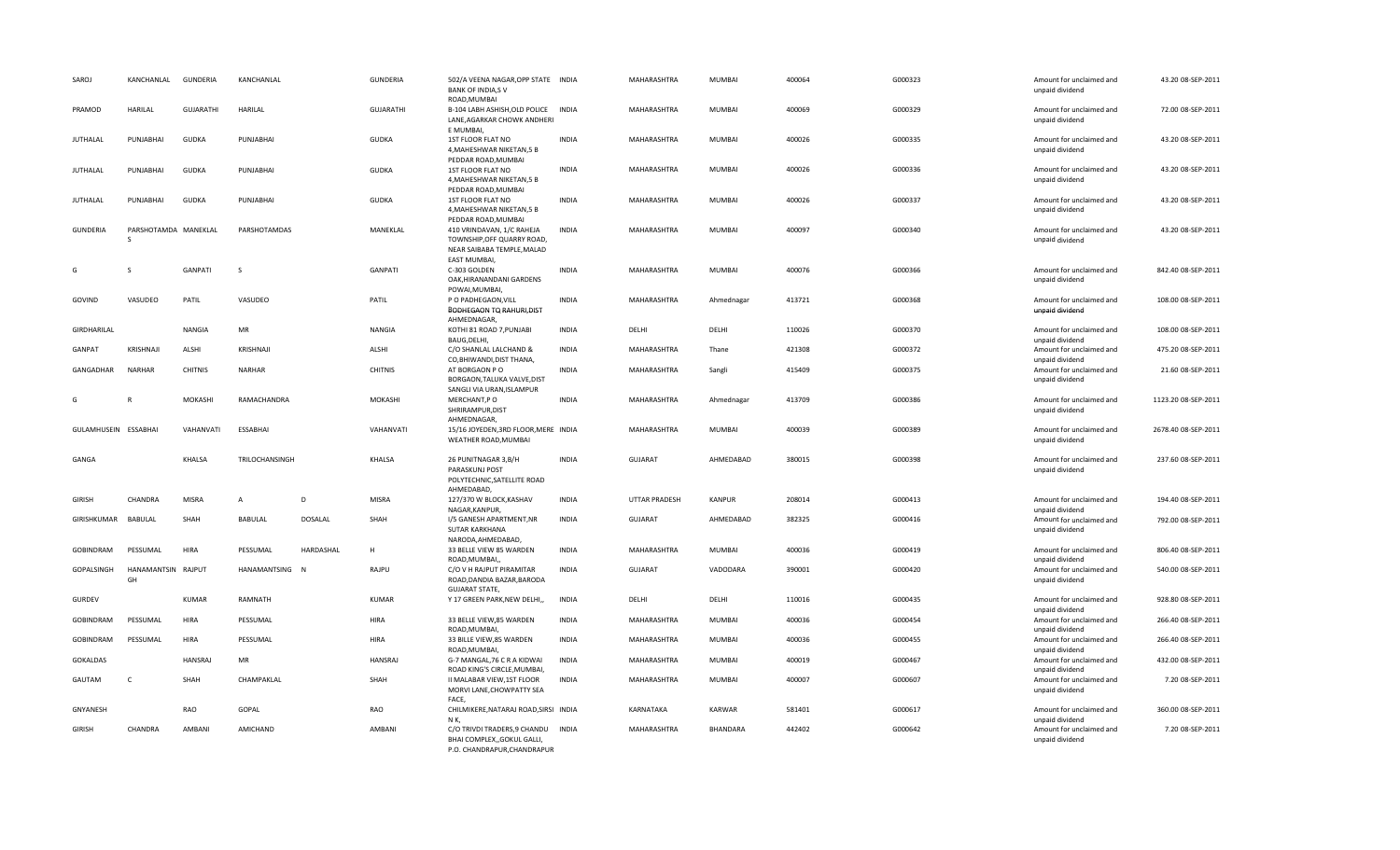| GAUTAM<br>CHAND                     | CHORADIA         | PARASMAL                 |      | CHORADIA         | NO 22/1 2ND LANE, APPU STREET INDIA<br>MYLAPORE, MADRAS,                                                                      |              | <b>TAMIL NADU</b>  | CHENNAI         | 600004 | G000647 | Amount for unclaimed and<br>unpaid dividend | 7.20 08-SEP-2011    |
|-------------------------------------|------------------|--------------------------|------|------------------|-------------------------------------------------------------------------------------------------------------------------------|--------------|--------------------|-----------------|--------|---------|---------------------------------------------|---------------------|
| GOPAL<br>KUMAR                      | AGARWAL          | GIRDHARILAL              |      | AGARWAL          | VASUDHA APPARTMENT BLOCK<br>C1F,P O DESH BANDHU<br>NAGAR, CALCUTTA,                                                           | <b>INDIA</b> | <b>WEST BENGAL</b> | Kolkata         | 700059 | G000651 | Amount for unclaimed and<br>unpaid dividend | 14.40 08-SEP-2011   |
| <b>GEETA</b>                        | CHNDRA           | MR                       |      | CHNDRA           | A-51, STADIUM VILLA CO-OP<br>HOUSING SOC., MOTERA ROAD,                                                                       | <b>INDIA</b> | <b>GUJARAT</b>     | AHMEDABAD       | 380005 | G000660 | Amount for unclaimed and<br>unpaid dividend | 540.00 08-SEP-2011  |
| SALEH<br>MOHMEDHAJIM HASAN<br>OHMED |                  | HAJI                     |      | MOHMED           | SABARMATI, AHMEDABAD,<br>75 NARAYAN DHRU STREET, B<br>BLOCK, MUMBAI,                                                          | <b>INDIA</b> | MAHARASHTRA        | MUMBAI          | 400003 | H000002 | Amount for unclaimed and<br>unpaid dividend | 43.20 08-SEP-2011   |
| MAHASUKHRAY SHANTILAL               | HATHI            | SHANTILAL                |      | <b>HATHI</b>     | YESVANT NAGAR BLOCK NO<br>4,SWAMI VIVEKANAND<br>ROAD, ANDHERI WEST MUMBAI,                                                    | <b>INDIA</b> | <b>MAHARASHTRA</b> | <b>MUMBAI</b>   | 400058 | H000003 | Amount for unclaimed and<br>unpaid dividend | 180.00 08-SEP-2011  |
| MARYAMBAI<br>ABDULLABHAI            | <b>HAKIMUDIN</b> | ABDULLABHAI              |      | <b>HAKIMUDIN</b> | 925 DEVDI STREET, SURAT<br>GUJARAT,                                                                                           | <b>INDIA</b> | GUJARAT            | SURAT           | 395003 | H000007 | Amount for unclaimed and<br>unpaid dividend | 36.00 08-SEP-2011   |
| HAKIMUDDIN                          | <b>FIDAHUSEN</b> | MR                       |      | FIDAHUSEN        | 271 M G ROAD, POONA,,                                                                                                         | <b>INDIA</b> | MAHARASHTRA        | Pune            | 411001 | H000011 | Amount for unclaimed and<br>unpaid dividend | 36.00 08-SEP-2011   |
| SAKHARAM<br>WAMAN                   | HARDIKAR         | SAKHARAM                 |      | HARDIKAR         | RAKHI CO-OP HSG SOC BLOCK NO INDIA<br>8,2ND FLR 31 RAMBAUG                                                                    |              | MAHARASHTRA        | Pune            | 411038 | H000022 | Amount for unclaimed and<br>unpaid dividend | 43.20 08-SEP-2011   |
| SAVITRI<br><b>GAJANAN</b>           | HEGDE            | GAJANAN                  | RAMA | HEGDE            | COLONY, PAUD ROAD PUNE,<br>SAVITRI NO 322, WEST OF CHORD INDIA<br>ROAD EXTN, III STAGE IV BLOCK,<br>HOSAHALLY P O, BANGALORE, |              | Karnataka          | Bangalore Urban | 560079 | H000045 | Amount for unclaimed and<br>unpaid dividend | 230.40 08-SEP-2011  |
| HIRABAI                             | <b>GOKALDAS</b>  | <b>GOKALDAS</b>          |      | HANSRAJ          | FLAT 1001 SOMNATH, R2-B5 7TH<br>ROAD, GHATKOPAR E BOMBAY,                                                                     | <b>INDIA</b> | MAHARASHTRA        | MUMBAI          | 400077 | H000055 | Amount for unclaimed and<br>unpaid dividend | 43.20 08-SEP-2011   |
| KASHINATH<br>LAXMAN                 | HINDLEKER        | LAXMAN                   |      | HINDLEKER        | 52/3 DR RANGNEKAR<br>SOCIETY, GROUND FLOOR SHIV<br>SHRUSTI, KURLA EAST, MUMBAI                                                | <b>INDIA</b> | MAHARASHTRA        | MUMBAI          | 400024 | H000056 | Amount for unclaimed and<br>unpaid dividend | 7.20 08-SEP-2011    |
| HIRABAI                             | RAMDAS           | RAMDAS                   |      | <b>RAMDAS</b>    | KHANDWALA CHAWL, 1ST FLOOR INDIA<br>R NO 22, DAFTARI ROAD, MALAD<br>EAST. MUMBAI.                                             |              | MAHARASHTRA        | MUMBAI          | 400064 | H000060 | Amount for unclaimed and<br>unpaid dividend | 7.20 08-SEP-2011    |
| <b>KISHORE</b><br>PUSHPA            | HINDUJA          | KISHORE                  |      | HINDUJA          | FLAT NO 3 408/C FORWARD<br>HOUSE,S T ROAD,CHEMBUR<br>MUMBAI,                                                                  | <b>INDIA</b> | MAHARASHTRA        | MUMBAI          | 400071 | H000061 | Amount for unclaimed and<br>unpaid dividend | 36.00 08-SEP-2011   |
| KASHINATH<br><b>ASHA</b>            | HINDLEKAR        | KASHINATH                |      | HINDLEKAR        | 52/3 DR RANGNEKAR<br>SOCIETY, GROUND FLOOR SHIV<br>SHRUSTI, KURLA EAST, MUMBAI                                                | <b>INDIA</b> | MAHARASHTRA        | MUMBAI          | 400024 | H000063 | Amount for unclaimed and<br>unpaid dividend | 7.20 08-SEP-2011    |
| PRAKASH<br>KASHINATH                | HINDLEKAR        | KASHINATH                |      | HINDLEKAR        | 52/3 DR RANGNEKAR<br>SOCIETY, SHIV SRUSHTI, KURLA<br>EAST, MUMBAI                                                             | <b>INDIA</b> | MAHARASHTRA        | MUMBAI          | 400024 | H000066 | Amount for unclaimed and<br>unpaid dividend | 7.20 08-SEP-2011    |
| <b>HOTCHAND</b>                     |                  | PARSHOTAMDA PURSHOTAMDAS |      | PARSHOTAMDAS     | DHARAMBAI NIVAS, HOUSE NO 8 INDIA<br>PLOT NO 290/A, KOLWADA SION                                                              |              | MAHARASHTRA        | MUMBAI          | 400022 | H000069 | Amount for unclaimed and<br>unpaid dividend | 57.60 08-SEP-2011   |
| KAIKHASROO<br><b>HORMASJI</b>       | HODIVALLA        | <b>HORMASJI</b>          |      | <b>HODIVALLA</b> | MUMBAI,<br>YUSUF MANSION, A BLOCK 3RD<br>FLOOR, 14TH KHETWADI BACK                                                            | <b>INDIA</b> | MAHARASHTRA        | MUMBAI          | 400004 | H000072 | Amount for unclaimed and<br>unpaid dividend | 632.80 08-SEP-2011  |
| RATU<br><b>JIMMY</b>                | MEHERHOMJI       | <b>JIMMY</b>             |      | MEHERHOMJI       | ROAD, MUMBAI<br>FLAT NO 1B SHREE VALLABH, 11/2 INDIA<br>BOAT CLUB ROAD, POONA,                                                |              | MAHARASHTRA        | Pune            | 411001 | H000075 | Amount for unclaimed and<br>unpaid dividend | 165.60 08-SEP-2011  |
| <b>HUKMATRAI</b>                    | KEVALRAM         | KEVALRAM                 |      | KEVALRAM         | C/O M/S HUKMATRAI<br>KEVALRAM, 406/24 SUKHASAGAR<br>BUILDING, NEAR QUARTER<br>GATE, POONA                                     | <b>INDIA</b> | MAHARASHTRA        | Pune            | 411002 | H000079 | Amount for unclaimed and<br>unpaid dividend | 446.40 08-SEP-2011  |
| HARSHAD                             | ISHVARLAL        | <b>ISHVARLAL</b>         |      | ISHVARLAL        | KRISHNA KUNJ, RACE COURSE<br>RD, BARODA,                                                                                      | <b>INDIA</b> | <b>GUJARAT</b>     | VADODARA        | 390005 | H000098 | Amount for unclaimed and<br>unpaid dividend | 151.20 08-SEP-2011  |
| LESLIE<br>HUBERT                    | GONSALVIS        | LESLIE                   |      | GONSALVIS        | 35 GONSALVIS STREET, VILE PARLE INDIA<br>EAST, MUMBAI,                                                                        |              | MAHARASHTRA        | MUMBAI          | 400057 | H000099 | Amount for unclaimed and<br>unpaid dividend | 108.00 08-SEP-2011  |
| NIHCHALDAS<br>HARIRAM               |                  | RAMCHANDANI NIHOHALDAS   |      | RAMCHANDANI      | DEEPALI, ST CYRIL ROAD, BANDRA INDIA<br>MUMBAI,                                                                               |              | MAHARASHTRA        | MUMBAI          | 400050 | H000102 | Amount for unclaimed and<br>unpaid dividend | 907.20 08-SEP-2011  |
| HARSHAD<br>HARAKHACHAN MEHTA<br>D   |                  | HARAKHACHAND             |      | <b>MEHTA</b>     | KAKAD NIKETAN FLAT NO<br>C/15, DERASAR LANE<br>GHATKOPAR, MUMBAI,                                                             | <b>INDIA</b> | MAHARASHTRA        | MUMBAI          | 400077 | H000110 | Amount for unclaimed and<br>unpaid dividend | 108.00 08-SEP-2011  |
| HUKMATRAI<br>KEVALRAM               | MOTWANI          | KEVALRAM                 |      | MOTWANI          | 406/24 SUKHSAGAR<br><b>BUILDING, NEAR QUARTER</b><br>GATE, POONA,                                                             | <b>INDIA</b> | MAHARASHTRA        | Pune            | 411001 | H000114 | Amount for unclaimed and<br>unpaid dividend | 2980.80 08-SEP-2011 |
| <b>HARIVADAN</b><br>MANHARLAL       | CHOKSHI          | MANHARLAL                |      | CHOKSHI          | 2252/2 MAHURAT<br>POLE, MANEKCHOWK, AHMEDABA<br>D,                                                                            | <b>INDIA</b> | <b>GUJARAT</b>     | AHMEDABAD       | 380001 | H000142 | Amount for unclaimed and<br>unpaid dividend | 89.60 08-SEP-2011   |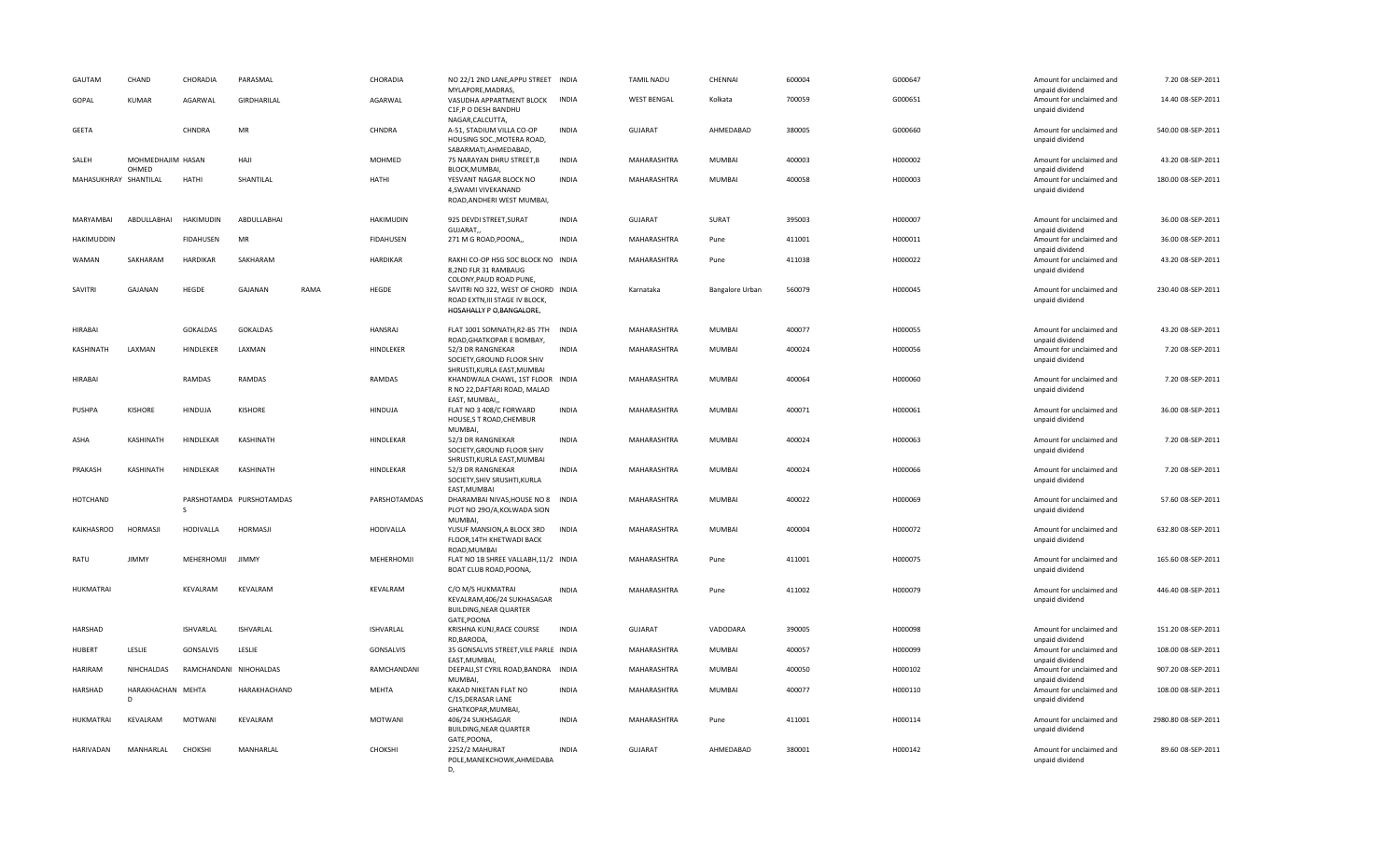| HITEN          | c                                               | SHAH           | CHINUBHAE            | M         | SHAH           | 39/41 DHANJI STREET 2ND<br>FLOOR, ROOM NO 20, MUMBAI,                                             | <b>INDIA</b> | MAHARASHTRA          | MUMBAI        | 400003 | H000179 | Amount for unclaimed and<br>unpaid dividend | 720.00 08-SEP-2011  |
|----------------|-------------------------------------------------|----------------|----------------------|-----------|----------------|---------------------------------------------------------------------------------------------------|--------------|----------------------|---------------|--------|---------|---------------------------------------------|---------------------|
| <b>HINA</b>    | MANHARLAL                                       | SHAH           | MANHARLAL            | DANMAL    | SHA            | BLOCK NO G 40 3RD<br>FLR, SARVODAYA<br>NAGAR, PANJRAPOLE                                          | <b>INDIA</b> | MAHARASHTRA          | MUMBAI        | 400004 | H000195 | Amount for unclaimed and<br>unpaid dividend | 302.40 08-SEP-2011  |
| H              | D                                               | DESHPANDE      | D                    |           | DESHPANDE      | ROAD, MUMBAI<br>SHIVPRASAD, SHRI SARASWATI CO INDIA<br>OP HSG SOC LTD, 30/2<br>SHIVAJINAGAR, PUNE |              | MAHARASHTRA          | Pune          | 411005 | H000198 | Amount for unclaimed and<br>unpaid dividend | 345.60 08-SEP-2011  |
| <b>HARSHAD</b> | CHUNILAL                                        | SHAH           | CHUNILAL             |           | SHAH           | 67 RANNA PARK SOCIETY<br>II, GHATLODIA AHMEDABAD,,                                                | <b>INDIA</b> | <b>GUJARAT</b>       | AHMEDABAD     | 380061 | H000220 | Amount for unclaimed and<br>unpaid dividend | 540.00 08-SEP-2011  |
| HARSHAD        | CHUNILAL                                        | SHAH           | CHUNILAL             | D         | SHAH           | 67 RANNA PARK SOCIETY<br>II, GHATTODIA, AHMEDABAD,                                                | <b>INDIA</b> | <b>GUJARAT</b>       | Ahmedabad     | 380067 | H000230 | Amount for unclaimed and<br>unpaid dividend | 655.20 08-SEP-2011  |
| <b>HEMLATA</b> | <b>GANPATBHAI</b>                               | DAVE           | <b>GANPATBHAI</b>    |           | KANJIBHAI      | <b>BHARADIA</b><br>NIWAS, KHANPUR, AHMEDABAD,                                                     | <b>INDIA</b> | GUJARAT              | AHMEDABAD     | 380001 | H000235 | Amount for unclaimed and<br>unpaid dividend | 540.00 08-SEP-2011  |
|                | <b>NSHESH</b>                                   | <b>KUMAR</b>   | H                    | SNAGARAJA | SETTY          | 113 NEELMAHAL OUT<br>HOUSE, SURVEYOR STREET<br>BASAVANAGUDI, BANGALORE,                           | <b>INDIA</b> | KARNATAKA            | BANGALORE     | 560004 | H000243 | Amount for unclaimed and<br>unpaid dividend | 1080.00 08-SEP-2011 |
| HANAMANT       | -1                                              | <b>MOHITE</b>  | LAXMAN               | K         | <b>MOHITE</b>  | MAHAVIR BLDG 314/54,G KADAM INDIA<br>ROAD LOWER PAREL, MUMBAI,                                    |              | MAHARASHTRA          | MUMBAI        | 400013 | H000259 | Amount for unclaimed and<br>unpaid dividend | 180.00 08-SEP-2011  |
| <b>HASMUKH</b> | M                                               | SHAH           | MANGALDAS            | D         | SHAH           | 8, DARSHAN PARK SOCI .- 2, VIP<br>ROAD, KARELI BAUG, VADODARA                                     | <b>INDIA</b> | <b>GUJARAT</b>       | VADODARA      | 390018 | H000270 | Amount for unclaimed and<br>unpaid dividend | 316.80 08-SEP-2011  |
| RAM            |                                                 | RAJ            | MR                   |           | RAJ            | 23-6-868 SHA-ALI-<br>BANDA, HYDERABAD,                                                            | <b>INDIA</b> | ANDHRA PRADESH       | HYDERABAD     | 500065 | H000463 | Amount for unclaimed and<br>unpaid dividend | 7.20 08-SEP-2011    |
| HORILAL        |                                                 | PATWA          | NENHALAL             |           | PATWA          | NEAR GANNA OFFICE CIVIL<br>LINES, PATEL NAGAR, BUDAUN U P,                                        | INDIA        | <b>UTTAR PRADESH</b> | BADAUN        | 243601 | H000470 | Amount for unclaimed and<br>unpaid dividend | 1440.00 08-SEP-2011 |
| SUMATI         | CHAMPAKLAL                                      | <b>BHAGAT</b>  | CHAMPAKLAL           |           | ISHWARLAL      | 1391 SALVI-NO-KHANCHO, DHANA INDIA<br>SUTAR'S POLE, KALUPUR<br>AHMEDABAD,                         |              | <b>GUJARAT</b>       | AHMEDABAD     | 380001 | H000488 | Amount for unclaimed and<br>unpaid dividend | 148.80 08-SEP-2011  |
| HARSHAD        | $\mathbf{H}$                                    | GANDHI         | HIRALAL              |           | GANDHI         | 7B COOPER BLDG 3RD FLOOR, N M INDIA<br>ROAD FORT, MUMBAI,                                         |              | MAHARASHTRA          | MUMBAI        | 400001 | H000492 | Amount for unclaimed and<br>unpaid dividend | 240.00 08-SEP-2011  |
| KALLY          | KHURSHED                                        | ICEWALLA       | KHURSHED             |           | SHAPURJI       | 422 A GRANT ROAD, MUMBAI,,                                                                        | <b>INDIA</b> | MAHARASHTRA          | MUMBAI        | 400007 | 1000001 | Amount for unclaimed and<br>unpaid dividend | 57.60 08-SEP-2011   |
| SHIRINBAI      | <b>DADABHAI</b>                                 | ICEWALLA       | <b>DADABHAI</b>      |           | ICEWALLA       | 103 WALKESHWAR ROAD, MALBAR INDIA<br>HILL.MUMBAI.                                                 |              | MAHARASHTRA          | MUMBAI        | 400006 | 1000005 | Amount for unclaimed and<br>unpaid dividend | 180.00 08-SEP-2011  |
| GARSHASP       | <b>AFLATOON</b>                                 | <b>IRANI</b>   | <b>AFLATOON</b>      |           | <b>IRANI</b>   | X083/14 GODREJ STATION SIDE<br>COLONY, PIROJSHAW<br>NAGAR, VIKHROLI EAST, MUMBAI                  | <b>INDIA</b> | MAHARASHTRA          | MUMBAI        | 400079 | 1000019 | Amount for unclaimed and<br>unpaid dividend | 43.20 08-SEP-2011   |
| GARSHASP       | <b>AFLATOON</b>                                 | <b>IRANI</b>   | <b>AFLATOON</b>      |           | <b>IRANI</b>   | X-83/14 GODREJ STATION SIDE<br>COLONY, PIROJSHAW<br>NAGAR, VIKHROLI E, MUMBAI                     | INDIA        | MAHARASHTRA          | MUMBAI        | 400079 | 1000022 | Amount for unclaimed and<br>unpaid dividend | 43.20 08-SEP-2011   |
| GARSHASP       | <b>AFLATOON</b>                                 | <b>IRANI</b>   | <b>AFLATOON</b>      |           | <b>IRANI</b>   | X-83/14 GODREJ STATION SIDE<br>COLONY, PIROJSHAW<br>NAGAR, VIKHROLI E, MUMBAI                     | <b>INDIA</b> | MAHARASHTRA          | MUMBAI        | 400079 | 1000023 | Amount for unclaimed and<br>unpaid dividend | 43.20 08-SEP-2011   |
| <b>HOMAI</b>   | <b>RUSTOM</b>                                   | <b>IRANI</b>   | RUSTOM               |           | <b>IRANI</b>   | E 14 RUSTOM BAUG, VICTORIA<br>ROAD, BYCULLA, MUMBAI                                               | <b>INDIA</b> | MAHARASHTRA          | MUMBAI        | 400008 | 1000028 | Amount for unclaimed and<br>unpaid dividend | 72.00 08-SEP-2011   |
| KASHMIRA       | NEVILLE                                         | <b>IRANI</b>   | NEVILLE              |           | <b>IRANI</b>   | 155 MODY STREET, VICTORIA<br>BAKERY, FORT MUMBAI,                                                 | <b>INDIA</b> | MAHARASHTRA          | MUMBAI        | 400001 | 1000032 | Amount for unclaimed and<br>unpaid dividend | 43.20 08-SEP-2011   |
| N              | D                                               | <b>IRANI</b>   | D                    |           | <b>IRANI</b>   | VICTORIA BAKERY, MODI<br>STREET, MUMBAI,                                                          | <b>INDIA</b> | MAHARASHTRA          | MUMBAI        | 400001 | 1000034 | Amount for unclaimed and<br>unpaid dividend | 86.40 08-SEP-2011   |
| <b>BANOO</b>   | MONDEGAR                                        | <b>IRANI</b>   | MONDEGAR             |           | <b>IRANI</b>   | MISHRA BHUGAN, 2ND FLOOR,<br>WADIA STREET, TARDEO,<br>MUMBAI,                                     | INDIA        | MAHARASHTRA          | MUMBAI        | 400034 | 1000036 | Amount for unclaimed and<br>unpaid dividend | 223.20 08-SEP-2011  |
| KER            | TANMANISHAN ITCHHASHANKE SHUKLA<br>$\mathbb{R}$ |                | <b>ITCHHASHANKAR</b> |           | SHUKLA         | C/O AMIN DESAI<br>SOLICITORS, HAMAM HOUSE, FORT<br>MUMBAI,                                        | <b>INDIA</b> | MAHARASHTRA          | MUMBAI        | 400001 | 1000041 | Amount for unclaimed and<br>unpaid dividend | 14.40 08-SEP-2011   |
| т              | RAMASWAMI                                       | <b>IYENGAR</b> | RAMASWAMI            |           | <b>IYENGAR</b> | A/75 VII<br>BLOCK, JAYANAGAR, BANGALORE,                                                          | <b>INDIA</b> | KARNATAKA            | BANGALORE     | 560082 | 1000046 | Amount for unclaimed and<br>unpaid dividend | 43.20 08-SEP-2011   |
| <b>ILABEN</b>  | $\overline{A}$                                  | SHAH           | ARVINDKUMAR          |           | SHAH           | C/O ARVINDKUMAR C SHAH,49<br>JAWAHAR NAGAR 6TH<br>ROAD, GOREGAON W MUMBAI,                        | <b>INDIA</b> | MAHARASHTRA          | <b>MUMBAI</b> | 400062 | 1000091 | Amount for unclaimed and<br>unpaid dividend | 266.40 08-SEP-2011  |
| <b>ILABEN</b>  | Α                                               | SHAH           | ARVINDKUMAR          |           | SHAH           | 49 JAWAHAR NAGAR ROAD, NO-6 INDIA<br>VIPUL NIVAR 2ND FLOOR<br>GOREGAON W, MUMBAI,                 |              | MAHARASHTRA          | MUMBAI        | 400062 | 1000113 | Amount for unclaimed and<br>unpaid dividend | 288.00 08-SEP-2011  |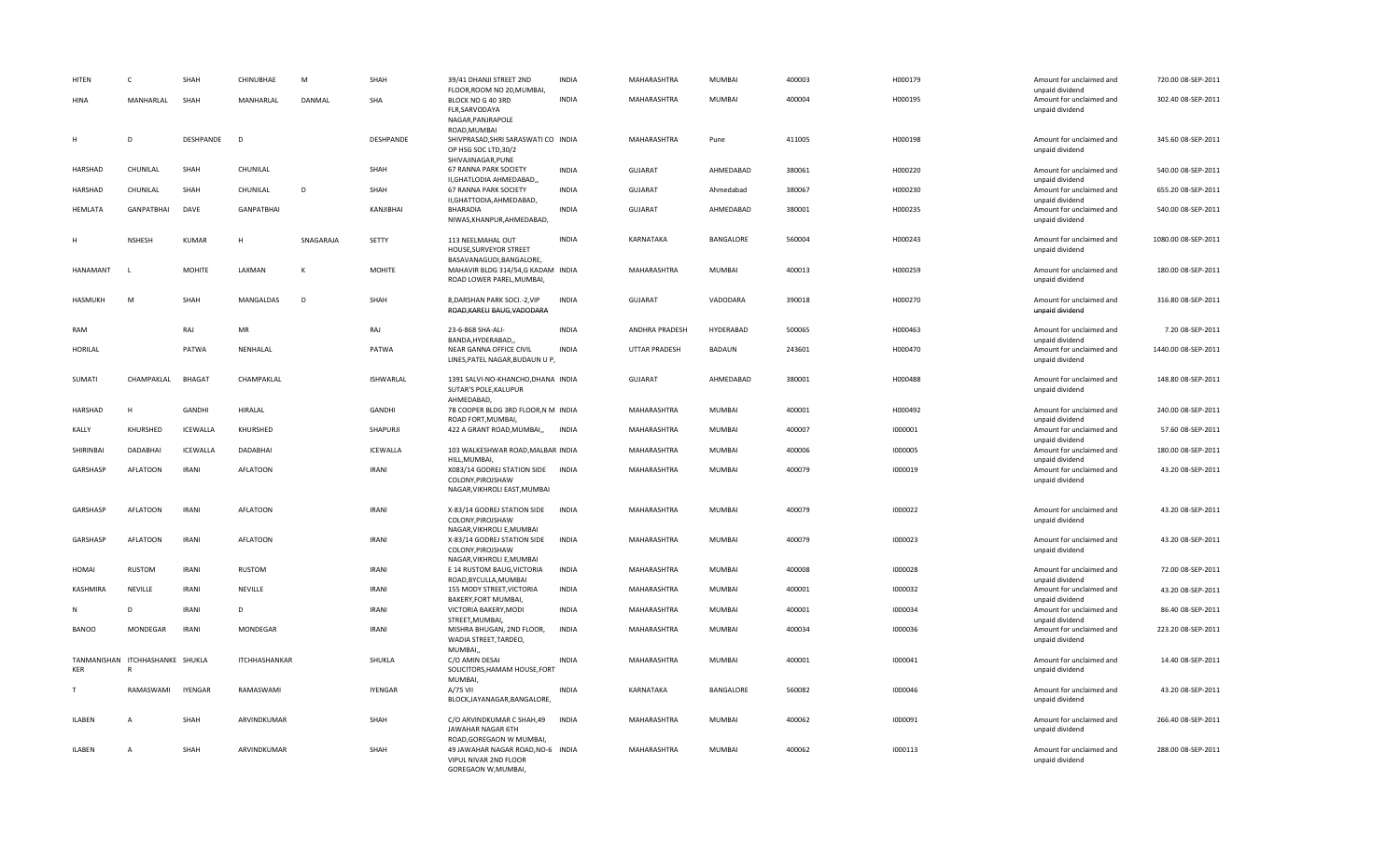| HARJINDER                        |                  | KAUR          | MR                               |                | KAUR           | W/O SIKANDER SINGH, 334 TULSI INDIA<br>NAGAR NEAR JAKHAL<br>ROAD, PATRAN DISTT.<br>PATIALA,, PATIALA                    |              | PUNJAB               | PATIALA           | 147105 | 0000                               | IN300011-10658306- Amount for unclaimed and<br>unpaid dividend | 320.00 08-SEP-2011  |
|----------------------------------|------------------|---------------|----------------------------------|----------------|----------------|-------------------------------------------------------------------------------------------------------------------------|--------------|----------------------|-------------------|--------|------------------------------------|----------------------------------------------------------------|---------------------|
| HARISH                           |                  | NAYYAR        | MR                               |                | <b>NAYYAR</b>  | A 103, BALI MARG, HANUMAN                                                                                               | <b>INDIA</b> | RAJASTHAN            | <b>JAIPUR</b>     | 302021 |                                    | IN300011-10670183- Amount for unclaimed and                    | 168.00 08-SEP-2011  |
| ANJANABHA                        |                  | MAJUMDAR      | PREMTOSH                         |                | MAJUMDAR       | NAGAR, JAIPUR<br>M. MODAK BRISHNU PRIYA<br>APARTMENTS, ROOM NO. 9,<br>ANAND<br>NAGAR, ADABARI, GUWAHATI,                | <b>INDIA</b> | ASSAM                | <b>GUWAHATI</b>   | 781012 | 0000<br>IN300079-10163647-<br>0000 | unpaid dividend<br>Amount for unclaimed and<br>unpaid dividend | 16.00 08-SEP-2011   |
| RAKESH                           |                  | <b>KUMAR</b>  | RAJ                              |                | KUMAR          | ASSAM<br>A 175 RAILWAY<br>COLONY, KASGANJ, DISTT ETAH, UP                                                               | <b>INDIA</b> | <b>UTTAR PRADESH</b> | <b>ETWAH</b>      | 207123 | IN300118-10444338-<br>0000         | Amount for unclaimed and<br>unpaid dividend                    | 320.00 08-SEP-2011  |
| SAIBAI                           | <b>KUMAR</b>     | DUTT          | SOMYENDRA                        | <b>KUMAR</b>   | DUTT           | 181, RAMESH DUTT                                                                                                        | <b>INDIA</b> | <b>WEST BENGAL</b>   | Kolkata           | 700006 |                                    | IN300118-10927172- Amount for unclaimed and                    | 0.80 08-SEP-2011    |
| VIJAYA                           |                  | $\mathsf{N}$  | NALLAMUTHU                       |                | ${\sf N}$      | STREET,, KOLKATA<br>SELVANAGAR, CHINNADHARAPUR INDIA<br>AM.                                                             |              | <b>TAMIL NADU</b>    | PERIYAR           | 639202 | 0000<br>IN300175-10152044-<br>0000 | unpaid dividend<br>Amount for unclaimed and                    | 80.00 08-SEP-2011   |
| VENKATACHALA<br>M                |                  | к             | KANNAN                           |                |                | 18/47, NEW HOSPITAL<br>STREET, GOBICHETTIPALAYAM, , ER<br>ODE                                                           | <b>INDIA</b> | <b>TAMIL NADU</b>    | PERIYAR           | 638452 | IN300175-10609926-<br>0000         | unpaid dividend<br>Amount for unclaimed and<br>unpaid dividend | 80.00 08-SEP-2011   |
| MAHEEDHAR                        |                  | <b>ALURI</b>  | MRUTHYUM                         | <b>JAYARAO</b> | AL             | 2 4 979 PLOT NO 113 NEW<br>NAGOLE, SAMATHA PURI WARD 4<br>L B NAGAR RANGA, REDDY<br>DIST, HYDERABAD ANDHRA<br>PRADESH   | <b>INDIA</b> | ANDHRA PRADESH       | HYDERABAD         | 500035 | 0000                               | IN300214-11936478- Amount for unclaimed and<br>unpaid dividend | 168.00 08-SEP-2011  |
| PRITI                            |                  | KAUSHIK       | VINOD                            | <b>KUMAR</b>   | SHARMA         | 2/974, PATHAN PURA, RAM<br>NAGAR, SAHARANPUR                                                                            | <b>INDIA</b> | <b>UTTAR PRADESH</b> | SAHARANPUR        | 247001 | 0000                               | IN300214-12728349- Amount for unclaimed and<br>unpaid dividend | 160.00 08-SEP-2011  |
| <b>TARUN</b>                     |                  | <b>BISWAS</b> | <b>BIMAL</b>                     | CHANDRA        | <b>BISWAS</b>  | S O BIMAL CHANDRA BISWAS<br>VILL, VIDYASAGAR PALLI PO<br>FALAKATA<br>DIST, JALPAIGURI, JALPAIGURI<br><b>WEST BENGAL</b> | <b>INDIA</b> | <b>WEST BENGAL</b>   | <b>JALPAIGURI</b> | 735211 | IN300214-12930854-<br>0000         | Amount for unclaimed and<br>unpaid dividend                    | 24.00 08-SEP-2011   |
| $\mathsf{V}$                     | PRADEEP          | <b>KUMAR</b>  | AMBALAL                          | PATEL          | VACHAN         | H NO 9 63, KRISHNA<br>NAGAR, KURNOOL, ANDHRA<br>PRADESH                                                                 | <b>INDIA</b> | ANDHRA PRADESH       | KURNOOL           | 518002 | 0000                               | IN300214-13017606- Amount for unclaimed and<br>unpaid dividend | 800.00 08-SEP-2011  |
| <b>GEETA</b>                     |                  | SRIVASTAVA    | HARIHAR                          | PRASAD         | SRIVA          | 8 NORTH CITY PANCHAL<br>COLONY, SHYAMGANJ, , BAREILLY<br><b>UTTAR PRADESH</b>                                           | <b>INDIA</b> | UTTAR PRADESH        | BAREILLY          | 243001 | 0000                               | IN300214-13301460- Amount for unclaimed and<br>unpaid dividend | 88.00 08-SEP-2011   |
| RONALD                           |                  | ALMEDA        | <b>BENADICT</b>                  |                | ALMEDA         | S O BENADICT ALMEDA, MITHA<br>DURGA HOUSE, MUNDKUR<br>POST, KARKALA                                                     | <b>INDIA</b> | KARNATAKA            | <b>UDUPI</b>      | 576121 | 0000                               | IN300214-13855133- Amount for unclaimed and<br>unpaid dividend | 40.00 08-SEP-2011   |
| ARUN                             | <b>KUMAR</b>     | KEJRIWAL      | PRABHU                           | DAYAL          | KEJRIWA        | AT AND PO<br>CHIRKUNDA,,,DHANBAD<br><b>JHARKHAND</b>                                                                    | <b>INDIA</b> | <b>BIHAR</b>         | DHANBAD           | 828202 | 0000                               | IN300214-13967516- Amount for unclaimed and<br>unpaid dividend | 80.00 08-SEP-2011   |
| NAGESH                           | <b>VITHALRAO</b> | PRABHU        | <b>VITHALRAO</b>                 | GOPALRAO       |                | ANAND BHAVAN NEAR<br>SBIJAMAKHANDI KARNATAKA                                                                            | <b>INDIA</b> | KARNATAKA            | <b>BIJAPUR</b>    | 587301 | 0000                               | IN300214-14351156- Amount for unclaimed and<br>unpaid dividend | 24.00 08-SEP-2011   |
| RAMESH                           | DAYALDAS         | WANI          | DAYALDAS                         | MADHAV         | WANI           | SN 414 2 3A 24 562 2 3 APN 25<br>SW, SWAMIVIBEKANAND NGR M<br>BAD,, NASHIK MAHARASHTRA                                  | <b>INDIA</b> | MAHARASHTRA          | Nashik            | 422101 | 0000                               | IN300214-15301961- Amount for unclaimed and<br>unpaid dividend | 1227.20 08-SEP-2011 |
| <b>BOPPANA</b>                   | SUBBA            | RAO           | SRIRAMAMURTHY                    |                | <b>BOPPAN</b>  | K T V HEALTH FOOD PVT LTD B / INDIA<br>69, SIPCOT INDUSTRIAL<br>COMPLEX, GUMMIDIPOONDI, TIRU<br>VALLUR TAMILNADU        |              | <b>TAMIL NADU</b>    | CHENGAI ANNA      | 601201 | 0000                               | IN300214-15517632- Amount for unclaimed and<br>unpaid dividend | 80.00 08-SEP-2011   |
| <b>NISHA</b>                     |                  | KUMARI        | <b>BABU</b>                      |                | RAM            | H 1046 AVAS VIKAS SCHEME 1<br>KALYAN, PUR, , KANPUR UTTAR<br>PRADESH                                                    | <b>INDIA</b> | UTTAR PRADESH        | <b>KANPUR</b>     | 208016 | 0000                               | IN300214-15588332- Amount for unclaimed and<br>unpaid dividend | 80.00 08-SEP-2011   |
| DINESHCHANDR B<br>$\overline{A}$ |                  | PANDYA        | BALDEVBHAI                       |                | KACHARABH      | 1718 8 GAYATRINAGAR G H B<br>CHANDKHEDA,,,GANDHI NAGAR<br>GUJARAT                                                       | <b>INDIA</b> | GUJARAT              | AHMEDABAD         | 382424 | IN300214-15866280-<br>0000         | Amount for unclaimed and<br>unpaid dividend                    | 240.00 08-SEP-2011  |
| SUMATHI                          |                  | $\mathsf{R}$  | RAMANJANEYA                      |                | RAMANA         | 1 BLOCK 1 MAIN ROAD 3RD<br>CROSS, KUVVEMPUNAGAR, , TUMK<br><b>UR KARNATAKA</b>                                          | <b>INDIA</b> | KARNATAKA            | <b>TUMKUR</b>     | 572103 | 0000                               | IN300214-15866484- Amount for unclaimed and<br>unpaid dividend | 12.00 08-SEP-2011   |
| KODALU                           | BHUPALAM         | D             | SANJEEVAPRASA HANUMANTHARA<br>YA |                | SANJEEVAPRASAD | KODALU BHUPALAM<br>SANJEEVAPRASAD D NO,155 1ST<br>MAIN BASAVESWAR<br>NAGARBELLARY KARNATAKA                             | <b>INDIA</b> | KARNATAKA            | BELLARY           | 583103 | 0000                               | IN300214-15921321- Amount for unclaimed and<br>unpaid dividend | 80.00 08-SEP-2011   |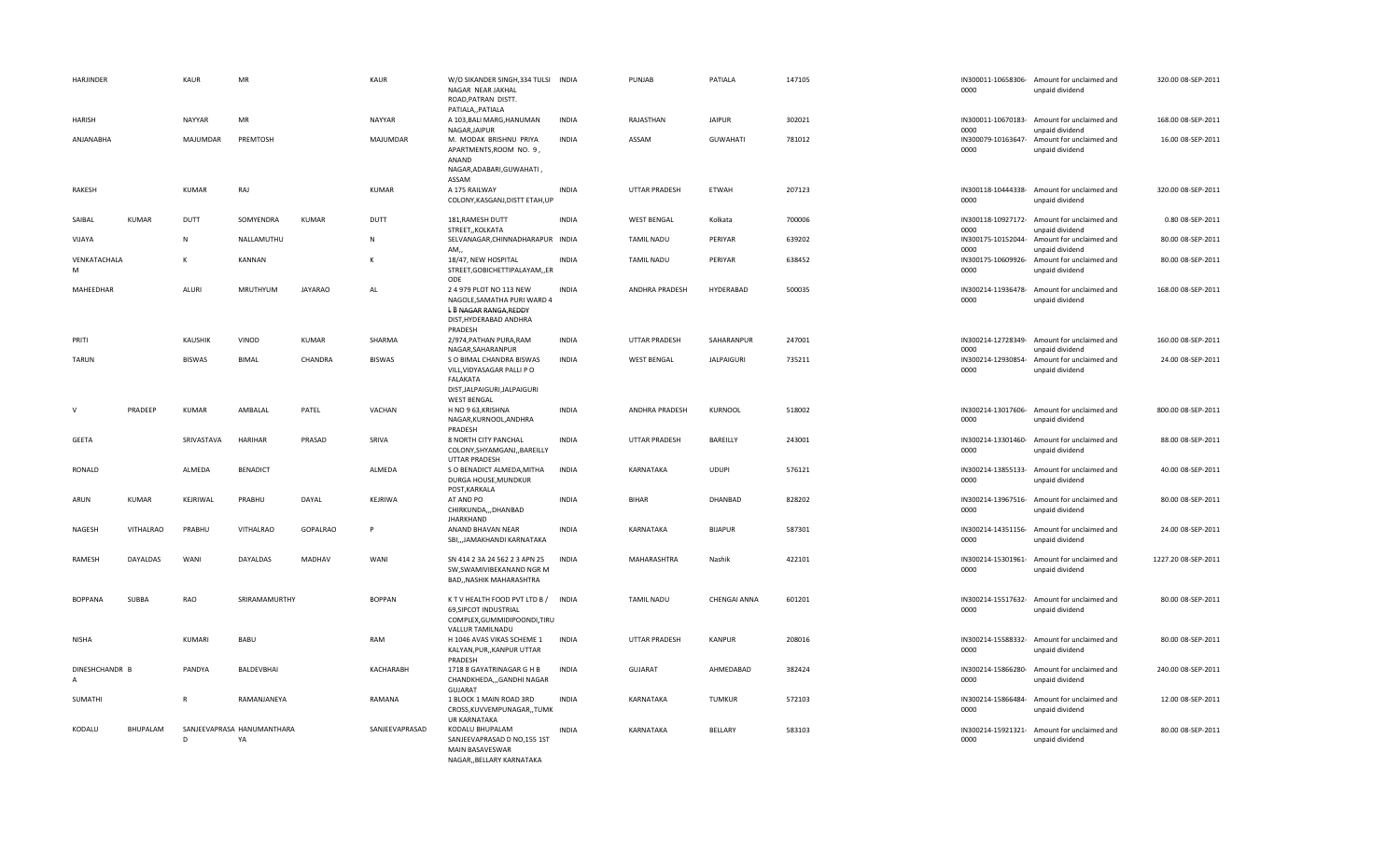| ABRAHAM                      | GEORGE               | $\mathsf{T}$                 | $\overline{A}$                   | <b>GEORGE</b>   | P O BOX NO 3600, TREASURY<br>DEPT, ADIA, ABU DHABI, UAE                                       | <b>UNITED ARAB</b><br><b>EMIRATES</b> | <b>NA</b>         | ΝA              | 999999 | 0000 | IN300239-10569453- Amount for unclaimed and<br>unpaid dividend | 8400.00 08-SEP-2011 |
|------------------------------|----------------------|------------------------------|----------------------------------|-----------------|-----------------------------------------------------------------------------------------------|---------------------------------------|-------------------|-----------------|--------|------|----------------------------------------------------------------|---------------------|
| LIJU                         | MATHEW               | $\mathsf{P}$                 | <b>THOMAS</b>                    | MATHEW          | PO BOX 3838, ABUDHABI, UAE,                                                                   | UNITED ARAB<br><b>EMIRATES</b>        | NA                | ΝA              | 999999 | 0000 | IN300239-10853748- Amount for unclaimed and<br>unpaid dividend | 160.00 08-SEP-2011  |
| SAJAN                        | ZACHARIAS            | DAVID                        |                                  | ZACHARIAS       | ZUBAIR AUTOMOTIVE LLC,P O BOX OMAN<br>NO 800, PC 111, SEEB, MUSCAT                            |                                       | <b>NA</b>         | NA              | 999999 | 0000 | IN300239-10896282- Amount for unclaimed and<br>unpaid dividend | 200.00 08-SEP-2011  |
| KALAPPURAKKA JOSEPH          | <b>MONIS</b>         | REENA                        |                                  | <b>MONIS</b>    | IBM MIDDLE EAST FZ LLC, DUBAI<br>INTERNET CITY, IBM BUILDING, PO EMIRATES<br>BOX 27242, DUBAI | <b>UNITED ARAB</b>                    | <b>NA</b>         | NA              | 999999 | 0000 | IN300239-11312258- Amount for unclaimed and<br>unpaid dividend | 800.00 08-SEP-2011  |
| VIDHYADHARAN M               | P                    | DIVAKARAN                    |                                  | P               | GOPALAYAM,CMC<br>28, VELOORVATTOM, CHERTHALA                                                  | <b>INDIA</b>                          | KERALA            | ALLEPPEY        | 688524 | 0000 | IN300239-11341909- Amount for unclaimed and<br>unpaid dividend | 40.00 08-SEP-2011   |
| SRAVANTI                     | <b>BODDU</b>         | MADHUSUDHANA RAO             |                                  | <b>BOD</b>      | D. NO. 37-1-169, 51/2, NEAR<br>POWER OFFICE, LAMBADI DONKA,<br>KURNOOL ROAD, ONGOLE           | <b>INDIA</b>                          | ANDHRA PRADESH    | PRAKASAM        | 523002 | 0000 | IN300239-11412905- Amount for unclaimed and<br>unpaid dividend | 68.00 08-SEP-2011   |
| <b>FENILON</b>               | VAZ                  | M                            | JA                               | VAZ             | H.NO.659,1ST<br>FATRADE, VARCA, VARCA                                                         | <b>INDIA</b>                          | GOA               | VAREA           | 403721 | 0000 | IN300239-12146638- Amount for unclaimed and<br>unpaid dividend | 72.00 08-SEP-2011   |
| MAHESWARI<br>UMA             | -S                   | KRISHNA                      |                                  | <b>MOORTHY</b>  | PLOT NO 2,4/2 ND CROSS, NEHRU INDIA<br>NAGAR, HOSUR TK, KRISHNAGIRI<br><b>DT</b>              |                                       | <b>TAMIL NADU</b> | DHARMAPURI      | 635109 | 0000 | IN300239-12193696- Amount for unclaimed and<br>unpaid dividend | 72.00 08-SEP-2011   |
| JAYA                         | RAMANI               | <b>MUNJETI</b>               | PAIDI                            | RAJU            | ANTHARIKSHA NAGAR, QTR NO A2 INDIA<br>59.SALAGAME<br>ROAD, HARALAHALLY HASSAN                 |                                       | KARNATAKA         | HASSAN          | 573201 | 0000 | IN300239-12383916- Amount for unclaimed and<br>unpaid dividend | 110.40 08-SEP-2011  |
| SIDDIQUE<br>P                | $\overline{A}$       | p                            | P                                | ABDULRAHMAN     | PALIPARAMBIL<br>HOUSE, PERUMBAVOOR, ERNAKUL<br>AM DISTRICT,                                   | <b>INDIA</b>                          | KERALA            | ERNAKULAM       | 683542 | 0000 | IN300239-12388590- Amount for unclaimed and<br>unpaid dividend | 36.00 08-SEP-2011   |
| <b>VINCENT</b><br>К          | M                    | <b>MATHEW</b>                |                                  | M               | KADUKANMAKKAL<br>HOUSE, KOTTAPPADY P<br>O,KOTHAMANGALAM,KOTHAMAN<br>GALAM                     | <b>INDIA</b>                          | KERALA            | ERNAKULAM       | 686695 | 0000 | IN300239-12438626- Amount for unclaimed and<br>unpaid dividend | 160.00 08-SEP-2011  |
| SUPRIYA                      | SAJI                 | SAIL                         | K                                | P               | SOUPARNIKA, KEEZHCHERIMEL, CH INDIA<br>ENGANNUR, CHENGANNUR                                   |                                       | KERALA            | ALLEPPEY        | 689121 | 0000 | IN300239-12464450- Amount for unclaimed and<br>unpaid dividend | 80.00 08-SEP-2011   |
| $\mathsf{C}$<br>JOSE         | DEVASIA              | DEVASIA                      |                                  | DEVASIA         | JOSY<br>BHAVAN, THAIKATTUSSERY, CHERT<br>HALA,                                                | INDIA                                 | KERALA            | ALLEPPEY        | 688528 | 0000 | IN300239-12663770- Amount for unclaimed and<br>unpaid dividend | 200.00 08-SEP-2011  |
| <b>JAI</b><br>J              | MURINGATHERY JOHNSON |                              |                                  | MURINGATHERY    | MURINGATHERY<br>HOUSE, PARAPPUKKARA P<br>O, THRISSUR, THRISSUR                                | <b>INDIA</b>                          | KERALA            | <b>TRICHUR</b>  | 680310 | 0000 | IN300239-12668047- Amount for unclaimed and<br>unpaid dividend | 24.00 08-SEP-2011   |
| LALITHA                      | SIRNA                | VITTAL                       |                                  | SIRNA           | 10.3.179, SHIVAJI NAGAR, WARD<br>21, NIZAMABAD                                                | <b>INDIA</b>                          | ANDHRA PRADESH    | NIZAMABAD       | 503001 | 0000 | IN300239-12715768- Amount for unclaimed and<br>unpaid dividend | 80.00 08-SEP-2011   |
| AVTAR                        | SINGH                | <b>BALBIR</b>                |                                  | SINGH           | 31266, ST. 10, PARAS RAM<br>NAGAR, BATHINDA                                                   | <b>INDIA</b>                          | PUNJAB            | <b>BHATINDA</b> | 151001 | 0000 | IN300239-12741884- Amount for unclaimed and<br>unpaid dividend | 80.00 08-SEP-2011   |
| CHANDRAN                     | S                    | SUBRAMANI                    |                                  | $\mathsf{S}$    | 15/4/74 52,<br>THAYAPPA, THOTTAM, BAGALUR<br>ROAD, HOSUR T K, KRISHNAGIRI                     | <b>INDIA</b>                          | <b>TAMIL NADU</b> | DHARMAPURI      | 635109 | 0000 | IN300239-12773100- Amount for unclaimed and<br>unpaid dividend | 40.00 08-SEP-2011   |
| SAMBATH<br><b>KUMARP</b>     | N                    | NARAYANAN                    |                                  | <b>IYER</b>     | COCHIN SHIPYARD<br>LTD,COCHIN,ERNAKULAM,ERNAK<br><b>ULAM</b>                                  | <b>INDIA</b>                          | KERALA            | ERNAKULAM       | 682015 | 0000 | IN300239-12790647- Amount for unclaimed and<br>unpaid dividend | 216.00 08-SEP-2011  |
| YERAWAR<br>VITTHAL           | <b>NAGNATH</b>       | NAGNATH                      | SWANAND                          | YERA            | ROW HOUSE NO.1, JAWENDA<br>ESTATE, SHAHANURWADI, AURANG<br>ABAD                               | <b>INDIA</b>                          | MAHARASHTRA       | Aurangabad      | 431001 | 0000 | IN300239-12975075- Amount for unclaimed and<br>unpaid dividend | 16.00 08-SEP-2011   |
| RAJESH                       | <b>KUMAR</b>         | PARTAP                       |                                  | SINGH           | HOUSE NO-362, ADARSH<br>NAGAR, SONEPAT, SONEPAT                                               | <b>INDIA</b>                          | <b>HARYANA</b>    | SONEPAT         | 131001 | 0000 | IN300239-13003658- Amount for unclaimed and<br>unpaid dividend | 1200.00 08-SEP-2011 |
| <b>JAYAKUMAR</b>             | $\mathsf{V}$         | $\mathsf{V}$                 | NSUBRAHMMANNIA N<br>$\mathsf{N}$ |                 | VAZHAKKOTTILLAM<br>HOUSE, KARIVELLUR P<br>O,KANNUR,KANNUR                                     | <b>INDIA</b>                          | KERALA            | Kannur          | 670521 | 0000 | IN300239-13119332- Amount for unclaimed and<br>unpaid dividend | 88.00 08-SEP-2011   |
| AKILA                        | RAJAMARAN            | NARAYANASAMY                 |                                  | RAJAMARAN       | PRIYADARSHNI, SHANKARPURA, CH INDIA<br>IKMAGALUR, CHIKMAGALUR                                 |                                       | KARNATAKA         | CHIKAMAGALUR    | 577101 | 0000 | IN300239-13151653- Amount for unclaimed and<br>unpaid dividend | 16.00 08-SEP-2011   |
| PALLIKUNATH<br><b>JOSEPH</b> | <b>JOSINGER</b>      | PVJOSEPH                     |                                  | <b>JOSINGER</b> | H NO 7 1 791, MANKHAMMA<br>THOTA, NEAR HUTCH<br>TOWER, KARIMNAGAR                             | <b>INDIA</b>                          | ANDHRA PRADESH    | KARIMNAGAR      | 505001 | 0000 | IN300239-13234583- Amount for unclaimed and<br>unpaid dividend | 240.00 08-SEP-2011  |
| JAYASREE                     | $\mathsf{K}$         | KARUNAKARAPILL<br>$\Delta I$ |                                  | <b>VEL</b>      | SWATHI KORATHAT, NORTH FORT INDIA<br>GATE, TRIPUNITHURA, ERNAKULA<br>M                        |                                       | KERALA            | ERNAKULAM       | 682301 | 0000 | IN300239-13244892- Amount for unclaimed and<br>unpaid dividend | 84.00 08-SEP-2011   |

| 111JUUZJJ-1UJUJ4JJ-        | Allivulit Ivi ulitialliittu allu             |                                                                                                                                                                                                                                                                                                                                                                                                                                                                                                                                                                                                                                                                                                                                                                                                                                                                                                                                                                                                 |
|----------------------------|----------------------------------------------|-------------------------------------------------------------------------------------------------------------------------------------------------------------------------------------------------------------------------------------------------------------------------------------------------------------------------------------------------------------------------------------------------------------------------------------------------------------------------------------------------------------------------------------------------------------------------------------------------------------------------------------------------------------------------------------------------------------------------------------------------------------------------------------------------------------------------------------------------------------------------------------------------------------------------------------------------------------------------------------------------|
|                            |                                              | 160.00 08-SEP-2011                                                                                                                                                                                                                                                                                                                                                                                                                                                                                                                                                                                                                                                                                                                                                                                                                                                                                                                                                                              |
| 0000<br>0000               | unpaid dividend<br>unpaid dividend           | 200.00 08-SEP-2011                                                                                                                                                                                                                                                                                                                                                                                                                                                                                                                                                                                                                                                                                                                                                                                                                                                                                                                                                                              |
| 0000                       | unpaid dividend                              | 800.00 08-SEP-2011                                                                                                                                                                                                                                                                                                                                                                                                                                                                                                                                                                                                                                                                                                                                                                                                                                                                                                                                                                              |
| 0000                       | unpaid dividend                              | 40.00 08-SEP-2011                                                                                                                                                                                                                                                                                                                                                                                                                                                                                                                                                                                                                                                                                                                                                                                                                                                                                                                                                                               |
| 0000                       | unpaid dividend                              | 68.00 08-SEP-2011                                                                                                                                                                                                                                                                                                                                                                                                                                                                                                                                                                                                                                                                                                                                                                                                                                                                                                                                                                               |
| IN300239-12146638-<br>nnnn | unpaid dividend                              | 72.00 08-SEP-2011                                                                                                                                                                                                                                                                                                                                                                                                                                                                                                                                                                                                                                                                                                                                                                                                                                                                                                                                                                               |
| 0000                       | unpaid dividend                              | 72.00 08-SEP-2011                                                                                                                                                                                                                                                                                                                                                                                                                                                                                                                                                                                                                                                                                                                                                                                                                                                                                                                                                                               |
| 0000                       | unpaid dividend                              | 110.40 08-SEP-2011                                                                                                                                                                                                                                                                                                                                                                                                                                                                                                                                                                                                                                                                                                                                                                                                                                                                                                                                                                              |
| IN300239-12388590-<br>0000 | Amount for unclaimed and<br>unpaid dividend  | 36.00 08-SEP-2011                                                                                                                                                                                                                                                                                                                                                                                                                                                                                                                                                                                                                                                                                                                                                                                                                                                                                                                                                                               |
| 0000                       | unpaid dividend                              | 160.00 08-SEP-2011                                                                                                                                                                                                                                                                                                                                                                                                                                                                                                                                                                                                                                                                                                                                                                                                                                                                                                                                                                              |
|                            |                                              | 80.00 08-SEP-2011                                                                                                                                                                                                                                                                                                                                                                                                                                                                                                                                                                                                                                                                                                                                                                                                                                                                                                                                                                               |
| IN300239-12663770-<br>0000 | Amount for unclaimed and<br>unpaid dividend  | 200.00 08-SEP-2011                                                                                                                                                                                                                                                                                                                                                                                                                                                                                                                                                                                                                                                                                                                                                                                                                                                                                                                                                                              |
| 0000                       | unpaid dividend                              | 24.00 08-SEP-2011                                                                                                                                                                                                                                                                                                                                                                                                                                                                                                                                                                                                                                                                                                                                                                                                                                                                                                                                                                               |
|                            | Amount for unclaimed and                     | 80.00 08-SEP-2011                                                                                                                                                                                                                                                                                                                                                                                                                                                                                                                                                                                                                                                                                                                                                                                                                                                                                                                                                                               |
|                            |                                              | 80.00 08-SEP-2011                                                                                                                                                                                                                                                                                                                                                                                                                                                                                                                                                                                                                                                                                                                                                                                                                                                                                                                                                                               |
| 0000                       | Amount for unclaimed and<br>unpaid dividend  | 40.00 08-SEP-2011                                                                                                                                                                                                                                                                                                                                                                                                                                                                                                                                                                                                                                                                                                                                                                                                                                                                                                                                                                               |
|                            |                                              |                                                                                                                                                                                                                                                                                                                                                                                                                                                                                                                                                                                                                                                                                                                                                                                                                                                                                                                                                                                                 |
| 0000                       | unpaid dividend                              | 216.00 08-SEP-2011                                                                                                                                                                                                                                                                                                                                                                                                                                                                                                                                                                                                                                                                                                                                                                                                                                                                                                                                                                              |
| 0000                       | unpaid dividend                              | 16.00 08-SEP-2011                                                                                                                                                                                                                                                                                                                                                                                                                                                                                                                                                                                                                                                                                                                                                                                                                                                                                                                                                                               |
|                            |                                              | 1200.00 08-SEP-2011                                                                                                                                                                                                                                                                                                                                                                                                                                                                                                                                                                                                                                                                                                                                                                                                                                                                                                                                                                             |
| 0000                       | unpaid dividend                              | 88.00 08-SEP-2011                                                                                                                                                                                                                                                                                                                                                                                                                                                                                                                                                                                                                                                                                                                                                                                                                                                                                                                                                                               |
|                            |                                              | 16.00 08-SEP-2011                                                                                                                                                                                                                                                                                                                                                                                                                                                                                                                                                                                                                                                                                                                                                                                                                                                                                                                                                                               |
| IN300239-13234583-<br>0000 | Amount for unclaimed and<br>unpaid dividend  | 240.00 08-SEP-2011                                                                                                                                                                                                                                                                                                                                                                                                                                                                                                                                                                                                                                                                                                                                                                                                                                                                                                                                                                              |
| 0000                       | Amount for unclaimed and<br>unpaid dividend  | 84.00 08-SEP-2011                                                                                                                                                                                                                                                                                                                                                                                                                                                                                                                                                                                                                                                                                                                                                                                                                                                                                                                                                                               |
|                            | 0000<br>0000<br>0000<br>nnnn<br>nnnn<br>nnnn | unpaid dividend<br>IN300239-10853748- Amount for unclaimed and<br>IN300239-10896282- Amount for unclaimed and<br>IN300239-11312258- Amount for unclaimed and<br>IN300239-11341909- Amount for unclaimed and<br>IN300239-11412905- Amount for unclaimed and<br>Amount for unclaimed and<br>IN300239-12193696- Amount for unclaimed and<br>IN300239-12383916- Amount for unclaimed and<br>IN300239-12438626- Amount for unclaimed and<br>IN300239-12464450- Amount for unclaimed and<br>unpaid dividend<br>IN300239-12668047- Amount for unclaimed and<br>IN300239-12715768-<br>unpaid dividend<br>IN300239-12741884- Amount for unclaimed and<br>unpaid dividend<br>IN300239-12773100-<br>IN300239-12790647-<br>Amount for unclaimed and<br>IN300239-12975075- Amount for unclaimed and<br>IN300239-13003658- Amount for unclaimed and<br>unpaid dividend<br>IN300239-13119332- Amount for unclaimed and<br>IN300239-13151653- Amount for unclaimed and<br>unpaid dividend<br>IN300239-13244892- |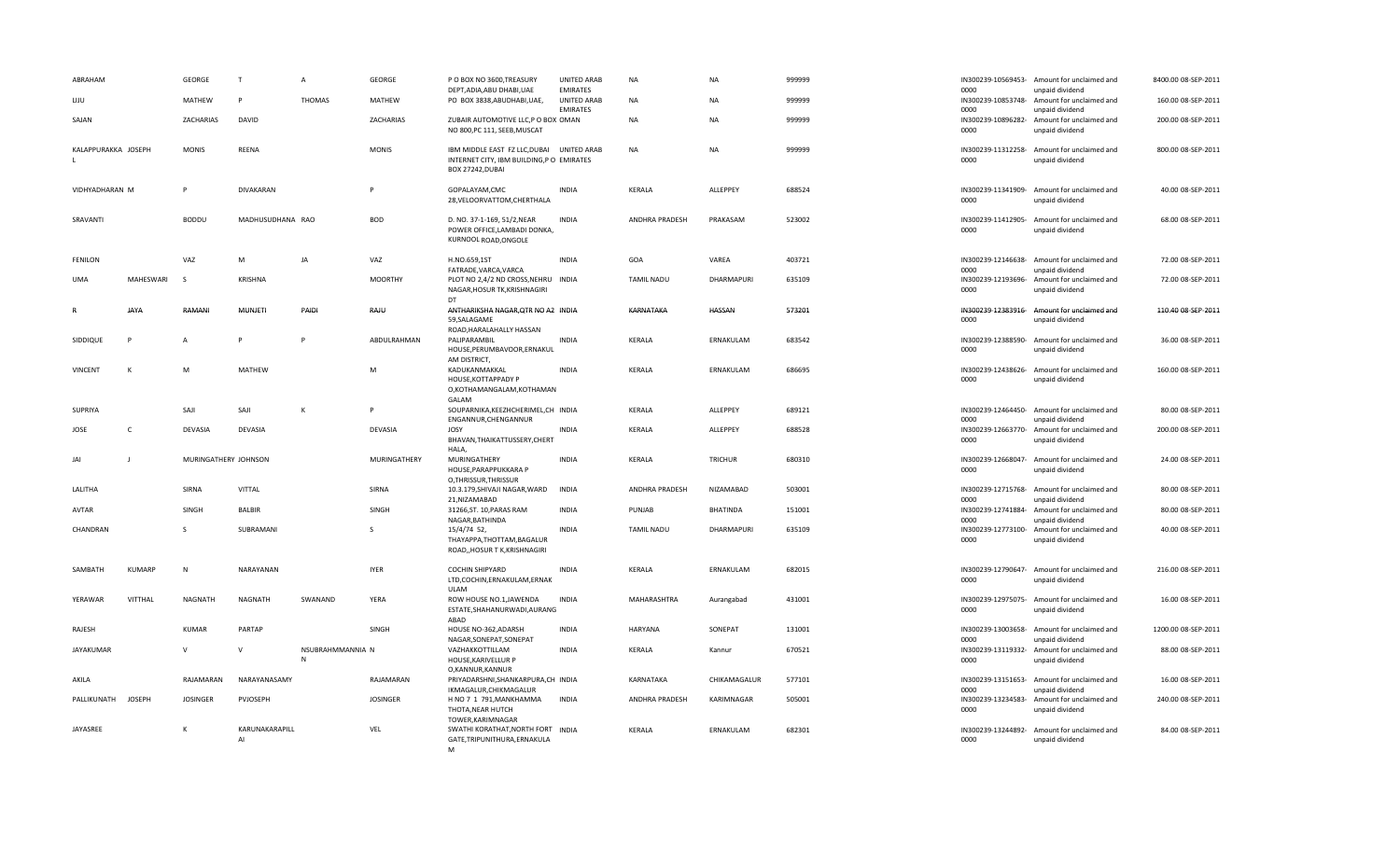| RATHISH           | M                           | PILLAI         | MADHUSUDANAN |                 | PILLAI           | DOUGLAS OHI LLC PC 114,P O BOX OMAN<br>1639 HAY AL                                                       |              | <b>NA</b>             | NA                   | 999999 | 0000                       | IN300239-13264435- Amount for unclaimed and<br>unpaid dividend | 225.60 08-SEP-2011  |
|-------------------|-----------------------------|----------------|--------------|-----------------|------------------|----------------------------------------------------------------------------------------------------------|--------------|-----------------------|----------------------|--------|----------------------------|----------------------------------------------------------------|---------------------|
|                   |                             |                |              |                 |                  | MINA, MUSCAT, SULTANATE OF<br><b>OMAN</b>                                                                |              |                       |                      |        |                            |                                                                |                     |
| MANJULA           | S                           | SHET           | GANESH       |                 | RAIKAR           | 157/81<br>SHREENAGAR, UNAKAL, HUBLI, HUB<br>$\blacksquare$                                               | <b>INDIA</b> | KARNATAKA             | <b>DHARWAR</b>       | 580031 | 0000                       | IN300239-13295503- Amount for unclaimed and<br>unpaid dividend | 48.00 08-SEP-2011   |
| SIVAMANI          |                             | K              | KANDASAMY    |                 | M                | OLD NO 23, NEW NO<br>2, KALIAPPANUR<br>EAST, THANTHONI, KARUR                                            | <b>INDIA</b> | <b>TAMIL NADU</b>     | PERIYAR              | 639005 | 0000                       | IN300239-13308255- Amount for unclaimed and<br>unpaid dividend | 19.20 08-SEP-2011   |
| REDDAPPA          |                             |                | $\mathsf{V}$ |                 | <b>BHOOPATHY</b> | VUYYALACHINTALA (V), MAPAKSHI INDIA<br>(P), CHITTOOR, CHITTOOR                                           |              | ANDHRA PRADESH        | <b>TIRUPATI</b>      | 517002 | 0000                       | IN300239-13356279- Amount for unclaimed and<br>unpaid dividend | 13.60 08-SEP-2011   |
| AANCHAL           |                             | <b>NAGPAL</b>  | <b>ASHOK</b> |                 | NAGPAL           | H.NO 3, SUBHASH MARG, D, CIVIL INDIA<br>LINE, KARNAL                                                     |              | <b>HARYANA</b>        | KARNAL               | 132001 | 0000                       | IN300239-13620015- Amount for unclaimed and<br>unpaid dividend | 39.20 08-SEP-2011   |
| RAJINDER          |                             | SINGH          | SADHU        |                 | SINGH            | H.NO 1389, SECTOR 9 U<br>E,KARNAL,KARNAL                                                                 | <b>INDIA</b> | HARYANA               | KARNAL               | 132001 | IN300239-13658290-<br>0000 | Amount for unclaimed and<br>unpaid dividend                    | 200.00 08-SEP-2011  |
| KOPPA             | SUBBARAO                    | RAMYA          | <b>KOPPA</b> | SUBBA           | RAO              | C/O K S RAMESHA, KARNATAKA INDIA<br><b>BANK LTD, PARVATHI TALKIES</b><br>ROAD, CHANNAPATNA,<br>BANGALORE |              | KARNATAKA             | Mysore               | 571501 | 0000                       | IN300239-30013189- Amount for unclaimed and<br>unpaid dividend | 0.80 08-SEP-2011    |
| PADMANABHA PILLAI |                             | A              | ARAVINDAKSHA | <b>KURUP</b>    | P                | <b>MAROOR</b><br>PUTHENVEEDU, NADUVILEMURI, P<br>ORUVAZHI, CHATHAKULAM P O                               | <b>INDIA</b> | KERALA                | QUILON               | 690520 | 0000                       | IN300239-30043595- Amount for unclaimed and<br>unpaid dividend | 40.00 08-SEP-2011   |
| SAGAR             |                             | PAUL           | MANORANJAN   |                 | PAUL             | VILL- HARIPUR JALE PARA, P.O.-<br>KAKDWIP,,DIST- 24 PGS (S) W.B.                                         | <b>INDIA</b> | <b>WEST BENGAL</b>    | South 24 Parganas    | 743347 | 0000                       | IN300263-10169825- Amount for unclaimed and<br>unpaid dividend | 60.00 08-SEP-2011   |
| VISHNUKANTHA      |                             | ASAWA          | RANGLAL      |                 | ASAWA            | 4-3-518, HANUMAN<br>TEKDI,, HYDERABAD,,                                                                  | <b>INDIA</b> | ANDHRA PRADESH        | <b>HYDERABAD</b>     | 500001 | 0000                       | IN300351-70022932- Amount for unclaimed and<br>unpaid dividend | 5280.00 08-SEP-2011 |
| ARNAB             |                             | PAUL           | PRASANTA     | <b>KUMAR</b>    | PAUL             | 30 A, HAREY KRISHTO SETT<br>LANE, KOLKATA, KOLKATA                                                       | <b>INDIA</b> | <b>WEST BENGAL</b>    | Kolkata              | 700050 | 0000                       | IN300360-10591725- Amount for unclaimed and<br>unpaid dividend | 280.00 08-SEP-2011  |
| VENKAT            | RAJANP                      | <sub>S</sub>   |              | <b>GSAMPATH</b> | CHETTIAR         | 20 KUMARASAMI KOIL<br>STREET, TIRUPATTUR, , VELLORE<br><b>DIST</b>                                       | <b>INDIA</b> | <b>TAMIL NADU</b>     | NORTH ARCOT          | 635601 | 0000                       | IN300394-11766354- Amount for unclaimed and<br>unpaid dividend | 40.00 08-SEP-2011   |
| ABHILASH          |                             | <b>NAMBIAR</b> | BALAKRISHNAN |                 | F                | 1754, KOZHITUMBANILAM, KARAP INDIA<br>ARAMBA, CALICUT                                                    |              | KERALA                | CALICUT              | 673021 | 0000                       | IN300394-12214025- Amount for unclaimed and<br>unpaid dividend | 20.00 08-SEP-2011   |
| <b>UDAY</b>       | KUMARMAHEN SHAH<br>DRAKUMAR |                | SHAH         | MAHENDRA        | KUMAR            | 23 VASANT PARK<br>SOCIETY, STATION<br>ROAD,, VISNAGAR (N G)                                              | <b>INDIA</b> | GUJARAT               | KALOL                | 384315 | 0000                       | IN300394-12883008- Amount for unclaimed and<br>unpaid dividend | 489.60 08-SEP-2011  |
| RAMULU            |                             | <b>BASETTY</b> | RAGHAVULU    |                 | BASETTY          | 16-2-751/55/52, STATE BANK OF<br>HYDERABAD, SAIDABAD, HYDERAB<br>AD                                      | <b>INDIA</b> | ANDHRA PRADESH        | ADILABAD             | 500060 | 0000                       | IN300394-13270854- Amount for unclaimed and<br>unpaid dividend | 8.00 08-SEP-2011    |
| MIRAMPALLI        | <b>VENKAT</b>               | RAO            | VENKTESWARLU |                 | <b>MIRAMPA</b>   | <b>D NO 7-</b><br>29, ENIKEPADU, VIJAYAWADA<br>RURAL                                                     | <b>INDIA</b> | ANDHRA PRADESH        | <b>KRISHNA</b>       | 521108 | 0000                       | IN300394-16217375- Amount for unclaimed and<br>unpaid dividend | 100.00 08-SEP-2011  |
| SANTOSH           |                             | <b>GUPTA</b>   | SANJAY       |                 | <b>GUPTA</b>     | V P O BAS KIRPAL NAGAR, DIST<br>ALWAR,, RAJASTHAN                                                        | <b>INDIA</b> | RAJASTHAN             | ALWAR                | 301405 | 0000                       | IN300394-16260139- Amount for unclaimed and<br>unpaid dividend | 160.00 08-SEP-2011  |
| <b>JAI</b>        | PRAKASH                     | AGARWAL        | <b>TULSI</b> | RAM             | AGARWAL          | <b>TULSI</b><br>MILL, BHAGWATIGANJ, , BALARAMP<br>UR                                                     | <b>INDIA</b> | <b>UTTAR PRADESH</b>  | GONDA                | 271201 | 0000                       | IN300394-17604053- Amount for unclaimed and<br>unpaid dividend | 200.00 08-SEP-2011  |
| APARNA            | DATTA                       | MAJUMDER       | DILIP        | CHANDRA         | <b>DATTA</b>     | NARTH SONAICHARI,,, BELONIA                                                                              | INDIA        | <b>TRIPURA</b>        | BELONIYA             | 799155 | 0000                       | IN300394-17698922- Amount for unclaimed and<br>unpaid dividend | 39.20 08-SEP-2011   |
| <b>AMRITA</b>     |                             | <b>TIWARI</b>  | PREM         | <b>NARAYAN</b>  | TIWARI           | MOHALLA, PURABTOLA, , BALRAMP INDIA<br>IIR                                                               |              | <b>UTTAR PRADESH</b>  | GONDA                | 271201 | 0000                       | IN300394-17765332- Amount for unclaimed and<br>unpaid dividend | 160.00 08-SEP-2011  |
| SHYAM             | <b>BEHARI</b>               | SINGHAL        | BRAHMANAND   |                 | SINGHAL          | 23/4 1ST MAIN ROAD, JETH<br>NAGAR, MANDAVALLIPAKKAM, CH<br><b>ENNAI</b>                                  | <b>INDIA</b> | <b>TAMIL NADU</b>     | CHENNAI              | 600028 | 0000                       | IN300441-10709687- Amount for unclaimed and<br>unpaid dividend | 812.80 08-SEP-2011  |
| <b>KONA</b>       | SRINIVASA                   | RAO            | KONAVEERRAJU |                 | RAO              | 7/7/4/1 KUSUNA HOSPITAL<br>COMPOUND, RAMA RAO<br>PET,, KAKINADA                                          | <b>INDIA</b> | ANDHRA PRADESH        | <b>EAST GODAVARI</b> | 533004 | 0000                       | IN300441-11072842- Amount for unclaimed and<br>unpaid dividend | 80.00 08-SEP-2011   |
| SHEO              |                             | PRASAD         | RAJ          | DEO             | RAM              | 597/2 ASHISH NAGAR, RISALI<br>STREET NO 9, BHILAI,                                                       | <b>INDIA</b> | <b>MADHYA PRADESH</b> | <b>DURG</b>          | 490020 | 0000                       | IN300450-11348139- Amount for unclaimed and<br>unpaid dividend | 160.00 08-SEP-2011  |
| SHYAMBIHARI       |                             | <b>GUPTA</b>   | RAMRKSHA     |                 | <b>GUPTA</b>     | T-262 HINDALCO<br>COLONY, SINEBHADRA, RENUKOOT,<br>UTTAR PRADESH                                         | <b>INDIA</b> | UTTAR PRADESH         | MIRZAPUR             | 231217 | 0000                       | IN300450-13239073- Amount for unclaimed and<br>unpaid dividend | 80.00 08-SEP-2011   |
| RAM               | NARESH                      | GIRI           | RAM          |                 | <b>NATH</b>      | QTR NO- N-93, HINDALCO<br>COLONY, POST RENUKOOT, DIST<br>SONEBHADRA UTTAR PRADESH                        | <b>INDIA</b> | UTTAR PRADESH         | <b>MIRZAPUR</b>      | 231217 | 0000                       | IN300450-13434324- Amount for unclaimed and<br>unpaid dividend | 400.00 08-SEP-2011  |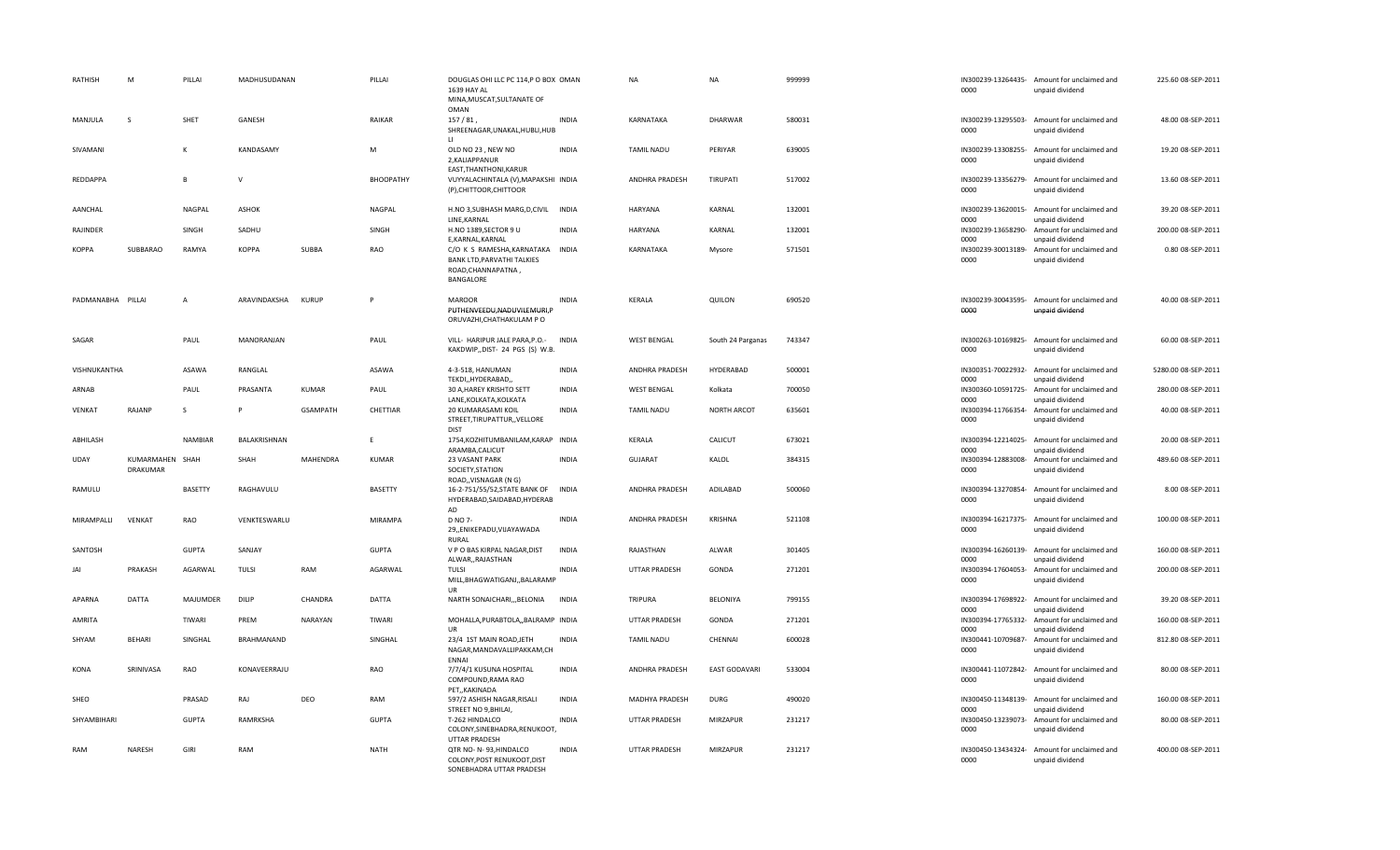| OM                           | PRAKASH       | TIWARI         | RAM                         | SHIROMANI  | TIWARI         | BOILER AND CO GENERATION<br>ELECTRICAL, HINDALCO<br>SONEBHADRA, UTTARPRADESH,                                                 | <b>INDIA</b> | <b>UTTAR PRADESH</b>  | MIRZAPUR   | 231217 | 0000                       | IN300450-13493130- Amount for unclaimed and<br>unpaid dividend | 40.00 08-SEP-2011   |
|------------------------------|---------------|----------------|-----------------------------|------------|----------------|-------------------------------------------------------------------------------------------------------------------------------|--------------|-----------------------|------------|--------|----------------------------|----------------------------------------------------------------|---------------------|
| <b>BRU</b>                   | NANDAN        | SINGH          | BHUNESHWAR                  |            | SINGH          | PLAN I CARBON PASTE<br>PLANT, HINDALCO INDUSTRIES<br>LTD, SONEBHADRA, RENUKOOT                                                | <b>INDIA</b> | UTTAR PRADESH         | MIRZAPUR   | 231217 | 0000                       | IN300450-13542268- Amount for unclaimed and<br>unpaid dividend | 200.00 08-SEP-2011  |
| AMRITA                       |               | RAJE           | RAJENDRAPRASAD              |            | <b>GUPTA</b>   | 78A BW BLOCK, SHALIMAR<br>BAGH, NEW DELHI, DELHI                                                                              | <b>INDIA</b> | DELHI                 | DELHI      | 110088 | 0000                       | IN300450-13977721- Amount for unclaimed and<br>unpaid dividend | 14.40 08-SEP-2011   |
| RAMKRISHNA                   | GAJANAN       | <b>HUKERI</b>  | GAJANAN                     |            | <b>HUKERI</b>  | <b>H NO 2821, VIJAY</b><br>COLONY, BEHIND HOTEL<br>HIRA,, MIRAJ,, DIST - SANGLI                                               | <b>INDIA</b> | MAHARASHTRA           | Sangli     | 416410 | IN300450-80023364-<br>0000 | Amount for unclaimed and<br>unpaid dividend                    | 1641.60 08-SEP-2011 |
| NISHA                        | <b>KISHOR</b> | NIRMAL         | <b>KISHOR</b>               | RAMCHADNRA | NI             | AT RANJANKHOL, POST<br>TILAKNAGAR, TAL RAHATA DIST<br>AHMEDNAGAR, RANJANKHOL                                                  | INDIA        | MAHARASHTRA           | Ahmednagar | 413720 | 0000                       | IN300450-80530740- Amount for unclaimed and<br>unpaid dividend | 28.00 08-SEP-2011   |
| VAIBHAV                      |               | <b>GUPTA</b>   | <sub>S</sub>                | c          | <b>GUPTA</b>   | B 3/236 PASCHIM VIHAR,,,NEW<br>DELHI                                                                                          | <b>INDIA</b> | DELHI                 | DELHI      | 110063 | 0000                       | IN300476-40960748- Amount for unclaimed and<br>unpaid dividend | 388.00 08-SEP-2011  |
| JEAN                         |               | MARCELINE      | MR                          |            | MARCELINE      | VASANT PARIJAT CHS, VASANT<br>VIHAR, B 1/602 II POKHRAN<br>ROAD, THANE WEST                                                   | <b>INDIA</b> | MAHARASHTRA           | Thane      | 400601 | 0000                       | IN300476-41180429- Amount for unclaimed and<br>unpaid dividend | 20.00 08-SEP-2011   |
| DEEPALI                      | <b>RAMDAS</b> | KHEDKAR        | <b>RAMDAS</b>               |            | KHEDKAR        | C/O ABHIJIT NATHA GHULE, S NO 1 INDIA<br>YAMUNA SWATI HSG<br>COLONY, BURUDGAON<br>ROAD, AHMEDNAGAR                            |              | MAHARASHTRA           | Ahmednagar | 414001 | 0000                       | IN300476-41190957- Amount for unclaimed and<br>unpaid dividend | 160.00 08-SEP-2011  |
| SITABEN                      | ARVINDBHAI    | PATEL          | ARVINDBHAI                  |            | PATEL          | BAHAR MADH, SHRIJI<br>PARK, UNJHA                                                                                             | INDIA        | GUJARAT               | KALOL      | 384170 | 0000                       | IN300476-41474064- Amount for unclaimed and<br>unpaid dividend | 136.80 08-SEP-2011  |
| к                            |               | KRISHNAKUMAR K |                             |            | RANGARAJAN     | F/2 HARMONY APTS, OLD NO 56<br>NEW NO 29,4TH MAIN ROAD R A<br>PURAM, CHENNAI                                                  | <b>INDIA</b> | <b>TAMIL NADU</b>     | CHENNAI    | 600028 | IN300476-41561180-<br>0000 | Amount for unclaimed and<br>unpaid dividend                    | 8.00 08-SEP-2011    |
| PRUTHVISHKUM NATVARLAL<br>AR |               | DAVE           | NATVARLAL                   |            | DAVE           | FLAT NO 5A SECOND<br>FLOOR, MANISHA SANGAVI<br>NAGAR, D P ROAD AUNDH, PUNE                                                    | <b>INDIA</b> | MAHARASHTRA           | Pune       | 411007 | 0000                       | IN300476-42354687- Amount for unclaimed and<br>unpaid dividend | 4000.00 08-SEP-2011 |
| <b>MANOHAR</b>               | R             | GANJI          | GANJI                       |            | RANGAIAH       | FLAT NO 202, 2ND FLOOR "PLOT INDIA<br>NO-1-11-200, GANGA KAVERI<br>APPT,, SHYAMLAL BLDG,<br>BEGUMPET, HYDERABAD               |              | <b>ANDHRA PRADESH</b> | HYDERABAD  | 500016 | 0000                       | IN300476-43299822- Amount for unclaimed and<br>unpaid dividend | 800.00 08-SEP-2011  |
| PRASHANT                     | $\mathsf{R}$  | KUBADE         | RAMCHANDRA                  |            | BALKRISHN      | AT SONAR ALI WAD<br>NAKA, CHIPLUN, DIST<br>RATNAGIRI, CHIPLUN                                                                 | INDIA        | MAHARASHTRA           | Ratnagiri  | 415605 | 0000                       | IN300484-13828520- Amount for unclaimed and<br>unpaid dividend | 20.00 08-SEP-2011   |
| HEMALATHA                    |               | KARTHIKEYAN    | KARTHIKEYAN                 |            | KARTHIKEYAN    | <b>GENGA BHAVAN 4</b><br>SINGARATHOPPU, 4TH STREET<br>ARUPPUKOTTAI, TAMILNADU, ARU<br>PPUKOTTAI                               | <b>INDIA</b> | <b>TAMIL NADU</b>     | KAMARAJ    | 626101 | 0000                       | IN300513-10337320- Amount for unclaimed and<br>unpaid dividend | 120.00 08-SEP-2011  |
| <b>BHARAT</b>                | <b>KUMAR</b>  | RAIGAR         | RAMESH                      | CHANDRA    | RAIGA          | H NO 2/27 C/BLOCK,LANDMARK<br><b>NEAR INIFD.RANJIT</b><br>AVENUE, AMRITSAR PUNJAB                                             | <b>INDIA</b> | PUNJAB                | AMRITSAR   | 143001 | 0000                       | IN300513-10970324- Amount for unclaimed and<br>unpaid dividend | 144.00 08-SEP-2011  |
|                              | SK            | MURALI         | RAMAKRISHNIAH               |            | RAMASU         | NO 48 GKW LAYOUT<br>VIJAYANAGAR, BANGALORE, , KARN<br>ATAKA                                                                   | INDIA        | KARNATAKA             | BANGALORE  | 560040 | 0000                       | IN300513-12630639- Amount for unclaimed and<br>unpaid dividend | 556.00 08-SEP-2011  |
| DHRUVAKUMAR VASANTRAO        |               | <b>HARIHAR</b> | VASANTRAO                   |            | DATTATREYA     | FLAT NO 8 BUILDING NO B V<br>GARDENIA, PHASE I CO OP HSG<br>SOCIETY, VADGAON SHERI<br>PUNE, MAHARASHATRA                      | <b>INDIA</b> | MAHARASHTRA           | Pune       | 411014 | 0000                       | IN300513-14397444- Amount for unclaimed and<br>unpaid dividend | 36.00 08-SEP-2011   |
| NEELAMADHAB                  |               | PATRO          | KANDULU                     | NAGESWAR   | PAT            | LARSEN & TOUBRO LIMITED I E<br>S, PLOT NO 25 3 EPIP 2ND<br>PHASE, KIADB INDL AREA<br>WHITEFIELD, BANGALORA<br>KARNATAKA INDIA | <b>INDIA</b> | KARNATAKA             | BANGALORE  | 560066 | 0000                       | IN300513-14935986- Amount for unclaimed and<br>unpaid dividend | 52.00 08-SEP-2011   |
| ANIL                         |               | PAL            | NARINDER                    |            | PAL            | 106 SURYA NIKETAN, VIKAS<br>MARG,, NEW DELHI                                                                                  | INDIA        | DELHI                 | DELHI      | 110092 | 0000                       | IN300513-15055930- Amount for unclaimed and<br>unpaid dividend | 7.20 08-SEP-2011    |
| HEMENDRA                     | POPATLAL      | PATEL          | POPATLAL                    | SHIVLAL    | PAT            | NEAR SUPARI HANUMAN<br>TEMPLE, OPP REVAK<br>DRESSES, AURANGABAD, MAHARAS<br><b>HTRA</b>                                       | <b>INDIA</b> | MAHARASHTRA           | Aurangabad | 431001 | IN300513-15993433-<br>0000 | Amount for unclaimed and<br>unpaid dividend                    | 80.00 08-SEP-2011   |
| $\overline{A}$               |               | HY             | KRISHNAMOORT AATHIYAPPASAMI |            | KRISHNAMOORTHY | 18 A EB<br>COLONY.SARAVANAMPATTY.NR<br>VINAYAGAR KOVIL, COIMBATORE<br><b>TAMIL NADU</b>                                       | <b>INDIA</b> | <b>TAMIL NADU</b>     | COIMBATORE | 641035 | 0000                       | IN300513-16798536- Amount for unclaimed and<br>unpaid dividend | 38.40 08-SEP-2011   |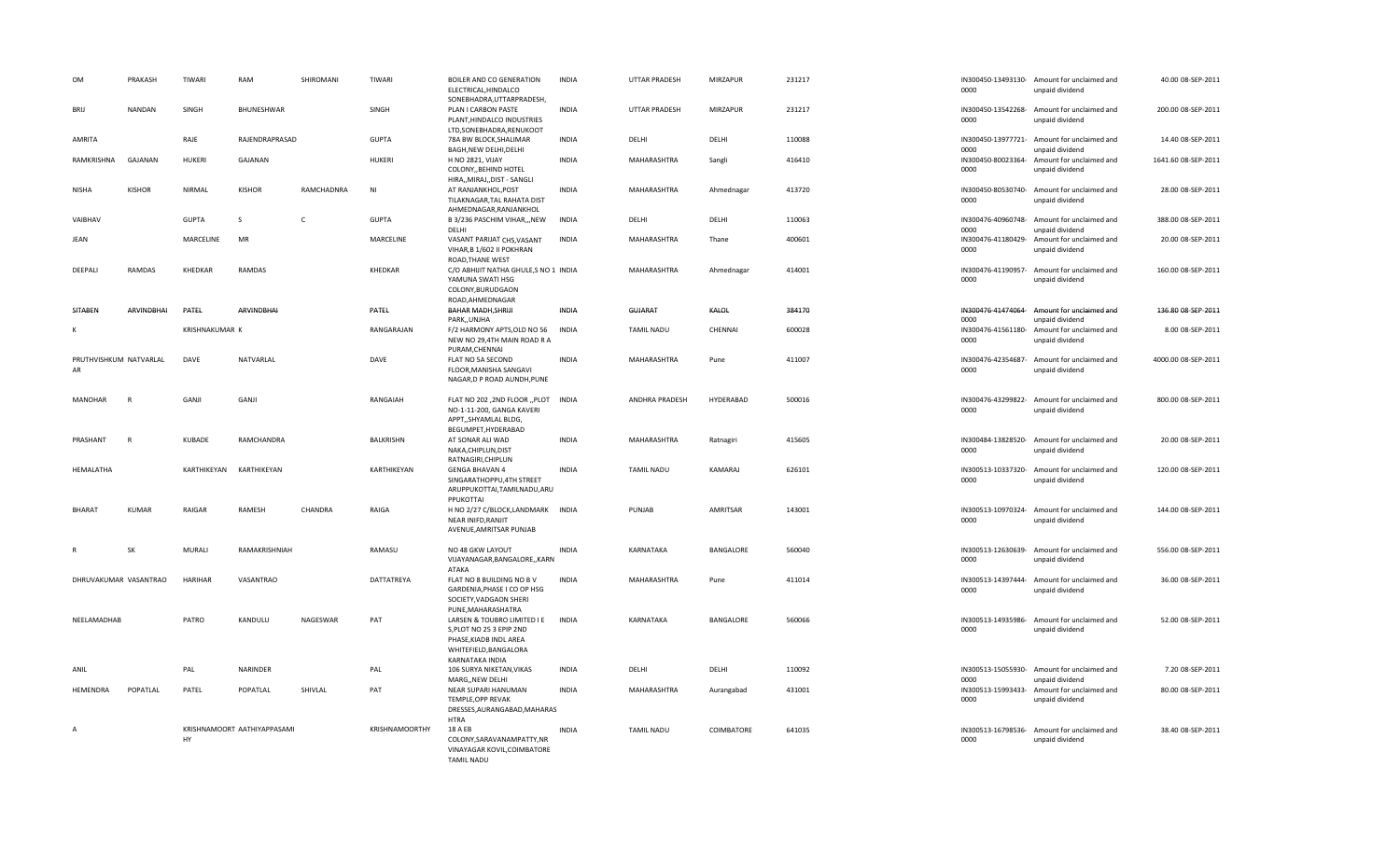| SOUMYA                     |                       | DUTTA         | <b>SUDHIR</b>            | <b>KUMAR</b> | <b>DUTTA</b> | RAILWAYS RPF OFFICE, WRS<br>COLONY, DRH COMPLEX, RAIPUR<br>CHHATTISGHAR                                                  | <b>INDIA</b> | MADHYA PRADESH       | RAIPUR         | 492001 | 0000                       | IN300513-17118322- Amount for unclaimed and<br>unpaid dividend | 160.00 08-SEP-2011  |
|----------------------------|-----------------------|---------------|--------------------------|--------------|--------------|--------------------------------------------------------------------------------------------------------------------------|--------------|----------------------|----------------|--------|----------------------------|----------------------------------------------------------------|---------------------|
| LATWADE                    |                       | <b>MUKUND</b> | NARAYAN                  |              | MUKUND       | A/P AKIWAT, TAL SHIROL, DIST<br>KOLHAPUR, AKIWAT<br>MAHARASHTRA                                                          | <b>INDIA</b> | MAHARASHTRA          | Kolhapur       | 416103 | 0000                       | IN300513-17253319- Amount for unclaimed and<br>unpaid dividend | 12.00 08-SEP-2011   |
| PRAFULL                    |                       | PANDEY        | NARAYAN                  | PRASAD       | PANDE        | C/O SUNIL CHANDRA JOSHI, NEAR INDIA<br>SARASWATI SHISHU<br>MANDIR, CHANTIDIH, BILASPUR<br>CHHATISHGARH                   |              | MADHYA PRADESH       | <b>BIJAPUR</b> | 495001 | 0000                       | IN300513-17809625- Amount for unclaimed and<br>unpaid dividend | 4.00 08-SEP-2011    |
| RAJESH                     |                       | KUMAR         | PURAN                    |              | MAL          | BARAGONW GHOSI, NEAR BUS<br>STAND,, MAU UTTAR PRADESH                                                                    | <b>INDIA</b> | UTTAR PRADESH        | Azamgarh       | 275304 | 0000                       | IN300513-17837525- Amount for unclaimed and<br>unpaid dividend | 40.00 08-SEP-2011   |
| GARIKAPATI                 | RAVINDRANATH CHOUDARI |               | VENKATESWARA RAO         |              | GAR          | 8 1 303/12 SHAIKPET<br>NALA, VIVEKANANDHA NAGAR<br>SHAIK PET, NEAR SHAIKPET<br>NALA, HYDERABAD ANDHRA<br>PRADESH         | INDIA        | ANDHRA PRADESH       | HYDERABAD      | 500008 | IN300513-18434193-<br>0000 | Amount for unclaimed and<br>unpaid dividend                    | 137.60 08-SEP-2011  |
| GORE                       | SUHAS                 | SHANKAR       | SHANKAR                  | DATTATRAY    | GO           | 4/64 TILAK ROAD,,, ICHALKARANJI INDIA<br>MAHARASHTRA                                                                     |              | MAHARASHTRA          | Kolhapur       | 416115 | 0000                       | IN300513-18603073- Amount for unclaimed and<br>unpaid dividend | 0.80 08-SEP-2011    |
| <b>KRISHNA</b>             | <b>BIHARI</b>         | <b>GUPTA</b>  | RAM                      | PRASAD       | <b>GUPTA</b> | L 2 SEC 23, SANJAY NAGAR, NEAR INDIA<br>WATER TANK, GHAZIABAD UTTAR<br>PRADESH                                           |              | UTTAR PRADESH        | GHAZIABAD      | 201001 | 0000                       | IN300513-18618225- Amount for unclaimed and<br>unpaid dividend | 320.00 08-SEP-2011  |
| ANIL                       |                       | KUMAR         | RAM                      |              | KUMAR        | 11A/129, TRILOK PURI, AGGARWAL INDIA<br>SWEETS, DELHI DELHI                                                              |              | DELHI                | DELHI          | 110091 | 0000                       | IN300513-18835779- Amount for unclaimed and<br>unpaid dividend | 80.00 08-SEP-2011   |
| ABHAY                      |                       | AGGARWAL      | RAMESH                   | CHANDRA      | AGGAR        | 357 POCKET E, MAYUR VIHAR<br>PHASE 2, DELHI DELHI                                                                        | <b>INDIA</b> | DELHI                | DELHI          | 110091 | IN300513-18837684-<br>0000 | Amount for unclaimed and<br>unpaid dividend                    | 2.40 08-SEP-2011    |
| ANIL                       | SHRIDHAR              | TAGGARSE      | SHRIDHAR                 | LAXMAN       | TAGG         | NO 436 13TH MAIN, 18TH CROSS INDIA<br>M C LAYOUT, VIJAYANAGAR NEAR<br>POLICE STATION, BANGALORE<br>KARNATAKA             |              | KARNATAKA            | BANGALORE      | 560040 | 0000                       | IN300513-19115539- Amount for unclaimed and<br>unpaid dividend | 1000.00 08-SEP-2011 |
| ANSHU                      |                       | AGARKAR       | <b>GIRISH</b>            | VASHANT      | AGARK        | NO 1457 2ND FLOOR, 37TH C<br>CROSS 11TH MAIN, 4TH T BLOCK<br>JAYANAGAR, BANGALORE<br>KARNATAKA                           | <b>INDIA</b> | KARNATAKA            | BANGALORE      | 560041 | IN300513-19385092-<br>0000 | Amount for unclaimed and<br>unpaid dividend                    | 24.00 08-SEP-2011   |
| AJAY                       | KUMAR                 | SINHA         | MADHUSUDAN               | PRASAD       | <b>SI</b>    | C 10/53 JHANJRA PROJECT<br>COLONY, JHANJRA HOUSE, NEAR G<br>M HOUSE, JHANJRA WEST BENGAL                                 | <b>INDIA</b> | <b>WEST BENGAL</b>   | Kolkata        | 714163 | IN300513-19412754-<br>0000 | Amount for unclaimed and<br>unpaid dividend                    | 50.40 08-SEP-2011   |
| RANI                       |                       | R1            | PEDDIREDDYGA RAMAKRISHNA | REDDY        |              | H NO 3 18 44 FLAT NO 203<br>PRAGATHI NA, GAR<br>RAMANTHAPUR BEHIND MEGHA<br>DEGREE, COLLEGE, HYDERABAD<br>ANDHRA PRADESH | <b>INDIA</b> | ANDHRA PRADESH       | HYDERABAD      | 500013 | 0000                       | IN300513-19423007- Amount for unclaimed and<br>unpaid dividend | 160.00 08-SEP-2011  |
| RAGHAV                     |                       | AGGARWAL      | PARDEEP                  |              | AGGARWAL     | HOUSE NO 284 1ST<br>FLOOR, HAKIKATA KINGSWAY<br>KAMP,, NEW DELHI DELHI                                                   | <b>INDIA</b> | DELHI                | DELHI          | 110009 | 0000                       | IN300513-19457102- Amount for unclaimed and<br>unpaid dividend | 28.00 08-SEP-2011   |
| KESHAVNANDK<br><b>UMAR</b> |                       | KOTIAN        | KRISHNA                  | <b>BABU</b>  | KOTIAN       | FLAT NO 402 4TH<br>FLOOR, ANURADHA CHS MAJAS<br>ROAD, JOGESHWARI EAST MAJAS<br>ROAD, MUMBAI MAHARASHTRA                  | <b>INDIA</b> | MAHARASHTRA          | <b>MUMBAI</b>  | 400060 | 0000                       | IN300513-19458902- Amount for unclaimed and<br>unpaid dividend | 184.00 08-SEP-2011  |
| KALPANA                    | <b>MAHESH</b>         | SHAH          | KANTILAL                 | SHIVLAL      | SHA          | M 5 ROOM NO 10 BHADRAN<br>NAGAR, OPP SANYASH ASH, S V RD<br>MALAD WEST, MUMBAI<br>MAHARASHTRA                            | INDIA        | MAHARASHTRA          | <b>MUMBAI</b>  | 400064 | 0000                       | IN300513-19568182- Amount for unclaimed and<br>unpaid dividend | 12.00 08-SEP-2011   |
| <b>DAVINDER</b>            |                       | KAUR          | <b>HARNEK</b>            |              | SINGH        | 106/C SAFIPUR I DISTT, NEAR<br>PETROL PUMP, KANPUR UTTAR<br>PRADESH                                                      | <b>INDIA</b> | <b>UTTAR PRADESH</b> | Kanpur Nagar   | 200807 | IN300513-20064099-<br>0000 | Amount for unclaimed and<br>unpaid dividend                    | 20.00 08-SEP-2011   |
| ANNAPPAYYA                 |                       | SHENOY        | G                        | C            | SHENOY       | NO 10, 8TH MAIN, VASANTH<br>NAGAR, BANGALORE                                                                             | <b>INDIA</b> | KARNATAKA            | BANGALORE      | 560052 | IN300610-10116561-<br>0000 | Amount for unclaimed and<br>unpaid dividend                    | 120.00 08-SEP-2011  |
| REKHABEN                   | DILIPKUMAR            | SHAH          | DILIPKUMAR               |              | SHAH         | KERIAVI., TA. - NADIAD., , KERIAVI. INDIA                                                                                |              | <b>GUJARAT</b>       | KHEDA          | 387355 | IN300636-20012707-<br>0000 | Amount for unclaimed and<br>unpaid dividend                    | 80.00 08-SEP-2011   |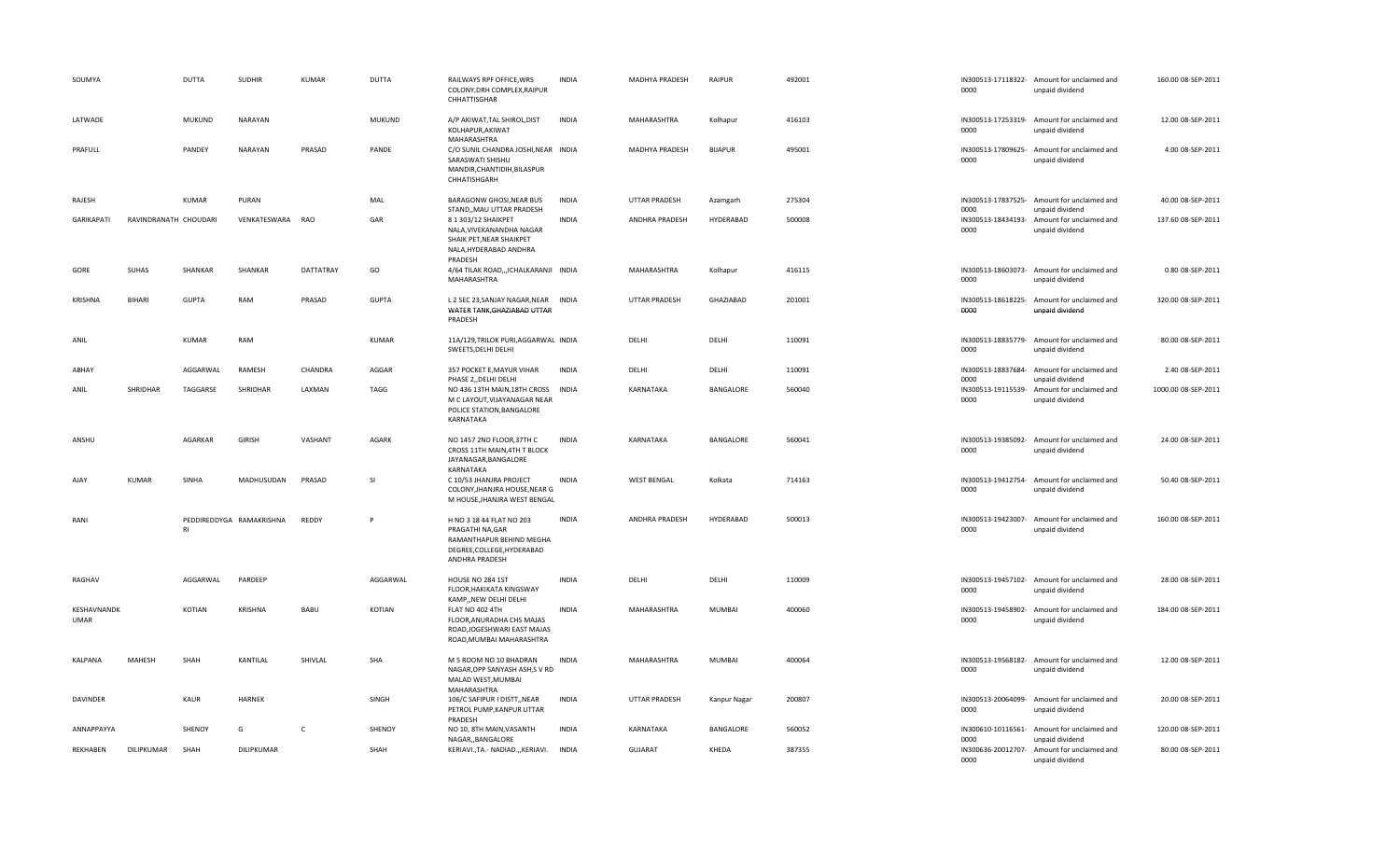| GHANSHYAM        |                     | SUKHWANI                       | JANGALDAS               | $\mathsf{v}$     | SUKHWANI      | P NO 444, SINDH CO OP HSG<br>SOC, AUNDH, PUNE                                              | <b>INDIA</b> | MAHARASHTRA        | Pune                 | 411007 | 0000                       | IN300644-10167308- Amount for unclaimed and<br>unpaid dividend | 1600.00 08-SEP-2011 |
|------------------|---------------------|--------------------------------|-------------------------|------------------|---------------|--------------------------------------------------------------------------------------------|--------------|--------------------|----------------------|--------|----------------------------|----------------------------------------------------------------|---------------------|
| NILI             |                     | PULLESHWAR                     | SHANKARAIAH             |                  | PULLESHWAR    | H NO 1-3-558 (OLD), H NO 1-4-223 INDIA<br>(NEW), GUNJROAD, METPALLI                        |              | ANDHRA PRADESH     | KARIMNAGAR           | 505325 | IN300669-10168347-<br>0000 | Amount for unclaimed and<br>unpaid dividend                    | 160.00 08-SEP-2011  |
| <b>JASWINDER</b> | SINGH               | CHUHAN                         | <b>TIRLOK</b>           | SINGH            | CHUHAN        | B-24/2681, SHIV MANDIR<br>GALI, JAGAT NAGAR, NEAR BASTI<br>JODHAWAL, LUDHIANA              | <b>INDIA</b> | PUNJAB             | Ludhiana             | 141001 | 0000                       | IN300708-10596979- Amount for unclaimed and<br>unpaid dividend | 16.00 08-SEP-2011   |
| MALKIT           |                     | SINGH                          | <b>MAHINDER</b>         |                  | SINGH         | HOUSE NO 2672, SUNDER<br>NAGARLUDHIANA                                                     | <b>INDIA</b> | PUNJAB             | Ludhiana             | 141001 | IN300708-10596995-<br>0000 | Amount for unclaimed and<br>unpaid dividend                    | 12.00 08-SEP-2011   |
| RAJINDER         | KAUR                | <b>BINDRA</b>                  | G                       | <sub>S</sub>     | <b>BINDRA</b> | WZ,146,2ND FLOOR, VIRENDER<br>NAGAR, NEW DELHI                                             | <b>INDIA</b> | DELHI              | DELHI                | 110058 | IN300724-10114645-<br>0000 | Amount for unclaimed and<br>unpaid dividend                    | 2.40 08-SEP-2011    |
| DEBNATH          | BANERJEE            | BANDYOPADHY BANERJEE<br>AY     |                         |                  | BANDYOPADHYAY | P.O.<br>MAKARDAHA, PURBANNPARA, NUT<br>ANBATI, HOWRAH WEST BENGAL                          | <b>INDIA</b> | <b>WEST BENGAL</b> | <b>HOWRAH</b>        | 711409 | IN300773-10001728-<br>0000 | Amount for unclaimed and<br>unpaid dividend                    | 80.00 08-SEP-2011   |
| SOUVICK          |                     | PACHAL                         | RABINDRANATH            |                  | PACHAL        | VILL.+P.O.- KANUPAT,P.S.-<br>UDAYNARAYANPUR,,DIST.-<br><b>HOWRAH</b>                       | <b>INDIA</b> | <b>WEST BENGAL</b> | <b>HOWRAH</b>        | 711412 | 0000                       | IN300773-10285194- Amount for unclaimed and<br>unpaid dividend | 40.00 08-SEP-2011   |
| DEBASISH         |                     | DEBNATH                        | NISHIKANTA              |                  | DEBNATH       | NATH PARA, 1 NO. DIGHIRPAR<br>(W), P.O.+P.S.- CANNING, CANNING                             | <b>INDIA</b> | <b>WEST BENGAL</b> | South 24 Parganas    | 743329 | 0000                       | IN300773-10286822- Amount for unclaimed and<br>unpaid dividend | 40.00 08-SEP-2011   |
| MUKESH           | <b>KUMAR</b>        | <b>BANSAL</b>                  | SH                      | <b>BASANTLAL</b> | <b>BANSA</b>  | 103. GREEN SQUARE<br>MARKET, (NEAR, TELEPHONE<br>EXCHANGE), HISAR,                         | <b>INDIA</b> | <b>HARYANA</b>     | <b>HISSAR</b>        | 125001 | 0000                       | IN300861-10071643- Amount for unclaimed and<br>unpaid dividend | 576.00 08-SEP-2011  |
| <b>KUMAR</b>     |                     | ANIL                           | SURAJ                   |                  | PRAKASH       | CP-230, PITAM PURA, , DELHI                                                                | <b>INDIA</b> | DELHI              | DELHI                | 110088 | IN300966-10150250-<br>0000 | Amount for unclaimed and<br>unpaid dividend                    | 3600.00 08-SEP-2011 |
| <b>IMRAN</b>     | MOHAMED             | <b>MEMON</b>                   | MOHAMED                 |                  | <b>MEMON</b>  | 13, RADHA KRISHNA COMM.<br>COMPLEX, NEW STATION<br>ROAD,,,BHUJ-KUTCH.                      | <b>INDIA</b> | <b>GUJARAT</b>     | <b>ВНИЈ КИСНСНН</b>  | 370001 | IN300974-10104269-<br>0000 | Amount for unclaimed and<br>unpaid dividend                    | 240.00 08-SEP-2011  |
| KAMLESH          | GAURISHANKER PANDYA |                                | GAURISHANKER            |                  | PANDYA        | PLOT NO-6,, ANKUR<br>SOCIETY,, SANSKAR NAGAR,, BHUJ-<br>KUTCH.                             | <b>INDIA</b> | <b>GUJARAT</b>     | BHUJ KUCHCHH         | 370001 | IN300974-10286358-<br>0000 | Amount for unclaimed and<br>unpaid dividend                    | 5.60 08-SEP-2011    |
| BHURALAL         | G                   | LIMBASIYA                      | <b>GORDHANBHAI</b>      |                  | LIMBASIY      | 9, ANAND SOCIETY,, BEHIND<br>KRUSHNA NAGAR,,,JAMNAGAR.                                     | <b>INDIA</b> | GUJARAT            | JAMNAGAR             | 361006 | 0000                       | IN300974-11470637- Amount for unclaimed and<br>unpaid dividend | 2000.00 08-SEP-2011 |
| PULIPAKA         |                     | MALATHI                        | D                       | SNRAMACHANDRA    | RA            | W/O P S N H RAMACHANDRA<br>RAO, DNO 910<br>29/1, NARSAPUR, WEST GODAVARI<br><b>DIST</b>    | <b>INDIA</b> | ANDHRA PRADESH     | <b>WEST GODAVARI</b> | 534275 | IN301022-21112778-<br>0000 | Amount for unclaimed and<br>unpaid dividend                    | 80.00 08-SEP-2011   |
| $\vee$           | S                   | VENKATESWARL V<br>$\mathbf{U}$ |                         |                  | THIRUPALAYYA  | HNO 1 129 A, CHITTULURI VARI<br>STREET, NANDYAL, KURNOOL                                   | <b>INDIA</b> | ANDHRA PRADESH     | KURNOOL              | 518501 | 0000                       | IN301022-21347477- Amount for unclaimed and<br>unpaid dividend | 120.00 08-SEP-2011  |
| SARAF            | PAVAN               | <b>KUMAR</b>                   | SRINIVASULU             |                  | SARAF         | H NO MIG II 110, NEW APHB<br>COLONY, VINAYAK<br>NAGAR, NIZAMABAD                           | <b>INDIA</b> | ANDHRA PRADESH     | NIZAMABAD            | 503001 | IN301022-21363324-<br>0000 | Amount for unclaimed and<br>unpaid dividend                    | 107.20 08-SEP-2011  |
| SAMBAJI          | RAO                 | PAWAR                          | DIGAMBER                | RAO              | PAWAR         | H NO 11 1 1631, OPP RURAL<br>POLICE<br>STATION, KANTESHWAR, NIZAMAB<br>AD                  | <b>INDIA</b> | ANDHRA PRADESH     | NIZAMABAD            | 503002 | IN301022-21454668-<br>0000 | Amount for unclaimed and<br>unpaid dividend                    | 40.00 08-SEP-2011   |
| <b>GEETA</b>     | <b>DINESH</b>       | BADARSHAHI                     | <b>DINESH</b>           | $\mathsf{V}$     | BADARSHAHI    | 259 AMBIKA HOUSING<br>SOCIETY, NEAR<br>KAMLABAUG,, PORBANDAR                               | <b>INDIA</b> | <b>GUJARAT</b>     | <b>JUNAGADH</b>      | 360575 | IN301039-24532573-<br>0000 | Amount for unclaimed and<br>unpaid dividend                    | 160.00 08-SEP-2011  |
| L                |                     |                                | VELLAYAPPAN LETCHUMANAN |                  | VELLAYAPPAN   | ARANACHALAM<br>HR.SE.SCHOOL, THIRUVATTAR, , THI<br><b>RUVATTAR</b>                         | <b>INDIA</b> | <b>TAMIL NADU</b>  | KANYAKUMARI          | 629177 | IN301080-22244728-<br>0000 | Amount for unclaimed and<br>unpaid dividend                    | 24.00 08-SEP-2011   |
| <b>UMESH</b>     | NARSAPPA            | JAKKAL                         | NARSAPPA                |                  | JAKKAL        | 102 B, 7/8/9,, BHAVANI<br>PETH,,,SOLAPUR                                                   | <b>INDIA</b> | MAHARASHTRA        | Solapur              | 413002 | IN301098-10635934-<br>0000 | Amount for unclaimed and<br>unpaid dividend                    | 80.00 08-SEP-2011   |
| M                | PSRINIVASA          | GOWDA                          | PSRINIVASA              |                  | GOWDA         | S MADAMANGALA<br>POST, BANGARAPET TALUK, KOLAR<br>(DT), KARNATAKA                          | <b>INDIA</b> | KARNATAKA          | KOLAR                | 563114 | 0000                       | IN301135-13848166- Amount for unclaimed and<br>unpaid dividend | 400.00 08-SEP-2011  |
| SATYENDRA        | CHHANGANLAL KOTHARI |                                | CHHANGANLAL             |                  | KOTHARI       | NO 28 KRISHNAPPA AGRAHARAM INDIA<br>STREET, NEAR AMMAN KOIL<br>SOWCARPET, CHENNAI, CHENNAI |              | <b>TAMIL NADU</b>  | CHENNAI              | 600079 | IN301135-26469423-<br>0000 | Amount for unclaimed and<br>unpaid dividend                    | 360.00 08-SEP-2011  |
| <b>GIRIJA</b>    | <b>MAHADEV</b>      | <b>JOSHI</b>                   | <b>MAHADEV</b>          |                  | <b>JOSHI</b>  | PLOT NO<br>33, MAHALASAKANT, RANI<br>CHANNAMMA NAGAR, DHARWAD                              | <b>INDIA</b> | KARNATAKA          | <b>DHARWAR</b>       | 580001 | IN301135-26758863-<br>0000 | Amount for unclaimed and<br>unpaid dividend                    | 38.40 08-SEP-2011   |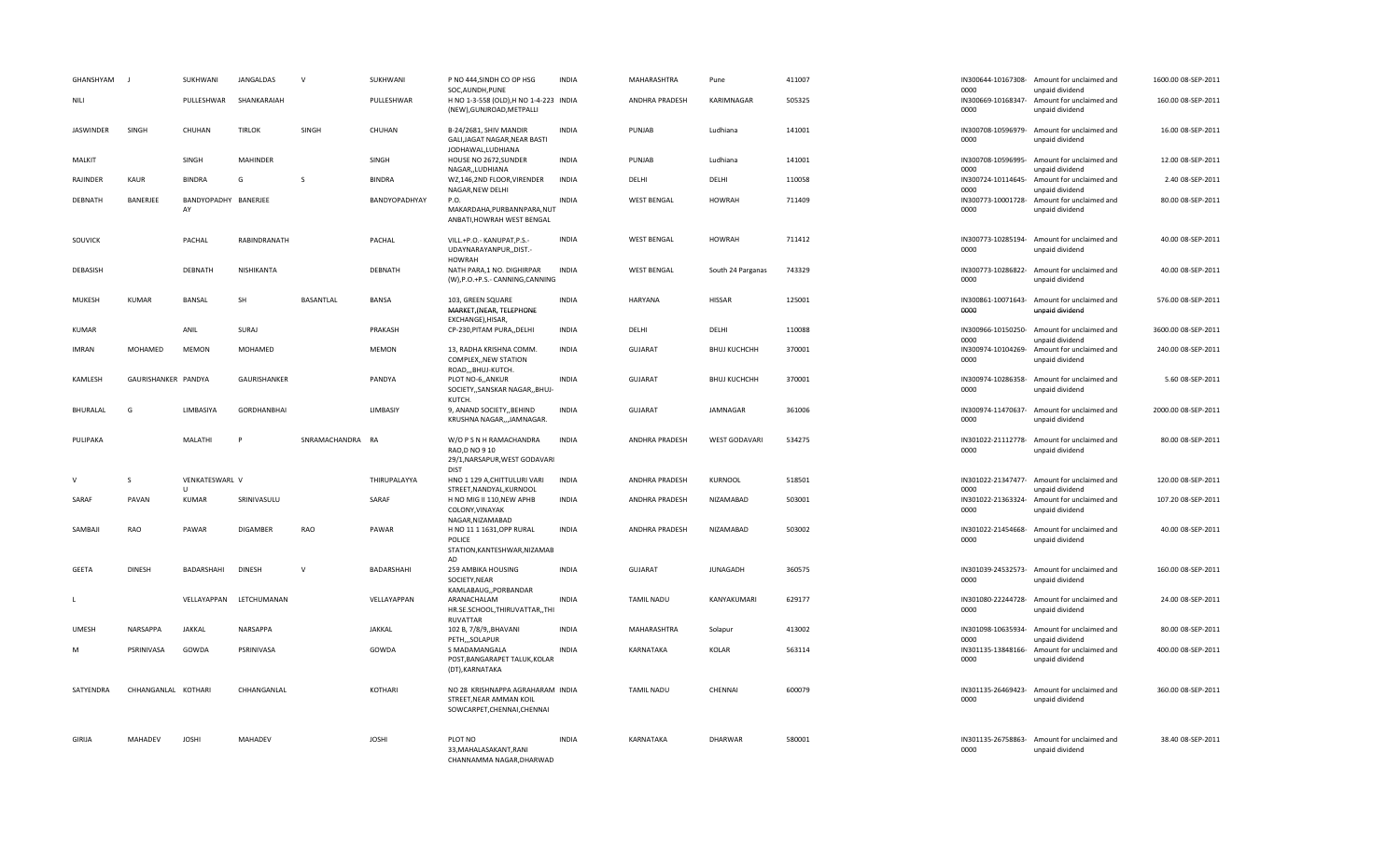| SHARANABASAP<br>PA |                 | <b>DUGGANI</b> | MR                    |                   | <b>DUGGANI</b> | H NO 4 DEVARGUDI<br>LAYOUT, MAHALAXMI                                                                       | <b>INDIA</b> | KARNATAKA            | GULBARGA        | 585103 | 0000                       | IN301135-26767226- Amount for unclaimed and<br>unpaid dividend | 480.00 08-SEP-2011  |
|--------------------|-----------------|----------------|-----------------------|-------------------|----------------|-------------------------------------------------------------------------------------------------------------|--------------|----------------------|-----------------|--------|----------------------------|----------------------------------------------------------------|---------------------|
| SHRIKANTH          |                 | G              | G                     |                   | CHANNABASAIAH  | NAGAR, BRAHMPUR, GULBARGA<br>109, KOTTURU, KUDLIGI, BELLARY                                                 | <b>INDIA</b> | KARNATAKA            | BELLARY         | 583134 | 0000                       | IN301135-26841720- Amount for unclaimed and<br>unpaid dividend | 8.00 08-SEP-2011    |
| AMANDEEP           |                 | SINGH          | S.                    | RAJINDER          | SINGH          | VILLAGE SWARA PO<br>LANDRAN, TEHSIL KHARAR, DISTT<br>ROPAR, PUNJAB                                          | <b>INDIA</b> | PUNJAB               | <b>ROPAR</b>    | 140307 | 0000                       | IN301143-10089743- Amount for unclaimed and<br>unpaid dividend | 1320.00 08-SEP-2011 |
| PAWAN              | <b>INDRAJIT</b> | SAHANI         | <b>INDRAJIT</b>       |                   | SAHANI         | 907A ADARSH NAGAR, JARMAN<br>HONSPITAL ROAD POLICE<br>LINE, SHRIRAMPUR SHRIRAMPUR<br>AHMEDNAGAR, SHRIRAMPUR | <b>INDIA</b> | <b>MAHARASHTRA</b>   | Ahmednagar      | 413709 | 0000                       | IN301151-26099401- Amount for unclaimed and<br>unpaid dividend | 80.00 08-SEP-2011   |
| MANOJ              | SINGH           | ADHIKARI       | SHIVRAJ               | SINGH             | ADHIKA         | TAKANA GRAM,,,PITHORAGARH                                                                                   | <b>INDIA</b> | <b>UTTAR PRADESH</b> | PITHORAGARH     | 262501 | 0000                       | IN301186-20102797- Amount for unclaimed and<br>unpaid dividend | 40.00 08-SEP-2011   |
| <b>NASIM</b>       | $\overline{A}$  | SAIYED         | AKHTAR                |                   | SAIYED         | BLOCK NO. 693/2,"D"<br>TYPE,SECTOR-8,GANDHINAGAR                                                            | <b>INDIA</b> | <b>GUJARAT</b>       | GANDHINAGAR     | 382008 | IN301233-10078492-<br>0000 | Amount for unclaimed and<br>unpaid dividend                    | 40.00 08-SEP-2011   |
| SUBHRA             |                 | <b>SINHA</b>   | MR                    |                   | SINHA          | VILL PO NASIBPUR, PS<br>SINGUR, DIST HOOGHLY                                                                | <b>INDIA</b> | <b>WEST BENGAL</b>   | <b>HOOGHLY</b>  | 712223 | IN301250-28023942-<br>0000 | Amount for unclaimed and<br>unpaid dividend                    | 320.00 08-SEP-2011  |
| SURYA              | <b>BRBH</b>     | <b>CHETRI</b>  | LATE                  | TULBAHADUR        | CHE            | C/O DR KRISHNA SHARMA, DEPT<br>OF MICROBIOLOGY VETENERY<br>COLLEG, KHANAPARA, GUWAHATI<br>ASSAM             | <b>INDIA</b> | ASSAM                | <b>GUWAHATI</b> | 781022 | IN301250-28114267-<br>0000 | Amount for unclaimed and<br>unpaid dividend                    | 801.60 08-SEP-2011  |
| ASISH              | <b>RUDRA</b>    | PAL            | LATE                  | <b>BINODESWAR</b> | <b>RUDR</b>    | VILL / PO SIDDIH ASHRAM, PS<br>AMTALI, DIST TRIPURA (W<br>), AGARTALA                                       | <b>INDIA</b> | <b>TRIPURA</b>       | ARUNDHUTI NAGAR | 799003 | IN301250-28782168-<br>0000 | Amount for unclaimed and<br>unpaid dividend                    | 160.00 08-SEP-2011  |
| MUNUSWAMY M        |                 | B              | BALASUBRAMANY M<br>AN |                   | <sub>S</sub>   | 5/17 RAM COLONY, GOKUL<br>FLATS, WEST<br>MAMBALAM, CHENNAI                                                  | <b>INDIA</b> | <b>TAMIL NADU</b>    | CHENNAI         | 600033 | 0000                       | IN301313-20736839- Amount for unclaimed and<br>unpaid dividend | 440.00 08-SEP-2011  |
| SRIRAM             |                 | G              | GANESAN               |                   | G              | OLD NO 45 NEW NO 105, DABIR<br>EAST STREET, DABIR EAST<br>STREET, KUMBAKONAM                                | INDIA        | <b>TAMIL NADU</b>    | THANJAVUR       | 612001 | 0000                       | IN301313-21302647- Amount for unclaimed and<br>unpaid dividend | 400.00 08-SEP-2011  |
| BELA               |                 | AGARWAL        | AJAY                  |                   | AGARWAL        | C/O TUSHIT SALES<br>CORPORATION, ANURAG<br>MARKET, DIN BANDHU ROAD<br>LANE, RANCHI                          | <b>INDIA</b> | <b>BIHAR</b>         | RANCHI          | 834001 | IN301330-17719698-<br>0000 | Amount for unclaimed and<br>unpaid dividend                    | 240.00 08-SEP-2011  |
| KAKOLI             |                 | <b>BISWAS</b>  | <sub>S</sub>          | $\mathsf{N}$      | <b>BISWAS</b>  | P K SINGROL, SHIV<br>MARG, KUDUDAND, , BILASPUR C G                                                         | <b>INDIA</b> | MADHYA PRADESH       | <b>BIJAPUR</b>  | 495001 | 0000                       | IN301330-18185433- Amount for unclaimed and<br>unpaid dividend | 80.00 08-SEP-2011   |
| KAMAL              | <b>KISHORE</b>  | AGRAWAL        | LAXMI                 | NARAYAN           | AGRAWA         | BARDANA WALE, ROAD NO<br>5,, KANTABANJI DISTT BOLANGIR<br>(ORISSA)                                          | <b>INDIA</b> | ORISSA               | <b>BOLANGIR</b> | 767039 | IN301330-19288619-<br>0000 | Amount for unclaimed and<br>unpaid dividend                    | 7.20 08-SEP-2011    |
| <b>KASHI</b>       | PRASAD          | RAWAT          | LATE                  | SRICHHOTEY        | LAL            | 220/6 N, SHANTIPURAM, PURANA INDIA<br>PHAPHAMAU,, ALLAHABAD                                                 |              | <b>UTTAR PRADESH</b> | ALLAHABAD       | 211001 | IN301330-19803388-<br>0000 | Amount for unclaimed and<br>unpaid dividend                    | 40.00 08-SEP-2011   |
| JAY                | <b>KISHORE</b>  | <b>KUMAR</b>   | SRI                   | KANTLAL           | KUMAR          | C/O SRI KANT LAL<br>KUMAR, BETWAN<br>BAZAR, MUNGER (BIHAR)                                                  | <b>INDIA</b> | <b>BIHAR</b>         | <b>MONGHYR</b>  | 811201 | IN301330-19891534-<br>0000 | Amount for unclaimed and<br>unpaid dividend                    | 80.00 08-SEP-2011   |
| KUMARI             |                 | POONAM         | SAROJ                 | <b>KUMAR</b>      | CHOUDHAR       | C/O SAROJ KUMAR<br>CHOUDHARY, GANGA BIHAR<br>COLONY, LALLUPOKHAR, MUNGER<br>(BIHAR)                         | <b>INDIA</b> | <b>BIHAR</b>         | <b>MONGHYR</b>  | 811201 | 0000                       | IN301330-20152196- Amount for unclaimed and<br>unpaid dividend | 9.60 08-SEP-2011    |
| SAROJ              | <b>KUMAR</b>    | CHOUDHARY      | SRI                   | JANARDAN          | PRASAD         | C/O SRI JANARDAN PRASAD<br>CHOUDHARY, GANGA BIHAR<br>COLONY, LALLU POKHAR, MUNGER<br>(BIHAR)                | <b>INDIA</b> | <b>BIHAR</b>         | <b>MONGHYR</b>  | 811201 | IN301330-20152201-<br>0000 | Amount for unclaimed and<br>unpaid dividend                    | 1.60 08-SEP-2011    |
| JANARDAN           | PRASAD          | CHOUDHARY      | SRI                   | DEONANDAN         | PRASAD         | <b>GANGA BIHAR</b><br>COLONY, (SARASWATI SHISHU<br>MANDIR SCHOOL), LALLU<br>POKHAR, MUNGER (BIHAR)          | <b>INDIA</b> | <b>BIHAR</b>         | <b>MONGHYR</b>  | 811201 | 0000                       | IN301330-20152219- Amount for unclaimed and<br>unpaid dividend | 4.00 08-SEP-2011    |
| <b>BRAJESH</b>     | <b>KUMAR</b>    | <b>NAMA</b>    | SHAMBHU               | DAYAL             | <b>NAMA</b>    | WARD NO. 7, SHANKAR<br>COLONY, KESHO RAI PATAN, DISTT<br>BUNDI (RAJ.)                                       | <b>INDIA</b> | RAJASTHAN            | <b>BUNDI</b>    | 323601 | IN301330-20567281-<br>0000 | Amount for unclaimed and<br>unpaid dividend                    | 5.60 08-SEP-2011    |
| SHERITH            |                 | N              | LESLY                 |                   | STEPHEN        | NIRMAIYAM H NO 2/1923, CIVIL<br>STATION PO, NAYANAR<br>BALIKA, SADANAM<br>ROAD, KOZHIKODE                   | <b>INDIA</b> | KERALA               | CALICUT         | 673020 | IN301364-10006667-<br>0000 | Amount for unclaimed and<br>unpaid dividend                    | 40.00 08-SEP-2011   |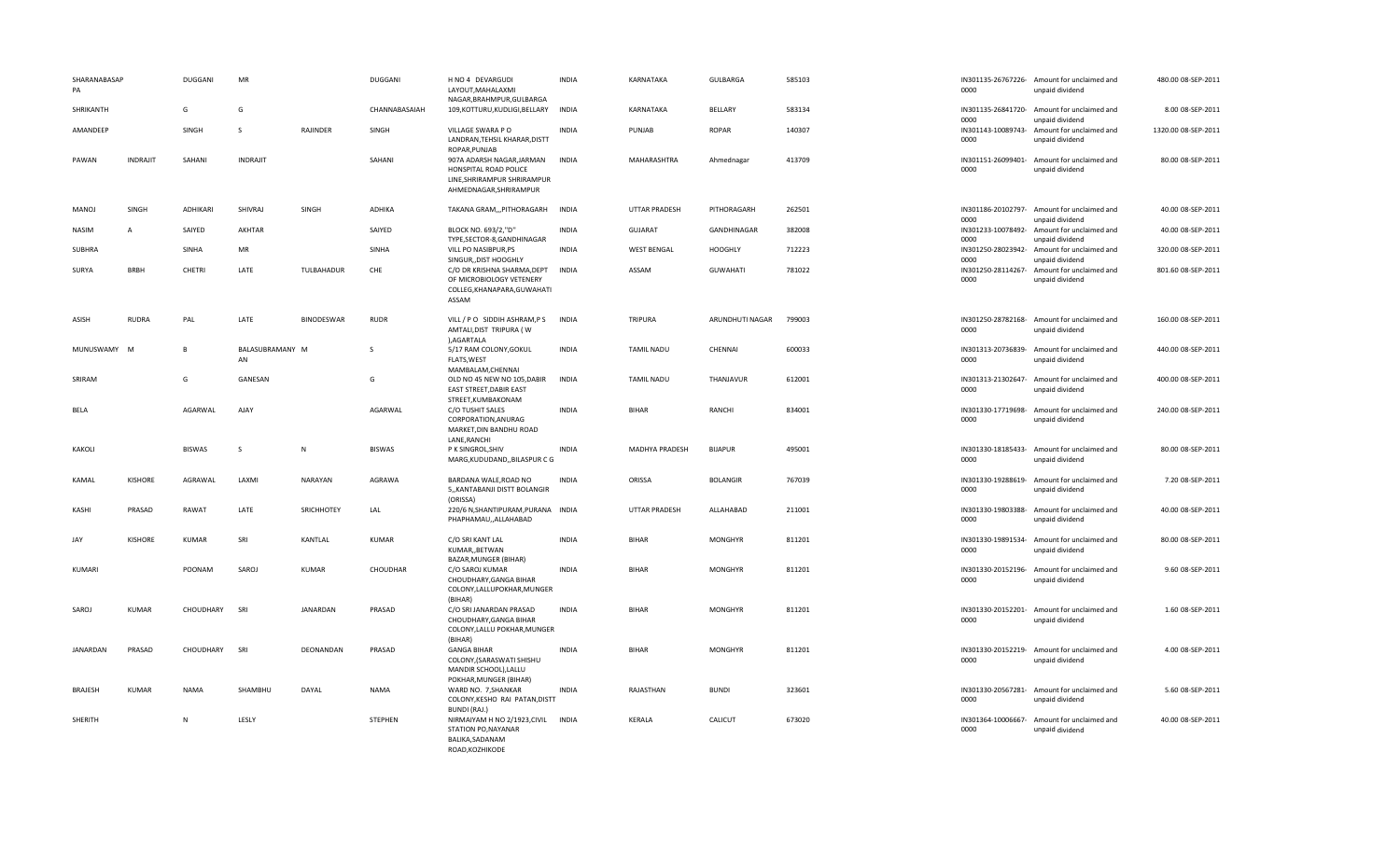| RAVI             | К                | $\overline{A}$ | ATHAPPA          |              | GOUNDER       | NO 65 KOTTAM PATTI, AKKALAM INDIA<br>PATTI POST, VELAGOUNDAMPATTY<br>VIA, NAMAKKAL   |              | <b>TAMIL NADU</b>    | SALEM            | 637212 | IN301364-10046908-<br>0000 | Amount for unclaimed and<br>unpaid dividend                    | 80.00 08-SEP-2011  |
|------------------|------------------|----------------|------------------|--------------|---------------|--------------------------------------------------------------------------------------|--------------|----------------------|------------------|--------|----------------------------|----------------------------------------------------------------|--------------------|
| ANUP             | <b>KUMAR</b>     | AGRAWAL        | GOVINDPRASAD     |              | AG            | QR. NO. - B-335, P.O. AMLAI PAPER INDIA<br>MILLS, DIST-SHAHDOL, MADHYA<br>PRADESH    |              | MADHYA PRADESH       | SHAHDOL          | 484117 | IN301428-10008888-<br>0000 | Amount for unclaimed and<br>unpaid dividend                    | 32.00 08-SEP-2011  |
| USHADEVI         | D                | <b>BALAR</b>   | <b>JOHARIMAL</b> |              | BAID          | HOUSE NO. 858, MADONIYON KA INDIA<br>BASS, PACHAPADARA, , RAJASTHAN                  |              | RAJASTHAN            | <b>BARMER</b>    | 344032 | IN301485-10620697-<br>0000 | Amount for unclaimed and<br>unpaid dividend                    | 160.00 08-SEP-2011 |
| VIJAYKUMAR       | <b>MARUTIRAO</b> | DAKE           | <b>MARUTIRAO</b> | RAOJI        | DAKE          | MALDAD ROAD,,,SANGAMNER                                                              | <b>INDIA</b> | MAHARASHTRA          | Ahmednagar       | 422605 | IN301549-18976880-<br>0000 | Amount for unclaimed and<br>unpaid dividend                    | 80.00 08-SEP-2011  |
| <b>JOGI</b>      | SRINIVASA        | RAO            | SUBBARAO         |              | JOGI          | 155, MADAKA, NEAR Z P HIGH<br>SCHOOL, PEDANA                                         | <b>INDIA</b> | ANDHRA PRADESH       | <b>KRISHNA</b>   | 521366 | IN301549-32519256-<br>0000 | Amount for unclaimed and<br>unpaid dividend                    | 18.40 08-SEP-2011  |
| G                | <b>KJAKIR</b>    | <b>HUSSAIN</b> | KAJA             |              | MAIDEEN       | O NO 32 N NO 24, RAMANATHAN INDIA<br>STREET,,GOBICHETTIPALAYAM                       |              | <b>TAMIL NADU</b>    | PERIYAR          | 638452 | IN301549-32595338-<br>0000 | Amount for unclaimed and<br>unpaid dividend                    | 80.00 08-SEP-2011  |
| KIRTI            | RAJ              | SHARMA         | SHANKAR          | LAL          | SHARMA        | 53 WARD NO 22 NEW COLONY<br>RINGAS, ROAD CHOMU<br>JAIPUR, CHOMU JAIPUR               | <b>INDIA</b> | RAJASTHAN            | <b>JAIPUR</b>    | 303702 | IN301549-32816030-<br>0000 | Amount for unclaimed and<br>unpaid dividend                    | 80.00 08-SEP-2011  |
| REPALLI          | VPAVAN           | KUMAR          | GANDHI           | BABU         | REPALLI       | 16/503<br>3A, MACHAVARAM, MACHILIPATN<br>AM KRISHNA DIST, KRISHNA                    | <b>INDIA</b> | ANDHRA PRADESH       | <b>KRISHNA</b>   | 521002 | IN301549-33124018-<br>0000 | Amount for unclaimed and<br>unpaid dividend                    | 24.00 08-SEP-2011  |
| POONAM           |                  | <b>ARORA</b>   | RAJENDRA         |              | KUMAR         | B-752, MIG, AVAS VIKAS<br>COLONY, HANSPURAM, NAUBASTA,<br>KANPUR                     | <b>INDIA</b> | UTTAR PRADESH        | <b>KANPUR</b>    | 208021 | IN301557-20875339-<br>0000 | Amount for unclaimed and<br>unpaid dividend                    | 32.80 08-SEP-2011  |
| <b>JASWINDER</b> |                  | KAUR           | NARINDER         | PAL          | SINGH         | 6/3, INDUSTRIAL COLONY, GOVIND INDIA<br>NAGAR,, KANPUR                               |              | UTTAR PRADESH        | <b>KANPUR</b>    | 208006 | IN301557-21566076-<br>0000 | Amount for unclaimed and<br>unpaid dividend                    | 40.00 08-SEP-2011  |
| MEENA            |                  | KUSHWAHA       | CHHEDI           | LAL          | KUSHWAHA      | 50 D/2, GOVINDPUR,,,ALLAHABAD INDIA                                                  |              | <b>UTTAR PRADESH</b> | ALLAHABAD        | 211004 | IN301557-22200256-<br>0000 | Amount for unclaimed and<br>unpaid dividend                    | 160.00 08-SEP-2011 |
| TARACHAND        |                  | <b>GEHLOT</b>  | DAULAT           | <b>RAM</b>   | <b>GEHLOT</b> | <b>MANNA KI</b><br>BAORI, SOORSAGAR, JODHPUR                                         | <b>INDIA</b> | RAJASTHAN            | <b>JODHPUR</b>   | 342024 | IN301604-10238668-<br>0000 | Amount for unclaimed and<br>unpaid dividend                    | 80.00 08-SEP-2011  |
| CHAND            |                  | KANWAR         | PUKHRAJ          |              | <b>GEHLOT</b> | <b>SINGHIYON KI</b><br>GALI, SOORSAGAR, JODHPUR<br>342024,JODHPUR                    | <b>INDIA</b> | RAJASTHAN            | <b>JODHPUR</b>   | 342024 | IN301604-10462943-<br>0000 | Amount for unclaimed and<br>unpaid dividend                    | 80.00 08-SEP-2011  |
| CHANDA           |                  | <b>DEVI</b>    | KAMESHWAR        |              | PRASAD        | 36B UKRID MORE, RAJENDRA<br>NAGAR, LAKRIGOLA B S<br>CITY, BOKARO                     | <b>INDIA</b> | <b>BIHAR</b>         | DHANBAD          | 827001 | 0000                       | IN301604-10473126- Amount for unclaimed and<br>unpaid dividend | 36.00 08-SEP-2011  |
| GAYATRIDEVI      | NANDKISHORE      | KARIWALA       | <b>MURLIDHAR</b> | $\mathsf{R}$ | PODDAR        | D 106 VEENA NAGAR, OPP STATE INDIA<br>BANK OF INDIA,S V ROAD MALAD<br>WEST, MUMBAI   |              | MAHARASHTRA          | MUMBAI           | 400064 | IN301604-10545644-<br>0000 | Amount for unclaimed and<br>unpaid dividend                    | 120.00 08-SEP-2011 |
| <b>BANSHI</b>    | DHAR             | PRASAD         | CHANDRA          | <b>DHAR</b>  | PRASAD        | NTPC LTD, 113, CHAMIERS ROAD, R INDIA<br>A PURAM, CHENNAI                            |              | <b>TAMIL NADU</b>    | CHENNAI          | 600028 | IN301637-40222830-<br>0000 | Amount for unclaimed and<br>unpaid dividend                    | 480.00 08-SEP-2011 |
| SURYA            | KALA             | $\overline{R}$ | VENKATARAMAN     |              | -S            | CHIDAMBARA NAGAR,, NEW<br>NO.2.OPP DVD<br>SCHOOL,, NAGERCOIL                         | <b>INDIA</b> | <b>TAMIL NADU</b>    | KANYAKUMARI      | 629001 | IN301637-40498790-<br>0000 | Amount for unclaimed and<br>unpaid dividend                    | 20.00 08-SEP-2011  |
| HASHIM           |                  |                | <b>UMMER</b>     |              | KUTTY         | NO.6, BRAHMIN<br>STREET, SAIDAPET, CHENNAI, CHEN<br>NAI                              | <b>INDIA</b> | <b>TAMIL NADU</b>    | CHENNAI          | 600015 | IN301637-40521238-<br>0000 | Amount for unclaimed and<br>unpaid dividend                    | 23.20 08-SEP-2011  |
| К                |                  | THIAGARAJAN    |                  | S            | KADAMBANATHAN | $24\$<br>MANAGIRI, CHELLATHAMMAN<br>KOIL STREET, SUBBIAH COLONY, KK<br>NAGAR, MADURI | <b>INDIA</b> | <b>TAMIL NADU</b>    | <b>MADURAI</b>   | 625020 | IN301637-40553646-<br>0000 | Amount for unclaimed and<br>unpaid dividend                    | 8.00 08-SEP-2011   |
| SREEKALA         | G                | <b>D</b>       | RAJENDRAKUMAR T  |              | $\zeta$       | KRISHNASMRITHY, POTTA P<br>O,TRICHUR,                                                | <b>INDIA</b> | KERALA               | THRISSUR         | 680722 | IN301637-40721065-<br>0000 | Amount for unclaimed and<br>unpaid dividend                    | 24.00 08-SEP-2011  |
| OLIMUTHU         |                  | PILLAI         | KUMARASAMIA      |              | PILLAI        | 988A/1/6, RAJEEV NAGAR<br>BLOCK, PANDAVAR<br>MANGALAM, KOVILPATTI                    | <b>INDIA</b> | <b>TAMIL NADU</b>    | <b>TUTICORIN</b> | 628502 | 0000                       | IN301637-40776625- Amount for unclaimed and<br>unpaid dividend | 60.00 08-SEP-2011  |
| PETER            | P                | U              | <b>UTTUPPURU</b> |              | $\cup$        | XIII/875 LIGHT AND FANCY<br>STORE, ORISON<br>COMPLEX, KUNNAMKULAM, THRIS             | <b>INDIA</b> | KERALA               | <b>TRICHUR</b>   | 680503 | IN301637-41065073-<br>0000 | Amount for unclaimed and<br>unpaid dividend                    | 32.00 08-SEP-2011  |
| VASU             | $\mathsf{V}$     | -S             | SHENBAGARAJ      |              | -S            | SUR DT<br>ST SUPERVISOR, 3, SENIOR<br>HOSTEL, ANUVIJAY TOWN<br>SHIP.TIRUNELVELI      | <b>INDIA</b> | <b>TAMIL NADU</b>    | TIRUNELVELI      | 627120 | IN301637-41149674-<br>0000 | Amount for unclaimed and<br>unpaid dividend                    | 40.00 08-SEP-2011  |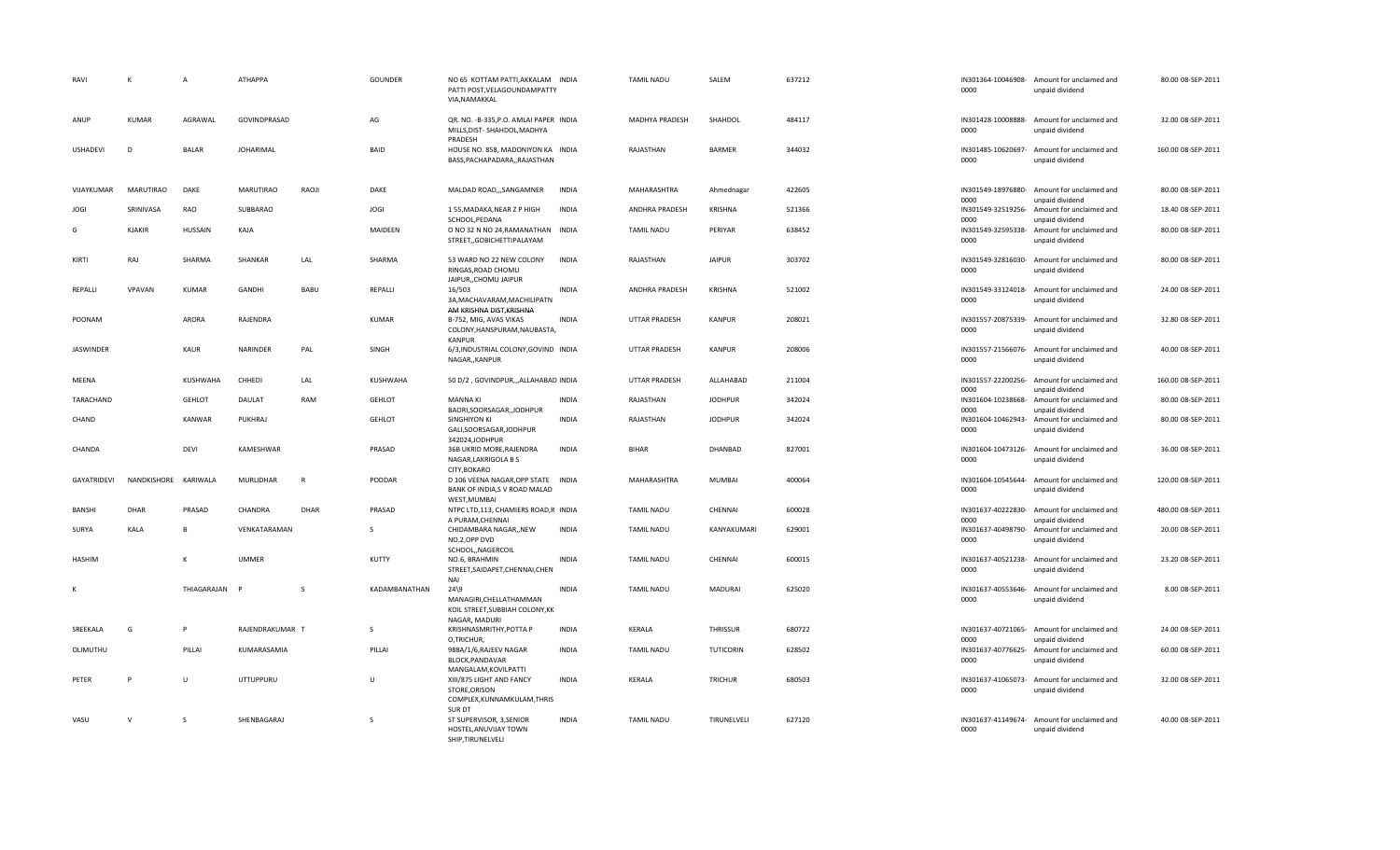| <b>JIMMY</b>       |                               | <b>FRANCIS</b> | <b>FRANCIS</b> |                  | <b>FRANCIS</b>  | KUYILANPARAMBIL<br>HOUSE, MANAVALASSERY, CHELOO<br>R, IRINJALAKUDA P<br>O, IRINJALAKUDA              | <b>INDIA</b> | KERALA               | <b>TRICHUR</b>       | 680121 | 0000                       | IN301637-41172130- Amount for unclaimed and<br>unpaid dividend | 80.00 08-SEP-2011  |
|--------------------|-------------------------------|----------------|----------------|------------------|-----------------|------------------------------------------------------------------------------------------------------|--------------|----------------------|----------------------|--------|----------------------------|----------------------------------------------------------------|--------------------|
| RAMIAH             |                               | к              | KUMARESAN      |                  | к               | 13, EAST PALLA<br>STREET, VADIVEES WARAM, NAGER<br>COIL                                              | <b>INDIA</b> | <b>TAMIL NADU</b>    | KANYAKUMARI          | 629001 | 0000                       | IN301637-41303065- Amount for unclaimed and<br>unpaid dividend | 0.80 08-SEP-2011   |
| <b>BANKEY</b>      |                               | <b>BIHARI</b>  | PRAKASH        |                  | CHAND           | H NO-B-47, BADARPUR<br>EXTN.,, NEW DELHI                                                             | <b>INDIA</b> | DELHI                | DELHI                | 110044 | 0000                       | IN301670-10267299- Amount for unclaimed and<br>unpaid dividend | 120.00 08-SEP-2011 |
| PEECHARA           | NARSINGH                      | RAO            | PEECHARA       | PAPA             | RAO             | A 302, KESHAV DALE<br>APPARTMENT, 6/3/581, ANANDA<br>NAGAR COLONY, KHAIRATHABAD,<br><b>HYDERABAD</b> | <b>INDIA</b> | ANDHRA PRADESH       | HYDERABAD            | 500004 | IN301696-10462966-<br>0000 | Amount for unclaimed and<br>unpaid dividend                    | 12.00 08-SEP-2011  |
| THOLE              | <b>MANOJ</b>                  | BHIKCHAND      | THOLE          | <b>BHIKCHAND</b> | DULI            | MAHAVIR COMPLEX, WARD NO<br>7, BELAPUR<br>ROAD, SHRIRAMPUR, AHMEDNAGA<br>R                           | <b>INDIA</b> | <b>MAHARASHTRA</b>   | Ahmednagar           | 413709 | 0000                       | IN301696-10518199- Amount for unclaimed and<br>unpaid dividend | 204.80 08-SEP-2011 |
| PRABHAKARABA<br>BU |                               | C              | BASANNA        |                  | C               | HOUSE NO 1/1640/1A, GANDHI<br>NAGAR, YEMMIGANUR, KURNOOL<br><b>DIST</b>                              | <b>INDIA</b> | ANDHRA PRADESH       | KURNOOL              | 518360 | 0000                       | IN301696-10714469- Amount for unclaimed and<br>unpaid dividend | 32.00 08-SEP-2011  |
| ANURAG             |                               | <b>GUPTA</b>   | KAILASH        |                  | <b>GUPTA</b>    | PAIRAKHANA ROAD, NIRMAL<br>LODZ, NUTANGANJ, BURDWAN                                                  | <b>INDIA</b> | <b>WEST BENGAL</b>   | <b>BURDWAN</b>       | 713102 | IN301696-10957888-<br>0000 | Amount for unclaimed and<br>unpaid dividend                    | 40.00 08-SEP-2011  |
| BHUJANGA           |                               | SHETTY         | SHEENAPPA      |                  | SHETTY          | LECTURER, PRAKRATHI<br>JANUVARUKATTE, MANDARTHY<br>VILLAGE, UDUPI DIST KARNATAKA                     | INDIA        | KARNATAKA            | <b>UDUPI</b>         | 576223 | IN301696-11065362-<br>0000 | Amount for unclaimed and<br>unpaid dividend                    | 80.00 08-SEP-2011  |
| PRASHANT           | <b>KUMAR</b>                  | SHARMA         | GOVIND         | RAM              | SHARMA          | K 462, KATRA, BARABANKI, UTTAR INDIA<br>PRADESH                                                      |              | <b>UTTAR PRADESH</b> | BARABANKI            | 225001 | 0000                       | IN301696-11329033- Amount for unclaimed and<br>unpaid dividend | 72.00 08-SEP-2011  |
| JAY                | SHANKER                       | SHUKLA         | RAMA           | SHANKER          | SHUKLA          | H NO.12/769, BAJRANG<br>NAGAR, REWA, MADHYA PRADESH                                                  | INDIA        | MADHYA PRADESH       | REWA                 | 486001 | 0000                       | IN301696-11536826- Amount for unclaimed and<br>unpaid dividend | 40.00 08-SEP-2011  |
| <b>UMA</b>         | MAHESWARARA SISTA<br>$\Omega$ |                | VISWANATHAM    |                  | SISTA           | D NO 4 2 68 24 201, BHUPAYYA<br>AGHRAHARAM, VENKATA SAI<br>ENCLAVE, AMALAPURAM                       | <b>INDIA</b> | ANDHRA PRADESH       | <b>EAST GODAVARI</b> | 533201 | 0000                       | IN301696-11619015- Amount for unclaimed and<br>unpaid dividend | 16.00 08-SEP-2011  |
| PRASAD             | MUKKANTISN A                  |                | SAMBAIAH       |                  | <b>MUKKANTI</b> | NO 9/5/3, MANNEVARI<br>STREET, NIDUBROLU<br>PONNUR, GUNTUR                                           | <b>INDIA</b> | ANDHRA PRADESH       | <b>GUNTUR</b>        | 522124 | 0000                       | IN301696-11858502- Amount for unclaimed and<br>unpaid dividend | 2.40 08-SEP-2011   |
| SREELATHA          |                               | S              | SADULA         |                  | NARAYANA        | 12/10/587/50/17/B,NO 2<br>SITHAPHAL MANDI,, HYDERABAD                                                | <b>INDIA</b> | ANDHRA PRADESH       | SECUNDERABAD         | 500061 | 0000                       | IN301696-12001030- Amount for unclaimed and<br>unpaid dividend | 136.00 08-SEP-2011 |
| <b>BASUDEB</b>     |                               | CHAKRABARTI    | SISIR          | <b>KUMAR</b>     | CHAKRABA        | CHHOTOKARKHANA<br>GHAT, PURATULI, , MALDA                                                            | <b>INDIA</b> | <b>WEST BENGAL</b>   | MALDA                | 732101 | IN301696-12180379-<br>0000 | Amount for unclaimed and<br>unpaid dividend                    | 141.60 08-SEP-2011 |
| SUJIT              |                               | DAS            | PRAN           | <b>KRISHNA</b>   | DAS             | DAKSHIN MALANCHA PALLY, PO<br>MOKDUMPUR,, MALDA                                                      | <b>INDIA</b> | <b>WEST BENGAL</b>   | MALDA                | 732103 | IN301696-12277465-<br>0000 | Amount for unclaimed and<br>unpaid dividend                    | 160.00 08-SEP-2011 |
| RAJEEV             | <b>KUMAR</b>                  | <b>JAYANT</b>  | RAJPAL         |                  | <b>JAYANT</b>   | HOUSE NO-1/4707-C, BALBIR<br>NAGAR EXTENSION, LONI<br>ROAD, SHAHDRA, DELHI                           | <b>INDIA</b> | DELHI                | DELHI                | 110032 | 0000                       | IN301758-10021250- Amount for unclaimed and<br>unpaid dividend | 80.00 08-SEP-2011  |
| ARCHANA            |                               | TIWARI         | PRADEEP        |                  | TIWARI          | GC 53 IFFCO TOWNSHIP, POST<br>GHIYA NAGAR, IFFCO<br>PHULPUR, ALLAHABAD                               | <b>INDIA</b> | <b>UTTAR PRADESH</b> | ALLAHABAD            | 212404 | 0000                       | IN301774-10023072- Amount for unclaimed and<br>unpaid dividend | 24.00 08-SEP-2011  |
| <b>B</b>           |                               | GIRIJA         | $\mathsf{R}$   |                  | <b>BALAN</b>    | 45 WEST BAZANAI, MADAM<br>STREET,, DHARAPURAM                                                        | <b>INDIA</b> | TAMIL NADU           | PERIYAR              | 638656 | 0000                       | IN301774-10153309- Amount for unclaimed and<br>unpaid dividend | 8.00 08-SEP-2011   |
| <b>MAHAVIR</b>     | MANAKCHAND JAIN               |                | MANAKCHAND     | <b>L</b>         | JAIN            | KANCHAN COLONY, NEAR<br>PREMNAGAR,, JALGAON                                                          | <b>INDIA</b> | MAHARASHTRA          | Jalgaon              | 425001 | 0000                       | IN301774-10291224- Amount for unclaimed and<br>unpaid dividend | 20.00 08-SEP-2011  |
| <b>DIXIT</b>       | RAMESH                        | MANIKLAL       | MANIKLAL       |                  | MANIKLAL        | PLOT NO 63 DEVANAGARI, OPP<br>AKSHAYA GARDEN APPT, NEAR<br>SHAHNURMIYA                               | <b>INDIA</b> | MAHARASHTRA          | Aurangabad           | 431001 | 0000                       | IN301774-10329836- Amount for unclaimed and<br>unpaid dividend | 160.00 08-SEP-2011 |
| SIVALINGAM         |                               | $\overline{A}$ | APPASI         |                  | Α               | DARGAH, AURANGABAD<br>MEENAKSHI ILLAM, BEHIND<br>AYYAPPA TEMPLE, VIVEK NAGAR<br>ROBERTSON PET, K G F | <b>INDIA</b> | KARNATAKA            | KOLAR                | 563122 | 0000                       | IN301774-10753399- Amount for unclaimed and<br>unpaid dividend | 8.00 08-SEP-2011   |
| SARAT              |                               | <b>BORAH</b>   | MINARAM        |                  | <b>BORAH</b>    | C K B COMMERCE COLLEGE, DCB<br>ROAD, JORHAT                                                          | <b>INDIA</b> | ASSAM                | <b>JORHAT</b>        | 785001 | 0000                       | IN301774-10785795- Amount for unclaimed and<br>unpaid dividend | 116.00 08-SEP-2011 |
| SHIPRA             |                               | <b>BISWAS</b>  | BHABANI        | SHANKAR          | <b>BISW</b>     | BHULI TOWNSHIP, PO BHULI E<br>BLOCK SECTOR II, C TYPE FLAT NO<br>32, DHANBAD                         | <b>INDIA</b> | <b>BIHAR</b>         | DHANBAD              | 828104 | IN301774-12296602-<br>0000 | Amount for unclaimed and<br>unpaid dividend                    | 480.00 08-SEP-2011 |

| 00                     | 301670-10267299- Amount for unclaimed and<br>unpaid dividend | 120.00 08-SEP-2011 |
|------------------------|--------------------------------------------------------------|--------------------|
| 00                     | 301696-10462966- Amount for unclaimed and<br>unpaid dividend | 12.00 08-SEP-2011  |
| 00                     | 301696-10518199- Amount for unclaimed and<br>unpaid dividend | 204.80 08-SEP-2011 |
| 301696-10714469-<br>00 | Amount for unclaimed and<br>unpaid dividend                  | 32.00 08-SEP-2011  |
| 00                     | 301696-10957888- Amount for unclaimed and<br>unpaid dividend | 40.00 08-SEP-2011  |
| 301696-11065362-<br>00 | Amount for unclaimed and<br>unpaid dividend                  | 80.00 08-SEP-2011  |
| 301696-11329033-<br>00 | Amount for unclaimed and<br>unpaid dividend                  | 72.00 08-SEP-2011  |
| 100                    | 301696-11536826- Amount for unclaimed and<br>unpaid dividend | 40.00 08-SEP-2011  |
| 301696-11619015-<br>00 | Amount for unclaimed and<br>unpaid dividend                  | 16.00 08-SEP-2011  |
| 301696-11858502-<br>00 | Amount for unclaimed and<br>unpaid dividend                  | 2.40 08-SEP-2011   |
| 301696-12001030-<br>00 | Amount for unclaimed and<br>unpaid dividend                  | 136.00 08-SEP-2011 |
| 00                     | 301696-12180379- Amount for unclaimed and<br>unpaid dividend | 141.60 08-SEP-2011 |
| m                      | 301696-12277465- Amount for unclaimed and<br>unpaid dividend | 160.00 08-SEP-2011 |
| 301758-10021250-<br>00 | Amount for unclaimed and<br>unpaid dividend                  | 80.00 08-SEP-2011  |
| 301774-10023072-<br>00 | Amount for unclaimed and<br>unpaid dividend                  | 24.00 08-SEP-2011  |
| 301774-10153309-<br>00 | Amount for unclaimed and<br>unpaid dividend                  | 8.00 08-SEP-2011   |
| 301774-10291224-<br>00 | Amount for unclaimed and<br>unpaid dividend                  | 20.00 08-SEP-2011  |
| 301774-10329836-<br>00 | Amount for unclaimed and<br>unpaid dividend                  | 160.00 08-SEP-2011 |
| 00                     | 301774-10753399- Amount for unclaimed and<br>unpaid dividend | 8.00 08-SEP-2011   |
| 00                     | 301774-10785795- Amount for unclaimed and<br>unpaid dividend | 116.00 08-SEP-2011 |
| 301774-12296602-<br>00 | Amount for unclaimed and<br>unpaid dividend                  | 480.00 08-SEP-2011 |

80.00 08‐SEP‐2011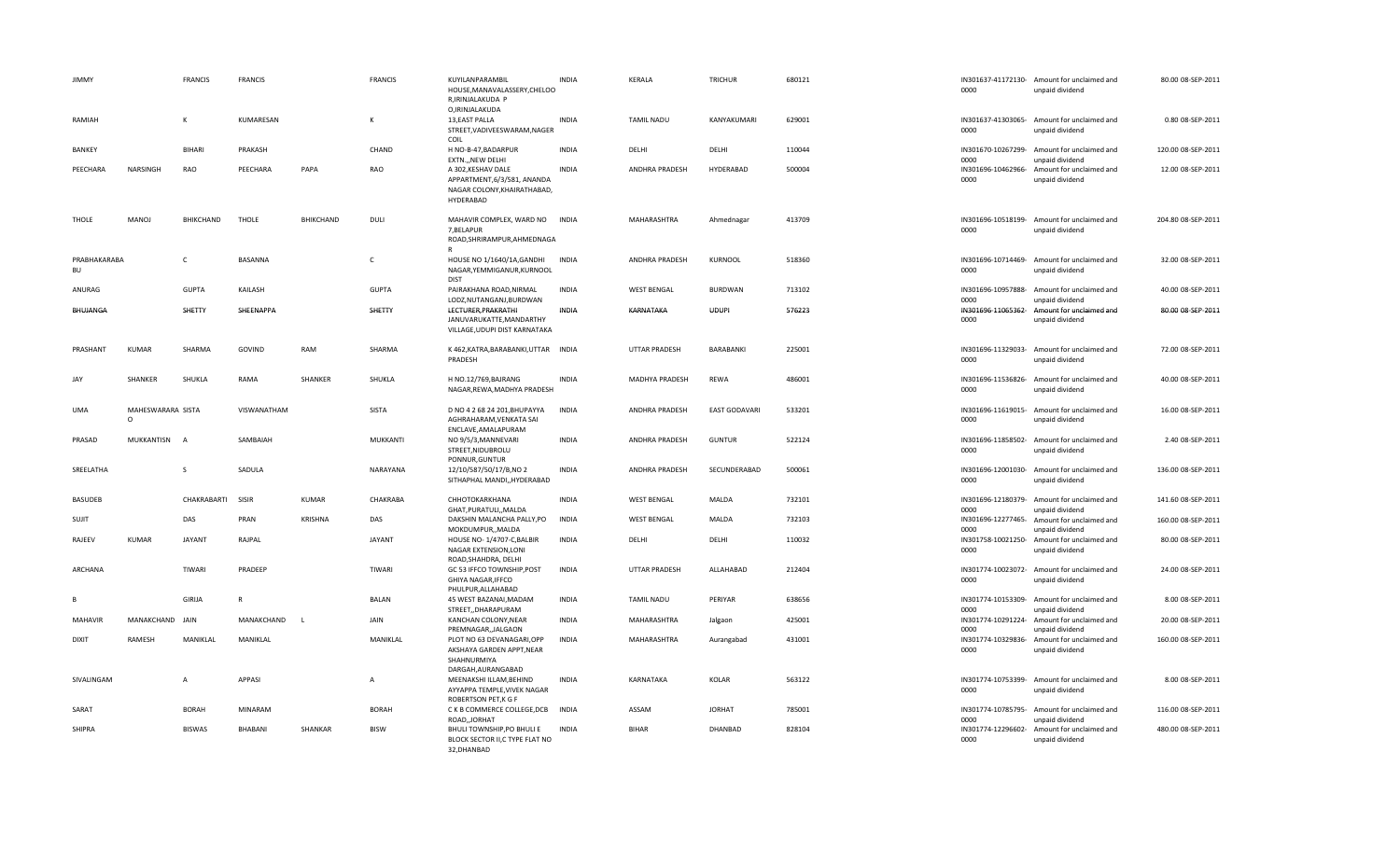| <b>ASHWANI</b>         |                   | <b>KUMAR</b>   | <b>NANAK</b>        |              | CHAND          | H NO 435 S NO 136, WARD NO<br>4, RAM GALI<br>THANESAR, KURUKSHETRA                | <b>INDIA</b> | HARYANA               | KURUKSHETRA     | 136118 | 0000                       | IN301774-12469193- Amount for unclaimed and<br>unpaid dividend | 20.00 08-SEP-2011  |
|------------------------|-------------------|----------------|---------------------|--------------|----------------|-----------------------------------------------------------------------------------|--------------|-----------------------|-----------------|--------|----------------------------|----------------------------------------------------------------|--------------------|
| VISHAL                 |                   | <b>MISHRA</b>  | <b>GAURISHANKAR</b> |              | <b>MISHRA</b>  | C/O POOJA VYAS,F 202 SAKAR<br>RESIDENCY, PLOT NUM 3 SCHEME<br>NU 54, INDORE       | <b>INDIA</b> | <b>MADHYA PRADESH</b> | <b>INDORE</b>   | 452001 | 0000                       | IN301774-12605734- Amount for unclaimed and<br>unpaid dividend | 8.00 08-SEP-2011   |
| ASHA                   | RANI              | SONI           | RAJ                 | KUMAR        | SONI           | BEHIND A44, PRIYADARSHNI<br>NAGAR,, BILASPUR                                      | <b>INDIA</b> | MADHYA PRADESH        | <b>BIJAPUR</b>  | 495001 | 0000                       | IN301774-12657647- Amount for unclaimed and<br>unpaid dividend | 240.00 08-SEP-2011 |
| DNYANESHWAR AMRUTA     |                   | WAGH           | AMRUTA              | BHIKAJI      | WAGH           | SARASWATI COLONY<br>7820, HANUMAN MANDIR<br>RD, AHMEDNAGAR, SHRIRAMPUR            | <b>INDIA</b> | MAHARASHTRA           | Ahmednagar      | 413709 | 0000                       | IN301774-12989344- Amount for unclaimed and<br>unpaid dividend | 160.00 08-SEP-2011 |
| NARISHKUMAR SHANKARRAO |                   | SIRBHATE       | SHANKARRAO          |              | SIRBHATE       | AROGYA NAGAR, HINGANA WATER INDIA<br>SUPPLY ROAD, AKOLA                           |              | MAHARASHTRA           | Akola           | 444004 | IN301774-13173769-<br>0000 | Amount for unclaimed and<br>unpaid dividend                    | 47.20 08-SEP-2011  |
| VINOD                  | PRASAD            | <b>MAMGAIN</b> | GOVIND              | RAM          | MAMGAIN        | PLOT NO 248, PATPARGANJ<br>INDUSTRIAL AREA,, NEW DELHI                            | <b>INDIA</b> | DELHI                 | DELHI           | 110092 | IN301774-13502774-<br>0000 | Amount for unclaimed and<br>unpaid dividend                    | 0.80 08-SEP-2011   |
| VISHAL                 |                   | CHAND          | RAM                 |              | NATH           | 8/1281 PRATAP<br>NAGAR,,,SAHARANPUR                                               | <b>INDIA</b> | <b>UTTAR PRADESH</b>  | SAHARANPUR      | 247001 | IN301774-14342323-<br>0000 | Amount for unclaimed and<br>unpaid dividend                    | 20.00 08-SEP-2011  |
| SAUMITRA               |                   | <b>BERA</b>    | <b>JUGAL</b>        | CHANDRA      | <b>BERA</b>    | VILL AND PO<br>GHOLDIGRUI, PURSURAH,, HOOGH<br>LY                                 | <b>INDIA</b> | <b>WEST BENGAL</b>    | <b>HOOGHLY</b>  | 712401 | IN301774-15174869-<br>0000 | Amount for unclaimed and<br>unpaid dividend                    | 16.00 08-SEP-2011  |
| AMIT                   | <b>KUMAR</b>      | JAIN           | KOMAL               | CHAND        | JAIN           | VIDYA SAGAR STUDIO, PISANHARI INDIA<br>MEDICAL COLLEGE, SHOP NO                   |              | MADHYA PRADESH        | <b>JABALPUR</b> | 482001 | 0000                       | IN301774-15199901- Amount for unclaimed and<br>unpaid dividend | 488.00 08-SEP-2011 |
| <b>HARSHIT</b>         |                   | AGARWAL        | RAMESH              | KUMAR        | AGARWAL        | 9, JABALPUR<br><b>NEAR HANUMAN</b><br>TEMPLE,,,KHATIMA                            | <b>INDIA</b> | <b>UTTAR PRADESH</b>  | NAINITAL        | 262308 | IN301774-15316911-<br>0000 | Amount for unclaimed and                                       | 80.00 08-SEP-2011  |
| <b>SUREKHA</b>         | RAMCHANDRA CHAVAN |                | RAMCHANDRA          | BALKU        | CHA            | KARVE NAKA GOLEKHAR<br>ROAD, SAUBHAGHYA MANGAL<br>KARYALAY SAMOR, TAL             | <b>INDIA</b> | MAHARASHTRA           | Satara          | 415110 | IN301774-15393943-<br>0000 | unpaid dividend<br>Amount for unclaimed and<br>unpaid dividend | 240.00 08-SEP-2011 |
| ANJU                   |                   | <b>AGRAW</b>   | MANISH              | CHANDRA      | AGRAW          | KARAD.SATARA<br>H NO 103, MOTIMAHAL<br>BAM,,RAMNAGAR                              | <b>INDIA</b> | UTTAR PRADESH         | RAMBAGAR        | 244715 | 0000                       | IN301774-15645244- Amount for unclaimed and<br>unpaid dividend | 20.00 08-SEP-2011  |
| <b>DINESH</b>          | A                 | PAI            | PAI                 |              | <b>ACHUTHA</b> | PARAMBITHARA<br>HOUSE, THIMALABAGAM P                                             | <b>INDIA</b> | KERALA                | ALLEPPEY        | 688540 | 0000                       | IN301774-15941500- Amount for unclaimed and<br>unpaid dividend | 40.00 08-SEP-2011  |
| SAVITA                 |                   | HISARIA        | KAILASH             |              | HISARIA        | O., THURAVOOR<br>OLD EXCHANGE<br>ROAD,,,SITAMARHI                                 | <b>INDIA</b> | <b>BIHAR</b>          | SITAMARHI       | 843302 | 0000                       | IN301774-16120962- Amount for unclaimed and<br>unpaid dividend | 160.00 08-SEP-2011 |
| <b>MOHAN</b>           | LAL               | HISARIYA       | RAM                 | <b>NATH</b>  | HISARIYA       | H NO 56, ROAD<br>LAHPATTI,, SITAMARHI                                             | <b>INDIA</b> | <b>BIHAR</b>          | SITAMARHI       | 843302 | IN301774-16161375-<br>0000 | Amount for unclaimed and<br>unpaid dividend                    | 160.00 08-SEP-2011 |
| PARAMESWARI            |                   | WARI           | GUVUSAMY            |              | WARI           | 107/45E/2, MILLERPURAM,, TUTICO INDIA<br><b>RIN</b>                               |              | <b>TAMIL NADU</b>     | TIRUNELVELI     | 628008 | IN301774-16530584-<br>0000 | Amount for unclaimed and<br>unpaid dividend                    | 64.00 08-SEP-2011  |
| <b>JALAM</b>           | SINGH             | MOJAWAT        | <b>BASANT</b>       | SINGH        | MOJAWAT        | PLOT NO 154, BEHIND JA<br>BHAWANI DAIRY, CHITRAKUT<br>NAGAR BHUWANA, UDAIPUR      | <b>INDIA</b> | RAJASTHAN             | CHITTORGARH     | 313001 | IN301774-16544082-<br>0000 | Amount for unclaimed and<br>unpaid dividend                    | 3.20 08-SEP-2011   |
| SURAJ                  | PRATAP            | SINGH          | VIJENDERA           | PAL          | SINGH          | H NO 55, GARG COLONY, BALLAB<br>GARH, FARIDABAD                                   | <b>INDIA</b> | HARYANA               | FARIDABAD       | 121004 | 0000                       | IN301774-16547018- Amount for unclaimed and<br>unpaid dividend | 160.00 08-SEP-2011 |
| CHETAN                 |                   | NANDWANA       | <b>MANOHAR</b>      |              | LAL            | NALAKA,,,BARAN                                                                    | <b>INDIA</b> | RAJASTHAN             | KOTA            | 325205 | IN301774-16565481-<br>0000 | Amount for unclaimed and<br>unpaid dividend                    | 8.00 08-SEP-2011   |
| ROSHMI                 |                   | <b>ITTYARA</b> | MR                  |              | <b>ITTYARA</b> | 229 KAKKASSERI.9<br>PAZHANJI, KATTAKAMBAL<br>PANCHAYAT, THRISSUR                  | <b>INDIA</b> | KERALA                | <b>TRICHUR</b>  | 680542 | IN301774-16762637-<br>0000 | Amount for unclaimed and<br>unpaid dividend                    | 12.00 08-SEP-2011  |
| MANOJ                  | <b>FRANCIS</b>    | VF             | <b>FRANCIS</b>      |              | VF             | VAZHAPPILLY<br>HOUSE, CHIRANELLUR<br>PO,,THRISSUR                                 | <b>INDIA</b> | KERALA                | <b>TRICHUR</b>  | 680503 | IN301774-16809266-<br>0000 | Amount for unclaimed and<br>unpaid dividend                    | 39.20 08-SEP-2011  |
| DILIP                  | VEDU              | PATIL          | VEDU                | <b>RUPLA</b> | PATIL          | A S BORADE, S NO 1502 GANESH<br>NAGAR, AT PIRANGUT TAL                            | <b>INDIA</b> | MAHARASHTRA           | Pune            | 412108 | 0000                       | IN301774-16814341- Amount for unclaimed and<br>unpaid dividend | 15.20 08-SEP-2011  |
| SHYAM                  |                   | ANNA           | VENKANNA            |              | ANNA           | MULSHI, PUNE<br>OPP SAHANA HOSPITAL, ADARSHA INDIA<br>COLONY, SINDHANOOR, RAICHUR |              | KARNATAKA             | <b>RAICHUR</b>  | 584128 | 0000                       | IN301774-17097974- Amount for unclaimed and<br>unpaid dividend | 16.00 08-SEP-2011  |
| VARSHA                 | <b>UTTAMRAO</b>   | DALAVI         | <b>UTTAMRAO</b>     | DAGADUJI     | DA             | 5378 B WARD NO 6, DALAVI<br><b>BUILDING, MAIN</b><br>ROAD, SHRIRAMPUR             | <b>INDIA</b> | MAHARASHTRA           | Ahmednagar      | 413709 | 0000                       | IN301774-17116243- Amount for unclaimed and<br>unpaid dividend | 80.00 08-SEP-2011  |
| N                      |                   | SADANANDAN     | MADHAVAN            |              | SADANANDAN     | CHAITHRAM, PALLARIMANGALAM INDIA<br>P. O., MAVELIKARA, ALAPPUZHA                  |              | KERALA                | ALLEPPEY        | 690107 | 0000                       | IN301811-10105194- Amount for unclaimed and<br>unpaid dividend | 140.00 08-SEP-2011 |
| JOSEPH                 | P                 | J.             | <b>JOHN</b>         |              | $\mathbf{I}$   | PALLITHARA HOUSE, RIPPON P.<br>O., MEPPADY, WAYANAD                               | <b>INDIA</b> | KERALA                | WAYANAD         | 673577 | 0000                       | IN301811-10184718- Amount for unclaimed and<br>unpaid dividend | 16.00 08-SEP-2011  |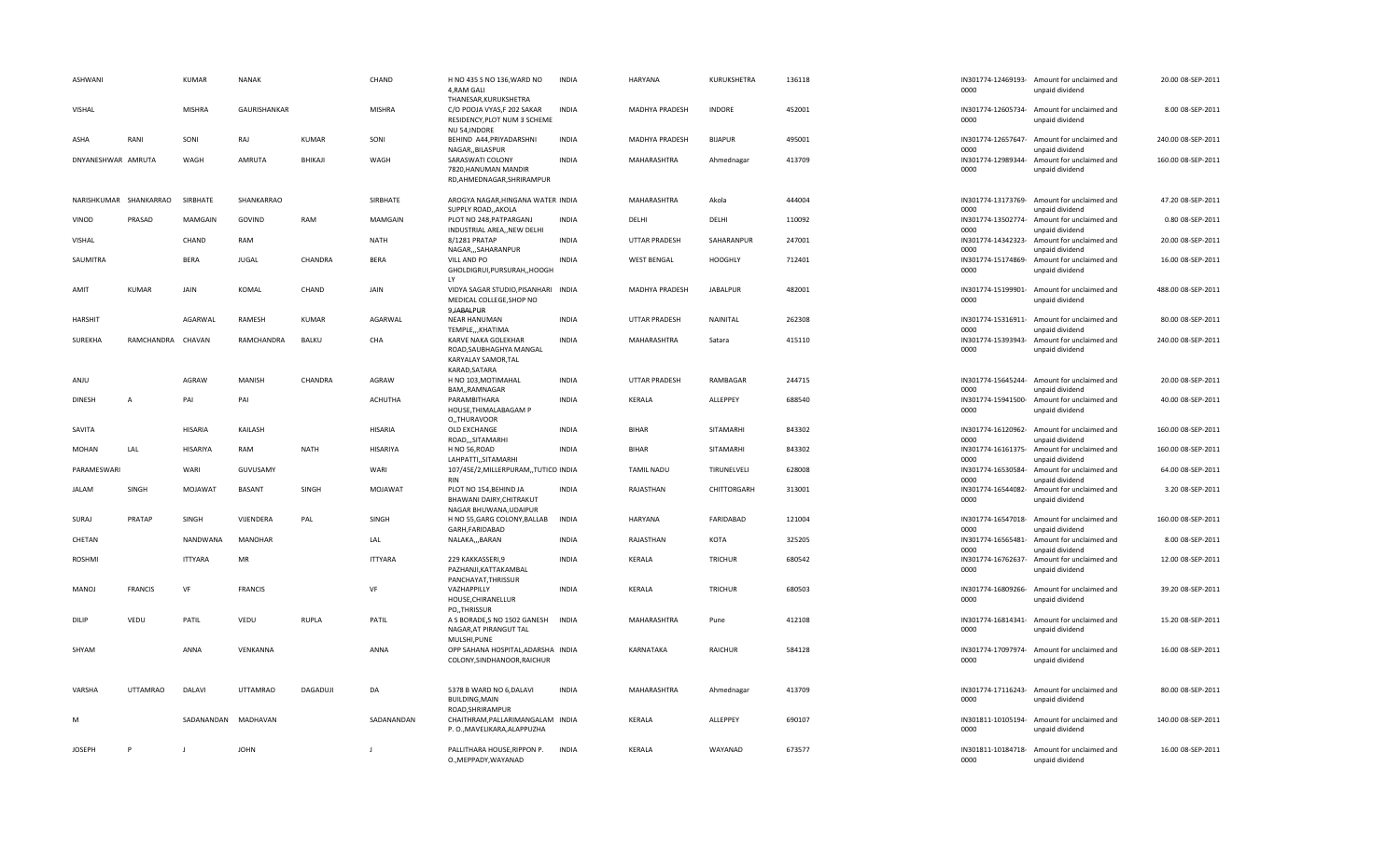| DR                   | $\mathsf{K}$    | VASUNDHARA DR |                    | К       | SASHIDHAR        | 102, KANCHEN JUNGA<br>COMPLEX, KING KOTI<br>ROAD, HYDERABAD(A.P)                                                                  | <b>INDIA</b>   | ANDHRA PRADESH    | HYDERABAD      | 500001 | 0000                               | IN301820-10000475- Amount for unclaimed and<br>unpaid dividend | 24000.00 08-SEP-2011 |
|----------------------|-----------------|---------------|--------------------|---------|------------------|-----------------------------------------------------------------------------------------------------------------------------------|----------------|-------------------|----------------|--------|------------------------------------|----------------------------------------------------------------|----------------------|
| CH                   | RAVI            | <b>BABU</b>   | CH                 | KRISHNA | <b>MURTHY</b>    | 105/9, LIG-III PHASE,, NEAR DURGA INDIA<br>TEMPLE,, KPHB<br>COLONY,, HYDERABAD.                                                   |                | ANDHRA PRADESH    | HYDERABAD      | 500072 | 0000                               | IN301820-10030552- Amount for unclaimed and<br>unpaid dividend | 20.00 08-SEP-2011    |
|                      | MOHAMED         | <b>ASHRAF</b> | M                  |         | EBRAHIM          | SHERIN VILLA, AVANAVANCHERRY INDIA<br>PO,<br>ATTINGAL.THIRUVANANTHAPURA<br>M,KERALA                                               |                | KERALA            | TRIVANDRUM     | 695103 | IN301895-10078757-<br>0000         | Amount for unclaimed and<br>unpaid dividend                    | 20.00 08-SEP-2011    |
| <b>BHAVADAS</b>      | VARMAT          | N             | R                  | B       | RAMAVARMA        | C-1, POORNA SUNRISE<br>APARTMENTS, BHAVANS SCHOOL<br>ROAD, EROOR WEST PO,<br>TRIPUNITHURA, ERNAKULAM,<br>KERALA                   | <b>INDIA</b>   | KERALA            | ERNAKULAM      | 682306 | IN301895-10255616-<br>0000         | Amount for unclaimed and<br>unpaid dividend                    | 80.00 08-SEP-2011    |
| к                    |                 | GIRI          | THANJU             |         | GIRI             | KUNNATH HOUSE, PUTHENPEDIKA INDIA<br>P O,, THRISSUR, KERALA                                                                       |                | KERALA            | <b>TRICHUR</b> | 680642 | IN301895-10371939-<br>0000         | Amount for unclaimed and<br>unpaid dividend                    | 52.00 08-SEP-2011    |
| <b>JOLLY</b>         |                 | OUSEPH        | OUSEPH             | P       | K                | PORATHUR HOUSE, THANDILAM, INDIA<br><b>VELLATTANJUR P</b><br>O,KUNNAMKULAM,THRISSUR,<br>KERALA                                    |                | KERALA            | PALGHAT        | 680601 | 0000                               | IN301895-10426122- Amount for unclaimed and<br>unpaid dividend | 24.00 08-SEP-2011    |
| SANTOSH              | $\mathsf{R}$    | PIMPLE        | $\mathsf{R}$       | C       | PIMPLE           | J R BHORI MARG, 10/7, VIJAY<br>NAGAR, DHOBIGHAT, MUMBAI,<br>MAHARASHTRA                                                           | <b>INDIA</b>   | MAHARASHTRA       | <b>MUMBAI</b>  | 400011 | IN301895-10626773-<br>0000         | Amount for unclaimed and<br>unpaid dividend                    | 240.00 08-SEP-2011   |
| RAJEEV               |                 | $\mathsf{C}$  | CHANDRASHEAKA<br>R |         | <b>NAIR</b>      | HOUSE NO 659, NEAR BADRIYA<br>RICE MILL, CHC ROAD,<br>KUMBLA, KASARAGOD, KERALA                                                   | <b>INDIA</b>   | KERALA            | KASARGODE      | 671321 | 0000                               | IN301895-10630692- Amount for unclaimed and<br>unpaid dividend | 60.00 08-SEP-2011    |
| SUBASH               |                 | G             | GANGADHARAN        |         | NANU             | GANGA<br>BHAVAN, PATHIYOORKALA, KEERIC<br>KAD PO,<br>KAYAMKULAM, ALAPPUZHA,<br>KERALA                                             | <b>INDIA</b>   | KERALA            | ALLEPPEY       | 690508 | 0000                               | IN301895-10655270- Amount for unclaimed and<br>unpaid dividend | 320.00 08-SEP-2011   |
| KURIACHAN            |                 | SEBASTIAN     | MR                 |         | SEBASTIAN        | 4, RAVENS<br>CROFT, SALISBURY, WILTSHIRE, SP2<br>8 DL, GREAT BRITAIN                                                              | UNITED KINGDOM | <b>NA</b>         | <b>NA</b>      | 999999 | IN301895-10857633-<br>0000         | Amount for unclaimed and<br>unpaid dividend                    | 400.00 08-SEP-2011   |
| S                    | ASHOK           | <b>KUMAR</b>  | ASHOK              | KUMAR   | SUNDARAM         | NO 17-2, WARD<br>131, VIVEKANANDHAR                                                                                               | <b>INDIA</b>   | <b>TAMIL NADU</b> | CHENNAI        | 600078 | IN301895-10939553-<br>0000         | Amount for unclaimed and<br>unpaid dividend                    | 160.00 08-SEP-2011   |
|                      |                 |               |                    |         |                  | STREET, CHENNAI, TAMILNADU                                                                                                        |                |                   |                |        |                                    |                                                                |                      |
| <b>KRISHNA</b>       | <b>KUMAR</b>    | <b>JAIN</b>   | RATAN              | CHANDRA | <b>JAIN</b>      | L-2/50, NEW MAHAVIR                                                                                                               | <b>INDIA</b>   | DELHI             | DELHI          | 110018 |                                    | IN301918-10048007- Amount for unclaimed and                    | 160.00 08-SEP-2011   |
| SUGAREDDY            |                 | REDDY         | NAGAREDDY          |         | REDDY            | NAGAR, VIKASPURI, NEW DELHI<br>H NO 1/70, CHEGUNTA, MANDAL INDIA<br>MAGANOOR, MAKTHAL                                             |                | ANDHRA PRADESH    | MAHBOOBNAGAR   | 509352 | 0000<br>IN301926-30830217-<br>0000 | unpaid dividend<br>Amount for unclaimed and<br>unpaid dividend | 80.00 08-SEP-2011    |
| <b>UMESH</b>         | RAVINDRA        | MALANKAR      | RAVINDRA           |         | MALANKAR         | H.2-164/F.1, BRAHMIN                                                                                                              | <b>INDIA</b>   | <b>GUJARAT</b>    | <b>DAMAN</b>   | 396210 |                                    | IN301983-10510168- Amount for unclaimed and                    | 24.00 08-SEP-2011    |
| <b>DHANESH</b>       | POPATLAL        | <b>GANDHI</b> | POPATLAL           |         | HARAKCHAND       | FALIA,,,,NANI DAMAN (GUJ.)<br>PL NO. 48, CHAURANA,, BK<br>CHANDAN<br>ESTATE,, BURUDGAON,, AHMEDNA                                 | <b>INDIA</b>   | MAHARASHTRA       | Ahmednagar     | 414001 | 0000<br>IN301983-10551967-<br>0000 | unpaid dividend<br>Amount for unclaimed and<br>unpaid dividend | 80.00 08-SEP-2011    |
| <b>MAHESH</b>        | SUMATILAL       | SANCHETI      | SUMATILAL          | К       | SANCHETI         | GAR (MAH.)<br>ROOM NO. 4,, NAVSHRIRAM ROW INDIA<br>HOUSING SOCIETY,, NR. DHOOT<br>SHOW ROOM, VINAYAK<br>NAGAR,, AHMEDNAGAR (MAH.) |                | MAHARASHTRA       | Ahmednagar     | 414001 | IN301983-10573304-<br>0000         | Amount for unclaimed and<br>unpaid dividend                    | 1185.60 08-SEP-2011  |
| AJAY                 | GORAKHNATH PUND |               | GORAKHNATH         |         | <b>MADHAVRAO</b> | PUNAM MOTI NAGAR,, PUND<br>MALA<br>MARKET,, YARD,, AHMEDNAGAR                                                                     | INDIA          | MAHARASHTRA       | Ahmednagar     | 414001 | 0000                               | IN301983-10657192- Amount for unclaimed and<br>unpaid dividend | 7.20 08-SEP-2011     |
| DINESHKUMAR JAMNADAS |                 | GANDHI        | <b>JAMNADAS</b>    |         | GANDHI           | (MAH.)<br>NARSINHJI MANDIR, NR. GANESH INDIA<br>CHOK, JAMBUSAR, DIST. BHARUCH                                                     |                | GUJARAT           | BHARUCH        | 392150 | 0000                               | IN301991-10441100- Amount for unclaimed and<br>unpaid dividend | 80.00 08-SEP-2011    |
| PRITESHKUMAR P       |                 | SHAH          | PRAKASHBHAI        |         | <b>GEDALAL</b>   | AT. SATEM,,,NAVSARI                                                                                                               | <b>INDIA</b>   | GUJARAT           | VALSAD         | 396445 | 0000                               | IN301991-10697234- Amount for unclaimed and<br>unpaid dividend | 20.00 08-SEP-2011    |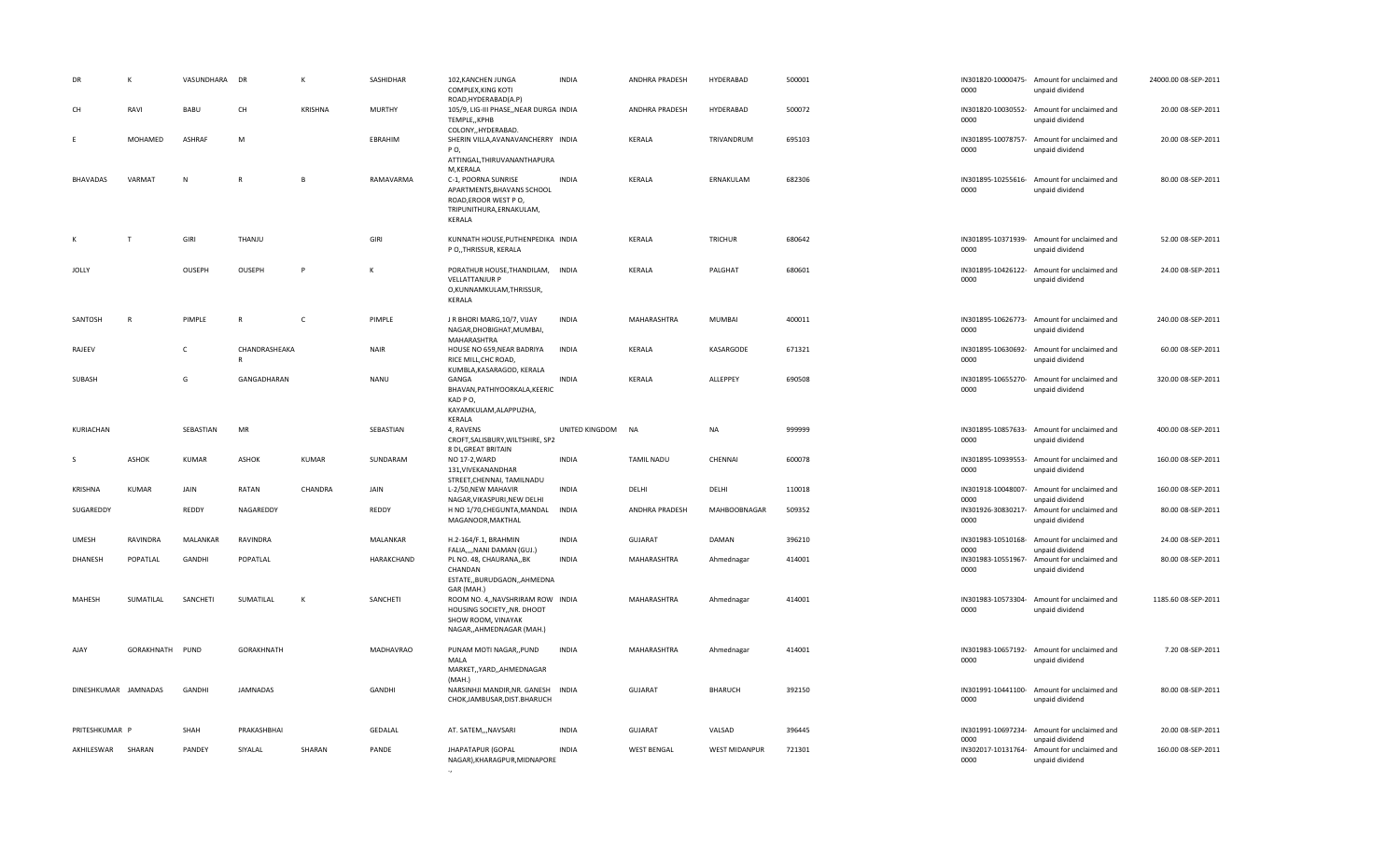| <b>PUSHPA</b>    |                | <b>DUGAR</b><br>MURALI | MAHAL<br>P         | CHAND<br>PL    | SURANA<br>NARAYANAN | 29/7, N.K. BANERJEE<br>STREET,, RISHRA,,, HOOGHLY<br>4/3, GOPALA BLOCK, JAWAHAR                       | <b>INDIA</b><br><b>INDIA</b> | <b>WEST BENGAL</b><br><b>BIHAR</b> | <b>HOOGHLY</b><br>SINGHBHUM | 712248<br>831012 | 0000                       | IN302105-10171818- Amount for unclaimed and<br>unpaid dividend | 80.00 08-SEP-2011<br>480.00 08-SEP-2011 |
|------------------|----------------|------------------------|--------------------|----------------|---------------------|-------------------------------------------------------------------------------------------------------|------------------------------|------------------------------------|-----------------------------|------------------|----------------------------|----------------------------------------------------------------|-----------------------------------------|
|                  |                |                        |                    |                |                     | NAGAR,, SRI KRISHNA UDHYAN NO-<br>15,, NEAR KERELA PUBLIC<br>SCHOOL,, MANGO, JAMSHEDPUR               |                              |                                    |                             |                  | IN302105-10390246-<br>0000 | Amount for unclaimed and<br>unpaid dividend                    |                                         |
| GOVIND           | KUMAR          | <b>GUTGUTIA</b>        | LATE               | LAKSHMI        | NARAYAN             | 109, GANESHALAYA APTS,, (NEAR INDIA<br>CARMEL), POLYTECHNIC<br>ROAD,, DHANBAD                         |                              | <b>BIHAR</b>                       | DHANBAD                     | 826001           | 0000                       | IN302105-10456013- Amount for unclaimed and<br>unpaid dividend | 48.00 08-SEP-2011                       |
| ALOK             |                | DAS                    | NEPAL              | CHANDRA        | DAS                 | P.O. AND VILL- PANCHGHARA (PAL INDIA<br>PARA),,,DIST - HOOGHLY                                        |                              | <b>WEST BENGAL</b>                 | <b>HOOGHLY</b>              | 712306           | 0000                       | IN302105-10568296- Amount for unclaimed and<br>unpaid dividend | 320.00 08-SEP-2011                      |
| RATHAN           | R              | К                      | RAJSHEKAR          |                | К                   | FLAT NO 206 NIDHI APARTMENT, NINDIA<br>R ROAD FRAZER<br>TOWN,, BANGALORE                              |                              | KARNATAKA                          | BANGALORE                   | 560005           | IN302148-10164796-<br>0000 | Amount for unclaimed and<br>unpaid dividend                    | 369.60 08-SEP-2011                      |
| SAROJA           |                | К                      | LATE               |                | KALAIAH             | 348 MODEL HOUSE, 4TH<br>STREET, BASAVANAGUDI, BANGALO<br><b>RF</b>                                    | <b>INDIA</b>                 | KARNATAKA                          | BANGALORE                   | 560004           | 0000                       | IN302148-10221404- Amount for unclaimed and<br>unpaid dividend | 80.00 08-SEP-2011                       |
| HARIDASAN        |                | M                      | LATE               |                | MANIYAN             | 20, 2ND MAIN ROAD, SIR M V<br>LAYOUT,,THINDLU,<br>VIDYARANYAPURA<br>POST, BANGALORE                   | INDIA                        | KARNATAKA                          | BANGALORE                   | 560097           | 0000                       | IN302148-10373556- Amount for unclaimed and<br>unpaid dividend | 40.00 08-SEP-2011                       |
| LAKSHMIPATHI     |                | $\mathsf{R}$           | RAMESHWARACH<br>AR |                | RAJAS               | 103, CHIKKAJAJURU<br>1, HOLALKERE, CHITRADURGA DIST                                                   | INDIA                        | KARNATAKA                          | CHITRADURGA                 | 577523           | 0000                       | IN302148-10751287- Amount for unclaimed and<br>unpaid dividend | 40.00 08-SEP-2011                       |
| NRIPENDRA        | <b>KUMAR</b>   | DEY                    | <b>HARALAL</b>     |                | DEY                 | DELHI PUBLIC SCHOOL, KARMIK<br>NAGAR, PO ISM, DHANBAD                                                 | INDIA                        | <b>BIHAR</b>                       | DHANBAD                     | 826004           | IN302164-10238959-<br>0000 | Amount for unclaimed and<br>unpaid dividend                    | 200.00 08-SEP-2011                      |
| KUMUD            |                | <b>JOSHI</b>           | <b>NANDAN</b>      | DEVKI          | PANDEY              | W/O CS JOSHI 65, RAJPUR<br>ROAD, OPP. HOTEL<br>MADHUBAN, DEHRADUN                                     | <b>INDIA</b>                 | <b>UTTAR PRADESH</b>               | <b>DEHRA DUN</b>            | 248001           | 0000                       | IN302201-10773847- Amount for unclaimed and<br>unpaid dividend | 1.60 08-SEP-2011                        |
|                  | K              | TANEJA                 | MANGU              |                | RAM                 | 152, AMBEDKAR<br>NAGAR, JWALAPUR, , HARIDWAR                                                          | <b>INDIA</b>                 | <b>UTTAR PRADESH</b>               | SAHARANPUR                  | 249407           | 0000                       | IN302201-10797143- Amount for unclaimed and<br>unpaid dividend | 40.00 08-SEP-2011                       |
| BATHIYA          | SWAPANIL       | SUBHASH                | SUBHASH            | FAKIRCHAND     | B                   | A / P - BELAPUR, TAL -<br>SHRIRAMPUR,, DIST-<br>AHMEDNAGAR                                            | <b>INDIA</b>                 | MAHARASHTRA                        | Ahmednagar                  | 413715           | 0000                       | IN302201-11015127- Amount for unclaimed and<br>unpaid dividend | 33.60 08-SEP-2011                       |
| GOPAL            | CHANDRA        | MUKHERJEE              | MRITYUNJOY         |                | MUKHERJEE           | F 5/14, LABONY ESTATE, SALT<br>LAKE, KOLKATA                                                          | <b>INDIA</b>                 | <b>WEST BENGAL</b>                 | Kolkata                     | 700064           | IN302236-10548907-<br>0000 | Amount for unclaimed and<br>unpaid dividend                    | 64.00 08-SEP-2011                       |
| <b>MANISH</b>    |                | GOEL                   | G                  |                | GOEL                | B/13, OVERSEAS APT, SEC 9 PLOT<br>NO 22 ROHINI, DELHI                                                 | <b>INDIA</b>                 | DELHI                              | DELHI                       | 110085           | IN302236-10722054-<br>0000 | Amount for unclaimed and<br>unpaid dividend                    | 80.00 08-SEP-2011                       |
| ANISA            |                | <b>KHATOON</b>         | SADAKAT            |                | HUSSAIN             | H NO 3 VILL MOHALLA<br><b>BADA, SHAHSAFA TEHSIL</b><br>MORADABAD, MORADABAD, UTTA<br>R PRADESH        | <b>INDIA</b>                 | <b>UTTAR PRADESH</b>               | Moradabad                   | 244001           | 0000                       | IN302236-11239120- Amount for unclaimed and<br>unpaid dividend | 0.80 08-SEP-2011                        |
| VIRENDER         | <b>KUMAR</b>   | YADAV                  | TEJ                | PAL            | YADAV               | WZ-257 (3) "SHAKURPUR<br>VILLAGE,, TRI NAGAR, DELHI                                                   | <b>INDIA</b>                 | DELHI                              | DELHI                       | 110009           | 0000                       | IN302236-11449575- Amount for unclaimed and<br>unpaid dividend | 236.00 08-SEP-2011                      |
| C                | NAGESHWARA RAO |                        | NAGESHWARA         |                | RAO                 | PLOT NO 55, H NO 2-108/2/65,, SRI INDIA<br>SAI ENCLAVE PHASE - I,, BODUPPAL<br>RRDISTRICT, HYDERABAD, |                              | ANDHRA PRADESH                     | HYDERABAD                   | 500039           | 0000                       | IN302269-10093444- Amount for unclaimed and<br>unpaid dividend | 32.00 08-SEP-2011                       |
| NANDAKUMAR BHIKU |                | MAHAMUNKAR BHIKU       |                    | MAHADEV        | MAHAMU              | INDIA INFOLINE LTD,,75, NRLON<br>COMPLEX, OFF W. E, HIGHWAY,<br>GOREGAON EAST, MUMBAI                 | INDIA                        | MAHARASHTRA                        | MUMBAI                      | 400063           | 0000                       | IN302269-10330223- Amount for unclaimed and<br>unpaid dividend | 80.00 08-SEP-2011                       |
| SARAVANAN        |                | $\mathsf{C}$           | CHIDAMBARAM        |                | C                   | 5/25, SARAVANAN ILLAM,, V N S<br>NAGAR,, THENPATHI,, SIRKALI,<br>TAMILNADU                            | <b>INDIA</b>                 | <b>TAMIL NADU</b>                  | THANJAVUR                   | 609111           | 0000                       | IN302269-10748627- Amount for unclaimed and<br>unpaid dividend | 8.00 08-SEP-2011                        |
| ROOPCHAND        | CHAUTMAL       | CHHAJED                | CHAUTMAL           | <b>BHIMRAJ</b> | CHH                 | 342 28 RASTHA PETH,,,,PUNE                                                                            | <b>INDIA</b>                 | MAHARASHTRA                        | Pune                        | 411011           | 0000                       | IN302269-11027612- Amount for unclaimed and<br>unpaid dividend | 56.00 08-SEP-2011                       |
|                  | A              | SWAMY                  | THRINAD            | <b>RAO</b>     | <b>MOOGI</b>        | Q.NO-RBI 230B,,RPF CHALL,3<br>BANGLOW, ITARSI                                                         | INDIA                        | MADHYA PRADESH                     | HOSHANGABAD                 | 461111           | IN302269-11464289-<br>0000 | Amount for unclaimed and<br>unpaid dividend                    | 160.00 08-SEP-2011                      |
| <b>DEVINDAR</b>  | <b>KUMAR</b>   | KAUSHAL                | <b>JAGAT</b>       | RAM            | KAUSHAL             | KENDRIYA VIDYALAYA,,TIBRI<br>CANTT,,,PUNJAB                                                           | INDIA                        | PUNJAB                             | GURDASPUR                   | 143530           | 0000                       | IN302269-11536067- Amount for unclaimed and<br>unpaid dividend | 336.00 08-SEP-2011                      |
| NARAYAN          | B              | SONSURKAR              | BHALCHANDRA        |                | GANGARAM            | 149/4535,, KANNAMWAR<br>NAGAR,, VIKHORILI EAST,, MUMBAI                                               | <b>INDIA</b>                 | MAHARASHTRA                        | <b>MUMBAI</b>               | 400083           | 0000                       | IN302269-11787618- Amount for unclaimed and<br>unpaid dividend | 8.00 08-SEP-2011                        |
| VEGINATI         |                | <b>APARNA</b>          | VEGINATI           | LAXMINA        | <b>RSA</b>          | SREENAGARCOLONY<br>2LANE, ROTARYNAGAR, KHAMMA<br>M, ANDHRA PRADESH                                    | <b>INDIA</b>                 | ANDHRA PRADESH                     | KHAMMAM                     | 507001           | 0000                       | IN302269-12049614- Amount for unclaimed and<br>unpaid dividend | 68.80 08-SEP-2011                       |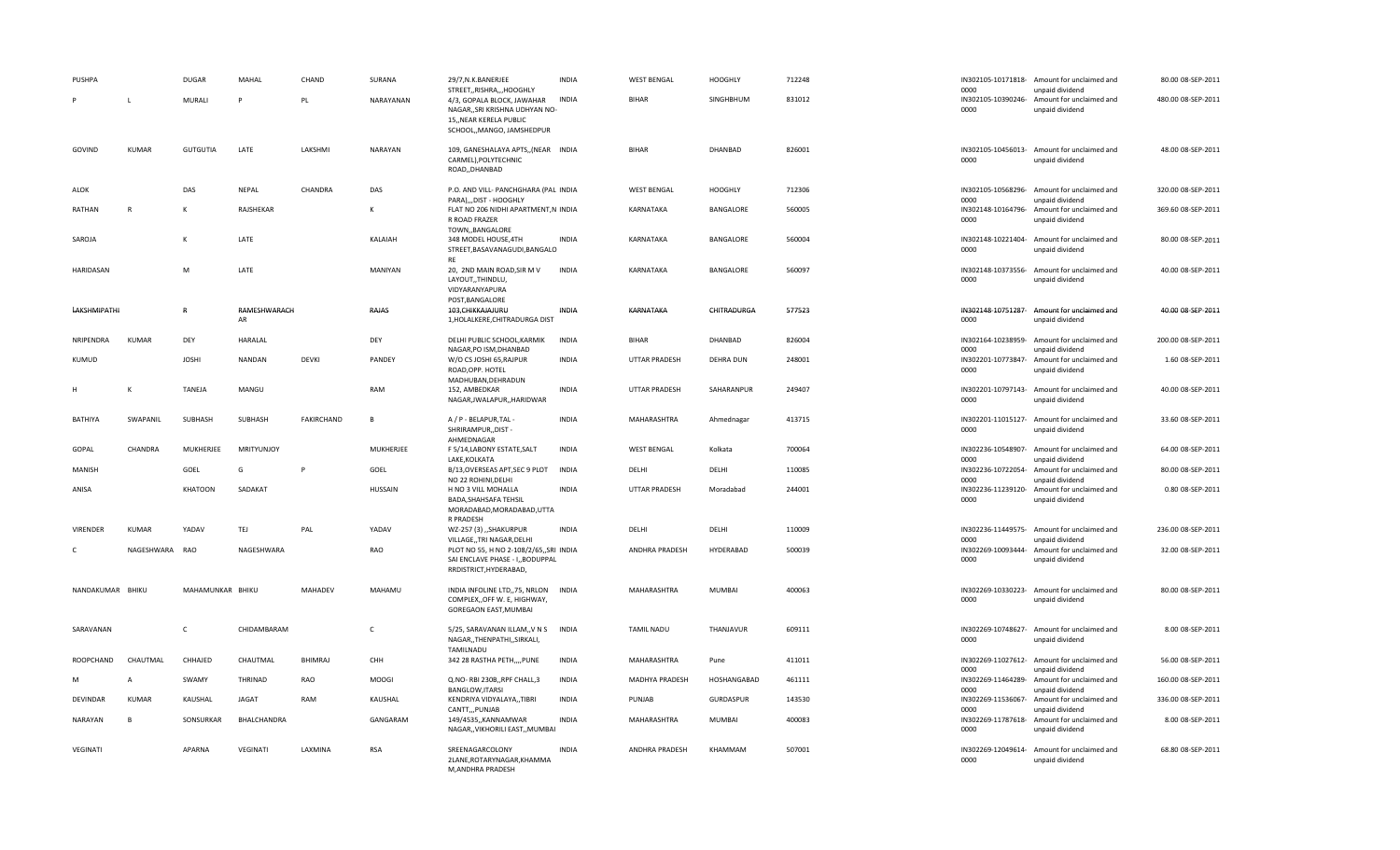| <b>DINESH</b> |                          | <b>KUMAR</b>  | HUKAMCHAND     |                   | <b>BHATIA</b>    | DHARA COLONY WARD NO 1,H NO INDIA<br>330 PATAUDI<br>GURGAON, HARYANA, INDIA                                       |              | <b>HARYANA</b>     | MOHINDERGARH    | 123503 | 0000                       | IN302269-12688521- Amount for unclaimed and<br>unpaid dividend | 40.00 08-SEP-2011  |
|---------------|--------------------------|---------------|----------------|-------------------|------------------|-------------------------------------------------------------------------------------------------------------------|--------------|--------------------|-----------------|--------|----------------------------|----------------------------------------------------------------|--------------------|
| KRISTAM       |                          | SUNILKUMAR    | KRISTAM        | <b>KRISHNAIAH</b> | <sub>S</sub>     | D NO 29/238<br>TANAKALLU, NALLAMADA<br>KADIRI, KADIRI, ANDHRA PRADESH<br><b>INDIA</b>                             | <b>INDIA</b> | ANDHRA PRADESH     | ANANTAPUR       | 515591 | 0000                       | IN302269-12775003- Amount for unclaimed and<br>unpaid dividend | 43.20 08-SEP-2011  |
| FATAH         |                          | BAHADUR       | RAVINDRA       |                   | SHUKLA           | GYANENDRA SHUKLA CENTRAL<br>BANK CLNY, ADARSH COLONY<br>BAHADURPUR, NR PLASTIC PIPE<br>FACTORY, PATNA BIHAR INDIA | <b>INDIA</b> | <b>BIHAR</b>       | PATNA           | 800026 | IN302269-13009307-<br>0000 | Amount for unclaimed and<br>unpaid dividend                    | 48.00 08-SEP-2011  |
| PRADEEP       | <b>KUMAR</b>             | SAHOO         | GOUTAM         |                   | SAHOO            | AT KATHAGADA PO/DIST<br>DHENKANAL, DHENKANAL, ORISSA,<br><b>INDIA</b>                                             | <b>INDIA</b> | ORISSA             | DHENKANAL       | 759001 | 0000                       | IN302269-13104972- Amount for unclaimed and<br>unpaid dividend | 4.00 08-SEP-2011   |
| PARIMAL       |                          | <b>NAG</b>    | JAGABANDHU     |                   | <b>NAG</b>       | MANBAZAR PURULIA<br>MANBAZAR, PURULIA, WEST<br>BENGAL, INDIA                                                      | <b>INDIA</b> | <b>WEST BENGAL</b> | PURULIA         | 723131 | IN302269-13184590-<br>0000 | Amount for unclaimed and<br>unpaid dividend                    | 17.60 08-SEP-2011  |
| SHRENEEK      |                          | JAIN          | <b>BAJRANG</b> | LAL               | JAIN             | 217 JANTA<br>COLONY, PALI, RAJASTHAN, INDIA                                                                       | <b>INDIA</b> | RAJASTHAN          | PALI            | 306401 | 0000                       | IN302269-13192800- Amount for unclaimed and<br>unpaid dividend | 52.00 08-SEP-2011  |
| SHILA         |                          | SONI          | SHYAM          | SUNDAR            | SONI             | 106 B/6 KIRAN CHANDRA SINGHA INDIA<br>ROAD, 36 SHIBPUR HOWRAH, WEST<br>BENGAL, INDIA                              |              | <b>WEST BENGAL</b> | <b>HOWRAH</b>   | 711102 | IN302269-13250824-<br>0000 | Amount for unclaimed and<br>unpaid dividend                    | 711.20 08-SEP-2011 |
| <b>JYOTI</b>  |                          | KUMARI        | CHETENDRA      | <b>KUMAR</b>      | YADA             | SRI LAKSHMI PD<br>YADAV, MOHANPUR<br>PUNAICHAK, NEAR PUMP HOUSE<br>PATNA BIHAR, INDIA                             | INDIA        | <b>BIHAR</b>       | PATNA           | 800023 | IN302269-13518872-<br>0000 | Amount for unclaimed and<br>unpaid dividend                    | 40.00 08-SEP-2011  |
| SRIDHAR       |                          | B.            | BALAKRISHNA    |                   |                  | 612 D V M COLONY, DEVANAHALLI INDIA<br>BANGALORE, KARNATAKA, INDIA                                                |              | KARNATAKA          | BANGALORE       | 562110 | 0000                       | IN302269-13761213- Amount for unclaimed and<br>unpaid dividend | 16.00 08-SEP-2011  |
| <b>RISHI</b>  |                          | PRAKASH       | <b>SH</b>      | SURAJ             | <b>BHAN</b>      | RZH-56, RAJNAGAR-2, PALAM<br>COLONY, NEW DELHI                                                                    | <b>INDIA</b> | DELHI              | DELHI           | 110045 | IN302316-10089192-<br>0000 | Amount for unclaimed and<br>unpaid dividend                    | 20.00 08-SEP-2011  |
| PANKAJ        |                          | DEEPAK        | SH             | BHAGWANDASS       | SHAR             | VILL AND PO- NANDPUR<br>BHATOLI, TEH- DEHRA, DISTT-<br>KANGRA, HIMACHAL PRADESH                                   | <b>INDIA</b> | HIMACHAL PRADESH   | KANGRA          | 176033 | IN302316-10117525-<br>0000 | Amount for unclaimed and<br>unpaid dividend                    | 32.00 08-SEP-2011  |
| PRITAM        | SINGH                    | GILL          | SH             | <b>MUKHTAR</b>    | SINGH            | 12, ASHOK VIHAR, NEAR POWAR INDIA<br>COLONY, MAJITHA RAOD,<br>AMRITSAR, PUNJAB                                    |              | PUNJAB             | AMRITSAR        | 143001 | 0000                       | IN302316-10149039- Amount for unclaimed and<br>unpaid dividend | 80.00 08-SEP-2011  |
| RAMEN         |                          | <b>BISWAS</b> | SH             | <b>GURUDAS</b>    | <b>BISWAS</b>    | 1- D-21, VIDYAPATI<br>ROAD,,DURGAPUR                                                                              | <b>INDIA</b> | <b>WEST BENGAL</b> | <b>BURDWAN</b>  | 713205 | IN302316-10200684-<br>0000 | Amount for unclaimed and<br>unpaid dividend                    | 20.00 08-SEP-2011  |
| MANAS         |                          | BEJ           | SH             | <b>JAWHARLAL</b>  | BEJ              | AT BACHURDOBA, PO-JHARGRAM, INDIA<br>DISTT-PASCHIM<br>MIDNAPUR, JHARGRAM, WEST<br>BENGAL                          |              | <b>WEST BENGAL</b> | MEDINIPUR       | 721507 | IN302316-10274538-<br>0000 | Amount for unclaimed and<br>unpaid dividend                    | 80.00 08-SEP-2011  |
| Y             |                          | LAXMI         | $\mathsf{v}$   |                   | SRINIVAS         | HOUSE NO 13-106, DRONAMRAJ INDIA<br>NAGAR, WARD NO 71, PENDURTHI                                                  |              | ANDHRA PRADESH     | VISHAKHAPATNAM  | 531173 | IN302324-11080597-<br>0000 | Amount for unclaimed and<br>unpaid dividend                    | 24.00 08-SEP-2011  |
| PANCHAL       | RAMABEN                  | M             | PANCHAL        | MAHENDRA          | RAT              | AT- PATELWAS, P.O. NAROL<br>GAM,,AHMEDABAD                                                                        | <b>INDIA</b> | <b>GUJARAT</b>     | AHMEDABAD       | 382405 | IN302332-10008053-<br>0000 | Amount for unclaimed and<br>unpaid dividend                    | 40.00 08-SEP-2011  |
| <b>HARISH</b> |                          | LAL           | KRISHAN        |                   | LAL              | H.NO. 29, WARD NO. 18, JEEVAN<br>NAGAR, SONEPAT                                                                   | <b>INDIA</b> | <b>HARYANA</b>     | SONEPAT         | 131001 | IN302453-10072029-<br>0000 | Amount for unclaimed and<br>unpaid dividend                    | 80.00 08-SEP-2011  |
| SUMITA        |                          | BHATNAGAR     | RANJAN         |                   | <b>BHATNAGAR</b> | A1/58,SECTOR-16,ROHINI,DELHI                                                                                      | INDIA        | DELHI              | DELHI           | 110085 | IN302566-10026677-<br>0000 | Amount for unclaimed and<br>unpaid dividend                    | 80.00 08-SEP-2011  |
| SUNIL         | SATHYANARAYA KUMAR<br>NA |               | PONDICHERRY    |                   | SATHYAN          | HNO 101, VASAVI COLONY<br>OLD, NEAR<br>KHARHANA, SECUNDERABAD                                                     | <b>INDIA</b> | ANDHRA PRADESH     | HYDERABAD       | 500015 | IN302679-34656633-<br>0000 | Amount for unclaimed and<br>unpaid dividend                    | 34.40 08-SEP-2011  |
| KRISHAN       |                          | <b>KUMAR</b>  | SUKHADEO       |                   | SINGH            | 18 ARMD BDE SIGNAL<br>COMPANY, MORAR CANTT, C/O 56<br>APO, GWALIOR MADHYA PRADESH                                 | <b>INDIA</b> | MADHYA PRADESH     | <b>GWALIOR</b>  | 474006 | 0000                       | IN302679-34677453- Amount for unclaimed and<br>unpaid dividend | 12.00 08-SEP-2011  |
| ABHISHEK      |                          | PANDEY        | OM             | PRAKASH           | PANDEY           | H NO 1114, PENDRA BUS STAND<br>CHOWK, KR I VILL PENDRA TEH<br>PENDRA<br>ROAD, GOREL, RAIPUR, CHHATTISG            | <b>INDIA</b> | MADHYA PRADESH     | <b>BILASPUR</b> | 495119 | IN302679-36759975-<br>0000 | Amount for unclaimed and<br>unpaid dividend                    | 160.00 08-SEP-2011 |
| G             | SAMBHU                   | PRASAD        | LATE           | GVS               | ROW              | ARH, INDIA<br>24-1/4/2/3/1, VIMALADEVI<br>NAGAR, MALKAJGIRI, HYDERABAD                                            | <b>INDIA</b> | ANDHRA PRADESH     | HYDERABAD       | 500047 | 0000                       | IN302734-10020739- Amount for unclaimed and<br>unpaid dividend | 400.00 08-SEP-2011 |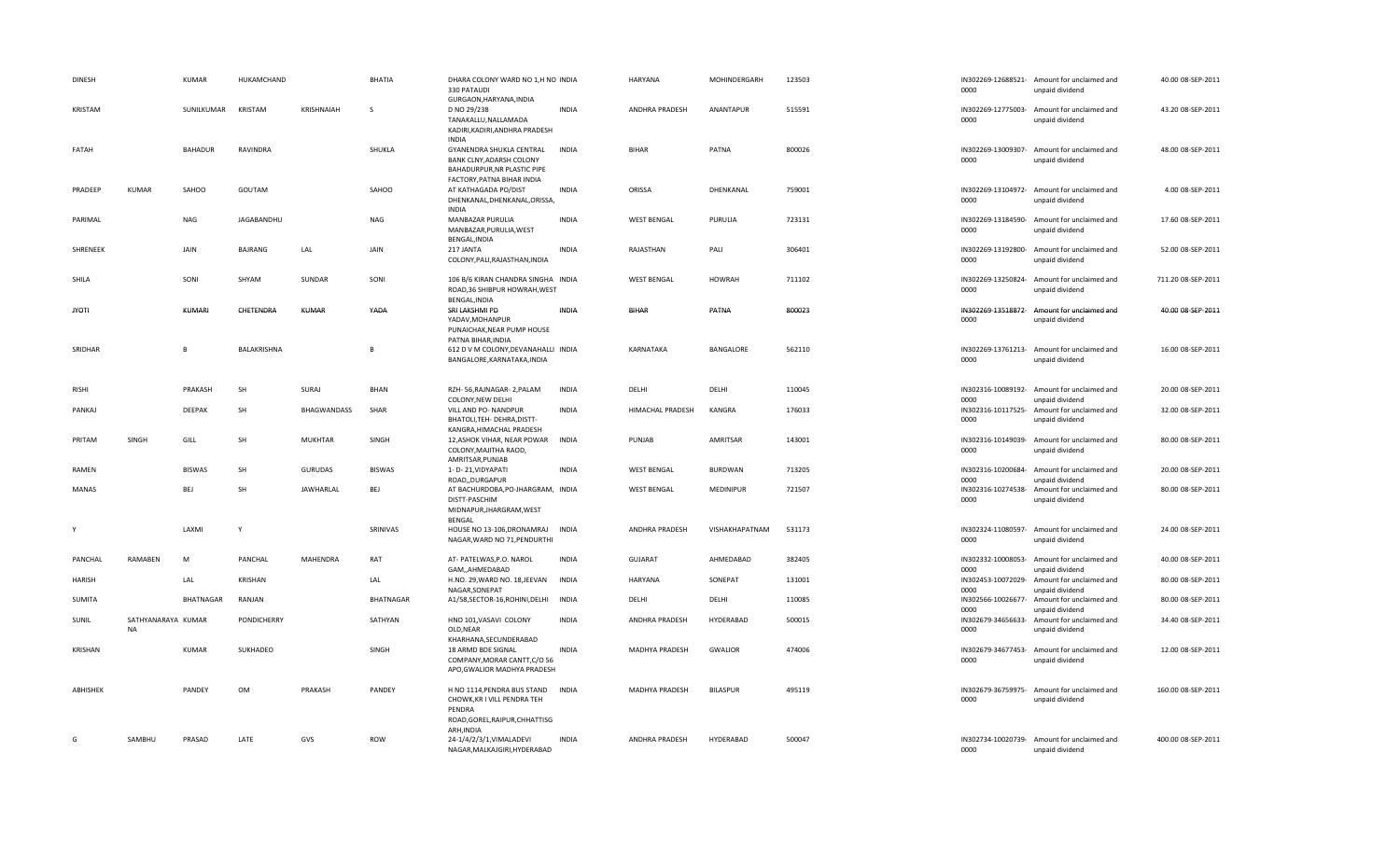| SHYAM             | SUNDER          | <b>PUROHIT</b>  | LATE           | KRISHNAGOPAL   | <b>P</b>        | 17/1B SHIBTALLA<br>STREET, DACCAPATTY, , KOLKATA                                                                                     | <b>INDIA</b> | <b>WEST BENGAL</b>    | Kolkata           | 700007 | 0000                       | IN302855-10001067- Amount for unclaimed and<br>unpaid dividend | 60.00 08-SEP-2011   |
|-------------------|-----------------|-----------------|----------------|----------------|-----------------|--------------------------------------------------------------------------------------------------------------------------------------|--------------|-----------------------|-------------------|--------|----------------------------|----------------------------------------------------------------|---------------------|
| ROTTELA           | <b>USHA</b>     | RANI            | ROTTELA        | MURALI         | <b>MOHAN</b>    | H NO 19-244, CAR<br>STREET, DHARMAVARAM, A P                                                                                         | <b>INDIA</b> | ANDHRA PRADESH        | ANANTAPUR         | 515671 | IN302863-10164853-<br>0000 | Amount for unclaimed and<br>unpaid dividend                    | 80.00 08-SEP-2011   |
| ALICE             |                 | CYRIAC          | E              | $\mathbf{I}$   | CYRIAC          | ELAKODICKAL, KALLARA SOUTH<br>PO, KOTTAYAM DIST, KERALA                                                                              | <b>INDIA</b> | KERALA                | KOTTAYAM          | 686611 | IN302863-10176178-<br>0000 | Amount for unclaimed and<br>unpaid dividend                    | 1080.00 08-SEP-2011 |
| G                 | SWARUPA         | RANI            | YESUDAS        |                | RANI            | H NO 3-2-201, VIDYA<br>NAGAR, CHUNCHUPALLE, KOTHAG<br><b>UDEM KHAMMAM</b>                                                            | INDIA        | ANDHRA PRADESH        | KHAMMAM           | 507101 | IN302863-10214360-<br>0000 | Amount for unclaimed and<br>unpaid dividend                    | 40.00 08-SEP-2011   |
| <b>VILAS</b>      | SURAJMAL        | PATWA           | SURAJMAL       | MOHANLAL       | PA              | 4/1 AUSAKARAMALA, TAL<br>NAGAR,, DIST AHMEDNAGAR<br>MAHARASHTRA                                                                      | <b>INDIA</b> | MAHARASHTRA           | Ahmednagar        | 414001 | IN302871-20626175-<br>0000 | Amount for unclaimed and<br>unpaid dividend                    | 400.00 08-SEP-2011  |
| DESABOYINA        | RAJESH          | <b>KUMAR</b>    | D              | <b>MOHAN</b>   | RAO             | BE 76,B COLONY, K T P<br>S, PALONCHA                                                                                                 | <b>INDIA</b> | <b>ANDHRA PRADESH</b> | KHAMMAM           | 507115 | 0000                       | IN302902-40158697- Amount for unclaimed and<br>unpaid dividend | 300.00 08-SEP-2011  |
| RAMNARAYAN        |                 | PANDEY          | RAMBHAGAWAN    |                | PANDEY          | E 160, UTCL GCW<br>TOWNSHIP, KOVAYA<br>RAJULA, RAJULA GUJARAT                                                                        | <b>INDIA</b> | GUJARAT               | AMRELI            | 365560 | IN302902-43920604-<br>0000 | Amount for unclaimed and<br>unpaid dividend                    | 76.00 08-SEP-2011   |
| MANIVENKATES<br>H |                 | R               | SRINIVASAN     |                | RENGANAT        | 102 SREE VATSA HILL VIEW, OPP V INDIA<br>L B COLLEGE, KOVAI<br>PUDUR, COIMBATORE                                                     |              | <b>TAMIL NADU</b>     | COIMBATORE        | 641021 | IN302902-45026746-<br>0000 | Amount for unclaimed and<br>unpaid dividend                    | 144.00 08-SEP-2011  |
| SAILENDRA         | <b>KUMAR</b>    | SHRIVASTAV      | RAJENDRA       | <b>KUMAR</b>   | SHRIV           | H NO 418 KHERMAIE<br>MANDIR, VIVEKANAND WARD<br>MANGAL NAGAR, LAKHERA<br>KATNI, MADHYA PRADESH INDIA                                 | <b>INDIA</b> | MADHYA PRADESH        | <b>JABALPUR</b>   | 482001 | IN302902-46290680-<br>0000 | Amount for unclaimed and<br>unpaid dividend                    | 192.00 08-SEP-2011  |
| <b>ROHINI</b>     | ABHIJIT         | KULKARNI        | RAVINDRA       | KESHAVRAO      |                 | FLAT NO 1 OMKAR RESIDENCY, NR INDIA<br>SAWALI SOCIETY NAVALE<br>NAGAR, SAVEDI, AHMEDNAGAR<br>MAHARASHTRA                             |              | MAHARASHTRA           | AHMEDABAD         | 414003 | 0000                       | IN302902-46729772- Amount for unclaimed and<br>unpaid dividend | 80.00 08-SEP-2011   |
| GYANENDRA         |                 | <b>MISHRA</b>   | RAGHUWAR       | PARSAD         | <b>MISH</b>     | E WS 7 H B COLONY MADHAV<br>NAGAR, NEAR VISHRAM BABA<br>KATNI, KATNI, MADHYA PRADESH<br><b>INDIA</b>                                 | <b>INDIA</b> | MADHYA PRADESH        | <b>JABALPUR</b>   | 483501 | 0000                       | IN302902-46817553- Amount for unclaimed and<br>unpaid dividend | 120.00 08-SEP-2011  |
| SHANISHETI        |                 | ASHOK           | GOKARNAM       |                | SHANISHETT      | HNO 3/102, BHIKNUR, BHIKNUR<br>NIZAMABAD, ANDHRA<br>PRADESH, INDIA                                                                   | <b>INDIA</b> | ANDHRA PRADESH        | NIZAMABAD         | 503101 | IN302902-46985696-<br>0000 | Amount for unclaimed and<br>unpaid dividend                    | 24.00 08-SEP-2011   |
| BIPLAB            |                 | DAS             | <b>BANABIR</b> |                | DAS             | <b>BIMALA KUTHIR CR</b><br>AVENUE, SILCHAR<br>CACHAR, SILCHAR, ASSAM, INDIA                                                          | <b>INDIA</b> | ASSAM                 | Cachar            | 788001 | IN302902-47372776-<br>0000 | Amount for unclaimed and<br>unpaid dividend                    | 800.00 08-SEP-2011  |
| <b>HEMANT</b>     | <b>WAMANRAO</b> | <b>DHARPURE</b> | WAMAN          | RAO            | <b>DHARPURE</b> | PO THANA TO DT BHANDARA, PO INDIA<br>THANA NEAR ZP<br>SCHOOL, BHANDARA, MAHARASHT<br>RA, INDIA                                       |              | MAHARASHTRA           | BHANDARA          | 441904 | IN302902-47452585-<br>0000 | Amount for unclaimed and<br>unpaid dividend                    | 67.20 08-SEP-2011   |
| SHALINI           |                 | SRIVASTAVA      | CHANDA         | BABU           | SAXENA          | 2905 NAURANGABAD, LAKHIMPUR INDIA<br>KHIRI,,,KHERI,UTTAR<br>PRADESH, INDIA                                                           |              | UTTAR PRADESH         | KHERI             | 262701 | IN302902-47576300-<br>0000 | Amount for unclaimed and<br>unpaid dividend                    | 120.00 08-SEP-2011  |
| MUKTA             |                 | <b>MISHRA</b>   | PREM           | <b>NARAYAN</b> | <b>MISHRA</b>   | SWS 7 HOUSING BORD<br>COLONY, VISHRAM<br>BABA, KATNI, MADHYA<br>PRADESH, INDIA                                                       | <b>INDIA</b> | MADHYA PRADESH        | <b>JABALPUR</b>   | 483501 | IN302902-47643178-<br>0000 | Amount for unclaimed and<br>unpaid dividend                    | 48.80 08-SEP-2011   |
| RUPALI            | PRASHANT        | BAWSE           | SURESH         | MADHUKARRAO    | $\mathsf{S}$    | WCL MQ 554 AT POST BHALAR TQ INDIA<br>WANI, BHALAR TOWNSHIP CLY DT<br>YAVATMAL, NR PLAY GROUND<br>BHALAR<br>WANI, MAHARASHTRA, INDIA |              | MAHARASHTRA           | YEOTAMAL          | 445304 | IN302902-47705674-<br>0000 | Amount for unclaimed and<br>unpaid dividend                    | 80.00 08-SEP-2011   |
| SUBRATA           | <b>KUMAR</b>    | DAS             | <b>BIJOY</b>   | KUMAR          | DAS             | PART NO 2 DHARMAPUR 1,NE<br>AMBOULA PANCHAGRAM HIGH<br>SCHOOL, KULPUKUR NORTH 24<br>PARGANAS, WEST BENGAL INDIA                      | <b>INDIA</b> | <b>WEST BENGAL</b>    | North 24 Parganas | 743262 | IN302902-47984162-<br>0000 | Amount for unclaimed and<br>unpaid dividend                    | 40.00 08-SEP-2011   |
| <b>JOHNSON</b>    |                 | YOHANNAN        | G              | YOHANNAN       | G               | AL SHAALI MARINE LLC, PO BOX<br>260 WADI KABIR.MUSCAT.OMAN                                                                           | <b>OMAN</b>  | <b>NA</b>             | <b>NA</b>         | 999999 | 0000                       | IN302902-48274229- Amount for unclaimed and<br>unpaid dividend | 80.00 08-SEP-2011   |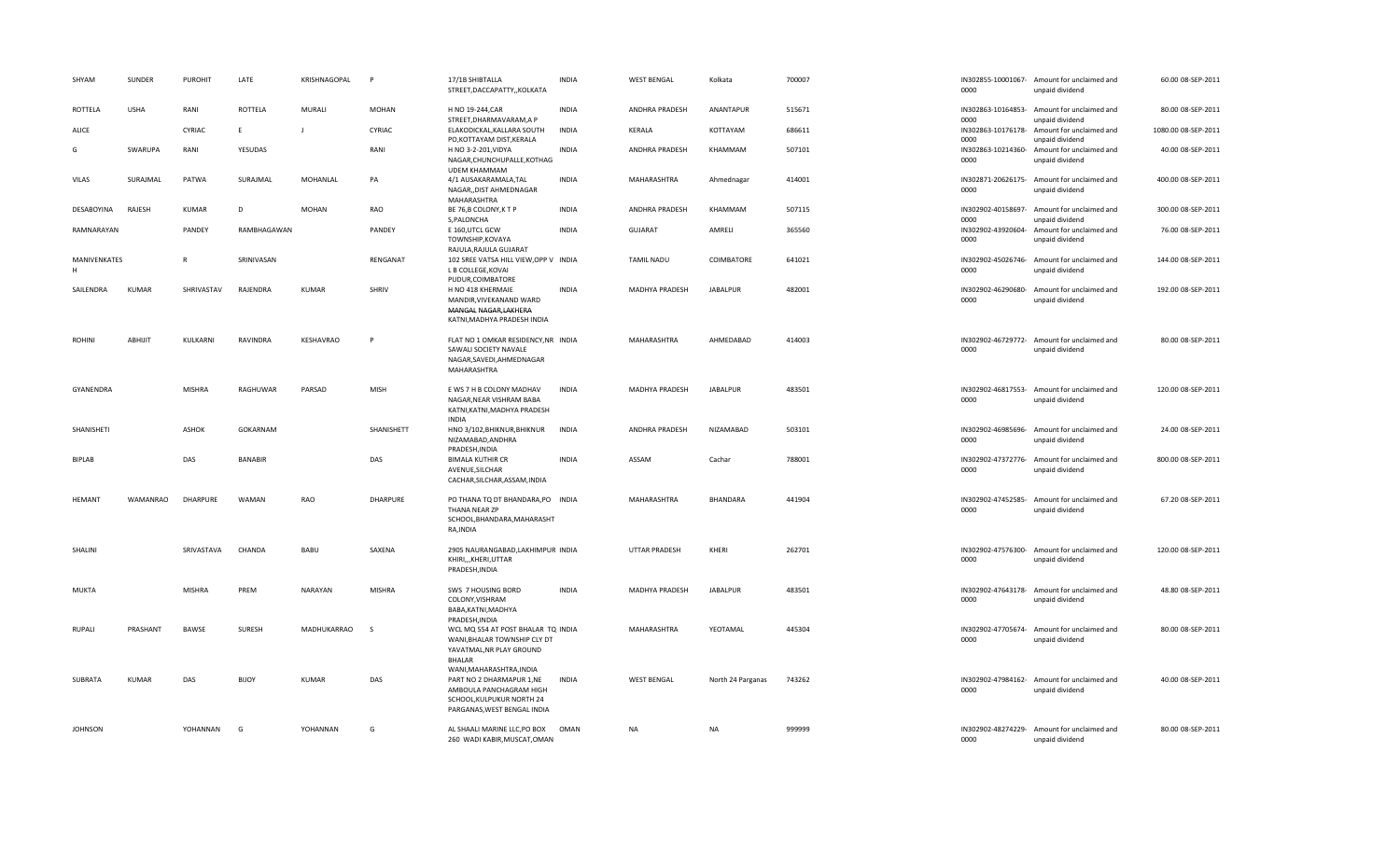| B             |               | THIAGARAJAN                    | K              |                | BALAKRISHANAN | C / 162 NH /2, NTPC VINDHYA<br>NAGAR, SIDHI, MADHYA<br>PRADESH, INDIA                                                                    | <b>INDIA</b> | MADHYA PRADESH     | Sidhi             | 486885 | 0000                       | IN302902-48328837- Amount for unclaimed and<br>unpaid dividend                    | 320.00 08-SEP-2011 |
|---------------|---------------|--------------------------------|----------------|----------------|---------------|------------------------------------------------------------------------------------------------------------------------------------------|--------------|--------------------|-------------------|--------|----------------------------|-----------------------------------------------------------------------------------|--------------------|
| NITESH        |               | <b>KUMAR</b>                   | LALAN          |                | PRASAD        | BEHIND AJANTA CINEMA DEO<br>MAHTO, STREET<br>RAMCHANDRAPUR<br>NALANDA, BIHAR                                                             | <b>INDIA</b> | <b>BIHAR</b>       | NALANDA           | 803101 | IN302902-49105430-<br>0000 | Amount for unclaimed and<br>unpaid dividend                                       | 40.00 08-SEP-2011  |
| <b>NAMITA</b> |               | KHORE                          | OMPRAKASH      |                | KHORE         | SHARIF, BIHAR, INDIA<br>161 H NO 1 LAST HARDA TEHSIL<br>HARDA, DIST HARDA<br>GUPTESHWAR<br>MANDIR, HARDA, MADHYA<br>PRADESH, INDIA       | <b>INDIA</b> | MADHYA PRADESH     | HOSHANGABAD       | 461331 | 0000                       | IN302902-49250916- Amount for unclaimed and<br>unpaid dividend                    | 84.00 08-SEP-2011  |
| RUPA          | VIRSINGH      | SONAYE                         | VIRSINGH       |                | SONAYE        | AT 29 SHRINAGAR LAYOUT<br>BACHLER RD, WARDHA BEHIND<br>MEHER, FABRICATION<br>SHOP, WARDHA, MAHARASHTRA, I<br><b>NDIA</b>                 | <b>INDIA</b> | MAHARASHTRA        | Wardha            | 442001 | IN302902-49324739-<br>0000 | Amount for unclaimed and<br>unpaid dividend                                       | 16.00 08-SEP-2011  |
| GIREESH       | К             | $\mathsf{V}$                   | KANJENGAT      |                | KUNJIKITTA    | 18 KANJENGAT 3<br>VADAKKEKAD, GRAMAPANCHAYAT<br>NALAMKALLU, BUS STOP<br>THRISSUR, KERALA, INDIA                                          | INDIA        | KERALA             | <b>TRICHUR</b>    | 679562 | 0000                       | IN302902-49418824- Amount for unclaimed and<br>unpaid dividend                    | 40.00 08-SEP-2011  |
| ANUBHUTI      |               | SINGH                          | SANJEEV        | MURLIDHAR      | -SI           | QR NO C1 KUCHANA HOUSING<br>COMPLEX, OPP KUCHANA NEAR<br>GM<br>OFFICE, CHANDRAPUR, MAHARASH                                              | INDIA        | MAHARASHTRA        | BHANDARA          | 442503 | IN302902-49622265-<br>0000 | Amount for unclaimed and<br>unpaid dividend                                       | 160.00 08-SEP-2011 |
| MITHLESH      |               | PRASAD                         | KAMESHWAR      |                | PRASAD        | TRA INDIA<br>H NO149 VILL SHERAPUR PO<br>BIHAR, SHARIF DIS NALANDA BACK<br>OF JAIN, MANDIR<br>CHAUKHANDIPAR<br>BIHARSHARIF, BIHAR, INDIA | <b>INDIA</b> | <b>BIHAR</b>       | NALANDA           | 803101 | 0000                       | IN302902-49785947- Amount for unclaimed and<br>unpaid dividend                    | 40.00 08-SEP-2011  |
| SWAROOP       |               | G                              | <b>KRISHNA</b> | <b>MOORTHY</b> | <b>GUDI</b>   | KALINGA HOSTEL ROOM NO C<br>05, BARDOL ACC, BARGARH, ORISSA<br><b>INDIA</b>                                                              | <b>INDIA</b> | ORISSA             | SAMBALPUR         | 768028 | 0000                       | IN302902-49864827- Amount for unclaimed and<br>unpaid dividend                    | 16.00 08-SEP-2011  |
| MALLIKA       |               | DAS                            | MADHUSUDAN     |                | DAS           | VILL+PO. KALIKAPUR,PO.<br>SONARPUR,, DIST. 24PGS (N)                                                                                     | <b>INDIA</b> | <b>WEST BENGAL</b> | South 24 Parganas | 743330 | IN302951-20076727-<br>0000 | Amount for unclaimed and<br>unpaid dividend                                       | 8.00 08-SEP-2011   |
| RITESH        |               | PAL                            | SATYA          | RISHI          | PAL           | C-543, IST FLOOR, VIKAS<br>PURI, NEW DELHI                                                                                               | <b>INDIA</b> | DELHI              | DELHI             | 110018 | IN302986-40003536-<br>0000 | Amount for unclaimed and<br>unpaid dividend                                       | 320.00 08-SEP-2011 |
| ALOK          | KUMAR         | AGARWAL                        | KRISHAN        | <b>NARAIN</b>  | AGARW         | MUNGERI GANGJ,,,BEGUSARAI                                                                                                                | <b>INDIA</b> | <b>BIHAR</b>       | <b>BEGUSARAI</b>  | 851101 | 0000                       | IN303028-53990380- Amount for unclaimed and<br>unpaid dividend                    | 120.00 08-SEP-2011 |
| PATEL         | <b>BHAVIN</b> | VASUDEVBHAI                    | <b>V</b>       | T              | PATEL         | 38 PARSHOTTAMNAGAR, B/H<br>BHAVNATH<br>SOCIETY, CHANAKYAPURI                                                                             | <b>INDIA</b> | GUJARAT            | AHMEDABAD         | 380061 | IN303028-55057549-<br>0000 | Amount for unclaimed and<br>unpaid dividend                                       | 300.00 08-SEP-2011 |
| N             |               | NAGARAJU                       | NAGAPPA        |                | NAGARAJU      | GHATLODIA, AHMEDABAD<br>NO 18 1, 12TH MAIN, LAKSHMAIAH INDIA<br>BLOCK, OPP TO JAYALAXMI<br>NILAYA,<br>GANGANAGAR, BANGALORE              |              | KARNATAKA          | BANGALORE         | 560024 | IN303077-10026766-<br>0000 | Amount for unclaimed and<br>unpaid dividend                                       | 128.00 08-SEP-2011 |
| E             |               | RAGHUNATHAR SIVASANKAR<br>EDDY |                | REDDY          | EDU           | VASANT CHEMICALS PVT LTD,4TH INDIA<br>FLOOR, VASANT TOWERS, BEHIND<br><b>STOPPERS</b><br>SHOP, BEGUMPET, HYDERABAD                       |              | ANDHRA PRADESH     | HYDERABAD         | 500016 | 0000                       | IN303077-10051028- Amount for unclaimed and<br>unpaid dividend                    | 44.00 08-SEP-2011  |
| <b>GIRISH</b> |               | $\mathsf{K}$                   | KEMPARAJU      |                |               | NO 925 BANNIMANTAP B<br>LAYOUT, 5TH MAIN<br>SHIVARATHRESWARA, MYSORE, KA<br>RNATAKA                                                      | <b>INDIA</b> | KARNATAKA          | Mysore            | 570009 | 0000                       | IN303077-10255906- Amount for unclaimed and<br>unpaid dividend                    | 36.00 08-SEP-2011  |
| <b>SUDHIR</b> |               | HEGADE                         | SHRIKANTH      |                | HEGADE        | SRI SIDDIVINAYAKA TEMPLE,K<br><b>BLOCK RAMAKRISHNA</b><br>NAGAR, MYSORE, KARNATAKA                                                       | INDIA        | KARNATAKA          | Mysore            | 570023 | 0000                       | IN303077-10468112- Amount for unclaimed and<br>unpaid dividend                    | 92.00 08-SEP-2011  |
|               |               |                                |                |                | <b>TALATI</b> | OPP ATO Z CENTRE, 3RD                                                                                                                    | <b>INDIA</b> | GUJARAT            | PANCHMAHAL        | 389350 | IN303116-10011799-         | Amount for unclaimed and                                                          | 8.00 08-SEP-2011   |
| ANJUBEN       |               | <b>TALATI</b>                  | GHANSHYAM      |                |               |                                                                                                                                          |              |                    |                   |        |                            |                                                                                   |                    |
| AJAY          | PRATAP        | SINGH                          | RAM            | PRATAP         | SINGH         | FLOOR, MANDIR FALIA, HALOL<br>88, RAMPUR MUSTARKA, THANA                                                                                 | <b>INDIA</b> | UTTAR PRADESH      | RAIBAREILLY       | 230131 | 0000                       | unpaid dividend<br>IN303116-10078854- Amount for unclaimed and                    | 153.60 08-SEP-2011 |
| ANOP          |               | <b>KANWAR</b>                  | KAMAL          |                | SINGH         | KOTAVALI, DIST PRATAPGARH<br>W/O KAMAL SINGH, NEAR<br>VANASAR                                                                            | <b>INDIA</b> | RAJASTHAN          | BARMER            | 344001 | 0000<br>0000               | unpaid dividend<br>IN303116-10336329- Amount for unclaimed and<br>unpaid dividend | 320.00 08-SEP-2011 |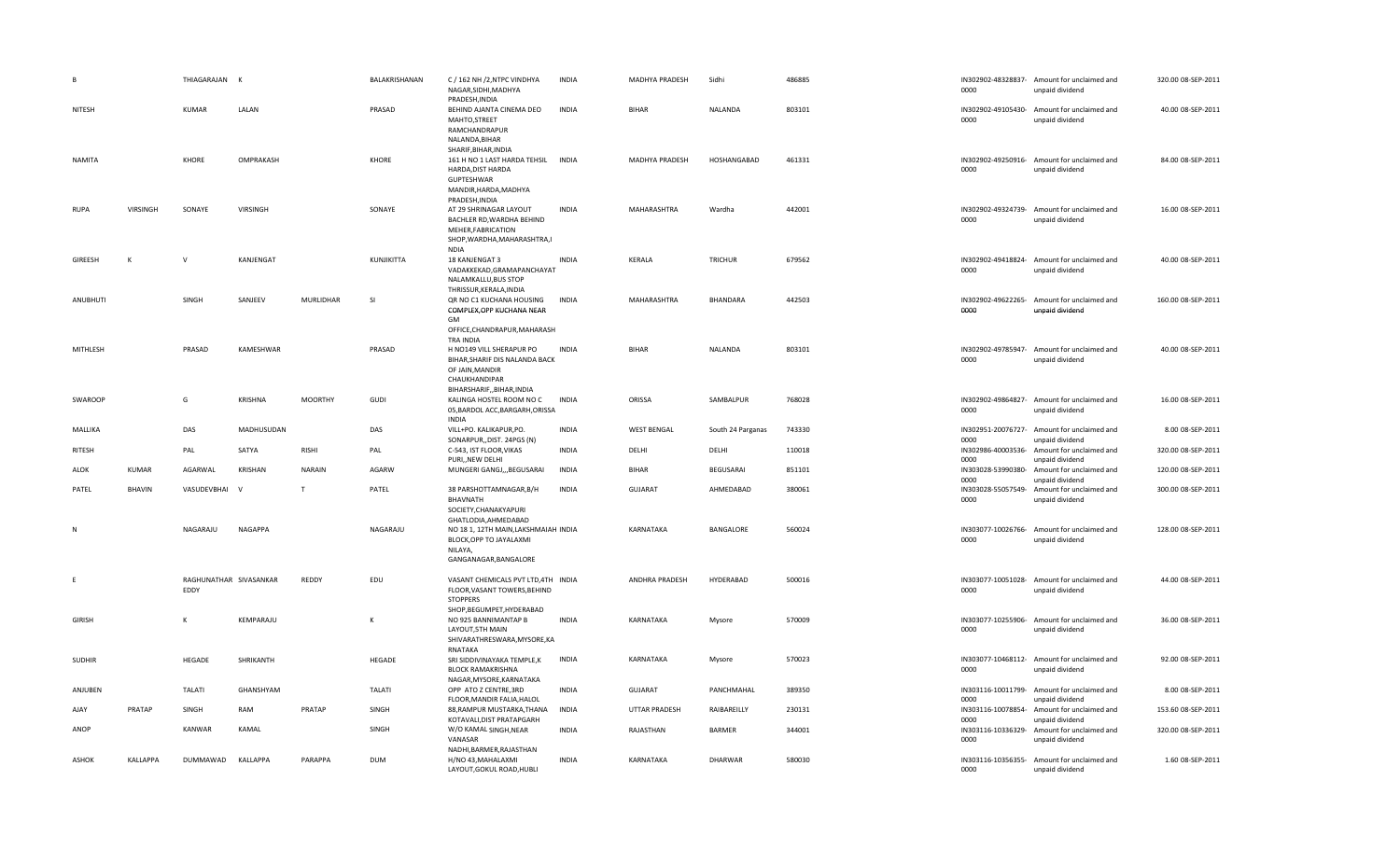| <b>JEETENDRA</b>    | <b>KUMAR</b>    | MAHTO              | PARMANAND         |                 | <b>MAHTO</b>     | QTR NO L 30/4, RAILWAY LOCO<br>COLONY, DONGARGARH, DIST<br>RAJNANDGAON                                 | <b>INDIA</b> | MADHYA PRADESH       | RAJNANDGAON        | 491445 |         | 0000                               | IN303116-10442092- Amount for unclaimed and<br>unpaid dividend | 40.00 08-SEP-2011  |
|---------------------|-----------------|--------------------|-------------------|-----------------|------------------|--------------------------------------------------------------------------------------------------------|--------------|----------------------|--------------------|--------|---------|------------------------------------|----------------------------------------------------------------|--------------------|
| PRANAV              | PRADEEP         | DODAL              | PRADEEP           |                 | PADMAKARRAO      | <b>NAVA</b><br>MONDHA, HINGOLI, HINGOLI, HING<br>OLI                                                   | <b>INDIA</b> | MAHARASHTRA          | Nanded             | 431513 |         | 0000                               | IN303116-10496984- Amount for unclaimed and<br>unpaid dividend | 5.60 08-SEP-2011   |
| VINAY               | <b>ASHOK</b>    | NARKHEDE           | <b>ASHOK</b>      | NINEE           | NARKHEDE         | PLOT NO 32, COSMOS TOWN, JAITA INDIA<br>ROAD, NAGPUR                                                   |              | MAHARASHTRA          | BHANDARA           | 440022 |         | 0000                               | IN303116-10501992- Amount for unclaimed and<br>unpaid dividend | 72.00 08-SEP-2011  |
| <b>DINESH</b>       | <b>KUMAR</b>    | MUKATI             | RAM               | SINGH           | MUKATI           | NEHRU<br>COLONY, SEHORE, SEHORE, SEHORE                                                                | <b>INDIA</b> | MADHYA PRADESH       | SEHORE             | 466001 |         | IN303116-10568896-<br>0000         | Amount for unclaimed and<br>unpaid dividend                    | 160.00 08-SEP-2011 |
| $\mathsf{R}$        | <b>DEVIKA</b>   | DEVI               | <b>GOVINDARAJ</b> |                 | RAMACHAND        | NO 3/7 2ND FLOOR, 1ST CROSS<br>KRISHNAPPA, BLOCK PIPE LINE<br>MALLESWARAM, BANGALORE                   | <b>INDIA</b> | KARNATAKA            | BANGALORE          | 560003 |         | IN303116-10584693-<br>0000         | Amount for unclaimed and<br>unpaid dividend                    | 100.00 08-SEP-2011 |
| <b>ANANDA</b>       | <b>MOHAN</b>    | GHOSAL             | SAILENDRA         | NARAYAN         | GH               | 41 DANESH, S K LANE<br>39, SHIBPUR, HOWRAH                                                             | <b>INDIA</b> | <b>WEST BENGAL</b>   | <b>HOWRAH</b>      | 711109 |         | IN303116-10588250-<br>0000         | Amount for unclaimed and<br>unpaid dividend                    | 80.00 08-SEP-2011  |
| KAMALA              |                 | <b>GUPTA</b>       | <b>HARINATH</b>   |                 | <b>GUPTA</b>     | 2 A / 322 VRINDAVAN YOJANA INDIA<br>TWO, RAI BARELY<br>ROAD,,LUCKNOW                                   |              | <b>UTTAR PRADESH</b> | LUCKNOW            | 226025 |         | IN303116-10598599-<br>0000         | Amount for unclaimed and<br>unpaid dividend                    | 36.00 08-SEP-2011  |
| SIDDHARTH           |                 | SHARMA             | <b>BRIJ</b>       | <b>KISHORE</b>  | SHARMA           | 267 ENGINEER REGT, C/O 56<br>APO, ENGINEER REGT, ENGINEER<br>REGT                                      | <b>INDIA</b> | DELHI                | South Delhi        | 110065 |         | 0000                               | IN303116-10601348- Amount for unclaimed and<br>unpaid dividend | 4.80 08-SEP-2011   |
| VIKASH              |                 | RAJAK              | RAMJI             |                 | RAJAK            | 1B/4,KUSTIA<br>ROAD, KOLKATA, KOLKATA                                                                  | <b>INDIA</b> | <b>WEST BENGAL</b>   | Kolkata            | 700039 |         | IN303116-10619163-<br>0000         | Amount for unclaimed and<br>unpaid dividend                    | 24.00 08-SEP-2011  |
| BRAJESH             |                 | VERMA              | KAILASH           |                 | <b>VERMA</b>     | S/O KAILASH VERMA, MISSION<br>ROAD.KORBA.CG                                                            | <b>INDIA</b> | Chhattisgarh         | Korba              | 496778 |         | IN303116-10630722-<br>0000         | Amount for unclaimed and<br>unpaid dividend                    | 40.00 08-SEP-2011  |
| MERAZ               |                 | ALAM               | KITABULLAH        |                 | ALAM             | <b>BATA COMPANEY</b><br>STORE, KHALILABAD, KHALILABAD, S<br>ANT KABIR NAGAR                            | <b>INDIA</b> | <b>UTTAR PRADESH</b> | <b>BASTI</b>       | 272175 |         | IN303116-10655859-<br>0000         | Amount for unclaimed and<br>unpaid dividend                    | 80.00 08-SEP-2011  |
| GULAB               | CHANDRA         | CHAURASIA          | DAYA              | SHANKAR         | CHAURAS          | SHAHPANJA, SHAHGANJ, JAUNPUR, INDIA<br><b>JAUNPUR</b>                                                  |              | <b>UTTAR PRADESH</b> | <b>JAUNPUR</b>     | 223101 |         | IN303116-10657612-<br>0000         | Amount for unclaimed and<br>unpaid dividend                    | 40.00 08-SEP-2011  |
| SARASWATHI          | R               | <b>MOORTHY</b>     | PURA              |                 | RAMACHANDRAPPA   | W/O B RAMAMOORTHY,C/O<br>HARIALVA MAN, NEAR<br>MUKAMBIKA GAS<br>HARADI, PUTTUR                         | <b>INDIA</b> | KARNATAKA            | PUTTUR             | 574201 |         | IN303116-10666334-<br>0000         | Amount for unclaimed and<br>unpaid dividend                    | 4.00 08-SEP-2011   |
| <b>BOTTA</b>        | NAGASREE        | <b>JYOTHI</b>      | SREE              | <b>RANGAPPA</b> | <b>BOTTA</b>     | 15-248 MADKSHIRA, MADKSHIRA INDIA<br>WAARDULU 15, MADAKASIRA<br>(MANDAL), ANANTAPUR                    |              | ANDHRA PRADESH       | ANANTAPUR          | 515001 |         | 0000                               | IN303116-10775653- Amount for unclaimed and<br>unpaid dividend | 236.00 08-SEP-2011 |
| VIJAYAKUMAR         | $\mathsf{T}$    | $\mathbf{I}$       | <b>JANARTHAN</b>  |                 | $\mathbf{I}$     | 335/A, KN<br>ROAD, SUNDARAGANAPATHI<br>STREET, GANDHI NAGAR,<br>KATPADI, VELLORE                       | <b>INDIA</b> | <b>TAMIL NADU</b>    | <b>NORTH ARCOT</b> | 632006 |         | IN303340-10030661-<br>0000         | Amount for unclaimed and<br>unpaid dividend                    | 33.60 08-SEP-2011  |
| <b>VIVEK</b>        |                 | К                  | KOUSIGAN          |                 | К                | 1/117, MELPATTI VILLAGE &<br>POST, GUDIYATHAM, TAMILNADU                                               | <b>INDIA</b> | <b>TAMIL NADU</b>    | <b>NORTH ARCOT</b> | 635805 |         | 0000                               | IN303340-10031041- Amount for unclaimed and<br>unpaid dividend | 20.00 08-SEP-2011  |
| RAHUL               | SHARAD          | KUMBHAKARNA SHARAD |                   |                 | KUMBHAKARNA      | SHANTI SADAN, BEHIND<br>MULAPRVARA, PURNAWAD<br>ROAD, LABADE VASTI, WARD<br>NO.7, DIST-                | <b>INDIA</b> | MAHARASHTRA          | Ahmednagar         | 413709 |         | 0000                               | IN303647-10005769- Amount for unclaimed and<br>unpaid dividend | 160.00 08-SEP-2011 |
| <b>REKHA</b>        | VIJAY           | MAJHODKAR          | D                 | $\mathsf{K}$    | <b>WATHURKAR</b> | AHMEDNAGAR, SHRIRAMPUR<br>QTR NO 22/5 TYPE J, JAWAHAR<br>NAGAR,, BHANDARA<br>MAHARASHTRA               | <b>INDIA</b> | MAHARASHTRA          | BHANDARA           | 441904 |         | IN303719-10299770-<br>0000         | Amount for unclaimed and<br>unpaid dividend                    | 40.00 08-SEP-2011  |
| RAJEEV              |                 | <b>RASTOGI</b>     | ANAND             | SWARUP          | RASTOGI          | A-5/B-383 SFS FLATS, PASCHIM                                                                           | <b>INDIA</b> | DFLH                 | DELHI              | 110063 |         | IN303719-10348854-                 | Amount for unclaimed and                                       | 80.00 08-SEP-2011  |
| BHIMGONDA           | APPAJI          | PATIL              | APPAJI            | SHAMGONDA       | PAT              | VIHAR,, NEW DELHI DELHI<br>A/P BHARANE NAKA, KHED, TAL-<br>KHED, DIST-RATNAGIRI, KHED,<br>MAHARASHTRA, | <b>INDIA</b> | MAHARASHTRA          | Ratnagiri          | 415709 |         | 0000<br>IN303735-10002279-<br>0000 | unpaid dividend<br>Amount for unclaimed and<br>unpaid dividend | 312.00 08-SEP-2011 |
| GOVIND              | <b>GURUNATH</b> | JADHAV             | <b>GURUNATH</b>   |                 | JADHAV           | 1685 SHUKRAWAR PETH, POONA,, INDIA                                                                     |              | MAHARASHTRA          | Pune               | 411002 | J000001 |                                    | Amount for unclaimed and                                       | 165.60 08-SEP-2011 |
| APPAJI              | MANAJI          | JAGDHANE           | MANAJI            |                 | JAGDHANE         | VILL & P O UKKALGAON, TALUKA INDIA<br>SHRIRAMPUR, DIST<br>AHMEDNAGAR,                                  |              | MAHARASHTRA          | Ahmednagar         | 413709 | J000005 |                                    | unpaid dividend<br>Amount for unclaimed and<br>unpaid dividend | 57.60 08-SEP-2011  |
| RADHEYSHYAM NANDLAL |                 | <b>JAKHOTIA</b>    | NANDLAL           |                 | <b>JAKHOTIA</b>  | C/O NADHURAM BALABUX<br>MAWAWALA,44 BHULESHWAR<br>ROAD, MUMBAI,                                        | <b>INDIA</b> | MAHARASHTRA          | MUMBAI             | 400002 | J000009 |                                    | Amount for unclaimed and<br>unpaid dividend                    | 122.40 08-SEP-2011 |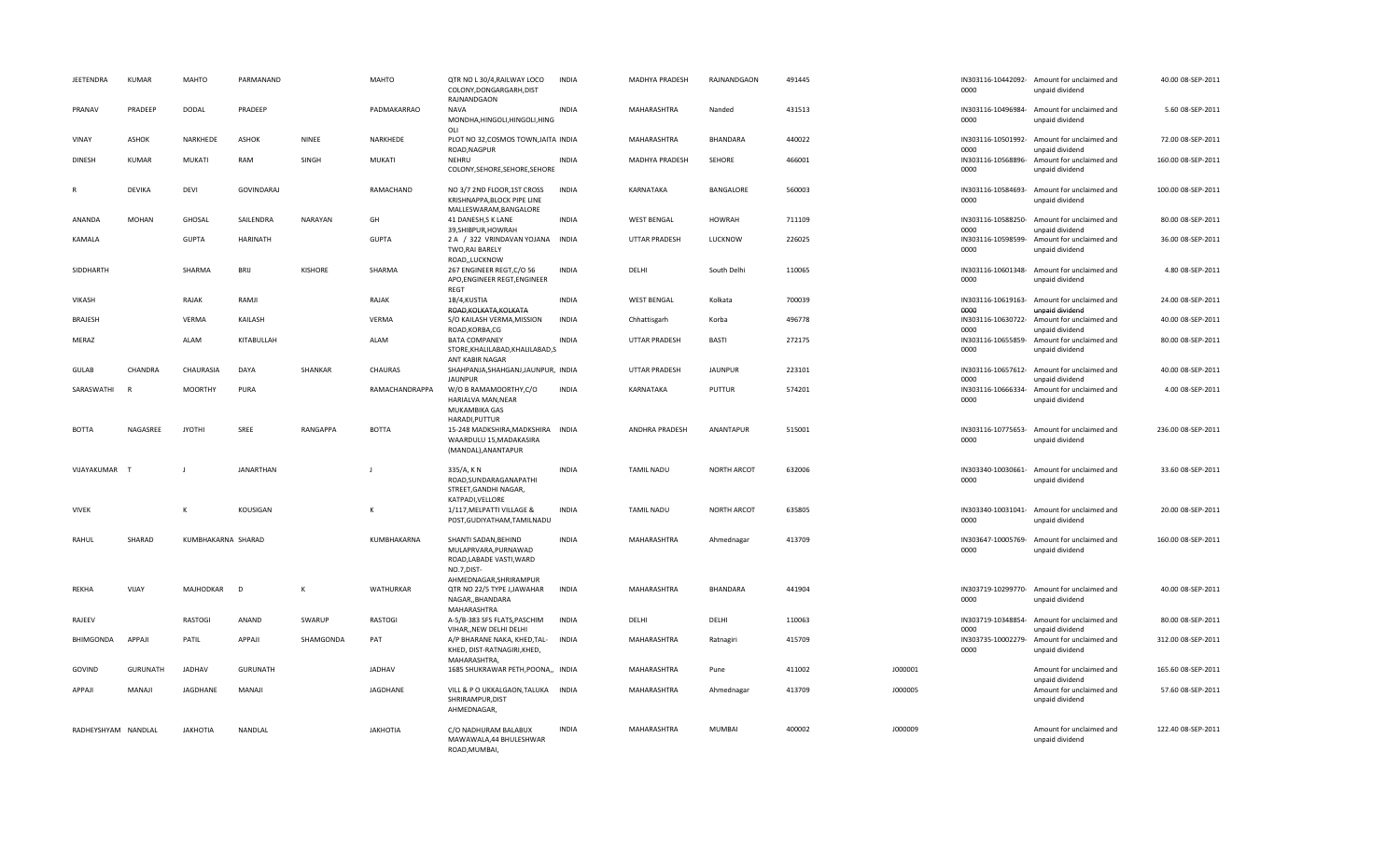| <b>JAMNADAS</b>     |                          | MOHANLAL      | MOHANLAL                  | VELJI         | C/O P J GADHIA VANDRAVAN<br>RESTARENT, FATEHPURA MAIN<br>ROAD OLD BELL                                         | <b>INDIA</b> | <b>GUJARAT</b>     | VADODARA      | 390006 | J000010 | Amount for unclaimed and<br>unpaid dividend | 360.00 08-SEP-2011 |
|---------------------|--------------------------|---------------|---------------------------|---------------|----------------------------------------------------------------------------------------------------------------|--------------|--------------------|---------------|--------|---------|---------------------------------------------|--------------------|
| <b>JADAVBAI</b>     |                          |               | MANEKCHAND MANEKCHAND     | MANEKCHAND    | BAZAR, VADODARA,<br>C/O LAXMIDAS<br>DEVKARAN, HUNSRAJ DAMODAR<br>HOUSE 2ND FLOOR, 277 FRERE RD<br>FORT MUMBAI, | <b>INDIA</b> | MAHARASHTRA        | <b>MUMBAI</b> | 400001 | J000012 | Amount for unclaimed and<br>unpaid dividend | 14.40 08-SEP-2011  |
| CHHAGANLAL HARCHAND |                          | JAIN          | HARCHAND                  | JAIN          | 402 SHRIPUT APPARTMENT, OPP INDIA<br>YAMUNA BAUG, KHAPATIA<br>CHAKLA, SURAT GUJARAT STATE                      |              | <b>GUJARAT</b>     | SURAT         | 395003 | J000014 | Amount for unclaimed and<br>unpaid dividend | 57.60 08-SEP-2011  |
| JAMNADAS            |                          | KANJI         | KANJI                     | KANJI         | C/O M N MOHTA, 12-A STOCK<br>EXCHANGE BUILDING, APOLLO<br>STREET, MUMBAI                                       | <b>INDIA</b> | MAHARASHTRA        | MUMBAI        | 400001 | J000015 | Amount for unclaimed and<br>unpaid dividend | 14.40 08-SEP-2011  |
| <b>JASHVANTRAI</b>  |                          | VRAJLAL       | VRAJLAL                   | VRAJLAL       | <b>JESTHARAM CHAMPSHI</b><br>CHAWL, NARSING LANE OPP N L<br>HIGH SCHOOL, MALAD WEST<br>MUMBAI,                 | <b>INDIA</b> | <b>MAHARASHTRA</b> | <b>MUMBAI</b> | 400064 | J000019 | Amount for unclaimed and<br>unpaid dividend | 43.20 08-SEP-2011  |
| PHEROZE             | <b>JEHANGIRJI</b>        | <b>JAVERI</b> | <b>JEHANGIRJI</b>         | <b>JAVERI</b> | KARANJIA BUILDING GRANT<br>ROAD, MUMBAI,,                                                                      | <b>INDIA</b> | MAHARASHTRA        | <b>MUMBAI</b> | 400007 | J000021 | Amount for unclaimed and<br>unpaid dividend | 43.20 08-SEP-2011  |
| AMINA               | EBRAHIMMOHM JADWET<br>ED |               | EBRAHIM                   | MOHMED        | NEAR MIYA MASJID, MIYABHAI<br>FALIA, KATHOR DIST SURAT,                                                        | INDIA        | GUJARAT            | SURAT         | 394150 | J000024 | Amount for unclaimed and<br>unpaid dividend | 43.20 08-SEP-2011  |
| FRAMROZE            | JEHANGIRJI               | <b>JAVERI</b> | <b>JEHANGIRJI</b>         | <b>JAVERI</b> | KARANJIA BLDG, GRANT<br>ROAD, MUMBAI,                                                                          | <b>INDIA</b> | MAHARASHTRA        | MUMBAI        | 400007 | J000025 | Amount for unclaimed and<br>unpaid dividend | 43.20 08-SEP-2011  |
| JAYANTILAL          |                          |               | JAGMOHANDAS JAGMOHANDAS   | JAGMOHANDAS   | 8 SHASHIDHAR, DR RAJABALI<br>PATEL ROAD, OFF WARDEN<br>ROAD, MUMBAI                                            | <b>INDIA</b> | MAHARASHTRA        | MUMBAI        | 400026 | J000035 | Amount for unclaimed and<br>unpaid dividend | 43.20 08-SEP-2011  |
| RATNAPRABHA         |                          | JAGANNATH     | JAGANNATH                 | JAGANNATH     | JAY VILLA BLOCK B 3, LINKING<br>ROAD, SANTACRUZ WEST, MUMBAI                                                   | <b>INDIA</b> | MAHARASHTRA        | MUMBAI        | 400054 | J000044 | Amount for unclaimed and<br>unpaid dividend | 43.20 08-SEP-2011  |
| JASMIN              |                          |               | VINAYCHANDRA VINAYCHANDRA | VINAYCHANDRA  | C/O NARBHERAM<br>HARAKHCHAND, SHARE & STOCK<br>BROKERS, BHUPEN CHAMBERS<br>DALAL STREET, MUMBAI                | <b>INDIA</b> | MAHARASHTRA        | MUMBAI        | 400023 | J000046 | Amount for unclaimed and<br>unpaid dividend | 43.20 08-SEP-2011  |
| MANJULA             | RAMESH                   | JAIN          | RAMESH                    | JAIN          | PUNRAJIVAN BLDG R NO 42 2ND INDIA<br>FLR, KAMATIPURA 5TH<br>LANE, MUMBAI,                                      |              | MAHARASHTRA        | <b>MUMBAI</b> | 400008 | J000078 | Amount for unclaimed and<br>unpaid dividend | 43.20 08-SEP-2011  |
| KANTILAL            | <sub>S</sub>             | JAIN          | <sub>S</sub>              | JAIN          | KAMATHIPURA 10TH LANE,1ST<br>FLOOR R NO 37, MUMBAI,                                                            | <b>INDIA</b> | MAHARASHTRA        | MUMBAI        | 400008 | J000079 | Amount for unclaimed and<br>unpaid dividend | 43.20 08-SEP-2011  |
| UTTAMDEVI           | GOUTAM                   | JAIN          | GAUTAM                    | JAIN          | C/O PAWAN INDUSTRIES<br>CORP,80/82 KANYALAL<br><b>BUILDING,1ST</b><br>KHETWADI, MUMBAI                         | <b>INDIA</b> | MAHARASHTRA        | MUMBAI        | 400004 | J000081 | Amount for unclaimed and<br>unpaid dividend | 43.20 08-SEP-2011  |
| JEHANGIR            | CURSETJI                 | JASSAVALA     | CURSETJI                  | JASSAVALA     | FLAT NO 19 TAJ BLDG,C BLOCK<br>2ND FLOOR, GOWALIA TANK<br>ROAD, MUMBAI                                         | <b>INDIA</b> | MAHARASHTRA        | MUMBAI        | 400036 | J000087 | Amount for unclaimed and<br>unpaid dividend | 43.20 08-SEP-2011  |
| DARSHANA            | PARITOSH                 | JANI          | PARITOSH                  | JANI          | F-428 E/2 HIGHWAY<br>PARK, THAKUR COMPLEX, KANDIVLI<br>E, MUMBAI                                               | INDIA        | MAHARASHTRA        | <b>MUMBAI</b> | 400101 | J000115 | Amount for unclaimed and<br>unpaid dividend | 43.20 08-SEP-2011  |
| KAPINJALA           | VIJAYKUMAR               | <b>JANI</b>   | VIJAYKUMAR                | JANI          | F-428 E/2 HIGHWAY<br>PARK, THAKUR COMPLEX, KANDIVLI<br>E, MUMBAI                                               | <b>INDIA</b> | MAHARASHTRA        | MUMBAI        | 400101 | J000116 | Amount for unclaimed and<br>unpaid dividend | 43.20 08-SEP-2011  |
| <b>DINESH</b>       | Н                        | JANI          | HARGOVIND                 | JANI          | 32/3 HIRANYA, N S ROAD NO 5<br>JUHU SCHEME, VILE PARLE<br>WEST, MUMBAI                                         | <b>INDIA</b> | MAHARASHTRA        | MUMBAI        | 400056 | J000125 | Amount for unclaimed and<br>unpaid dividend | 309.60 08-SEP-2011 |
| JAYABAI             |                          | KHIMJI        | KHIMJI                    | KHIMJI        | 167/171 4TH FLOOR, DR VIEGAS<br>STREET, MUMBAI,                                                                | <b>INDIA</b> | MAHARASHTRA        | MUMBAI        | 400002 | J000129 | Amount for unclaimed and<br>unpaid dividend | 43.20 08-SEP-2011  |
| RAMA                |                          | JAIN          | PADAMCHAND                | JAIN          | 34 VISHNU MAHAL, D ROAD 5TH<br>FLOOR, CHURCHGATE, MUMBAI                                                       | <b>INDIA</b> | MAHARASHTRA        | MUMBAI        | 400020 | J000133 | Amount for unclaimed and<br>unpaid dividend | 43.20 08-SEP-2011  |
| SUSHILA             | PARASDAS                 | JAIN          | PARASDAS                  | JAIN          | JAIN ESTATE, JAKERIA<br>ROAD, MALAD WEST, MUMBAI                                                               | <b>INDIA</b> | MAHARASHTRA        | MUMBAI        | 400064 | J000137 | Amount for unclaimed and<br>unpaid dividend | 86.40 08-SEP-2011  |
| VEENA               | KRISHNAVADAN JETLY       |               | KRISHNAVADAN              | JETLY         | FLAT NO 82 NAVRANG, NEW<br>NARANG CO OP HOUSING<br>SOCIETY, PEDDAR ROAD, MUMBAI                                | <b>INDIA</b> | MAHARASHTRA        | MUMBAI        | 400026 | J000160 | Amount for unclaimed and<br>unpaid dividend | 79.20 08-SEP-2011  |
| AMINA               | AMOD                     | <b>JEENAH</b> | AMOD                      | JEENAH        | AT & POST KHOLVAD, DIST SURAT,, INDIA                                                                          |              | <b>GUJARAT</b>     | SURAT         | 394190 | J000164 | Amount for unclaimed and<br>unpaid dividend | 122.40 08-SEP-2011 |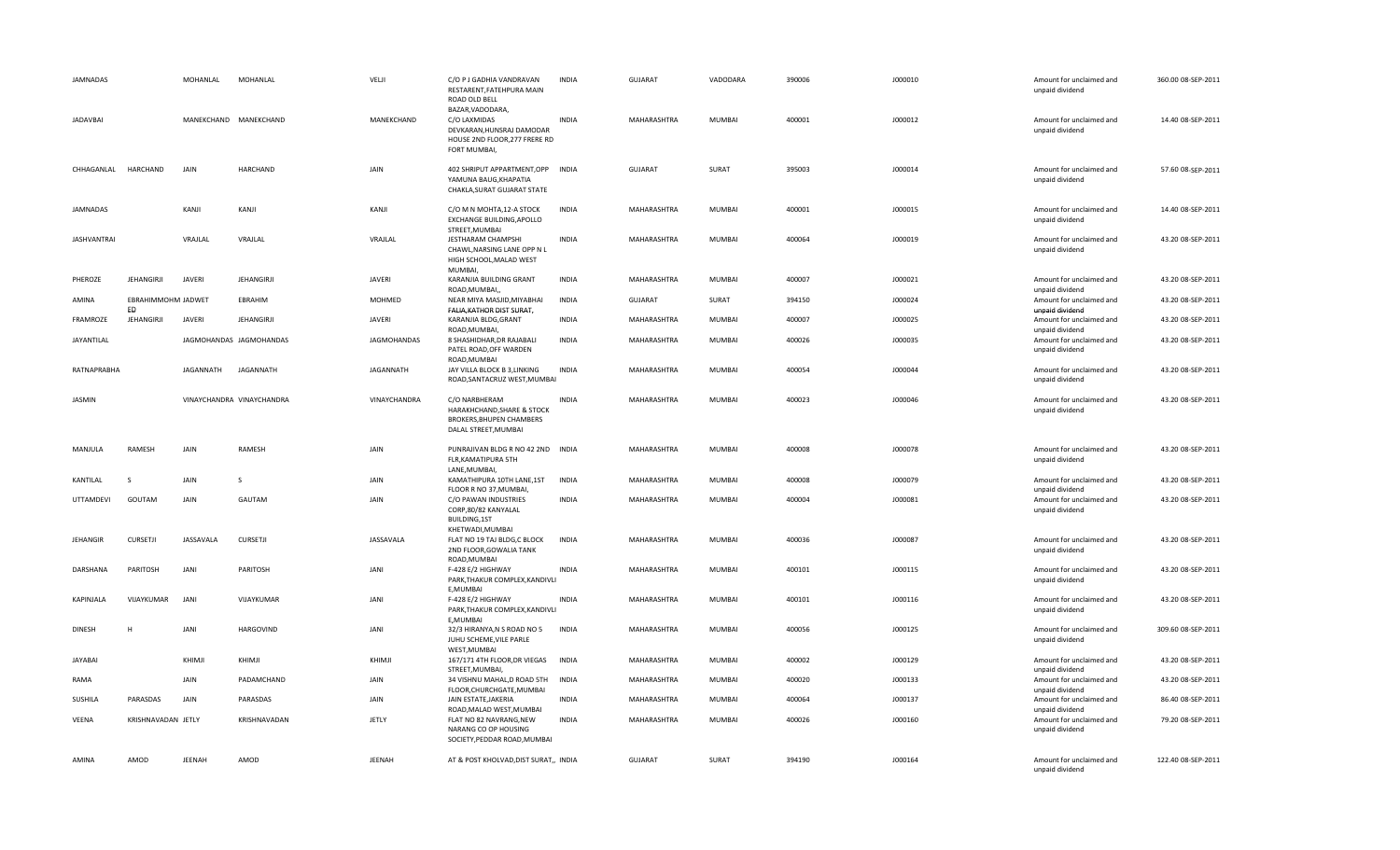| JEKISHANDAS                |                     | HARJIVANDAS     | HARJIVANDAS    | HARJIVANDAS     | 31 BHAVESHWAR<br>NIKETAN, GOWALIA TANK<br>ROAD.MUMBAI.                                                         | <b>INDIA</b> | MAHARASHTRA        | MUMBAI        | 400036 | J000172 | Amount for unclaimed and<br>unpaid dividend | 223.20 08-SEP-2011 |
|----------------------------|---------------------|-----------------|----------------|-----------------|----------------------------------------------------------------------------------------------------------------|--------------|--------------------|---------------|--------|---------|---------------------------------------------|--------------------|
| SHARDA                     | SHANTILAL           | <b>JHAVERI</b>  | SHANTILAL      | <b>JHAVERI</b>  | BIRLA MANSION 2ND FLR, V PATEL INDIA<br>ROAD, MUMBAI,                                                          |              | MAHARASHTRA        | <b>MUMBAI</b> | 400004 | J000176 | Amount for unclaimed and<br>unpaid dividend | 43.20 08-SEP-2011  |
| CHANDAN                    | JAYANTILAL          | <b>JHAVERI</b>  | JAYANTILAL     | CHUNILAL        | 13 WARDEN COURT 2ND<br>FLOOR, AUGUST KRANTI<br>MARG, GOWALIA TANK, MUMBAI                                      | <b>INDIA</b> | MAHARASHTRA        | MUMBAI        | 400036 | J000182 | Amount for unclaimed and<br>unpaid dividend | 7.20 08-SEP-2011   |
| JAYANTILAL                 | CHUNILAL            | <b>JHAVERI</b>  | CHUNILAL       | <b>JHAVERI</b>  | 13 WARDEN COURT 2ND<br>FLOOR, AUGUST KRANTI<br>MARG, GOWALIA TANK<br>ROAD, MUMBAI                              | <b>INDIA</b> | MAHARASHTRA        | MUMBAI        | 400036 | J000183 | Amount for unclaimed and<br>unpaid dividend | 79.20 08-SEP-2011  |
| VASUMATI                   | GULABCHAND          | <b>JHAVERI</b>  | GULABCHAND     | <b>JHAVERI</b>  | 84/86 DHANJI STREET 5TH<br>FLOOR, MUMBAI,,                                                                     | <b>INDIA</b> | MAHARASHTRA        | MUMBAI        | 400003 | J000195 | Amount for unclaimed and<br>unpaid dividend | 86.40 08-SEP-2011  |
| CHANDRAKALAB PUNDRIK<br>EN |                     | <b>JHAVERI</b>  | <b>PUNDRIK</b> | <b>JHAVERI</b>  | FLAT NO 4 VRAJ VIHAR 9TH<br>ROAD, DAULAT NAGAR BORIVALI<br>EAST, MUMBAI,                                       | <b>INDIA</b> | MAHARASHTRA        | MUMBAI        | 400066 | J000200 | Amount for unclaimed and<br>unpaid dividend | 86.40 08-SEP-2011  |
| <b>PUNDRIK</b>             | PANACHAND           | <b>JHAVERI</b>  | PANACHAND      | <b>JHAVERI</b>  | FLAT NO 4 VRAJ VIHAR 9TH<br>ROAD, DAULAT NAGAR BORIVALI<br>EAST, MUMBAI                                        | <b>INDIA</b> | MAHARASHTRA        | MUMBAI        | 400066 | J000201 | Amount for unclaimed and<br>unpaid dividend | 86.40 08-SEP-2011  |
| BHANUMATI                  | KESHRICHAND         | <b>JHAVERI</b>  | KESHRICHAND    | <b>JHAVERI</b>  | 5 CHOWPATY ROAD, MUMBAI,,                                                                                      | <b>INDIA</b> | MAHARASHTRA        | <b>MUMBAI</b> | 400007 | J000204 | Amount for unclaimed and<br>unpaid dividend | 122.40 08-SEP-2011 |
| DINESHCHAND PREMCHAND      |                     | <b>JHAVERI</b>  | PREMCHAND      | <b>JHAVERI</b>  | NATHU GOVA BLDG 3RD<br>FLOOR,136/140 VEER VITHALDAS<br>CHANDAN STREET, MUMBAI,                                 | <b>INDIA</b> | MAHARASHTRA        | MUMBAI        | 400003 | J000207 | Amount for unclaimed and<br>unpaid dividend | 129.60 08-SEP-2011 |
| DINESHCHAND PREMCHAND      |                     | <b>JHAVERI</b>  | PREMCHAND      | <b>JHAVERI</b>  | NATHU GOVA BUILDING 3RD<br>FLOOR,136/140 VEER VITHALDAS<br>CHANDAN STREET, MUMBAI,                             | <b>INDIA</b> | MAHARASHTRA        | <b>MUMBAI</b> | 400003 | J000208 | Amount for unclaimed and<br>unpaid dividend | 115.20 08-SEP-2011 |
| PRAVINCHAND CHAMPAKLAL     |                     | <b>JHAVERI</b>  | CHAMPAKLAL     | <b>JHAVERI</b>  | C/O JAYANTILAL DHARAMDATT<br>OZA, VIRJI PATEL CHAWL ROOM<br>NO 3, QUARRY ROAD DHANJI                           | INDIA        | MAHARASHTRA        | MUMBAI        | 400064 | J000209 | Amount for unclaimed and<br>unpaid dividend | 43.20 08-SEP-2011  |
| RASILA                     | DINESHCHAND JHAVERI |                 | DINESHCHAND    | <b>JHAVERI</b>  | WADI, MALAD EAST MUMBAI<br>NATHU GOVA BLDG 3RD<br>FLOOR,136/140 VEER VITHALDAS<br>CHANDAN ST, MUMBAI,          | <b>INDIA</b> | MAHARASHTRA        | MUMBAI        | 400003 | J000210 | Amount for unclaimed and<br>unpaid dividend | 115.20 08-SEP-2011 |
| FRENY                      | KAVASHAW            | <b>JHABVALA</b> | KAVASHAW       | <b>JHABVALA</b> | KHURSHED HOUSE, 604 D LADY<br>JEHANGIR ROAD, DADAR MUMBAI,                                                     | <b>INDIA</b> | MAHARASHTRA        | <b>MUMBAI</b> | 400014 | J000212 | Amount for unclaimed and<br>unpaid dividend | 43.20 08-SEP-2011  |
| MADAN                      | <b>HARIRAM</b>      | <b>JHAVERI</b>  | <b>HARIRAM</b> | <b>JHAVERI</b>  | 201-202 WOODLAND B FOUR<br>BUNGLOW, J P ROAD<br>LOKHANDWALA<br>COMPLEX, ANDHERI W MUMBAI,                      | <b>INDIA</b> | MAHARASHTRA        | MUMBAI        | 400058 | J000215 | Amount for unclaimed and<br>unpaid dividend | 43.20 08-SEP-2011  |
| <b>NAVIN</b>               | VITHALDAS           | <b>JHAVERI</b>  | VITHALDAS      | <b>JHAVERI</b>  | 36 2ND KHATTAR<br>GALI, THAKURDWAR<br>ROAD, MUMBAI,                                                            | <b>INDIA</b> | MAHARASHTRA        | MUMBAI        | 400002 | J000233 | Amount for unclaimed and<br>unpaid dividend | 43.20 08-SEP-2011  |
| <b>KASHYAP</b>             | RASIKLAL            | <b>JHAVERI</b>  | RASIKLAL       | <b>JHAVERI</b>  | 13 EVEREST APARTMENTS, MOUNT INDIA<br>PLEASENT ROAD, MALABAR<br>HILL, MUMBAI                                   |              | MAHARASHTRA        | MUMBAI        | 400006 | J000235 | Amount for unclaimed and<br>unpaid dividend | 108.00 08-SEP-2011 |
| MADHUSUDAN VITHALDAS       |                     | <b>JHAVERI</b>  | VITHALDAS      | <b>JHAVERI</b>  | A/23 INDRA SUKH, CONVENT<br><b>AVENUE FOUR</b><br>BUNGLOWS, ANDHERI<br>WEST, MUMBAI                            | <b>INDIA</b> | MAHARASHTRA        | <b>MUMBAI</b> | 400058 | J000236 | Amount for unclaimed and<br>unpaid dividend | 43.20 08-SEP-2011  |
| VEENA                      | JASHWANTLAL JOLIA   |                 | JASHWANTLAL    | JOLIA           | 502 KIRTI MANOR, PLOT NO 3<br>SWAMI VIVEKANAND ROAD, NEAR<br>AKBARALLY STORES, SANTACRUZ<br><b>WEST MUMBAI</b> | <b>INDIA</b> | MAHARASHTRA        | MUMBAI        | 400056 | J000262 | Amount for unclaimed and<br>unpaid dividend | 446.40 08-SEP-2011 |
| SHRINIVAS                  | HANMANTRAO JOSHI    |                 | HANMANTRAO     | <b>JOSHI</b>    | 30 DALMIA BLDG 3RD FLOOR,T A INDIA<br>KATARIA ROAD MAHIM, MUMBAI,                                              |              | MAHARASHTRA        | <b>MUMBAI</b> | 400016 | J000267 | Amount for unclaimed and<br>unpaid dividend | 43.20 08-SEP-2011  |
| <b>MALATI</b>              | <b>MADHUKAR</b>     | <b>JOSHI</b>    | MADHUKAR       | <b>JOSHI</b>    | SHRAMSAFALYA, SHREE GANESH INDIA<br>NAGAR, NANDIVLEE ROAD,<br>DOMBIVLI EAST, DIST THANE,                       |              | <b>MAHARASHTRA</b> | Thane         | 421201 | J000269 | Amount for unclaimed and<br>unpaid dividend | 43.20 08-SEP-2011  |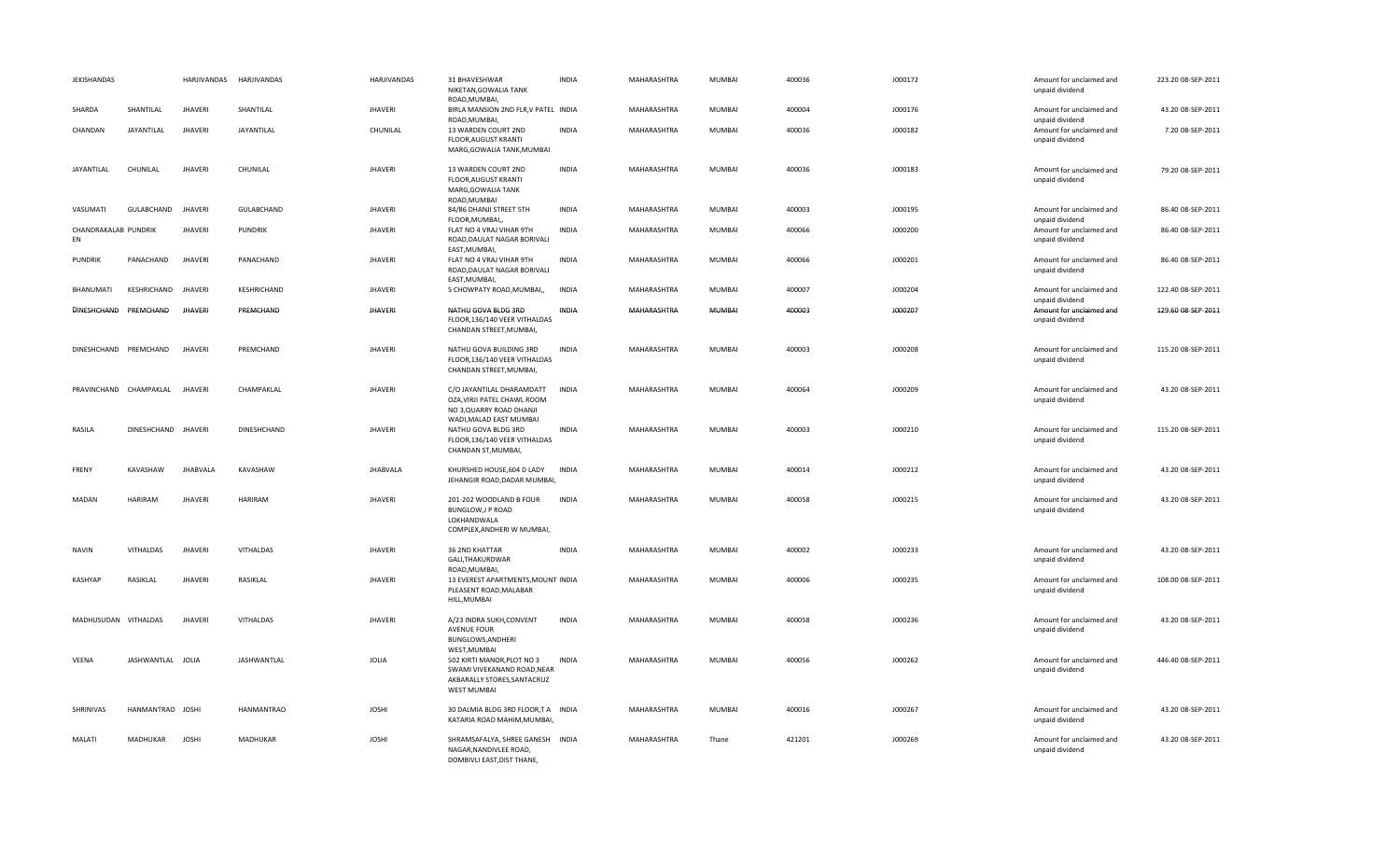| RAMCHANDRA ANANT   |                              | <b>JOGLEKAR</b> | ANANT           | JOGLEKAR       | 12 SHRI BHUVAN 1ST<br>FLOOR, DHOBI WADI BABASAHEB<br>JAIKAR MARG, THAKURDWAR<br>ROAD, MUMBAI                   | <b>INDIA</b> | MAHARASHTRA    | <b>MUMBAI</b> | 400002 | J000270 | Amount for unclaimed and<br>unpaid dividend | 7.20 08-SEP-2011  |
|--------------------|------------------------------|-----------------|-----------------|----------------|----------------------------------------------------------------------------------------------------------------|--------------|----------------|---------------|--------|---------|---------------------------------------------|-------------------|
| DATTATRAYA         | LAXMAN                       | <b>JOSHI</b>    | LAXMAN          | <b>JOSHI</b>   | 3 INDRAYANI, NAUPADA, THANA,                                                                                   | <b>INDIA</b> | MAHARASHTRA    | Thane         | 400602 | J000272 | Amount for unclaimed and<br>unpaid dividend | 7.20 08-SEP-2011  |
| KARSONDAS          | RATANSHI                     | <b>JOSHI</b>    | RATANSHI        | <b>JOSHI</b>   | RATANSHI KHIMJI<br>BUILDING, JAWAHAR BLDG OPP<br>STATION, GHATKOPAR, MUMBAI                                    | <b>INDIA</b> | MAHARASHTRA    | <b>MUMBAI</b> | 400077 | J000273 | Amount for unclaimed and<br>unpaid dividend | 79.20 08-SEP-2011 |
| VIDYADHAR          | VINAYAK                      | <b>JOSHI</b>    | <b>VINAYAK</b>  | <b>JOSHI</b>   | SARAH LODGE, 48 SHIVAJI<br>PARK, KELUSKAR ROAD, MUMBAI                                                         | <b>INDIA</b> | MAHARASHTRA    | <b>MUMBAI</b> | 400028 | J000282 | Amount for unclaimed and<br>unpaid dividend | 86.40 08-SEP-2011 |
| SUNIL              | MADHUKAR                     | <b>JOSHI</b>    | <b>MADHUKAR</b> | <b>JOSHI</b>   | SHRAM SAFALYA.SHRI GANESH<br>NAGAR, NANDIVLI<br>ROAD, DOMBIVLI EAST                                            | <b>INDIA</b> | MAHARASHTRA    | Thane         | 421201 | J000285 | Amount for unclaimed and<br>unpaid dividend | 43.20 08-SEP-2011 |
| RAMCHANDRA KRISHNA |                              | <b>JOSHI</b>    | <b>KRISHNA</b>  | <b>JOSHI</b>   | BLOCK NO 15 3RD FLOOR, LOUKIK INDIA<br>CO OP HSG SOCY LTD,78 DADAR<br>CROSS LANE DADAR EAST<br>MUMBAI,         |              | MAHARASHTRA    | <b>MUMBAI</b> | 400014 | J000287 | Amount for unclaimed and<br>unpaid dividend | 7.20 08-SEP-2011  |
| SARITA             | VISHWAS                      | <b>JOSHI</b>    | VISHWAS         | <b>JOSHI</b>   | SAI VIHAR APTS (II), FLAT NO C-4 INDIA<br>KARVE NAGAR,, P.O NAV<br>SAHYADRI,, PUNE                             |              | MAHARASHTRA    | Pune          | 411052 | J000293 | Amount for unclaimed and<br>unpaid dividend | 43.20 08-SEP-2011 |
| PRABHA             | SHRIKRISHNA                  | <b>JOSHI</b>    | SHRIKRISHNA     | <b>JOSHI</b>   | C/O SHRISY JOSHI, GANGADHAM INDIA<br>53 H, MOGAL LANE, MAHIM<br><b>MUMBAI</b>                                  |              | MAHARASHTRA    | <b>MUMBAI</b> | 400016 | J000296 | Amount for unclaimed and<br>unpaid dividend | 43.20 08-SEP-2011 |
| PRABHA             | SHRIKRISHNA                  | <b>JOSHI</b>    | SHRIKRISHNA     | <b>JOSHI</b>   | C/O SHRISY JOSHI, GANGADHAM INDIA<br>53 H, MOGAL LANE, MAHIM<br><b>MUMBAI</b>                                  |              | MAHARASHTRA    | MUMBAI        | 400016 | J000297 | Amount for unclaimed and<br>unpaid dividend | 43.20 08-SEP-2011 |
| RAMDAS             | <b>TULSIDAS</b>              | <b>JOSHI</b>    | TULSIDAS        | <b>JOSHI</b>   | KHANDWALA CHAWL, 1ST FLOOR INDIA<br>R NO 22, DAFTARI ROAD, MALAD<br>EAST, MUMBAI,                              |              | MAHARASHTRA    | <b>MUMBAI</b> | 400064 | J000298 | Amount for unclaimed and<br>unpaid dividend | 7.20 08-SEP-2011  |
| NEENA              | SHAILESH                     | <b>JOSHI</b>    | SHAILESH        | <b>JOSHI</b>   | KHANDWALA CHAWL, 1ST FLOOR INDIA<br>ROOM NO 22, DAFTARI ROAD,<br>MALAD EAST, MUMBAI,,                          |              | MAHARASHTRA    | <b>MUMBAI</b> | 400064 | J000299 | Amount for unclaimed and<br>unpaid dividend | 7.20 08-SEP-2011  |
| SHAILESH           | RAMDAS                       | <b>JOSHI</b>    | RAMDAS          | <b>JOSHI</b>   | KHANDWALA CHAWL, 1ST FLOOR INDIA<br>R NO 22, DAFTARI ROAD, MALAD<br>EAST, MUMBAI,                              |              | MAHARASHTRA    | <b>MUMBAI</b> | 400064 | J000300 | Amount for unclaimed and<br>unpaid dividend | 7.20 08-SEP-2011  |
| SHASHANK           | MANUBHAI                     | <b>JOSHI</b>    | MANUBHAI        | <b>JOSHI</b>   | C/O SHRIN P PANDYA, PLOT NO. INDIA<br>139, NEAR INQUIRY<br>OFFICE,, SECTOR 28, GH<br>ROAD, GANDHINAGAR GUJARAT |              | Gujarat        | Gandhinagar   | 382010 | J000315 | Amount for unclaimed and<br>unpaid dividend | 43.20 08-SEP-2011 |
| RUPA               | SHRIKANT                     | <b>JOSHI</b>    | SHRIKANT        | <b>JOSHI</b>   | 13 KANTI MAHAL, OPP HOTEL<br>IMPERIAL PALACE, TELLY<br>GALLI, MUMBAI                                           | INDIA        | MAHARASHTRA    | MUMBAI        | 400069 | J000316 | Amount for unclaimed and<br>unpaid dividend | 43.20 08-SEP-2011 |
| SHRIKANT           | DATTATRAY                    | <b>JOSHI</b>    | DATTATRAY       | <b>JOSHI</b>   | 13 KANTI MAHAL, OPP IMPERIAL INDIA<br>PALACE HOTEL, TELLY<br>GALLI, MUMBAI                                     |              | MAHARASHTRA    | <b>MUMBAI</b> | 400069 | J000317 | Amount for unclaimed and<br>unpaid dividend | 43.20 08-SEP-2011 |
| <b>VIKRANT</b>     | PRAJABANDHU JOSHI            |                 | PRAJABANDHU     | <b>JOSHI</b>   | RAMZARUKHA SOCIETY FLAT NO INDIA<br>2, TOWER 1 1ST FLOOR, SV<br>ROAD, ANDHERI WEST, MUMBAI,                    |              | MAHARASHTRA    | <b>MUMBAI</b> | 400058 | J000318 | Amount for unclaimed and<br>unpaid dividend | 43.20 08-SEP-2011 |
| RANJANA            | BHARATKUMAR JOGI             |                 | BHARATKUMAR     | <b>JOGI</b>    | 493 ARTHUR ROAD GHASWALA<br>ESTATE, BLDG NO 3 4TH FLOOR R<br>NO 38, TARDEO, MUMBAI                             | <b>INDIA</b> | MAHARASHTRA    | <b>MUMBAI</b> | 400034 | J000326 | Amount for unclaimed and<br>unpaid dividend | 43.20 08-SEP-2011 |
| VIJAYABEN          | PADMAKAR                     | <b>JOSHI</b>    | PADMAKAR        | <b>JOSHI</b>   | 19 GORDHANDAS BLDG, 1ST<br>FLOOR, OPP GIRGAUM CHURCH,<br>GIRGAUM, MUMBAI,,                                     | <b>INDIA</b> | MAHARASHTRA    | <b>MUMBAI</b> | 400004 | J000339 | Amount for unclaimed and<br>unpaid dividend | 57.60 08-SEP-2011 |
|                    | DINESHKUMAR MADHUSUDAN JOSHI |                 | MADHUSUDAN      | <b>JOSHI</b>   | 44/A SUVAS COLONY, NEAR<br>CONVENT SCHOOL, FATEHGUNJ<br>BARODA,                                                | <b>INDIA</b> | <b>GUJARAT</b> | VADODARA      | 390002 | J000340 | Amount for unclaimed and<br>unpaid dividend | 86.40 08-SEP-2011 |
| <b>JYOTSNA</b>     |                              | <b>BAPULAL</b>  | <b>BAPULAL</b>  | <b>BAPULAL</b> | 3 DEVI KRUPA, NEAR S K PATIL<br>HOSPITAL, DAFTARY ROAD MALAD<br>EAST, MUMBAI                                   | <b>INDIA</b> | MAHARASHTRA    | <b>MUMBAI</b> | 400064 | J000344 | Amount for unclaimed and<br>unpaid dividend | 14.40 08-SEP-2011 |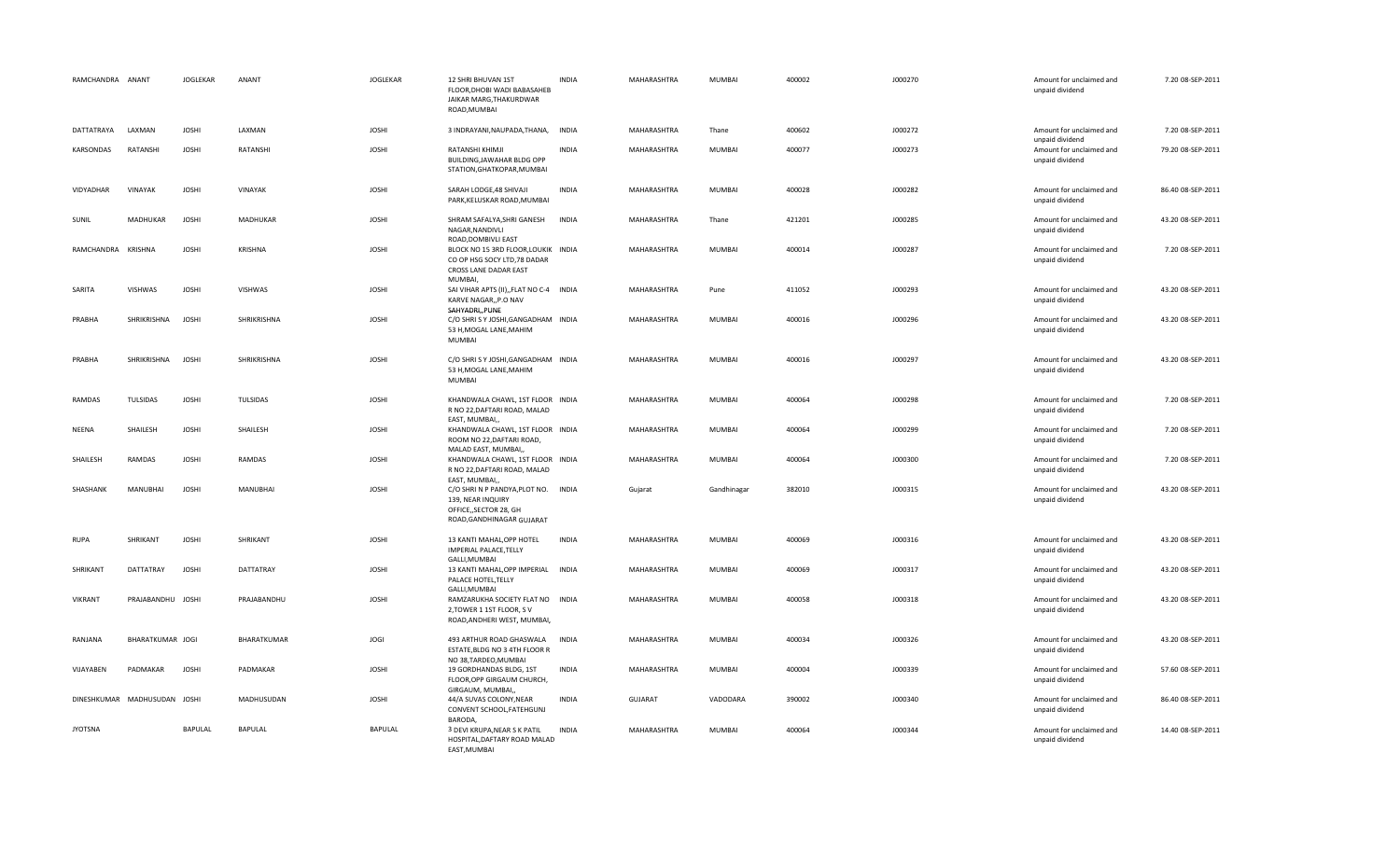| JAMSHED           | <b>NOWROJI</b>    | MARAWALA       | NOWROJI         |            | MARAWALA          | SHIRIN MANSURI 2ND<br>FLOOR, SLEATER ROAD, MUMBAI,                                                | <b>INDIA</b> | MAHARASHTRA       | MUMBAI    | 400007 | J000376 | Amount for unclaimed and<br>unpaid dividend | 280.80 08-SEP-2011  |
|-------------------|-------------------|----------------|-----------------|------------|-------------------|---------------------------------------------------------------------------------------------------|--------------|-------------------|-----------|--------|---------|---------------------------------------------|---------------------|
| JAYANTILAL        | KESHAVLAL         | CHITLIA        | KESHAVLAL       |            | CHITLIA           | VARMA VILLA<br>MAGANWADI, VITHALBHAI PATEL<br>ROAD, VILE PARLE WEST, MUMBAI                       | <b>INDIA</b> | MAHARASHTRA       | MUMBAI    | 400056 | J000382 | Amount for unclaimed and<br>unpaid dividend | 21.60 08-SEP-2011   |
| JAYESH            |                   | GANDHI         | KATILAL         |            | GANDHI            | 522 GANGA GHIYA POLE, MANEK INDIA<br><b>CHOWK SANKDI</b>                                          |              | GUJARAT           | AHMEDABAD | 380001 | J000427 | Amount for unclaimed and<br>unpaid dividend | 540.00 08-SEP-2011  |
| <b>JITENDRA</b>   | LALBHAI           | <b>NAGORI</b>  | LALBHAI         |            | GIRADHARLAL       | SHERI, AHMEDABAD,<br>10 SHREEKUNJ<br>SOCIETY, NAGARSHETH'S VANDA<br>GHEEKANTA ROAD, AHMEDABAD,    | <b>INDIA</b> | GUJARAT           | AHMEDABAD | 380001 | J000436 | Amount for unclaimed and<br>unpaid dividend | 540.00 08-SEP-2011  |
| <b>JOYSTNA</b>    | RAMESH            | SHAH           | RAMESH          |            | <b>BHAILAL</b>    | C/O R B SHAH, 2078 MANDVIS<br>POLE, NAGJIHHYDERS<br>POLE, AHMEDABAD                               | <b>INDIA</b> | GUJARAT           | AHMEDABAD | 380001 | J000444 | Amount for unclaimed and<br>unpaid dividend | 928.80 08-SEP-2011  |
| <b>ITOYL</b>      | HARIVADAN         | CHOKSHI        | HARIVADAN       |            | MANHARLAL         | 2252/2 MAHURAT<br>POLE, MANEKCHOWK, AHMEDABA                                                      | <b>INDIA</b> | <b>GUJARAT</b>    | AHMEDABAD | 380001 | J000446 | Amount for unclaimed and<br>unpaid dividend | 89.60 08-SEP-2011   |
| <b>JYOTI</b>      | YOGESH            | <b>GANDHI</b>  | YOGESH          | к          | GANDHI            | D,<br>8/A VASUDHA KAMDURGA<br>SOCIETY NO<br>2, NARANPURA, AHMEDABAD,                              | <b>INDIA</b> | <b>GUJARAT</b>    | AHMEDABAD | 380013 | J000450 | Amount for unclaimed and<br>unpaid dividend | 266.40 08-SEP-2011  |
| <b>JYOTPRASAD</b> |                   | <b>GUPTA</b>   | BAUNATH         |            | <b>GUPTA</b>      | C/O PAVAN INTERNATIONAL<br>CORPN, 3RD FLOOR 395                                                   | INDIA        | MAHARASHTRA       | MUMBAI    | 400002 | J000452 | Amount for unclaimed and<br>unpaid dividend | 540.00 08-SEP-2011  |
| JAYAGAURI         | MADHAVLAL         | DESAI          | MADHAVLAL       | <b>C</b>   | DESAI             | KABADEVIROAD, MUMBAI,<br>C/O DR B M DESAI MANGALA<br>BHAVAN, 6 ST XAVIERS ROAD VILE               | <b>INDIA</b> | MAHARASHTRA       | MUMBAI    | 400056 | J000459 | Amount for unclaimed and<br>unpaid dividend | 86.40 08-SEP-2011   |
| JASWANTI          | HARENDRA          | <b>KAPADIA</b> | HARENDRA        |            | KAPADIA           | PARLE WEST, MUMBAI,<br>220/A DR AMBEDKAR MARG,R NO INDIA<br>55, SHINDE WADI DADAR C               |              | MAHARASHTRA       | MUMBAI    | 400014 | J000499 | Amount for unclaimed and<br>unpaid dividend | 43.20 08-SEP-2011   |
| <b>JIVRAJ</b>     | D                 | SHAH           | DEVANADHA       |            | SHAH              | R, MUMBAI<br>12 WEST MADA CHURCH STREET R INDIA<br>C C TRUST, ROOM NO 6                           |              | <b>TAMIL NADU</b> | CHENNAI   | 600013 | J000544 | Amount for unclaimed and<br>unpaid dividend | 7.20 08-SEP-2011    |
| JAYANTILAL        | <b>BHIMGIBHAI</b> | THAKKAR        | BHIMGIBHAI      |            | THAKKAR           | ROYAPURAM, MADRAS,<br>H/5 SUSHMITA APARTMENT, OPP INDIA<br>ANJLI CINEMA VASNA<br>ROAD, AHMEDABAD, |              | <b>GUJARAT</b>    | AHMEDABAD | 380007 | J000545 | Amount for unclaimed and<br>unpaid dividend | 1857.60 08-SEP-2011 |
| JAYSHREE          |                   | KULKARNI       | SHANKAR         |            | KULKARNI          | C/O PROGRESSIVE<br>INVESTMENT, BESEMENT DATAR<br>APT, VAKILWADI NASIK,                            | <b>INDIA</b> | MAHARASHTRA       | Nashik    | 422001 | J000551 | Amount for unclaimed and<br>unpaid dividend | 21.60 08-SEP-2011   |
| JAYASINH          |                   | MATHURADAS MR  |                 |            | <b>MATHURADAS</b> | 3/176 ABHYUDAY NAGAR HSG<br>BOARD COLONY, KALA<br>CHOWKY, MUMBAI,                                 | INDIA        | MAHARASHTRA       | MUMBAI    | 400033 | J000564 | Amount for unclaimed and<br>unpaid dividend | 43.20 08-SEP-2011   |
| JAMSETJEE         | <b>BURJORJI</b>   | DARUWALA       | <b>BURJORJI</b> |            | DARUWALA          | YUSUF MANSION B BLOCK, 4TH<br>FLOOR 204 KHETWADI BACK<br>ROAD, MUMBAI,                            | <b>INDIA</b> | MAHARASHTRA       | MUMBAI    | 400004 | J000580 | Amount for unclaimed and<br>unpaid dividend | 180.00 08-SEP-2011  |
| <b>JAGRUTI</b>    | <b>NAVIN</b>      | <b>BHATT</b>   | <b>NAVIN</b>    |            | <b>BHATT</b>      | 12 SHRI KRISHNA NIVAS, 422<br>SHRADHANAND ROAD, MATUNGA<br>MUMBAI.                                | <b>INDIA</b> | MAHARASHTRA       | MUMBAI    | 400019 | J000582 | Amount for unclaimed and<br>unpaid dividend | 43.20 08-SEP-2011   |
|                   | SRINIVAS          | RAO            | - 1             | NARSING    | RAO               | PLOT 11 CHAINNANNATHOTA OLD INDIA<br>ALWAL, SECUNDERABAD, ANDHRA<br>PRADESH,                      |              | ANDHRA PRADESH    | HYDERABAD | 500010 | J000587 | Amount for unclaimed and<br>unpaid dividend | 7.20 08-SEP-2011    |
| J                 |                   | SWARNA         | $\mathsf{v}$    | THIRUPATHI | RAO               | PLOT 11 CHINNAMMATHOTA OLD INDIA<br>ALWAL, SECUNDERABAD, ANDHRA<br>PRADESH,                       |              | ANDHRA PRADESH    | HYDERABAD | 500010 | J000588 | Amount for unclaimed and<br>unpaid dividend | 7.20 08-SEP-2011    |
| JAYA              | N                 | ASHAR          | NARANDAS        | D          | ASHAR             | 45 KAVEL CROSS LANE NO<br>3, NARAYAN NIVAS 2ND FLOOR R<br>NO 1624, MUMBAI,                        | <b>INDIA</b> | MAHARASHTRA       | MUMBAI    | 400002 | J000590 | Amount for unclaimed and<br>unpaid dividend | 43.20 08-SEP-2011   |
| JAYA              | N                 | ASHAR          | AJIT            | N          | ASHAR             | 45 CAVEL CROSS LANE NO<br>3, NARAYANIVAS 2ND FLOOR<br>ROOM NO 16 24, MUMBAI,                      | <b>INDIA</b> | MAHARASHTRA       | MUMBAI    | 400002 | J000734 | Amount for unclaimed and<br>unpaid dividend | 43.20 08-SEP-2011   |
| JER               | M                 | BOYWALLA       | MEHERABAD       |            | BOYWALLA          | 51 NEW CONTRACTOR BLDG, FLAT INDIA<br>NO 9, VICTORIA GARDEN,                                      |              | MAHARASHTRA       | MUMBAI    | 400027 | J000744 | Amount for unclaimed and<br>unpaid dividend | 122.40 08-SEP-2011  |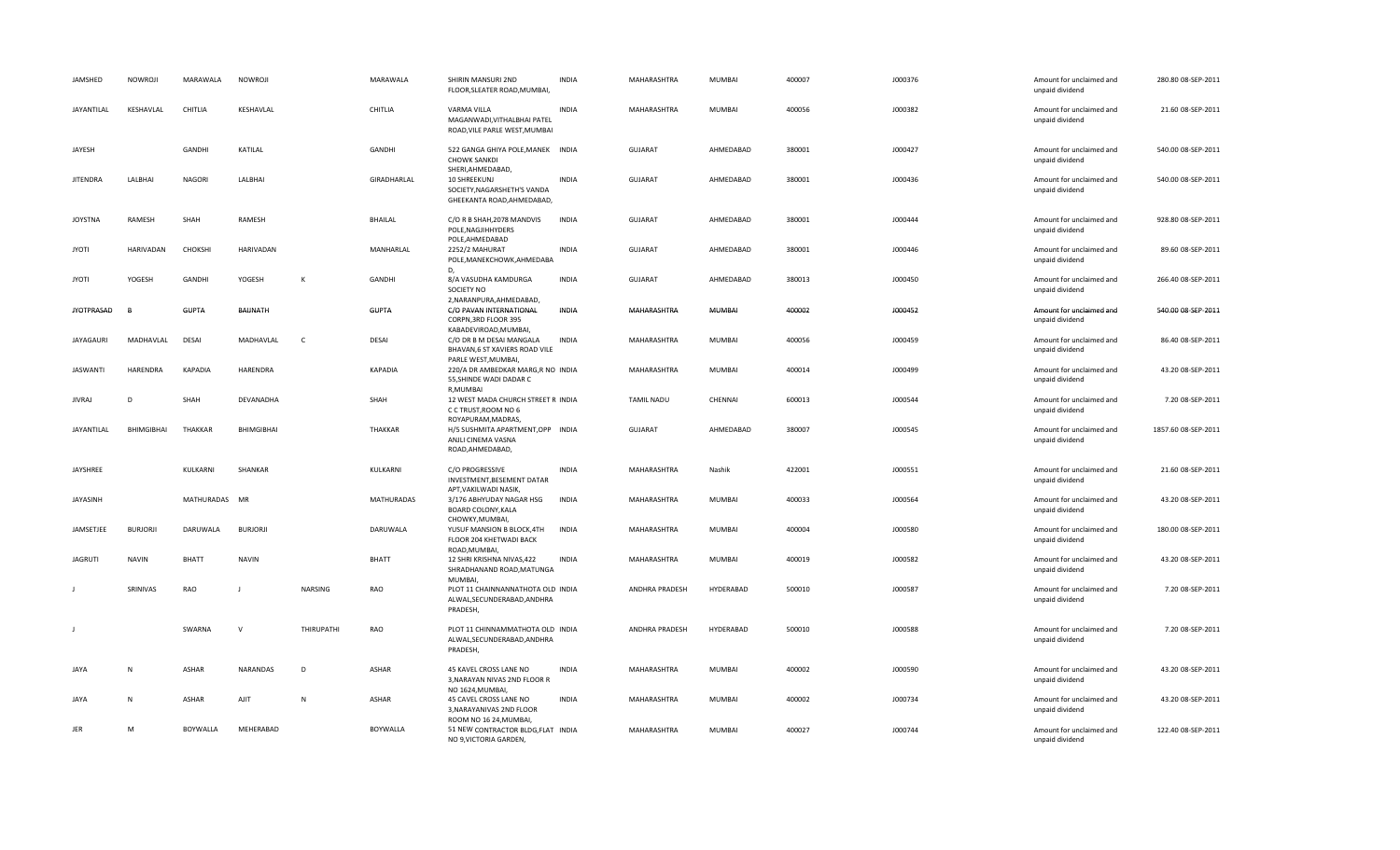| <b>JITENDRA</b>  | LALBHAI             | <b>NAGORI</b>  | LALBHAI            |          | <b>NAGORI</b> | 10 SHREEKUNJ SOCEITY NAGA<br>SHETH, VARDA GHEEKATH<br>RAOD, AHMEDABAD-1,                                         | <b>INDIA</b> | GUJARAT        | AHMEDABAD     | 380001 | J000748 | Amount for unclaimed and<br>unpaid dividend | 540.00 08-SEP-2011  |
|------------------|---------------------|----------------|--------------------|----------|---------------|------------------------------------------------------------------------------------------------------------------|--------------|----------------|---------------|--------|---------|---------------------------------------------|---------------------|
| <b>JYOTIKA</b>   |                     | RATNAM         | S                  | N        | BARANWAL      | 42 GRAND SQUARE, DANAPUR<br>CANTT, PATNA,                                                                        | <b>INDIA</b> | <b>BIHAR</b>   | PATNA         | 801503 | J000766 | Amount for unclaimed and<br>unpaid dividend | 2160.00 08-SEP-2011 |
| <b>JYOTI</b>     | MADHUKAR            | SALI           | MADHUKAR           | TOTARAM  | SAL           | N-32/N-5/40/06,SV NAGAR NEW INDIA<br>CIDCO, NASIK,                                                               |              | MAHARASHTRA    | Nashik        | 422009 | J000768 | Amount for unclaimed and<br>unpaid dividend | 720.00 08-SEP-2011  |
| <b>JASVINDER</b> |                     | KAUR           | M                  | S        | ARORA         | 75/13 GOKULDHAM, GOREGAON INDIA<br>EAST, MUMBAI,                                                                 |              | MAHARASHTRA    | <b>MUMBAI</b> | 400063 | J000784 | Amount for unclaimed and<br>unpaid dividend | 360.00 08-SEP-2011  |
|                  |                     | SWARNA         | $\perp$            | SRINIVAS | RAO           | PLOT 11 CHINNANNA THOTA, OLD INDIA<br>ALWAL, SECUNDERABAD,                                                       |              | ANDHRA PRADESH | HYDERABAD     | 500010 | J000789 | Amount for unclaimed and<br>unpaid dividend | 7.20 08-SEP-2011    |
|                  | SRINIVAS            | RAO            |                    | NARSING  | RAO           | PLOT 11 CHINNANNA THOTA, OLD INDIA<br>ALWAL, SECUNDERABAD,                                                       |              | ANDHRA PRADESH | HYDERABAD     | 500010 | J000790 | Amount for unclaimed and<br>unpaid dividend | 7.20 08-SEP-2011    |
|                  |                     | ARAVIND        | - 1                | SRINIVAS | RAO           | PLOT 11 CHINNANNA THOTA, OLD INDIA<br>ALWAL, SECUNDERABAD,                                                       |              | ANDHRA PRADESH | HYDERABAD     | 500010 | J000791 | Amount for unclaimed and<br>unpaid dividend | 7.20 08-SEP-2011    |
| <b>JITENDRA</b>  |                     | SHAH           | JETHALAL           |          | SHAH          | C/O SUBHASH V SHAH, SHARE & INDIA<br>STOCK BORKER 32/B KHATAU<br>BLDG,8/10 A D MODY MARG FORT<br><b>MUMBAI</b>   |              | MAHARASHTRA    | <b>MUMBAI</b> | 400023 | J000797 | Amount for unclaimed and<br>unpaid dividend | 144.00 08-SEP-2011  |
| J                |                     | ARAVIND        |                    | SRINIVAS | RAO           | <b>FLAT NO. 201 3RD</b><br>FLOOR, SRINARAYANA HEAVENS<br>OPP NARAYA COLLEGE,F B NAGAR<br>OLD ALWAL, SECUNDERABAD | <b>INDIA</b> | ANDHRA PRADESH | HYDERABAD     | 500010 | J000802 | Amount for unclaimed and<br>unpaid dividend | 7.20 08-SEP-2011    |
| J                |                     | SWARNA         |                    | SRINIVAS | RAO           | PLOT 11 CHINNANNATHOTA, OLD INDIA<br>ALWAL, SECUNDERABAD AP,                                                     |              | ANDHRA PRADESH | HYDERABAD     | 500010 | J000803 | Amount for unclaimed and<br>unpaid dividend | 7.20 08-SEP-2011    |
|                  |                     | SWARNA         | - 1                | SRINIVAS | RAO           | PLOT 11 CHINNANNATHOTA, OLD INDIA<br>ALWAL, SECUNDERABAD,                                                        |              | ANDHRA PRADESH | HYDERABAD     | 500010 | J000804 | Amount for unclaimed and<br>unpaid dividend | 7.20 08-SEP-2011    |
|                  | SRINIVAS            | RAO            | - 1                | NARSING  | RAO           | PLOT 11 CHINNANNATHOTA, OLD INDIA<br>ALWAL, SECUNDERABAD,                                                        |              | ANDHRA PRADESH | HYDERABAD     | 500010 | J000805 | Amount for unclaimed and<br>unpaid dividend | 7.20 08-SEP-2011    |
| $\mathbf{I}$     |                     | SWARNA         | $\blacksquare$     | SRINIVAS | RAO           | PLOT 11 CHINNANNATHOTA, OLD INDIA<br>ALWAL, SECUNDERABAD,                                                        |              | ANDHRA PRADESH | HYDERABAD     | 500010 | J000806 | Amount for unclaimed and<br>unpaid dividend | 7.20 08-SEP-2011    |
| J                |                     | ARAVIND        | - 1                | SRINIVAS | RAO           | PLOT 11 CHINNANNATHOTA, OLD INDIA<br>ALWAL, SECUNDERABAD,                                                        |              | ANDHRA PRADESH | HYDERABAD     | 500010 | J000807 | Amount for unclaimed and<br>unpaid dividend | 7.20 08-SEP-2011    |
| <b>JAYANT</b>    | SHANTARAM           | KHARKAR        | SHANTARAM          |          | KHARKAR       | B2 SADHANA, PLOT 494 16TH<br>ROAD, KHAR, MUMBAI                                                                  | <b>INDIA</b> | MAHARASHTRA    | <b>MUMBAI</b> | 400052 | J000898 | Amount for unclaimed and<br>unpaid dividend | 122.40 08-SEP-2011  |
| VAIJANATH        | MUKUND              | <b>KARVE</b>   | <b>MUKUND</b>      |          | <b>KARVE</b>  | C 4 SOMAN BUILDING, KENNEDY<br>BRIDGE, GIRGAUM MUMBAI,                                                           | INDIA        | MAHARASHTRA    | <b>MUMBAI</b> | 400004 | K000003 | Amount for unclaimed and<br>unpaid dividend | 180.00 08-SEP-2011  |
| RAMESH           | JAGMOHANDAS KAPADIA |                | <b>JAGMOHANDAS</b> |          | KAPADIA       | UNION BANK BUILDING, DALAL<br>STREET, FORT MUMBAI,                                                               | <b>INDIA</b> | MAHARASHTRA    | MUMBAI        | 400001 | K000007 | Amount for unclaimed and<br>unpaid dividend | 43.20 08-SEP-2011   |
| <b>HUKUM</b>     |                     | KAUR           | MR                 |          | KAUR          | C/O BHARAT SINGH, BARAHI<br>ROAD, BAHADUR GARH, DIST<br><b>ROHATAK</b>                                           | <b>INDIA</b> | HARYANA        | ROHTAK        | 124308 | K000012 | Amount for unclaimed and<br>unpaid dividend | 720.00 08-SEP-2011  |
| JAYANTILAL       | KAPOOR              | CHANDJI        | KAPURCHANDJI       |          | CHANDJI       | C/O KAPOOR CHANDJI K<br>JAIN, 214/7 JAGGIR NIWAS, OPP<br>SION HOSPITAL, SION MUMBAI                              | <b>INDIA</b> | MAHARASHTRA    | MUMBAI        | 400022 | K000016 | Amount for unclaimed and<br>unpaid dividend | 36.00 08-SEP-2011   |
| KANHAIYALAL      | M                   | KANDOI         | MANALAL            |          | KANDOI        | VRINDAVAN, 61 D'SOUZA COLONY INDIA<br>GANGAPUR RD, NASIK                                                         |              | MAHARASHTRA    | Nashik        | 422005 | K000018 | Amount for unclaimed and<br>unpaid dividend | 360.00 08-SEP-2011  |
| <b>KHUSHROO</b>  | HOMI                | KASAD          | HOMI               |          | KASAD         | 154 BAZARGATE STREET, FORT<br>MUMBAI,                                                                            | <b>INDIA</b> | MAHARASHTRA    | <b>MUMBAI</b> | 400001 | K000019 | Amount for unclaimed and<br>unpaid dividend | 266.40 08-SEP-2011  |
| <b>DINESH</b>    | CHANDULAL           | KAJI           | CHANDULAL          |          | KAJI          | JEEVAN ASHA 3RD FLOOR,60 A<br>PEDDAR ROAD, BEHIND ALPANA<br>MUMBAI.                                              | <b>INDIA</b> | MAHARASHTRA    | MUMBAI        | 400026 | K000022 | Amount for unclaimed and<br>unpaid dividend | 79.20 08-SEP-2011   |
| VIRMATI          | <b>JAMNADAS</b>     | <b>KAPADIA</b> | <b>JAMNADAS</b>    |          | KAPADIA       | MAIMOON APARTMENTS B, FLAT INDIA<br>NO 33 3RD FLOOR, PALKI<br>GALLI, CADELL ROAD, MUMBAI,                        |              | MAHARASHTRA    | <b>MUMBAI</b> | 400025 | K000042 | Amount for unclaimed and<br>unpaid dividend | 7.20 08-SEP-2011    |
| PANDURANG        | VENKTESH            | KAMAT          | VENKTESH           |          | KAMAT         | SHANTI NIVAS, FRENCH<br>BRIDGE, MUMBAI,                                                                          | <b>INDIA</b> | MAHARASHTRA    | <b>MUMBAI</b> | 400007 | K000064 | Amount for unclaimed and<br>unpaid dividend | 21.60 08-SEP-2011   |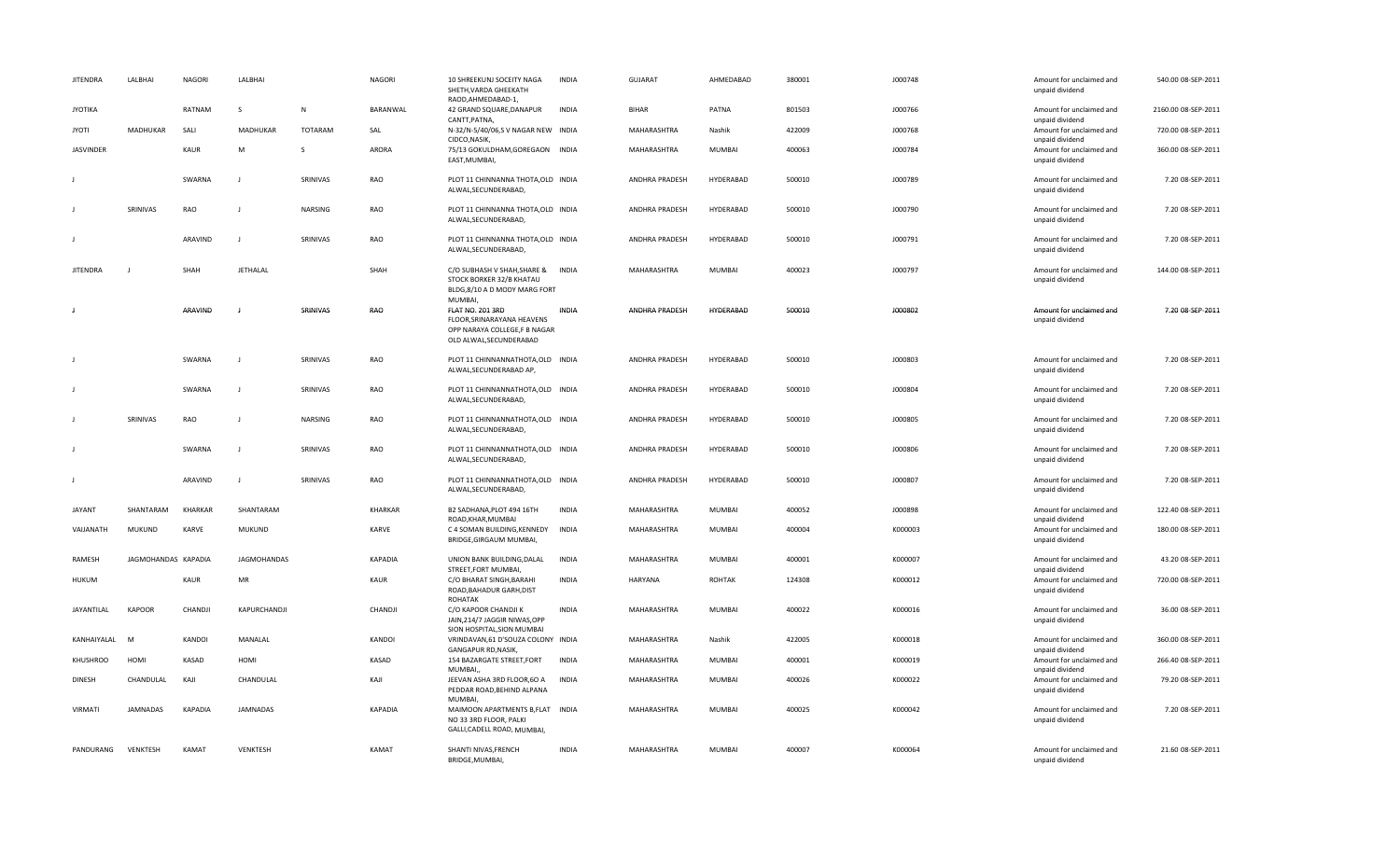| NARIMAN        | PHIROZSHA                | <b>KAPADIA</b>  | PHIROZSHA       | <b>KAPADIA</b>  | VIKAS FINLAY TOWERS, 7TH FLOOR INDIA<br>FLAT NO 71/A, G D AMBEKAR<br>MARG, PAREL TANK ROAD,<br>MUMBAI, |              | MAHARASHTRA    | <b>MUMBAI</b> | 400033 | K000075 | Amount for unclaimed and<br>unpaid dividend | 446.40 08-SEP-2011  |
|----------------|--------------------------|-----------------|-----------------|-----------------|--------------------------------------------------------------------------------------------------------|--------------|----------------|---------------|--------|---------|---------------------------------------------|---------------------|
| KAMAL          | SONU                     | KAMAT           | SONU            | KAMAT           | E/426 GIRIJA NIVAS, SANTA<br>INES, PANAJI GOA,                                                         | <b>INDIA</b> | GOA            | PANAJI        | 403001 | K000079 | Amount for unclaimed and<br>unpaid dividend | 86.40 08-SEP-2011   |
| BALUBHAI       | DHANJIBHAI               | KAHAR           | DHANJIBHAI      | KAHAR           | FAKIRWAD MOTOR STAND, AT & INDIA<br>POST RANDER, SURAT,                                                |              | <b>GUJARAT</b> | SURAT         | 395005 | K000082 | Amount for unclaimed and<br>unpaid dividend | 446.40 08-SEP-2011  |
| LAXMIBAI       | RAGHUNATH                | KALE            | RAGHUNATH       | KALE            | SHINGNE BUILDING, PAPER MILL INDIA<br>LANE, VITHALBHAI PATEL                                           |              | MAHARASHTRA    | <b>MUMBAI</b> | 400004 | K000089 | Amount for unclaimed and<br>unpaid dividend | 115.20 08-SEP-2011  |
| RAGHUNATH      | PARSHURAM                | KALE            | PARSHURAM       | KALE            | ROAD, MUMBAI<br>SHINGNE BUILDING, PAPER MILL INDIA<br>LANE, VITHALBHAI PATEL<br>ROAD, MUMBAI           |              | MAHARASHTRA    | MUMBAI        | 400004 | K000099 | Amount for unclaimed and<br>unpaid dividend | 7.20 08-SEP-2011    |
| KASTURBAI      |                          | LAXMIDAS        | LAXMIDAS        | LAXMIDAS        | FIONIKA 3RD FLOOR, 59 B<br>WALKESHWAR ROAD, MUMBAI,                                                    | <b>INDIA</b> | MAHARASHTRA    | MUMBAI        | 400006 | K000107 | Amount for unclaimed and<br>unpaid dividend | 410.40 08-SEP-2011  |
| MADHUKAR       | HARISHCHANDR KAMBLI<br>A |                 | HARISHCHANDRA   | KAMBLI          | ANNAPURNA HETKAR<br>ALLEY, BASSEIN, DIST THANE W RLY,                                                  | <b>INDIA</b> | MAHARASHTRA    | Thane         | 401201 | K000109 | Amount for unclaimed and<br>unpaid dividend | 7.20 08-SEP-2011    |
| ZUZER          | NOORUDDIN                | KAGALWALA       | NOORUDDIN       | KAGALWALA       | C/O NOORUDDIN ABDULHUSEIN & INDIA<br>SONS, NO 66 SUTAR<br>CHAWAL, MUMBAI,                              |              | MAHARASHTRA    | MUMBAI        | 400002 | K000113 | Amount for unclaimed and<br>unpaid dividend | 43.20 08-SEP-2011   |
| SHIRIN         | NOORUDDIN                | KAGALWALA       | NOORUDDIN       | KAGALWALA       | C/O NOORUDDIN ABDULHUSEIN & INDIA<br>SONS, NO 66 SUTAR<br>CHAWL, MUMBAI,                               |              | MAHARASHTRA    | MUMBAI        | 400002 | K000116 | Amount for unclaimed and<br>unpaid dividend | 43.20 08-SEP-2011   |
| <b>TARABAI</b> | <b>NARHAR</b>            | KANITKAR        | NARHAR          | KANITKAR        | 124/12 A<br>DHRUVATARA, ERANDAVANA, PUN<br>Ε.                                                          | <b>INDIA</b> | MAHARASHTRA    | Pune          | 411004 | K000123 | Amount for unclaimed and<br>unpaid dividend | 50.40 08-SEP-2011   |
| KARUNAVATI     |                          | RANJITLAL       | MR              | RANJITLAL       | GOPIPURA SANGADIA, SURAT,,                                                                             | <b>INDIA</b> | <b>GUJARAT</b> | SURAT         | 395003 | K000124 | Amount for unclaimed and<br>unpaid dividend | 72.00 08-SEP-2011   |
| AMITA          | NATVERLAL                | KADAKIA         | NATVERLAL       | KADAKIA         | 2/22 KUMAR VILAS, MANGALWADI INDIA<br>GIRGAUM ROAD, MUMBAI,                                            |              | MAHARASHTRA    | MUMBAI        | 400004 | K000133 | Amount for unclaimed and<br>unpaid dividend | 1080.00 08-SEP-2011 |
| KAMAL          | SHRINIVAS                | KARVE           | SHRINIVAS       | KARVE           | 606B VALMIKI APARTMENT, NEAR INDIA<br>PHARMACY COLLEGE<br>KALINA, SANTACRUZ EAST<br>BOMBAY,            |              | MAHARASHTRA    | MUMBAI        | 400098 | K000143 | Amount for unclaimed and<br>unpaid dividend | 43.20 08-SEP-2011   |
| NATVERLAL      | CHUNILAL                 | <b>KAPADIA</b>  | CHUNILAL        | KAPADIA         | 48/2 NEW MUMBADEVI BLDG, 2ND INDIA<br>FLOOR R NO 12, KAKADWADI<br>KHADILKAR ROAD, MUMBAI               |              | MAHARASHTRA    | MUMBAI        | 400004 | K000148 | Amount for unclaimed and<br>unpaid dividend | 43.20 08-SEP-2011   |
| PRAMILA        | NATVERLAL                | <b>KAPADIA</b>  | NATVERLAL       | <b>KAPADIA</b>  | 48/2 NEW MUMBADEVI BLDG, 2ND INDIA<br>FLOOR R NO 12, KAKADWADI<br>KHADILKAR ROAD, AY                   |              | MAHARASHTRA    | MUMBAI        | 400004 | K000149 | Amount for unclaimed and<br>unpaid dividend | 43.20 08-SEP-2011   |
| RAVINDRA       | SHRIPAD                  | KAMAT           | SHRIPAD         | KAMAT           | 3/68 OLD HANUMAN BLDG, KILN<br>LANE, MUMBAI,                                                           | <b>INDIA</b> | MAHARASHTRA    | MUMBAI        | 400007 | K000163 | Amount for unclaimed and<br>unpaid dividend | 115.20 08-SEP-2011  |
| SWATI          | CHANDRAKANT              | KALVINT         | CHANDRAKANT     | KALVINT         | 2/21 DEVENDU CO OP HOUS<br>SOCIETY, MITH BUNDER<br>ROAD, THANA EAST,                                   | <b>INDIA</b> | MAHARASHTRA    | Thane         | 400603 | K000167 | Amount for unclaimed and<br>unpaid dividend | 43.20 08-SEP-2011   |
| NARAYAN        | BHAU                     | KALUSHTE        | BHAU            | KALUSHTE        | B 12 SHRI OJAS SOCIETY, D<br>KANHOJI ANGRE<br>MARG, KOLDONGRI, ANDHERI EAST<br><b>MUMBAI</b>           | <b>INDIA</b> | MAHARASHTRA    | MUMBAI        | 400069 | K000169 | Amount for unclaimed and<br>unpaid dividend | 144.00 08-SEP-2011  |
| ANANT          | SHIVRAM                  | KARANJKAR       | SHIVRAM         | KARANJKAR       | CONTRACTOR BLDG NO 2, ROOM INDIA<br>NO 28 3RD FLOOR, PRARTHANA<br>SAMAJ, MUMBAI                        |              | MAHARASHTRA    | MUMBAI        | 400004 | K000206 | Amount for unclaimed and<br>unpaid dividend | 43.20 08-SEP-2011   |
| Α              |                          | KAMARAJ         | <b>NADAR</b>    | T               | 3/165 M H B COLONY, SION<br>KOLIWADA, MUMBAI,                                                          | <b>INDIA</b> | MAHARASHTRA    | MUMBAI        | 400022 | K000215 | Amount for unclaimed and<br>unpaid dividend | 43.20 08-SEP-2011   |
| KARSANDAS      |                          | <b>JIVANDAS</b> | <b>JIVANDAS</b> | <b>JIVANDAS</b> | KHAJURIA BUNGALOW,155<br>KHAJURIA ROAD, KANDIVALI<br>WEST, MUMBAI                                      | <b>INDIA</b> | MAHARASHTRA    | MUMBAI        | 400067 | K000216 | Amount for unclaimed and<br>unpaid dividend | 7.20 08-SEP-2011    |
| VIJAYA         | PURUSHOTTAM KARMARKAR    |                 | PURUSHOTTAM     | KARMARKAR       | SAMANTWADI, NAUPADA THANE INDIA<br>WEST,                                                               |              | MAHARASHTRA    | Thane         | 400602 | K000221 | Amount for unclaimed and<br>unpaid dividend | 86.40 08-SEP-2011   |
| MANSUKHLAL     | T                        | KAMDAR          | TARACHAND       | KAMDAR          | 81-83 BHULABHAI DESAI ROAD,3 INDIA<br>SAGAR DARSHAN, MUMBAI,                                           |              | MAHARASHTRA    | MUMBAI        | 400036 | K000224 | Amount for unclaimed and<br>unpaid dividend | 43.20 08-SEP-2011   |
| SUNDER         | К                        | KARMARAN        | K               | KARMARAN        | 60 CLARE ROAD<br>BYCULLA, MUMBAI,                                                                      | <b>INDIA</b> | MAHARASHTRA    | <b>MUMBAI</b> | 400008 | K000235 | Amount for unclaimed and<br>unpaid dividend | 43.20 08-SEP-2011   |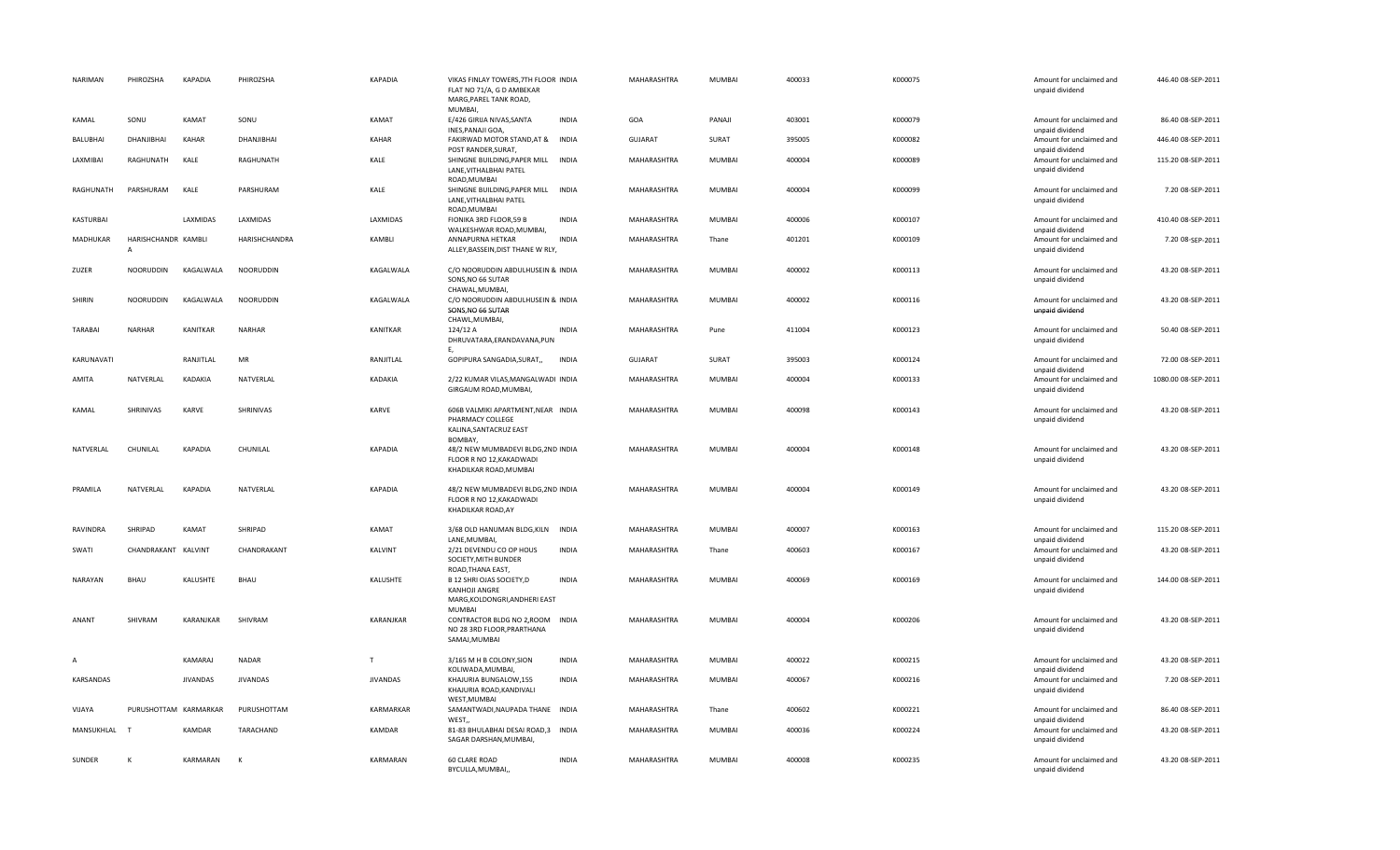| RAMAKANT        | VITHAL             | KAMAT                | VITHAL             | KAMAT          | PANKAJ C-11-104 ASHOKVAN, SHIV INDIA<br>VALLABH ROAD BORIVALI<br>EAST, MUMBAI,             |              | MAHARASHTRA        | MUMBAI        | 400066 | K000236 | Amount for unclaimed and<br>unpaid dividend | 43.20 08-SEP-2011  |
|-----------------|--------------------|----------------------|--------------------|----------------|--------------------------------------------------------------------------------------------|--------------|--------------------|---------------|--------|---------|---------------------------------------------|--------------------|
| KIRAN           | <b>JUGESH</b>      | <b>KAPOOR</b>        | <b>JUGESH</b>      | <b>KAPOOR</b>  | K/5 104 KISHORE DARSHAN, FOUR INDIA<br><b>BUNGALOWS ROAD, ANDHERI</b><br>WEST, MUMBAI      |              | MAHARASHTRA        | MUMBAI        | 400058 | K000238 | Amount for unclaimed and<br>unpaid dividend | 43.20 08-SEP-2011  |
| KAITAUNE        | BEHRAMJI           | <b>KATRAK</b>        | BEHRAMJI           | KATRAK         | <b>CENTRAL STUDIO</b><br>BUILDING, TARDEO ROAD<br>TARDEO, MUMBAI,                          | <b>INDIA</b> | MAHARASHTRA        | MUMBAI        | 400034 | K000254 | Amount for unclaimed and<br>unpaid dividend | 43.20 08-SEP-2011  |
| <b>JYOTI</b>    | PRAKASH            | KARANGUTKAR PRAKASH  |                    | KARANGUTKAR    | 41 A SULTAN MANSION, NEW<br>PRABHADEVI ROAD, MUMBAI,                                       | <b>INDIA</b> | MAHARASHTRA        | MUMBAI        | 400025 | K000255 | Amount for unclaimed and<br>unpaid dividend | 2.40 08-SEP-2011   |
| <b>ASHOK</b>    | SADASHIV           | KARANGUTKAR SADASHIV |                    | KARANGUTKAR    | 41A SULTAN MANSION, NEW<br>PRABHADEVI ROAD, MUMBAI,                                        | <b>INDIA</b> | MAHARASHTRA        | MUMBAI        | 400025 | K000260 | Amount for unclaimed and<br>unpaid dividend | 7.20 08-SEP-2011   |
| RUSI            | <b>HORMUSJI</b>    | <b>KABIR</b>         | <b>HORMUSJI</b>    | KABIR          | 25 KHAMBATTA<br>LANE, BYCULLA, MUMBAI,                                                     | <b>INDIA</b> | MAHARASHTRA        | MUMBAI        | 400027 | K000276 | Amount for unclaimed and<br>unpaid dividend | 43.20 08-SEP-2011  |
| KRUSHNADAS      | <b>UJAMSHIBHAI</b> | <b>KAPADIA</b>       | <b>UJAMSHIBHAI</b> | <b>KAPADIA</b> | BLOCK NO G53/630, SHIVAM<br>APARTMENTS, NEAR<br>VADAJ, AHMEDABAD                           | <b>INDIA</b> | <b>GUJARAT</b>     | AHMEDABAD     | 380013 | K000293 | Amount for unclaimed and<br>unpaid dividend | 7.20 08-SEP-2011   |
| KHORSHED        | PHIROZE            | <b>KALAPESI</b>      | PHIROZE            | KALAPESI       | 17E/46 RUSTOM<br>BAUG, BYCULLA, MUMBAI,                                                    | <b>INDIA</b> | MAHARASHTRA        | MUMBAI        | 400027 | K000294 | Amount for unclaimed and<br>unpaid dividend | 115.20 08-SEP-2011 |
| VISPY           | NADER              | <b>KAPADIA</b>       | <b>NADER</b>       | <b>KAPADIA</b> | 267 THAKURDWAR ROAD, 5TH<br>FLOOR, MUMBAI,                                                 | <b>INDIA</b> | MAHARASHTRA        | MUMBAI        | 400002 | K000301 | Amount for unclaimed and<br>unpaid dividend | 86.40 08-SEP-2011  |
| <b>VIRMATI</b>  | <b>JAMNADAS</b>    | <b>KAPADIA</b>       | <b>JAMNADAS</b>    | <b>KAPADIA</b> | MEMOON APARTMENT, FLAT NO INDIA<br>33 3RD FLOOR, 119 B PALKI GULLY,<br>CADEL ROAD, MUMBAI, |              | <b>MAHARASHTRA</b> | <b>MUMBAI</b> | 400025 | K000318 | Amount for unclaimed and<br>unpaid dividend | 7.20 08-SEP-2011   |
| JAYANTILAL      |                    | <b>KAPADIA</b>       | VITHALDAS          | <b>KAPADIA</b> | RANI TALAO, MAIN ROAD, SURAT, INDIA                                                        |              | <b>GUJARAT</b>     | SURAT         | 395003 | K000335 | Amount for unclaimed and<br>unpaid dividend | 43.20 08-SEP-2011  |
| <b>DINESH</b>   |                    | <b>KAPADIA</b>       | KANTILAL           | <b>KAPADIA</b> | RANI TALAO, MAIN ROAD, SURAT, INDIA                                                        |              | <b>GUJARAT</b>     | SURAT         | 395003 | K000339 | Amount for unclaimed and<br>unpaid dividend | 43.20 08-SEP-2011  |
| <b>DINESH</b>   |                    | <b>KAPADIA</b>       | KANTILAL           | <b>KAPADIA</b> | RANI TALAO, MAIN ROAD, SURAT, INDIA                                                        |              | <b>GUJARAT</b>     | SURAT         | 395003 | K000340 | Amount for unclaimed and<br>unpaid dividend | 43.20 08-SEP-2011  |
| KAMAL           | SHRINIVAS          | KARVE                | SHRINIVAS          | KARVE          | 101 SWAMI KRIPA, KRANTIVEER<br>RAJGURU MARG, JS<br>ROAD, MUMBAI                            | <b>INDIA</b> | MAHARASHTRA        | MUMBAI        | 400004 | K000365 | Amount for unclaimed and<br>unpaid dividend | 43.20 08-SEP-2011  |
| VIRMATI         | <b>JAMNADAS</b>    | <b>KAPADIA</b>       | <b>JAMNADAS</b>    | <b>KAPADIA</b> | B-33 MAIMOON APARTMENT,119 INDIA<br>PALKI GULLY, OFF CADEL<br>ROAD, MUMBAI                 |              | MAHARASHTRA        | MUMBAI        | 400025 | K000368 | Amount for unclaimed and<br>unpaid dividend | 7.20 08-SEP-2011   |
| <b>JASWANTI</b> | HARENDRA           | <b>KAPADIA</b>       | HARENDRA           | <b>KAPADIA</b> | C/O PLASTICHEMIX INDUSTRIES, P INDIA<br>B NO 2030, FATEHGUNJ, BARODA                       |              | <b>GUJARAT</b>     | VADODARA      | 390002 | K000369 | Amount for unclaimed and<br>unpaid dividend | 43.20 08-SEP-2011  |
| <b>KARTHY</b>   |                    | NARAYANAN            | MR                 | NARAYANAN      | 18 PALACE COURT, 1 KYD<br>STREET, CALCUTTA,                                                | <b>INDIA</b> | <b>WEST BENGAL</b> | Kolkata       | 700016 | K000371 | Amount for unclaimed and<br>unpaid dividend | 165.60 08-SEP-2011 |
| <b>JHARNA</b>   |                    | KAR                  | MR                 | KAR            | 43 TAMARIND LANE, 5TH<br>FLOOR, RAJA BAHADUR<br>COMPOUND, FORT MUMBAI                      | <b>INDIA</b> | MAHARASHTRA        | MUMBAI        | 400023 | K000380 | Amount for unclaimed and<br>unpaid dividend | 720.00 08-SEP-2011 |
| VIRMATI         |                    | <b>KAPADIA</b>       | $\overline{1}$     | <b>KAPADIA</b> | <b>B33 MAIMOON</b><br>APARTMENT, PALKI GULLY, OPP<br>CADELL ROAD, PRABHADEVI<br>MUMBAI     | <b>INDIA</b> | MAHARASHTRA        | MUMBAI        | 400025 | K000392 | Amount for unclaimed and<br>unpaid dividend | 7.20 08-SEP-2011   |
| YAZDI           | PHIROZE            | KITPITIA             | PHIROZE            | KITPITIA       | 16B SLEATER ROAD, MUMBAI,,                                                                 | <b>INDIA</b> | MAHARASHTRA        | MUMBAI        | 400007 | K000393 | Amount for unclaimed and<br>unpaid dividend | 86.40 08-SEP-2011  |
| KESARBAI        |                    | KANJI                | KANJI              | KANJI          | ANAND C-252,17 JUHU<br>LANE, ANDHERI WEST, MUMBAI                                          | <b>INDIA</b> | MAHARASHTRA        | <b>MUMBAI</b> | 400058 | K000402 | Amount for unclaimed and<br>unpaid dividend | 165.60 08-SEP-2011 |
| <b>BABUBHAI</b> | CHHABILDAS         | <b>KEVAT</b>         | CHHABILDAS         | <b>KEVAT</b>   | CARONA SAHU CO LTD, ACCTT<br>DEPTT, 221 D N ROAD, MUMBAI                                   | <b>INDIA</b> | MAHARASHTRA        | MUMBAI        | 400001 | K000408 | Amount for unclaimed and<br>unpaid dividend | 43.20 08-SEP-2011  |
| AMY             | SAVAKSHA           | KHUMBATTA            | SAVAKSHA           | KHUMBATTA      | C/O MR K S CONTRACTOR, 276<br>PRINCESS STREET, MUMBAI,                                     | <b>INDIA</b> | MAHARASHTRA        | MUMBAI        | 400002 | K000432 | Amount for unclaimed and<br>unpaid dividend | 57.60 08-SEP-2011  |
| BALKRISHNA      | JANARDAN           | KHANDEKAR            | JANARDAN           | KHANDEKAR      | 44 SATKARTAR KELUSKAR<br>ROAD, SHIVAJI PARK, DADAR<br>MUMBAI,                              | <b>INDIA</b> | MAHARASHTRA        | MUMBAI        | 400028 | K000437 | Amount for unclaimed and<br>unpaid dividend | 122.40 08-SEP-2011 |
| <b>DINA</b>     | BEHRAMSHA          | KHUMBATTA            | BEHRAMSHAH         | KHUMBATTA      | CHANDRAKANT MANSION 4TH<br>FLOOR, URANWALLA<br>STREET, GRANT ROAD MUMBAI,                  | <b>INDIA</b> | MAHARASHTRA        | MUMBAI        | 400007 | K000441 | Amount for unclaimed and<br>unpaid dividend | 100.80 08-SEP-2011 |
| PALLAVI         | RAMIT              | KHANDWALA            | RAMIT              | KHANDWALA      | 59 VAKDA PIPE LINE<br>KHANDWALLA<br>BUNGALOW, TULSIPIPE ROAD<br>SANTACRUZ EAST.MUMBAI.     | <b>INDIA</b> | MAHARASHTRA        | MUMBAI        | 400055 | K000442 | Amount for unclaimed and<br>unpaid dividend | 57.60 08-SEP-2011  |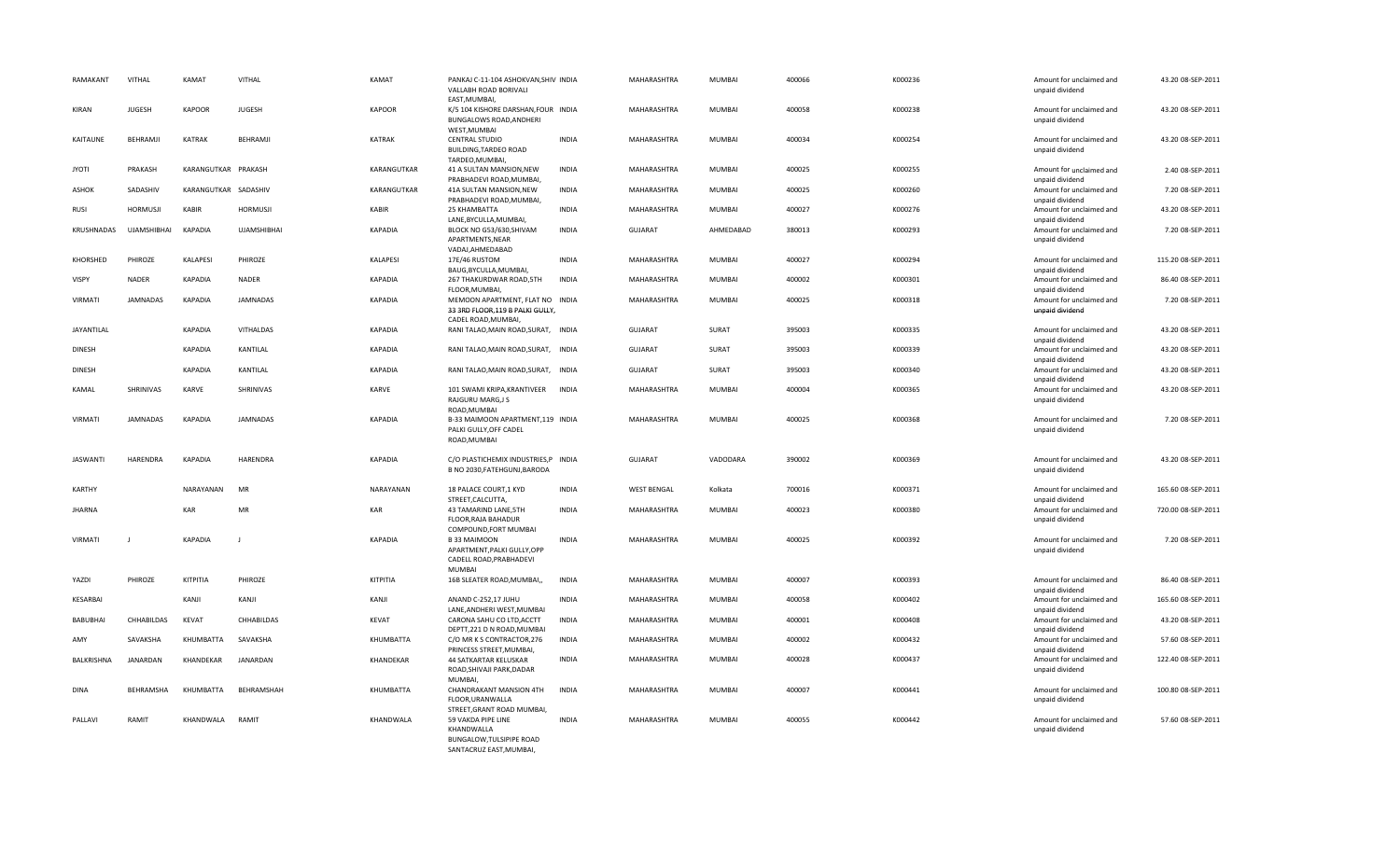| VIJAYSING            | LALJI                | KHONA                    | LALJI                    | KHONA          | LAXMI NIVAS NAINANAND<br>SOCIETY, ANAND<br>NAGAR, SENHAGAD ROAD, PUNE                                          | <b>INDIA</b> | MAHARASHTRA | Pune          | 411051 | K000445 | Amount for unclaimed and<br>unpaid dividend | 43.20 08-SEP-2011  |
|----------------------|----------------------|--------------------------|--------------------------|----------------|----------------------------------------------------------------------------------------------------------------|--------------|-------------|---------------|--------|---------|---------------------------------------------|--------------------|
| <b>KOKILA</b>        | <b>KARAN</b>         | KHANSAHEB                | KARAN                    | KHANSAHEB      | SONAWALA BUILDING 8/B 3RD<br>FLOOR, SLEATER ROAD<br>TARDEO, MUMBAI,                                            | <b>INDIA</b> | MAHARASHTRA | MUMBAI        | 400007 | K000458 | Amount for unclaimed and<br>unpaid dividend | 43.20 08-SEP-2011  |
| <b>NOSHIR</b>        | RATANSHAH            | KHAMBHATA                | RATANSHAH                | KHAMBHATA      | ADAM MAHAL 1ST FLOOR B<br>BLOCK, 147 TARDEO<br>ROAD, MUMBAI,                                                   | <b>INDIA</b> | MAHARASHTRA | MUMBAI        | 400034 | K000462 | Amount for unclaimed and<br>unpaid dividend | 43.20 08-SEP-2011  |
| DHUN                 | <b>MINOO</b>         | <b>KHARAS</b>            | <b>MINOO</b>             | KHARAS         | 315 VALIJI MANSION, FRERE<br>ROAD, OPP FORT<br>MARKET, MUMBAI                                                  | <b>INDIA</b> | MAHARASHTRA | MUMBAI        | 400001 | K000464 | Amount for unclaimed and<br>unpaid dividend | 43.20 08-SEP-2011  |
| ARMAITY              | NUSSERWANJI          | KHAN                     | NUSSERWANJI              | KHAN           | 103 WALKESHWAR<br>ROAD, MALABAR HILL, MUMBAI,                                                                  | <b>INDIA</b> | MAHARASHTRA | MUMBAI        | 400006 | K000495 | Amount for unclaimed and<br>unpaid dividend | 43.20 08-SEP-2011  |
| BEHRAMSHAH           | <b>COOVERJI</b>      | KHUMBATTA                | COOVERJI                 | KHUMBATTA      | CHANDRAKANT MANSION 4TH<br>FLOOR, URANWALA STREET, GRANT<br>ROAD, MUMBAI                                       | <b>INDIA</b> | MAHARASHTRA | MUMBAI        | 400007 | K000503 | Amount for unclaimed and<br>unpaid dividend | 14.40 08-SEP-2011  |
| VIJAY                | YESHWANT             | KHAMKAR                  | YESHWANT                 | KHAMKAR        | B/4 SHALIBHADRA<br>APARTMENT, DATTA MANDIR<br>ROAD, MALAD EAST, MUMBAI                                         | <b>INDIA</b> | MAHARASHTRA | MUMBAI        | 400064 | K000504 | Amount for unclaimed and<br>unpaid dividend | 43.20 08-SEP-2011  |
| SUNITA               | VIJAY                | KHAMKAR                  | VIJAY                    | KHAMKAR        | <b>B/4 SHALIBHADRA</b><br>APARTMENT, DATTA MANDIR<br>ROAD, MALAD EAST, MUMBAI                                  | <b>INDIA</b> | MAHARASHTRA | <b>MUMBAI</b> | 400064 | K000505 | Amount for unclaimed and<br>unpaid dividend | 43.20 08-SEP-2011  |
| <b>INDUMATI</b>      | <b>BALWANT</b>       | KHER                     | <b>BALWANT</b>           | <b>KHER</b>    | D 14 BEACH CANDY<br>APARTMENT, BHULABHAI DESAI<br>ROAD, MUMBAI,                                                | <b>INDIA</b> | MAHARASHTRA | MUMBAI        | 400026 | K000514 | Amount for unclaimed and<br>unpaid dividend | 390.40 08-SEP-2011 |
| KIRTI                |                      | NARBHERAM                | NARBHERAM                | NARBHERAM      | C/O NARBHERAM<br>HARAKHCHAND, SHARE & STOCK<br><b>BROKERS, BHUPEN CHAMBERS</b><br>DALAL STREET, MUMBAI         | <b>INDIA</b> | MAHARASHTRA | <b>MUMBAI</b> | 400023 | K000527 | Amount for unclaimed and<br>unpaid dividend | 43.20 08-SEP-2011  |
| RAJARAM              | DATTARAM             | KOTNIS                   | DATTARAM<br>$\mathsf{R}$ | KOTNIS         | 43 AMIT SOCIETY, MURARI GHAG INDIA<br>MARG, PRABHADEVI MUMBAI,                                                 |              | MAHARASHTRA | MUMBAI        | 400025 | K000532 | Amount for unclaimed and<br>unpaid dividend | 43.20 08-SEP-2011  |
| PREMALATA            | SHANTAPRASAD KOWSHIK |                          | SHANTAPRASAD             | <b>KOWSHIK</b> | 23 HARESH BHUWAN, 30TH ROAD INDIA<br>NEAR BANDRA TALKIES, BANDRA<br>MUMBAI,                                    |              | MAHARASHTRA | MUMBAI        | 400050 | K000541 | Amount for unclaimed and<br>unpaid dividend | 7.20 08-SEP-2011   |
| SHANTAPRASAD DEVIDAS |                      | <b>KOWSHIK</b>           | <b>DEVIDAS</b>           | <b>KOWSHIK</b> | 23 HARESH BHUWAN, 30TH ROAD INDIA<br>NEAR BANDRA TALKIES, BANDRA<br>MUMBAI,                                    |              | MAHARASHTRA | MUMBAI        | 400050 | K000542 | Amount for unclaimed and<br>unpaid dividend | 43.20 08-SEP-2011  |
| PUNAMCHAND DIPCHAND  |                      | KOTHARI                  | <b>DIPCHAND</b>          | KOTHARI        | YASHASHVI SANMITRA<br>COLONY, WARD NO<br>7, SHRIRAMPUR, DIST<br>AHMEDNAGAR                                     | <b>INDIA</b> | MAHARASHTRA | Ahmednagar    | 413709 | K000543 | Amount for unclaimed and<br>unpaid dividend | 302.40 08-SEP-2011 |
| <b>ASHALATA</b>      | BALAKRISHNA          | KORGAONKAR BALAKRISHNA   |                          | KORGAONKAR     | C/O R B VAS C A, KOTHARI<br>MANSION 2ND FLOOR R NO 3 &<br>4, OPP G P O WALCHAND<br>HIRACHAND MARG, MUMBAI      | <b>INDIA</b> | MAHARASHTRA | MUMBAI        | 400001 | K000553 | Amount for unclaimed and<br>unpaid dividend | 86.40 08-SEP-2011  |
| LILADHAR             | <b>KITTAPPA</b>      | KOTIAN                   | <b>KITTAPPA</b>          | KOTIAN         | 2/12 MINOENDIA CO H S, OFF<br>MAHAKALI CAVES ROAD<br>MAHAKALI, ANDHERI EAST<br>MUMBAL                          | INDIA        | MAHARASHTRA | MUMBAI        | 400093 | K000554 | Amount for unclaimed and<br>unpaid dividend | 7.20 08-SEP-2011   |
| VIJAYA               | SHARAD               | KOCHARGAONK SHARAD<br>AR |                          | KOCHARGAONKAR  | FLAT NO-16, ANAND NILAYA CO<br>HSG SOC., KARVE STATION<br>KOTHRUD, PUNE                                        | INDIA        | MAHARASHTRA | Pune          | 411038 | K000566 | Amount for unclaimed and<br>unpaid dividend | 14.40 08-SEP-2011  |
| VIRENDRA             | CHHOTALAL            | KOTAK                    | CHHOTALAL                | KOTAK          | KANBAI S CHAWL, 33/B KHADILKAR INDIA<br>ROAD, MUMBAI                                                           |              | MAHARASHTRA | MUMBAI        | 400004 | K000574 | Amount for unclaimed and<br>unpaid dividend | 7.20 08-SEP-2011   |
| KASTURI              | RAJNIKANT            | KOTHARI                  | RAJNIKANT                | KOTHARI        | LILADHAR RATANSI BLDG R NO<br>14/15,13 LAXMI NARAYAN<br>LANE, MATUNGA C R, MUMBAI                              | <b>INDIA</b> | MAHARASHTRA | MUMBAI        | 400019 | K000575 | Amount for unclaimed and<br>unpaid dividend | 43.20 08-SEP-2011  |
| <b>OCHIRAM</b>       | LILARAM              | KOTWANI                  | LILARAM                  | KOTWANI        | FLAT NO 14 1ST FLOOR, NIRMAL<br>ANAND CO OP HSG SOCY, PLOT NO<br>107/C J P ROAD, ANDHERI WEST<br><b>MUMBAI</b> | INDIA        | MAHARASHTRA | <b>MUMBAI</b> | 400058 | K000576 | Amount for unclaimed and<br>unpaid dividend | 43.20 08-SEP-2011  |
| MAHARUKH             | ZARIR                | KOTVAL                   | ZARIR                    | KOTVAL         | 602-A TIRUMALE APTS OPP<br>USHMA NAGAR, RELIEF ROAD<br>EVERSHIN NAGAR, MALAD WEST<br>MUMBAI,                   | <b>INDIA</b> | MAHARASHTRA | MUMBAI        | 400064 | K000591 | Amount for unclaimed and<br>unpaid dividend | 86.40 08-SEP-2011  |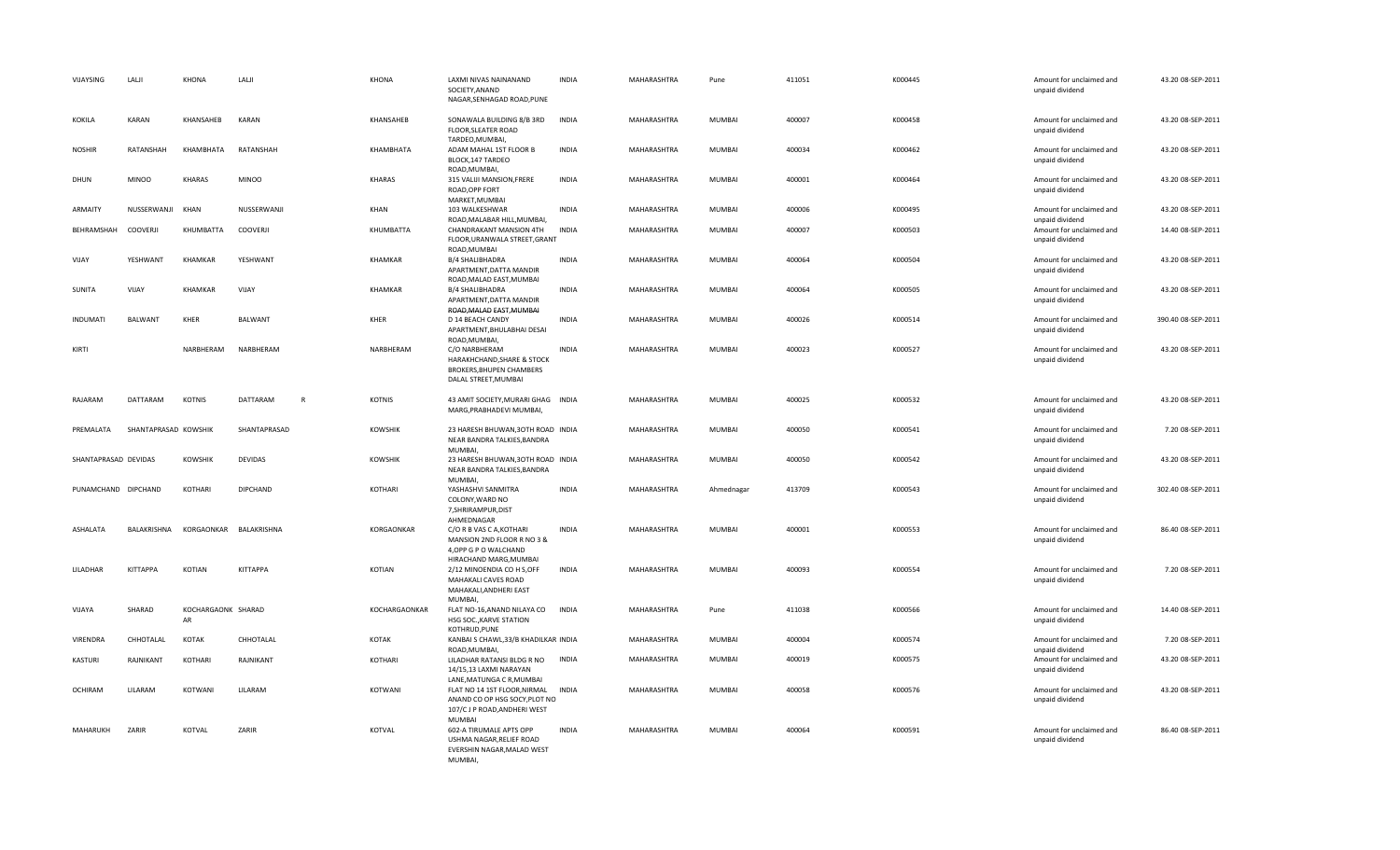| KUNDOTH       | KUNJAN                  | KRISHNAN      | KUNDOTH                | <b>KUNJAN</b> | <b>KRISH</b>    | INCOME TAX OFFICER, CENTRAL<br><b>REVENUES BLDG.QUEENS</b><br>ROAD, BANGALORE                                        | INDIA        | KARNATAKA      | BANGALORE           | 560001 | K000601 | Amount for unclaimed and<br>unpaid dividend                    | 57.60 08-SEP-2011   |
|---------------|-------------------------|---------------|------------------------|---------------|-----------------|----------------------------------------------------------------------------------------------------------------------|--------------|----------------|---------------------|--------|---------|----------------------------------------------------------------|---------------------|
| RAMASWAMI     |                         |               | KRISHNASWAMI RAMASWAMI |               | KRISHNASWAMI    | FLAT 8 SUPRIYA PLOT 549 C,11TH INDIA<br>ROAD CHEMBUR, MUMBAI,                                                        |              | MAHARASHTRA    | <b>MUMBAI</b>       | 400071 | K000607 | Amount for unclaimed and<br>unpaid dividend                    | 83.20 08-SEP-2011   |
| KUSUM         |                         | KANTILAL      | KANTILAL               |               | KANTILAL        | C/O SHRIKK<br>THANAWALA.SANYOG 2ND<br>FLOOR, GHANTALI ROAD, THANA C<br><b>RLY</b>                                    | INDIA        | MAHARASHTRA    | Thane               | 400602 | K000613 | Amount for unclaimed and<br>unpaid dividend                    | 331.20 08-SEP-2011  |
| VASANT        | GUNDOPANT               | KULKARNI      | <b>GUNDOPANT</b>       |               | DATTATRAYA      | BROOKBOND INDIA LTD, POST BAG INDIA<br>NO 512, PANDIT NEHRU<br>MARG, JAMNAGAR                                        |              | <b>GUJARAT</b> | JAMNAGAR            | 361008 | K000616 | Amount for unclaimed and<br>unpaid dividend                    | 79.20 08-SEP-2011   |
| <b>MARUTI</b> | NARAYAN                 | KUMTAKAR      | <b>NARAYAN</b>         |               | <b>KUMTAKAR</b> | 4 B ANAND, GURU SEVA CO OP<br>HOUG SOCY<br>LTD, PANDURANGWADI, MUMBAI                                                | <b>INDIA</b> | MAHARASHTRA    | <b>MUMBAI</b>       | 400063 | K000620 | Amount for unclaimed and<br>unpaid dividend                    | 43.20 08-SEP-2011   |
| NARAYAN       | KRISHNAJI               | KUDAV         | KRISHNAJI              |               | KUDAV           | BELASIS ROAD, B I T BLOCK NO 1 R INDIA<br>NO 78 THIRD FLOOR, POST<br>BYCULLA MUMBAI,                                 |              | MAHARASHTRA    | <b>MUMBAI</b>       | 400008 | K000624 | Amount for unclaimed and<br>unpaid dividend                    | 43.20 08-SEP-2011   |
| RAMESH        | <b>BHAGWAN</b>          | KUDAV         | BHAGWAN                |               | KUDAV           | B I T BLOCK NO 1, ROOM NO 71<br>3RD FLOOR, BELLASIS<br>ROAD, BYCULLA MUMBAI                                          | INDIA        | MAHARASHTRA    | <b>MUMBAI</b>       | 400008 | K000625 | Amount for unclaimed and<br>unpaid dividend                    | 14.40 08-SEP-2011   |
| BHASKAR       | MANGESH                 | KULKARNI      | MANGESH                |               | KULKARNI        | BLDG D 2 FLAT 22 GR<br>FLOOR, SNEHADARA CO OP HSG<br>SOCY, DADABHAI CROSS ROAD NO<br>3, IRLA VILE PARLE WEST, MUMBAI | INDIA        | MAHARASHTRA    | <b>MUMBAI</b>       | 400056 | K000627 | Amount for unclaimed and<br>unpaid dividend                    | 9.60 08-SEP-2011    |
| GIRIJA        |                         | KUNNATH       | T                      | $\mathsf{P}$  | VENUGOPALAN     | A 14 MADHAVI PLOT NO 10,OPP INDIA<br>BANK OF RAJASTHAN, SWAMI<br>SAMARTHA NAGAR, ANDHERI<br>WEST, MUMBAI             |              | MAHARASHTRA    | <b>MUMBAI</b>       | 400058 | K000641 | Amount for unclaimed and<br>unpaid dividend                    | 7.20 08-SEP-2011    |
| RAGHUNATH     | RAMCHANDRA KURDUKAR     |               | RAMCHANDRA             |               | KURDUKAR        | ZUNJARRAO WADA, DATTAR ALI                                                                                           | <b>INDIA</b> | MAHARASHTRA    | Thane               | 421301 | K000643 | Amount for unclaimed and                                       | 43.20 08-SEP-2011   |
| PRAMILA       | RAGHUNATH               | KURDUKAR      | RAGHUNATH              |               | <b>KURDUKAR</b> | TILAK CHOWK, KALYAN C R,<br>ZUNJARRAO WADA, DATTA<br>ALI, TILAK CHOWK, KALYAN CR                                     | <b>INDIA</b> | MAHARASHTRA    | Thane               | 421301 | K000644 | unpaid dividend<br>Amount for unclaimed and<br>unpaid dividend | 43.20 08-SEP-2011   |
| MEMUNABAI     | ALIBHAI                 | KURWA         | ALIBHAI                |               | <b>KURWA</b>    | 179 A A R STREET, 2ND FLOOR R<br>NO 25, MUMBAI,                                                                      | <b>INDIA</b> | MAHARASHTRA    | MUMBAI              | 400003 | K000652 | Amount for unclaimed and<br>unpaid dividend                    | 180.00 08-SEP-2011  |
| DEEPAK        | <b>DEVIDAS</b>          | KULKARNI      | <b>DEVIDAS</b>         |               | KULKARNI        | 518 DARSHANA APARTMENT, 90 INDIA<br>FEET ROAD SANE GURUJI<br>NAGAR, MULUND EAST, MUMBAI                              |              | MAHARASHTRA    | <b>MUMBAI</b>       | 400081 | K000653 | Amount for unclaimed and<br>unpaid dividend                    | 7.20 08-SEP-2011    |
| SHAILAJA      | <b>DEVIDAS</b>          | KULKARNI      | DEVIDAS                |               | KULKARNI        | 518 DARSHANA APTS,90 FEET<br><b>ROAD SANE GURUJI</b><br>NAGAR, MULUND EAST, MUMBAI                                   | INDIA        | MAHARASHTRA    | MUMBAI              | 400081 | K000654 | Amount for unclaimed and<br>unpaid dividend                    | 7.20 08-SEP-2011    |
| SHALINI       |                         | VASANT        | VASANT                 |               | VASANT          | 1734 RAMDEO GALHI, BELGAUM,, INDIA                                                                                   |              | KARNATAKA      | BELGAUM             | 590002 | K000662 | Amount for unclaimed and<br>unpaid dividend                    | 122.40 08-SEP-2011  |
| SUMAN         | BHALCHANDRA KULKARNI    |               | BHALCHANDRA            |               | KULKARNI        | APT NO 2 KSHITIJ, PRABHAT<br>ROAD, LANE NO 7 PUNE,                                                                   | INDIA        | MAHARASHTRA    | Pune                | 411004 | K000666 | Amount for unclaimed and<br>unpaid dividend                    | 28.80 08-SEP-2011   |
| SUMAN         | BHALCHANDRA KULKARNI    |               | BHALCHANDRA            |               | KULKARNI        | APT NO 2 KSHITIJ, PRABHAT<br>ROAD, LANE NO 7 PUNE,                                                                   | <b>INDIA</b> | MAHARASHTRA    | Pune                | 411004 | K000666 | Amount for unclaimed and<br>unpaid dividend                    | 57.60 08-SEP-2011   |
| KANHAIYALAL   | M                       | KANDOI        | M                      |               | KANDOI          | VRINDAVAN, 61 D SOUZA<br>COLONY, GANGAPUR<br>ROAD, NASHIK                                                            | <b>INDIA</b> | MAHARASHTRA    | Nashik              | 422005 | K000677 | Amount for unclaimed and<br>unpaid dividend                    | 1080.00 08-SEP-2011 |
| KARSONDAS     | RATANSHI                | <b>JOSHI</b>  | RATANSHI               |               | <b>JOSHI</b>    | 204 KRISHNADHAM<br>APARTMENT, BHANUSHALI NAGAR<br>MUNDRA ROAD, BHUJ KUTCH                                            | <b>INDIA</b> | <b>GUJARAT</b> | <b>BHUJ KUCHCHH</b> | 370001 | K000679 | Amount for unclaimed and<br>unpaid dividend                    | 259.20 08-SEP-2011  |
| KODATHI       | SUNDAR                  | <b>MURTHY</b> | SUNDAR                 |               | <b>MURTHY</b>   | GUJARAT,<br><b>66 LOWER PALACE</b>                                                                                   | <b>INDIA</b> | KARNATAKA      | BANGALORE           | 560003 | K000687 | Amount for unclaimed and                                       | 108.00 08-SEP-2011  |
| KUMUDINIBAI   |                         | <b>MUDUR</b>  | MR                     |               | <b>MUDUR</b>    | ORCHARD, BANGALORE,,<br>C/O DR A N MUDUR, 1/4<br><b>GURUDEO COOP HSG</b><br>SOC, PRABHADEVI SEA BEACH                | <b>INDIA</b> | MAHARASHTRA    | <b>MUMBAI</b>       | 400025 | K000693 | unpaid dividend<br>Amount for unclaimed and<br>unpaid dividend | 172.80 08-SEP-2011  |
|               | KRISHNAKANT VARJIVANDAS | <b>SHROFF</b> | VARJIVANDAS            |               | SHROFF          | MUMBAI,<br>ISHWAR NIWAS SICCA NAGAR, A6 INDIA<br>V P ROAD, MUMBAI,                                                   |              | MAHARASHTRA    | <b>MUMBAI</b>       | 400004 | K000694 | Amount for unclaimed and<br>unpaid dividend                    | 151.20 08-SEP-2011  |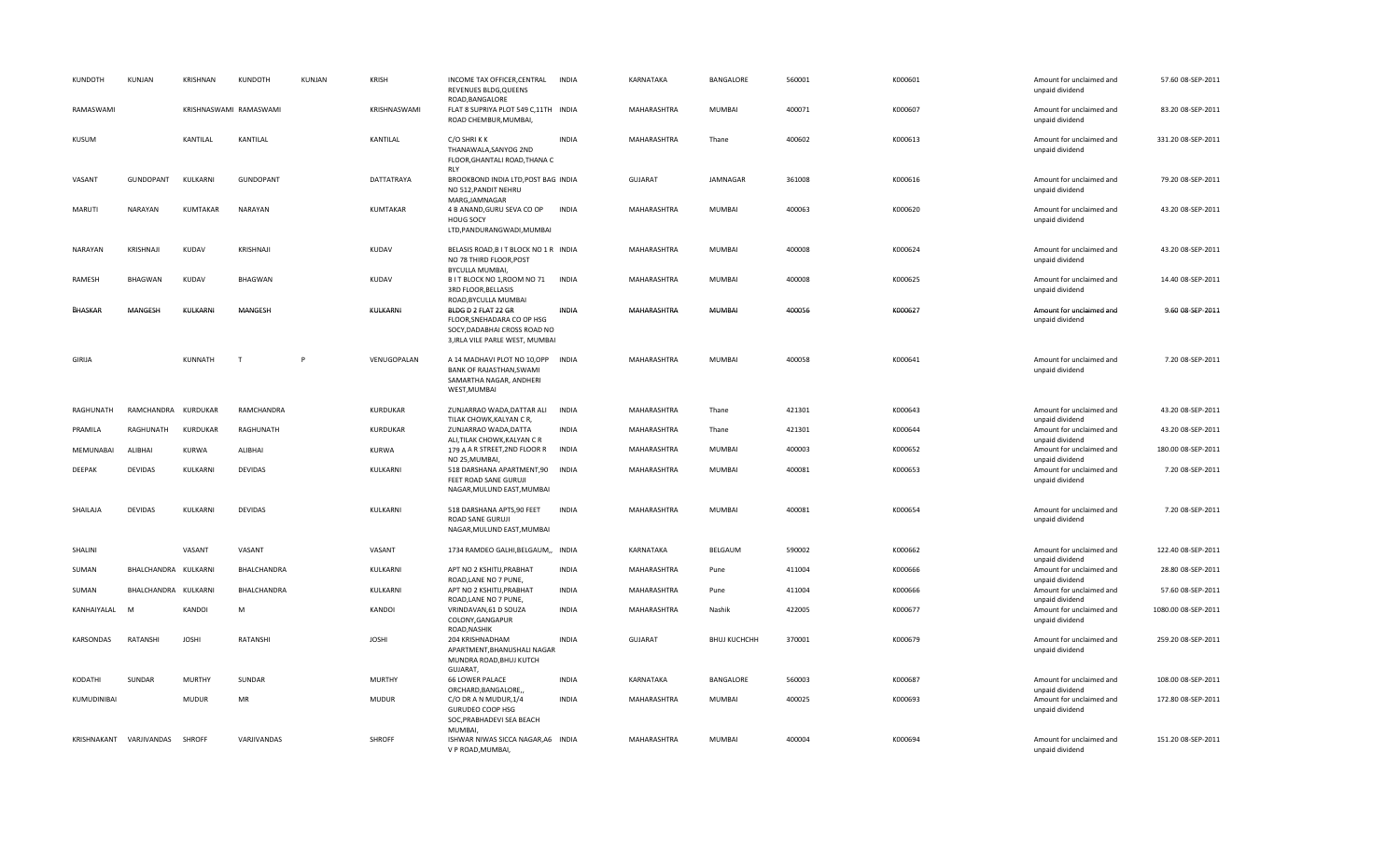|              |                        | MEENAKSHAM MR<br>MA     |                                       |              | MEENAKSHAMMA     | C/O SMT R SURYAKANTHAM,6 1<br>289/2, PADMARAONAGAR, SECUN<br>DERABAD A P PIN                    | INDIA        | ANDHRA PRADESH | SECUNDERABAD  | 500025 | K000697 | Amount for unclaimed and<br>unpaid dividend | 237.60 08-SEP-2011  |
|--------------|------------------------|-------------------------|---------------------------------------|--------------|------------------|-------------------------------------------------------------------------------------------------|--------------|----------------|---------------|--------|---------|---------------------------------------------|---------------------|
| KOKILA       | <b>BATUKRAI</b>        | NATHWANI                | BATUKRAI                              |              | NATHWANI         | GIRI KUNJ GRD FLOOR FLAT NO<br>2,71 MARINE DRIVE, MUMBAI,                                       | <b>INDIA</b> | MAHARASHTRA    | MUMBAI        | 400020 | K000699 | Amount for unclaimed and<br>unpaid dividend | 136.80 08-SEP-2011  |
| KAMAL        | VISHNU                 | PURANIK                 | VISHNU                                |              | PURANIK          | 635/86 VIJAYNAGAR<br>COLONY, POONA 30,                                                          | <b>INDIA</b> | MAHARASHTRA    | Pune          | 411030 | K000721 | Amount for unclaimed and<br>unpaid dividend | 669.60 08-SEP-2011  |
| KANTILAL     | CHHOTALAL              | DANI                    | CHHOTALAL                             |              | DANI             | 98 VADALA BLOCK NO 9,2ND<br>FLOOR, MUMBAI,                                                      | <b>INDIA</b> | MAHARASHTRA    | MUMBAI        | 400031 | K000723 | Amount for unclaimed and<br>unpaid dividend | 561.60 08-SEP-2011  |
| KASHINATH    | LAXMAN                 | HINDLEKAR               | LAXMAN                                |              | HINDLEKAR        | 52/3 DR RANGNEKAR SOCIETY,<br>GROUND FLOOR, SHIV SRUSHTI,<br>KURLA EAST, MUMBAI,,               | <b>INDIA</b> | MAHARASHTRA    | MUMBAI        | 400024 | K000730 | Amount for unclaimed and<br>unpaid dividend | 43.20 08-SEP-2011   |
| К            | AN                     |                         | PPARAMESWAR NAMBUDIRIPAD PARAMESHWARA |              | NAMBUDIRIPAD     | 36/188 LAYAM<br>ROAD, ERNAKULAM, COCHIN,                                                        | <b>INDIA</b> | KERALA         | ERNAKULAM     | 682011 | K000745 | Amount for unclaimed and<br>unpaid dividend | 1440.00 08-SEP-2011 |
| KALPANA      | HASMUKH                | SHAH                    | <b>HASMUKH</b>                        | SUMATILAL    | SH               | 31 KURLA ROAD 9 MADHAV<br>BAUG, ANDHERI EAST, MUMBAI,                                           | <b>INDIA</b> | MAHARASHTRA    | MUMBAI        | 400069 | K000751 | Amount for unclaimed and<br>unpaid dividend | 540.00 08-SEP-2011  |
| KAMINIBEN    | CHANDRAKANT PATEL      |                         | CHANDRAKANT                           |              | PATEL            | NANI KHADKI FIRST GARDEN<br>STREET, BHADRAN DT<br>KAIRA, GUJRAT,                                | <b>INDIA</b> | <b>GUJARAT</b> | KHEDA         | 388530 | K000758 | Amount for unclaimed and<br>unpaid dividend | 1620.00 08-SEP-2011 |
| KANTILAL     | SHAKERLAL              | DHARIA                  | SAKERLAL                              | RAMESHHOD    | D                | C/O PANKAJ M MUDY, 132-A YRMI INDIA<br><b>BUILDING 4TH</b><br>FLOOR, WALKESHWAR MUMBAI,         |              | MAHARASHTRA    | MUMBAI        | 400006 | K000780 | Amount for unclaimed and<br>unpaid dividend | 540.00 08-SEP-2011  |
| KRISHNAN     |                        | SRINIVASAGOPA MR<br>LAN |                                       |              | SRINIVASAGOPALAN | C/O R S GOPALAN, B-113 3RD<br><b>CROSS SAINIKPURI P</b><br>O,SECUNDERABAD,                      | INDIA        | ANDHRA PRADESH | HYDERABAD     | 500594 | K000829 | Amount for unclaimed and<br>unpaid dividend | 2160.00 08-SEP-2011 |
| KUMUDBEN     | VITTHALBHAI            | PATEL                   | <b>VITTHAL</b>                        | BHAI         | <sub>S</sub>     | NR SWAMINARAYAN TEMPLE, AT INDIA<br>PO DABHAN TQ NADIAD DT<br>KAIRA, GUJ STATE,                 |              | GUJARAT        | KHEDA         | 387320 | K000832 | Amount for unclaimed and<br>unpaid dividend | 180.00 08-SEP-2011  |
| <b>KUSUM</b> | HARIYANTLAL            | DATANWALA               | HARIYANTLAL                           |              | MANGALDA         | A GROUND FLOOR, JEEVAN<br>JYOT, SETALVAD LANE,, NAPEAN<br>SEA ROAD, MUMBAI                      | <b>INDIA</b> | MAHARASHTRA    | MUMBAI        | 400006 | K000837 | Amount for unclaimed and<br>unpaid dividend | 70.40 08-SEP-2011   |
| KUSUM        |                        | LATA                    | MADAN                                 | LALJI        | KHANDEL          | 948 KUCHA PATI RAM, SITARAM<br>BAZAR, DELHI,                                                    | <b>INDIA</b> | DELHI          | DELHI         | 110006 | K000839 | Amount for unclaimed and<br>unpaid dividend | 2246.40 08-SEP-2011 |
| KISAN        | GAURISHANKAR KAREKATTI |                         | GAURISHANKAR                          |              | KAREKATTI        | <b>INDRAYANI PRATAP</b><br>COLONY, STATION ROAD, MIRAJ,                                         | <b>INDIA</b> | MAHARASHTRA    | Sangli        | 416410 | K000883 | Amount for unclaimed and<br>unpaid dividend | 928.80 08-SEP-2011  |
|              |                        | <b>GEETHA</b>           | KANTILAL                              |              | <b>GEETHA</b>    | MONTY S WEAR NO 198 R T<br>STREET 1ST FLOOR, SANTVANI<br>MINSONS, BANGALORE,                    | <b>INDIA</b> | KARNATAKA      | BANGALORE     | 560053 | K000954 | Amount for unclaimed and<br>unpaid dividend | 1080.00 08-SEP-2011 |
| K            |                        | TULASI                  | $\mathsf{N}$                          | $\mathsf{V}$ | RAMANA           | H NO 10-2-74,101, SARADA<br>NIWAS, PLOT NO 312 STREET NO<br>7, WEST MARRADPALLY<br>SECUNDERABAD | <b>INDIA</b> | ANDHRA PRADESH | HYDERABAD     | 500026 | K000958 | Amount for unclaimed and<br>unpaid dividend | 1080.00 08-SEP-2011 |
| KAVITA       | $\mathsf{A}$           | SHAH                    | ARVINDKUMAR                           |              | SHAH             | 49 JAWAHAR NAGAR ROAD NO<br>6, VIPUL NIVAS 2ND FLOOR<br>GOREGAON W, MUMBAI,                     | <b>INDIA</b> | MAHARASHTRA    | MUMBAI        | 400062 | K000989 | Amount for unclaimed and<br>unpaid dividend | 21.60 08-SEP-2011   |
| KANTILAL     | LAKHAMSHI              | RAMBHIA                 | LAKHAMSHI                             |              | RAMBHIA          | 502 GAURAV CORNER S G<br>NAGAR, MULUND E, MUMBAI,                                               | <b>INDIA</b> | MAHARASHTRA    | MUMBAI        | 400081 | K000992 | Amount for unclaimed and<br>unpaid dividend | 1620.00 08-SEP-2011 |
| KANTA        |                        | MEHRA                   | MR                                    |              | MEHRA            | FLAT NO 203,42A PEDDAR<br>ROAD, MUMBAI,                                                         | <b>INDIA</b> | MAHARASHTRA    | MUMBAI        | 400026 | K001033 | Amount for unclaimed and<br>unpaid dividend | 14.40 08-SEP-2011   |
| KIRTIKANT    | VRAJLAL                | SHAH                    | VRAJLAL                               |              | SHAH             | 3/9 VITRAG SOCIETY, 3RD FLOOR, P INDIA<br>THAKKAR COLLEGE ROAD, PALDI<br>AHMEDABAD              |              | <b>GUJARAT</b> | AHMEDABAD     | 380007 | K001034 | Amount for unclaimed and<br>unpaid dividend | 86.40 08-SEP-2011   |
| KESHAO       | <b>MADHAO</b>          | DESHPANDE               | MADHAO                                | RAJESHWAR    | DES              | MOUKTIKA, VIDYA WARDHINI<br>HOUSING SOCIETY, SAKRI ROAD,                                        | <b>INDIA</b> | MAHARASHTRA    | Dhule         | 424001 | K001232 | Amount for unclaimed and<br>unpaid dividend | 3686.40 08-SEP-2011 |
| KUMAR        |                        | SHETTY                  | MANKHANA                              |              | SHETTY           | 301 GOUR KRUPA, HOLY CROSS I C INDIA<br>COLONY.BORIVILI (W).                                    |              | MAHARASHTRA    | MUMBAI        | 400103 | K001247 | Amount for unclaimed and<br>unpaid dividend | 1886.40 08-SEP-2011 |
|              |                        | PRAKASH                 | D                                     | R            | KRISHNAIAH       | 57-S 2ND A MAIN 2ND CROSS, IST INDIA<br>STAGE IIND PHASE, CHANDRA<br>LAYOUT BANGALORE,          |              | KARNATAKA      | BANGALORE     | 560040 | K001266 | Amount for unclaimed and<br>unpaid dividend | 7.20 08-SEP-2011    |
| К            | $\mathsf{R}$           | VENKATARAMA K<br>N      |                                       | <sub>S</sub> | RANGANATHAN      | 7/97 MARUTI SADAN, TILAK<br>NAGAR ROAD NO 6,GOREGAON W<br>MUMBAI.                               | <b>INDIA</b> | MAHARASHTRA    | MUMBAI        | 400062 | K001306 | Amount for unclaimed and<br>unpaid dividend | 360.00 08-SEP-2011  |
| KAVITA       |                        | GANGWANI                | RAMESH                                |              | GANGWANI         | 3 WHITE ROSE 4 PERRY<br>ROAD, NEAR HONG KONG<br>BANK, BANDRA WEST MUMBAI,                       | <b>INDIA</b> | MAHARASHTRA    | <b>MUMBAI</b> | 400050 | K001307 | Amount for unclaimed and<br>unpaid dividend | 360.00 08-SEP-2011  |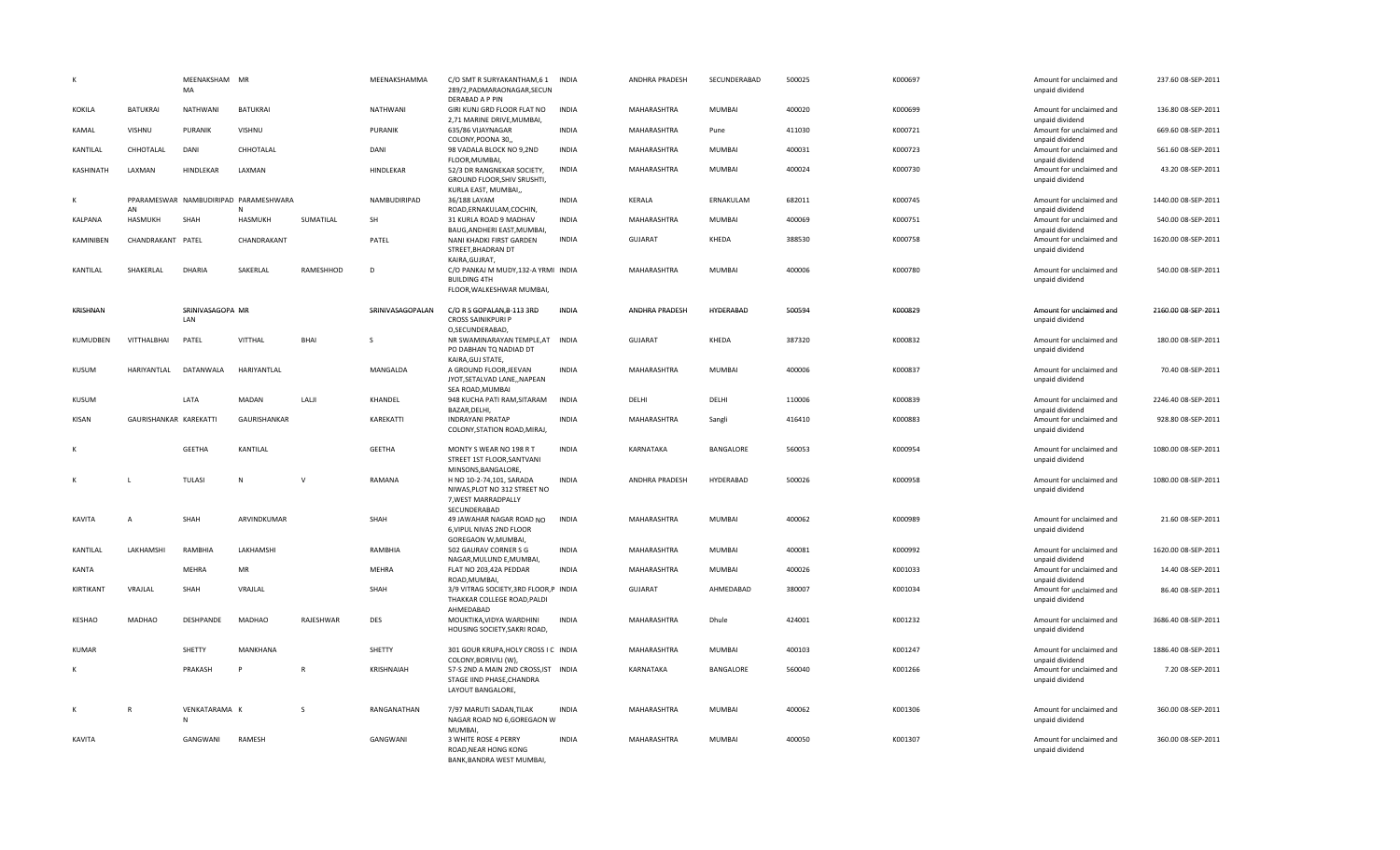| KUNAL             |                 | PAN                | AKSHAY           | <b>KUMAR</b> | PAN           | 21-5 RUBY PARK<br>EAST, HALTU, CALCUTTA,                                                            | <b>INDIA</b> | <b>WEST BENGAL</b> | Kolkata       | 700078 | K001314 | Amount for unclaimed and<br>unpaid dividend | 720.00 08-SEP-2011  |
|-------------------|-----------------|--------------------|------------------|--------------|---------------|-----------------------------------------------------------------------------------------------------|--------------|--------------------|---------------|--------|---------|---------------------------------------------|---------------------|
| KAILASH           |                 | <b>MANTRY</b>      | SHANKARLAL       |              | <b>MANTRY</b> | 48-B HANUMAN BLDG, 308 PERIN INDIA<br>NARIMAN ST OPP CENTRAL<br>LIBRARY, FORT MUMBAI,               |              | MAHARASHTRA        | MUMBAI        | 400001 | K001319 | Amount for unclaimed and<br>unpaid dividend | 72.00 08-SEP-2011   |
| KAMALA            |                 | BALAJI             | MR               |              | BALAJI        | D-15 ONGC TOWNSHIP PHASE-<br>I, PANVEL M S,                                                         | <b>INDIA</b> | MAHARASHTRA        | Raigad        | 410221 | K001346 | Amount for unclaimed and<br>unpaid dividend | 1152.00 08-SEP-2011 |
| К                 | $\mathsf{R}$    | VENKATARAMA K<br>N |                  | <sub>S</sub> | RANGANATHAN   | 7/97 MARUTI SADAN, TILAK<br>NAGAR ROAD NO 6,GOREGAON W<br><b>MUMBAI</b>                             | <b>INDIA</b> | MAHARASHTRA        | MUMBAI        | 400062 | K001369 | Amount for unclaimed and<br>unpaid dividend | 1800.00 08-SEP-2011 |
| KEKI              | ARDESHIR        | TATA               | ARDESHIR         |              | TATA          | 2-A, KARAI ESTATE, 248, JAWJI<br>DADAJI MARG, MUMBAI,                                               | <b>INDIA</b> | MAHARASHTRA        | MUMBAI        | 400007 | K001393 | Amount for unclaimed and<br>unpaid dividend | 576.00 08-SEP-2011  |
| <b>KIRAN</b>      |                 | PATEL              | NARHARI          |              | PATEL         | 407, BLDG NO.A-1 SHRUTI<br>PARK, DHOKALI NAKA, KAPUR<br>BAVDI, KOLSHET ROAD, THANE W,               | <b>INDIA</b> | MAHARASHTRA        | Thane         | 400607 | K001395 | Amount for unclaimed and<br>unpaid dividend | 115.20 08-SEP-2011  |
| KUMARPAL          | $\mathbf{v}$    | SHAH               | VADILAL          |              | SHAH          | B-403, BHIMA CO-OP HSG<br>SOC.LTD, SHANTIVAN COMPLEX,<br>NEAR NATIONAL PARK, BORIVALI E,<br>MUMBAI, | <b>INDIA</b> | MAHARASHTRA        | <b>MUMBAI</b> | 400066 | K001407 | Amount for unclaimed and<br>unpaid dividend | 223.20 08-SEP-2011  |
| KHUSHROO          | MEHERWANJI      | CAPTAIN            | MEHERWANJI       |              | CAPTAIN       | 602 CAPTAIN VILLA, MOUNT MARY INDIA<br>ROAD, BANDRA WEST, MUMBAI                                    |              | MAHARASHTRA        | <b>MUMBAI</b> | 400050 | K001499 | Amount for unclaimed and<br>unpaid dividend | 259.20 08-SEP-2011  |
| <b>KAUSHIK</b>    | M               | SHAH               | <b>MURLIDHAR</b> |              | SHAH          | 36/3 VRINDAVAN<br>SOCIETY, SHAHKARSHETH<br>ROAD,, PUNE                                              | <b>INDIA</b> | MAHARASHTRA        | Pune          | 411037 | K001509 | Amount for unclaimed and<br>unpaid dividend | 14.40 08-SEP-2011   |
| KATIE             | <b>DINSHAW</b>  | JESIA              | DINSHAW          |              | JESIA         | T 6 CUSROW BAUG, ELECTRIC<br>HOUSE, COLABA, MUMBAI                                                  | <b>INDIA</b> | MAHARASHTRA        | MUMBAI        | 400001 | K001525 | Amount for unclaimed and<br>unpaid dividend | 374.40 08-SEP-2011  |
| <b>KEVAL</b>      | UTTAM           | SONU               | UTTAM            |              | SONU          | AT PO TILAK<br>NAGAR, AHMEDNAGAR M S,,                                                              | <b>INDIA</b> | MAHARASHTRA        | Ahmednagar    | 413720 | K001537 | Amount for unclaimed and<br>unpaid dividend | 720.00 08-SEP-2011  |
| KULDIP            | D               | GAUTAM             | <b>DURGA</b>     |              | GAUTAM        | AT/PO GOAUDABA, VIA<br>THELAMARA,, SONITPUR                                                         | <b>INDIA</b> | ASSAM              | SONITPUR      | 784149 | K001555 | Amount for unclaimed and<br>unpaid dividend | 7.20 08-SEP-2011    |
| KINTU             | VINOD           | CHANDIRAMANI VINOD |                  |              | CHANDIRAMANI  | 4TH FLOOR 403/404, IVORY<br>TOWER KOLIWADA<br>ROAD, JUHU, MUMBAI                                    | <b>INDIA</b> | MAHARASHTRA        | <b>MUMBAI</b> | 400019 | K001610 | Amount for unclaimed and<br>unpaid dividend | 48.80 08-SEP-2011   |
| <b>MINOCHER</b>   | MANEKJI         | LAHEVALA           | MANEKJI          |              | LAHEVALA      | PATUCK S BUNGALOW 2ND<br>FLOOR, 161/163 LAMINGTON<br>ROAD, KHATRI ESTATE MUMBAI,                    | <b>INDIA</b> | MAHARASHTRA        | <b>MUMBAI</b> | 400007 | L000002 | Amount for unclaimed and<br>unpaid dividend | 345.60 08-SEP-2011  |
| LALITHA           |                 | SUBRAMANIUM MR     |                  |              | SUBRAMANIUM   | C-303 GOLDEN<br>OAK, HIRANANDANI GARDENS<br>POWAI, MUMBAI,                                          | <b>INDIA</b> | MAHARASHTRA        | MUMBAI        | 400076 | L000012 | Amount for unclaimed and<br>unpaid dividend | 43.20 08-SEP-2011   |
| MADHUSUDAN GANESH |                 | LAWATE             | GANESH           |              | LAWATE        | 1204/15 VITHAL NIVAS, GHOLE<br>ROAD SHIVAJINAGAR, POONA,                                            | <b>INDIA</b> | MAHARASHTRA        | Pune          | 411004 | L000015 | Amount for unclaimed and<br>unpaid dividend | 302.40 08-SEP-2011  |
| DATTATRAYA        | GANESH          | LAWATE             | GANESH           |              | LAWATE        | SARASWATI PLOT NO<br>9, RAJENDRAPRASAD HSG<br>SOCIETY, INDIRA NAGAR<br>ETN, HUBLI                   | <b>INDIA</b> | KARNATAKA          | DHARWAR       | 580023 | L000017 | Amount for unclaimed and<br>unpaid dividend | 57.60 08-SEP-2011   |
| JAYANTILAL        | MANSHI          | LALKA              | <b>MANSHI</b>    |              | LALKA         | 17 A RAM NIVAS 1ST<br>FLOOR, SEWRI VADALA<br>ROAD, MATUNGA MUMBAI,                                  | <b>INDIA</b> | MAHARASHTRA        | MUMBAI        | 400019 | L000019 | Amount for unclaimed and<br>unpaid dividend | 43.20 08-SEP-2011   |
| JAYANTILAL        | MANSHI          | LALKA              | MANSHI           |              | LALKA         | 17 A RAM NIVAS 1ST<br>FLOOR, SEWRI VADALA<br>ROAD, MATUNGA MUMBAI,                                  | <b>INDIA</b> | MAHARASHTRA        | MUMBAI        | 400019 | L000020 | Amount for unclaimed and<br>unpaid dividend | 43.20 08-SEP-2011   |
| SAM               | <b>FRAMROJ</b>  | LALA               | FRAMROJ          |              | LALA          | ADER BAD FLAT NO 122,34 N S<br>PATKAR MARG, MUMBAI,                                                 | <b>INDIA</b> | MAHARASHTRA        | MUMBAI        | 400007 | L000023 | Amount for unclaimed and<br>unpaid dividend | 7.20 08-SEP-2011    |
| FRAM              | <b>HORMUSJI</b> | LALA               | <b>HORMUSJI</b>  |              | LALA          | ADER BAD FLAT NO 122,34 N S<br>PATKAR MARG, MUMBAI,                                                 | INDIA        | MAHARASHTRA        | MUMBAI        | 400007 | L000024 | Amount for unclaimed and<br>unpaid dividend | 7.20 08-SEP-2011    |
| COOMI             |                 | LALA               | <b>HORMUSJI</b>  |              | LALA          | ADERBAD FLAT 122,34 N S PATKAR INDIA<br>MARG, MUMBAI,                                               |              | MAHARASHTRA        | MUMBAI        | 400007 | L000027 | Amount for unclaimed and<br>unpaid dividend | 50.40 08-SEP-2011   |
| LAKSHMY           |                 | SUBRAMANIAM MR     |                  |              | SUBRAMANIAM   | K 301 MULUND<br>DARSHAN, MULUND<br>COLONY,, MUMBAI                                                  | <b>INDIA</b> | MAHARASHTRA        | MUMBAI        | 400082 | L000031 | Amount for unclaimed and<br>unpaid dividend | 4.80 08-SEP-2011    |
| <b>FRAM</b>       | H               | LALA               | H                |              | LALA          | ADARBAD FLAT NO 122,34 N S<br>PATKAR MARG, MUMBAI,                                                  | <b>INDIA</b> | MAHARASHTRA        | MUMBAI        | 400007 | L000035 | Amount for unclaimed and<br>unpaid dividend | 43.20 08-SEP-2011   |
| COOMI             | H               | LALA               | <b>HORMUSJI</b>  |              | LALA          | ADARBAD FLAT NO 122,34 N S<br>PATKAR MARG, MUMBAI,                                                  | INDIA        | MAHARASHTRA        | MUMBAI        | 400007 | L000039 | Amount for unclaimed and<br>unpaid dividend | 43.20 08-SEP-2011   |
| COOMI             | H               | LALA               | H                |              | LALA          | ADERBAD FLAT 122,34 N S PATKAR INDIA<br>MARG, MUMBAI,                                               |              | MAHARASHTRA        | <b>MUMBAI</b> | 400007 | L000040 | Amount for unclaimed and<br>unpaid dividend | 43.20 08-SEP-2011   |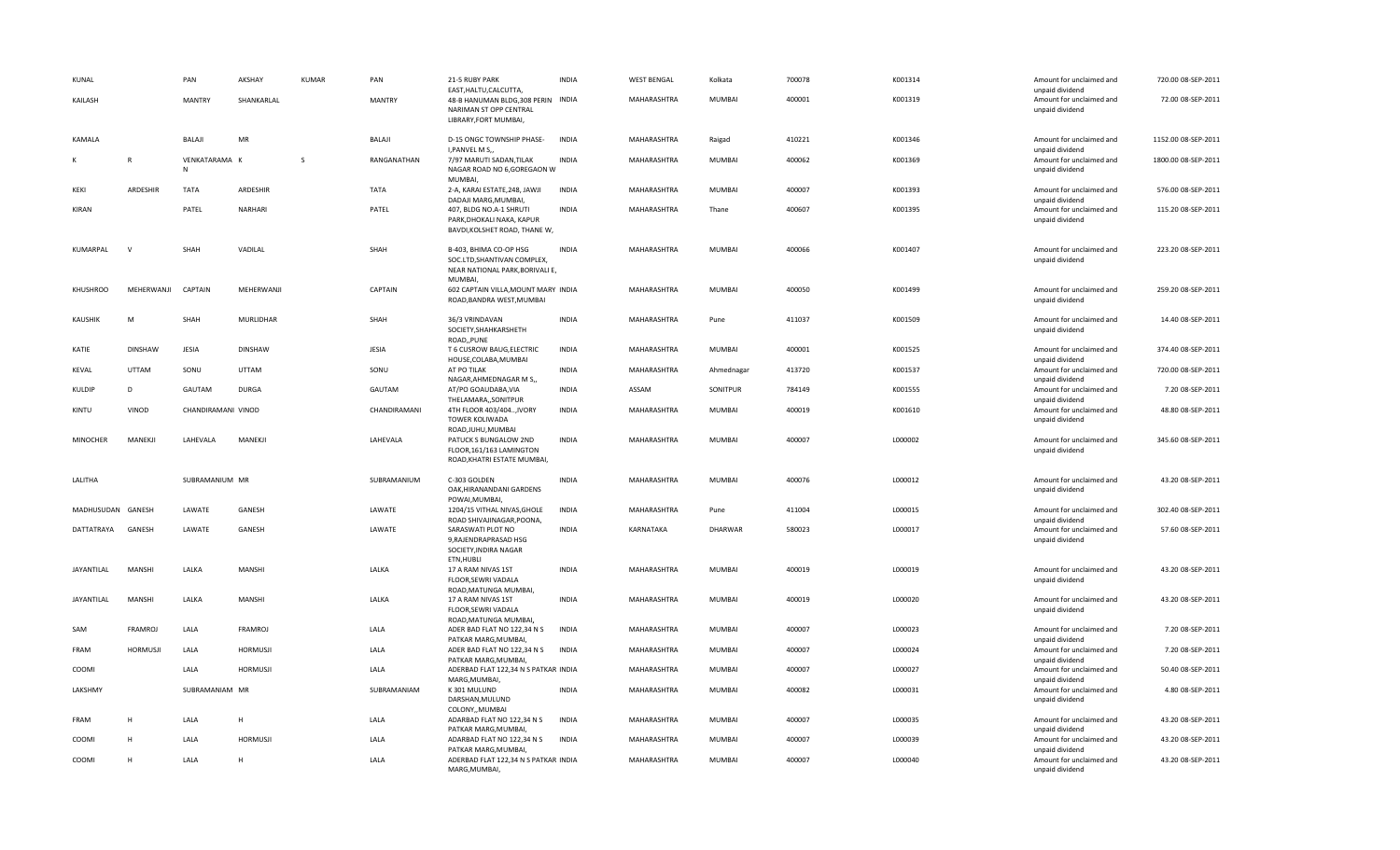| LAXMIDAS                    |                                    | KHIMJI           | KHIMJI          |              | KHIMJI           | 167/171 4TH FLOOR, DR VIGAS<br>STREET, KALBADEVI<br>ROAD, MUMBAI                                                        | <b>INDIA</b> | MAHARASHTRA          | <b>MUMBAI</b>    | 400002 | L000041 | Amount for unclaimed and<br>unpaid dividend | 43.20 08-SEP-2011   |
|-----------------------------|------------------------------------|------------------|-----------------|--------------|------------------|-------------------------------------------------------------------------------------------------------------------------|--------------|----------------------|------------------|--------|---------|---------------------------------------------|---------------------|
| SHAMAL                      | RAMANAND                           | LAD              | RAMANAND        |              | LAD              | 3/35 NAVALKAR BLDG, KENNEDY<br>BRIDGE, GIRGAUM MUMBAI,                                                                  | <b>INDIA</b> | MAHARASHTRA          | MUMBAI           | 400004 | L000043 | Amount for unclaimed and<br>unpaid dividend | 43.20 08-SEP-2011   |
| <b>DWARKABAI</b>            | MOTILAL                            | LAHOTI           | MOTILAL         |              | LAHOTI           | 54 R S ROAD, CHENDANI, THANE,                                                                                           | <b>INDIA</b> | MAHARASHTRA          | Thane            | 400601 | L000050 | Amount for unclaimed and<br>unpaid dividend | 86.40 08-SEP-2011   |
| <b>JOHN</b>                 | IGNATIUSSALVA LEWIS<br><b>DORE</b> |                  | PETER           | $\mathsf{C}$ | LEWIS            | P O TENKABETTU, K G ROAD, S<br>KANARA,                                                                                  | <b>INDIA</b> | Karnataka            | Dakshina Kannada | 576142 | L000062 | Amount for unclaimed and<br>unpaid dividend | 360.00 08-SEP-2011  |
| <b>UMESH</b>                | SADASHIV                           | LELE             | SADASHIV        |              | LELE             | 324 KHATRI BUILDING, V P<br>ROAD, GIRGAUM MUMBAI,                                                                       | <b>INDIA</b> | MAHARASHTRA          | MUMBAI           | 400004 | L000065 | Amount for unclaimed and<br>unpaid dividend | 43.20 08-SEP-2011   |
| VISHWESH                    | SADASHIV                           | LELE             | SADASHIV        |              | LELE             | 324 KHATRI BUILDING, V P<br>ROAD, GIRGAUM MUMBAI,                                                                       | <b>INDIA</b> | MAHARASHTRA          | MUMBAI           | 400004 | L000066 | Amount for unclaimed and<br>unpaid dividend | 43.20 08-SEP-2011   |
| SHUBHA                      | RAGHUNATH                          | LIMAYE           | RAGHUNATH       |              | LIMAYE           | C/O K K LIMAYE, BLOCK NO 241<br>BLDG NO 7-B, VAZIRA NAKA<br><b>BORIVLI W, MUMBAI</b>                                    | INDIA        | MAHARASHTRA          | MUMBAI           | 400091 | L000071 | Amount for unclaimed and<br>unpaid dividend | 0.80 08-SEP-2011    |
| LILAMBEN                    |                                    | HIRJI            | HIRJI           |              | <b>HIRJI</b>     | <b>GEETA GRAHA, 4 PICKET</b><br>ROAD, 2ND FLOOR R NO<br>48, MUMBAI                                                      | <b>INDIA</b> | MAHARASHTRA          | MUMBAI           | 400002 | L000075 | Amount for unclaimed and<br>unpaid dividend | 7.20 08-SEP-2011    |
| PRAMODKUMA KANTILAL         |                                    | LODHA            | KANTILAL        |              | LODHA            | 2982 GANJ<br>BAZAR, AHMEDNAGAR,,                                                                                        | <b>INDIA</b> | MAHARASHTRA          | Ahmednagar       | 414001 | L000087 | Amount for unclaimed and<br>unpaid dividend | 1.60 08-SEP-2011    |
| VIMLABAI                    | PRAMODKUMA LODHA<br>$\mathbb{R}$   |                  | PRAMODKUMAR     |              | LODHA            | 2982 GANJ<br>BAZAR, AHMEDNAGAR,,                                                                                        | <b>INDIA</b> | MAHARASHTRA          | Ahmednagar       | 414001 | L000088 | Amount for unclaimed and<br>unpaid dividend | 1.60 08-SEP-2011    |
| LAKSHMI                     |                                    | GANAPATHI        | GANAPATHI       |              | <b>GANAPATHI</b> | C-303 GOLDEN<br>OAK, HIRANANDANI GARDENS<br>POWAI, MUMBAI,                                                              | <b>INDIA</b> | MAHARASHTRA          | MUMBAI           | 400076 | L000108 | Amount for unclaimed and<br>unpaid dividend | 1015.20 08-SEP-2011 |
| LILABAI                     | SHRIKRISHNA                        | <b>BHAVE</b>     | SHRIKRISHNA     |              | BHAVE            | C/4 NEELAM, SITALADEVI TEMPLE INDIA<br>ROAD, MAHIM, MUMBAI                                                              |              | MAHARASHTRA          | MUMBAI           | 400016 | L000110 | Amount for unclaimed and<br>unpaid dividend | 324.00 08-SEP-2011  |
| LAKSHMI                     |                                    | <b>GANAPATHI</b> | MR              |              | GANAPATHI        | C-303 GOLDEN<br>OAK, HIRANANDANI GARDENS<br>POWAI, MUMBAI,                                                              | <b>INDIA</b> | MAHARASHTRA          | MUMBAI           | 400076 | L000113 | Amount for unclaimed and<br>unpaid dividend | 2419.20 08-SEP-2011 |
| LACHHAMANDA<br><sub>S</sub> |                                    | SOMAYA           | <b>ROCHIRAM</b> |              | DONGERMAL        | 10/23 MAHALAXMI COOP HSG<br>SOCY LTD,120 WOOLLEN MILL<br>LANE, MUMBAI                                                   | <b>INDIA</b> | MAHARASHTRA          | MUMBAI           | 400016 | L000116 | Amount for unclaimed and<br>unpaid dividend | 655.20 08-SEP-2011  |
| LILAVATI                    | RAMNIKLAL                          | PARIKH           | RAMNIKLAL       |              | <b>BAPULAL</b>   | 3RD FLOOR BLOCK NO E<br>33, SARVODAY NAGAR, PANJARA<br>POLE ROAD, MUMBAI                                                | <b>INDIA</b> | MAHARASHTRA          | <b>MUMBAI</b>    | 400004 | L000138 | Amount for unclaimed and<br>unpaid dividend | 237.60 08-SEP-2011  |
| LAKHAMICHAND P              |                                    | MODY             | PANCHAND        |              | MODY             | 6 SARASWATI SADAN, SAINATH<br>ROAD MALAD WEST, MUMBAI,                                                                  | <b>INDIA</b> | MAHARASHTRA          | MUMBAI           | 400064 | L000142 | Amount for unclaimed and<br>unpaid dividend | 1440.00 08-SEP-2011 |
| LILABEN                     | PADAMSHI                           | CHHEDA           | PADAMSHI        |              | CHHEDA           | 502 GAURAV CORNER, SANE<br>GURUJI NAGAR MULUND<br>E, MUMBAI,                                                            | <b>INDIA</b> | MAHARASHTRA          | <b>MUMBAI</b>    | 400081 | L000164 | Amount for unclaimed and<br>unpaid dividend | 1980.00 08-SEP-2011 |
| LAXMAN                      | KARUPPAIH                          | NADAR            | LAXMAN          |              | NADAR            | C/O MRS R PONNUTHAI CHAWL<br>NO 2 21A ROOM, RAM NIWAS<br>PODAR WADI VILE PARLE                                          | INDIA        | MAHARASHTRA          | MUMBAI           | 400057 | L000225 | Amount for unclaimed and<br>unpaid dividend | 216.00 08-SEP-2011  |
| LAXMAN                      | <b>KARUPPAIH</b>                   | <b>NADAR</b>     | LAXMAN          |              | <b>NADAR</b>     | EAST, MUMBAI,<br>C/O MRS RAMCHANDRAN<br>PONNUTHAI, CHAWL NO 2 R NO 21<br>A RAM NIWAS PODARWADI, VILE<br>PARLE E MUMBAI, | <b>INDIA</b> | MAHARASHTRA          | <b>MUMBAI</b>    | 400057 | L000226 | Amount for unclaimed and<br>unpaid dividend | 144.00 08-SEP-2011  |
| LALITHA                     |                                    | BAI              | MR              |              | BAI              | C/O NARASIMHA MURTHY,1ST<br>CROSS SRIRAMA BLOCK, KR<br>NAGAR MYSORE,                                                    | <b>INDIA</b> | KARNATAKA            | Mysore           | 571602 | L000228 | Amount for unclaimed and<br>unpaid dividend | 489.60 08-SEP-2011  |
| LALIT                       |                                    | SINGHAL          | <b>MR</b>       |              | SINGHAL          | C/O SINGHAL & CO, ROLLAND<br>TOWER 3RD FLOOR, 17/5 THA<br>MALL, KANPUR                                                  | <b>INDIA</b> | <b>UTTAR PRADESH</b> | <b>KANPUR</b>    | 208001 | L000248 | Amount for unclaimed and<br>unpaid dividend | 806.40 08-SEP-2011  |
| LAXMI                       | $\mathsf{v}$                       | SHAH             | VITHALDAS       |              | SHAH             | C/O V T SHAH, HOUSE NO<br>199, SINDHIPURA<br>CHOURAHA, BURHANPUR                                                        | <b>INDIA</b> | MADHYA PRADESH       | KHANDWA          | 450331 | L000268 | Amount for unclaimed and<br>unpaid dividend | 7.20 08-SEP-2011    |
| BHALCHANDRA                 | VAMAN                              | MARDHEKAR        | VAMAN           |              | MARDHEKAR        | D 4 BLOCK SHARADASHRAM, B S<br>ROAD, DADAR MUMBAI                                                                       | INDIA        | MAHARASHTRA          | MUMBAI           | 400028 | M000001 | Amount for unclaimed and<br>unpaid dividend | 43.20 08-SEP-2011   |
| <b>JERBANOO</b>             | <b>RUSTOMJI</b>                    | VAZIFDAR         | RUSTOMJI        |              | VAZIFDAR         | R VAZIFDAR HOUSE 2ND<br>FLOOR, KELANIVAKHAR STREET<br>RANI TALAV.SURAT.                                                 | <b>INDIA</b> | <b>GUJARAT</b>       | SURAT            | 395003 | M000003 | Amount for unclaimed and<br>unpaid dividend | 518.40 08-SEP-2011  |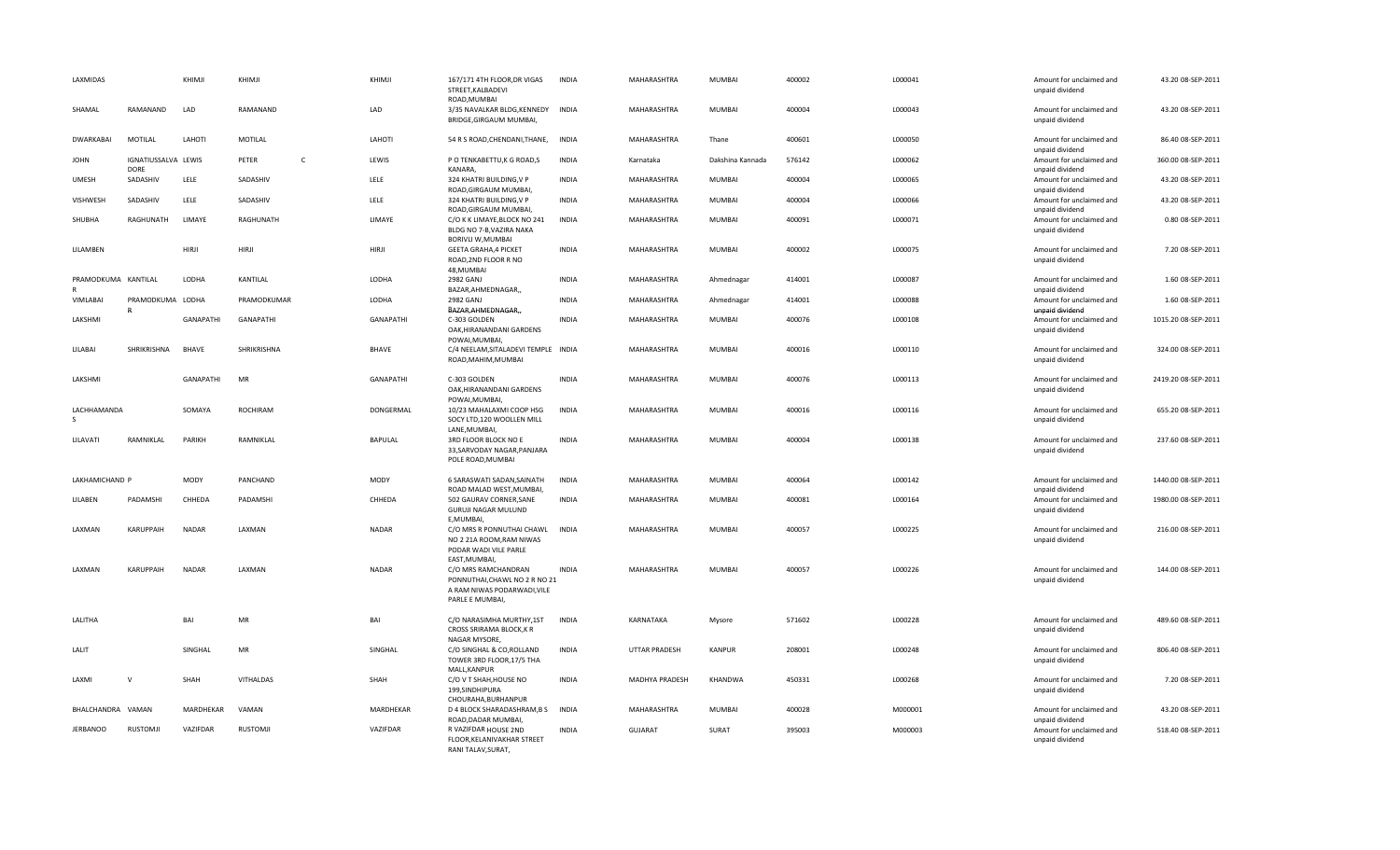| JAYANTKUMAR CHATURBHUJ       |                     | MALKAN             | CHATURBHUJ        |                  | MALKAN           | RAMODIA MANSION NO 2, FLAT<br>NO 5 2ND FLR, 260 DR ANNIE<br>BESANT ROAD, PRABHADEVI<br>MUMBAI                        | <b>INDIA</b> | MAHARASHTRA    | MUMBAI          | 400025 | M000005 | Amount for unclaimed and<br>unpaid dividend                    | 165.60 08-SEP-2011  |
|------------------------------|---------------------|--------------------|-------------------|------------------|------------------|----------------------------------------------------------------------------------------------------------------------|--------------|----------------|-----------------|--------|---------|----------------------------------------------------------------|---------------------|
| SURESHCHANDR CHATURBHUJ<br>A |                     | MALKAN             | <b>CHATURBHUJ</b> |                  | MALKAN           | RAMODIA MANSION NO 2, FLAT<br>NO 5 2ND FLR, 260 DR ANNIE<br>BESANT ROAD, PRABHADEVI<br><b>MUMBAI</b>                 | <b>INDIA</b> | MAHARASHTRA    | <b>MUMBAI</b>   | 400025 | M000006 | Amount for unclaimed and<br>unpaid dividend                    | 165.60 08-SEP-2011  |
| WILAS                        | <b>BHIMRAO</b>      | MALAWE             | <b>BHIMRAO</b>    |                  | MALAWE           | RAMANLAL COLONY NEAR VINOO INDIA<br>CAFE LODGE, STATION<br>ROAD, AURANGABAD DN,                                      |              | MAHARASHTRA    | Aurangabad      | 415570 | M000007 | Amount for unclaimed and<br>unpaid dividend                    | 79.20 08-SEP-2011   |
| <b>BHARTI</b>                | TAJ                 | MAJUMDAR           | TAJ               |                  | MAJMUDAR         | C/O SHRI L A SHAH, VARSHA<br>CHURCH ROAD, VILE PARLE WEST<br>MUMBAI,                                                 | <b>INDIA</b> | MAHARASHTRA    | <b>MUMBAI</b>   | 400056 | M000009 | Amount for unclaimed and<br>unpaid dividend                    | 86.40 08-SEP-2011   |
| MARIYAMBAI                   |                     | <b>FIDAHUSEN</b>   | <b>FIDAHUSEN</b>  |                  | <b>FIDAHUSEN</b> | 271 MAHATMA GANDHI                                                                                                   | <b>INDIA</b> | MAHARASHTRA    | Pune            | 411001 | M000016 | Amount for unclaimed and                                       | 14.40 08-SEP-2011   |
| JAMSHED                      | NOWROJI             | MARAWALA           | NOWROJI           |                  | MARAWALA         | ROAD, POONA,<br>SHIRIN MANSURI 2ND<br>FLOOR, SLEATER ROAD, MUMBAI,                                                   | <b>INDIA</b> | MAHARASHTRA    | MUMBAI          | 400007 | M000019 | unpaid dividend<br>Amount for unclaimed and<br>unpaid dividend | 151.20 08-SEP-2011  |
| PERIN                        | <b>MINOO</b>        | MADAN              | <b>MINOO</b>      |                  | MADAN            | C/O M/S SHANTILAL PUJABHAI<br>SHAH, 2352 RANI HAJIRA, MANIK<br>CHOWK, AHMEDABAD                                      | <b>INDIA</b> | <b>GUJARAT</b> | AHMEDABAD       | 380001 | M000024 | Amount for unclaimed and<br>unpaid dividend                    | 57.60 08-SEP-2011   |
| SHARDA                       | NATVARLAL           | MANIAR             | NATVARLAL         |                  | <b>MANIAR</b>    | RAJENDRA NIVAS, OPP CENTAUR INDIA<br>HOTEL, NEHRU ROAD, VILE PARLE<br>EAST, MUMBAI                                   |              | MAHARASHTRA    | <b>MUMBAI</b>   | 400099 | M000025 | Amount for unclaimed and<br>unpaid dividend                    | 43.20 08-SEP-2011   |
| ATMARAM                      | SHIVLAL             | MAHESHWARI SHIVLAL |                   | <b>GUMANIRAM</b> | MA               | DHARMA NIWAS HINDU COLONY INDIA<br>3RD LANE, DADAR MUMBAI,                                                           |              | MAHARASHTRA    | MUMBAI          | 400014 | M000028 | Amount for unclaimed and<br>unpaid dividend                    | 57.60 08-SEP-2011   |
| <b>HARIHAR</b>               |                     | <b>MATHUR</b>      | MR                |                  | MATHUR           | B-46 I I T CAMPUS, POWAI<br>MUMBAI,                                                                                  | <b>INDIA</b> | MAHARASHTRA    | MUMBAI          | 400076 | M000035 | Amount for unclaimed and<br>unpaid dividend                    | 21.60 08-SEP-2011   |
| RAMCHANDRA                   | <b>JAGANATH</b>     | MAHAJAN            | <b>JAGANATH</b>   |                  | MAHAJAN          | 8 WADIA STREET, 2ND                                                                                                  | <b>INDIA</b> | MAHARASHTRA    | MUMBAI          | 400034 | M000044 | Amount for unclaimed and                                       | 93.60 08-SEP-2011   |
| MANIKRAO                     | ANANDRAO            | MAHALLE            | ANANDRAO          |                  | MAHALLE          | FLOOR, MUMBAI,<br>702 GODAVARI BUILDING, WORLI<br>SAGAR CO OP HSG SOCIETY, SIR<br>POCHKHANWALA ROAD WORLI<br>MUMBAI, | <b>INDIA</b> | MAHARASHTRA    | <b>MUMBAI</b>   | 400025 | M000052 | unpaid dividend<br>Amount for unclaimed and<br>unpaid dividend | 43.20 08-SEP-2011   |
| MAHENDRA                     |                     | RASIKLAL           | RASIKLAL          |                  | RASIKLAL         | DHANJI MULJI DELAVALA BLDG,R INDIA<br>NO 48 4TH FLOOR, OLD<br>HANUMAN LANE, KALBADEVI<br>ROAD, MUMBAI,               |              | MAHARASHTRA    | MUMBAI          | 400002 | M000054 | Amount for unclaimed and<br>unpaid dividend                    | 7.20 08-SEP-2011    |
| MANJULA                      |                     | VANECHAND          | VANECHAND         |                  | VANECHAND        | GOPIPURA, OSWAL<br>MOHOLLA, SURAT,                                                                                   | <b>INDIA</b> | GUJARAT        | SURAT           | 395003 | M000058 | Amount for unclaimed and<br>unpaid dividend                    | 86.40 08-SEP-2011   |
| <b>JIMMY</b>                 | ARDESAR             | MAKUJINA           | ARDESAR           |                  | MAKUJINA         | 53 RANI LAXMI NAGAR, NAGPUR,, INDIA                                                                                  |              | MAHARASHTRA    | <b>BHANDARA</b> | 440010 | M000060 | Amount for unclaimed and<br>unpaid dividend                    | 36.00 08-SEP-2011   |
| AHMED                        | MOHAMED             | MAMSA              | MOHAMED           |                  | MAMSA            | 302 HIMGIRI, ABOVE BANK OF<br>MAHARASHTRA, 105-A TAKANDAS<br>KATARIA ROAD, MATUNGA WEST<br><b>MUMBAI</b>             | <b>INDIA</b> | MAHARASHTRA    | <b>MUMBAI</b>   | 400016 | M000069 | Amount for unclaimed and<br>unpaid dividend                    | 1058.40 08-SEP-2011 |
| RAMESH                       | <b>GOKALDAS</b>     | <b>MANIAR</b>      | <b>GOKALDAS</b>   |                  | <b>MANIAR</b>    | DEVRAJ NIWAS FLAT NO 3,7TH<br>ROAD SANTA CRUZ                                                                        | <b>INDIA</b> | MAHARASHTRA    | MUMBAI          | 400055 | M000072 | Amount for unclaimed and<br>unpaid dividend                    | 7.20 08-SEP-2011    |
| MAGANLAL                     |                     | MOTICHAND          | MOTICHAND         |                  | MOTICHAND        | EAST, MUMBAI,<br>21 MAHAVEER                                                                                         | <b>INDIA</b> | <b>GUJARAT</b> | VALSAD          | 396321 | M000073 | Amount for unclaimed and                                       | 2.40 08-SEP-2011    |
| MAGANLAL                     |                     | MOTICHAND          | MOTICHAND         |                  | MOTICHAND        | NAGAR, BILIMORIA, NAVSARI,<br>21 MAHAVEER                                                                            | <b>INDIA</b> | <b>GUJARAT</b> | VALSAD          | 396321 | M000073 | unpaid dividend<br>Amount for unclaimed and                    | 40.80 08-SEP-2011   |
| HASMUKHLAL                   | RATILAL             | MAGAJWALA          | RATILAL           |                  | MAGAJWALA        | NAGAR, BILIMORIA, NAVSARI,<br>NAVPURA HOUSE NO                                                                       | <b>INDIA</b> | GUJARAT        | SURAT           | 395003 | M000080 | unpaid dividend<br>Amount for unclaimed and                    | 223.20 08-SEP-2011  |
| SHARAYU                      | MADHUSUDAN MARUDGAN |                    | MADHUSUDAN        |                  | MARUDGAN         | 3/641, KURVA ROAD, SURAT,<br>THE MAHARASHTRA SUGAR MILLS INDIA<br>LTD,P O TILAKNAGAR, DIST<br>AHMEDNAGAR,            |              | MAHARASHTRA    | Ahmednagar      | 413720 | M000091 | unpaid dividend<br>Amount for unclaimed and<br>unpaid dividend | 180.00 08-SEP-2011  |
| NARAYAN                      | YASHVANT            | MAHAJAN            | YASHVANT          |                  | MAHAJAN          | SHNITA KUNJ, OPP MAKARAND<br>HOUS SOCY.RAJENDRA PRASAD<br>ROAD, RAMNAGAR DOMBIVLI<br>EAST, DIST THANE,               | <b>INDIA</b> | MAHARASHTRA    | Thane           | 421205 | M000105 | Amount for unclaimed and<br>unpaid dividend                    | 7.20 08-SEP-2011    |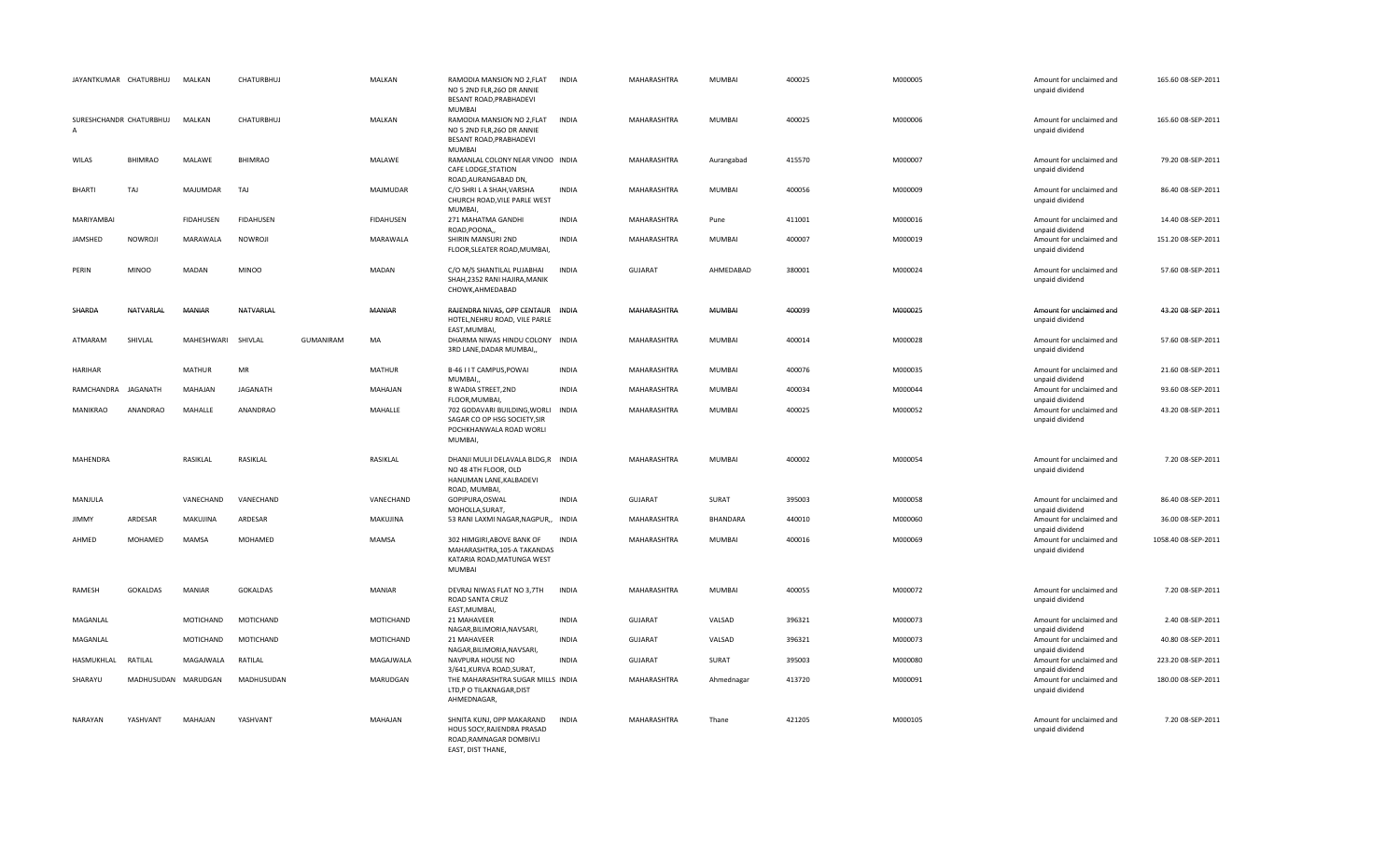| MANGALA        | NARAYAN               | MAHAJAN           | NARAYAN           |        | MAHAJAN         | SHNITA KUNJ, OPP MAKARAND<br>HOUS SOCY, RAJENDRA PRASAD<br>ROAD, RAMNAGAR DOMBIVLI<br>EAST, DIST THANE,                           | <b>INDIA</b> | MAHARASHTRA        | Thane         | 421205 | M000106 | Amount for unclaimed and<br>unpaid dividend                    | 7.20 08-SEP-2011   |
|----------------|-----------------------|-------------------|-------------------|--------|-----------------|-----------------------------------------------------------------------------------------------------------------------------------|--------------|--------------------|---------------|--------|---------|----------------------------------------------------------------|--------------------|
| HASMUKH        | MAGANLAL              | MASARANI          | MAGANLAL          |        | MASARANI        | 6/6 GAJANAND BUILDING,110<br>JAWAHAR NAGAR, GOREGAON<br>WEST, MUMBAI                                                              | <b>INDIA</b> | MAHARASHTRA        | MUMBAI        | 400062 | M000108 | Amount for unclaimed and<br>unpaid dividend                    | 7.20 08-SEP-2011   |
| MAGANLAL       | GIRDHARLAL            | MASHARANI         | GIRDHARLAL        |        | MASHARANI       | 6/6 GAJANAND BUILDING,110<br>JAWAHAR NAGAR, GOREGAON<br>WEST, MUMBAI                                                              | <b>INDIA</b> | MAHARASHTRA        | MUMBAI        | 400062 | M000109 | Amount for unclaimed and<br>unpaid dividend                    | 7.20 08-SEP-2011   |
| SAVITA         | ANANTRAI              | <b>MANIAR</b>     | <b>ANANTRAI</b>   |        | MANIAR          | KANJI MISTRY CHAWL NO 2,2ND<br>FLOOR SANGHAVI ESTATE, NEAR<br>SHREYAS TALKIES, GHATKOPAR<br>WEST, MUMBAI                          | <b>INDIA</b> | MAHARASHTRA        | <b>MUMBAI</b> | 400086 | M000114 | Amount for unclaimed and<br>unpaid dividend                    | 43.20 08-SEP-2011  |
| <b>NALINI</b>  | <b>HEMANT</b>         | <b>MATANI</b>     | <b>HEMANT</b>     |        | <b>MATANI</b>   | 320 KOREGAON PARK, RIVER VIEW INDIA<br>BLDG NO 4 FLAT NO 2, PUNE,                                                                 |              | MAHARASHTRA        | Pune          | 411001 | M000117 | Amount for unclaimed and<br>unpaid dividend                    | 21.60 08-SEP-2011  |
| ANANTRAI       | TRIKAMJI              | <b>MANIAR</b>     | TRIKAMJI          |        | <b>MANIAR</b>   | KANJI MISTRY CHAWL NO 2, 2ND INDIA<br>FLOOR.SANGHAVI ESTATE, NEAR<br>SHREYAS TALKIES, GHATKOPAR<br>WEST, MUMBAI,                  |              | MAHARASHTRA        | MUMBAI        | 400086 | M000118 | Amount for unclaimed and<br>unpaid dividend                    | 43.20 08-SEP-2011  |
| <b>MADHUR</b>  | MADHAV                | MANJREKAR         | <b>MADHAV</b>     |        | MANJREKAR       | 3/73 OLD HANUMAN<br>BLDG, CHUNAM LANE LAMINGTON<br>ROAD, MUMBAI                                                                   | <b>INDIA</b> | MAHARASHTRA        | <b>MUMBAI</b> | 400007 | M000126 | Amount for unclaimed and<br>unpaid dividend                    | 223.20 08-SEP-2011 |
| ZUBEDABAI      | <b>ESMAIL</b>         | MALBARWALA ESMAIL |                   |        | MALBARWALA      | 99 MOHAMEDALI ROAD, 4TH<br>FLOOR HAJI AHAMED DEVJI<br>BLDG, MUMBAI,                                                               | <b>INDIA</b> | MAHARASHTRA        | <b>MUMBAI</b> | 400003 | M000128 | Amount for unclaimed and<br>unpaid dividend                    | 43.20 08-SEP-2011  |
| <b>BEHROSE</b> | <b>DINSHA</b>         | <b>MASTER</b>     | <b>DINSHA</b>     |        | <b>MASTER</b>   | 664 ROSHAN MANSION FLAT<br>NO12 2ND FLOOR, ROAD NO 13<br>DADAR PARSI COLONY, DADAR<br>EAST MUMBAI,                                | <b>INDIA</b> | MAHARASHTRA        | MUMBAI        | 400014 | M000135 | Amount for unclaimed and<br>unpaid dividend                    | 4.80 08-SEP-2011   |
| SARALA         | VISHWANATH            | MARATHE           | VISHWANATH        |        | MARATHE         | GULABI NIVAS, OPP BANK OF<br>BARODA, MANPADA ROAD,<br>DOMBIVLI EAST, DIST THANE,                                                  | <b>INDIA</b> | MAHARASHTRA        | Thane         | 421201 | M000137 | Amount for unclaimed and<br>unpaid dividend                    | 129.60 08-SEP-2011 |
| JAYESH         | VIPINCHANDRA MARFATIA |                   | VIPINCHANDRA      |        | <b>MARFATIA</b> | B 7 PARVATI MANSION 1ST<br>FLOOR, OPP GRANT ROAD PARCEL<br>OFFICE, T ROAD, MUMBAI                                                 | <b>INDIA</b> | MAHARASHTRA        | <b>MUMBAI</b> | 400007 | M000149 | Amount for unclaimed and<br>unpaid dividend                    | 43.20 08-SEP-2011  |
| MADHURI        |                       | LAXMIDAS          | MR                |        | LAXMIDAS        | C/O DR M SHRINIVAS BHAT, B-31 INDIA<br>USHODAYA APARTMENT, 12-13-<br>365 STREET NO 19<br>TARNAKA, SECUNDERABAD                    |              | ANDHRA PRADESH     | HYDERABAD     | 500017 | M000169 | Amount for unclaimed and<br>unpaid dividend                    | 43.20 08-SEP-2011  |
| MAHAJAN        | SULEKHA               | VASUDEO           | VASUDEO           |        | VASUDEO         | C/O S V MAHAJAN, 12/A9 GOVT<br>OFFICERS QUARTERS, HAJI<br>ALI, MUMBAI                                                             | <b>INDIA</b> | MAHARASHTRA        | <b>MUMBAI</b> | 400034 | M000171 | Amount for unclaimed and<br>unpaid dividend                    | 43.20 08-SEP-2011  |
| PIROJA         | SHAVUCK               | MADON             | SHAVUCK           |        | <b>MADON</b>    | C/O M A DALAL, BIN NIVAS, D-10 INDIA<br>3RD FLOOR, BHULABHAI DESAI<br>ROAD, MUMBAI,                                               |              | <b>MAHARASHTRA</b> | <b>MUMBAI</b> | 400026 | M000180 | Amount for unclaimed and<br>unpaid dividend                    | 14.40 08-SEP-2011  |
| <b>JOHN</b>    |                       | MATHEW            | $\mathsf{V}$      | $\vee$ | MATHEW          | E 50 JYOTI APTS,7<br>BUNGLOWS, ANDHERI<br>WEST, MUMBAI                                                                            | <b>INDIA</b> | MAHARASHTRA        | MUMBAI        | 400058 | M000183 | Amount for unclaimed and<br>unpaid dividend                    | 43.20 08-SEP-2011  |
| MADHURI        |                       | LAXMIDAS          | LAXMIDAS          |        | LAXMIDAS        | 167/171 4TH FLOOR, DR VIEGAS<br>STREET, MUMBAI,                                                                                   | <b>INDIA</b> | MAHARASHTRA        | MUMBAI        | 400002 | M000188 | Amount for unclaimed and<br>unpaid dividend                    | 43.20 08-SEP-2011  |
| MALTI          |                       | PRATAPSINH        | PRATAPSINH        |        | PRATAPSINH      | B/8 GANGA JAMNA,L T                                                                                                               | <b>INDIA</b> | MAHARASHTRA        | <b>MUMBAI</b> | 400092 | M000203 | Amount for unclaimed and                                       | 115.20 08-SEP-2011 |
| MANHARLAL      | MATHURADAS            | MADHANI           | <b>MATHURADAS</b> |        | MADHANI         | ROAD, BORIVLI WEST, MUMBAI<br>B/302 MRUD KISHORE, DATTA<br>PADA PHATAK, B/H GOKUL<br>SHOPPING CENTRE, BORIVALI W<br><b>MUMBAI</b> | <b>INDIA</b> | MAHARASHTRA        | <b>MUMBAI</b> | 400092 | M000206 | unpaid dividend<br>Amount for unclaimed and<br>unpaid dividend | 14.40 08-SEP-2011  |
| <b>ROHINI</b>  | RAJA                  | MAHAJAN           | RAJA              |        | MAHAJAN         | AAKASH BLDG ROOM NO<br>17, NEHRU ROAD<br>WAKOLA, SANTACRUZ<br>EAST, MUMBAI                                                        | <b>INDIA</b> | MAHARASHTRA        | MUMBAI        | 400055 | M000207 | Amount for unclaimed and<br>unpaid dividend                    | 7.20 08-SEP-2011   |
| SUCHETA        | <b>MANOHAR</b>        | MAVALANKAR        | <b>MANOHAR</b>    |        | MAVALANKAR      | 27 WHITE LILY HSG<br>SOCIETY, BABREKAR MARG, DADAR<br>MUMBAI,                                                                     | <b>INDIA</b> | <b>MAHARASHTRA</b> | <b>MUMBAI</b> | 400028 | M000218 | Amount for unclaimed and<br>unpaid dividend                    | 79.20 08-SEP-2011  |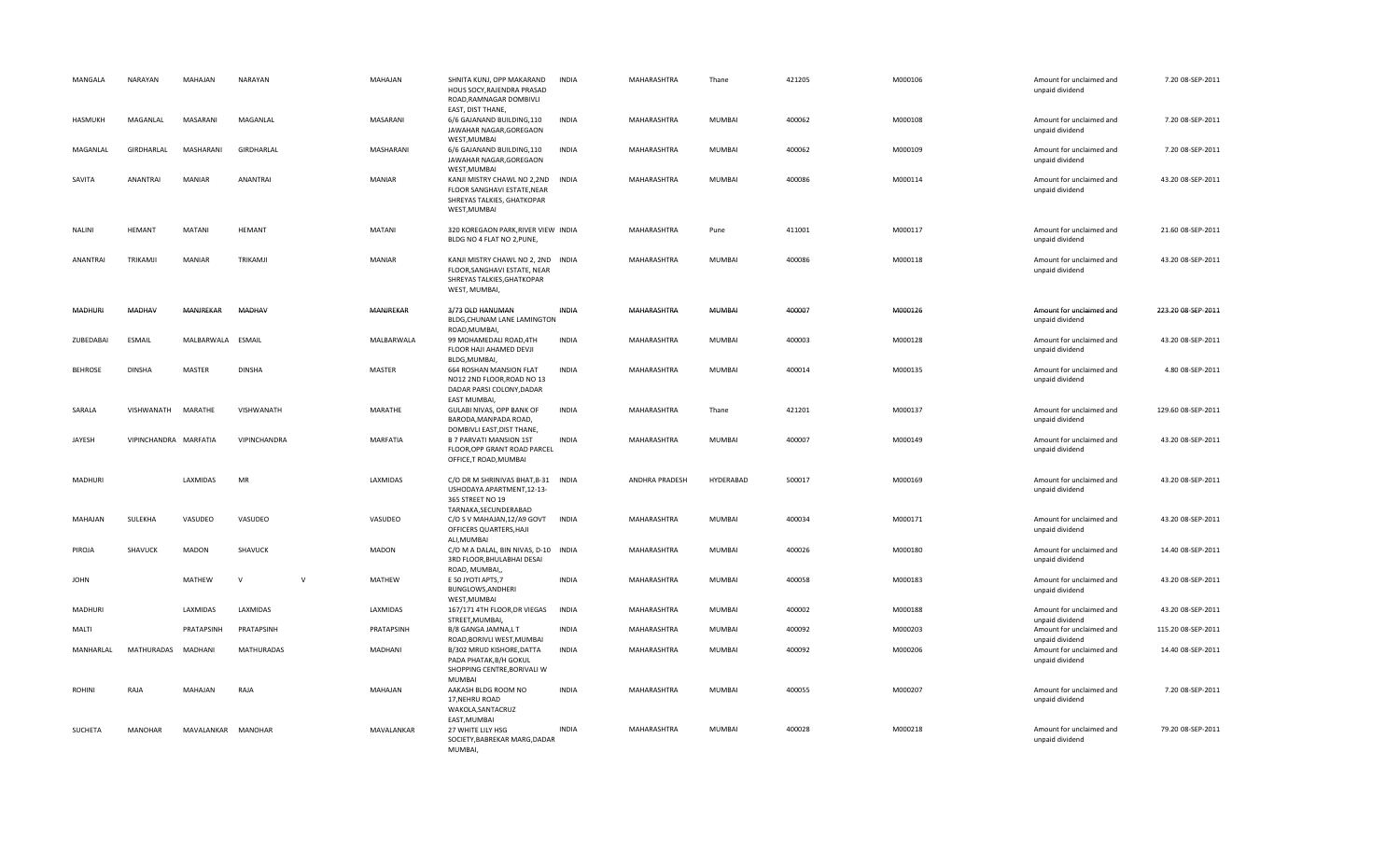| RAMAKANT        | SAKERLAL               | <b>MEHTA</b>       | SAKERLAL         |              | <b>MEHTA</b>  | KUSUM VILLA GHODBUNDER<br>ROAD.OPP PUPILS HIGH<br>SCHOOL, KHAR MUMBAI,            | <b>INDIA</b> | MAHARASHTRA        | MUMBAI        | 400052 | M000225 | Amount for unclaimed and<br>unpaid dividend | 547.20 08-SEP-2011 |
|-----------------|------------------------|--------------------|------------------|--------------|---------------|-----------------------------------------------------------------------------------|--------------|--------------------|---------------|--------|---------|---------------------------------------------|--------------------|
| RAMAKANT        | SAKARLAL               | <b>MEHTA</b>       | SAKARLAL         |              | <b>MEHTA</b>  | KUSUM VILLA GHODBUNDER<br>ROAD, KHAR MUMBAI,                                      | <b>INDIA</b> | MAHARASHTRA        | MUMBAI        | 400052 | M000227 | Amount for unclaimed and<br>unpaid dividend | 79.20 08-SEP-2011  |
| PILOO           | SAPAL                  | <b>MEHTA</b>       | SAPAL            |              | MEHTA         | SANJANA MANSION,1 CARTER<br>RD, BANDRA MUMBAI,                                    | INDIA        | MAHARASHTRA        | MUMBAI        | 400050 | M000235 | Amount for unclaimed and<br>unpaid dividend | 14.40 08-SEP-2011  |
| PADMAVATI       | NATHUBHAI              | <b>MEHTA</b>       | <b>NATHUBHAI</b> |              | <b>MEHTA</b>  | KIRPARAM MEHTA STREET, NEAR INDIA<br>DEPUTY S BUNGALOW, GOPIPURA<br>SURAT,        |              | <b>GUJARAT</b>     | SURAT         | 395002 | M000241 | Amount for unclaimed and<br>unpaid dividend | 57.60 08-SEP-2011  |
| PRITAMLAL       | MANEKLAL               | <b>MEHTA</b>       | MANEKLAL         |              | DULLABHRAM    | SETAN FALIA, GOPIPURA SURAT,,                                                     | <b>INDIA</b> | <b>GUJARAT</b>     | SURAT         | 395001 | M000251 | Amount for unclaimed and<br>unpaid dividend | 14.40 08-SEP-2011  |
| RAMABEN         | CHIMANLAL              | MEHTA              | CHIMANLAL        |              | MEHTA         | 50 BALASINOR SOCIETY, S V ROAD INDIA<br>KANDIVLI WEST, MUMBAI,                    |              | MAHARASHTRA        | <b>MUMBAI</b> | 400067 | M000252 | Amount for unclaimed and<br>unpaid dividend | 626.40 08-SEP-2011 |
| KANTABEN        | HARAKHCHAND MEHTA      |                    | HARAKHCHAND      |              | <b>MEHTA</b>  | KAKAD NIKETAN FLAT NO C<br>15, DERASAR                                            | <b>INDIA</b> | MAHARASHTRA        | MUMBAI        | 400077 | M000257 | Amount for unclaimed and<br>unpaid dividend | 36.00 08-SEP-2011  |
| HARSHAD         | HARAKHACHAN MEHTA<br>D |                    | HARAKHCHAND      |              | MEHTA         | LANE, GHATKOPAR, MUMBAI<br>KAKAD NIKETAN FLAT NO<br>C/15, DERASAR LANE, GHATKOPAR | <b>INDIA</b> | MAHARASHTRA        | MUMBAI        | 400077 | M000258 | Amount for unclaimed and<br>unpaid dividend | 57.60 08-SEP-2011  |
| SUDHABEN        | BALUBHAI               | <b>MEHTA</b>       | BALUBHAI         |              | MEHTA         | <b>MUMBAL</b><br>31 CHOWPATY SEA FACE,9 KAMLA INDIA<br>NIVAS, MORVI LANE, MUMBAI  |              | MAHARASHTRA        | MUMBAI        | 400007 | M000270 | Amount for unclaimed and<br>unpaid dividend | 7.20 08-SEP-2011   |
| KETKI           | AVANTILAL              | <b>MEHTA</b>       | AVANTILAL        |              | <b>MEHTA</b>  | 31 CHOWPATY SEA FACE,9 KAMLA INDIA<br>NIVAS MORVI LANE, MUMBAI,                   |              | MAHARASHTRA        | MUMBAI        | 400007 | M000271 | Amount for unclaimed and<br>unpaid dividend | 7.20 08-SEP-2011   |
| MEENAKSHI       | PRAVINKUMAR MEHTA      |                    | PRAVINKUMAR      |              | MEHTA         | 3RD FLOOR FLAT NO<br>34, CHITRAKUT, ALTAMOUNT<br>ROAD, MUMBAI                     | <b>INDIA</b> | MAHARASHTRA        | MUMBAI        | 400026 | M000281 | Amount for unclaimed and<br>unpaid dividend | 36.00 08-SEP-2011  |
| KANTA           | KANCHANLAL             | MERCHANT           | KANCHANLAL       |              | MERCHANT      | A-12 ANAND BHAVAN, 45 BAJAJ<br>ROAD VILE PARLE W, MUMBAI,                         | <b>INDIA</b> | MAHARASHTRA        | <b>MUMBAI</b> | 400056 | M000307 | Amount for unclaimed and<br>unpaid dividend | 43.20 08-SEP-2011  |
| к               |                        | MEENAKSHAM K<br>MA |                  | SALYANARAYAN | <b>MURTH</b>  | C/O R SURYANIKETAN, 6 1 289/2<br>PADMARAONAGAR, SECUNDERAB                        | <b>INDIA</b> | ANDHRA PRADESH     | SECUNDERABAD  | 500025 | M000322 | Amount for unclaimed and<br>unpaid dividend | 122.40 08-SEP-2011 |
| <b>NARENDRA</b> | VANICHAND              | <b>MEHTA</b>       | VANICHAND        |              | MEHTA         | AD AP,<br>C/O HARVAN MOTOR HOUSE, 396 INDIA<br>SARDAR V PATEL ROAD, MUMBAI,       |              | MAHARASHTRA        | <b>MUMBAI</b> | 400004 | M000347 | Amount for unclaimed and<br>unpaid dividend | 7.20 08-SEP-2011   |
| <b>BHARATI</b>  | NARENDRA               | <b>MEHTA</b>       | NARENDRA         |              | MEHTA         | C/O HARVAN MOTOR HOUSE, 396 INDIA<br>SARDAR V PATEL ROAD, MUMBAI,                 |              | <b>MAHARASHTRA</b> | <b>MUMBAI</b> | 400004 | M000348 | Amount for unclaimed and<br>unpaid dividend | 7.20 08-SEP-2011   |
| <b>DEREK</b>    |                        | <b>MENDES</b>      | ADOLF            |              | MENDES        | ASHOKA BUILDING 2ND FLOOR,L J INDIA<br>ROAD, MAHIM MUMBAI,                        |              | MAHARASHTRA        | <b>MUMBAI</b> | 400016 | M000355 | Amount for unclaimed and<br>unpaid dividend | 223.20 08-SEP-2011 |
| ADOLF           |                        | <b>MENDES</b>      | PAULO            |              | <b>MENDES</b> | ASHOKA BUILDING 2ND FLOOR,L J INDIA<br>ROAD, MAHIM MUMBAI,                        |              | MAHARASHTRA        | MUMBAI        | 400016 | M000356 | Amount for unclaimed and<br>unpaid dividend | 43.20 08-SEP-2011  |
| <b>JAWAHAR</b>  | SUMANT                 | MERCHANT           | SUMANT           |              | MERCHANT      | 354 H CHOWKSI<br>BLDG, VITHALWADI RANADE<br>ROAD, DADAR WEST, MUMBAI              | <b>INDIA</b> | MAHARASHTRA        | MUMBAI        | 400028 | M000360 | Amount for unclaimed and<br>unpaid dividend | 43.20 08-SEP-2011  |
| DILAARA         | GUSTAD                 | MEHTA              | GUSTAD           |              | MEHTA         | A 3/3 CENTURY RAYON COLONY, P INDIA<br>O SHAHAD, DIST THANE,                      |              | MAHARASHTRA        | Thane         | 421103 | M000366 | Amount for unclaimed and<br>unpaid dividend | 86.40 08-SEP-2011  |
| SHAHRUKH        | GUSTAD                 | <b>MEHTA</b>       | GUSTAD           |              | <b>MEHTA</b>  | A 2/11 CENTURY RAYON<br>COLONY, P O SHAHAD, DIST THANE,                           | <b>INDIA</b> | MAHARASHTRA        | Thane         | 421103 | M000367 | Amount for unclaimed and<br>unpaid dividend | 180.00 08-SEP-2011 |
| PILOO           | GUSTAD                 | MEHTA              | GUSTAD           |              | MEHTA         | A2/11 CENTURY RAYON COLONY, P INDIA<br>O SHAHAD, DIST THANE,                      |              | MAHARASHTRA        | Thane         | 421103 | M000368 | Amount for unclaimed and<br>unpaid dividend | 129.60 08-SEP-2011 |
| MUKUND          | DAGADUDAS              | <b>MEHTA</b>       | DAGADUDAS        |              | <b>MEHTA</b>  | 34 GURUPRASAD BLDG, MANPADA INDIA<br>ROAD, DOMBIVLI,                              |              | MAHARASHTRA        | Thane         | 421201 | M000410 | Amount for unclaimed and<br>unpaid dividend | 43.20 08-SEP-2011  |
| APURVA          | <b>URMIKANT</b>        | <b>MEHTA</b>       | URMIKANT         |              | <b>MEHTA</b>  | MATRU CHHAYA 1ST<br>FLOOR, MANCHHUBHAI<br>ROAD, MALAD EAST, MUMBAI                | INDIA        | MAHARASHTRA        | <b>MUMBAI</b> | 400097 | M000441 | Amount for unclaimed and<br>unpaid dividend | 43.20 08-SEP-2011  |
| URMIKANT        | HIRALAL                | <b>MEHTA</b>       | HIRALAL          |              | MEHTA         | MATRU CHHAYA 1ST<br>FLOOR, MANCHHUBHAI<br>ROAD, MALAD EAST MUMBAI,                | <b>INDIA</b> | MAHARASHTRA        | <b>MUMBAI</b> | 400097 | M000442 | Amount for unclaimed and<br>unpaid dividend | 43.20 08-SEP-2011  |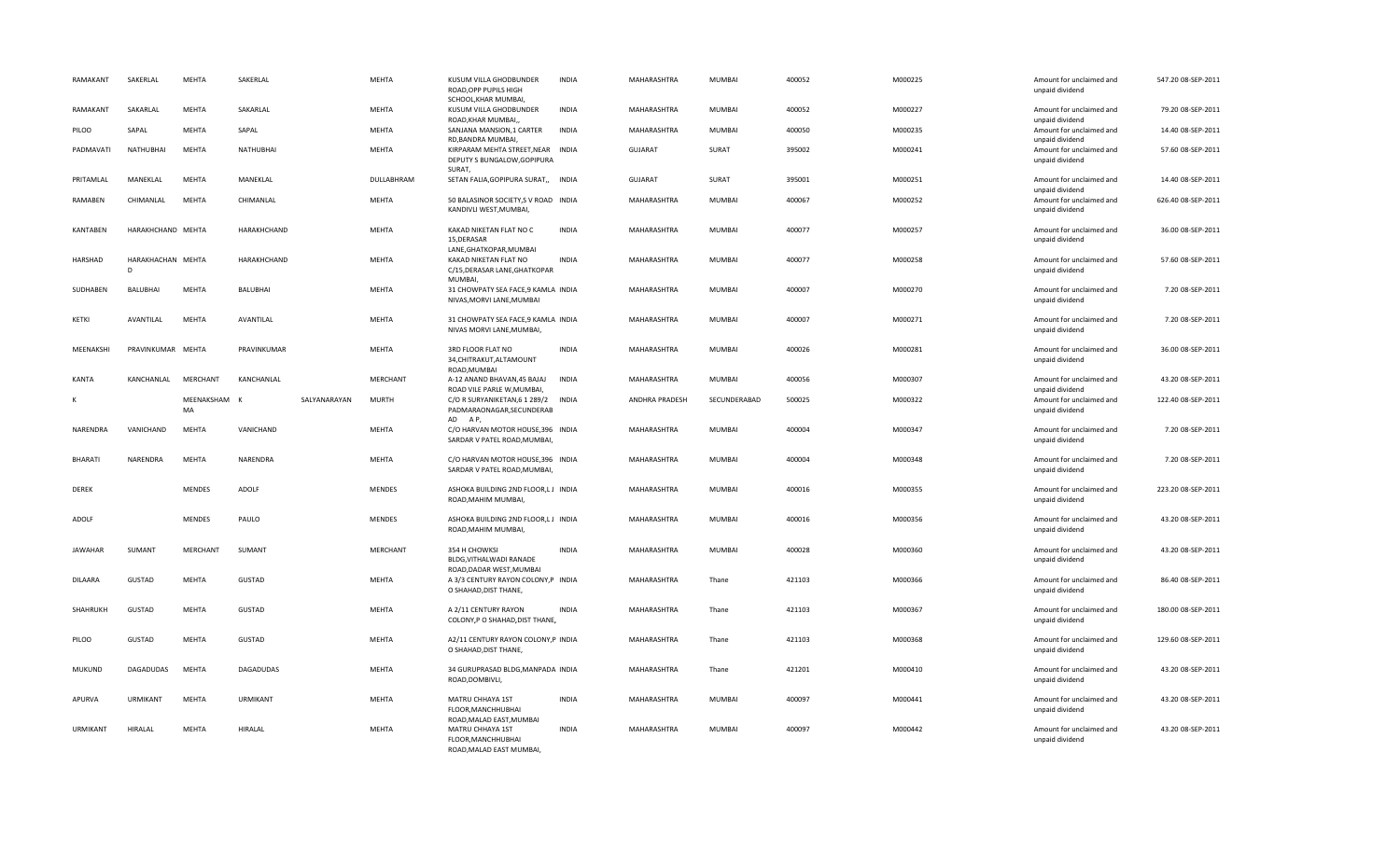| GUSTAD                 | <b>BURJORJI</b>        | MEHTA           | <b>BURJORJI</b> | MEHTA         | A2/11 CENTURY RAYON COLONY, P INDIA<br>O SHAHAD, DIST THANE,                                                                                        |              | MAHARASHTRA    | Thane         | 421103 | M000447 | Amount for unclaimed and<br>unpaid dividend                    | 86.40 08-SEP-2011  |
|------------------------|------------------------|-----------------|-----------------|---------------|-----------------------------------------------------------------------------------------------------------------------------------------------------|--------------|----------------|---------------|--------|---------|----------------------------------------------------------------|--------------------|
| PILOO                  | GUSTAD                 | MEHTA           | GUSTAD          | MEHTA         | A2/11 CENTURY RAYON COLONY, P INDIA<br>O SHAHAD, DIST THANE,                                                                                        |              | MAHARASHTRA    | Thane         | 421103 | M000448 | Amount for unclaimed and<br>unpaid dividend                    | 86.40 08-SEP-2011  |
| PILOO                  | GUSTAD                 | MEHTA           | <b>GUSTAD</b>   | MEHTA         | A2/11 CENTURY RAYON COLONY, P INDIA<br>O SHAHAD, DIST THANE,                                                                                        |              | MAHARASHTRA    | Thane         | 421103 | M000449 | Amount for unclaimed and<br>unpaid dividend                    | 86.40 08-SEP-2011  |
| <b>DILAARA</b>         | GUSTAD                 | MEHTA           | <b>GUSTAD</b>   | MEHTA         | A2/11 CENTURY RAYON COLONY, P INDIA<br>O SHAHAD, DIST THANE,                                                                                        |              | MAHARASHTRA    | Thane         | 421103 | M000450 | Amount for unclaimed and<br>unpaid dividend                    | 86.40 08-SEP-2011  |
| <b>SMITA</b>           | NAUTAMLAL              | <b>MEHTA</b>    | NAUTAMLAL       | MEHTA         | 3RD FLOOR MADHU<br>KUNJ, NAOROJI CROSS<br>LANE, GHATKOPAR WEST, MUMBAI                                                                              | <b>INDIA</b> | MAHARASHTRA    | MUMBAI        | 400086 | M000464 | Amount for unclaimed and<br>unpaid dividend                    | 36.00 08-SEP-2011  |
| <b>BACHUBHAI</b>       | <b>NAGINDAS</b>        | MEVAWALA        | <b>NAGINDAS</b> | MEVAWALA      | , MAIN ROAD, SURAT,                                                                                                                                 | <b>INDIA</b> | Gujarat        | Surat         | 395003 | M000470 | Amount for unclaimed and<br>unpaid dividend                    | 43.20 08-SEP-2011  |
| BACHUBHAI              | <b>NAGINDAS</b>        | MEVAWALA        | NAGINDAS        | MEVAWALA      | 4/4013 ZAMPA BAZAR, MAIN<br>ROAD, SURAT,                                                                                                            | <b>INDIA</b> | <b>GUJARAT</b> | SURAT         | 395003 | M000472 | Amount for unclaimed and                                       | 43.20 08-SEP-2011  |
| NAVNITLAL              | JAMNADAS               | MEHTA           | <b>JAMNADAS</b> | MEHTA         | 8TH MILL VIEWW, 1ST FLR K M                                                                                                                         | <b>INDIA</b> | MAHARASHTRA    | MUMBAI        | 400007 | M000477 | unpaid dividend<br>Amount for unclaimed and                    | 7.20 08-SEP-2011   |
| ALOO                   | <b>MINOO</b>           | <b>MERCHANT</b> | <b>MINOO</b>    | MERCHANT      | MUNSI MARG, MUMBAI,<br>G-2 N-3 CAMA PARK, CAMA ROAD INDIA<br>ANDHERI (W), MUMBAI,                                                                   |              | MAHARASHTRA    | MUMBAI        | 400058 | M000484 | unpaid dividend<br>Amount for unclaimed and<br>unpaid dividend | 7.20 08-SEP-2011   |
| COOMI                  | <b>RUSTOM</b>          | <b>MEHTA</b>    | RUSTOM          | MEHTA         | C 8 BEN NEVIS, WARDEN<br>ROAD, MUMBAI,                                                                                                              | <b>INDIA</b> | MAHARASHTRA    | MUMBAI        | 400036 | M000486 | Amount for unclaimed and<br>unpaid dividend                    | 122.40 08-SEP-2011 |
| TUSHAR                 | VRUNDAVANDA MEHTA<br>S |                 | VRUNDAVANDAS    | MEHTA         | 79/11 JASANTI BHUVAN, ASHOK<br>NAGAR X ROAD NO 4, KANDIVLI<br>EAST, MUMBAI                                                                          | <b>INDIA</b> | MAHARASHTRA    | MUMBAI        | 400101 | M000490 | Amount for unclaimed and<br>unpaid dividend                    | 72.00 08-SEP-2011  |
| NITINCHANDRA CHANDULAL |                        | <b>MEHTA</b>    | CHANDULAL       | MEHTA         | 7/33 KALYAN<br>BUILDING, KHADILKAR<br>ROAD, MUMBAI,                                                                                                 | <b>INDIA</b> | MAHARASHTRA    | MUMBAI        | 400004 | M000508 | Amount for unclaimed and<br>unpaid dividend                    | 57.60 08-SEP-2011  |
| RATU                   | <b>JMEHER</b>          | HOMJI           | <b>JMEHER</b>   | HOMJI         | FLAT NO 1B SHREE VALLABH, 11/2 INDIA<br>BOAT CLUB ROAD, PUNE,                                                                                       |              | MAHARASHTRA    | Pune          | 411001 | M000510 | Amount for unclaimed and<br>unpaid dividend                    | 36.80 08-SEP-2011  |
| VAIKUNTHLAL            | MANSUKHLAL             | <b>MEHTA</b>    | MANSUKHLAL      | <b>MEHTA</b>  | BLDG NO 25, 4TH FLOOR, 3RD<br>KHETWADI LANE, OPP<br>RAMESHWAR LODGE, MUMBAI,                                                                        | <b>INDIA</b> | MAHARASHTRA    | MUMBAI        | 400004 | M000513 | Amount for unclaimed and<br>unpaid dividend                    | 14.40 08-SEP-2011  |
| ROHIT                  | MANSUKHLAL MEHTA       |                 | MANSUKHLAL      | <b>MEHTA</b>  | C/O K N P SHARE TRANSFER<br>SERVICE, R P BUSINESS SERVICE<br>CENTRE, STATE BANK ANNEXE<br>BLDG 1ST FLOOR, CABIN 112, BANK                           | <b>INDIA</b> | MAHARASHTRA    | MUMBAI        | 400023 | M000518 | Amount for unclaimed and<br>unpaid dividend                    | 216.00 08-SEP-2011 |
| MADHAVI                | <b>ASHVIN</b>          | MEHTA           | ASHVIN          | MEHTA         | STREET FORT MUMBAI<br>C/O R K MOTISHAW, 32 MUMBAI INDIA<br>SAMACHAR MARG, MUMBAI,                                                                   |              | MAHARASHTRA    | MUMBAI        | 400023 | M000521 | Amount for unclaimed and<br>unpaid dividend                    | 21.60 08-SEP-2011  |
|                        | PANDHARINATH PANDURANG | <b>MHATRE</b>   | PANDURANG       | <b>MHATRE</b> | PANDURANG<br>ASHRAM, PANDURANG                                                                                                                      | <b>INDIA</b> | MAHARASHTRA    | MUMBAI        | 400063 | M000534 | Amount for unclaimed and<br>unpaid dividend                    | 43.20 08-SEP-2011  |
| RAIAN                  | $\overline{B}$         | <b>MHAMBREY</b> | BALKRISHNA      | MHAMBREY      | WADI, GOREGAON MUMBAI,<br>VASANT APT 2ND FLOOR BLOCK<br>NO 10, SHIMPOLI ROAD KASTUR<br>PARK, BORIVALI W MUMBAI,                                     | <b>INDIA</b> | MAHARASHTRA    | <b>MUMBAI</b> | 400092 | M000541 | Amount for unclaimed and<br>unpaid dividend                    | 43.20 08-SEP-2011  |
| SORABJI                | RUSTOMJI               | MIRZA           | RUSTOMJI        | MIRZA         | C/O MISS P S MIRZA, FLAT NO 14 INDIA<br>LOVEDALE, 30 831 THOMAS CROSS<br>LANE, OPP FARIYAS HOTEL, NEXT<br>ATTUR APARTMENTS, COLABA<br><b>MUMBAI</b> |              | MAHARASHTRA    | MUMBAI        | 400005 | M000568 | Amount for unclaimed and<br>unpaid dividend                    | 21.60 08-SEP-2011  |
| <b>JEHANGIR</b>        | <b>JAMSHEDJI</b>       | <b>MISTRY</b>   | JAMSHEDJI       | <b>MISTRY</b> | KALUMAL ESTATE A 2ND FLOOR INDIA<br>FLAT NO 3, OPP JUHU POST<br>OFFICE, JUHU MUMBAI,                                                                |              | MAHARASHTRA    | MUMBAI        | 400054 | M000571 | Amount for unclaimed and<br>unpaid dividend                    | 86.40 08-SEP-2011  |
| <b>MIRA</b>            |                        | <b>MITRA</b>    | MADHUSUDAN      | HEMANT        | ANANT PATIL MARG, 301 JASOTA INDIA<br>KUTIR, DADAR MUMBAI,                                                                                          |              | MAHARASHTRA    | <b>MUMBAI</b> | 400028 | M000588 | Amount for unclaimed and<br>unpaid dividend                    | 7.20 08-SEP-2011   |
| GANGADHAR              | GURUSIDDAPPA MIRJI     |                 | GURUSIDDAPPA    | <b>MIRJI</b>  | BLOCK 13 3RD FLOOR MODERN INDIA<br>FLATS, WODEHOUSE<br>ROAD, COLABA MUMBAI,                                                                         |              | MAHARASHTRA    | MUMBAI        | 400005 | M000591 | Amount for unclaimed and<br>unpaid dividend                    | 86.40 08-SEP-2011  |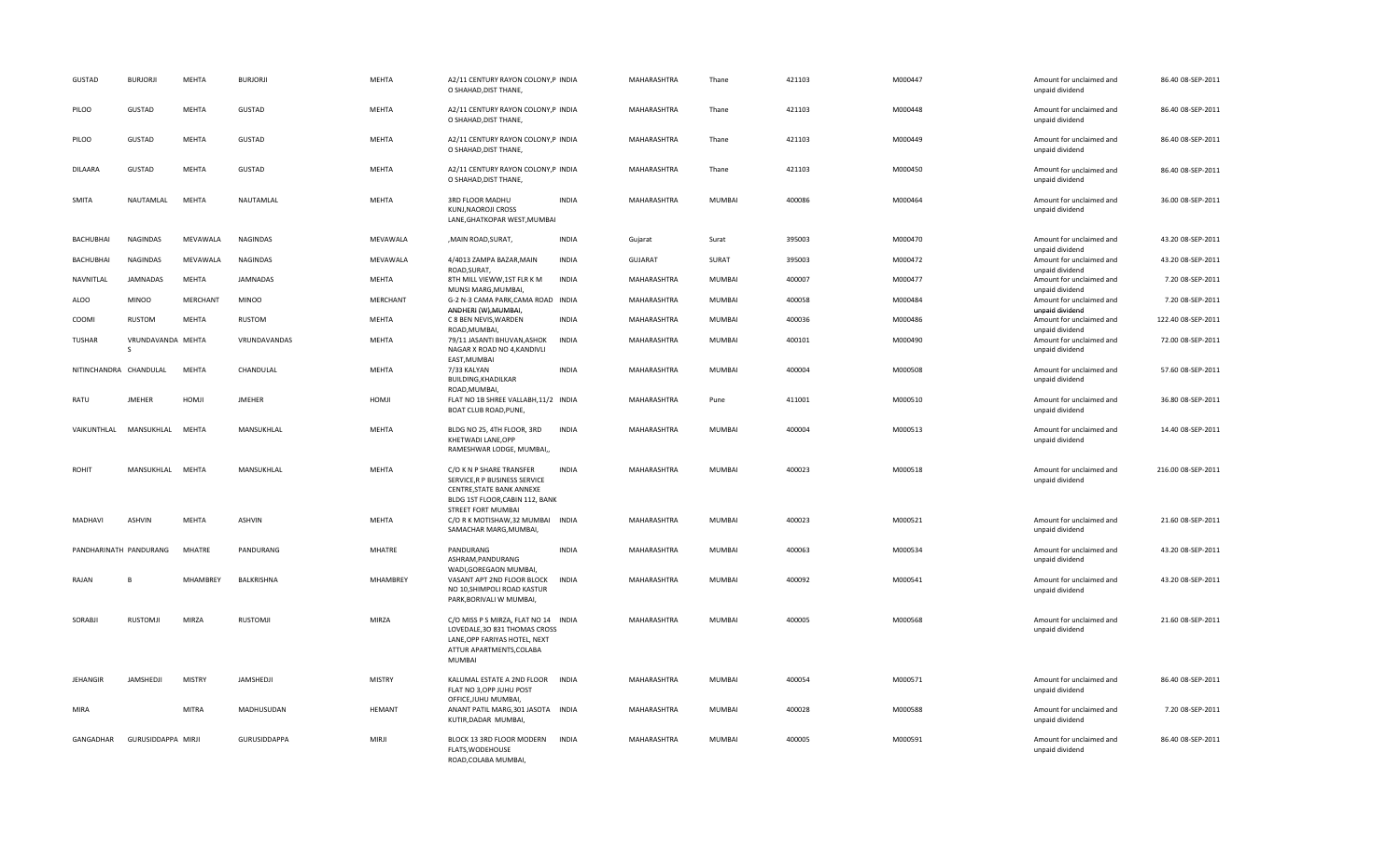| MANI             | BEHRAMJI            | MIRZA           | BEHRAMJI      |                 | MIRZA           | AIDOON BUILDING TOP<br>FLOOR, DHOBI TALAO MUMBAI,,                                                           | <b>INDIA</b> | MAHARASHTRA          | MUMBAI        | 400002 | M000596 | Amount for unclaimed and<br>unpaid dividend                    | 792.00 08-SEP-2011 |
|------------------|---------------------|-----------------|---------------|-----------------|-----------------|--------------------------------------------------------------------------------------------------------------|--------------|----------------------|---------------|--------|---------|----------------------------------------------------------------|--------------------|
| <b>GHAVER</b>    | DARA                | <b>MISTRY</b>   | DARA          |                 | <b>MISTRY</b>   | 7C/7D MAPEL HOUSE, EDEN<br>WOODS OFF POKHARAN 2, THANE                                                       | <b>INDIA</b> | MAHARASHTRA          | Thane         | 400601 | M000618 | Amount for unclaimed and<br>unpaid dividend                    | 43.20 08-SEP-2011  |
| DARA             | <b>RUSTOMJI</b>     | <b>MISTRY</b>   | RUSTOMJI      |                 | <b>MISTRY</b>   | W,<br>7C/7D MAPEL HOUSE, EDEN<br>WOODS OFF POKHARAN 2, THANE                                                 | <b>INDIA</b> | MAHARASHTRA          | Thane         | 400601 | M000619 | Amount for unclaimed and<br>unpaid dividend                    | 43.20 08-SEP-2011  |
| HORMAZ           | DARA                | <b>MISTRY</b>   | DARA          |                 | <b>MISTRY</b>   | W,<br>7C/7D MAPEL HOUSE, EDEN<br>WOODS OPP POKHARAN 2, THANE                                                 | <b>INDIA</b> | MAHARASHTRA          | Thane         | 400601 | M000620 | Amount for unclaimed and<br>unpaid dividend                    | 43.20 08-SEP-2011  |
| ARDESHIR         | CAWASJI             | <b>MISTRI</b>   | CAWASJI       |                 | <b>MISTRI</b>   | WEST,<br>BLDG NO 3 FLAT NO 10,2ND FLR INDIA<br>TATA MILLS COOP HSG SOC<br>PAREL, ELPHINSTONE ROAD<br>MUMBAI, |              | MAHARASHTRA          | MUMBAI        | 400012 | M000629 | Amount for unclaimed and<br>unpaid dividend                    | 216.00 08-SEP-2011 |
| DEEPAK           |                     | <b>MISHRA</b>   | MR            |                 | <b>MISHRA</b>   | CLOSE TO CANE DEV.COUNCIL, 172 INDIA<br>CIVIL LINES,, BAREILLY                                               |              | <b>UTTAR PRADESH</b> | BAREILLY      | 243001 | M000647 | Amount for unclaimed and<br>unpaid dividend                    | 1.60 08-SEP-2011   |
| HUTOXI           | PESI                | <b>MISTRY</b>   | PESI          |                 | <b>MISTRY</b>   | TODDYWALLA BUILDING, GR<br>FLOOR FLAT NO 18,286<br>SOPARIBAUG ROAD, PAREL<br><b>MUMBAI</b>                   | <b>INDIA</b> | MAHARASHTRA          | MUMBAI        | 400012 | M000648 | Amount for unclaimed and<br>unpaid dividend                    | 8.00 08-SEP-2011   |
| G                | $\mathsf{R}$        | MOKASHI         | RAMCHANDRA    |                 | MOKASHI         | MERCHANT,P O<br>SHRIRAMPUR, DIST<br>AHMEDNAGAR,                                                              | INDIA        | MAHARASHTRA          | Ahmednagar    | 413709 | M000650 | Amount for unclaimed and<br>unpaid dividend                    | 367.20 08-SEP-2011 |
| ZULEKHA          | EBRAHIM             | MOOLA           | EBRAHIM       |                 | MOOLA           | P O KHOLWAD, DIST SURAT,,                                                                                    | INDIA        | <b>GUJARAT</b>       | SURAT         | 394190 | M000664 | Amount for unclaimed and<br>unpaid dividend                    | 86.40 08-SEP-2011  |
| YEZDI            | <b>MINOO</b>        | MOGAL           | <b>MINOO</b>  |                 | MOGAL           | BOTAWALA BLDG,257                                                                                            | <b>INDIA</b> | MAHARASHTRA          | MUMBAI        | 400002 | M000667 | Amount for unclaimed and                                       | 295.20 08-SEP-2011 |
| <b>MINOO</b>     | NADIRSHAW           | MOGAL           | NADIRSHAW     |                 | MOGAL           | THAKURDWAR, MUMBAI,<br>BOTAWALA BLDG,257<br>THAKURDWAR.MUMBAI.                                               | <b>INDIA</b> | MAHARASHTRA          | MUMBAI        | 400002 | M000668 | unpaid dividend<br>Amount for unclaimed and<br>unpaid dividend | 93.60 08-SEP-2011  |
| AYUB             | AHMED               | <b>MOTA</b>     | AHMED         |                 | <b>MOTA</b>     | PARSIWAD, RANDER, DT SURAT,                                                                                  | <b>INDIA</b> | <b>GUJARAT</b>       | SURAT         | 395005 | M000673 | Amount for unclaimed and<br>unpaid dividend                    | 108.00 08-SEP-2011 |
| <b>MINOO</b>     | NADIRSHAW           | MOGAL           | NADIRSHAW     |                 | MOGAL           | BOTAWALA BLDG 2ND FLOOR, 257 INDIA<br>THAKURDWAR ROAD, MUMBAI,                                               |              | MAHARASHTRA          | MUMBAI        | 400002 | M000674 | Amount for unclaimed and<br>unpaid dividend                    | 194.40 08-SEP-2011 |
| SHAKAR           | NARAYAN             | MORALWAR        | NARAYAN       |                 | MORALWAR        | 1 MANAS PALNAKAMAL CO OP<br>HSG SOCIETY, M L C ROAD PESTAM<br>SAGAR, CHEMBUR MUMBAI,                         | <b>INDIA</b> | MAHARASHTRA          | MUMBAI        | 400089 | M000676 | Amount for unclaimed and<br>unpaid dividend                    | 302.40 08-SEP-2011 |
| DADY             | <b>DORAB</b>        | <b>MODY</b>     | <b>DORAB</b>  | <b>BOMANJEE</b> | <b>MODY</b>     | FLAT NO 6 2ND FLOOR, SAKINA<br>MANZIL, NEAR ALLBLESS BAUG<br>QUEENS ROAD, CHARNI ROAD                        | <b>INDIA</b> | MAHARASHTRA          | MUMBAI        | 400004 | M000679 | Amount for unclaimed and<br>unpaid dividend                    | 7.20 08-SEP-2011   |
| YEZDI            | <b>MINOO</b>        | MOGAL           | <b>MINOO</b>  | N               | MOGAL           | <b>MUMBAI BR</b><br>2ND FLOOR BOTAWALLA<br>BLDG, 257 THAKURDWAR                                              | <b>INDIA</b> | MAHARASHTRA          | MUMBAI        | 400002 | M000680 | Amount for unclaimed and<br>unpaid dividend                    | 7.20 08-SEP-2011   |
| MODI             | NARAYANDAS          | <b>JAMNADAS</b> | NARAYANDAS    |                 | <b>JAMNADAS</b> | RD, MUMBAI,<br>C/O JAMNADAS HIMATLAL<br>MODI, STATION ROAD, BARODA,                                          | <b>INDIA</b> | <b>GUJARAT</b>       | VADODARA      | 391110 | M000681 | Amount for unclaimed and<br>unpaid dividend                    | 223.20 08-SEP-2011 |
| RAVINDRA         | MANHAR              | <b>MOHON</b>    | <b>MANHAR</b> |                 | <b>MOHON</b>    | NAV DOMBIVLI CO OP HOUS<br>SOCY, FLAT NO 40 BLDG 3, OPP RLY<br>STATION, DOMBIVLI EAST, DIST<br>THANE,        | <b>INDIA</b> | MAHARASHTRA          | Thane         | 421201 | M000685 | Amount for unclaimed and<br>unpaid dividend                    | 4.00 08-SEP-2011   |
| <b>HUKMATRAI</b> | KEVALRAM            | MOTWANI         | KEVALRAM      |                 | <b>MOTWANI</b>  | C/O M/S HUKMATRAI<br>KEVALRAM, 406/24 SUKHSAGAR<br>BLDG, NEAR QUARTERGATE<br>POONA,                          | <b>INDIA</b> | MAHARASHTRA          | Pune          | 411002 | M000686 | Amount for unclaimed and<br>unpaid dividend                    | 720.00 08-SEP-2011 |
| JAYANTILAL       | MANILAL             | <b>MODI</b>     | MANILAL       |                 | <b>MODI</b>     | A 9 GAUTAMNAGAR 2ND<br>FLOOR, TILAK ROAD BORIVLI                                                             | <b>INDIA</b> | MAHARASHTRA          | MUMBAI        | 400092 | M000687 | Amount for unclaimed and<br>unpaid dividend                    | 7.20 08-SEP-2011   |
| HUKMATRAI        | KEVALRAM            | MOTWANI         | KEVALRAM      |                 | MOTWANI         | WEST, MUMBAI,<br>C/O MESSRS HUKMATRAI<br>KEVALRAM, 406/24 SUKHASAGAR<br>BUILDING, NEAR QUARTER               | <b>INDIA</b> | MAHARASHTRA          | Pune          | 411002 | M000702 | Amount for unclaimed and<br>unpaid dividend                    | 892.80 08-SEP-2011 |
| REKHA            | CHANDRAKANT MOKASHI |                 | CHANDRAKANT   |                 | MOKASHI         | GATE, POONA<br>8 BARKHAND<br>NIVAS, TAIKALWADI, LJ ROAD<br>MAHIM.MUMBAI                                      | <b>INDIA</b> | MAHARASHTRA          | <b>MUMBAI</b> | 400016 | M000707 | Amount for unclaimed and<br>unpaid dividend                    | 223.20 08-SEP-2011 |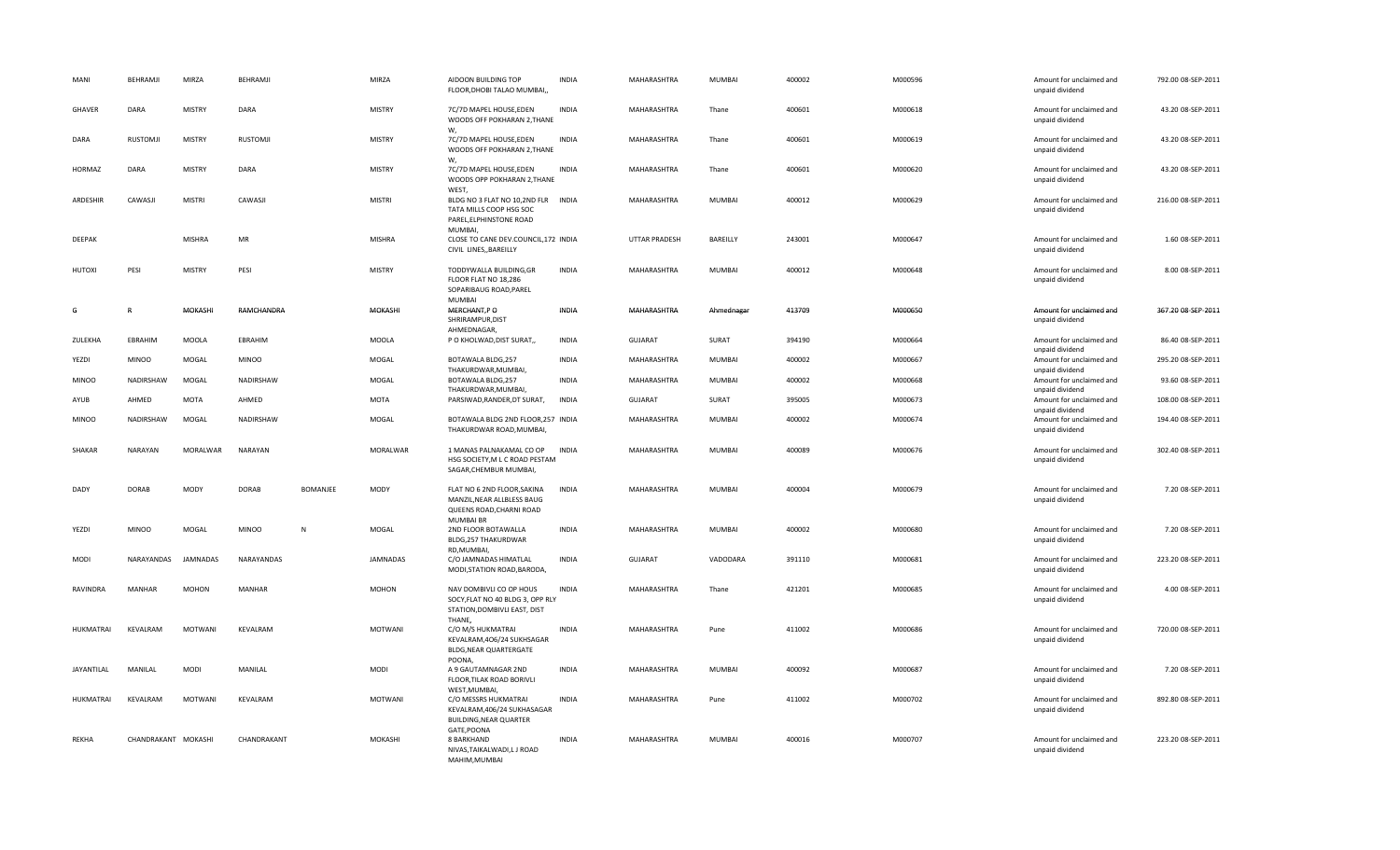| AJIT                 | JAYANTILAL           | <b>MODI</b>           | JAYANTILAL             | <b>MODI</b>     | A 9 GAUTAM NAGAR 2ND<br>FLOOR, TILAK ROAD BORIVLI<br>WEST, MUMBAI,                                                                                   | <b>INDIA</b> | MAHARASHTRA    | <b>MUMBAI</b>      | 400092 | M000713 | Amount for unclaimed and<br>unpaid dividend                    | 7.20 08-SEP-2011    |
|----------------------|----------------------|-----------------------|------------------------|-----------------|------------------------------------------------------------------------------------------------------------------------------------------------------|--------------|----------------|--------------------|--------|---------|----------------------------------------------------------------|---------------------|
| <b>BHAVNA</b>        | AJIT                 | <b>MODI</b>           | AJIT                   | <b>MODI</b>     | A 9 GAUTAM NAGAR 2ND<br>FLOOR, TILAK ROAD BORIVLI<br>WEST, MUMBAI,                                                                                   | INDIA        | MAHARASHTRA    | <b>MUMBAI</b>      | 400092 | M000714 | Amount for unclaimed and<br>unpaid dividend                    | 7.20 08-SEP-2011    |
| <b>GOMTIBEN</b>      | JAYANTILAL           | <b>MODI</b>           | JAYANTILAL             | <b>MODI</b>     | A 9 GAUTAM NAGAR 2ND<br>FLOOR, TILAK ROAD BORIVLI<br>WEST, MUMBAI,                                                                                   | <b>INDIA</b> | MAHARASHTRA    | <b>MUMBAI</b>      | 400092 | M000715 | Amount for unclaimed and<br>unpaid dividend                    | 7.20 08-SEP-2011    |
| RAJENDRA             | JAYANTILAL           | <b>MODI</b>           | JAYANTILAL             | <b>MODI</b>     | A 9 GAUTAM NAGAR 2ND<br>FLOOR, TILAK ROAD BORIVLI                                                                                                    | INDIA        | MAHARASHTRA    | <b>MUMBAI</b>      | 400092 | M000717 | Amount for unclaimed and<br>unpaid dividend                    | 7.20 08-SEP-2011    |
| MADHUSUDAN RAJARAM   |                      | <b>MONDKAR</b>        | RAJARAM                | <b>MONDKAR</b>  | WEST, MUMBAI,<br>8/A 13 SHREE JAWAHAR CO OP<br>HSG SOCY, GOVIND NAGAR<br>SODAWALA                                                                    | <b>INDIA</b> | MAHARASHTRA    | <b>MUMBAI</b>      | 400092 | M000725 | Amount for unclaimed and<br>unpaid dividend                    | 86.40 08-SEP-2011   |
| MALATI               | MADHUSUDAN MONDKAR   |                       | MADHUSUDAN             | <b>MONDKAR</b>  | LANE, BORIVALI, MUMBAI<br>8/A 13 SHREE JAWAHAR CO OP<br>HSG SOCY, GOVIND NAGAR<br>SODAWALA                                                           | INDIA        | MAHARASHTRA    | MUMBAI             | 400092 | M000726 | Amount for unclaimed and<br>unpaid dividend                    | 43.20 08-SEP-2011   |
| PADMAVATI            | CHANDRAKANT MOHOLKAR |                       | CHANDRAKANT            | MOHOLKAR        | LANE, BORIVALI, MUMBAI<br>25/8 SAMATA HSG SOCY 1ST FLR B INDIA<br>WING, WAGLE ESTATE POLICE<br>CHOWKEY & SHOPPING CENTRE,<br>SHRI NAGAR, THANE WEST, |              | MAHARASHTRA    | Thane              | 400604 | M000735 | Amount for unclaimed and<br>unpaid dividend                    | 43.20 08-SEP-2011   |
| PADMA                | CHAMPAKLAL MODI      |                       | CHAMPAKLAL             | <b>MODI</b>     | 32 PARAM GEET NAGAR, AGASHI INDIA<br>ROAD, VIRAR WEST,                                                                                               |              | MAHARASHTRA    | Thane              | 401303 | M000741 | Amount for unclaimed and<br>unpaid dividend                    | 43.20 08-SEP-2011   |
| SHILPESH             | CHAMPAKLAL           | <b>MODI</b>           | CHAMPAKLAL             | MODI            | 32 PARAM JEET NAGAR, AGASHI<br>ROAD, VIRAR WEST PIN                                                                                                  | INDIA        | MAHARASHTRA    | Thane              | 401303 | M000742 | Amount for unclaimed and<br>unpaid dividend                    | 43.20 08-SEP-2011   |
| CHAMPAKLAL           | <b>NAGINDAS</b>      | <b>MODI</b>           | NAGINDAS               | <b>MODI</b>     | 32 PARAM JEET NAGAR, AGASHI<br>ROAD, VIRAR WEST,                                                                                                     | <b>INDIA</b> | MAHARASHTRA    | Thane              | 401303 | M000744 | Amount for unclaimed and<br>unpaid dividend                    | 43.20 08-SEP-2011   |
| KALI                 | H                    | MODY                  | HOMI                   | MODY            | 11 M L DAHANUKAR<br>MARG, MUMBAI,                                                                                                                    | <b>INDIA</b> | MAHARASHTRA    | MUMBAI             | 400026 | M000747 | Amount for unclaimed and<br>unpaid dividend                    | 180.00 08-SEP-2011  |
| VINA                 | PILOO                | <b>MODY</b>           | PILOO                  | <b>MODY</b>     | C/O CONTEMPORARY ARTS AND<br>CRAFTS PVT LTD, SURYA SADAN 19<br>NEPEAN SEA ROAD, MUMBAI,                                                              | <b>INDIA</b> | MAHARASHTRA    | <b>MUMBAI</b>      | 400036 | M000753 | Amount for unclaimed and<br>unpaid dividend                    | 180.00 08-SEP-2011  |
| RATI                 | <b>RUSTOMJI</b>      | MOTAFRAM              | <b>RUSTOMJI</b>        | MOTAFRAM        | 64 BELLE VIEW,85 WARDEN<br>ROAD, MUMBAI,                                                                                                             | <b>INDIA</b> | MAHARASHTRA    | MUMBAI             | 400036 | M000755 | Amount for unclaimed and<br>unpaid dividend                    | 86.40 08-SEP-2011   |
| YEZDI                | <b>MINOO</b>         | MOGAL                 | <b>MINOO</b>           | MOGAL           | 2ND FLOOR BOTAWALA BLDG,257 INDIA<br>THAKURDWAR ROAD, MUMBAI,                                                                                        |              | MAHARASHTRA    | <b>MUMBAI</b>      | 400002 | M000764 | Amount for unclaimed and<br>unpaid dividend                    | 72.00 08-SEP-2011   |
| YEZDI                | <b>MINOO</b>         | MOGAL                 | <b>MINOO</b>           | MOGAL           | 2ND FLOOR BOTAWALA BLDG,257 INDIA<br>THAKURDWAR ROAD, MUMBAI,                                                                                        |              | MAHARASHTRA    | <b>MUMBAI</b>      | 400002 | M000769 | Amount for unclaimed and<br>unpaid dividend                    | 72.00 08-SEP-2011   |
| <b>DAWOODI</b>       |                      | OY                    | МОНОММЕДВН МОНОМЕДВНОҮ | МОНОММЕДВНОҮ    | RIVER RETREAT, NANPURA, SURAT, INDIA                                                                                                                 |              | <b>GUJARAT</b> | SURAT              | 395001 | M000779 | Amount for unclaimed and<br>unpaid dividend                    | 122.40 08-SEP-2011  |
| <b>MINOO</b>         | <b>BURJORJEE</b>     | MUKADUM               | <b>BURJORJEE</b>       | MUKADUM         | 695 PARSEE COLONY, DR DINSHAW INDIA<br>MASTER ROAD, DADAR MUMBAI,                                                                                    |              | MAHARASHTRA    | <b>MUMBAI</b>      | 400014 | M000796 | Amount for unclaimed and<br>unpaid dividend                    | 165.60 08-SEP-2011  |
| RATILAL              | CHHABILDAS           | MUKHTYAR              | CHHABILDAS             | <b>MUKHTYAR</b> | 4TH FLOOR MOHAN NIWAS, 20<br>KUMBHAR TUKDA, MUMBAI,                                                                                                  | <b>INDIA</b> | MAHARASHTRA    | MUMBAI             | 400004 | M000807 | Amount for unclaimed and<br>unpaid dividend                    | 4723.20 08-SEP-2011 |
| BHOJA                | RAJA                 | MULKI                 | RAJA                   | MULKI           | 702, WESTEND BUILDING, SECTOR INDIA<br>19, PLOT NO.10, NERUL, NAVI<br><b>MUMBAI</b>                                                                  |              | MAHARASHTRA    | <b>NAVI MUMBAI</b> | 400706 | M000820 | Amount for unclaimed and<br>unpaid dividend                    | 43.20 08-SEP-2011   |
| HANSA                | MULCHAND             | MUKATI                | MULCHAND               | MUKATI          | GURU CHHAYA, DAHISAR<br>EAST, MUMBAI,                                                                                                                | <b>INDIA</b> | MAHARASHTRA    | <b>MUMBAI</b>      | 400068 | M000836 | Amount for unclaimed and                                       | 7.20 08-SEP-2011    |
| RADHABAI             | BALKRISHNA           | MULGAONKAR BALKRISHNA |                        | MULGAONKAR      | 20 DR KASHIBAI NAVRANGE<br>ROAD, GAMDEVI, MUMBAI,                                                                                                    | <b>INDIA</b> | MAHARASHTRA    | MUMBAI             | 400007 | M000842 | unpaid dividend<br>Amount for unclaimed and<br>unpaid dividend | 223.20 08-SEP-2011  |
| OMPRAKASH            |                      | MUNDADA               | MAHADEO                | MUNDADA         | 7213 PINJAR<br>GALLI, AHMEDNAGAR,,                                                                                                                   | <b>INDIA</b> | MAHARASHTRA    | Ahmednagar         | 414001 | M000843 | Amount for unclaimed and                                       | 57.60 08-SEP-2011   |
| MAGANLAL             | RAMJI                | RAICHURA              | RAMJI                  | RAICHURA        | 504 ROOP DARSHAN C,5TH FLOOR INDIA<br>OPP ALLAHABAD BANK, JUHU<br>SCHEME ROAD NO 1, MUMBAI                                                           |              | MAHARASHTRA    | <b>MUMBAI</b>      | 400058 | M000869 | unpaid dividend<br>Amount for unclaimed and<br>unpaid dividend | 86.40 08-SEP-2011   |
| MANSUKHLAL PREMCHAND |                      | BHULANI               | PREMCHAND              | BHULANI         | 4 KISH KANT,6 SHREE HIND CO OP INDIA<br>SOCIETY, 23 DUNCAN CAUSEWAY<br>ROAD SION.MUMBAI                                                              |              | MAHARASHTRA    | <b>MUMBAI</b>      | 400022 | M000870 | Amount for unclaimed and<br>unpaid dividend                    | 72.00 08-SEP-2011   |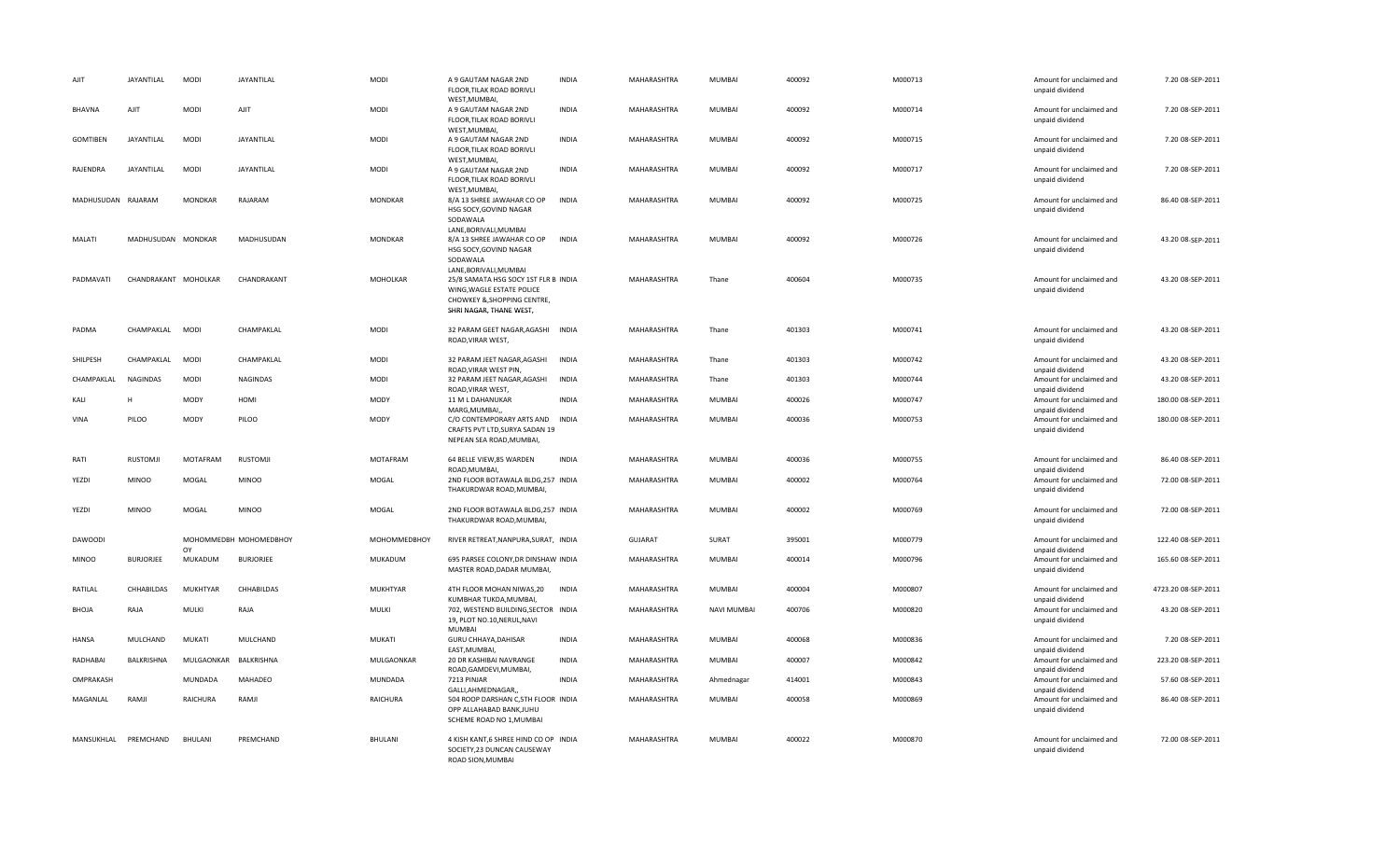| MADHAVLAL                  |                  | MAGANLAL     | MAGANLAL         |                 | MAGANLAL          | RAM NIVAS BLOCK NO 30,24<br><b>GOKHALE ROAD NORTH, DADAR</b><br>MUMBAI,                                           | <b>INDIA</b> | MAHARASHTRA    | MUMBAI        | 400028 | M000889 | Amount for unclaimed and<br>unpaid dividend                    | 7.20 08-SEP-2011    |
|----------------------------|------------------|--------------|------------------|-----------------|-------------------|-------------------------------------------------------------------------------------------------------------------|--------------|----------------|---------------|--------|---------|----------------------------------------------------------------|---------------------|
| MORARJI                    |                  | VASANJI      | VASANJI          |                 | VASANJI           | 105 GOKUL VIEW 1ST FLOOR B<br>WING.OPP GOKUL TOWER<br>THAKUR COMPLEX, KANDIVALI E<br><b>MUMBAI</b>                | <b>INDIA</b> | MAHARASHTRA    | MUMBAI        | 400101 | M000895 | Amount for unclaimed and<br>unpaid dividend                    | 86.40 08-SEP-2011   |
| MURLIDHAR                  | DAMODAR          | KULKARNI     | DAMODAR          |                 | KULKARNI          | C/O M S MILLS LTD,P O<br>TILAKNAGAR, DIST AHMEDNAGAR,                                                             | <b>INDIA</b> | MAHARASHTRA    | Ahmednagar    | 413720 | M000896 | Amount for unclaimed and<br>unpaid dividend                    | 21.60 08-SEP-2011   |
| MEHERA                     | ARDESHIR         | NARIMAN      | ARDESHIR         |                 | NARIMAN           | C/O MRS MARY S MAMA, MEHR<br>DAL FLAT NO 174, CUFF PARADE<br>COLABA, MUMBAI                                       | <b>INDIA</b> | MAHARASHTRA    | MUMBAI        | 400005 | M000907 | Amount for unclaimed and<br>unpaid dividend                    | 1267.20 08-SEP-2011 |
| MATHURABAI                 | RAMCHANDRA       | TAMHANKAR    | RAMCHANDRA       |                 | TAMHANKAR         | 3/27 GOREGAONKAR<br>BLDG, GIRGAUM, MUMBAI,                                                                        | <b>INDIA</b> | MAHARASHTRA    | MUMBAI        | 400004 | M000918 | Amount for unclaimed and<br>unpaid dividend                    | 5752.80 08-SEP-2011 |
| MADHUSUDAN                 |                  | PATEL        | MOHANLAL         |                 | PATEL             | KAMLESH BHUVAN OPP MOTI<br>NAGAR, ST XAVIER'S SCHOOL                                                              | INDIA        | <b>GUJARAT</b> | AHMEDABAD     | 380009 | M000936 | Amount for unclaimed and<br>unpaid dividend                    | 115.20 08-SEP-2011  |
| MAHENDRAKU<br><b>MAR</b>   |                  | PATEL        | MANILAL          |                 | PATEL             | ROAD, AHMEDABAD,<br>C/O J M PATEL 40 GANDHIVAS, AT INDIA<br>& POST KHARNA TAL VIJAPUR, DIST<br>MEHSANA N GUJARAT, |              | GUJARAT        | KALOL         | 382825 | M000952 | Amount for unclaimed and<br>unpaid dividend                    | 388.80 08-SEP-2011  |
| MAHESH                     | <b>KUMAR</b>     | GOEL         | <b>DEVKI</b>     | <b>NANDAN</b>   | GOEL              | D 10 TELEGRAPH PLACE, BANGLA INDIA<br>SAHEB MARG, NEW DELHI,                                                      |              | DELHI          | DELHI         | 110001 | M000958 | Amount for unclaimed and<br>unpaid dividend                    | 2520.00 08-SEP-2011 |
| MINA                       | <b>ISHVARLAL</b> | BRAHMBHATT   | <b>ISHVARLAL</b> |                 | <b>BRAHMBHATT</b> | AT & PO UWARSAD, TQ & DIST<br>GANDHINAGAR,                                                                        | <b>INDIA</b> | <b>GUJARAT</b> | GANDHINAGAR   | 382422 | M001020 | Amount for unclaimed and<br>unpaid dividend                    | 360.00 08-SEP-2011  |
| <b>MOHAN</b>               |                  | CHANCHLANI   | SHANDAS          |                 | CHANCHLANI        | 163/1 OM-NIVAS, SION<br>EAST, MUMBAI,                                                                             | <b>INDIA</b> | MAHARASHTRA    | MUMBAI        | 400022 | M001026 | Amount for unclaimed and<br>unpaid dividend                    | 388.80 08-SEP-2011  |
| MEHERA                     | ARDESHIR         | NARIMAN      | ARDESHIR         |                 | NARIMAN           | C/O MRS MARY S MAMA, MEHR<br>DAL FLAT NO 174, CUFF PARADE<br>COLABA, MUMBAI                                       | <b>INDIA</b> | MAHARASHTRA    | MUMBAI        | 400005 | M001050 | Amount for unclaimed and<br>unpaid dividend                    | 1785.60 08-SEP-2011 |
| MOHAN                      | <b>KUMAR</b>     | LILA         | BABURAM          |                 | LILA              | 64 MALVIYA NAGAR, BHOPAL M P,, INDIA                                                                              |              | MADHYA PRADESH | Bhopal        | 462003 | M001067 | Amount for unclaimed and<br>unpaid dividend                    | 1080.00 08-SEP-2011 |
| MADHUKAR                   | SHIVPRASAD       | JANI         | SHIVPRASAD       |                 | JANI              | BHAGWATI NIWAS, BAJAJ<br>ROAD, VILE PARLE W, MUMBAI                                                               | <b>INDIA</b> | MAHARASHTRA    | MUMBAI        | 400056 | M001084 | Amount for unclaimed and<br>unpaid dividend                    | 960.00 08-SEP-2011  |
| <b>MITHOO</b>              | <b>HOSHANG</b>   | DARUWALA     | HOSHANG          |                 | DARUWALA          | C BLOCK NO 6 NESS BAUG, 3RD<br>FLOOR, NANA CHOWK, MUMBAI                                                          | INDIA        | MAHARASHTRA    | MUMBAI        | 400007 | M001086 | Amount for unclaimed and<br>unpaid dividend                    | 108.00 08-SEP-2011  |
| MADANLAL                   |                  | MANMAL       | MR               |                 | MANMAL            | MAANMANOHAR, D S LANE<br>CHICKPETH CROSS, BANGALORE,                                                              | <b>INDIA</b> | KARNATAKA      | BANGALORE     | 560053 | M001118 | Amount for unclaimed and<br>unpaid dividend                    | 237.60 08-SEP-2011  |
| MILIND                     | K                | PRIYADARSHI  | KACHARABHAI      |                 | DALABHAI          | RHARADIA<br>NIWAS, KHANPUR, AHMEDABAD,                                                                            | <b>INDIA</b> | <b>GUJARAT</b> | AHMEDABAD     | 380001 | M001127 | Amount for unclaimed and<br>unpaid dividend                    | 79.20 08-SEP-2011   |
| MADHAVI                    | <b>ASHVIN</b>    | <b>MEHTA</b> | <b>ASHVIN</b>    |                 | MEHTA             | R K MOTISHAW, SHARE & STOCK<br>BROKER, 32 MUMBAI SAMACHAR<br><b>MARG MUMBAI</b>                                   | <b>INDIA</b> | MAHARASHTRA    | <b>MUMBAI</b> | 400023 | M001143 | Amount for unclaimed and<br>unpaid dividend                    | 28.80 08-SEP-2011   |
| м                          | G                | SRIHARI      | M                | <b>GURURAJA</b> | RAO               | FLAT NO 15 UTTARADHI MUTT<br>BLDGS, SHANKARA<br>PURAM, BANGALORE,                                                 | INDIA        | KARNATAKA      | BANGALORE     | 560004 | M001155 | Amount for unclaimed and<br>unpaid dividend                    | 1080.00 08-SEP-2011 |
| MIRCHAMAL                  |                  | ASHOK        | MR               |                 | ASHOK             | EAST INDIA TRANSPORT<br>AGENCY, 112 5TH CROSS<br>KALASIPALYAM NEW<br>EXTN, BANGALORE,                             | <b>INDIA</b> | KARNATAKA      | BANGALORE     | 560002 | M001188 | Amount for unclaimed and<br>unpaid dividend                    | 1080.00 08-SEP-2011 |
| MILIND                     | K                | PRIYADARSHI  | $\mathsf{K}$     |                 | PRIYADARSHI       | <b>BHARADIA</b><br>NIWAS, KHANPUR, AHMEDABAD,                                                                     | <b>INDIA</b> | <b>GUJARAT</b> | AHMEDABAD     | 380001 | M001189 | Amount for unclaimed and<br>unpaid dividend                    | 180.00 08-SEP-2011  |
| MANOHAR                    |                  | LAL          | AMAR             |                 | NATH              | C/O SAROJ S KUNCHH, B-407<br>VENKTESHWAR BLDG STATION<br>ROAD, BHAYANDAR WEST DIST<br>THANE,                      | INDIA        | MAHARASHTRA    | Thane         | 401101 | M001200 | Amount for unclaimed and<br>unpaid dividend                    | 115.20 08-SEP-2011  |
| MANJU                      |                  | PALRECHA     | PRAKASH          |                 | PALRECHA          | JADAVJI MANSION, 3RD<br>FOFALWADI 4TH                                                                             | <b>INDIA</b> | MAHARASHTRA    | MUMBAI        | 400002 | M001221 | Amount for unclaimed and<br>unpaid dividend                    | 540.00 08-SEP-2011  |
| MALTI                      | G                | LALA         | GOPALKRISHNA     | - F             | LALA              | FLOOR, BHULESHWAR MUMBAI,<br>BLOCK NO 6/1 G-1, SECTOR NO<br>20, GANDHINAGAR, GUJRAT                               | INDIA        | <b>GUJARAT</b> | AHMEDABAD     | 382020 | M001224 | Amount for unclaimed and                                       | 266.40 08-SEP-2011  |
| MAHENDRAKU JASHBHAI<br>MAR |                  | PATEL        | <b>JASHBHAI</b>  |                 | PATEL             | NANA ADADH, OPP KABRESHWAR INDIA<br>MHADEV, AT & P O ANAND, DIST<br>KAIRA (GUJRAT)                                |              | GUJARAT        | KHEDA         | 388001 | M001228 | unpaid dividend<br>Amount for unclaimed and<br>unpaid dividend | 540.00 08-SEP-2011  |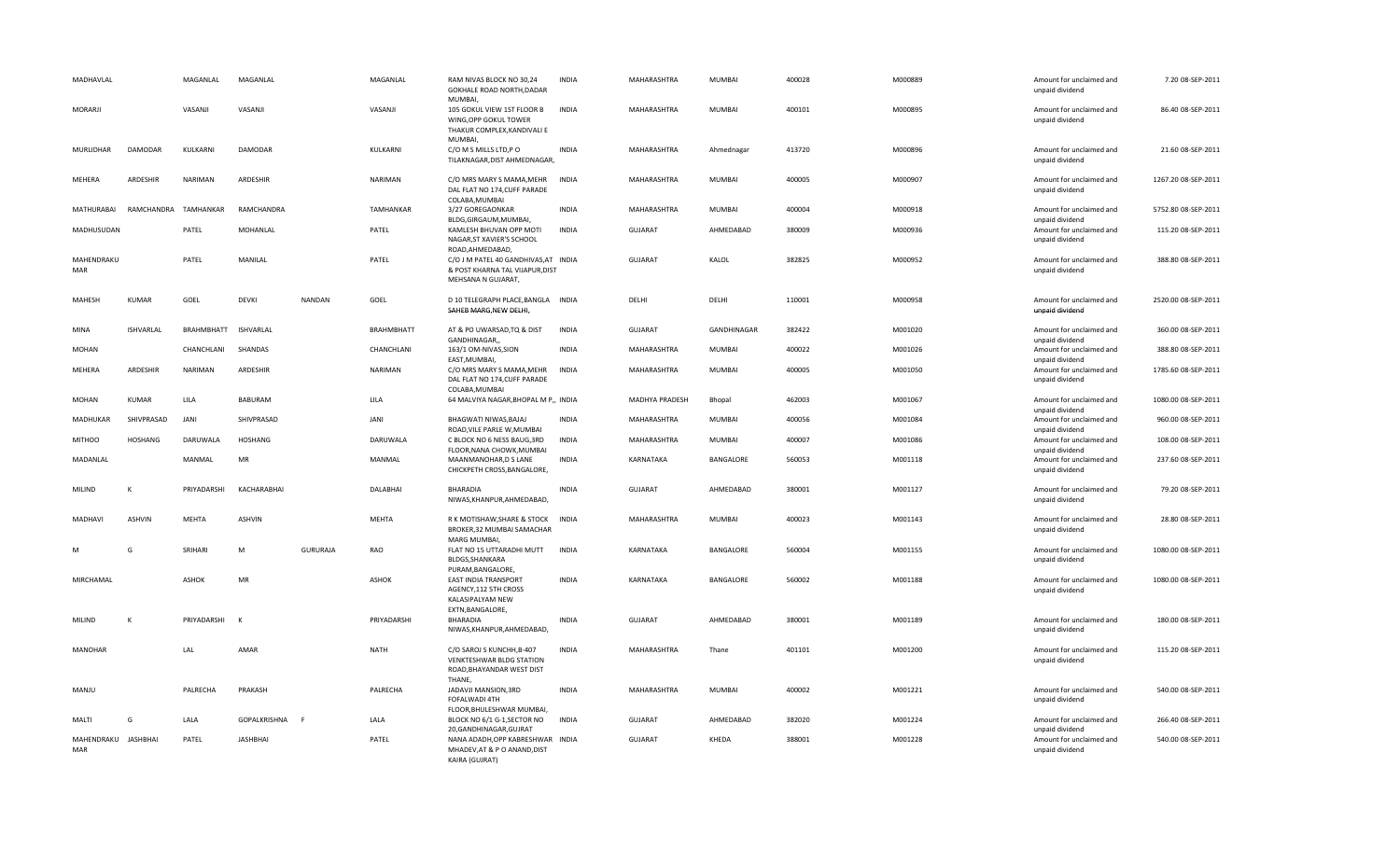| MINU         | <b>JEHANGIR</b> | CHHOY          | <b>JEHANGIR</b> |           | CHHOY          | <b>NAVROZ</b><br>MANSION, TARDEO, MUMBAI,                                                            | <b>INDIA</b> | MAHARASHTRA        | MUMBAI        | 400007 | M001250 | Amount for unclaimed and<br>unpaid dividend                    | 720.00 08-SEP-2011  |
|--------------|-----------------|----------------|-----------------|-----------|----------------|------------------------------------------------------------------------------------------------------|--------------|--------------------|---------------|--------|---------|----------------------------------------------------------------|---------------------|
| MADHU        |                 | SINGHANIA      | BIMAL           |           | SINGHANIA      | EC 207 2ND FLOOR, SECTOR 1 SALT INDIA<br>LAKE CITY, CALCUTTA,                                        |              | <b>WEST BENGAL</b> | Kolkata       | 700064 | M001260 | Amount for unclaimed and<br>unpaid dividend                    | 7.20 08-SEP-2011    |
| MANDAN       | <b>ASHOK</b>    | AMDEKAR        | <b>ASHOK</b>    |           | AMDEKAR        | 6 PRATIBHA COOP HSG SOC<br>LTD, NEAR M S E B CONSUMER<br>SERVISING CENTRE, AGARKAR                   | <b>INDIA</b> | MAHARASHTRA        | Thane         | 421201 | M001263 | Amount for unclaimed and<br>unpaid dividend                    | 7.20 08-SEP-2011    |
| MAHALAXMI    | SHANLAL         | SHAH           | SHANLAL         |           | SHAH           | ROAD, DOMBIVALI EAST<br>C/O SHANLAL LALCHAND &                                                       | <b>INDIA</b> | MAHARASHTRA        | Thane         | 421302 | M001280 | Amount for unclaimed and                                       | 360.00 08-SEP-2011  |
| MADAVDAS     | P               | RAISINGHANI    | P               | F         | RAISINGHANI    | CO, BHIWANDI, DIST THANA,<br>BUNGLOW NO 108 SECTOR-<br>III, CHARKOP KANDIVALI<br>WEST, MUMBAI,       | <b>INDIA</b> | MAHARASHTRA        | MUMBAI        | 400067 | M001407 | unpaid dividend<br>Amount for unclaimed and<br>unpaid dividend | 86.40 08-SEP-2011   |
| MALLIKA      | PRAVIN          | SHETTY         | PRAVEEN         | KUMAR     | M              | 510 YOGI PRESTIGE, L 60 YOGI<br>NAGAR, BORIVALI W,                                                   | <b>INDIA</b> | MAHARASHTRA        | MUMBAI        | 400092 | M001425 | Amount for unclaimed and<br>unpaid dividend                    | 302.40 08-SEP-2011  |
| MAYUR        |                 | <b>KUMAR</b>   | MR              |           | <b>KUMAR</b>   | 7 CHIMANLAL PARK SOCIETY, OPP INDIA<br><b>CADZLA LABORATORIES</b><br>GHODASAR, AHMEDABAD,            |              | <b>GUJARAT</b>     | AHMEDABAD     | 380050 | M001434 | Amount for unclaimed and<br>unpaid dividend                    | 14.40 08-SEP-2011   |
| MEERA        | $\mathsf{R}$    | MANGUDKAR      | RAJIV           |           | MANGUDKAR      | A-7 MUKTANAND CO-OP HSG<br>SOC, HALL ROAD KURLA<br>(W), MUMBAI-70,                                   | <b>INDIA</b> | MAHARASHTRA        | MUMBAI        | 400070 | M001442 | Amount for unclaimed and<br>unpaid dividend                    | 7.20 08-SEP-2011    |
| MADHUSUDAN J |                 | VORA           | JAYANTILAL      |           | VORA           | C/3/32 B M C COLONY, SAI NAGAR INDIA<br>M G CROSS ROAD NO<br>1, KANDIVLEE W MUMBAI,                  |              | MAHARASHTRA        | MUMBAI        | 400067 | M001489 | Amount for unclaimed and<br>unpaid dividend                    | 7.20 08-SEP-2011    |
| MADHU        |                 | <b>BHUTRA</b>  | MAHESH          |           | <b>BHUTRA</b>  | 291 BARKAT NAGAR, DADU MARG INDIA<br>TONK PHATAK, JAIPUR,                                            |              | RAJASTHAN          | <b>JAIPUR</b> | 302015 | M001515 | Amount for unclaimed and<br>unpaid dividend                    | 7.20 08-SEP-2011    |
| MANDEEP      |                 | <b>VOHRA</b>   | G               | К         | <b>VOHRA</b>   | 20 SEABELLE, NAPEANSEA<br>ROAD, MUMBAI                                                               | <b>INDIA</b> | MAHARASHTRA        | MUMBAI        | 400006 | M001535 | Amount for unclaimed and<br>unpaid dividend                    | 720.00 08-SEP-2011  |
| MADHUBALA    | DHANSUKHLAL     | BHANSALI       | DHANSUKHLAL     |           | GORDHAND       | DASHRATHLAL JOSI<br>MARG, KAMALNAYAN NEAR VILE<br>PARLE STATION W, MUMBAI,                           | <b>INDIA</b> | MAHARASHTRA        | MUMBAI        | 400056 | M001544 | Amount for unclaimed and<br>unpaid dividend                    | 14.40 08-SEP-2011   |
| MANDVI       | SHAILENDRA      | GANGWAR        | SHAILENDRA      | KUMAR     | GAN            | USHA COOP HSG SOCIETY, A-11<br>IIIRD FLOOR RAMBAG LANE NO<br>4, KALYAN W,                            | <b>INDIA</b> | MAHARASHTRA        | Thane         | 421304 | M001549 | Amount for unclaimed and<br>unpaid dividend                    | 2880.00 08-SEP-2011 |
| MAMTA        | HIMANSHU        | <b>TRIVEDI</b> | HIMANSHU        |           | <b>TRIVEDI</b> | 407, BLDG NO.A-1 SHRUTI<br>PARK, DHOKALI NAKA, KAPUR<br>BAVDI, KOLSHET ROAD, THANE W,                | <b>INDIA</b> | MAHARASHTRA        | Thane         | 400607 | M001615 | Amount for unclaimed and<br>unpaid dividend                    | 72.00 08-SEP-2011   |
| MADHAVDAS    |                 | THAKERSEY      | MR              |           | THAKERSEY      | 18 LABURNUM ROAD, OPP MANI INDIA<br>BHAVAN,, MUMBAI                                                  |              | MAHARASHTRA        | MUMBAI        | 400007 | M001798 | Amount for unclaimed and<br>unpaid dividend                    | 43.20 08-SEP-2011   |
| RANCHHODDJI  | JIWANJI         | <b>NAIK</b>    | <b>JIVANJI</b>  |           | <b>NAIK</b>    | DEV BHUVAN 3RD FLOOR, 1ST<br>CARPENTER STREET, MUMBAI,                                               | <b>INDIA</b> | MAHARASHTRA        | MUMBAI        | 400004 | N000001 | Amount for unclaimed and<br>unpaid dividend                    | 79.20 08-SEP-2011   |
| VIMLABEN     | RASIKLAL        | NANAVATI       | RASIKLAL        |           | NANAVATI       | C/O R M NANAVATI, 16 APPOLO<br>STREET, MUMBAI,                                                       | <b>INDIA</b> | MAHARASHTRA        | MUMBAI        | 400001 | N000003 | Amount for unclaimed and<br>unpaid dividend                    | 14.40 08-SEP-2011   |
| NALINKANT    |                 | VRAJLAL        | VRAJLAL         |           | VIRJI          | C/O VRAJLAL VIRJI,39 SUNSHINE,G INDIA<br>B ROAD, VILE PARLE MUMBAI                                   |              | MAHARASHTRA        | MUMBAI        | 400057 | N000010 | Amount for unclaimed and<br>unpaid dividend                    | 0.80 08-SEP-2011    |
| DILIP        | MAHADEO         | NADKARNI       | MAHADEO         |           | VITHAL         | K K TOWER FLAT NO 406, PAREL<br>TANK ROAD, PAREL MUMBAI,                                             | <b>INDIA</b> | MAHARASHTRA        | MUMBAI        | 400012 | N000023 | Amount for unclaimed and<br>unpaid dividend                    | 36.00 08-SEP-2011   |
| RANCHHODJI   | JIWANJI         | NAIK           | JIWANJI         | BHULABHAI | <b>NAIK</b>    | DEV BHUVAN 3RD FLOOR,1ST<br>CARPENTER STREET, MUMBAI,                                                | INDIA        | MAHARASHTRA        | MUMBAI        | 400004 | N000035 | Amount for unclaimed and<br>unpaid dividend                    | 7.20 08-SEP-2011    |
| SUNDARKANT   | MADHAV          | NAGARKAR       | MADHAV          |           | NAGARKAR       | SHRIRAM NIWAS ROOM NO<br>2, KOPRI VILLAGE, THANE,                                                    | <b>INDIA</b> | MAHARASHTRA        | Thane         | 400603 | N000056 | Amount for unclaimed and<br>unpaid dividend                    | 7.20 08-SEP-2011    |
| SHOBHANA     | GAJANAN         | NAMPURKAR      | GAJANAN         |           | NAMPURKAR      | C/O G R MOKASHI, TRUPTI<br>SUBHASH COLONY, SHRIRAMPUR<br>DIST AHMEDNAGAR,                            | <b>INDIA</b> | MAHARASHTRA        | Ahmednagar    | 413709 | N000063 | Amount for unclaimed and<br>unpaid dividend                    | 900.00 08-SEP-2011  |
| PRABHA       | SHRINIVAS       | <b>NADGIR</b>  | SHRINIVAS       |           | <b>NADGIR</b>  | BL 12 1ST FLOOR, 173 RAJARAM<br>BHUVAN, SIR BHALCHANDRA<br>ROAD HINDU COLONY, DADAR<br><b>MUMBAI</b> | INDIA        | MAHARASHTRA        | MUMBAI        | 400014 | N000064 | Amount for unclaimed and<br>unpaid dividend                    | 43.20 08-SEP-2011   |
| SEEMA        | <b>DILIP</b>    | NADKARNI       | DILIP           |           | NADKARNI       | B/406 K K TOWER, G D AMBEKAR INDIA<br>MARG, PAREL MUMBAI,                                            |              | MAHARASHTRA        | <b>MUMBAI</b> | 400012 | N000070 | Amount for unclaimed and<br>unpaid dividend                    | 36.00 08-SEP-2011   |
| <b>DILIP</b> | MAHADEO         | NADKARNI       | MAHADEO         |           | NADKARNI       | K K TOWER FLAT NO 406, PAREL<br>TANK ROAD, PAREL, MUMBAI                                             | <b>INDIA</b> | MAHARASHTRA        | MUMBAI        | 400012 | N000071 | Amount for unclaimed and<br>unpaid dividend                    | 36.00 08-SEP-2011   |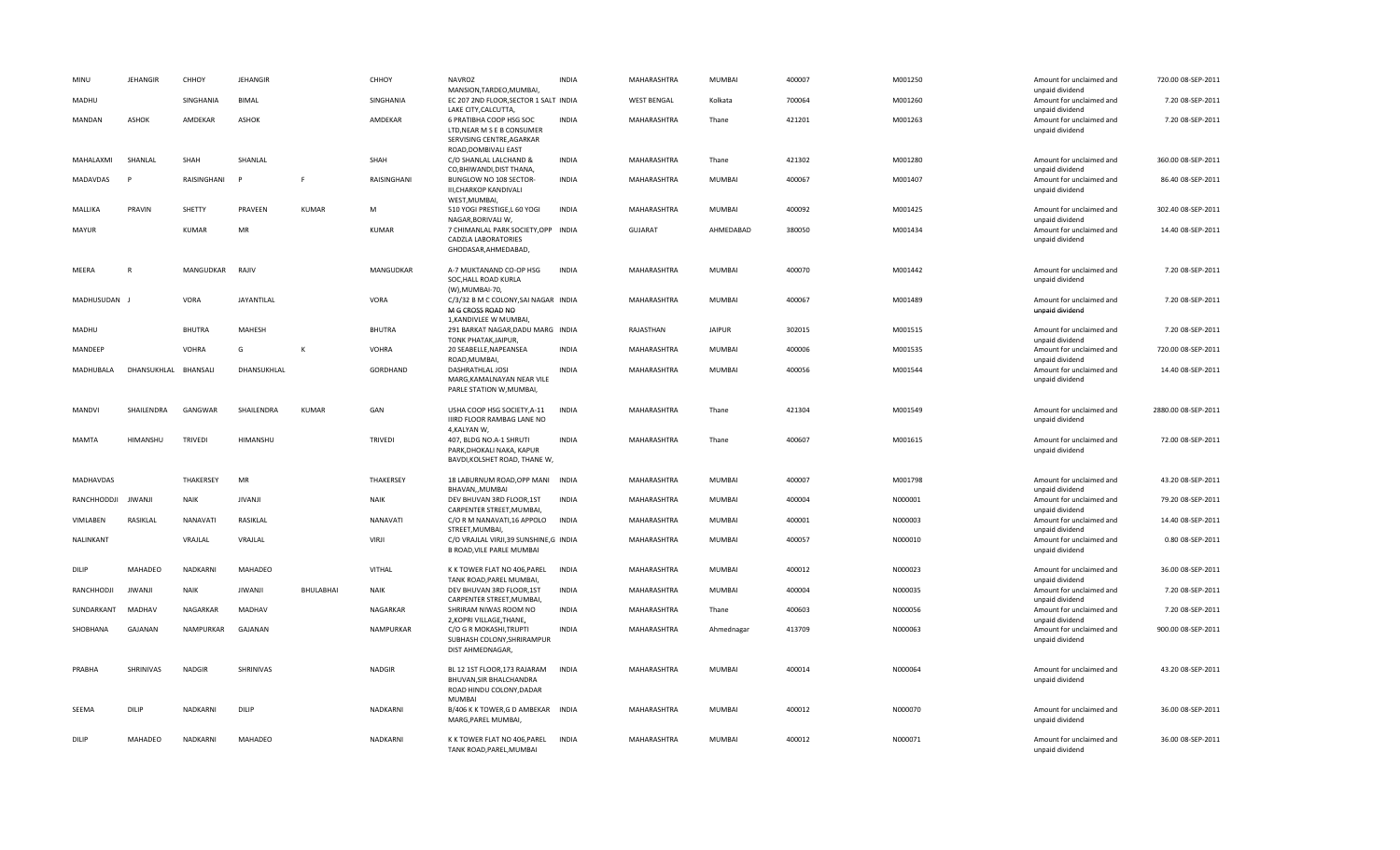| SANTOSH            |                                   | <b>NAYAR</b> | BHUSHAN               | <b>NAYAR</b> | FLAT NO 19 C, PRATAP CO OP<br>HOUSING SOCY LTD, VERSOVA<br>ROAD ANDHERI WEST, MUMBAI                               | <b>INDIA</b> | MAHARASHTRA | MUMBAI        | 400058 | N000074 | Amount for unclaimed and<br>unpaid dividend | 36.00 08-SEP-2011  |
|--------------------|-----------------------------------|--------------|-----------------------|--------------|--------------------------------------------------------------------------------------------------------------------|--------------|-------------|---------------|--------|---------|---------------------------------------------|--------------------|
| <b>VITHAL</b>      | KRISHNARAO                        | NAGARKAR     | <b>KRISHNARAO</b>     | NAGARKAR     | 38//B NANA SHANKAR SETH<br>WADI, JS ROAD, MUMBAI,                                                                  | <b>INDIA</b> | MAHARASHTRA | MUMBAI        | 400002 | N000113 | Amount for unclaimed and<br>unpaid dividend | 57.60 08-SEP-2011  |
| SHAILESH           | NARANDAS                          | NATHWANI     | NARANDAS              | NATHWANI     | 5/19 BLUE GARDENIA, PEDDAR<br>ROAD, MUMBAI,                                                                        | <b>INDIA</b> | MAHARASHTRA | MUMBAI        | 400026 | N000116 | Amount for unclaimed and<br>unpaid dividend | 43.20 08-SEP-2011  |
| NARANDAS           | BHAGWANJI                         | NATHWAN      | BHAGWANJI             | NATHWANI     | 5/19 BLUE GARDENIA, PEDDAR<br>ROAD, MUMBAI,                                                                        | INDIA        | MAHARASHTRA | MUMBAI        | 400026 | N000117 | Amount for unclaimed and<br>unpaid dividend | 43.20 08-SEP-2011  |
| MEHERA             | ARDESHIR                          | NARIMAN      | ARDESHIR              | NARIMAN      | 174 MEHR DAD, CUFFE<br>PARADE, MUMBAI,                                                                             | <b>INDIA</b> | MAHARASHTRA | MUMBAI        | 400005 | N000124 | Amount for unclaimed and<br>unpaid dividend | 547.20 08-SEP-2011 |
| SAROJ              | MANSUKHLAL                        | <b>NAHAR</b> | MANSUKHLAL            | <b>NAHAR</b> | SHREE, STATION<br>ROAD, AHMEDNAGAR,                                                                                | <b>INDIA</b> | Maharashtra | Ahmednagar    | 414001 | N000128 | Amount for unclaimed and<br>unpaid dividend | 7.20 08-SEP-2011   |
| SADHANA            | MANSUKHLAL                        | <b>NAHAR</b> | MANSUKHLAL            | <b>NAHAR</b> | SHREE, STATION<br>ROAD, AHMEDNAGAR                                                                                 | <b>INDIA</b> | MAHARASHTRA | Ahmednagar    | 414001 | N000129 | Amount for unclaimed and<br>unpaid dividend | 7.20 08-SEP-2011   |
| <b>DINESH</b>      | SHIVARAYA                         | <b>NAYAK</b> | SHIVARAYA             | <b>NAYAK</b> | 3 YASHODHAM, MANPADA<br>ROAD, OPP PATANKAR WADI,<br>DOMBIVALI EAST,                                                | <b>INDIA</b> | MAHARASHTRA | Thane         | 421201 | N000138 | Amount for unclaimed and<br>unpaid dividend | 43.20 08-SEP-2011  |
| A                  | N                                 | NAMJOSHI     | NARAYAN               | NAMJOSHI     | A 19 NAVYUG MANSION, N<br>BHARUCHA ROAD, MUMBAI,                                                                   | <b>INDIA</b> | MAHARASHTRA | MUMBAI        | 400007 | N000151 | Amount for unclaimed and<br>unpaid dividend | 43.20 08-SEP-2011  |
| DR                 | DILEEPMAHADE NADKARNI<br>$\Omega$ |              | DILEEPMAHADEO         | NADKARNI     | B-406 K K TOWER, G D AMBEKAR INDIA<br>MARG PAREL, MUMBAI,                                                          |              | MAHARASHTRA | MUMBAI        | 400012 | N000155 | Amount for unclaimed and<br>unpaid dividend | 720.00 08-SEP-2011 |
| MOHAN              | DATTA                             | <b>NAIK</b>  | DATTA                 | <b>NAIK</b>  | MULUND NEW POLICE LINE, 2ND INDIA<br>FLOOR ROOM NO 16.POLICE<br>STATION COMPOUND, MULUND<br>WEST, MUMBAI           |              | MAHARASHTRA | <b>MUMBAI</b> | 400080 | N000156 | Amount for unclaimed and<br>unpaid dividend | 43.20 08-SEP-2011  |
| PRATIBHA           | <b>GIRIDHAR</b>                   | <b>NAIK</b>  | <b>GIRIDHAR</b>       | <b>NAIK</b>  | MULUND NEW POLICE LINE, ROOM INDIA<br>NO 16 2ND FLOOR, POLICE<br>STATION COMPOUND, N S<br>ROAD, MULUND WEST MUMBAI |              | MAHARASHTRA | MUMBAI        | 400080 | N000158 | Amount for unclaimed and<br>unpaid dividend | 43.20 08-SEP-2011  |
| <b>DEVIDAS</b>     | VITHAL                            | <b>NAIK</b>  | VITHAL                | <b>NAIK</b>  | POST & TELEGRAPH QUARTERS, A INDIA<br>1/15 2ND FLOOR, MULUND<br>WEST, MUMBAI                                       |              | MAHARASHTRA | MUMBAI        | 400080 | N000159 | Amount for unclaimed and<br>unpaid dividend | 180.00 08-SEP-2011 |
| RAVINDRANATH DATTA |                                   | <b>NAIK</b>  | DATTA                 | <b>NAIK</b>  | 45/1758 C G S COLONY, SECTOR<br>NO 7 S M PLOT, ANTOP<br>HILL, MUMBAI                                               | <b>INDIA</b> | MAHARASHTRA | <b>MUMBAI</b> | 400037 | N000160 | Amount for unclaimed and<br>unpaid dividend | 43.20 08-SEP-2011  |
| SUNANDA            | KRISHNA                           | <b>NAIK</b>  | KRISHNA               | <b>NAIK</b>  | RAMJAS CHAWL ROOM NO<br>14, FARID NAGAR, PRATAPNAGAR<br>ROAD, BHANDUP WEST MUMBAI                                  | INDIA        | MAHARASHTRA | MUMBAI        | 400078 | N000162 | Amount for unclaimed and<br>unpaid dividend | 223.20 08-SEP-2011 |
| <b>KRISHNA</b>     | <b>BHIKU</b>                      | <b>NAIK</b>  | BHIKU                 | <b>NAIK</b>  | RAMJAS CHAWL ROOM NO<br>14, FARID NAGAR, PRATAPNAGAR<br>ROAD, BHANDUP WEST MUMBAI                                  | <b>INDIA</b> | MAHARASHTRA | MUMBAI        | 400078 | N000163 | Amount for unclaimed and<br>unpaid dividend | 115.20 08-SEP-2011 |
| SUNANDA            | <b>KRISHNA</b>                    | <b>NAIK</b>  | KRISHNA               | <b>NAIK</b>  | RAMJAS CHAWL ROOM NO<br>14, FARID NAGAR, PRATAPNAGAR<br>ROAD, BHANDUP WEST MUMBAI                                  | <b>INDIA</b> | MAHARASHTRA | MUMBAI        | 400078 | N000164 | Amount for unclaimed and<br>unpaid dividend | 115.20 08-SEP-2011 |
| KASHINATH          | <b>VISHNU</b>                     | <b>NAIK</b>  | VISHNU                | <b>NAIK</b>  | WORLI POLICE CAMP, HUDCO A<br>BLOCK ROOM NO<br>3, POCHKHANWALLA ROAD                                               | <b>INDIA</b> | MAHARASHTRA | MUMBAI        | 400025 | N000165 | Amount for unclaimed and<br>unpaid dividend | 43.20 08-SEP-2011  |
| SANGITA            | KASHINATH                         | <b>NAIK</b>  | KASHINATH             | <b>NAIK</b>  | WORLI, MUMBAI<br>WORLI POLICE CAMP, HUDCO A<br>BLOCK ROOM NO<br>3, POCHKHANWALLA ROAD                              | <b>INDIA</b> | MAHARASHTRA | MUMBAI        | 400025 | N000166 | Amount for unclaimed and<br>unpaid dividend | 43.20 08-SEP-2011  |
| LAXMIDAS           | RAVAJIDAS                         | NEGANDHI     | RAVAJIDAS             | NEGANDHI     | WORLI, MUMBAI<br>6TH BHANDARI X LANE, VAKIL<br><b>BUILDING, SAMUEL</b>                                             | <b>INDIA</b> | MAHARASHTRA | MUMBAI        | 400003 | N000201 | Amount for unclaimed and<br>unpaid dividend | 43.20 08-SEP-2011  |
| NEMCHAND           |                                   |              | SAKERCHAND SAKERCHAND | SAKERCHAND   | STREET, MUMBAI<br>FLAT NO 9 VINOD, RAGHAVJI<br>ROAD.GOWALIA TANK.MUMBAI                                            | <b>INDIA</b> | MAHARASHTRA | MUMBAI        | 400026 | N000242 | Amount for unclaimed and<br>unpaid dividend | 21.60 08-SEP-2011  |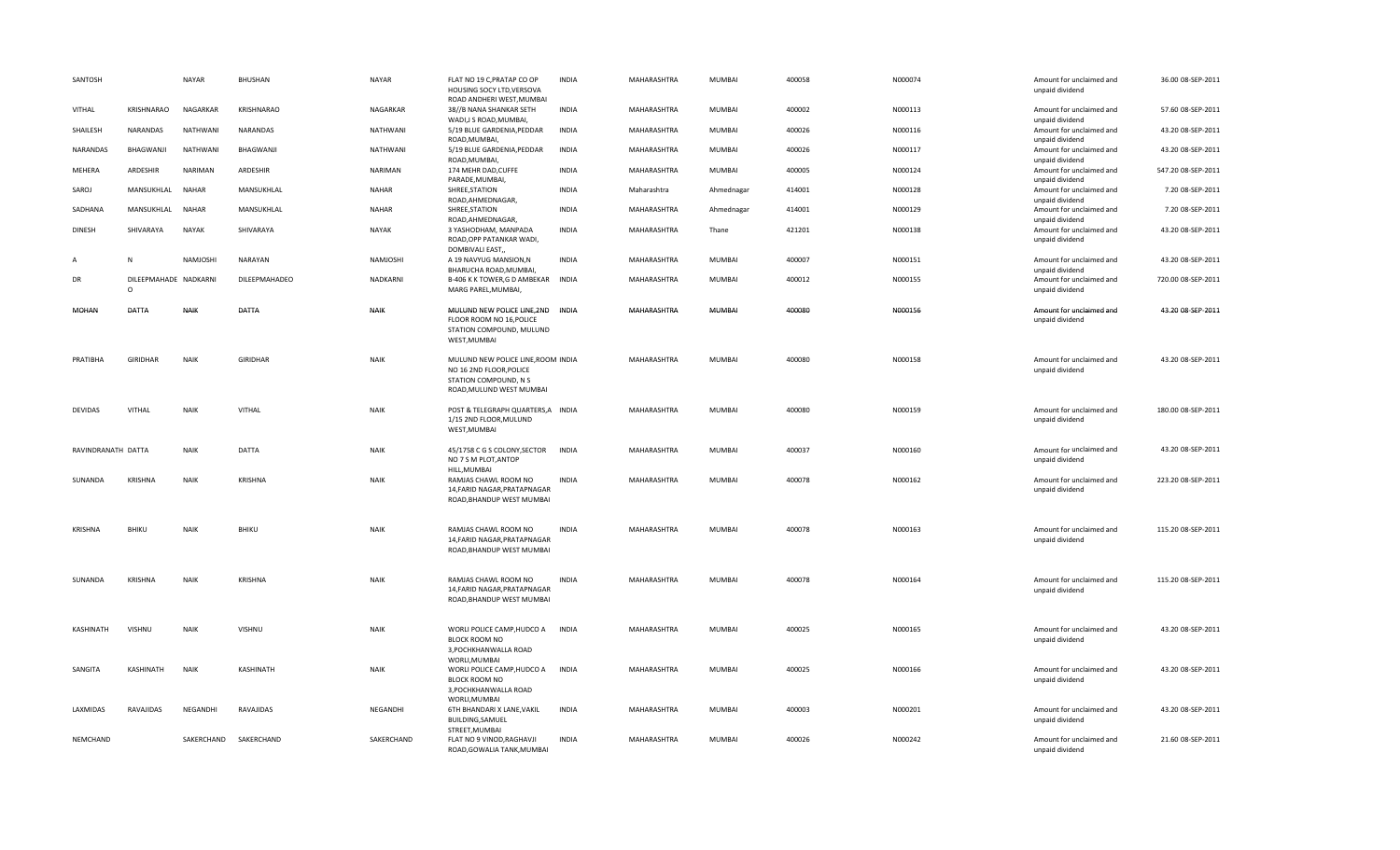| <b>NANJOO</b>        | <b>MINOO</b>      | COMMISSARIAT MINOO |                         |              | COMMISSARIAT    | SOONA MAHAL, FLAT NO 9 4TH<br>FLOOR, MARINE DRIVE, MUMBAI                                                     | <b>INDIA</b> | MAHARASHTRA    | MUMBAI              | 400020 | N000244 | Amount for unclaimed and<br>unpaid dividend | 259.20 08-SEP-2011  |
|----------------------|-------------------|--------------------|-------------------------|--------------|-----------------|---------------------------------------------------------------------------------------------------------------|--------------|----------------|---------------------|--------|---------|---------------------------------------------|---------------------|
| NATVERLAL            | <b>THAKORDAS</b>  | SOPARIWALA         | <b>THAKORDAS</b>        |              | SOPARIWALA      | 9/1935 LIMBDA CHOWK, OPP<br>KABUTARKHANA.SURAT.                                                               | <b>INDIA</b> | <b>GUJARAT</b> | SURAT               | 395003 | N000251 | Amount for unclaimed and<br>unpaid dividend | 16.80 08-SEP-2011   |
| NARGIS               | JAMSHED           | VATCHA             | JAMSHED                 |              | VATCHA          | 5TH FLOOR PALLONJI HOUSE, 35<br>NEW CHARNI ROAD, MUMBAI,                                                      | <b>INDIA</b> | MAHARASHTRA    | MUMBAI              | 400004 | N000259 | Amount for unclaimed and<br>unpaid dividend | 324.00 08-SEP-2011  |
| NARAYAN              | YESHWANT          | GOLE               | YESHWANT                |              | GOLE            | B NO 8 SHREE LAXMI, KESHAV CO INDIA<br>OP HSG SOC LTD, NIRAGI<br><b>BUILDING, PHADKE ROAD,</b><br>DOMBIVLI E, |              | MAHARASHTRA    | Thane               | 421201 | N000265 | Amount for unclaimed and<br>unpaid dividend | 115.20 08-SEP-2011  |
| <b>NAROTTAM</b>      |                   | PURSHOTTAM         | PURSHOTTAM              |              | PURSHOTTAM      | SACHIA FALIA, CUTCH MANDVI,,                                                                                  | <b>INDIA</b> | <b>GUJARAT</b> | <b>BHUJ KUCHCHH</b> | 370465 | N000269 | Amount for unclaimed and<br>unpaid dividend | 417.60 08-SEP-2011  |
| NIWRITTI             | SHANKAR           | DHOKCHWLE          | SHANKAR                 |              | DHOKCHWLE       | AT & POST<br>RANJANKHOL, TILAKNAGAR, DT<br>AHMEDNAGAR,                                                        | <b>INDIA</b> | MAHARASHTRA    | Ahmednagar          | 413720 | N000272 | Amount for unclaimed and<br>unpaid dividend | 165.60 08-SEP-2011  |
| NATWERLAL            | <b>JHAVERBHAI</b> | PATEL              | <b>JHAVERBHAI</b>       |              | PATEL           | PATEL BLOCKS NEAR<br>STADIUM, AHMEDABAD,                                                                      | <b>INDIA</b> | MAHARASHTRA    | AHMEDABAD           | 414014 | N000281 | Amount for unclaimed and<br>unpaid dividend | 151.20 08-SEP-2011  |
| NEMCHAND             |                   |                    | JHAVERCHAND JHAVERCHAND |              | JHAVERCHAND     | 191 205 MOTI DHARAMKANTA<br>BLDG, 5TH FLOOR ROOM NO<br>26, MUMBAI,                                            | <b>INDIA</b> | MAHARASHTRA    | MUMBAI              | 400002 | N000288 | Amount for unclaimed and<br>unpaid dividend | 21.60 08-SEP-2011   |
| <b>NOSHIR</b>        | NANABHAI          | <b>DESAI</b>       | <b>NANABHAI</b>         |              | <b>DESAI</b>    | DESAI STREET, NAVSARI,,                                                                                       | <b>INDIA</b> | <b>GUJARAT</b> | NAVSARI             | 396350 | N000291 | Amount for unclaimed and<br>unpaid dividend | 216.00 08-SEP-2011  |
| NAGINDAS             |                   | CHAVDA             | PRAVJIVAN               |              | CHAVDA          | A/26 RESERVE BANK<br>QTS, MARATHA MANDIR<br>MARG, MUMBAI,                                                     | INDIA        | MAHARASHTRA    | MUMBAI              | 400008 | N000299 | Amount for unclaimed and<br>unpaid dividend | 540.00 08-SEP-2011  |
| PRITI                |                   | GARG               | MR                      |              | GARG            | 11 PRERANA TIRTH, SATELITE<br>ROAD,,AHMEDABAD                                                                 | <b>INDIA</b> | Gujarat        | Ahmedabad           | 380015 | N000323 | Amount for unclaimed and<br>unpaid dividend | 540.00 08-SEP-2011  |
| NAROTTAMDAS LALUBHAI |                   | PATEL              | LALUBHAI                | BAJIBHAI     | PA              | 11 HARGAVAN PARK NEAR ANKUR INDIA<br>2, NARANPURA, AHMEDABAD,                                                 |              | <b>GUJARAT</b> | AHMEDABAD           | 380013 | N000328 | Amount for unclaimed and<br>unpaid dividend | 928.80 08-SEP-2011  |
| NIRMALABEN           | RAMNIKLAL         | <b>MEHTA</b>       | RAMNIKLAL               |              | <b>MEHTA</b>    | 38A KACHHI SOCIETY, CHHAPARIA INDIA<br>ROAD HIMATNAGAR, DIST<br>SABARKANTHA,                                  |              | GUJARAT        | SABARKANTHA         | 383001 | N000356 | Amount for unclaimed and<br>unpaid dividend | 900.00 08-SEP-2011  |
| NITINKUMAR           |                   | MANILAL            | MANILAL                 |              | JAMNALAL        | 98/2 LOHAR CHAWL, HARHAR<br>WALA BUILDING NO 2 1ST<br>FLOOR, MUMBAI,                                          | INDIA        | MAHARASHTRA    | MUMBAI              | 400002 | N000403 | Amount for unclaimed and<br>unpaid dividend | 1080.00 08-SEP-2011 |
| NITIN                | <b>KUMAR</b>      | MANILAL            | MANILAL                 |              | JAMNADAS        | 98/2 LOHAR<br>CHAWL, HARHARWALA BLDG NO<br>4.MUMBAI.                                                          | <b>INDIA</b> | MAHARASHTRA    | <b>MUMBAI</b>       | 400002 | N000410 | Amount for unclaimed and<br>unpaid dividend | 266.40 08-SEP-2011  |
| NITIN                | <b>KUMAR</b>      | MANILAL            | MANILAL                 |              | <b>JAMNADAS</b> | 98/2 LOHAR<br>CHAWLS, HARHARWALA BLDG NO<br>4, MUMBAI,                                                        | <b>INDIA</b> | MAHARASHTRA    | MUMBAI              | 400002 | N000411 | Amount for unclaimed and<br>unpaid dividend | 266.40 08-SEP-2011  |
| NITIN                | <b>KUMAR</b>      | MANILAL            | MANILAL                 |              | <b>JAMNADAS</b> | 98/2 LOHAR<br>CHAWL, HARHARWALA BLDG NO<br>2, MUMBAI,                                                         | INDIA        | MAHARASHTRA    | MUMBAI              | 400002 | N000412 | Amount for unclaimed and<br>unpaid dividend | 1080.00 08-SEP-2011 |
| NITIN                | <b>KUMAR</b>      | MANILAL            | MANILAL                 |              | JAMNADAS        | 98/2 LOHAR<br>CHAWLS, HARHARWALA BLDG NO<br>4, MUMBAI,                                                        | <b>INDIA</b> | MAHARASHTRA    | MUMBAI              | 400002 | N000413 | Amount for unclaimed and<br>unpaid dividend | 266.40 08-SEP-2011  |
| NITINKUMAR           |                   | MANILAL            | MANILAL                 |              | JAMNADAS        | 98/2 LOHAR<br>CHAWL, HARHARWALA BLDG NO<br>4, MUMBAI,                                                         | INDIA        | MAHARASHTRA    | MUMBAI              | 400002 | N000414 | Amount for unclaimed and<br>unpaid dividend | 266.40 08-SEP-2011  |
| NAVEEN               |                   | <b>BANSAL</b>      | $\overline{R}$          |              | BANSAL          | HOUSE NO 17, SECTOR 21-<br>C, CHANDERLOK COLONY, MANDI<br>GOBINDGARH, PUNJAB                                  | <b>INDIA</b> | PUNJAB         | PATIALA             | 147301 | N000416 | Amount for unclaimed and<br>unpaid dividend | 7.20 08-SEP-2011    |
| NITIN                | D                 | SHAH               | DAHYABHAI               | $\mathsf{R}$ | SHAH            | KAPADIA MANSION, RAMNAGAR INDIA<br>SABERMALI, AHMEDABAD,                                                      |              | <b>GUJARAT</b> | AHMEDABAD           | 380005 | N000419 | Amount for unclaimed and<br>unpaid dividend | 1080.00 08-SEP-2011 |
| <b>NAJOO</b>         | <b>MINOO</b>      | COMMISSARIAT MINOO |                         |              | COMMISSARIAT    | SOONA MAHAL, FLAT NO 9 4TH<br>FLOOR, MARINE DRIVE, MUMBAI                                                     | <b>INDIA</b> | MAHARASHTRA    | MUMBAI              | 400020 | N000466 | Amount for unclaimed and<br>unpaid dividend | 79.20 08-SEP-2011   |
| <b>NAJOO</b>         | MUNCHERSHA<br>W   | <b>AYRTON</b>      | MUNCHERSHAW             |              | <b>AYRTON</b>   | 302 SAMUDRA SETH, SAHER<br>AGIARY LANE, BHULABHAI DESAI<br>ROAD, MUMBAI                                       | <b>INDIA</b> | MAHARASHTRA    | MUMBAI              | 400026 | N000468 | Amount for unclaimed and<br>unpaid dividend | 21.60 08-SEP-2011   |
| NITESH               | HASMUKLAL         | <b>BHAVSAR</b>     | HASMUKHLAL              | M            | <b>BHAVSAR</b>  | 2ND FANASWADI, DADI SHETH<br>AGARILANE, 12 SITARAM BULD<br>3RD FLOOR R NO 59.MUMBAI                           | <b>INDIA</b> | MAHARASHTRA    | <b>MUMBAI</b>       | 400002 | N000471 | Amount for unclaimed and<br>unpaid dividend | 223.20 08-SEP-2011  |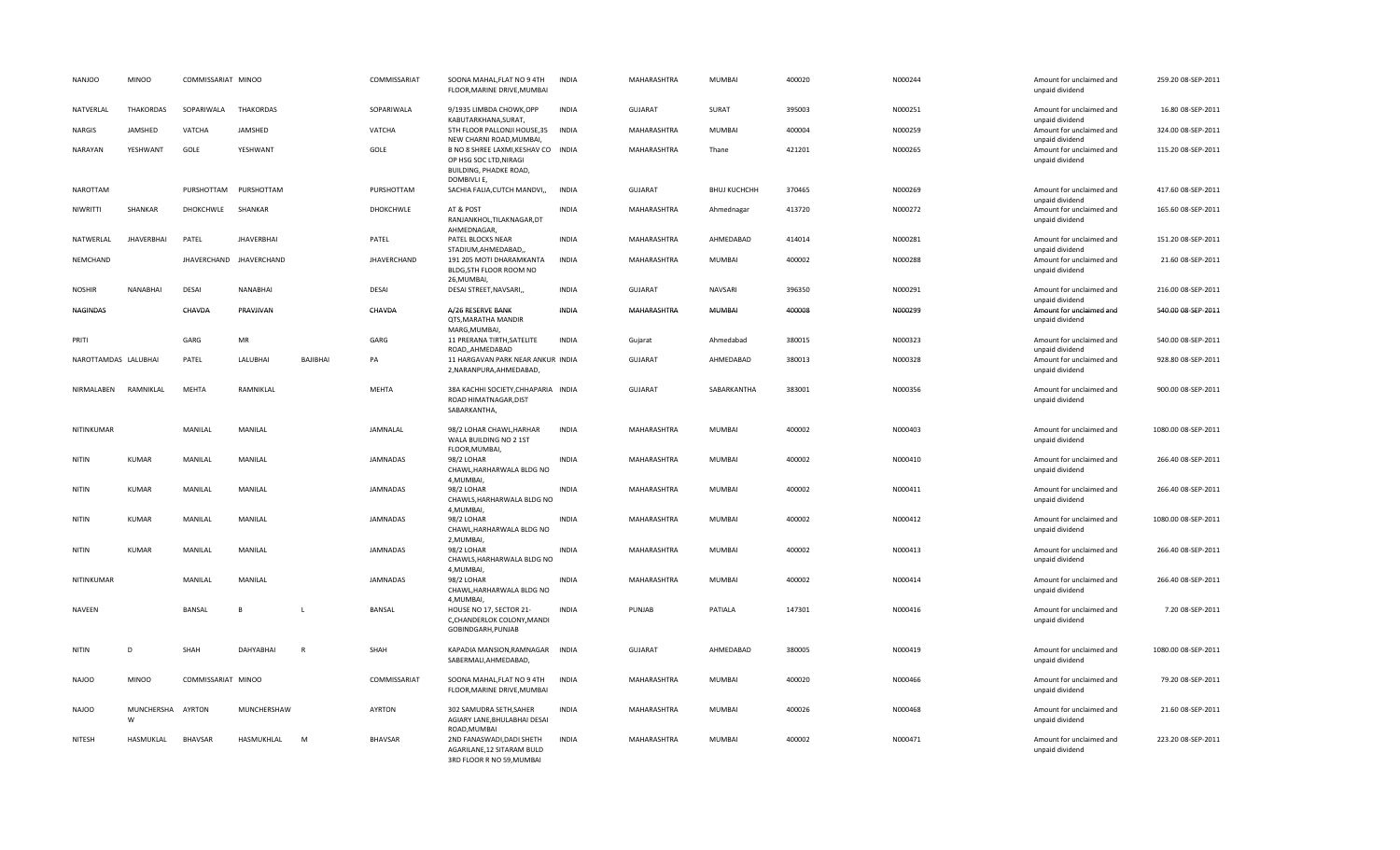| NARMADABEN      | NAGINLAL                                | <b>MISTRY</b> | NAGINLAL           |                | <b>MISTRY</b>    | E/9-10 GODREJ HILL SIDE<br>QUARTERS, PHIROJSHA<br>NAGAR, GODREJ COLONY L B S                        | <b>INDIA</b> | MAHARASHTRA        | MUMBAI     | 400079 | N000476 | Amount for unclaimed and<br>unpaid dividend | 180.00 08-SEP-2011  |
|-----------------|-----------------------------------------|---------------|--------------------|----------------|------------------|-----------------------------------------------------------------------------------------------------|--------------|--------------------|------------|--------|---------|---------------------------------------------|---------------------|
| <b>NILAM</b>    | KISHNAPRASAD DESAI                      |               | KISHNAPRASAD       |                | <b>DESAI</b>     | MARG, VIKHROLI W MUMBAI<br>C/O ATUL M SETALVAD, NIRVANT INDIA<br>BUNGLOW, JUHU TARA ROAD<br>MUMBAI, |              | MAHARASHTRA        | MUMBAI     | 400049 | N000486 | Amount for unclaimed and<br>unpaid dividend | 79.20 08-SEP-2011   |
|                 | NARANAMMAL PURAMMAHADE SHANKARAN<br>VAN |               | PURAMMAHADEV<br>AN |                | SHANKARAN        | 5 HASMUKH<br>VILLA, CHANDAVARKAR<br>ROAD, MATUNGA C R MUMBAI,                                       | <b>INDIA</b> | MAHARASHTRA        | MUMBAI     | 400019 | N000654 | Amount for unclaimed and<br>unpaid dividend | 144.00 08-SEP-2011  |
| NARENDRA        | <b>MADHUKAR</b>                         | SALI          | <b>MADHUKAR</b>    | <b>TOTARAM</b> | SAL              | N-32/N-5/40/06,SV NAGAR NEW INDIA<br>CIDCO, NASIK,                                                  |              | MAHARASHTRA        | Nashik     | 422009 | N000664 | Amount for unclaimed and<br>unpaid dividend | 720.00 08-SEP-2011  |
| NATVARLAL       | SAKERCHAND                              | <b>DESAI</b>  | SAKERCHAND         | G              | <b>DESAI</b>     | 403, SHREE BHUVAN, 4TH<br>FLOOR, 289, SARDAR VALLABBHAI<br>PATEL ROAD, MUMBAI,                      | <b>INDIA</b> | MAHARASHTRA        | MUMBAI     | 400004 | N000720 | Amount for unclaimed and<br>unpaid dividend | 129.60 08-SEP-2011  |
| NAUTAMLAL       | MANILAL                                 | SHAH          | MANILAL            |                | SHAH             | 7/4 VRINDAVAN SOCIETY, NR<br>MANKIKAR ROAD, SION<br>CHUNABHATTI, MUMBAI                             | <b>INDIA</b> | MAHARASHTRA        | MUMBAI     | 400022 | N000797 | Amount for unclaimed and<br>unpaid dividend | 64.80 08-SEP-2011   |
| NEELA           | Н                                       | SHAH          | HARESHKUMAR        |                | SHAH             | D-10 SAIDHAM, SODAWALA<br>LANE, BORIVALI [W], MUMBAI                                                | <b>INDIA</b> | MAHARASHTRA        | MUMBAI     | 400092 | N000821 | Amount for unclaimed and<br>unpaid dividend | 14.40 08-SEP-2011   |
| <b>MINOCHER</b> | MUNCHERSHA                              | OLPADWALLA    | MUNCHERSHA         |                | <b>HIRJEEBHO</b> | 168 BAZARGATE STREET, FORT<br>MUMBAI,                                                               | <b>INDIA</b> | <b>MAHARASHTRA</b> | MUMBAI     | 400001 | 0000007 | Amount for unclaimed and<br>unpaid dividend | 86.40 08-SEP-2011   |
| OM              |                                         | PARKASH       | MR                 |                | PARKASH          | 1 TODAR MAHAL LANE, BENGALI<br>MARKET, NEW DELHI,                                                   | <b>INDIA</b> | DELHI              | DELHI      | 110001 | 0000016 | Amount for unclaimed and<br>unpaid dividend | 14.40 08-SEP-2011   |
| OM              | PRAKASH                                 | <b>GUPTA</b>  | N                  | к              | <b>GUPTA</b>     | C/O MANOJ SHARMA, JOSHI<br>ELECTRICAL MANGO DIMNA<br>ROAD, JAMSHEDPUR,                              | <b>INDIA</b> | <b>BIHAR</b>       | SINGHBHUM  | 831012 | 0000103 | Amount for unclaimed and<br>unpaid dividend | 1440.00 08-SEP-2011 |
| MAHESHKANT      | <b>JEKISONDAS</b>                       | PARIKH        | <b>JEKISONDAS</b>  |                | PARIKH           | D/80/785 GANDHI NAGAR, M I G INDIA<br>COLONY, BANDRA EAST MUMBAI,                                   |              | MAHARASHTRA        | MUMBAI     | 400051 | P000005 | Amount for unclaimed and<br>unpaid dividend | 79.20 08-SEP-2011   |
| <b>BHOGILAL</b> | GOPALJI                                 | PATEL         | GOPALI             |                | PATEL            | VIJYA BHUVAN, BAJAJ ROAD, VILE INDIA<br>PARLE MUMBAI,                                               |              | MAHARASHTRA        | MUMBAI     | 400057 | P000006 | Amount for unclaimed and<br>unpaid dividend | 86.40 08-SEP-2011   |
| PADMAVANTI      |                                         | MANILAL       | MANILAL            |                | MANILAL          | RANI TALAO MAIN ROAD, SURAT,, INDIA                                                                 |              | GUJARAT            | SURAT      | 395003 | P000010 | Amount for unclaimed and<br>unpaid dividend | 86.40 08-SEP-2011   |
| SECUNDER        | ARDESHIR                                | PADSHA        | ARDESHIR           |                | PADSHA           | 626 ADENWALLA BLDG FLAT NO 7 INDIA<br>1ST FLOOR, A B HOMAVAZIR<br>ROAD, PARSI COLONY, DADAR         |              | MAHARASHTRA        | MUMBAI     | 400014 | P000015 | Amount for unclaimed and<br>unpaid dividend | 180.00 08-SEP-2011  |
| MANGALBHAI      | MANORBHAI                               | PATEL         | <b>MANORBHAI</b>   |                | PATEL            | <b>MUMBAI</b><br>GHANSYAM NIWAS, 73 BAJAJ<br>ROAD, VILE PARLE WEST MUMBAI,                          | <b>INDIA</b> | MAHARASHTRA        | MUMBAI     | 400056 | P000017 | Amount for unclaimed and<br>unpaid dividend | 878.40 08-SEP-2011  |
| PANDURANG       | NARAYAN                                 | PATHAK        | NARAYAN            |                | PATHAK           | 310 SOMWAR PETH, LAXMI<br>NIWAS, POONA,                                                             | INDIA        | MAHARASHTRA        | Pune       | 411002 | P000020 | Amount for unclaimed and<br>unpaid dividend | 72.00 08-SEP-2011   |
| YESHOMATI       | ANANTRAI                                | PATTANI       | <b>ANANTRAI</b>    |                | PATTANI          | ANANTWADI, BHAVNAGAR,,                                                                              | <b>INDIA</b> | <b>GUJARAT</b>     | BHAVNAGAR  | 364002 | P000023 | Amount for unclaimed and<br>unpaid dividend | 7.20 08-SEP-2011    |
| PATEL           | BALDEVBHAI                              | KEVALBHAI     | BALDEVBHAI         |                | KEVALBHAI        | CHHIPIWAD NARANI<br>BHAGOL, SANAND DIST<br>AHMEDABAD                                                | <b>INDIA</b> | <b>GUJARAT</b>     | AHMEDABAD  | 382110 | P000025 | Amount for unclaimed and<br>unpaid dividend | 79.20 08-SEP-2011   |
| PATEL           | PRADHYUMNA SHANTILAL                    |               | SHANTILAL          |                | <b>KUBERDAS</b>  | 25 LAXMINAGAR<br>SOCIETY, NARANPURA<br>ROAD, AHMEDABAD,                                             | <b>INDIA</b> | <b>GUJARAT</b>     | AHMEDABAD  | 380013 | P000028 | Amount for unclaimed and<br>unpaid dividend | 57.60 08-SEP-2011   |
| GOVIND          | VASUDEO                                 | PATIL         | VASUDEO            |                | PATIL            | P O PADHEGAON, VILLAGE<br><b>BODHEGAON TALUKA</b><br>RAHURI, DIST AHMEDNAGAR,                       | <b>INDIA</b> | MAHARASHTRA        | Ahmednagar | 413721 | P000030 | Amount for unclaimed and<br>unpaid dividend | 57.60 08-SEP-2011   |
| PRABHAKAR       | GOVIND                                  | PATIL         | GOVIND             |                | PATIL            | P O PADHEGAON VILLAGE<br>BODHEGAON, TALUKA RAHURI<br>DIST AHMEDNAGAR,,                              | <b>INDIA</b> | MAHARASHTRA        | Ahmednagar | 413721 | P000031 | Amount for unclaimed and<br>unpaid dividend | 57.60 08-SEP-2011   |
| BABOOKHAN       | <b>IJJATKHAN</b>                        | PATHAN        | <b>IJJATKHAN</b>   |                | PATHAN           | VILLAGE RANJANKHOL P O<br>TILAKNAGAR, DIST AHMEDNAGAR,,                                             | <b>INDIA</b> | MAHARASHTRA        | Ahmednagar | 413720 | P000032 | Amount for unclaimed and<br>unpaid dividend | 57.60 08-SEP-2011   |
| PARSURAM        | MADHAV                                  | PANT          | MADHAV             |                | ABAJI            | <b>B 7 JASMINE</b><br>APARTMENTS, KHANPUR, AHMEDA<br><b>BAD</b>                                     | <b>INDIA</b> | <b>GUJARAT</b>     | AHMEDABAD  | 380001 | P000034 | Amount for unclaimed and<br>unpaid dividend | 14.40 08-SEP-2011   |
| DHANVANTA       | <b>VINUBHAI</b>                         | PATEL         | VINUBHAI           |                | PATEL            | LAXMI NIVAS, 194 GUJRAT<br>SOCIETY, SION MUMBAI DD,                                                 | <b>INDIA</b> | MAHARASHTRA        | MUMBAI     | 400022 | P000037 | Amount for unclaimed and<br>unpaid dividend | 14.40 08-SEP-2011   |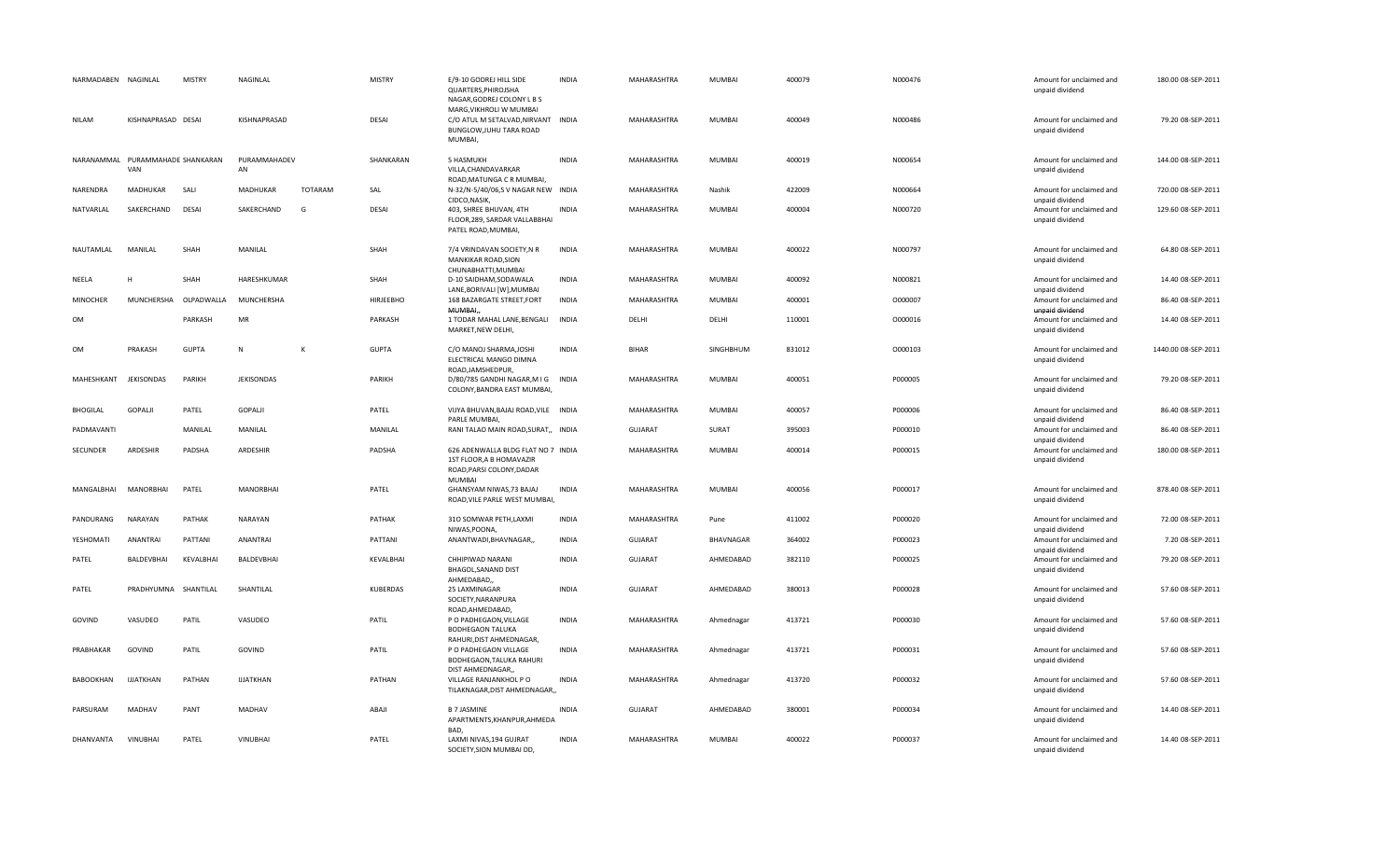| SHARAD                      | SHANKAR                              | PARCHURE   | SHANKAR           | SITARAM      | PARC        | C/O S G PRABHUDESAI, 10/12<br>PRABHUDESAI<br>WADA, NAGARPALIKA                                                              | <b>INDIA</b> | MAHARASHTRA       | Kolhapur      | 416115 | P000039 | Amount for unclaimed and<br>unpaid dividend                    | 14.40 08-SEP-2011  |
|-----------------------------|--------------------------------------|------------|-------------------|--------------|-------------|-----------------------------------------------------------------------------------------------------------------------------|--------------|-------------------|---------------|--------|---------|----------------------------------------------------------------|--------------------|
| KRISHNAKANT                 | AMBALAL                              | PATEL      | AMBALAL           |              | PATEL       | LANE, ICHALKARNJI<br>LAXMI NIVAS, 194 GUJARAT                                                                               | <b>INDIA</b> | MAHARASHTRA       | MUMBAI        | 400022 | P000042 | Amount for unclaimed and                                       | 72.00 08-SEP-2011  |
| PALLASSANA                  | RAMANATHA                            | RAJARATNAM | $\mathbf{D}$      | SRAMANATHA   | <b>IYER</b> | SOCIETY, SION MUMBAI DD,<br>NAOLVAR NAGAR, BHARATIYAR                                                                       | <b>INDIA</b> | <b>TAMIL NADU</b> | COIMBATORE    | 641046 | P000043 | unpaid dividend<br>Amount for unclaimed and                    | 57.60 08-SEP-2011  |
| MANJULA                     | LALITCHANDRA PAHAD                   |            | LALITCHANDRA      | HIRJI        | P           | UNIVERSITY P O, COIMBATORE,<br><b>DR PRABHUDAS</b><br>BUNGALOW, 40/41 VALLABHBHAI<br>PATEL ROAD, VILE PARLE WEST<br>MUMBAI, | <b>INDIA</b> | MAHARASHTRA       | <b>MUMBAI</b> | 400056 | P000045 | unpaid dividend<br>Amount for unclaimed and<br>unpaid dividend | 57.60 08-SEP-2011  |
| DAISY                       | EDDIE                                | PAVRI      | EDDIE             |              | PAVRI       | WATERLOO MANSION, MAYO                                                                                                      | <b>INDIA</b> | MAHARASHTRA       | <b>MUMBAI</b> | 400001 | P000048 | Amount for unclaimed and                                       | 36.00 08-SEP-2011  |
| PALLASSANA                  | SUBRAMANIA                           | RAMALINGAM |                   | $\mathsf{R}$ | SUBRAMANIA  | ROAD, FORT MUMBAI,<br>7/80 LAKSHMY<br>NIVAS, BRAHMINWADA, MATUNGA<br>MUMBAI,                                                | <b>INDIA</b> | MAHARASHTRA       | MUMBAI        | 400019 | P000050 | unpaid dividend<br>Amount for unclaimed and<br>unpaid dividend | 7.20 08-SEP-2011   |
|                             | PARESHKUMAR PANACHANDBH PARIKH<br>AI |            | PANACHANDBHAI H   |              | PARI        | HARI HARSHA,3<br>PANCHAVATI, MANINAGAR<br>AHMEDABAD,                                                                        | <b>INDIA</b> | GUJARAT           | AHMEDABAD     | 380008 | P000057 | Amount for unclaimed and<br>unpaid dividend                    | 7.20 08-SEP-2011   |
| HASUMATI                    | RAMESHCHAND PARIKH<br>RA             |            | RAMESHCHANDRA     |              | PARIKH      | C/O MOHANLAL MANILAL<br>SHAH, MOHAN KUNJ NEAR GOPAL<br><b>BAUG, RACE COURSE</b>                                             | <b>INDIA</b> | Gujarat           | Vadodara      | 390007 | P000071 | Amount for unclaimed and<br>unpaid dividend                    | 302.40 08-SEP-2011 |
| SHAMRAO                     | SHANTARAM                            | PATHARE    | SHANTARAM         |              | PATHARE     | CIRCLE, BARODA<br>SUGAT NIVAS, AKSHIKAR STREET<br>DADAR, MUMBAI,                                                            | <b>INDIA</b> | MAHARASHTRA       | MUMBAI        | 400028 | P000073 | Amount for unclaimed and<br>unpaid dividend                    | 0.80 08-SEP-2011   |
| <b>IJALIBAI</b>             | DWARKADAS                            | PAREKH     | DWARKADAS         |              | PAREKH      | C/O BHARATKUMAR &<br><b>CO, CENTRAL BANK</b>                                                                                | <b>INDIA</b> | MAHARASHTRA       | Ahmednagar    | 414001 | P000074 | Amount for unclaimed and<br>unpaid dividend                    | 12.00 08-SEP-2011  |
| KANTABAI                    | GIRDHARDAS                           | PAREKH     | <b>GIRDHARDAS</b> |              | PAREKH      | ROAD, AHMEDNAGAR,<br>C/O SUNIL TRADING<br>CORPORATION, OPP VITHAL<br>MANDIR, MANIK                                          | <b>INDIA</b> | MAHARASHTRA       | Ahmednagar    | 414001 | P000078 | Amount for unclaimed and<br>unpaid dividend                    | 79.20 08-SEP-2011  |
| RADHA                       | $\mathsf{V}$                         | PAI        | VITTAL            |              | PAI         | CHOWK, AHMEDNAGAR<br>XII/543/1 RAMANJIRA MADOM<br>LANE, VELIYANNOOR, TRICHUR 1<br>KERALA,                                   | <b>INDIA</b> | KERALA            | TRICHUR       | 678671 | P000085 | Amount for unclaimed and<br>unpaid dividend                    | 43.20 08-SEP-2011  |
| KIRAN                       | HARIPRASAD                           | PANDYA     | HARIPRASAD        |              | PANDYA      | B-106 D C PARK, NEAR VAISHALI<br>CINEMA, NADIAD, DIST KHEDA                                                                 | INDIA        | <b>GUJARAT</b>    | KHEDA         | 387001 | P000088 | Amount for unclaimed and<br>unpaid dividend                    | 14.40 08-SEP-2011  |
| CHARULATA                   | <b>UPENDRA</b>                       | PARIKH     | <b>UPENDRA</b>    |              | PARIKH      | 302 SHALIMAR APARTMENTS, 571 INDIA<br>CUMBALLA HILL, MUMBAI,                                                                |              | MAHARASHTRA       | MUMBAI        | 400036 | P000095 | Amount for unclaimed and<br>unpaid dividend                    | 160.00 08-SEP-2011 |
| CHARULATA                   | UPENDRA                              | PARIKH     | <b>UPENDRA</b>    |              | PARIKH      | 302 SHALIMAR APARTMENTS, 571 INDIA<br>CUMBALLA HILL, MUMBAI,                                                                |              | MAHARASHTRA       | MUMBAI        | 400036 | P000096 | Amount for unclaimed and<br>unpaid dividend                    | 180.00 08-SEP-2011 |
| RAMESHCHAND ISHWARLAL<br>RA |                                      | PARIKH     | ISHWARLAL         |              | PARIKH      | JAGMOHAN MANSION 3RD<br>FLOOR, AVANTIKABAI GOKHALE<br>ROAD, OPERA HOUSE, MUMBAI                                             | <b>INDIA</b> | MAHARASHTRA       | MUMBAI        | 400004 | P000098 | Amount for unclaimed and<br>unpaid dividend                    | 43.20 08-SEP-2011  |
| KOKILA                      | VINOD                                | PATEL      | VINOD             |              | PATEL       | 43 JUN KALYAN SOCIETY, RAJKOT<br><b>GUJARAT STATE,,</b>                                                                     | <b>INDIA</b> | <b>GUJARAT</b>    | RAJKOT        | 360001 | P000102 | Amount for unclaimed and<br>unpaid dividend                    | 43.20 08-SEP-2011  |
| GOODY                       | BHIKHAJI                             | PATEL      | BHIKHAJI          |              | PATEL       | TATA HOUSING COLONY 1<br>A/10B, CHEMBUR, MUMBAI,                                                                            | <b>INDIA</b> | MAHARASHTRA       | MUMBAI        | 400074 | P000113 | Amount for unclaimed and<br>unpaid dividend                    | 7.20 08-SEP-2011   |
| <b>DINAZ</b>                | GOODY                                | PATEL      | GOODY             |              | PATEL       | TATA HOUSING COLONY 1 A/10<br>B, CHEMBUR, MUMBAI,                                                                           | <b>INDIA</b> | MAHARASHTRA       | MUMBAI        | 400074 | P000114 | Amount for unclaimed and<br>unpaid dividend                    | 7.20 08-SEP-2011   |
| SURESH                      | <b>ACHRATLAL</b>                     | PAREKH     | <b>ACHRATLAL</b>  |              | PAREKH      | C/O V D VYAS, STOCK EXCHANGE INDIA<br>OLD BLDG, DALAL STREET<br>FORT, MUMBAI                                                |              | MAHARASHTRA       | <b>MUMBAI</b> | 400001 | P000116 | Amount for unclaimed and<br>unpaid dividend                    | 7.20 08-SEP-2011   |
| KIRTIKUMAR                  | NARBHERAM                            | PAREKH     | NARBHERAM         |              | PAREKH      | C/O NARBHERAM<br>HARAKHCHAND, GROUND<br>FLOOR, BHUPEN CHAMBER, DALAL<br>STREET, MUMBAI,                                     | <b>INDIA</b> | MAHARASHTRA       | MUMBAI        | 400001 | P000124 | Amount for unclaimed and<br>unpaid dividend                    | 14.40 08-SEP-2011  |
| RAMESHCHAND ISHWARLAL<br>RA |                                      | PARIKH     | ISHWARLAL         |              | PARIKH      | JAGMOHAN MANSION 3RD<br>FLOOR, AVANTIKABAI GOKHALE<br>ROAD, OPERA HOUSE MUMBAI,                                             | <b>INDIA</b> | MAHARASHTRA       | MUMBAI        | 400004 | P000131 | Amount for unclaimed and<br>unpaid dividend                    | 43.20 08-SEP-2011  |
| <b>KAUSHIK</b>              | THAKORBHAI                           | PATEL      | <b>THAKORBHAI</b> |              | PATEL       | C/O PATEL & SHAH, ENGINEERS & INDIA<br>CONTRACTORS, OPP NAGRI EYE<br>HOSPITAL, ELLIS<br>BRIDGE.AHMEDABAD                    |              | <b>GUJARAT</b>    | AHMEDABAD     | 380006 | P000132 | Amount for unclaimed and<br>unpaid dividend                    | 79.20 08-SEP-2011  |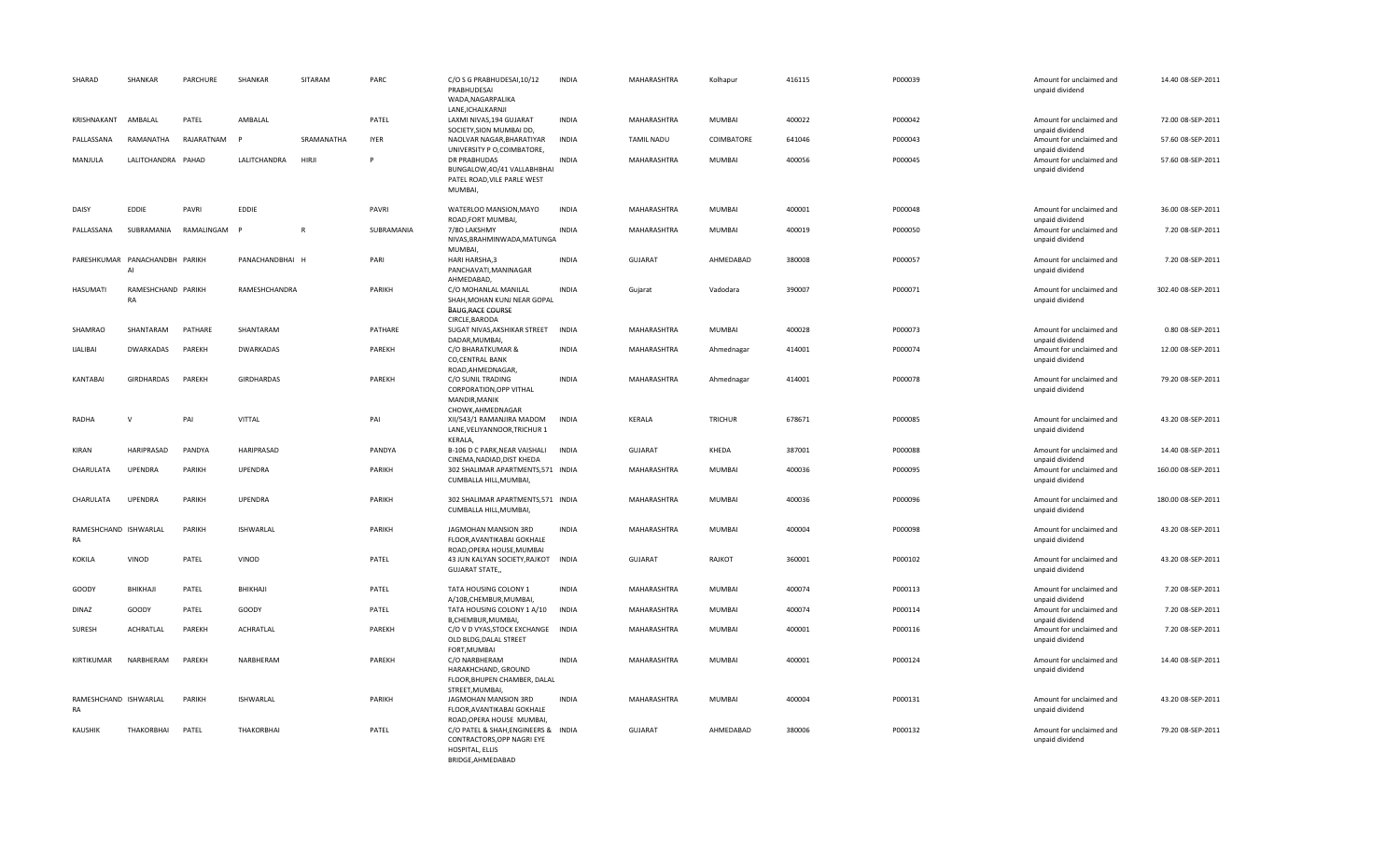| RAMANBHAI               | <b>HIMABHAI</b>                       | PATEL    | <b>HIMABHAI</b> | PATEL    | VRAJ BHUMI, BEHIND KALPANA<br>SOCIETY, RACE COURSE CIRCLE<br>(NORTH), VADODARA                                                | <b>INDIA</b> | GUJARAT        | VADODARA      | 390007 | P000133 | Amount for unclaimed and<br>unpaid dividend | 43.20 08-SEP-2011   |
|-------------------------|---------------------------------------|----------|-----------------|----------|-------------------------------------------------------------------------------------------------------------------------------|--------------|----------------|---------------|--------|---------|---------------------------------------------|---------------------|
| VIRBHAN                 | MAYARAM                               | PATIL    | MAYARAM         | PATIL    | RAM ASHISH CO OP HOU SOCY<br>LTD.ROOM NO A 9 1ST<br>FLOOR, SANE GURUJI MARG<br>NAVGHAR ROAD, MULUND<br><b>MUMBAI</b>          | <b>INDIA</b> | MAHARASHTRA    | <b>MUMBAI</b> | 400081 | P000136 | Amount for unclaimed and<br>unpaid dividend | 43.20 08-SEP-2011   |
| PUSHPA                  | CHANDULAL                             | PARIKH   | CHANDULAL       | PARIKH   | K 4 SIKKA NAGAR, V P ROAD<br>MUMBAI,                                                                                          | <b>INDIA</b> | MAHARASHTRA    | <b>MUMBAI</b> | 400004 | P000141 | Amount for unclaimed and<br>unpaid dividend | 36.00 08-SEP-2011   |
| <b>GOVINDJI</b>         | NATHUBHAI                             | PATEL    | NATHUBHAI       | PATEL    | TANKEL POST TANKEL, DIST<br>BULSAR, VIA BILIMORA,                                                                             | <b>INDIA</b> | <b>GUJARAT</b> | <b>BULSAR</b> | 396321 | P000142 | Amount for unclaimed and<br>unpaid dividend | 720.00 08-SEP-2011  |
| <b>GOVINDJI</b>         | NATHUBHAI                             | PATEL    | NATHUBHAI       | PATEL    | AT & POST TANKEL, VIA<br>RANKUVA, TALUKA CHIKHLI, DIST<br><b>BULSAR</b>                                                       | <b>INDIA</b> | GUJARAT        | <b>BULSAR</b> | 396521 | P000143 | Amount for unclaimed and<br>unpaid dividend | 720.00 08-SEP-2011  |
| NILAM                   | PRAFULCHANDR PAREKH<br>$\overline{A}$ |          | PRAFULCHANDRA   | PAREKH   | 17/19 KANTI BHUVAN 1ST<br>FLOOR, 1ST PARSI WADA V P<br>ROAD, MUMBAI,                                                          | INDIA        | MAHARASHTRA    | <b>MUMBAI</b> | 400004 | P000164 | Amount for unclaimed and<br>unpaid dividend | 36.00 08-SEP-2011   |
| PRAFULCHANDR KANAIYALAL |                                       | PAREKH   | KANAIYALAL      | PAREKH   | 17/19 KANTI BHUVAN 1ST<br>FLOOR, 1ST PARSIWADA V P<br>ROAD, MUMBAI,                                                           | INDIA        | MAHARASHTRA    | MUMBAI        | 400004 | P000165 | Amount for unclaimed and<br>unpaid dividend | 36.00 08-SEP-2011   |
| BHANUBHAI               | MULJIBHAI                             | PATEL    | MULJIBHAI       | PATEL    | C/O MR C C PATEL, B-124 SHARIN INDIA<br>PARK, OPP AKOTA STADIUM<br>PRODUCTIVITY ROAD, BARODA                                  |              | GUJARAT        | VADODARA      | 390005 | P000167 | Amount for unclaimed and<br>unpaid dividend | 360.00 08-SEP-2011  |
| <b>KANTABEN</b>         | DAHYABHAI                             | PARMAR   | DAHYABHAI       | PARMAR   | C/O D R PARMAR,C 17 SUMAN<br>APARTMENT 4TH FLOOR, SHANKAR<br>LANE, KANDIVLI WEST, MUMBAI                                      | <b>INDIA</b> | MAHARASHTRA    | <b>MUMBAI</b> | 400067 | P000168 | Amount for unclaimed and<br>unpaid dividend | 43.20 08-SEP-2011   |
| LAXMAN                  | <b>MUKUND</b>                         | PATIL    | <b>MUKUND</b>   | PATIL    | AT NARINGI, POST VIRAR TAL<br>WASAI, DIST THANE,                                                                              | <b>INDIA</b> | MAHARASHTRA    | Thane         | 401303 | P000172 | Amount for unclaimed and<br>unpaid dividend | 64.80 08-SEP-2011   |
| PUSHPASEN               | CHANDRAKANT PATEL                     |          | CHANDRAKANT     | PATEL    | C/O JAYANTILAL S SHAH, UMA<br>HOUSE 2ND FLOOR, 2ND<br>PHOPHALWADI OPP COTTON<br>EXCHANGE, OFF KALBADEVI ROAD<br><b>MUMBAI</b> | <b>INDIA</b> | MAHARASHTRA    | MUMBAI        | 400002 | P000182 | Amount for unclaimed and<br>unpaid dividend | 43.20 08-SEP-2011   |
| RAGINI                  | -S                                    | PANDIT   | SHANKAR         | PANDIT   | BLOCK NO 13 AMBE NEVAS CO OP INDIA<br>HSG SOCY, NEAR CITY LIGHT<br>CINEMA,L J ROAD<br>MAHIM, MUMBAI                           |              | MAHARASHTRA    | <b>MUMBAI</b> | 400016 | P000187 | Amount for unclaimed and<br>unpaid dividend | 1800.00 08-SEP-2011 |
| PREMILA                 | VASANTLAL                             | PAREKH   | VASANTLAL       | PAREKH   | VISHWABHARATI CO OP HOUS<br>SOCY LTD, BINDU BLDG NO 9,17TH<br>JUHU LANE, ANDHERI WEST<br><b>MUMBAI</b>                        | <b>INDIA</b> | MAHARASHTRA    | <b>MUMBAI</b> | 400056 | P000188 | Amount for unclaimed and<br>unpaid dividend | 43.20 08-SEP-2011   |
| PERVIZ                  | <b>JEHANGIR</b>                       | PASTAKIA | <b>JEHANGIR</b> | PASTAKIA | KAVARANA BLDG, KITTRIDGE<br>ROAD, COLABA, MUMBAI                                                                              | <b>INDIA</b> | MAHARASHTRA    | <b>MUMBAI</b> | 400005 | P000196 | Amount for unclaimed and<br>unpaid dividend | 43.20 08-SEP-2011   |
| <b>JEHANGIR</b>         | KHERSHEDJI                            | PASTAKIA | KHERSHEDJI      | PASTAKIA | KAVARANA BLDG, KITTRIDGE<br>ROAD, COLABA, MUMBAI                                                                              | <b>INDIA</b> | MAHARASHTRA    | <b>MUMBAI</b> | 400005 | P000197 | Amount for unclaimed and<br>unpaid dividend | 43.20 08-SEP-2011   |
| RATTANBAI               | <b>JIJIBHOY</b>                       | PASTAKIA | <b>JIJIBHOY</b> | PASTAKIA | KAVARANA BUILDING, KITTRIDGE INDIA<br>ROAD, COLABA, MUMBAI                                                                    |              | MAHARASHTRA    | <b>MUMBAI</b> | 400005 | P000198 | Amount for unclaimed and<br>unpaid dividend | 36.00 08-SEP-2011   |
| PARKASH                 |                                       | CHAND    | BALDEVDAS       | CHAND    | 1952 GALI NEELAWALI, BAZAR<br>SITARAM, DELHI,                                                                                 | <b>INDIA</b> | DELHI          | DELHI         | 110006 | P000202 | Amount for unclaimed and<br>unpaid dividend | 1348.80 08-SEP-2011 |
| PARKASH                 |                                       | CHAND    | BALDEVDAS       | CHAND    | 1952 GALI NEELAWALI, BAZAR<br>SITARAM, DELHI,                                                                                 | <b>INDIA</b> | DELHI          | DELHI         | 110006 | P000202 | Amount for unclaimed and<br>unpaid dividend | 2697.60 08-SEP-2011 |
| BIPINCHAND              | THAKOREBHAI                           | PATEL    | THAKOREBHAI     | PATEL    | C/O JAYANTILAL S SHAH, UMA<br>HOUSE 2ND FLOOR, SECOND<br>POPHALE WADI OPP COTTON<br>EXCHANGE, MUMBAI                          | INDIA        | MAHARASHTRA    | MUMBAI        | 400002 | P000212 | Amount for unclaimed and<br>unpaid dividend | 43.20 08-SEP-2011   |
| <b>BENEDICT</b>         | SIMON                                 | PAIS     | SIMON           | PAIS     | ST PIUS X COLONY, 15 NIRMAL<br>NAHUR ROAD, MULUND<br>WEST, MUMBAI                                                             | <b>INDIA</b> | MAHARASHTRA    | <b>MUMBAI</b> | 400080 | P000215 | Amount for unclaimed and<br>unpaid dividend | 43.20 08-SEP-2011   |
| м                       | DAMODAR                               | PAI      | DAMODAR         | PAI      | NEAR SRI KALIKAMBA TEMPLE, CAR INDIA<br>STREET, MANGALORE,                                                                    |              | KARNATAKA      | MANGALORE     | 575001 | P000220 | Amount for unclaimed and<br>unpaid dividend | 266.40 08-SEP-2011  |
| MINAXI                  | <b>ASHOK</b>                          | PATEL    | ASHOK           | PATEL    | A-34 VINEETA APARTMENTS, OFF INDIA<br>DR CHADAT SINGH COLONY, A G<br>LINK ROAD CHAKALA ANDHERI E<br>MUMBAI,                   |              | MAHARASHTRA    | <b>MUMBAI</b> | 400069 | P000223 | Amount for unclaimed and<br>unpaid dividend | 223.20 08-SEP-2011  |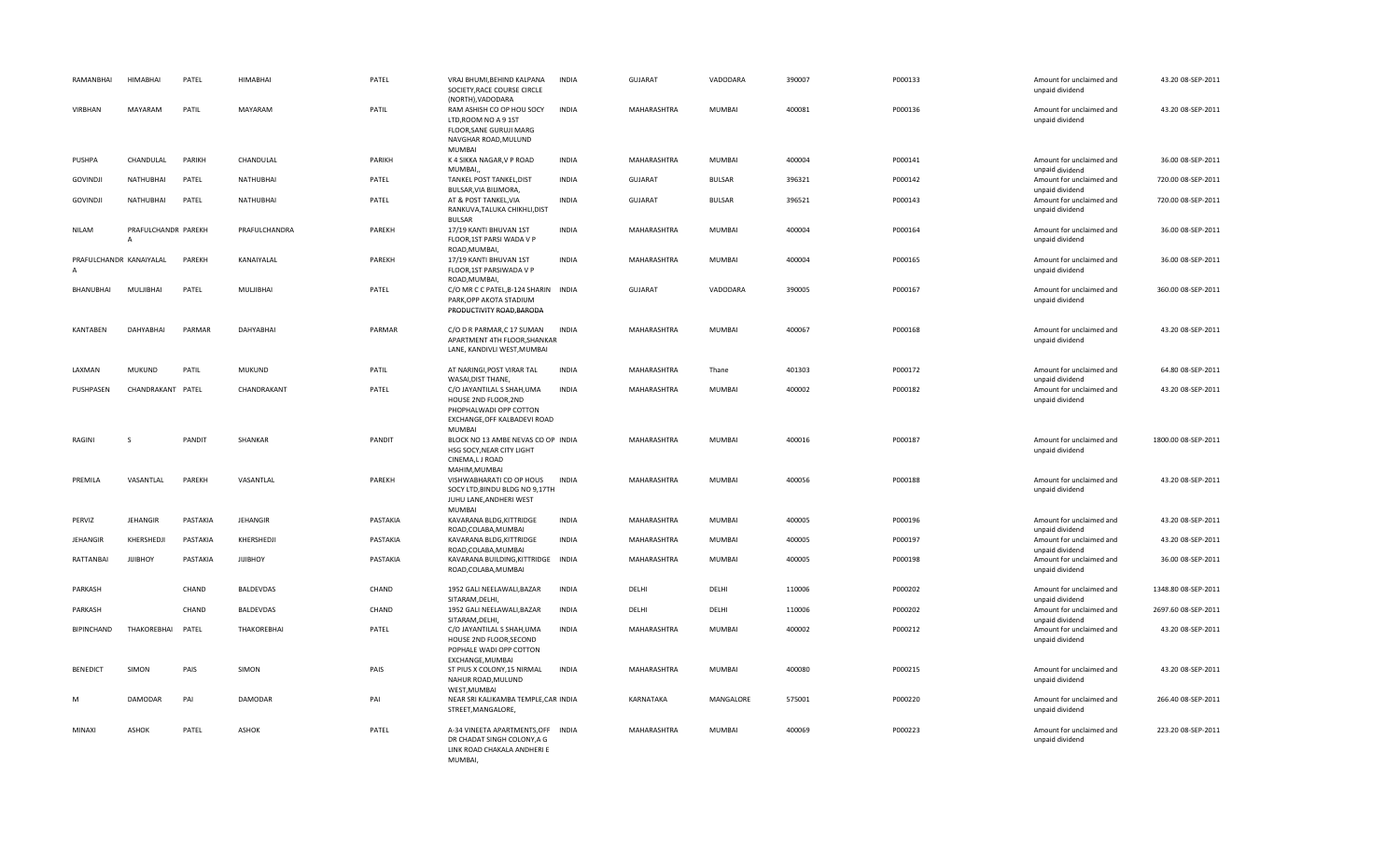| DAS             | PURUSHOTTAM SUKHRAMDAS | PANDYA   | SUKHRAMDAS     | PANDYA   | PREMIER COLONY, L G QUARTERS INDIA<br>CHAWL NO 2 ROOM NO 6, KURLA<br>MUMBAI,                                 |              | MAHARASHTRA        | MUMBAI        | 400070 | P000233 | Amount for unclaimed and<br>unpaid dividend | 43.20 08-SEP-2011  |
|-----------------|------------------------|----------|----------------|----------|--------------------------------------------------------------------------------------------------------------|--------------|--------------------|---------------|--------|---------|---------------------------------------------|--------------------|
| SULOCHANA       | <b>DATTARAM</b>        | PANSARE  | DATTARAM       | PANSARE  | 1/19 CHAUGHADAWALA<br>CHAWL, 2ND FLOOR R NO<br>33, MUGBHAT LANE<br>GIRGAUM, MUMBAI                           | <b>INDIA</b> | <b>MAHARASHTRA</b> | <b>MUMBAI</b> | 400004 | P000234 | Amount for unclaimed and<br>unpaid dividend | 43.20 08-SEP-2011  |
| ANANTKUMAR B    |                        | PAWAR    | B.             | PAWAR    | 3 LOONET BLDG, DR AMBEDKAR<br>ROAD, DADAR, MUMBAI                                                            | <b>INDIA</b> | MAHARASHTRA        | MUMBAI        | 400014 | P000237 | Amount for unclaimed and<br>unpaid dividend | 24.00 08-SEP-2011  |
| PRATIBHA        | RAMESH                 | PADALKAR | RAMESH         | PADALKAR | THE MAHARASHTRA SUGAR MILLS INDIA<br>LTD,P O TILAKNAGAR,DIST<br>AHMEDNAGAR,                                  |              | MAHARASHTRA        | Ahmednagar    | 413720 | P000238 | Amount for unclaimed and<br>unpaid dividend | 57.60 08-SEP-2011  |
| VIHARI          | CHUNIBHAI              | PATEL    | CHUNIBHAI      | PATEL    | P O BAKROL VIA ANAND, DIST<br>KAIRA,                                                                         | INDIA        | GUJARAT            | KHEDA         | 388315 | P000256 | Amount for unclaimed and<br>unpaid dividend | 4.80 08-SEP-2011   |
| GANGA           | YESHWANT               | PATIL    | YESHWANT       | PATIL    | 124 PERSEPOLIS.CUFFE<br>PARADE, MUMBAI,                                                                      | <b>INDIA</b> | <b>MAHARASHTRA</b> | MUMBAI        | 400005 | P000258 | Amount for unclaimed and<br>unpaid dividend | 7.20 08-SEP-2011   |
| YESHAWANT       | DEVANAGOVDA PATIL      |          | DEVANGOVDA     | PATIL    | 124 PERSEPOLIS, CUFFE<br>PARADE, MUMBAI,                                                                     | <b>INDIA</b> | MAHARASHTRA        | MUMBAI        | 400005 | P000259 | Amount for unclaimed and<br>unpaid dividend | 7.20 08-SEP-2011   |
| ANANTRAI        | AMARSHI                | PAREKH   | AMARSHI        | PAREKH   | 13 UPENDRA BHUVAN, BAPTISTA<br>ROAD, VILE PARLE WEST, MUMBAI                                                 | <b>INDIA</b> | MAHARASHTRA        | <b>MUMBAI</b> | 400056 | P000260 | Amount for unclaimed and<br>unpaid dividend | 7.20 08-SEP-2011   |
| <b>NEENA</b>    | VASANTLAL              | PAREKH   | VASANTLAL      | PAREKH   | VISHWABHARATI CO OP HSG<br>SOCY, BINDU 2ND FLOOR BLOCK<br>NO 9,17TH JUHU LANE, ANDHERI<br><b>WEST MUMBAI</b> | <b>INDIA</b> | MAHARASHTRA        | MUMBAI        | 400058 | P000262 | Amount for unclaimed and<br>unpaid dividend | 43.20 08-SEP-2011  |
| <b>JOLIN</b>    | VASANTLAL              | PAREKH   | VASANTLAL      | PAREKH   | VISHWABHARATI CO OP HSG<br>SOCY, BINDU 2ND FLOOR BL NO 9,<br>17TH JUHU LANE, ANDHERI WEST,<br>MUMBAI,        | <b>INDIA</b> | MAHARASHTRA        | MUMBAI        | 400058 | P000263 | Amount for unclaimed and<br>unpaid dividend | 36.00 08-SEP-2011  |
| PRAKASH         | C                      | PATIL    | CHAVGONDA<br>T | PATIL    | 104 SHIV COOP HSG SOC<br>LTD, PRABHADEVI ROAD, MUMBAI,                                                       | <b>INDIA</b> | MAHARASHTRA        | MUMBAI        | 400025 | P000273 | Amount for unclaimed and<br>unpaid dividend | 43.20 08-SEP-2011  |
| PIROJA          | PHIROZE                | PANTHAKI | PHIROZE        | PANTHAKI | WADIA TRUST BUILDING, 2ND<br>FLOOR, PRINCESS STREET, OPP<br>PARSI DAIRY, MUMBAI,                             | <b>INDIA</b> | MAHARASHTRA        | MUMBAI        | 400002 | P000282 | Amount for unclaimed and<br>unpaid dividend | 43.20 08-SEP-2011  |
| <b>JAMNABEN</b> | BHIKHUBHAI             | PATEL    | BHIKHUBHAI     | PATEL    | 1/11 BHARAT BUILDING, CHIRA<br>BAZAR SONAPOR STREET, ROOM<br>NO 9 GR FLOOR, MUMBAI                           | <b>INDIA</b> | MAHARASHTRA        | <b>MUMBAI</b> | 400002 | P000287 | Amount for unclaimed and<br>unpaid dividend | 43.20 08-SEP-2011  |
| <b>JAMANA</b>   | BHIKHUBHAI             | PATEL    | BHIKHUBHAI     | PATEL    | 1/11 BHARAT BUILDING, CHIRA<br>BAZAR SONAPOR STREET.ROOM<br>NO 9 GR FLOOR, MUMBAI                            | <b>INDIA</b> | MAHARASHTRA        | MUMBAI        | 400002 | P000288 | Amount for unclaimed and<br>unpaid dividend | 43.20 08-SEP-2011  |
| SHAKUNTALA      | HARIBHAI               | PATEL    | HARIBHAI       | PATEL    | MOTIRAM BHATT<br>CHAWL.STATION<br>ROAD, GOREGAON WEST, MUMBAI                                                | <b>INDIA</b> | MAHARASHTRA        | MUMBAI        | 400062 | P000299 | Amount for unclaimed and<br>unpaid dividend | 223.20 08-SEP-2011 |
| <b>HARIBHAI</b> | KESHURBHAI             | PATEL    | KESHURBHAI     | PATEL    | MOTIRAM BHATT<br>CHAWL, STATION<br>ROAD, GOREGAON WEST, MUMBAI                                               | <b>INDIA</b> | MAHARASHTRA        | MUMBAI        | 400062 | P000300 | Amount for unclaimed and<br>unpaid dividend | 223.20 08-SEP-2011 |
| DHARMESH        | P                      | PATEL    | P              | PATEL    | 801 SITA APARTMENT, SURAT,,                                                                                  | <b>INDIA</b> | <b>GUJARAT</b>     | SURAT         | 395001 | P000301 | Amount for unclaimed and<br>unpaid dividend | 86.40 08-SEP-2011  |
| KIRIT           | HARIPRASAD             | PANDYA   | HARIPRASAD     | PANDYA   | <b>DAMODAR</b><br>BHUVAN, CHITTARANJAN<br>ROAD, VILE PARLE EAST MUMBAI,                                      | <b>INDIA</b> | MAHARASHTRA        | <b>MUMBAI</b> | 400057 | P000304 | Amount for unclaimed and<br>unpaid dividend | 86.40 08-SEP-2011  |
| HARIPRASAD      | UMIASHANKER PANDYA     |          | UMIASHANKER    | PANDYA   | C/O PANDYA & CO,BLOCK NO 2<br>DAMODAR BHUVAN, TILAK<br>MANDIR ROAD, VILE PARLE EAST<br><b>MUMBAI</b>         | <b>INDIA</b> | MAHARASHTRA        | MUMBAI        | 400057 | P000305 | Amount for unclaimed and<br>unpaid dividend | 43.20 08-SEP-2011  |
| SHANTABAI       | KESHAVRAO              | PASALE   | BANDOJI        | PASALE   | A 8 LA SERENA ORLEM, MALAD<br>WEST MUMBAI,                                                                   | INDIA        | MAHARASHTRA        | MUMBAI        | 400064 | P000306 | Amount for unclaimed and<br>unpaid dividend | 72.00 08-SEP-2011  |
| SHANTABAI       | KESHAVRAO              | PASALE   | KESHAVRAO      | PASALE   | A 8 LA SERENA ORLEM, MALAD<br>WEST MUMBAI,,                                                                  | INDIA        | MAHARASHTRA        | MUMBAI        | 400064 | P000307 | Amount for unclaimed and<br>unpaid dividend | 72.00 08-SEP-2011  |
| PRAHLADBHAI     | SHAMALDAS              | PATEL    | SHAMALDAS      | PATEL    | 10-B ASHOK NAGAR CHS<br>LTD, DIVISION A OPP LIONS<br>HALL, RACE COURSE<br>CIRCLE, BARODA                     | <b>INDIA</b> | <b>GUJARAT</b>     | VADODARA      | 390007 | P000308 | Amount for unclaimed and<br>unpaid dividend | 223.20 08-SEP-2011 |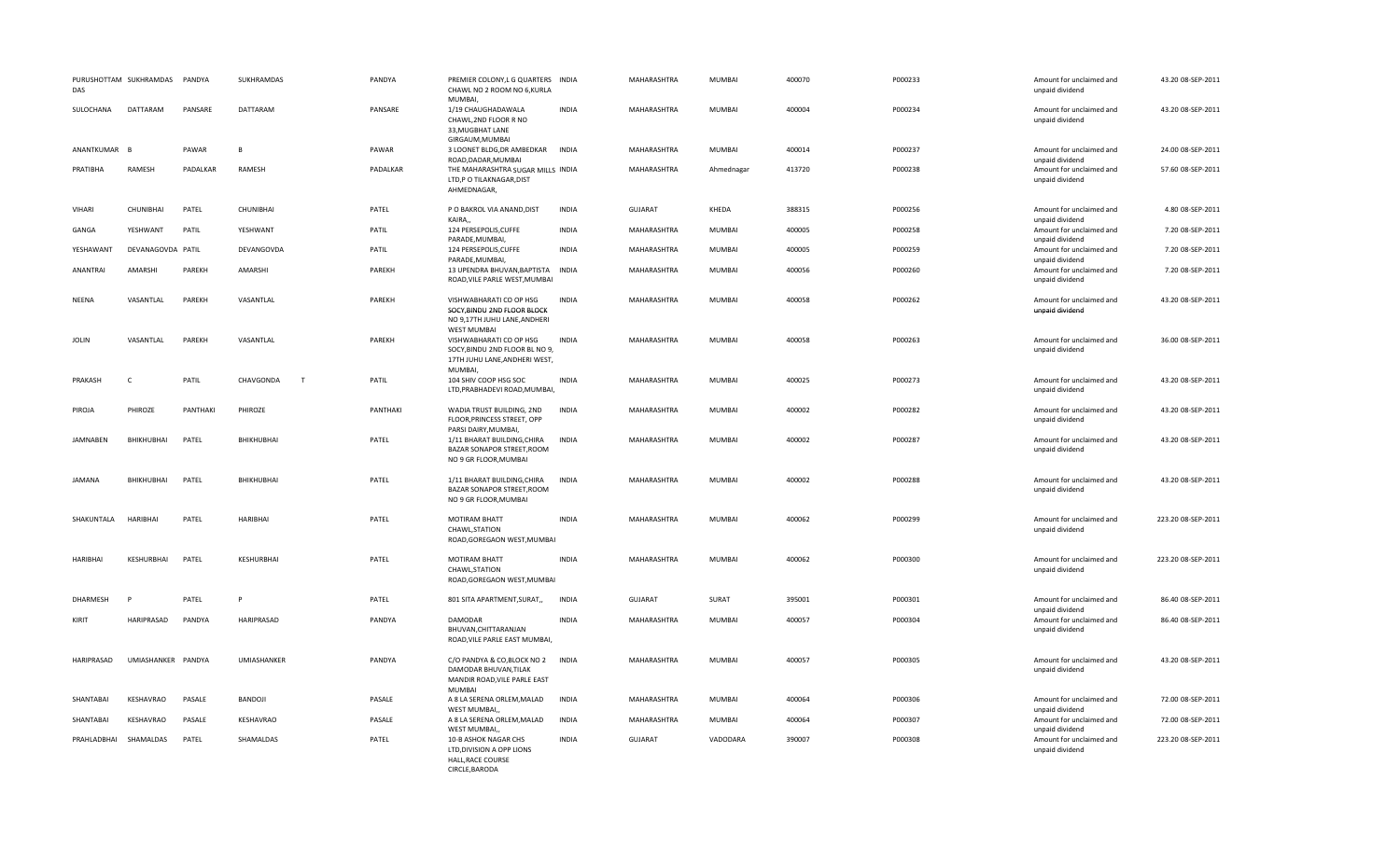| LILAVATI                  | RAMNIKLAL            | PARIKH            | RAMNIKLAL         | PARIKH       | 3RD FLOOR BLOCK NO E<br>33, SARVODAYNAGAR, PANJRAPOL<br>E ROAD, MUMBAI                                                                        | <b>INDIA</b> | MAHARASHTRA                | <b>MUMBAI</b>   | 400004           | P000309            | Amount for unclaimed and<br>unpaid dividend                    | 122.40 08-SEP-2011                     |
|---------------------------|----------------------|-------------------|-------------------|--------------|-----------------------------------------------------------------------------------------------------------------------------------------------|--------------|----------------------------|-----------------|------------------|--------------------|----------------------------------------------------------------|----------------------------------------|
| <b>SURBHI</b>             | VIJAY                | PATEL             | VIJAY             | PATEL        | 264 SHANTI NIVAS, 8 12 ROAD<br>KHAR WEST, MUMBAI,                                                                                             | <b>INDIA</b> | <b>MAHARASHTRA</b>         | MUMBAI          | 400052           | P000310            | Amount for unclaimed and<br>unpaid dividend                    | 43.20 08-SEP-2011                      |
| HANSABEN                  | MANUBHAI             | PATEL             | MANUBHAI          | PATEL        | D/30 PATEL PARK, 144 NEHRU<br>ROAD, SANTACRUZ EAST, MUMBAI                                                                                    | <b>INDIA</b> | MAHARASHTRA                | MUMBAI          | 400029           | P000315            | Amount for unclaimed and<br>unpaid dividend                    | 43.20 08-SEP-2011                      |
| GANESH                    | SHANTILAL            | PATEL             | SHANTILAL         | PATEL        | SHOP NO.3 & 4, VAHEN VATI<br>COMPLEX, VAHEN VATI MATA<br>MANDIR, NANA BAZAR, VALLABH<br>VIDYANAGAR, ANAND, GUJARAT                            | <b>INDIA</b> | <b>GUJARAT</b>             | ANAND           | 388001           | P000320            | Amount for unclaimed and<br>unpaid dividend                    | 43.20 08-SEP-2011                      |
| MANGALA                   | CHANDRAKANT PAREKAR  |                   | CHANDRAKANT       | PAREKAR      | 17 LATA KUNJ.ZAOBA S<br>WADI, THAKURDWAR, MUMBAI                                                                                              | <b>INDIA</b> | <b>MAHARASHTRA</b>         | <b>MUMBAI</b>   | 400002           | P000324            | Amount for unclaimed and                                       | 86.40 08-SEP-2011                      |
| MOHANLAL                  | CHHAGANLAL PAREKH    |                   | CHHAGANLAL        | PAREKH       | LAXMI SADAN, JAIN MANDIR<br>ROAD, DAULAT NAGAR, BORIVLI<br>EAST, MUMBAI,                                                                      | <b>INDIA</b> | MAHARASHTRA                | MUMBAI          | 400066           | P000331            | unpaid dividend<br>Amount for unclaimed and<br>unpaid dividend | 43.20 08-SEP-2011                      |
| KAMLA                     | PARSHURAM            | PANT              | PARSHURAM         | PANT         | <b>B7</b><br>JASMINE, KHANPUR, AHMEDABAD,                                                                                                     | <b>INDIA</b> | <b>GUJARAT</b>             | AHMEDABAD       | 380001           | P000341            | Amount for unclaimed and<br>unpaid dividend                    | 14.40 08-SEP-2011                      |
| CHINTAMAN                 | KEDARNATH            | PANDEY            | KEDARNATH         | PANDEY       | WESTER RAILWAY QUARTERS<br>183/11,S V ROAD, BANDRA<br>WEST, MUMBAI                                                                            | <b>INDIA</b> | MAHARASHTRA                | MUMBAI          | 400050           | P000343            | Amount for unclaimed and<br>unpaid dividend                    | 43.20 08-SEP-2011                      |
| MANJULA                   | <b>NAVINBHAI</b>     | PAREKH            | NAVINBHAI         | PAREKH       | 101 PRABHA SADAN, SANGITA<br>APARTMENT, DATTAMANDIR<br>ROAD, MALAD EAST, MUMBAI,                                                              | <b>INDIA</b> | MAHARASHTRA                | MUMBAI          | 400064           | P000345            | Amount for unclaimed and<br>unpaid dividend                    | 43.20 08-SEP-2011                      |
| NAVINBHAI                 | BHIKHALAL            | PAREKH            | BHIKHALAL         | PAREKH       | 101 PRABHA SADAN, SANGITA<br>APARTMENT, DATTAMANDIR<br>ROAD, MALAD EAST, MUMBAI,                                                              | <b>INDIA</b> | MAHARASHTRA                | MUMBAI          | 400064           | P000346            | Amount for unclaimed and<br>unpaid dividend                    | 43.20 08-SEP-2011                      |
| <b>NILA</b>               | KIRAN                | PANDYA            | KIRAN             | PANDYA       | B-106 D C PARK, NEAR VAISHALI<br>CINEMA, NADIAD, DIST KHEDA                                                                                   | <b>INDIA</b> | <b>GUJARAT</b>             | KHEDA           | 387001           | P000347            | Amount for unclaimed and<br>unpaid dividend                    | 2.40 08-SEP-2011                       |
| RAMANLAL                  | TRIKAMLAL            | PARIKH            | TRIKAMLAL         | PARIKH       | 2ND FLOOR SEKSARIA BLDG, 2ND<br>KHATTARALI LANE, THAKURDWAR<br>ROAD, MUMBAI                                                                   | INDIA        | MAHARASHTRA                | MUMBAI          | 400002           | P000368            | Amount for unclaimed and<br>unpaid dividend                    | 43.20 08-SEP-2011                      |
| ADIL                      | KAIKOBAD             | PATEL             | KAIKOBAD          | PATEL        | POORNIMA FLAT NO 24, 2ND<br>FLOOR, SHAHID BHAGATSINGH<br>ROAD, COLABA, MUMBAI,                                                                | <b>INDIA</b> | MAHARASHTRA                | MUMBAI          | 400005           | P000373            | Amount for unclaimed and<br>unpaid dividend                    | 43.20 08-SEP-2011                      |
| <b>ADIL</b>               | KAIKOBAD             | PATEL             | KAIKOBAD          | PATEL        | POORNIMA FLAT NO 24, 2ND<br>FLOOR, SHAHID BHAGATSINGH<br>ROAD, COLABA, MUMBAI,                                                                | <b>INDIA</b> | MAHARASHTRA                | <b>MUMBAI</b>   | 400005           | P000374            | Amount for unclaimed and<br>unpaid dividend                    | 43.20 08-SEP-2011                      |
| BHANUPRASAD MANIBHAI      |                      | PATEL             | MANIBHAI          | PATEL        | DARBAR POLE, KARAMSAD VIA<br>ANAND, DIST KAIRA PIN                                                                                            | INDIA        | <b>GUJARAT</b>             | KHEDA           | 388325           | P000393            | Amount for unclaimed and<br>unpaid dividend                    | 79.20 08-SEP-2011                      |
| DAHIBEN                   |                      | PATEL             | MR                | PATEL        | 187 PRINCESS STREET, MUMBAI,,                                                                                                                 | <b>INDIA</b> | MAHARASHTRA                | MUMBAI          | 400002           | P000401            | Amount for unclaimed and<br>unpaid dividend                    | 7.20 08-SEP-2011                       |
| ABHAY<br>YAZAD            | <b>NAGAPPA</b>       | PAI<br>PATEL      | NAGAPPA           | PAI<br>PATEL | 5 KENI BLDG, CHARAI, THANE,                                                                                                                   | <b>INDIA</b> | MAHARASHTRA<br>MAHARASHTRA | Thane<br>MUMBAI | 400601<br>400027 | P000405<br>P000411 | Amount for unclaimed and<br>unpaid dividend                    | 72.00 08-SEP-2011<br>43.20 08-SEP-2011 |
|                           | PIROJSHAW            |                   | PIROJSHAW         |              | 51 CONTRACTOR BUILDING, 2ND<br>FLOOR BLOCK NO 12, VICTORIA<br>GARDEN ROAD, BYCULLA MUMBAI                                                     | <b>INDIA</b> |                            |                 |                  |                    | Amount for unclaimed and<br>unpaid dividend                    |                                        |
| NISHA                     | ASHWINKUMAR PARIKH   |                   | ASHWINKUMAR       | PARIKH       | 49-51 LOHAR CHAWL, AHMED<br>BUILDING 4TH FLOOR, MUMBAI,                                                                                       | <b>INDIA</b> | MAHARASHTRA                | MUMBAI          | 400002           | P000420            | Amount for unclaimed and<br>unpaid dividend                    | 115.20 08-SEP-2011                     |
| SUSHILA                   | KRISHNAKUMAR PANCHAL |                   | KRISHNAKUMAR      | PANCHAL      | 170/12 JAWAHAR<br>NAGAR, GOREGAON<br>WEST, MUMBAI,                                                                                            | <b>INDIA</b> | MAHARASHTRA                | <b>MUMBAI</b>   | 400062           | P000427            | Amount for unclaimed and<br>unpaid dividend                    | 223.20 08-SEP-2011                     |
| CHANDRASHEKH VITTAL<br>AR |                      | PANDESHWAR VITTAL |                   | PANDESHWAR   | VAIKUNTH DARSHAN, FLAT 202 A INDIA<br>WING 2ND FLOOR, SAI NAGAR<br><b>BEHIND PARVATI</b><br>TALKIES, NAVGHAR VASAI WEST,<br><b>DIST THANE</b> |              | MAHARASHTRA                | Thane           | 401202           | P000428            | Amount for unclaimed and<br>unpaid dividend                    | 43.20 08-SEP-2011                      |
| HARSHAD                   | $\overline{A}$       | PATEL             | APABHAI           | PATEL        | 5A WELCOME PLAZA, GANESH<br>CROSSING, AMUL DAIRY<br>ROAD, ANAND                                                                               | <b>INDIA</b> | <b>GUJARAT</b>             | KHEDA           | 388001           | P000440            | Amount for unclaimed and<br>unpaid dividend                    | 4.80 08-SEP-2011                       |
| KAUSHIKBHAI               | THAKORBHAI           | PATEL             | <b>THAKORBHAI</b> | PATEL        | 45/1 ARUNODAY<br>SOCIETY, ALKAPURI, BARODA,                                                                                                   | <b>INDIA</b> | <b>GUJARAT</b>             | VADODARA        | 390005           | P000466            | Amount for unclaimed and<br>unpaid dividend                    | 93.60 08-SEP-2011                      |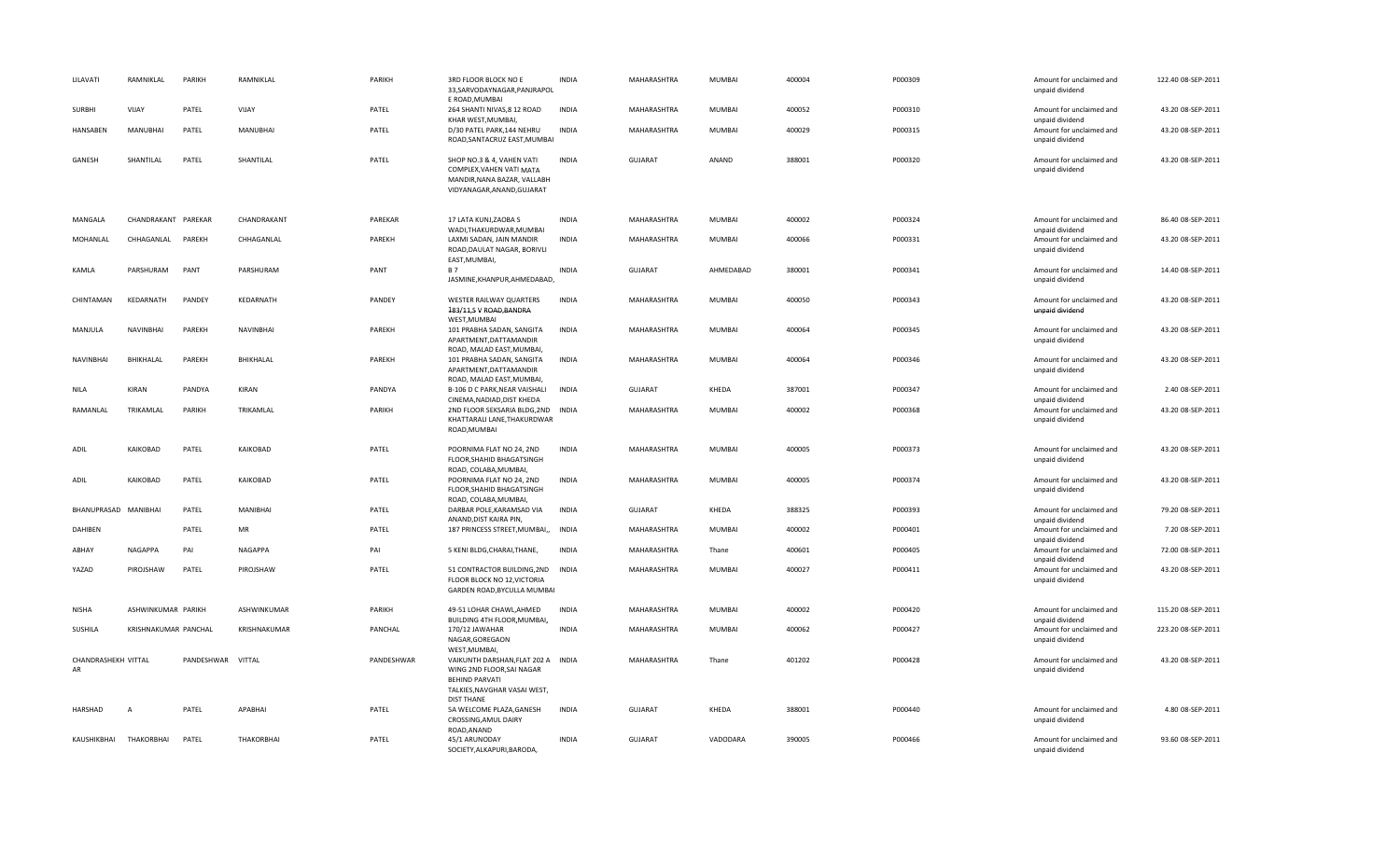| N              | B                | PATEL       | BHIKUBHAI        | PATEL        | 1/11 BHARAT BLDG ROOM NO<br>9, SONAPUR STREET, CHIRA<br>BAZAR, MUMBAI                                           | <b>INDIA</b> | MAHARASHTRA        | <b>MUMBAI</b> | 400002 | P000467 | Amount for unclaimed and<br>unpaid dividend | 43.20 08-SEP-2011  |
|----------------|------------------|-------------|------------------|--------------|-----------------------------------------------------------------------------------------------------------------|--------------|--------------------|---------------|--------|---------|---------------------------------------------|--------------------|
| DAKSHA         | н                | PATEL       | $\mathsf H$      | PATEL        | 20 ALKAPURI SOCIETY, SUMUL<br>DAIRY ROAD, SURAT,                                                                | <b>INDIA</b> | <b>GUJARAT</b>     | SURAT         | 395008 | P000469 | Amount for unclaimed and<br>unpaid dividend | 4.80 08-SEP-2011   |
| GOVIND         | MAGANLAL         | PATEL       | MAGANLAL         | PATEL        | BHARAT BLDG R NO 24, SHRIKANT INDIA<br>PALEKAR MARG, CHIRA<br>BAZAR, MUMBAI                                     |              | MAHARASHTRA        | <b>MUMBAI</b> | 400002 | P000470 | Amount for unclaimed and<br>unpaid dividend | 86.40 08-SEP-2011  |
| MADHU          | VASANT           | PATIL       | VASANT           | PATIL        | B 2/12 PANCHAVATI<br>APARTMENTS, JUHU LANE<br>ANDHERI WEST, MUMBAI,                                             | <b>INDIA</b> | <b>MAHARASHTRA</b> | <b>MUMBAI</b> | 400058 | P000489 | Amount for unclaimed and<br>unpaid dividend | 43.20 08-SEP-2011  |
| MADHAVI        | MADHU            | PATIL       | MADHU            | PATIL        | B 2/12 PANCHAVATI<br>APARTMENTS, JUHU LANE<br>ANDHERI WEST, MUMBAI,                                             | <b>INDIA</b> | MAHARASHTRA        | <b>MUMBAI</b> | 400058 | P000490 | Amount for unclaimed and<br>unpaid dividend | 43.20 08-SEP-2011  |
| VIHARI         | C                | PATEL       | CHINUBHAI        | PATEL        | P O BAKROL VIA ANAND, DIST<br>KAIRA,                                                                            | INDIA        | <b>GUJARAT</b>     | KHEDA         | 388315 | P000532 | Amount for unclaimed and<br>unpaid dividend | 20.00 08-SEP-2011  |
| MANECK         | <b>RUSTOMJI</b>  | PARRY       | <b>RUSTOMJI</b>  | PARRY        | 154 PERIN NARIMAN<br>STREET, BAZAR GATE<br>STREET, FORT, MUMBAI                                                 | <b>INDIA</b> | MAHARASHTRA        | <b>MUMBAI</b> | 400001 | P000533 | Amount for unclaimed and<br>unpaid dividend | 108.00 08-SEP-2011 |
| PERVIZ         | PIROSHA          | PASTAKIA    | PIROSHA          | PASTAKIA     | P.O. BOX 1469, G.P.O., MUMBAI,                                                                                  | <b>INDIA</b> | MAHARASHTRA        | MUMBAI        | 400001 | P000538 | Amount for unclaimed and<br>unpaid dividend | 244.80 08-SEP-2011 |
| COOMI          | JAL              | PARDIWALA   | JAL              | PARDIWALA    | REWORD HOUSE 4TH FLOOR, NEXT INDIA<br>TO GANGA JAMUNA, THEATRA<br>TARDEO, MUMBAI                                |              | MAHARASHTRA        | <b>MUMBAI</b> | 400007 | P000545 | Amount for unclaimed and<br>unpaid dividend | 21.60 08-SEP-2011  |
| COOMI          | JAL              | PARDIWALA   | JAL              | PARDIWALA    | C/O RODA H KARA, MEENA BLDG INDIA<br>FLAT NO 61, NEAR APNA BAZAR<br>SHASTRI MARG, MIRA ROAD EAST                |              | MAHARASHTRA        | Thane         | 401104 | P000547 | Amount for unclaimed and<br>unpaid dividend | 43.20 08-SEP-2011  |
| PESI           | JAL              | PADSHAH     | JAL              | PADSHAH      | 16A ALTAMOUNT<br>ROAD, MUMBAI,                                                                                  | <b>INDIA</b> | MAHARASHTRA        | <b>MUMBAI</b> | 400026 | P000560 | Amount for unclaimed and<br>unpaid dividend | 345.60 08-SEP-2011 |
| KETTY          | <b>RUSI</b>      | PASTAKIA    | <b>RUSI</b>      | PASTAKIA     | 611 PATITI BLOCK, DADAR PARSI<br>COLONY, DADAR, MUMBAI                                                          | <b>INDIA</b> | <b>MAHARASHTRA</b> | <b>MUMBAI</b> | 400014 | P000570 | Amount for unclaimed and<br>unpaid dividend | 172.80 08-SEP-2011 |
| PRAKASH        | SHAMRAO          | PATHARE     | SHAMRAO          | PATHARE      | SUGAT NIWAS CO OP<br>SOCIETY, AKSHIKAR STREET<br>DADAR, MUMBAI,                                                 | <b>INDIA</b> | MAHARASHTRA        | <b>MUMBAI</b> | 400028 | P000576 | Amount for unclaimed and<br>unpaid dividend | 0.80 08-SEP-2011   |
| MOTAMAI        | <b>HIRJIBHOY</b> | PESIKAKA    | <b>HIRJIBHOY</b> | PESIKAKA     | 695 PARSEE COLONY, DR DINSHAW INDIA<br>MASTER RD NO 3, DADAR<br><b>MUMBAI</b>                                   |              | MAHARASHTRA        | MUMBAI        | 400014 | P000581 | Amount for unclaimed and<br>unpaid dividend | 79.20 08-SEP-2011  |
| <b>MANISHA</b> | <b>MANOHAR</b>   | PEDNEKAR    | MANOHAR          | PEDNEKAR     | B I T BLOCK NO 1, ROOM NO 71<br>3RD FLOOR, BELLASIS<br>ROAD, BYCULLA MUMBAI                                     | <b>INDIA</b> | MAHARASHTRA        | <b>MUMBAI</b> | 400008 | P000586 | Amount for unclaimed and<br>unpaid dividend | 14.40 08-SEP-2011  |
| KARTHIAYANI    | AMMA             | PERINCHERY  | BALAKRISHNA      | <b>MENON</b> | A 14 MADHAVI PLOT NO 10,OPP INDIA<br><b>BANK OF RAJASTHAN, SWAMI</b><br>SAMARTHA NAGAR, ANDHERI<br>WEST, MUMBAI |              | MAHARASHTRA        | MUMBAI        | 400058 | P000590 | Amount for unclaimed and<br>unpaid dividend | 7.20 08-SEP-2011   |
| VIDYA          | VINAYAK          | PHADKE      | <b>VINAYAK</b>   | PHADKE       | C/O SHRI V A PHADKE, KRISHNA<br>MAHAL 4TH FLOOR, MARINE DRIVE<br><b>MUMBAI</b>                                  | <b>INDIA</b> | MAHARASHTRA        | <b>MUMBAI</b> | 400020 | P000594 | Amount for unclaimed and<br>unpaid dividend | 698.40 08-SEP-2011 |
| PHOOLCHAND     |                  | GIRDHARILAL | GIRDHARILAL      | GIRDHARILAL  | C/O PHOOLCHAND BHAGAT<br>SINGH, 2ND FLOOR SWADESHI<br>MARKET, KALBADEVI MUMBAI,                                 | <b>INDIA</b> | MAHARASHTRA        | <b>MUMBAI</b> | 400002 | P000603 | Amount for unclaimed and<br>unpaid dividend | 43.20 08-SEP-2011  |
| VAISHALI       | <b>VISHNU</b>    | PHADNIS     | VISHNU           | PHADNIS      | 1 ANUPREETA, OFF CEASER ROAD, INDIA<br>AMBOLI, ANDHERI WEST,<br>MUMBAI,                                         |              | MAHARASHTRA        | MUMBAI        | 400058 | P000608 | Amount for unclaimed and<br>unpaid dividend | 223.20 08-SEP-2011 |
| SUSHILA        | VAMAN            | PHADNIS     | VAMAN            | PHADNIS      | C/3/24 SAMRUDDHI<br>SOCIETY, BABURAO PARULEKAR<br>MARG DADAR, MUMBAI,                                           | <b>INDIA</b> | MAHARASHTRA        | <b>MUMBAI</b> | 400028 | P000622 | Amount for unclaimed and<br>unpaid dividend | 43.20 08-SEP-2011  |
| SORAB          | BYRAMJEE         | POSTWALLA   | BYRAMJEE         | POSTWALLA    | DALAL ESTATE, V BLOCK BUILDING INDIA<br>NO 4/12A,1ST FLOOR FLAT NO 2,<br>LAMINGTON RD, BYCULLA<br><b>MUMBAI</b> |              | MAHARASHTRA        | <b>MUMBAI</b> | 400008 | P000641 | Amount for unclaimed and<br>unpaid dividend | 86.40 08-SEP-2011  |
| HOOSENI        | ABDULTAYEB       | POONAWALA   | ABDULTAYEB       | POONAWALA    | KACHWALA BLDG 1ST FLOOR, 201 INDIA<br>NAGDEVI STREET.MUMBAI.                                                    |              | MAHARASHTRA        | <b>MUMBAI</b> | 400003 | P000643 | Amount for unclaimed and<br>unpaid dividend | 57.60 08-SEP-2011  |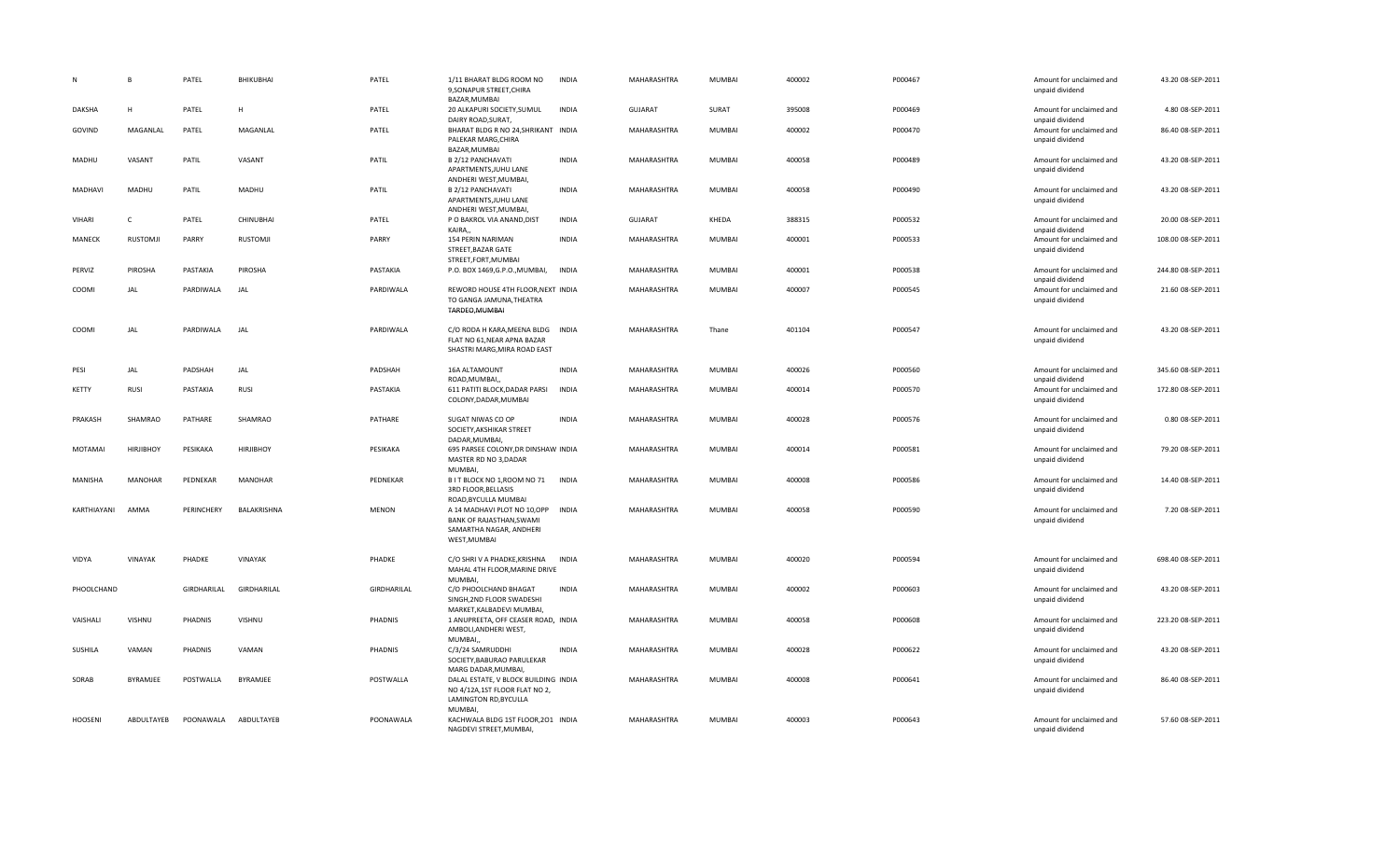| SUHASINI             | MADHUKAR        | POL           | MADHUKAR     |   | POL             | C/O G R MOKASHI, TRUPTI<br>SUBHASH COLONY, SHRIRAMPUR<br>DIST AHMEDNAGAR.                                  | <b>INDIA</b> | MAHARASHTRA          | Ahmednagar    | 413709 | P000648 | Amount for unclaimed and<br>unpaid dividend | 900.00 08-SEP-2011 |
|----------------------|-----------------|---------------|--------------|---|-----------------|------------------------------------------------------------------------------------------------------------|--------------|----------------------|---------------|--------|---------|---------------------------------------------|--------------------|
| PRABHAVATI           |                 | RATILAL       | RATILAL      |   | LUKHMIDAS       | 10 ANAND DARSHAN A,13 DR<br>GOPALRAO DESHMUKH<br>MARG, MUMBAI,                                             | <b>INDIA</b> | MAHARASHTRA          | MUMBAI        | 400026 | P000672 | Amount for unclaimed and<br>unpaid dividend | 165.60 08-SEP-2011 |
| PREM                 |                 | <b>GROVER</b> | MADANLAL     |   | GROVER          | FLAT NO 12 III FLOOR, 56/2 A<br>GARIAHAT ROAD, CALCUTTA,                                                   | <b>INDIA</b> | <b>WEST BENGAL</b>   | Kolkata       | 700019 | P000673 | Amount for unclaimed and<br>unpaid dividend | 79.20 08-SEP-2011  |
| PRABHAVATIBE<br>N    |                 | JASHVANTLAL   | JASHVANTLAL  |   | JASHVANTLAL     | NARIAPADA<br>STREET, PETLAD, GUJARAT,                                                                      | <b>INDIA</b> | <b>GUJARAT</b>       | PETLAD        | 388450 | P000675 | Amount for unclaimed and<br>unpaid dividend | 223.20 08-SEP-2011 |
| <b>JAGDISH</b>       | <b>GOPALRAO</b> | PRADHAN       | GOPALRAO     |   | PRADHAN         | KHARKAR S BUNGALOW, GOKHALE INDIA<br>ROAD NAUPADA, THANA,                                                  |              | MAHARASHTRA          | Thane         | 400601 | P000678 | Amount for unclaimed and<br>unpaid dividend | 345.60 08-SEP-2011 |
| MANGAL               | YESHWANT        | PRADHAN       | YESHWANT     |   | PRADHAN         | SHRI SAI PRASAD, NEAR S T DEPOT INDIA<br>KARJAT W, DIST RAIGAD,                                            |              | MAHARASHTRA          | KARJAT        | 410201 | P000681 | Amount for unclaimed and<br>unpaid dividend | 43.20 08-SEP-2011  |
| RATNAKAR             | CHANDAN         | PRABHU        | CHANDAN      |   | PRABHU          | E 3/HUNS SOCIETY, DAWOOD<br><b>BAUG ROAD, ANDHERI</b><br>WEST, MUMBAI                                      | <b>INDIA</b> | MAHARASHTRA          | MUMBAI        | 400058 | P000685 | Amount for unclaimed and<br>unpaid dividend | 7.20 08-SEP-2011   |
| SHRIDHAR             | BALKRISHNA      | PRABHU        | BALKRISHNA   |   | PRABHU          | C/O 11/13 MANGALA BHUVAN, DR INDIA<br>DESHMUKH LANE V P<br>ROAD, MUMBAI,                                   |              | MAHARASHTRA          | MUMBAI        | 400004 | P000691 | Amount for unclaimed and<br>unpaid dividend | 129.60 08-SEP-2011 |
| SACHIN               | VASUDEV         | PRABHU        | VASUDEV      |   | PRABHU          | 15/A/244 GREEN ACREES,OPP<br>VIDYA NIDHI HIGH SCHOOL, JV P D<br>ROAD NO 5, MUMBAI                          | <b>INDIA</b> | MAHARASHTRA          | MUMBAI        | 400049 | P000693 | Amount for unclaimed and<br>unpaid dividend | 223.20 08-SEP-2011 |
| VASUDEV              | LAXMAN          | PRABHU        | LAXMAN       |   | PRABHU          | B 68 659 M I G COLONY, BANDRA INDIA<br>EAST, MUMBAI,                                                       |              | MAHARASHTRA          | MUMBAI        | 400051 | P000694 | Amount for unclaimed and<br>unpaid dividend | 43.20 08-SEP-2011  |
| SUNIL                | VASUDEV         | PRABHU        | VASUDEV      |   | PRABHU          | B/68/659 M I G COLONY, OPP<br>PATRAKAR NAGAR, BANDRA EAST<br>MUMBAI,                                       | <b>INDIA</b> | MAHARASHTRA          | MUMBAI        | 400051 | P000695 | Amount for unclaimed and<br>unpaid dividend | 223.20 08-SEP-2011 |
| NEEMA                | VASUDEV         | PRABHU        | VASUDEV      |   | PRABHU          | B/68/659 M I G COLONY, OPP<br>PATRAKAR NAGAR, BANDRA EAST<br>MUMBAI.                                       | <b>INDIA</b> | MAHARASHTRA          | MUMBAI        | 400051 | P000696 | Amount for unclaimed and<br>unpaid dividend | 43.20 08-SEP-2011  |
| MANGALA              | MADHAV          | PRANI         | MADHAV       |   | PRANI           | 2 LAXMI NARAYAN BAUG, BAL<br><b>GOVINDDAS ROAD, MAHIM</b><br>MUMBAI.                                       | <b>INDIA</b> | MAHARASHTRA          | MUMBAI        | 400016 | P000699 | Amount for unclaimed and<br>unpaid dividend | 129.60 08-SEP-2011 |
| PRIYADARSHINI MADHAV |                 | PRANI         | MADHAV       |   | PRANI           | 2 LAXMI NARAYAN BAUG, BAL<br>GOVINDDAS ROAD, MAHIM<br><b>MUMBAL</b>                                        | INDIA        | MAHARASHTRA          | MUMBAI        | 400016 | P000700 | Amount for unclaimed and<br>unpaid dividend | 129.60 08-SEP-2011 |
| VIBHAVARI            | <b>VIVEK</b>    | PRANI         | <b>VIVEK</b> |   | PRANI           | 2 LAXMI NARAYAN BAUG, BAL<br>GOVINDDAS ROAD, MAHIM<br>MUMBAI,                                              | <b>INDIA</b> | MAHARASHTRA          | MUMBAI        | 400016 | P000701 | Amount for unclaimed and<br>unpaid dividend | 86.40 08-SEP-2011  |
| PRANJIVAN            |                 | RAMCHAND      | RAMCHAND     |   | RAMCHAND        | 22/24 SHAK GALI, MUMBAI,                                                                                   | <b>INDIA</b> | MAHARASHTRA          | MUMBAI        | 400069 | P000702 | Amount for unclaimed and<br>unpaid dividend | 309.60 08-SEP-2011 |
| PRANJIVAN            |                 | RAMCHAND      | RAMCHAND     |   | <b>RAMCHAND</b> | 22/24 SHAK GALI, MUMBAI,                                                                                   | <b>INDIA</b> | MAHARASHTRA          | <b>MUMBAI</b> | 400069 | P000703 | Amount for unclaimed and<br>unpaid dividend | 309.60 08-SEP-2011 |
| M                    | <b>NARAYAN</b>  | PRABHU        | NARAYAN      |   | PRABHU          | 26 SAHJIVAN CO-OP SOCIETY, NR S INDIA<br>K PATIL HOSPITAL DAFTAR<br>ROAD, MALAD (E) MUMBAI,                |              | MAHARASHTRA          | MUMBAI        | 400097 | P000706 | Amount for unclaimed and<br>unpaid dividend | 14.40 08-SEP-2011  |
| VIDYA                | <b>NARAYAN</b>  | PRABHU        | NARAYAN      |   | PRABHU          | 26 SARJVEEN CO-OP<br>SOCIETY, NEAR S K PATIL<br>HOSPITAL, DAFTARY ROAD MALAD<br>(E) MUMBAI,                | INDIA        | MAHARASHTRA          | MUMBAI        | 400097 | P000707 | Amount for unclaimed and<br>unpaid dividend | 14.40 08-SEP-2011  |
| MADHAV               | RAGHWENDRA      | PURANDARE     | RAGHWENDRA   |   | PURANDARE       | 1317/2 KASABA PETH, POONA,,                                                                                | <b>INDIA</b> | MAHARASHTRA          | Pune          | 411011 | P000715 | Amount for unclaimed and<br>unpaid dividend | 180.00 08-SEP-2011 |
| KAMAL                | VISHNU          | PURANIK       | VISHNU       | ĸ | PURANIK         | C/O V K PURANIK, 635/86 VIJAYA INDIA<br>NAGAR COLONY, OPP ELLORA<br>HOTEL, POONA                           |              | MAHARASHTRA          | Pune          | 411030 | P000717 | Amount for unclaimed and<br>unpaid dividend | 345.60 08-SEP-2011 |
|                      | $\mathsf{R}$    | <b>PUNDIR</b> | RAMSWARUP    |   | <b>PUNDIR</b>   | 22/3 ADARSH<br>NAGAR, ROORKEE, DIST                                                                        | <b>INDIA</b> | <b>UTTAR PRADESH</b> | SAHARANPUR    | 247667 | P000719 | Amount for unclaimed and<br>unpaid dividend | 165.60 08-SEP-2011 |
| PUSHPABEN            |                 | NARANLAL      | NANDLAL      |   | NARANLAL        | SAHARANPUR U P,<br>467/2 KANDOI S KHADKI, SANKADI INDIA<br>SHERI, OPP B D COLLEGE<br>MANEKCHOWK, AHMEDABAD |              | GUJARAT              | AHMEDABAD     | 380001 | P000721 | Amount for unclaimed and<br>unpaid dividend | 43.20 08-SEP-2011  |
| VIJAY                | BALKRISHNA      | PUROHIT       | BALKRISHNA   |   | PUROHIT         | DATAR BLOCKS, BHIWANDI<br>ROAD, KALYAN CR,                                                                 | <b>INDIA</b> | <b>MAHARASHTRA</b>   | Thane         | 421301 | P000722 | Amount for unclaimed and<br>unpaid dividend | 43.20 08-SEP-2011  |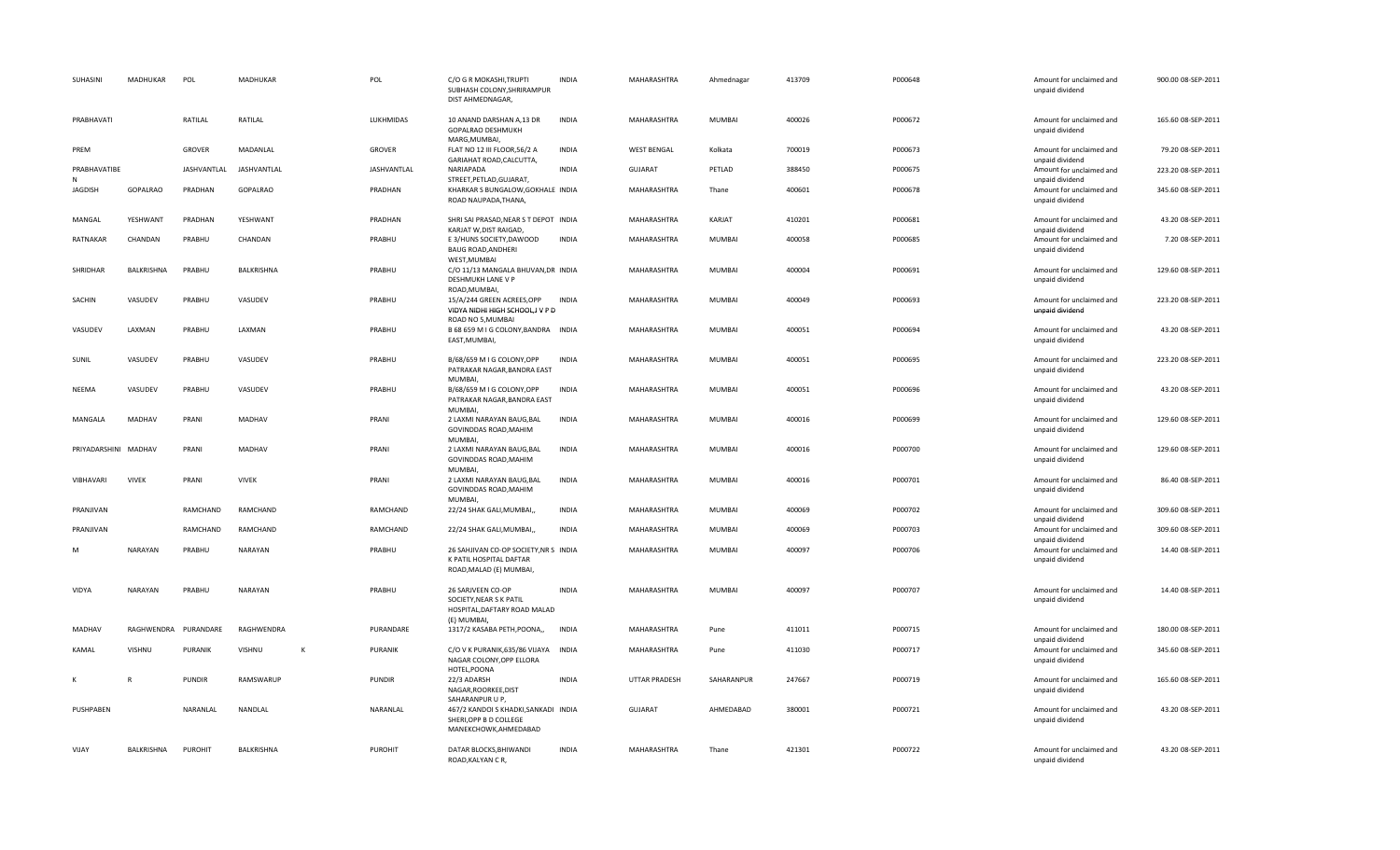| BALKRISHNA          | GANGADHAR        | PUROHIT          | GANGADHAR        |          | PUROHIT       | DATAR BLOCKS.BHIWANDI<br>ROAD, KALYAN CR,                                                      | <b>INDIA</b> | <b>MAHARASHTRA</b> | Thane         | 421301 | P000723 | Amount for unclaimed and<br>unpaid dividend | 43.20 08-SEP-2011   |
|---------------------|------------------|------------------|------------------|----------|---------------|------------------------------------------------------------------------------------------------|--------------|--------------------|---------------|--------|---------|---------------------------------------------|---------------------|
| PERIN               | ERUCH            | <b>DASTUR</b>    | ERUCH            |          | <b>DASTUR</b> | 23 NEPEAN SEA ROAD, MUMBAI,,                                                                   | <b>INDIA</b> | MAHARASHTRA        | MUMBAI        | 400006 | P000754 | Amount for unclaimed and<br>unpaid dividend | 5054.40 08-SEP-2011 |
| PREMALA             | <b>MANIK</b>     | REGE             | <b>MANIK</b>     |          | REGE          | DATTA SADAN, 404 V P<br>ROAD, KHAR, MUMBAI                                                     | <b>INDIA</b> | MAHARASHTRA        | <b>MUMBAI</b> | 400052 | P000760 | Amount for unclaimed and                    | 640.80 08-SEP-2011  |
| PILOO               | SAPAL            | MEHTA            | SAPAL            |          | MEHTA         | SANJANA MANSION, 1 CARTER                                                                      | <b>INDIA</b> | MAHARASHTRA        | MUMBAI        | 400050 | P000777 | unpaid dividend<br>Amount for unclaimed and | 72.00 08-SEP-2011   |
| PILOO               | SAPAL            | MEHTA            | SAPAL            |          | MEHTA         | ROAD, BANDRA, MUMBAI<br>SANJANA MANSION, 1 CARTER                                              | <b>INDIA</b> | MAHARASHTRA        | <b>MUMBAI</b> | 400050 | P000778 | unpaid dividend<br>Amount for unclaimed and | 244.80 08-SEP-2011  |
| PILOO               | SAPAL            | MEHTA            | SAPAL            |          | MEHTA         | ROAD, BANDRA MUMBAI,<br>SANJANA MANSION, 1 CARTER                                              | <b>INDIA</b> | MAHARASHTRA        | <b>MUMBAI</b> | 400050 | P000779 | unpaid dividend<br>Amount for unclaimed and | 158.40 08-SEP-2011  |
| PUNAMCHAND DIPCHAND |                  | KOTHARI          | <b>DIPCHAND</b>  |          | KOTHARI       | RD, BANDRA, MUMBAI<br>YASHASHVI SANMITRA                                                       | <b>INDIA</b> | MAHARASHTRA        | Ahmednagar    | 413709 | P000783 | unpaid dividend<br>Amount for unclaimed and | 360.00 08-SEP-2011  |
|                     |                  |                  |                  |          |               | COLONY, WARD NO<br>7, SHRIRAMPUR, DIST                                                         |              |                    |               |        |         | unpaid dividend                             |                     |
| PREMA               | RAMCHANDRA       | RAJWADE          | RAMCHANDRA       |          | RAJWADE       | AHMEDNAGAR<br>C/O V G KANETKAR, 1/7<br>GOREGAONKAR LANE, MUMBAI,                               | <b>INDIA</b> | <b>MAHARASHTRA</b> | <b>MUMBAI</b> | 400004 | P000786 | Amount for unclaimed and<br>unpaid dividend | 172.80 08-SEP-2011  |
|                     |                  | KOTHARI          | K                |          | KOTHARI       | C/O SANDEEP P KOTHARI, A/13 OM INDIA<br>GAUTAM 4TH FLOOR, HAJI BAPU<br>ROAD MALAD EAST, MUMBAI |              | MAHARASHTRA        | <b>MUMBAI</b> | 400097 | P000791 | Amount for unclaimed and<br>unpaid dividend | 720.00 08-SEP-2011  |
| PRADEEP             |                  | KHANNA           | OM               | PRAKASH  | KHANNA        | AMAR HILL SAKI VIHAR                                                                           | <b>INDIA</b> | MAHARASHTRA        | <b>MUMBAI</b> | 400072 | P000851 | Amount for unclaimed and                    | 266.40 08-SEP-2011  |
| PRAFULLA            | <b>JITIN</b>     | <b>TRIVEDI</b>   | <b>JITIN</b>     | SURENDRA | <b>TRIVE</b>  | ROAD, POWAI, MUMBAI,<br>10 HIRAL DARSHAN FLAT, NEAR                                            | <b>INDIA</b> | <b>GUJARAT</b>     | AHMEDABAD     | 380007 | P000862 | unpaid dividend<br>Amount for unclaimed and | 266.40 08-SEP-2011  |
|                     |                  |                  |                  |          |               | DUTT SOCIEY PALDI, AHMEDABAD,                                                                  |              |                    |               |        |         | unpaid dividend                             |                     |
| PRAKASHBEN          |                  | <b>MODI</b>      | NAVNITLAL        |          | <b>MODI</b>   | BAJWADA SETH SERI, KATWALAS INDIA<br>KHADKI, VADODARA,                                         |              | <b>GUJARAT</b>     | VADODARA      | 390001 | P000869 | Amount for unclaimed and<br>unpaid dividend | 1620.00 08-SEP-2011 |
| PRATAP              | <b>DURLABHJI</b> | <b>BHATT</b>     | <b>DURLABHJI</b> | G        | <b>BHATT</b>  | <b>18 VIDHATA</b><br>TENEMENTS, GHATLODIA, AHMEDA<br>BAD,                                      | <b>INDIA</b> | GUJARAT            | AHMEDABAD     | 380061 | P000876 | Amount for unclaimed and<br>unpaid dividend | 244.80 08-SEP-2011  |
| PRAVIN              | HEMCHAND         | VORA             | HEMCHAND         |          | VORA          | 15 MANI RATNA JAIN NAGAR<br>SOCIETY, GOMTIPUR, AHMEDABAD,                                      | <b>INDIA</b> | <b>GUJARAT</b>     | AHMEDABAD     | 380021 | P000880 | Amount for unclaimed and<br>unpaid dividend | 2160.00 08-SEP-2011 |
| PREM                |                  | KUMAR            | RAJINDER         |          | PAL           | PPED DAE OYC BLDG,CSM<br>MARG.MUMBAI                                                           | <b>INDIA</b> | MAHARASHTRA        | MUMBAI        | 400039 | P000887 | Amount for unclaimed and<br>unpaid dividend | 540.00 08-SEP-2011  |
| PUSHPA              |                  | NAGPAL           | LALCHAND         |          | NAGPAL        | 375 SHEETALA DARSHAN 43/4TH INDIA<br>FLOOR,L J ROAD MAHIM, MUMBAI,                             |              | MAHARASHTRA        | <b>MUMBAI</b> | 400016 | P000899 | Amount for unclaimed and<br>unpaid dividend | 540.00 08-SEP-2011  |
| PRAKASH             | LALLUBHAI        | SHAH             | LALLUBHAI        |          | SHAH          | 503 INDRAPRASTH-I-A,OPP<br>JITENDRA ROAD MALAD<br>EAST, MUMBAI,                                | <b>INDIA</b> | MAHARASHTRA        | MUMBAI        | 400097 | P000917 | Amount for unclaimed and<br>unpaid dividend | 2160.00 08-SEP-2011 |
| <b>POKHAR</b>       | DAS              | <b>ARORA</b>     | DAS              |          | ARORA         | A 4 MALVIYA NAGAR, AISH<br>BAGH, LUCKNOW,                                                      | <b>INDIA</b> | UTTAR PRADESH      | LUCKNOW       | 226004 | P000919 | Amount for unclaimed and<br>unpaid dividend | 108.00 08-SEP-2011  |
| PRAMOD              | GORDHANDAS       | <b>JOSHI</b>     | GORDHANDAS       |          | <b>JOSHI</b>  | 31ST 2ND FOFALWADI 3RD<br>FLOOR, BHULESHWAR, MUMBAI,                                           | <b>INDIA</b> | MAHARASHTRA        | MUMBAI        | 400002 | P000920 | Amount for unclaimed and<br>unpaid dividend | 223.20 08-SEP-2011  |
|                     |                  | ANILKUMAR        | PARASMULL        |          | ANILKUMAR     | C/O P PARASMULL BANTIA,I<br>CROSS ROAD, ROBERTSONPET, K G<br>F KARNATAK                        | <b>INDIA</b> | KARNATAKA          | KOLAR         | 563122 | P000926 | Amount for unclaimed and<br>unpaid dividend | 1080.00 08-SEP-2011 |
| PERUIZ              | PIROSHA          | PASTAKIA         | PIROSHA          |          |               | P.O.BOX 1469,G P O, MUMBAI,                                                                    | <b>INDIA</b> | MAHARASHTRA        | <b>MUMBAI</b> | 400001 | P000934 | Amount for unclaimed and<br>unpaid dividend | 475.20 08-SEP-2011  |
| PRAFULL             | <b>NARAYAN</b>   | <b>MODI</b>      | NARAYAN          |          | <b>MODI</b>   | BLOCK NO 249 G<br>TYPE,SECTOR19,GANDHINAGAR,G<br>ANDHINAGAR                                    | <b>INDIA</b> | <b>GUJARAT</b>     | AHMEDABAD     | 382019 | P000941 | Amount for unclaimed and<br>unpaid dividend | 840.00 08-SEP-2011  |
| PAKYANATHAN SILAS   |                  | <b>ISAAC</b>     | ABRAHAM          |          | PAKYANATHAN   | 10 STELLA HOUSE, PLOT 4<br>GOVANDI, MUMBAI,                                                    | <b>INDIA</b> | MAHARASHTRA        | MUMBAI        | 400088 | P000977 | Amount for unclaimed and<br>unpaid dividend | 86.40 08-SEP-2011   |
| PAWAN               | <b>KUMAR</b>     | SUPANA           | CHAMPALAL        |          | SURANA        | 12 PERIA NAICKEN<br>STREET, SOWCARPET, MADRAS,                                                 | <b>INDIA</b> | <b>TAMIL NADU</b>  | CHENNAI       | 600079 | P000980 | Amount for unclaimed and<br>unpaid dividend | 7.20 08-SEP-2011    |
| PRADEEP             |                  | <b>MISHRA</b>    | RAMESH           | CHANDRA  | <b>MISHR</b>  | C/O RAKESH CHANDRA<br>SHARMA, CLOSE TO CANE<br>DEVELOPMENT COUNCIL, 172 CIVIL                  | <b>INDIA</b> | UTTAR PRADESH      | BAREILLY      | 243001 | P001002 | Amount for unclaimed and<br>unpaid dividend | 0.80 08-SEP-2011    |
| PUSHPA              | $\overline{A}$   | JHUNJHUNWAL ARUN |                  |          | JHUNJHUNWALA  | LINES, BAREILLY<br>ROOM NO 5 KAIYA                                                             | <b>INDIA</b> | MAHARASHTRA        | MUMBAI        | 400097 | P001005 | Amount for unclaimed and                    | 40.00 08-SEP-2011   |
|                     |                  | $\overline{A}$   |                  |          |               | CHAWL, RANISATI MARG, MALAD E<br><b>MUMBAL</b>                                                 |              |                    |               |        |         | unpaid dividend                             |                     |
| PINAKIN             | $\Delta$         | <b>BHATT</b>     | APUPRASAD        | M        | <b>BHATT</b>  | 7/2 BUSINESS HOUSE, DELI GATE INDIA<br>UNAPANI ROAD, SURAT,                                    |              | <b>GUJARAT</b>     | SURAT         | 395003 | P001014 | Amount for unclaimed and<br>unpaid dividend | 266.40 08-SEP-2011  |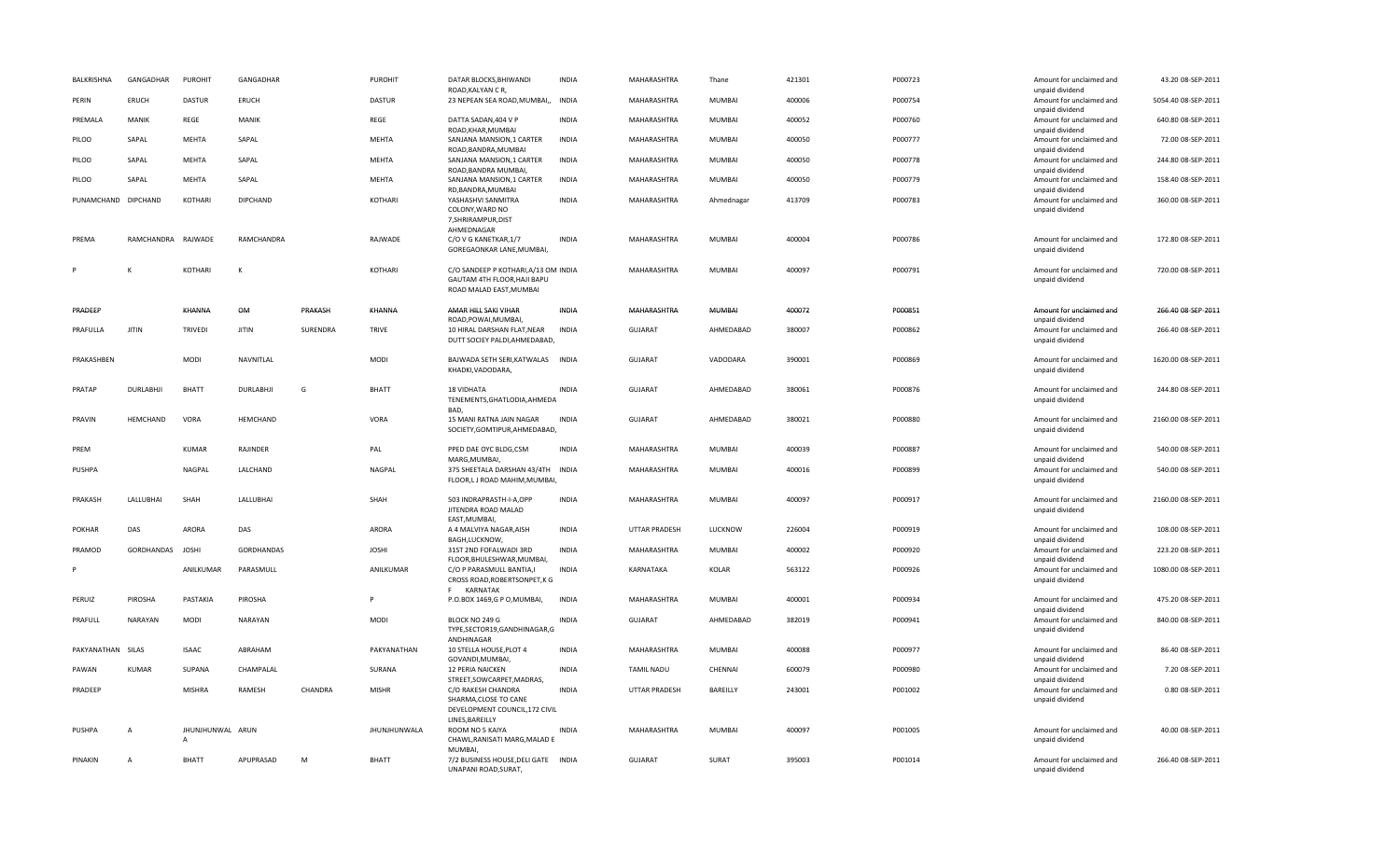|                   |                  | PUTTASWAMY S    |                  |               | PUTTASWAMY      | C/O SHARE DEAL, PROFESSIONAL INDIA<br>MANAGEMENT GROUP,115<br>SHIVARAMPET MYSORE,                              |              | KARNATAKA      | Mysore         | 570001 | P001047 | Amount for unclaimed and<br>unpaid dividend                    | 36.00 08-SEP-2011  |
|-------------------|------------------|-----------------|------------------|---------------|-----------------|----------------------------------------------------------------------------------------------------------------|--------------|----------------|----------------|--------|---------|----------------------------------------------------------------|--------------------|
| PRABHA            | <b>NARAYAN</b>   | SHRIKHANDE      | NARAYAN          |               | SHRIKHANDE      | 3/57 HAJI ALI MUNIOS CO OP HSG INDIA<br>SOC LTD, 6TH FLOOR HAJI ALI<br>PARK, MUMBAI,                           |              | MAHARASHTRA    | MUMBAI         | 400034 | P001060 | Amount for unclaimed and<br>unpaid dividend                    | 43.20 08-SEP-2011  |
| PERVEZ            | HOMI             | LENTIN          | HOMI             | DARABSHAW     | LENTI           | KANTA BLDG, BLOCK B NR SUPER INDIA<br>CINEMA, GRANT RD MUMBAI,                                                 |              | MAHARASHTRA    | MUMBAI         | 400007 | P001089 | Amount for unclaimed and<br>unpaid dividend                    | 408.00 08-SEP-2011 |
| PAKYANATHAN SILAS |                  | <b>ISAAC</b>    | ABRAHAM          |               | PAKYANATHAN     | MR PAKYANATHAN SILAS ISAAC, 10 INDIA<br>STELLA HOUSE PLOT 4, STATION<br>ROAD GOVANDI.                          |              | MAHARASHTRA    | MUMBAI         | 400088 | P001314 | Amount for unclaimed and<br>unpaid dividend                    | 21.60 08-SEP-2011  |
| PRAMOD            | <b>BHASKAR</b>   | DATE            | BHASKAR          |               | DATE            | SHRI PRAMOD BHASKAR DATE,C O INDIA<br>D J MOGHE 119 121 KHADILKAR<br>ROAD, KHATRI BUILDING<br>GIRGAON.         |              | MAHARASHTRA    | MUMBAI         | 400004 | P001364 | Amount for unclaimed and<br>unpaid dividend                    | 14.40 08-SEP-2011  |
| PROCHI            | $\overline{A}$   | <b>TATA</b>     | ASPI             | E             | <b>TATA</b>     | 11-B HARBOUR HEIGHTS - A, 11TH INDIA<br>FLOOR COLABA MUMBAI,                                                   |              | MAHARASHTRA    | MUMBAI         | 400005 | P001376 | Amount for unclaimed and<br>unpaid dividend                    | 93.60 08-SEP-2011  |
| <b>OM</b>         | PRAKASH          | SETHIA          | G                | M             | SETHIA          | C/O GYAN MAL JUGAL<br>KISHORE, BHINAJAR, BIKANER<br>RAJASTHAN,                                                 | <b>INDIA</b> | RAJASTHAN      | <b>BIKANER</b> | 334404 | P001411 | Amount for unclaimed and<br>unpaid dividend                    | 7.20 08-SEP-2011   |
|                   | $\mathsf{v}$     | <b>FRANCIS</b>  | VAREED           |               | <b>FRANCIS</b>  | PADIKKALA<br>HOUSE, NELLIKUNNU, TRICHUR<br>KERALA,                                                             | <b>INDIA</b> | KERALA         | <b>TRICHUR</b> | 680005 | P001430 | Amount for unclaimed and<br>unpaid dividend                    | 7.20 08-SEP-2011   |
|                   | MADHUKAR         | RAO             | RAMAIAH          |               | RAO             | PLOT NO 225, SRIPURAM<br>COLONY, HYDERABAD,                                                                    | <b>INDIA</b> | ANDHRA PRADESH | HYDERABAD      | 500036 | P001442 | Amount for unclaimed and<br>unpaid dividend                    | 7.20 08-SEP-2011   |
| PINKY             | HEMAL            | SHAH            | HEMAL            |               | SHAH            | 312 RUSHIRAJ<br>APPT, DIWALIBAUG, ATHWALINES<br>SURAT,                                                         | <b>INDIA</b> | <b>GUJARAT</b> | SURAT          | 395001 | P001509 | Amount for unclaimed and<br>unpaid dividend                    | 25.60 08-SEP-2011  |
| PAMELA            | $\mathsf{V}$     | ADVANI          | <b>VISHIN</b>    | D             | ADVANI          | 93, GEETANJALI, B/H RADIO<br>CLUB, COLABA MUMBAI,                                                              | <b>INDIA</b> | MAHARASHTRA    | MUMBAI         | 400005 | P001519 | Amount for unclaimed and<br>unpaid dividend                    | 64.80 08-SEP-2011  |
| PARAG             | -S               | <b>MANIAR</b>   | SURENDRA         | $\mathsf{N}$  | MANIAR          | 23, DHARM PREM BUILDING, 2ND INDIA<br>FLOOR, NEHRU ROAD, VILE PARLE<br>(E) MUMBAI,                             |              | MAHARASHTRA    | MUMBAI         | 400057 | P001525 | Amount for unclaimed and<br>unpaid dividend                    | 57.60 08-SEP-2011  |
| PERIN             | ERUCH            | <b>DASTUR</b>   | ERUCH            |               | <b>DASTUR</b>   | 23, NEPEANSEA ROAD, MUMBAI,, INDIA                                                                             |              | MAHARASHTRA    | MUMBAI         | 400036 | P001526 | Amount for unclaimed and<br>unpaid dividend                    | 900.00 08-SEP-2011 |
| PARVEZ            | <b>BOMAN</b>     | WRITER          | <b>BOMAN</b>     |               | WRITER          | WRITER STORES, MAIN<br>BAZAAR, VAPI, DIST. VALSAD                                                              | <b>INDIA</b> | GUJARAT        | VALSAD         | 396191 | P001548 | Amount for unclaimed and<br>unpaid dividend                    | 14.40 08-SEP-2011  |
| PRABHAVATI        | VINAYAK          | KHANDEKAR       | VINAYAK          |               | KHANDEKAR       | C 21 SHREENATHJI APTS, BHD<br>LOKMANYA VIDYALAYA, MORA<br>BHAGAL PO RANDER, SURAT                              | <b>INDIA</b> | <b>GUJARAT</b> | SURAT          | 395005 | P001636 | Amount for unclaimed and<br>unpaid dividend                    | 720.00 08-SEP-2011 |
| PATEL             | <b>RUSTOM</b>    | BEJAN           | <b>RUSTOM</b>    |               | BEJAN           | C/O BEJAN J PATEL, PATEL PADA<br>PO DAHANU RD, DIST THANE,                                                     | <b>INDIA</b> | MAHARASHTRA    | Thane          | 401602 | P001655 | Amount for unclaimed and<br>unpaid dividend                    | 720.00 08-SEP-2011 |
| PATIL             | ATUL             | PRABHAKAR       | PRABHAKAR        | GOVIND        | PAT             | AT-BODHEGAON PO<br>PADHEGAON, TAL RAHURI, DIST<br>AHMEDNAGAR, AHMEDNAGAR                                       | <b>INDIA</b> | MAHARASHTRA    | Ahmednagar     | 413721 | P001711 | Amount for unclaimed and<br>unpaid dividend                    | 108.00 08-SEP-2011 |
| PRAVIN            |                  | <b>GOKALDAS</b> | <b>GOKALDAS</b>  |               | <b>GOKALDAS</b> | 28/14 SAHAKAR NAGAR "3RD<br>FLOOR, WADALA, MUMBAI                                                              | <b>INDIA</b> | MAHARASHTRA    | MUMBAI         | 400031 | P001720 | Amount for unclaimed and<br>unpaid dividend                    | 240.00 08-SEP-2011 |
| PUNIT             | P                | <b>BHATT</b>    | PRATAP           |               | <b>BHATT</b>    | 18 VIDHATA TENAMENT<br>OPP, SHANKARDA<br>HALL, GHATLODIA                                                       | <b>INDIA</b> | <b>GUJARAT</b> | AHMEDABAD      | 380061 | P001731 | Amount for unclaimed and<br>unpaid dividend                    | 669.60 08-SEP-2011 |
| PADMA             | MADHAVA          | RAU             | PEDDISETTI       | <b>MADHAV</b> | RA              | AHMEDABAD, AHMEDABAD<br>SHANTI BHAVAN, 63 676,                                                                 | <b>INDIA</b> | ANDHRA PRADESH | HYDERABAD      | 500004 | R000002 | Amount for unclaimed and                                       | 86.40 08-SEP-2011  |
| SUBBALAKSHMI S    |                  | RAO             | VAJAPEYAM        |               | SURYANARAY      | PUNJAGUTTA, HYDERABAD,<br>C/O DILIP S VAJAPEYAM,802 B<br>ANKUR HSG SOCY, BHANDARKAR<br>ROAD SHIVAJINAGAR, PUNE | <b>INDIA</b> | MAHARASHTRA    | Pune           | 411004 | R000004 | unpaid dividend<br>Amount for unclaimed and<br>unpaid dividend | 180.00 08-SEP-2011 |
| RAMANBEN          |                  | MOHANLAL        | MOHANLAL         |               | GORDHANDAS      | C/O NAVAPURA CONSUMERS<br>STORES, NAVAPURA LAD<br>SHERI, SURAT,                                                | <b>INDIA</b> | <b>GUJARAT</b> | SURAT          | 395003 | R000013 | Amount for unclaimed and<br>unpaid dividend                    | 57.60 08-SEP-2011  |
| BALKRISHNA        | YESHWANT         | RAJADHYAX       | YESHWANT         |               | ANANT           | YOGESHWARA,F 236/3 TARABAI INDIA<br>PARK, KOLHAPUR,                                                            |              | MAHARASHTRA    | Kolhapur       | 416003 | R000015 | Amount for unclaimed and<br>unpaid dividend                    | 21.60 08-SEP-2011  |
| KERBANOO          | <b>KAKHSHROO</b> | RANDERIA        | <b>KAKHSHROO</b> |               | RANDERIA        | SIVNERI BLDG ROOM NOS 1 & 2, INDIA<br>PARSIVAD, NEAR GODFREY<br>TOBACCO CO, ANDHERI<br>EAST, MUMBAI,           |              | MAHARASHTRA    | MUMBAI         | 400093 | R000017 | Amount for unclaimed and<br>unpaid dividend                    | 187.20 08-SEP-2011 |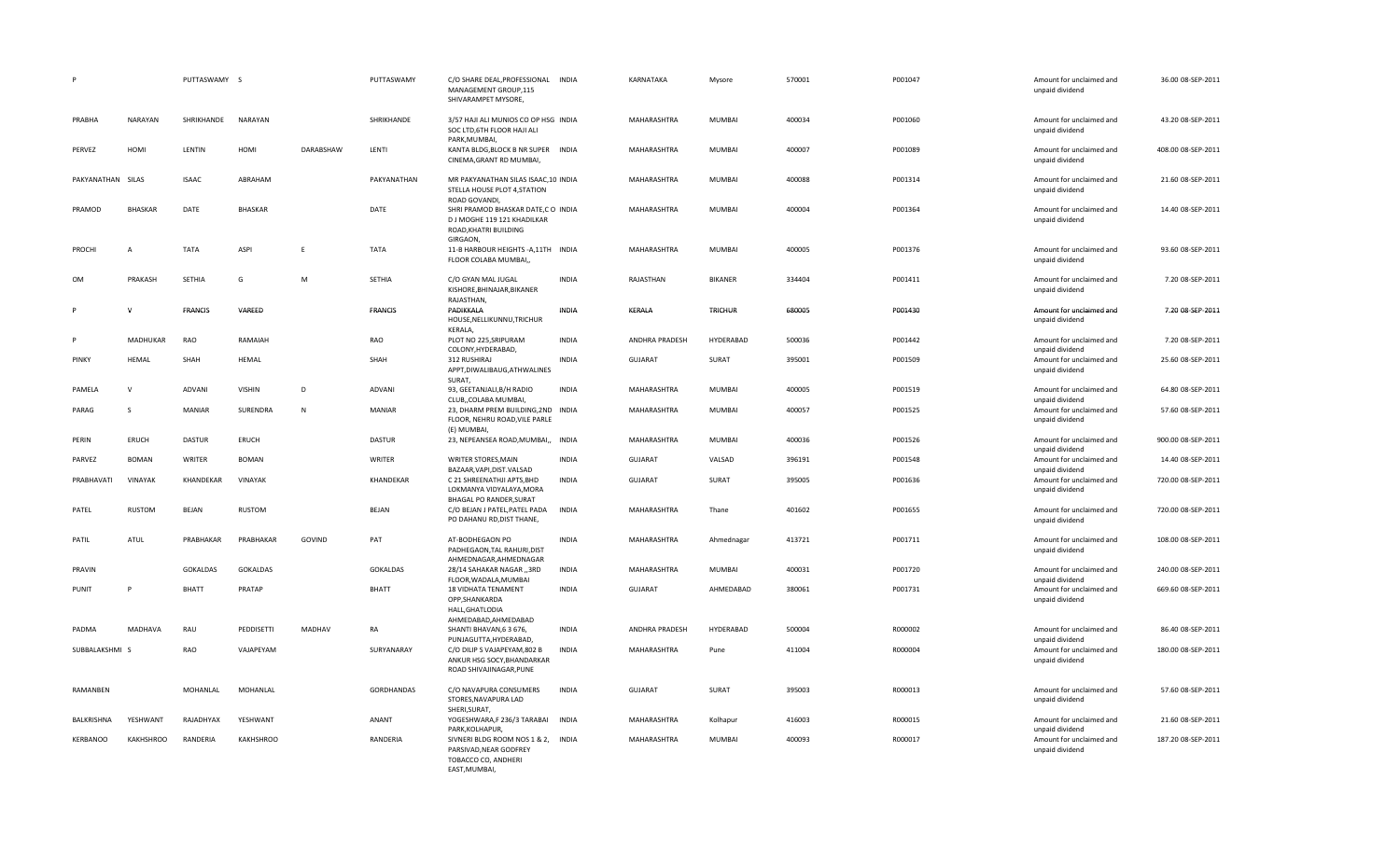| VIJAYKUMAR       | RANCHHODLAL RAVAL     |                  | RANCHHODLAL       | RAVAL        | C/O SHRI HARISH P MEHTA, 198,<br>PANJRAPOLE ROAD, ROOM<br>NO.40,3RD FLR, ABOVE MADHAV<br><b>BAUG POST OFFICE, MUMBAI</b> | <b>INDIA</b> | MAHARASHTRA        | <b>MUMBAI</b> | 400004 | R000020 | Amount for unclaimed and<br>unpaid dividend | 79.20 08-SEP-2011  |
|------------------|-----------------------|------------------|-------------------|--------------|--------------------------------------------------------------------------------------------------------------------------|--------------|--------------------|---------------|--------|---------|---------------------------------------------|--------------------|
| RABABBAI         |                       | EBRAHIM          | EBRAHIM           | EBRAHIM      | A1 HASANAT NO 2, ROOM NO 4 INDIA<br>3RD FLOOR, CHAPEL LANE<br>SANTACRUZ WEST, MUMBAI                                     |              | MAHARASHTRA        | <b>MUMBAI</b> | 400054 | R000027 | Amount for unclaimed and<br>unpaid dividend | 38.40 08-SEP-2011  |
| AKBARALLI        | <b>ESOOFALI</b>       | RAKLA            | <b>ESOOFALI</b>   | RAKLA        | ROOM NO 7 2ND FLOOR AGA<br>BLDG,1 3 DHARAMSEY<br>STREET, MUMBAI,                                                         | <b>INDIA</b> | MAHARASHTRA        | <b>MUMBAI</b> | 400003 | R000031 | Amount for unclaimed and<br>unpaid dividend | 180.00 08-SEP-2011 |
| RAMJIBHAI        |                       | <b>KESURBHAI</b> | <b>KESURBHAI</b>  | KESURBHAI    | <b>KOTHIGURA</b><br>MOHALLA, RANDER, SURAT,                                                                              | <b>INDIA</b> | <b>GUJARAT</b>     | SURAT         | 395005 | R000032 | Amount for unclaimed and<br>unpaid dividend | 180.00 08-SEP-2011 |
| CUDDALORE        | SAMARAOLAXM RAO<br>AN |                  | CUDDALORE         | RAMACHANDR   | B 2/7 JEEVAN SHANTI, LIC<br><b>QUARTERS, OPP BUS</b><br>DEPOT, SANTACRUZ MUMBAI                                          | <b>INDIA</b> | MAHARASHTRA        | <b>MUMBAI</b> | 400054 | R000034 | Amount for unclaimed and<br>unpaid dividend | 129.60 08-SEP-2011 |
| SUCHETA          | YESHAVANT             | RAJE             | YESHAVANT         | RAJE         | C 5 RATNADEEP HOUSING<br>SOCY, DEEN DAYAL<br>MARG, DOMBIVLI WEST DIST<br>THANA.                                          | INDIA        | MAHARASHTRA        | Thane         | 421202 | R000036 | Amount for unclaimed and<br>unpaid dividend | 43.20 08-SEP-2011  |
| YESHAVANT        | RAGHUNATH             | RAJE             | RAGHUNATH         | RAJE         | C 5 RATNADEEP HOUSING SOCY<br>LTD, DEEN DAYAL MARG, DOMBIVLI<br>WEST DIST THANA,                                         | <b>INDIA</b> | MAHARASHTRA        | Thane         | 421202 | R000037 | Amount for unclaimed and<br>unpaid dividend | 43.20 08-SEP-2011  |
| GAJANAN          | <b>BHASKAR</b>        | RANADE           | <b>BHASKAR</b>    | RANADE       | 593 NEW SADASHIV PETH, LAXMI INDIA<br>ROAD, POONA                                                                        |              | MAHARASHTRA        | Pune          | 411030 | R000039 | Amount for unclaimed and<br>unpaid dividend | 86.40 08-SEP-2011  |
| SANJAYA          | SUMANT                | RAUT             | SUMANT            | RAUT         | RAUT HOUSE,8 FRENCH<br>BRIDGE, MUMBAI,                                                                                   | <b>INDIA</b> | MAHARASHTRA        | <b>MUMBAI</b> | 400007 | R000048 | Amount for unclaimed and<br>unpaid dividend | 79.20 08-SEP-2011  |
| <b>TAHERBHOY</b> | ESOOFALLY             | RANGWALLA        | <b>ESOOFALLY</b>  | RANGWALLA    | JEEVAA TARA BUILDING BLOCK 27 INDIA<br>2ND FLOOR, AZAD ROAD, VILE<br>PARLE EAST MUMBAI,                                  |              | MAHARASHTRA        | <b>MUMBAI</b> | 400057 | R000050 | Amount for unclaimed and<br>unpaid dividend | 43.20 08-SEP-2011  |
| MANJU            |                       | RANI             | DAVENDRAKUMAR     | RANI         | 284 C 3 B SECTOR, PIPLANI BHEL<br>BHOPAL,                                                                                | INDIA        | MADHYA PRADESH     | Bhopal        | 462021 | R000054 | Amount for unclaimed and<br>unpaid dividend | 223.20 08-SEP-2011 |
| BHARTI           | RANJITSINGH           | RATHOD           | RANJITSINGH       | RATHOD       | ROOM NO 97 CHAWL NO<br>26, REPAIRING BOARD TRANSIT<br>CAMP, ANTOP HILL MUMBAI,                                           | <b>INDIA</b> | MAHARASHTRA        | <b>MUMBAI</b> | 400037 | R000058 | Amount for unclaimed and<br>unpaid dividend | 43.20 08-SEP-2011  |
| RAJNI            |                       | RASTOGI          | PREM              | PRAKASH      | 19 CHANDRALOK, HYDEL<br>COLONY, LUCKNOW,                                                                                 | <b>INDIA</b> | UTTAR PRADESH      | LUCKNOW       | 226006 | R000074 | Amount for unclaimed and<br>unpaid dividend | 43.20 08-SEP-2011  |
| AARTI            | PITAMBER              | RACHH            | PITAMBER          | <b>RACHH</b> | 2 C SURESH COLONY, SWAMI<br>VIVEKANAND ROAD, VILE PARLE<br><b>MUMBAI</b>                                                 | <b>INDIA</b> | MAHARASHTRA        | <b>MUMBAI</b> | 400056 | R000087 | Amount for unclaimed and<br>unpaid dividend | 43.20 08-SEP-2011  |
| <b>DIPAK</b>     | KRISHNALAL            | RANDERY          | KRISHNALAL        | RANDERY      | FLAT 22 5TH FLOOR, RACHANA<br>MANDIR, 142 WEST AVENUE,<br>SANTACRUZ WEST, MUMBAI,                                        | INDIA        | MAHARASHTRA        | <b>MUMBAI</b> | 400054 | R000094 | Amount for unclaimed and<br>unpaid dividend | 43.20 08-SEP-2011  |
| SURESH           | RAGHUNATH             | RANE             | RAGHUNATH         | RANE         | 169/5501 KANAMWAR NAGAR NO INDIA<br>1, VIKHROLI, MUMBAI,                                                                 |              | MAHARASHTRA        | <b>MUMBAI</b> | 400083 | R000095 | Amount for unclaimed and<br>unpaid dividend | 43.20 08-SEP-2011  |
| THANMAL          |                       | RATHI            | HARIRAM           | RATHI        | 403 ARADHANA, A 14<br>GOKULDHAM, GOREGAON<br>EAST, MUMBAI                                                                | <b>INDIA</b> | <b>MAHARASHTRA</b> | <b>MUMBAI</b> | 400063 | R000098 | Amount for unclaimed and<br>unpaid dividend | 43.20 08-SEP-2011  |
| RAJNIKANT        |                       | BAPULAL          | <b>BAPULAL</b>    | BAPULAL      | 2 DEVI KRUPA, NEAR S K PATIL<br>HOSPITAL, DAFTARY ROAD, MALAD<br><b>EAST MUMBAI</b>                                      | <b>INDIA</b> | MAHARASHTRA        | <b>MUMBAI</b> | 400064 | R000100 | Amount for unclaimed and<br>unpaid dividend | 115.20 08-SEP-2011 |
| PITAMBERDAS      | NANJOMAL              | RATHI            | NANJOMAL          | RATHI        | 10/165 B P T COLONY, RENOLD<br>ROAD WADALA EAST, MUMBAI,                                                                 | <b>INDIA</b> | MAHARASHTRA        | <b>MUMBAI</b> | 400031 | R000101 | Amount for unclaimed and<br>unpaid dividend | 43.20 08-SEP-2011  |
| RAMANATHAN N     |                       | S.               | N<br>$\mathsf{R}$ | SUBRAMANIAN  | 5/289 PARADISE HSG<br>SOCY, MUMBAI,                                                                                      | <b>INDIA</b> | MAHARASHTRA        | <b>MUMBAI</b> | 400022 | R000102 | Amount for unclaimed and<br>unpaid dividend | 223.20 08-SEP-2011 |
|                  |                       | RATHINAVEL       | MR                | RATHINAVEL   | C/O R SOMASUNDRA M, CHHEDA INDIA<br>BHAVAN, NEAR MASJID<br>STN, MUMBAI                                                   |              | MAHARASHTRA        | <b>MUMBAI</b> | 400009 | R000104 | Amount for unclaimed and<br>unpaid dividend | 43.20 08-SEP-2011  |
| SUPRIYA          | -S                    | RANADIVE         | SHREEKANT         | RANADIVE     | SBI EMPLOYEES PREETAM, CO OP INDIA<br>HSG SOCY, FLAT NO 27 2ND<br>FLOOR, SUBWAY ROAD                                     |              | MAHARASHTRA        | <b>MUMBAI</b> | 400054 | R000105 | Amount for unclaimed and<br>unpaid dividend | 43.20 08-SEP-2011  |
| <b>SUDHA</b>     | <b>DATTATRAY</b>      | RANE             | <b>DATTATRAY</b>  | RANE         | SANTACRUZ WEST, MUMBAI<br>A/5 MANOJ CO OP<br>SOCIETY, SHANKAR GHANEKAR                                                   | <b>INDIA</b> | <b>MAHARASHTRA</b> | <b>MUMBAI</b> | 400025 | R000109 | Amount for unclaimed and<br>unpaid dividend | 43.20 08-SEP-2011  |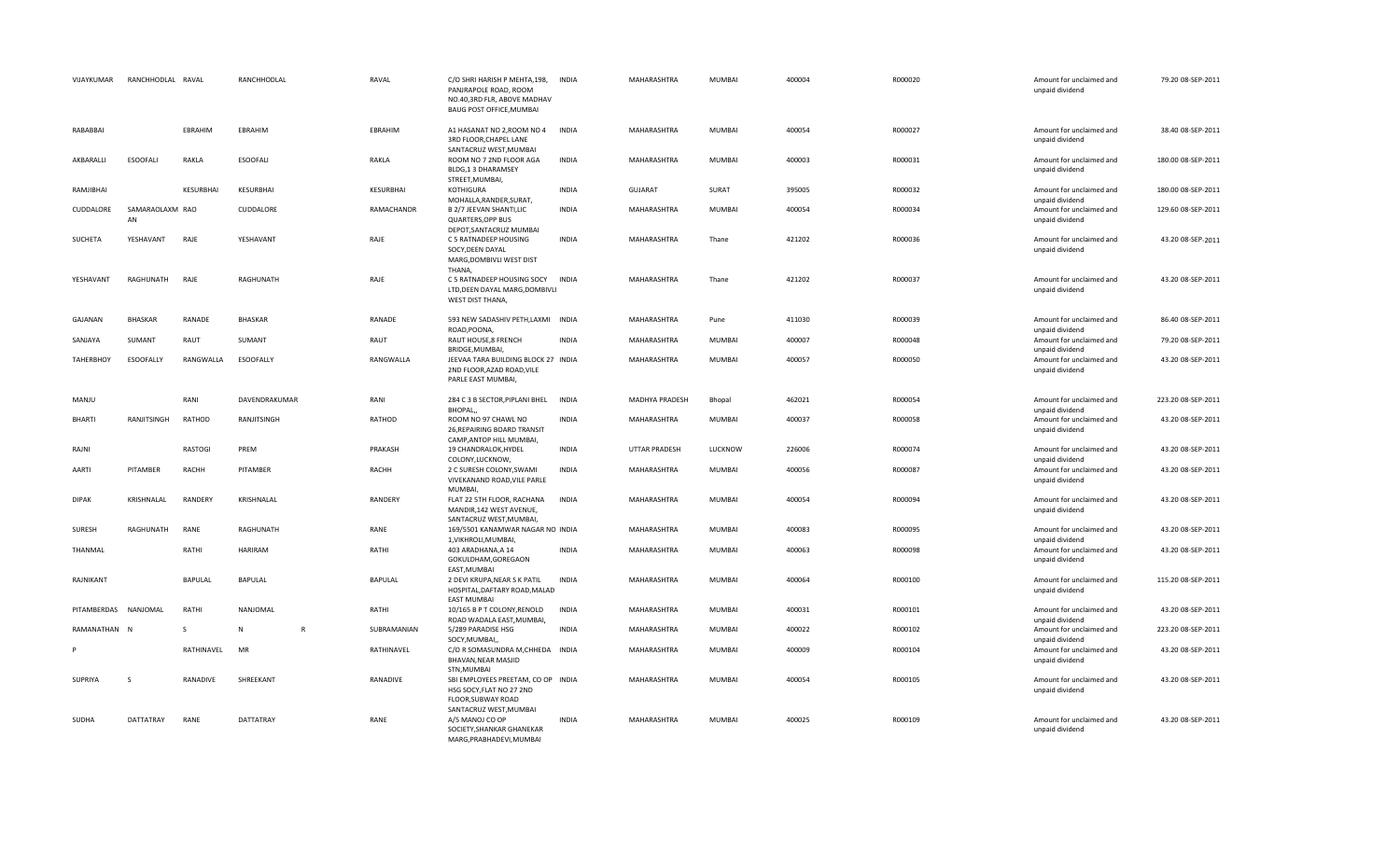| CHANDRASHEKA LINGPP<br>$\mathsf{R}$ |                              | RAJU              | LINGPP            |                   | RAJU               | C/O BABUBHAI P PARIKH, 2/7<br>AMBAR PARK SOCIETY, CD<br>BARFIWALA MARG, ANDHERI<br>WEST, MUMBAI                                          | <b>INDIA</b> | MAHARASHTRA           | <b>MUMBAI</b> | 400058 | R000115 | Amount for unclaimed and<br>unpaid dividend                    | 43.20 08-SEP-2011   |
|-------------------------------------|------------------------------|-------------------|-------------------|-------------------|--------------------|------------------------------------------------------------------------------------------------------------------------------------------|--------------|-----------------------|---------------|--------|---------|----------------------------------------------------------------|---------------------|
| RAMAMANI                            | VENKATARAMA RAO<br><b>NA</b> |                   | $\mathsf{V}$      | GVENKATARAMANA RA |                    | 2 SRIPURAM 1ST<br>STREET, ROYERPETTAH, MADRAS,                                                                                           | <b>INDIA</b> | <b>TAMIL NADU</b>     | CHENNAI       | 600014 | R000137 | Amount for unclaimed and<br>unpaid dividend                    | 338.40 08-SEP-2011  |
| <b>REENA</b>                        | <b>KETAN</b>                 | <b>RANDERIA</b>   | <b>KETAN</b>      |                   | RANDERIA           | J/4 MAHAVIR NAGAR, FLAT NO<br>6, DHANUKAR WADI, W, MUMBAI,,                                                                              | <b>INDIA</b> | MAHARASHTRA           | MUMBAI        | 400067 | R000140 | Amount for unclaimed and<br>unpaid dividend                    | 12.00 08-SEP-2011   |
| PREMALA                             | MANIK                        | REGE              | MANIK             | D                 | REGE               | DATTA SADAN, 404 VITHALBHAI<br>PATEL ROAD, KHAR MUMBAI,                                                                                  | <b>INDIA</b> | MAHARASHTRA           | MUMBAI        | 400021 | R000146 | Amount for unclaimed and<br>unpaid dividend                    | 115.20 08-SEP-2011  |
| SATYAWAN                            | BHIKAJI                      | RELE              | BHIKAJI           |                   | RELE               | KSHATRIYA NIWAS NO 1,3RD                                                                                                                 | <b>INDIA</b> | MAHARASHTRA           | MUMBAI        | 400004 | R000148 | Amount for unclaimed and                                       | 43.20 08-SEP-2011   |
| VIDYA                               | GAJANAN                      | RELE              | GAJANAN           |                   | RELE               | FLOOR, GIRGAUM MUMBAI,<br>137 CHAMARBAG ROAD, PAREL                                                                                      | <b>INDIA</b> | MAHARASHTRA           | MUMBAI        | 400012 | R000154 | unpaid dividend<br>Amount for unclaimed and                    | 43.20 08-SEP-2011   |
| ELLEN                               |                              | REBELLO           | SEBASTIAN         |                   | REBELLO            | MUMBAI,<br><b>B 10 17 1ST FLOOR, SV</b><br>ROAD, SANTACRUZ WEST, MUMBAI                                                                  | <b>INDIA</b> | MAHARASHTRA           | MUMBAI        | 400054 | R000164 | unpaid dividend<br>Amount for unclaimed and<br>unpaid dividend | 57.60 08-SEP-2011   |
| <b>HAROLD</b>                       | <b>DOMINIC</b>               | <b>RODRIGUES</b>  | <b>DOMINIC</b>    |                   | <b>RODRIGUES</b>   | GREEN VILLA 1ST FLOOR,72<br>BHAWANI SHANKAR ROAD, DADAR<br><b>MUMBAI</b>                                                                 | <b>INDIA</b> | MAHARASHTRA           | <b>MUMBAI</b> | 400028 | R000168 | Amount for unclaimed and<br>unpaid dividend                    | 43.20 08-SEP-2011   |
| RUBABBAI                            |                              | <b>FIDAHUSAIN</b> | <b>FIDAHUSAIN</b> | M                 | WAHEDAL            | 271 M G ROAD, POONA,,                                                                                                                    | INDIA        | MAHARASHTRA           | Pune          | 411001 | R000176 | Amount for unclaimed and<br>unpaid dividend                    | 14.40 08-SEP-2011   |
| MATHURADAS MANGALJI                 |                              | <b>RUPANI</b>     | MANGALII          |                   | <b>RUPANI</b>      | 2/19 DASHA<br>SHRIMALINGAR, NARSING LANE S<br>V ROAD, MALAD W, MUMBAI                                                                    | <b>INDIA</b> | MAHARASHTRA           | MUMBAI        | 400064 | R000177 | Amount for unclaimed and<br>unpaid dividend                    | 7.20 08-SEP-2011    |
| RUKHANBAI                           |                              | <b>FIDAHUSEIN</b> | <b>FIDAHUSEIN</b> |                   | <b>FIDAHUSEIN</b>  | 122/24 PAKMODIA<br>STREET, MUMBAI,,                                                                                                      | <b>INDIA</b> | MAHARASHTRA           | MUMBAI        | 400003 | R000180 | Amount for unclaimed and<br>unpaid dividend                    | 43.20 08-SEP-2011   |
| <b>TARLIKA</b>                      | PRANVALLABH                  | PUROHIT           | PRANVALLABH       |                   | PUROHIT            | CHIMANBHAI PATEL<br>COMPOUND, KASTURBA<br>ROAD, BORIVALI E, MUMBAI                                                                       | <b>INDIA</b> | MAHARASHTRA           | MUMBAI        | 400066 | R000189 | Amount for unclaimed and<br>unpaid dividend                    | 7.20 08-SEP-2011    |
| RAMESHCHAND ISHWARLAL<br>RA         |                              | PARIKH            | <b>ISHWARLAL</b>  |                   | PARIKH             | JAGMOHAN MANSION 3RD<br>FLOOR, AVANTIKABAI GOKHALE                                                                                       | <b>INDIA</b> | MAHARASHTRA           | <b>MUMBAI</b> | 400004 | R000202 | Amount for unclaimed and<br>unpaid dividend                    | 86.40 08-SEP-2011   |
| RAMBHAI                             | SHAMBHUBHAI PATEL            |                   | SHAMBHUBHAI       |                   | PATEL              | RD, OPERA HOUSE, MUMBAI<br>C/O P RAMBHAI & CO,78/82<br>NAGDEVI CROSS LANE, MUMBAI,                                                       | <b>INDIA</b> | MAHARASHTRA           | MUMBAI        | 400003 | R000204 | Amount for unclaimed and<br>unpaid dividend                    | 720.00 08-SEP-2011  |
| RAMABAI                             | <b>BHASKAR</b>               | KULKARNI          | <b>BHASKAR</b>    |                   | KULKARNI           | 94 LOKMANYA NAGAR, LADY<br>HARDINGE                                                                                                      | <b>INDIA</b> | MAHARASHTRA           | MUMBAI        | 400016 | R000211 | Amount for unclaimed and<br>unpaid dividend                    | 172.80 08-SEP-2011  |
| RAYAPPA                             | RAMKRISHNA                   | SHANBHAG          | RAMKRISHNA        |                   | SHANBHAG           | ROAD, MATUNGA, MUMBAI<br>26-B KUBER BUILDING PLOT NO<br>43, SECTOR 17 VASHI, NEW                                                         | <b>INDIA</b> | MAHARASHTRA           | Thane         | 400703 | R000237 | Amount for unclaimed and<br>unpaid dividend                    | 180.00 08-SEP-2011  |
| RAVINDRA                            | MANHAR                       | <b>MOHAN</b>      | <b>MANHAR</b>     |                   | <b>MOHAN</b>       | <b>MUMBAI</b><br>NAV DOMBIVLI CO OP HSG<br>SOCIETY, FLAT NO 40 BUILDING NO<br>3, OPP RLY STATION, DOMBIVLI<br>EAST, DIST THANE, PIN CODE | <b>INDIA</b> | MAHARASHTRA           | Thane         | 421201 | R000240 | Amount for unclaimed and<br>unpaid dividend                    | 12.80 08-SEP-2011   |
| RAGINI                              | SHANKAR                      | PANDIT            | SHANKAR           |                   | PANDIT             | BLOCK NO 13 3RD FLOOR, AMBE<br>NIWAS CO-OP HSG SCTY,L J ROAD                                                                             | <b>INDIA</b> | MAHARASHTRA           | <b>MUMBAI</b> | 400016 | R000276 | Amount for unclaimed and<br>unpaid dividend                    | 1080.00 08-SEP-2011 |
| RAMAKANT                            | SHANTARAM                    | <b>DONDE</b>      | SHANTARAM         |                   | <b>BALKRISHNA</b>  | MAHIM MUMBAI,<br>CAPTAIN BUNGALOW, KHARKAR INDIA<br>ALI, THANE,                                                                          |              | MAHARASHTRA           | Thane         | 400602 | R000320 | Amount for unclaimed and<br>unpaid dividend                    | 180.00 08-SEP-2011  |
| RAMANBHAI                           | SOMABHAI                     | PATEL             | SOMABHAI          |                   | <b>JESHIHGBHHA</b> | <b>NAVI KHADKI</b><br>NARODA, AHMEDABAD,,                                                                                                | <b>INDIA</b> | <b>GUJARAT</b>        | AHMEDABAD     | 382325 | R000323 | Amount for unclaimed and<br>unpaid dividend                    | 1440.00 08-SEP-2011 |
| RAMESH                              |                              | <b>GURNANI</b>    | CHIJANDAS         |                   | <b>GURNANI</b>     | 42 A PALSIKAR COLONY, INDORE,,                                                                                                           | <b>INDIA</b> | <b>MADHYA PRADESH</b> | <b>INDORE</b> | 452004 | R000331 | Amount for unclaimed and                                       | 806.40 08-SEP-2011  |
| RANJANBEN                           | KANAKKUMAR                   | SHAH              | <b>KANAK</b>      | LALLUBHAI         | SHAH               | 503 INDRAPRASTH-I-A,OPP<br>JITENDRA ROAD MALAD                                                                                           | <b>INDIA</b> | MAHARASHTRA           | MUMBAI        | 400097 | R000349 | unpaid dividend<br>Amount for unclaimed and<br>unpaid dividend | 2160.00 08-SEP-2011 |
| RAZIUNNISA                          | <b>FARIDODDIN</b>            | <b>MUNSHI</b>     | <b>FARIDUDIN</b>  |                   | NASIRUDDIN         | EAST, MUMBAI,<br>A/6CLASSICPUR SOCIETY, OPP<br>IQRA HOSPITAL, SURKHEJ<br>ROAD, AHMESUAG                                                  | <b>INDIA</b> | GUJARAT               | AHMEDABAD     | 380055 | R000374 | Amount for unclaimed and<br>unpaid dividend                    | 540.00 08-SEP-2011  |
| REMA                                |                              | RAMESH            | N                 |                   | RAMESHAN           | B-52, OAKYARD APT, 38TH<br>CROSS, EAST END `C'MAIN<br>ROAD, JAYANAGAR 9TH<br><b>BLOCK.BANGALORE</b>                                      | <b>INDIA</b> | KARNATAKA             | BANGALORE     | 560069 | R000378 | Amount for unclaimed and<br>unpaid dividend                    | 720.00 08-SEP-2011  |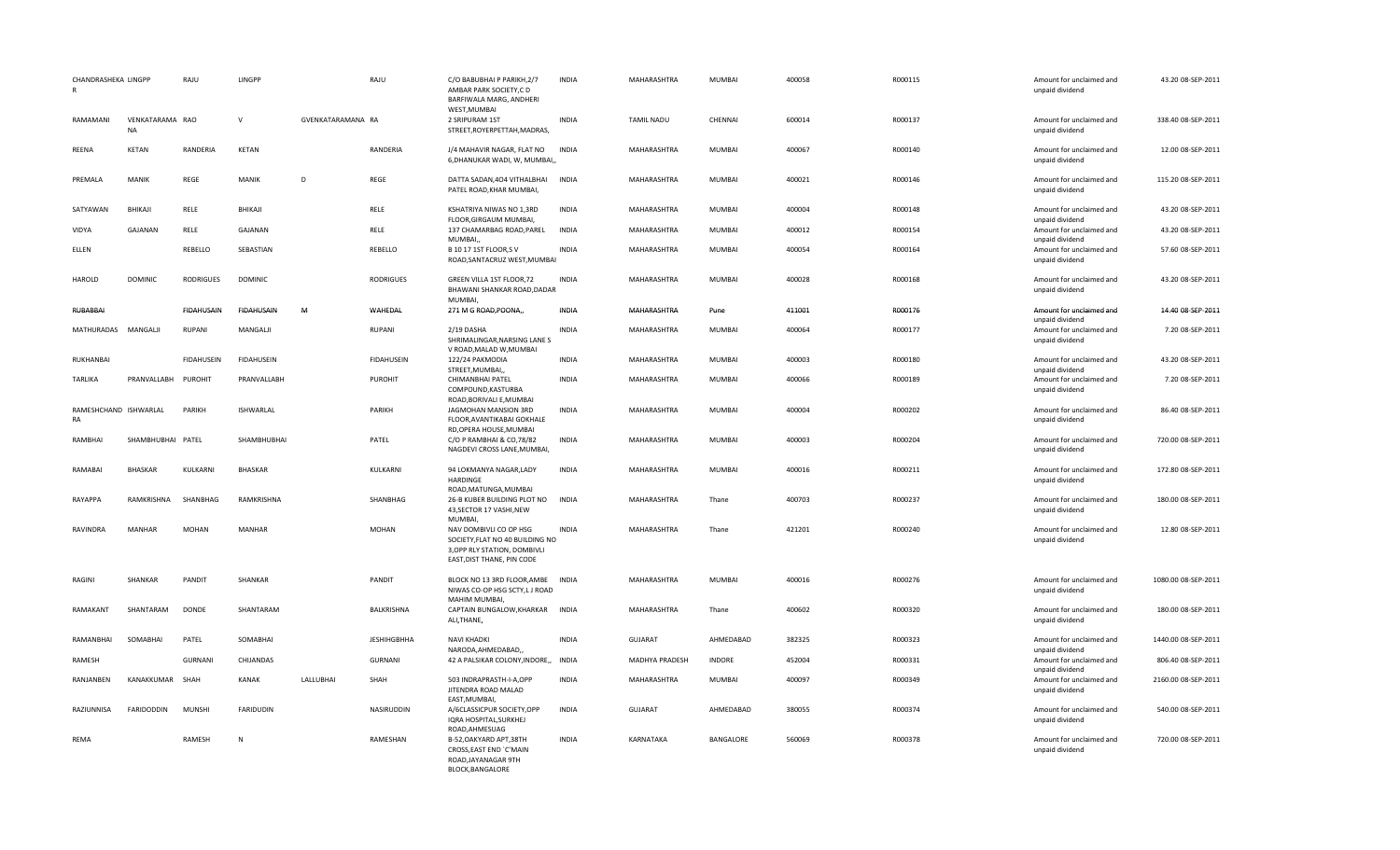| <b>RUSTOM</b> | <b>DINSHAW</b>        | PATEL           | <b>DINSHAW</b>  |           | PATEL           | OVAL VIEW 1ST FLOOR FLAT NO INDIA<br>3, CHURCHGATE<br>RECLAMATION.MUMBAI.MUMBAI<br>400020                  |              | MAHARASHTRA        | MUMBAI        | 400020 | R000399 | Amount for unclaimed and<br>unpaid dividend                    | 842.40 08-SEP-2011  |
|---------------|-----------------------|-----------------|-----------------|-----------|-----------------|------------------------------------------------------------------------------------------------------------|--------------|--------------------|---------------|--------|---------|----------------------------------------------------------------|---------------------|
| RAJESH        | AMBALAL               | PATEL           | AMBALAL         | SHANABHAI | PA              | 43 SHITVAN SOCIETY, NEAR<br>BHUDARPURA, AMBAWADI, AHME<br>DABAD                                            | <b>INDIA</b> | <b>GUJARAT</b>     | AHMEDABAD     | 380006 | R000401 | Amount for unclaimed and<br>unpaid dividend                    | 2880.00 08-SEP-2011 |
| RATI          | <b>RUSTOMJI</b>       | <b>MOTAFRAM</b> | <b>RUSTOMJI</b> | F.        | <b>MOTAFRAM</b> | 64 BELLE VIEW,85 WARDEN<br>ROAD, MUMBAI,                                                                   | <b>INDIA</b> | <b>MAHARASHTRA</b> | <b>MUMBAI</b> | 400036 | R000419 | Amount for unclaimed and<br>unpaid dividend                    | 266.40 08-SEP-2011  |
| RANCHHODLAL   |                       | PITAMBERDAS MR  |                 |           | PITAMBERDAS     | SARDARBHUVAN S LANE, JUNA<br>MODIKHANA,C E NO RA<br>7/227, BARODA                                          | INDIA        | <b>GUJARAT</b>     | VADODARA      | 390002 | R000421 | Amount for unclaimed and<br>unpaid dividend                    | 360.00 08-SEP-2011  |
| RAMDASBHAI    | AMBALAL               | PATEL           | AMBALAL         |           | PATEL           | 62-B UMA SOCIETY, WAGHODIA<br>ROAD, BARODA,                                                                | <b>INDIA</b> | <b>GUJARAT</b>     | VADODARA      | 390019 | R000425 | Amount for unclaimed and<br>unpaid dividend                    | 266.40 08-SEP-2011  |
| RIZWAN        | P                     | MUJAHID         | $\overline{R}$  | M         | MUJAHID         | HOSUR, HUBLI,,                                                                                             | <b>INDIA</b> | KARNATAKA          | DHARWAR       | 580021 | R000493 | Amount for unclaimed and<br>unpaid dividend                    | 158.40 08-SEP-2011  |
| RAAMDEO       |                       | AGRAWAL         | RAMGOPAL        |           | AGRAWAL         | 401-B NATWAR CHAMBER 4TH<br>FLOOR, NAGINDAS MASTER<br>RD, MUMBAI,                                          | <b>INDIA</b> | MAHARASHTRA        | MUMBAI        | 400023 | R000497 | Amount for unclaimed and<br>unpaid dividend                    | 7.20 08-SEP-2011    |
| RAGHUNATH     | <b>KRISHNA</b>        | <b>DIVEKAR</b>  | <b>KRISHNA</b>  |           | <b>DIVEKAR</b>  | GEETA 7/10 ANIL<br>PARK, ERANDAVANA, PUNE,                                                                 | <b>INDIA</b> | <b>MAHARASHTRA</b> | Pune          | 411004 | R000506 | Amount for unclaimed and<br>unpaid dividend                    | 266.40 08-SEP-2011  |
| RAGHUNATH     | <b>KRISHNA</b>        | <b>DIVEKAR</b>  | KRISHNAJI       | MAHADEO   | <b>DI</b>       | GEETA 7/10 ANIL<br>PARK, ERANDAVANA, PUNE,                                                                 | <b>INDIA</b> | MAHARASHTRA        | Pune          | 411004 | R000513 | Amount for unclaimed and<br>unpaid dividend                    | 86.40 08-SEP-2011   |
| RANCHHODJI    | D                     | <b>NAIK</b>     | DURLABHBHAI     | SNAIK     | S               | 4-A SHATRUNJAY LALLUBHAI PARK INDIA<br>ROAD, ANDHERI WEST, MUMBAI,                                         |              | MAHARASHTRA        | MUMBAI        | 400058 | R000527 | Amount for unclaimed and<br>unpaid dividend                    | 120.00 08-SEP-2011  |
| RAJENDRA      | PRAMANIK              | PURANIK         | PRAMANIK        | G         | <b>PURANIK</b>  | PRABHA COLONY, MISSION<br>ROAD, GODHRA GUJ,                                                                | <b>INDIA</b> | GUJARAT            | PANCHMAHAL    | 389001 | R000531 | Amount for unclaimed and<br>unpaid dividend                    | 540.00 08-SEP-2011  |
| RAMNIWAS      |                       | MAHESHWARI      | BANSIDAR        |           | MAHESWARI       | C/O C L AGARWAL, 6/5 AMAR<br>JYOTI HSG COOP<br>SOCIETY, NAUPADA THANA,                                     | <b>INDIA</b> | MAHARASHTRA        | Thane         | 400602 | R000547 | Amount for unclaimed and<br>unpaid dividend                    | 900.00 08-SEP-2011  |
|               | RANCHHODDAS MOTICHAND | SHAH            | MOTICHAND       |           | SHAH            | 12/92 SIDDHARTH<br>NAGAR, GOREGAON<br>WEST, MUMBAI,                                                        | <b>INDIA</b> | MAHARASHTRA        | MUMBAI        | 400104 | R000570 | Amount for unclaimed and<br>unpaid dividend                    | 360.00 08-SEP-2011  |
|               |                       |                 |                 |           |                 |                                                                                                            |              |                    |               |        |         |                                                                |                     |
| REVTIKANT     | PURUSHOTTAM DHEBRI    |                 | PURUSHOTTAM     |           | DHEBRI          | 281 JAGANNATH SHANKAR SHETH INDIA<br>ROAD, BHIMRAO HOUSE, 4TH<br>FLOOR BLOCK NO 20, MUMBAI                 |              | MAHARASHTRA        | <b>MUMBAI</b> | 400004 | R000580 | Amount for unclaimed and<br>unpaid dividend                    | 480.00 08-SEP-2011  |
|               |                       | RAJU            | P               | PRAMA     | <b>IYER</b>     | A/5 PLOT NO 26 SREENIVASS<br>AVEUNE ROAD, R A                                                              | INDIA        | <b>TAMIL NADU</b>  | CHENNAI       | 600028 | R000609 | Amount for unclaimed and<br>unpaid dividend                    | 180.00 08-SEP-2011  |
| RASHMI        | LILADHAR              | MEHTA           | LILADHAR        | ARJUNLAL  | ME              | PURAM, MADRAS,<br>NIRMAL BHUVAN, ANSARI ROAD                                                               | <b>INDIA</b> | MAHARASHTRA        | MUMBAI        | 400056 | R000620 | Amount for unclaimed and                                       | 784.80 08-SEP-2011  |
| RAGHUNATH     | ANANT                 | PRABHUDESAI     | ANANT           |           | PRABHUDESAI     | VILE PARLE W, MUMBAI,<br>LILAM BUILDING 1ST<br>FLOOR, BLOCK B-9 DATTAPADA                                  | <b>INDIA</b> | MAHARASHTRA        | MUMBAI        | 400066 | R000626 | unpaid dividend<br>Amount for unclaimed and<br>unpaid dividend | 360.00 08-SEP-2011  |
| RAJESH        | $\vee$                | CHORASIA        | VISHWAKANT      |           | CHORASIA        | ROAD, BORIVLI E MUMBAI,<br>B-10 DWARKADHAM B D<br>ROAD, NEAR POST OFFICE                                   | <b>INDIA</b> | MAHARASHTRA        | Thane         | 401105 | R000814 | Amount for unclaimed and<br>unpaid dividend                    | 21.60 08-SEP-2011   |
| RAMANLAL      | OCHHAVLAL             | PARIKH          | OCHHAVLAL       |           | BHIKHALAL       | BHAYANDER, EAST,<br>14 NEW BUILDING<br>MADHAVWADI, NAIGAON CROSS                                           | <b>INDIA</b> | MAHARASHTRA        | MUMBAI        | 400014 | R000824 | Amount for unclaimed and<br>unpaid dividend                    | 7.20 08-SEP-2011    |
| RICHA         |                       | <b>MISHRA</b>   | <b>HARISH</b>   |           | <b>MISHRA</b>   | ROAD, DADAR (EAST),<br><b>BOKARO CARRYING</b><br>CORPORATION, P-2 KALAKAR<br>STREET, CALCUTTA WEST BENGAL, | <b>INDIA</b> | <b>WEST BENGAL</b> | Kolkata       | 700007 | R000859 | Amount for unclaimed and<br>unpaid dividend                    | 7.20 08-SEP-2011    |
| REVA          | M                     | SHAH            | MANGALDAS       | D         | SHAH            | 8, DARSHAN PARK SOC. 2, VIP<br>ROAD, KARELI BAUG, VADODARA                                                 | <b>INDIA</b> | <b>GUJARAT</b>     | VADODARA      | 390018 | R000877 | Amount for unclaimed and<br>unpaid dividend                    | 86.40 08-SEP-2011   |
| <b>RISHI</b>  | SHARAD                | GAUTAM          | SHARAD          |           | GAUTAM          | 4 JAI SHREE<br>BHAWAN, GIRDHERNAGAR, AHME                                                                  | <b>INDIA</b> | <b>GUJARAT</b>     | AHMEDABAD     | 380004 | R000880 | Amount for unclaimed and<br>unpaid dividend                    | 64.80 08-SEP-2011   |
| <b>REVA</b>   | M                     | SHAH            | MANGALDAS       | D         | SHAH            | DABAD,<br>NO 85 II FLOOR 7TH CROSS 1ST<br>MAIN, SUDHAMA<br>NAGAR, BANGALORE,                               | <b>INDIA</b> | KARNATAKA          | BANGALORE     | 560027 | R000881 | Amount for unclaimed and<br>unpaid dividend                    | 144.00 08-SEP-2011  |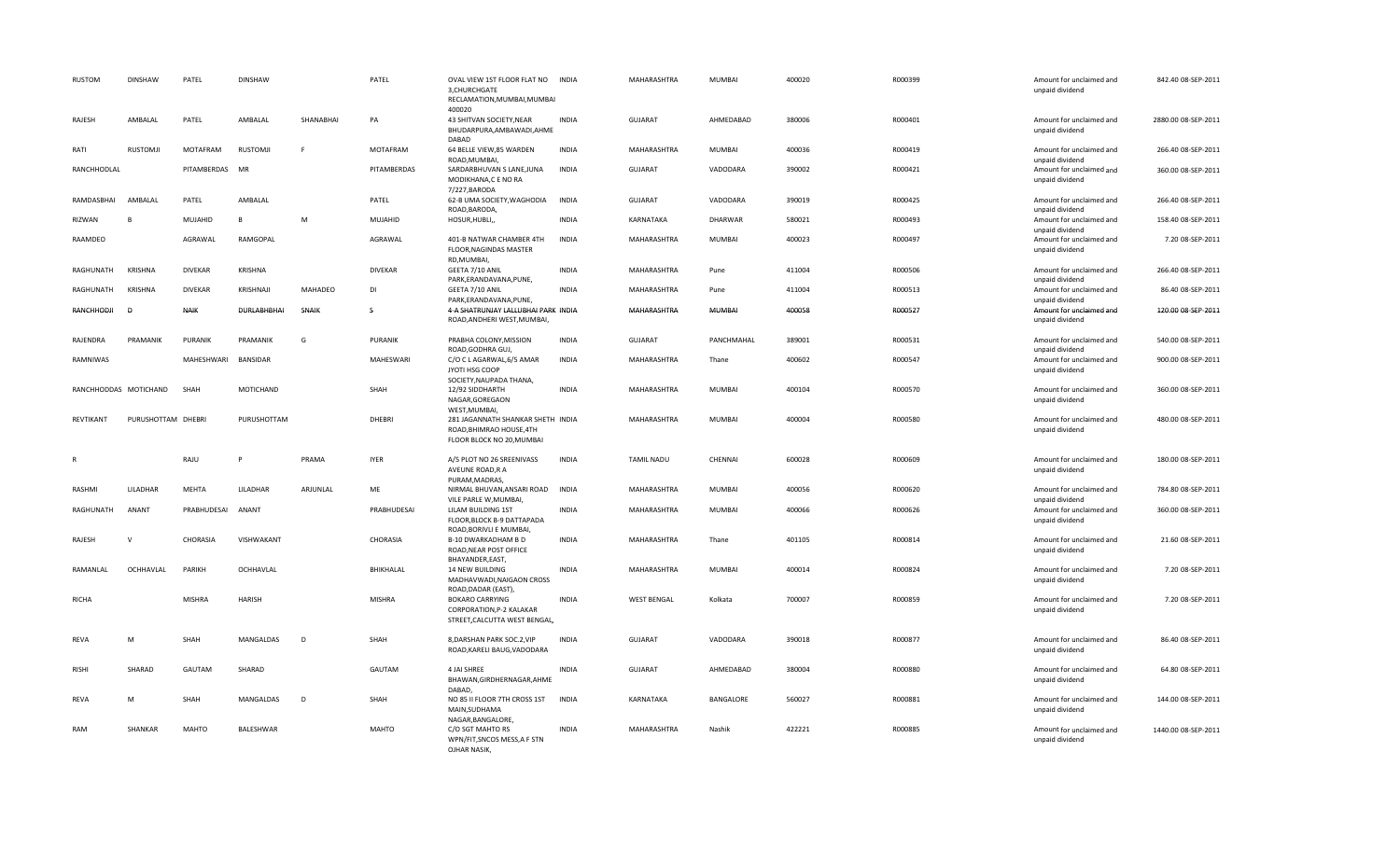| <b>RUCHIR</b>         |                   | SHAH                 | PRAKASH                 |              | SHAH         | 4 BANK OF INDIA<br>SOCIETY, VASANTKUNJ NEW<br>SHARDA MANDIR, PALDI                                                                                  | <b>INDIA</b> | <b>GUJARAT</b>    | AHMEDABAD     | 380007 | R000896 | Amount for unclaimed and<br>unpaid dividend                    | 14.40 08-SEP-2011   |
|-----------------------|-------------------|----------------------|-------------------------|--------------|--------------|-----------------------------------------------------------------------------------------------------------------------------------------------------|--------------|-------------------|---------------|--------|---------|----------------------------------------------------------------|---------------------|
| <b>RUCHIR</b>         |                   | SHAH                 | <b>MR</b>               |              | SHAH         | AHMEDABAD,<br>4 BANK OF INDIA<br>SOCIETY, VASANTKUNJ NEW<br>SHARDA MANDIR, PALDI<br>AHMEDABAD,                                                      | <b>INDIA</b> | <b>GUJARAT</b>    | AHMEDABAD     | 380007 | R000897 | Amount for unclaimed and<br>unpaid dividend                    | 14.40 08-SEP-2011   |
| RAMESH                | CHANDRA           | <b>GUPTA</b>         | GOPI                    | CHANDRA      | <b>GUPTA</b> | CHAHRAI NEEMKI, BARA                                                                                                                                | <b>INDIA</b> | UTTAR PRADESH     | BAREILLY      | 243003 | R000913 | Amount for unclaimed and                                       | 7.20 08-SEP-2011    |
| RAGHUNATH             | SHANKERRAO        | DALVIE               | SHANKERRAO              |              | DALVIE       | BAZAR, BAREILLY,<br>2 SARASWATI NILIYAM GROUND INDIA<br>FLOOR, 37-A CHITARANJAN<br>ROAD, VILE PARLE EAST MUMBAI,                                    |              | MAHARASHTRA       | MUMBAI        | 400057 | R000928 | unpaid dividend<br>Amount for unclaimed and<br>unpaid dividend | 14.40 08-SEP-2011   |
| RAMANLAL              | F                 | SHAH                 | BABALDAS                |              | SHAH         | 112-A D-WING 1ST FLOOR GIRIRAJ INDIA<br>APARTMENT, GIRIRAJ MANDIR<br>PREMISES COOP SOCIETY LTD,S V P<br>ROAD MANDPESHWAR<br>RD, BORIVLI WEST MUMBAI |              | MAHARASHTRA       | MUMBAI        | 400092 | R000955 | Amount for unclaimed and<br>unpaid dividend                    | 223.20 08-SEP-2011  |
| RATHINAM              |                   | SUBRAMANIEN RATHINAM |                         |              | SUBRAMANIEN  | 110 NIDARAJAPYER<br>STREET, PONDICHERRY STATE,                                                                                                      | <b>INDIA</b> | <b>TAMIL NADU</b> | PONDICHERRY   | 605001 | R000977 | Amount for unclaimed and<br>unpaid dividend                    | 2160.00 08-SEP-2011 |
| RAMNIKLAL             | MANILAL           | <b>DESAI</b>         | MANILAL                 |              | <b>DESAI</b> | B/14 MADHAV APARTMENT<br>KASTUR PARK, SHIMPOLI ROAD<br>BORIVLI W, MUMBAI,                                                                           | INDIA        | MAHARASHTRA       | MUMBAI        | 400092 | R000984 | Amount for unclaimed and<br>unpaid dividend                    | 79.20 08-SEP-2011   |
| RAJANI                | CHANDRAKANT GUPTE |                      | CHANDRAKANT             |              | <b>GUPTE</b> | B/7 NATARAJ<br>APARTMENTS, PESTOM SAGAR<br>ROAD NO 6, CHEMBUR MUMBAI,                                                                               | <b>INDIA</b> | MAHARASHTRA       | <b>MUMBAI</b> | 400089 | R001013 | Amount for unclaimed and<br>unpaid dividend                    | 43.20 08-SEP-2011   |
| RATAN                 | RUSTOMJI          | MARSHALL             | RUSTOMJI                |              | MARSHALL     | SAROSH YAZAD APARTMENTS, 8TH INDIA<br>FLOOR, BHAVNAGAR<br>STREET, VANKI BORDI, SURAT,                                                               |              | GUJARAT           | SURAT         | 395003 | R001026 | Amount for unclaimed and<br>unpaid dividend                    | 165.60 08-SEP-2011  |
| RATAN                 | RUSTOMJI          | MARSHALL             | <b>RUSTOMJI</b>         |              | MARSHALL     | SAROSH YAZAD APARTMENTS, 8TH INDIA<br>FLOOR, BHAVNAGRI<br>STREET, VANKI, BORDI, SURAT,                                                              |              | <b>GUJARAT</b>    | SURAT         | 395003 | R001038 | Amount for unclaimed and<br>unpaid dividend                    | 165.60 08-SEP-2011  |
| REKHA                 |                   | SHARMA               | DEVPRAKASH              |              | SHARMA       | C/O MANOHAR MANGLANI, E-9<br>SHANTI-NIKETAN, OPP.RAILWAY<br>STATION, THANE EAST                                                                     | <b>INDIA</b> | MAHARASHTRA       | Thane         | 400603 | R001043 | Amount for unclaimed and<br>unpaid dividend                    | 72.00 08-SEP-2011   |
| RAJALAKSHMI           |                   | NARAYANAN            | $\mathbf{p}$            | <sub>S</sub> | NARAYANAN    | B-404 GOKUL PARADISE, THAKUR INDIA<br>COMPLEX, KANDIVLI<br>EAST, MUMBAI                                                                             |              | MAHARASHTRA       | MUMBAI        | 400101 | R001463 | Amount for unclaimed and<br>unpaid dividend                    | 122.40 08-SEP-2011  |
| RAMILA                | SHANTILAL         | DALAL                | SHANTILAL               |              | DALAL        | A 102 HIGHLAND<br>HARMONY., MAHAVIR<br>NAGAR, KANDIWALI (W), MUMBAI                                                                                 | <b>INDIA</b> | MAHARASHTRA       | MUMBAI        | 400067 | R001626 | Amount for unclaimed and<br>unpaid dividend                    | 43.20 08-SEP-2011   |
| PRABHAKAR             | PANDURANG         | SARNAIK              | PANDURANG               |              | SARNAIK      | SHRI SAI ASHIRWAD 1ST FLOOR, 10 INDIA<br>SWAMI VIVEKANAND<br>ROAD, BANDRA WEST, MUMBAI                                                              |              | MAHARASHTRA       | MUMBAI        | 400050 | S000010 | Amount for unclaimed and<br>unpaid dividend                    | 21.60 08-SEP-2011   |
| YOGENDRALAL KESHAVLAL |                   | SANGHVI              | KESHAVLAL               |              | SANGHVI      | SANAND, AHMEDABAD DIST,                                                                                                                             | INDIA        | GUJARAT           | AHMEDABAD     | 382110 | S000012 | Amount for unclaimed and<br>unpaid dividend                    | 86.40 08-SEP-2011   |
| SANGHAVI              | BHARGAVI          |                      | MADHUPRASAD MADHUPRASAD |              | AMBAPRAS     | FLAT NO 568 BLOCK<br>95, VIJAYNAGAR NAVA<br>VADAJ, AHMEDABAD,                                                                                       | <b>INDIA</b> | <b>GUJARAT</b>    | AHMEDABAD     | 380013 | S000016 | Amount for unclaimed and<br>unpaid dividend                    | 86.40 08-SEP-2011   |
| DHUN                  | KHURSHED          | SANGA                | KHURSHED                |              | SANGA        | NOSHIRWAN MANSION 2ND<br>FLOOR, HENRY ROAD OPP<br>ELECTRIC HOUSE, MUMBAI,                                                                           | <b>INDIA</b> | MAHARASHTRA       | MUMBAI        | 400039 | S000017 | Amount for unclaimed and<br>unpaid dividend                    | 122.40 08-SEP-2011  |
| <b>DAVID</b>          |                   | SAMUEL               | SAMUEL                  |              | <b>ISSAC</b> | AMINA MANZIL 1ST FLOOR, 148 A INDIA<br>CADELL ROAD, MAHIM MUMBAI,                                                                                   |              | MAHARASHTRA       | <b>MUMBAI</b> | 400016 | S000019 | Amount for unclaimed and<br>unpaid dividend                    | 57.60 08-SEP-2011   |
| SAKINABAI             |                   | FIDAHUSAIN           | <b>FIDAHUSAIN</b>       | M            | WAHEDAL      | 271 M G ROAD, POONA,,                                                                                                                               | <b>INDIA</b> | MAHARASHTRA       | Pune          | 411001 | S000020 | Amount for unclaimed and<br>unpaid dividend                    | 14.40 08-SEP-2011   |
| SAROJ                 |                   | <b>JIVANLAL</b>      | JIVANLAL                |              | JIVANLAL     | C/O C T KAPADIA, 5/38 MORARJI<br>GOKULDAS CHAWL, KHETWADI<br>MAIN RD MUMBAI.                                                                        | INDIA        | MAHARASHTRA       | MUMBAI        | 400004 | S000021 | Amount for unclaimed and<br>unpaid dividend                    | 57.60 08-SEP-2011   |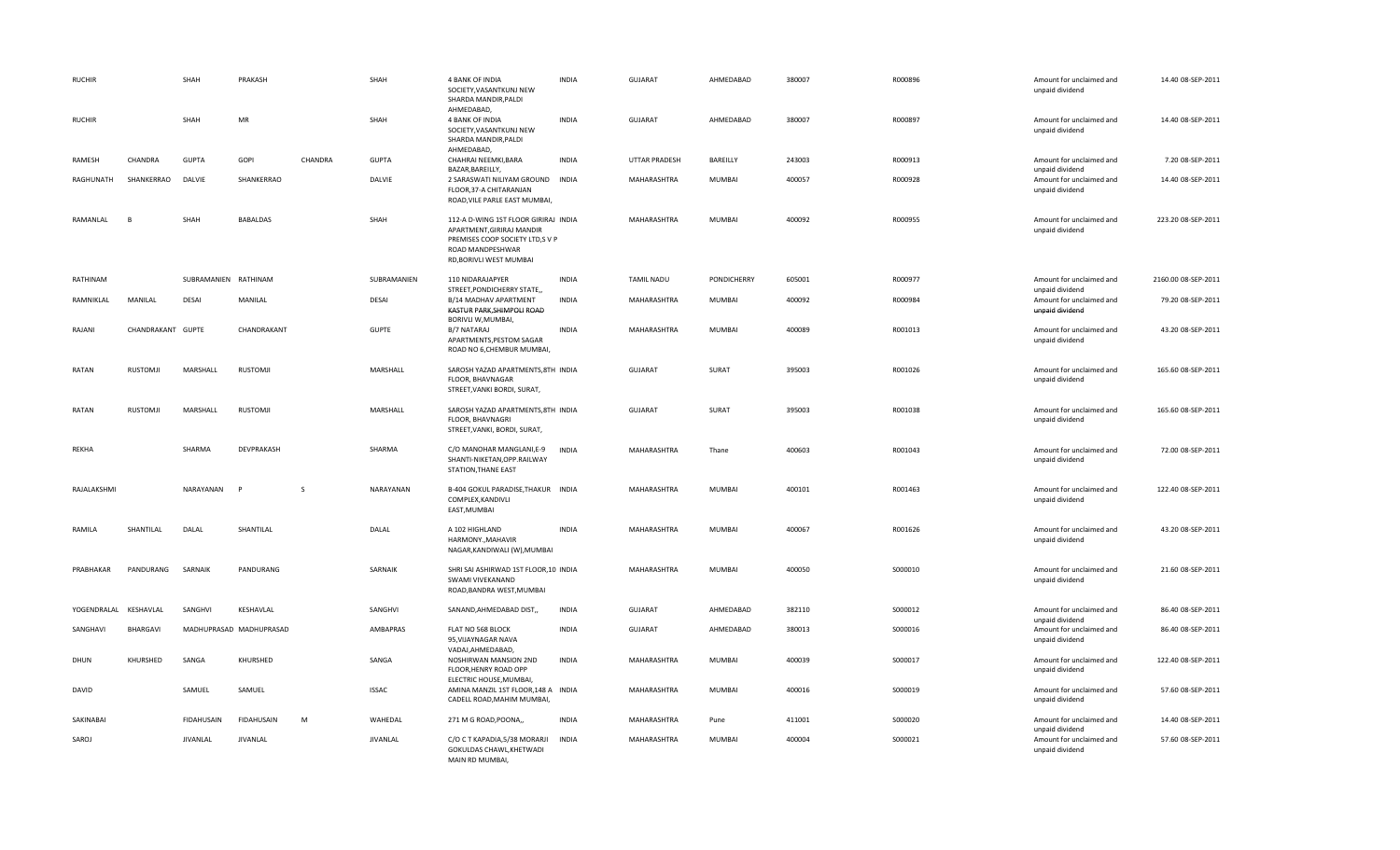| MALATI               | PRABHAKAR          | SARNAIK    | PRABHAKAR       | SARNAIK    | SHRI SAI ASHIRWAD 1ST FLOOR, 10 INDIA<br>SWAMI VIVEKANAND<br>ROAD.BANDRA MUMBAI.                                                            |              | MAHARASHTRA   | MUMBAI  | 400050 | S000022 | Amount for unclaimed and<br>unpaid dividend | 57.60 08-SEP-2011  |
|----------------------|--------------------|------------|-----------------|------------|---------------------------------------------------------------------------------------------------------------------------------------------|--------------|---------------|---------|--------|---------|---------------------------------------------|--------------------|
| SHARDABEN            | SHAMALDAS          | SAMPAT     | SHAMALDAS       | SAMPAT     | KHENDER WADI ROOM NO<br>37, BORIVLI MUMBAI,                                                                                                 | <b>INDIA</b> | MAHARASHTRA   | MUMBAI  | 400066 | S000023 | Amount for unclaimed and<br>unpaid dividend | 122.40 08-SEP-2011 |
| BHALCHANDRA YESHWANT |                    | SAMEL      | YESHWANT        | VISHWANATH | C/O MRS A C KALUSKAR, 303 RAJ INDIA<br>TOWER WESTERN EXPRESS<br>HIGHWAY, GHARTANPADA NO 2<br>DAHISAR EAST MUMBAI                            |              | MAHARASHTRA   | MUMBAI  | 400068 | S000026 | Amount for unclaimed and<br>unpaid dividend | 21.60 08-SEP-2011  |
| SHANTABAI            | LAXMIDAS           | SANGHVI    | LAXMIDAS        | SANGHVI    | B N KAPOL NIVAS ROOM NO<br>58, RAFI AHMED KIDWAI<br>ROAD, MATUNGA MUMBAI,                                                                   | <b>INDIA</b> | MAHARASHTRA   | MUMBAI  | 400019 | S000032 | Amount for unclaimed and<br>unpaid dividend | 122.40 08-SEP-2011 |
| RAJKUMAR             | GOVINDPRASAD SARAF |            | GOVINDPRASAD    | SARAF      | 102 VITHALWADI 4TH<br>FLOOR, KALBADEVI<br>ROAD, MUMBAI,                                                                                     | <b>INDIA</b> | MAHARASHTRA   | MUMBAI  | 400002 | S000036 | Amount for unclaimed and<br>unpaid dividend | 57.60 08-SEP-2011  |
| NATVARLAL            | NYALCHAND          | SANGHRAJKA | NYALCHAND       | SANGHRAJKA | C/O N P SANGHRAJKA 17 ANIL<br>APARTMENTS, 18/20 JAGDUSHA<br>NAGAR, GOLIBAR ROAD<br>GHATKOPAR, MUMBAI                                        | <b>INDIA</b> | MAHARASHTRA   | MUMBAI  | 400086 | S000040 | Amount for unclaimed and<br>unpaid dividend | 7.20 08-SEP-2011   |
| NITINKUMAR           | NYALCHAND          | SANGHRAJKA | NYALCHAND       | SANGHRAJKA | C/O N P SANGHRAJKA 17 ANIL<br>APARTMENTS, 18/20 JAGDUSHA<br>NAGAR, GOLIBAR ROAD<br>GHATKOPAR, MUMBAI                                        | <b>INDIA</b> | MAHARASHTRA   | MUMBAI  | 400086 | S000041 | Amount for unclaimed and<br>unpaid dividend | 7.20 08-SEP-2011   |
| MANHARLAL            | <b>HARILAL</b>     | SANGHANI   | HARILAL         | SANGHANI   | 57 SHANTINATH BHUVAN, 427 DR INDIA<br>AMBEDKAR ROAD<br>MATUNGA, MUMBAI,                                                                     |              | MAHARASHTRA   | MUMBAI  | 400019 | S000045 | Amount for unclaimed and<br>unpaid dividend | 7.20 08-SEP-2011   |
| <b>VITHAL</b>        | DATTARAM           | SAWANT     | DATTARAM        | SAWANT     | 76/78 B SWAMI SADAN, 5TH<br>FLOOR R NO 510, SITARAM<br>JADHAV MARG, LOWER<br>PAREL, MUMBAI,                                                 | <b>INDIA</b> | MAHARASHTRA   | MUMBAI  | 400013 | S000048 | Amount for unclaimed and<br>unpaid dividend | 7.20 08-SEP-2011   |
| SAEEDUN              |                    | NISSAN     | MR              | NISSAN     | 6 WAY LANE, LUCKNOW,                                                                                                                        | <b>INDIA</b> | UTTAR PRADESH | LUCKNOW | 226001 | S000062 | Amount for unclaimed and<br>unpaid dividend | 7.20 08-SEP-2011   |
| SUDHA                | BHANURAI           | SANGHVI    | BHANURAI        | SANGHVI    | VASANT MANOR 1ST<br>FLOOR, DAWOOD BAUG<br>LANE, JAIPRAKASH ROAD, ANDHERI<br><b>WEST MUMBAI</b>                                              | <b>INDIA</b> | MAHARASHTRA   | MUMBAI  | 400058 | S000063 | Amount for unclaimed and<br>unpaid dividend | 72.00 08-SEP-2011  |
| ARUNDHATI            | VASANT             | SARPOTDAR  | VASANT          | SARPOTDAR  | 25 NEW VAISHALI CO OP HSG<br>SOCY LTD, OPP KAILASDHAM<br>SOCY, GOPALNAGAR MARG NO                                                           | <b>INDIA</b> | MAHARASHTRA   | Thane   | 421201 | S000091 | Amount for unclaimed and<br>unpaid dividend | 180.00 08-SEP-2011 |
| RAMANLAL             | <b>FULCHAND</b>    | SALOT      | <b>FULCHAND</b> | SALOT      | 1, DOMBIVLI EAST DIST DHANE<br><b>SHARE &amp; STOCK BROKER, STOCK</b><br>EXCHANGE TOWER, E WING 4TH<br>FLOOR, DALAL STREET, FORT<br>MUMBAI, | <b>INDIA</b> | MAHARASHTRA   | MUMBAI  | 400023 | S000094 | Amount for unclaimed and<br>unpaid dividend | 43.20 08-SEP-2011  |
| JAYESH               | <b>JAYSINH</b>     | SAMPAT     | <b>JAYSINH</b>  | SAMPAT     | SF 23 SHANTA SMRUTI BLDG, OFF INDIA<br>VEERA DESAI ROAD, ANDHERI<br>WEST.MUMBAI                                                             |              | MAHARASHTRA   | MUMBAI  | 400002 | S000107 | Amount for unclaimed and<br>unpaid dividend | 7.20 08-SEP-2011   |
| BHANURAY             | DHIRAILAL          | SANGHVI    | DHIRAJLAL       | SANGHVI    | VASANT MANOR, DAWOOD BAUG INDIA<br>LANE, JAY PRAKASH<br>ROAD, ANDHERI WEST MUMBAI                                                           |              | MAHARASHTRA   | MUMBAI  | 400058 | S000111 | Amount for unclaimed and<br>unpaid dividend | 72.00 08-SEP-2011  |
| NARAINDAS            | SUGNAMAL           | SAHAJWANI  | SUGANMAL        | SAHAJWANI  | A 14 VAIBHAV APARTMENTS, NEAR INDIA<br>PRIYA HOTEL, ATHWA LINES, SURAT                                                                      |              | GUJARAT       | SURAT   | 395001 | S000112 | Amount for unclaimed and<br>unpaid dividend | 223.20 08-SEP-2011 |
| JAYSHREE             | HARESH             | SAMPAT     | HARESH          | SAMPAT     | C/O SHAMIBAI BHAGWANDAS,39 INDIA<br>POPAT WADI, 1ST FLOOR R NO<br>10, MUMBAI                                                                |              | MAHARASHTRA   | MUMBAI  | 400002 | S000116 | Amount for unclaimed and<br>unpaid dividend | 43.20 08-SEP-2011  |
| BHANUBEN             | NANJI              | SANBHIYA   | NANJI           | SANBHIYA   | C/O JETHALAL DEVSI, 214<br>KHADILKAR ROAD, RADHABAI<br>BLDG, MUMBAI                                                                         | <b>INDIA</b> | MAHARASHTRA   | MUMBAI  | 400004 | S000119 | Amount for unclaimed and<br>unpaid dividend | 86.40 08-SEP-2011  |
| HIMANSHU             | KARSANDAS          | SAMPAT     | KARSANDAS       | SAMPAT     | KHAJURIA BUNGALOW,155<br>KHAJURIA ROAD, KANDIVALI<br>WEST, MUMBAI                                                                           | <b>INDIA</b> | MAHARASHTRA   | MUMBAI  | 400067 | S000122 | Amount for unclaimed and<br>unpaid dividend | 7.20 08-SEP-2011   |
| SHANTIBAI            | LAXMIDAS           | SAMPAT     | LAXMIDAS        | SAMPAT     | <b>LAXMIDAS MULJI</b><br>BUNGALOW,535/40 DATTA<br>PADA, BORIVLI EAST, MUMBAI                                                                | <b>INDIA</b> | MAHARASHTRA   | MUMBAI  | 400066 | S000125 | Amount for unclaimed and<br>unpaid dividend | 43.20 08-SEP-2011  |
| <b>OM</b>            | PRAKASH            | SACHDEV    | PURSAMRAM       | SACHDEV    | 12 TULSI BHAVAN II<br>FLOOR, SAROJINI NAIDU<br>ROAD.MULUND WEST.MUMBAI                                                                      | <b>INDIA</b> | MAHARASHTRA   | MUMBAI  | 400080 | S000134 | Amount for unclaimed and<br>unpaid dividend | 115.20 08-SEP-2011 |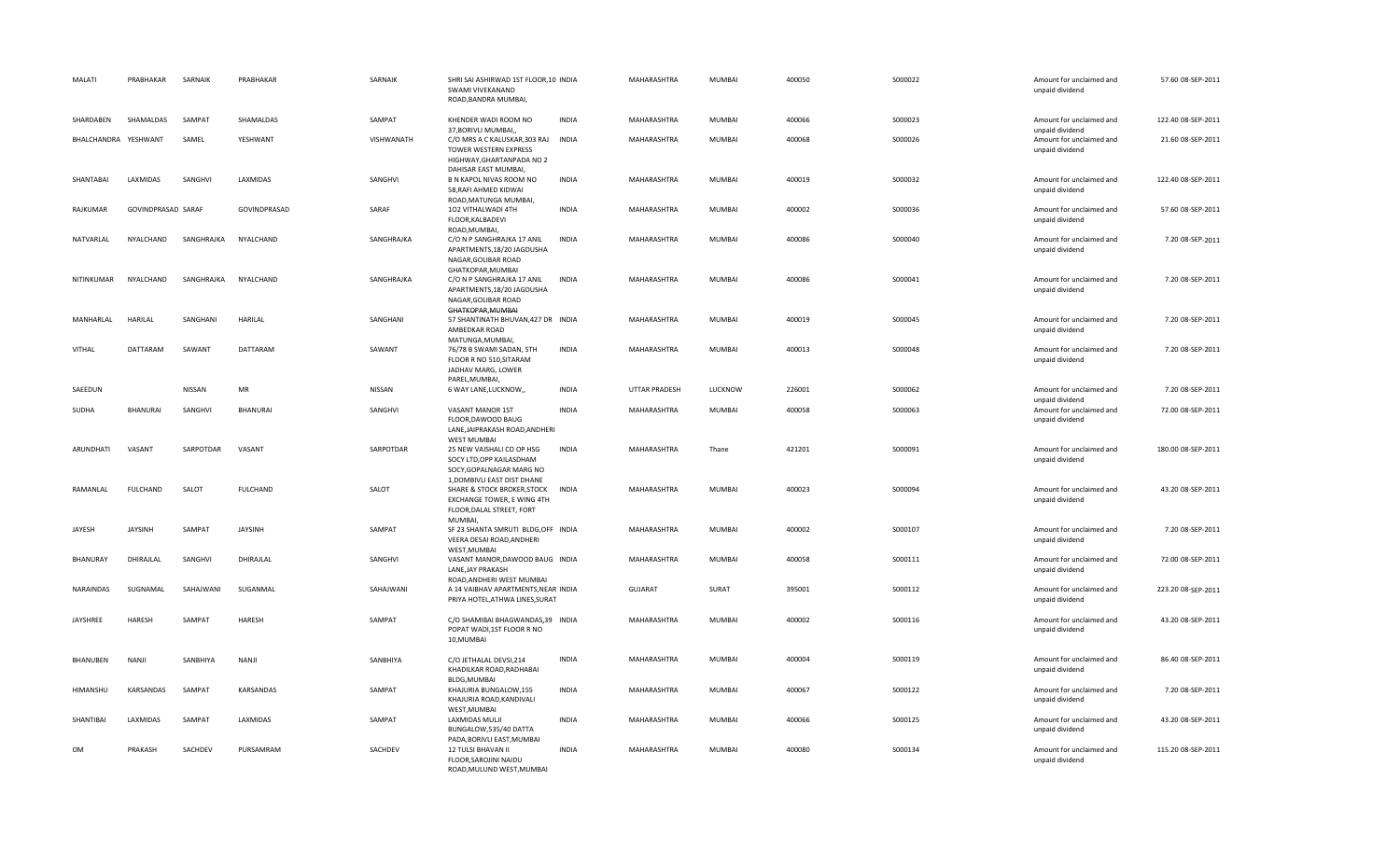| ZARINE               | <b>NOSHIR</b>  | SAGAR    | <b>NOSHIR</b>  | SAGAR    | MANCHHARAM BLDG 3RD<br>FLOOR.394 MAULANA<br>SHAUKATALI ROAD, GRANT                                                                 | <b>INDIA</b> | MAHARASHTRA    | MUMBAI        | 400007 | S000153 | Amount for unclaimed and<br>unpaid dividend | 43.20 08-SEP-2011  |
|----------------------|----------------|----------|----------------|----------|------------------------------------------------------------------------------------------------------------------------------------|--------------|----------------|---------------|--------|---------|---------------------------------------------|--------------------|
| <b>NOSHIR</b>        | JAMSHEDJI      | SAGAR    | JAMSHEDJI      | SAGAR    | ROAD, MUMBAI<br>MANCHHARAM BLDG 3RD<br>FLOOR, 394 MAULANA<br>SHAUKATALI ROAD, GRANT                                                | <b>INDIA</b> | MAHARASHTRA    | MUMBAI        | 400007 | S000154 | Amount for unclaimed and<br>unpaid dividend | 43.20 08-SEP-2011  |
| NIKETANA             | SATYAPRASAD    | SANGHAVI | SATYAPRASAD    | SANGHAVI | ROAD, MUMBAI<br><b>68 B SWASTIK</b><br>SOCIETY, NAVRANGPURA, AHMEDA<br>BAD.                                                        | <b>INDIA</b> | GUJARAT        | AHMEDABAD     | 380009 | S000157 | Amount for unclaimed and<br>unpaid dividend | 7.20 08-SEP-2011   |
| RAMESHKUMAR CHUNILAL |                | SANGHVI  | CHUNILAL       | SANGHVI  | PARVATI NIWAS 2ND FLOOR,<br>ROSHAN NAGAR, CHANDAVARKAR<br>LANE, BORIVLI WEST, MUMBAI,                                              | <b>INDIA</b> | MAHARASHTRA    | MUMBAI        | 400092 | S000164 | Amount for unclaimed and<br>unpaid dividend | 14.40 08-SEP-2011  |
| <b>BABURAO</b>       | <b>DHONDOO</b> | SAKPAL   | <b>DHONDOO</b> | SAKPAL   | K BLOCK NEW<br>CHIKHALWADI, NAUSHIR                                                                                                | <b>INDIA</b> | MAHARASHTRA    | MUMBAI        | 400007 | S000165 | Amount for unclaimed and<br>unpaid dividend | 7.20 08-SEP-2011   |
| ASHA                 | <b>BABURAO</b> | SAKPAL   | <b>BABURAO</b> | SAKPAL   | BHARUCHA ROAD, MUMBAI,<br>K BLOCK NEW<br>CHIKHALWADI, NAUSHIR                                                                      | <b>INDIA</b> | MAHARASHTRA    | MUMBAI        | 400007 | S000166 | Amount for unclaimed and<br>unpaid dividend | 7.20 08-SEP-2011   |
| SUHASINI             | SATYAPRASAD    | SANGHAVI | SATYAPRASAD    | SANGHAVI | BHARUCHA ROAD, MUMBAI,<br>701 BAPASHASTRI S<br>POLE, SANKDISHERI, AHMEDABAD,                                                       | <b>INDIA</b> | <b>GUJARAT</b> | AHMEDABAD     | 380001 | S000168 | Amount for unclaimed and<br>unpaid dividend | 7.20 08-SEP-2011   |
| <b>ESOOF</b>         | EBRAHIM        | SADAK    | <b>EBRAHIM</b> | SADAK    | MASTER BLDG 2ND FLOOR,15<br>TANDEL STREET SOUTH, MUMBAI,                                                                           | <b>INDIA</b> | MAHARASHTRA    | <b>MUMBAI</b> | 400009 | S000175 | Amount for unclaimed and<br>unpaid dividend | 7.20 08-SEP-2011   |
| BHARATKUMAR MOHANLAL |                | SANGHVI  | MOHANLAL       | SANGHVI  | C 2/A STAR GALAXY, OPP ST ANNIE INDIA<br>GIRLS SCHOOL, L T ROAD BORIVALI<br>WEST, MUMBAI                                           |              | MAHARASHTRA    | MUMBAI        | 400092 | S000182 | Amount for unclaimed and<br>unpaid dividend | 43.20 08-SEP-2011  |
| SARABAI              | HAIDER         | ALI      | <b>HAIDER</b>  | ALI      | 113/115 EVEREADY HOUSE 3RD INDIA<br>FLOOR, M AZAD ROAD, MUMBAI                                                                     |              | MAHARASHTRA    | MUMBAI        | 400011 | S000183 | Amount for unclaimed and<br>unpaid dividend | 360.00 08-SEP-2011 |
| <b>SHABBIR</b>       | <b>ESOOF</b>   | SADAK    | <b>ESOOF</b>   | SADAK    | MASTER BLDG 2ND FLOOR,15<br>TANDEL STREET SOUTH, MUMBAI,                                                                           | <b>INDIA</b> | MAHARASHTRA    | MUMBAI        | 400009 | S000188 | Amount for unclaimed and<br>unpaid dividend | 7.20 08-SEP-2011   |
| <b>ESOOF</b>         | EBRAHIM        | SADAK    | EBRAHIM        | SADAK    | MASTER BUILDING 2ND FLOOR, 15 INDIA<br>TANDEL STREET SOUTH, MUMBAI,                                                                |              | MAHARASHTRA    | MUMBAI        | 400009 | S000192 | Amount for unclaimed and<br>unpaid dividend | 43.20 08-SEP-2011  |
| NAMDAR               | DARASHAH       | SANJANA  | DARASHAH       | SANJANA  | JAI CO OP HSG SOCIETY, 384<br>BHAVANI PETH, POONA,                                                                                 | <b>INDIA</b> | MAHARASHTRA    | Pune          | 411002 | S000193 | Amount for unclaimed and<br>unpaid dividend | 57.60 08-SEP-2011  |
| KATIE                | <b>NAMDAR</b>  | SANJANA  | NAMDAR         | SANJANA  | JAI CO OP HSG SOCIETY, 384<br>BHAVANI PETH, POONA,                                                                                 | <b>INDIA</b> | MAHARASHTRA    | Pune          | 411002 | S000194 | Amount for unclaimed and<br>unpaid dividend | 57.60 08-SEP-2011  |
| <b>HARESH</b>        | MATHURADAS     | SAMPAT   | MATHURADAS     | SAMPAT   | 203 MATRU ASHISH, 2ND FLOOR C INDIA<br>S ROAD, DAHISAR EAST, MUMBAI                                                                |              | MAHARASHTRA    | MUMBAI        | 400068 | S000212 | Amount for unclaimed and<br>unpaid dividend | 50.40 08-SEP-2011  |
| MAHENDRAKU<br>MAR    |                | SETHI    | MITHALALJI     | SETHI    | AHOORA MAHAL,93 MARIN<br>DRIVE, MUMBAI,                                                                                            | <b>INDIA</b> | MAHARASHTRA    | MUMBAI        | 400002 | S000229 | Amount for unclaimed and<br>unpaid dividend | 43.20 08-SEP-2011  |
| <b>INDRANI</b>       |                | SENGUPTA | SAMIR          | SENGUPTA | 5A-B SILVER OAKE<br>ESTATE, BHULABHAI DESAI<br>ROAD, MUMBAI,                                                                       | <b>INDIA</b> | MAHARASHTRA    | MUMBAI        | 400026 | S000232 | Amount for unclaimed and<br>unpaid dividend | 43.20 08-SEP-2011  |
| KERSI                | SAVAKSHAW      | SETHNA   | SAVAKSHAW      | SETHNA   | SETHNA MANSION, 7/54 PARSEE<br>STREET, KALYAN,                                                                                     | INDIA        | MAHARASHTRA    | Thane         | 401701 | S000233 | Amount for unclaimed and<br>unpaid dividend | 43.20 08-SEP-2011  |
| <b>ROSHAN</b>        | JAL            | SETHNA   | JAL            | SETHNA   | C/O GIRISH S TRIVEDI, RAMDAS<br>MHATRE BLDG, ROOM NO.7,IST<br>FLR, COPER RD, OPP. AMBAMATA<br>MANDIR, DOMBIVALI (W), DIST<br>THANE | <b>INDIA</b> | MAHARASHTRA    | Thane         | 421202 | S000236 | Amount for unclaimed and<br>unpaid dividend | 7.20 08-SEP-2011   |
| JAYESH               | ARVIND         | SEVAK    | ARVIND         | SEVAK    | 120 JAYPRAKASH<br>ROAD, DHOBIGHAT LANE, ANDHERI<br>WEST, MUMBAI                                                                    | <b>INDIA</b> | MAHARASHTRA    | <b>MUMBAI</b> | 400058 | S000239 | Amount for unclaimed and<br>unpaid dividend | 43.20 08-SEP-2011  |
| <b>JYOTIBEN</b>      | AMRITLAL       | SHAH     | AMRITLAL       | SHAH     | INDIRA GANDHI INSTITUTE OF DEV INDIA<br>RESEARCH, GEN VAIDYA MARG<br>GOREGAON EAST, MUMBAI,                                        |              | MAHARASHTRA    | MUMBAI        | 400065 | S000248 | Amount for unclaimed and<br>unpaid dividend | 79.20 08-SEP-2011  |
| CHHOTALAL            | LALLUBHAI      | SHAH     | LALLUBHAI      | SHAH     | AMBAJI MATAS<br>STREET, DHOLKA, VIA AHMEDABAD,                                                                                     | <b>INDIA</b> | <b>GUJARAT</b> | AHMEDABAD     | 387810 | S000253 | Amount for unclaimed and<br>unpaid dividend | 259.20 08-SEP-2011 |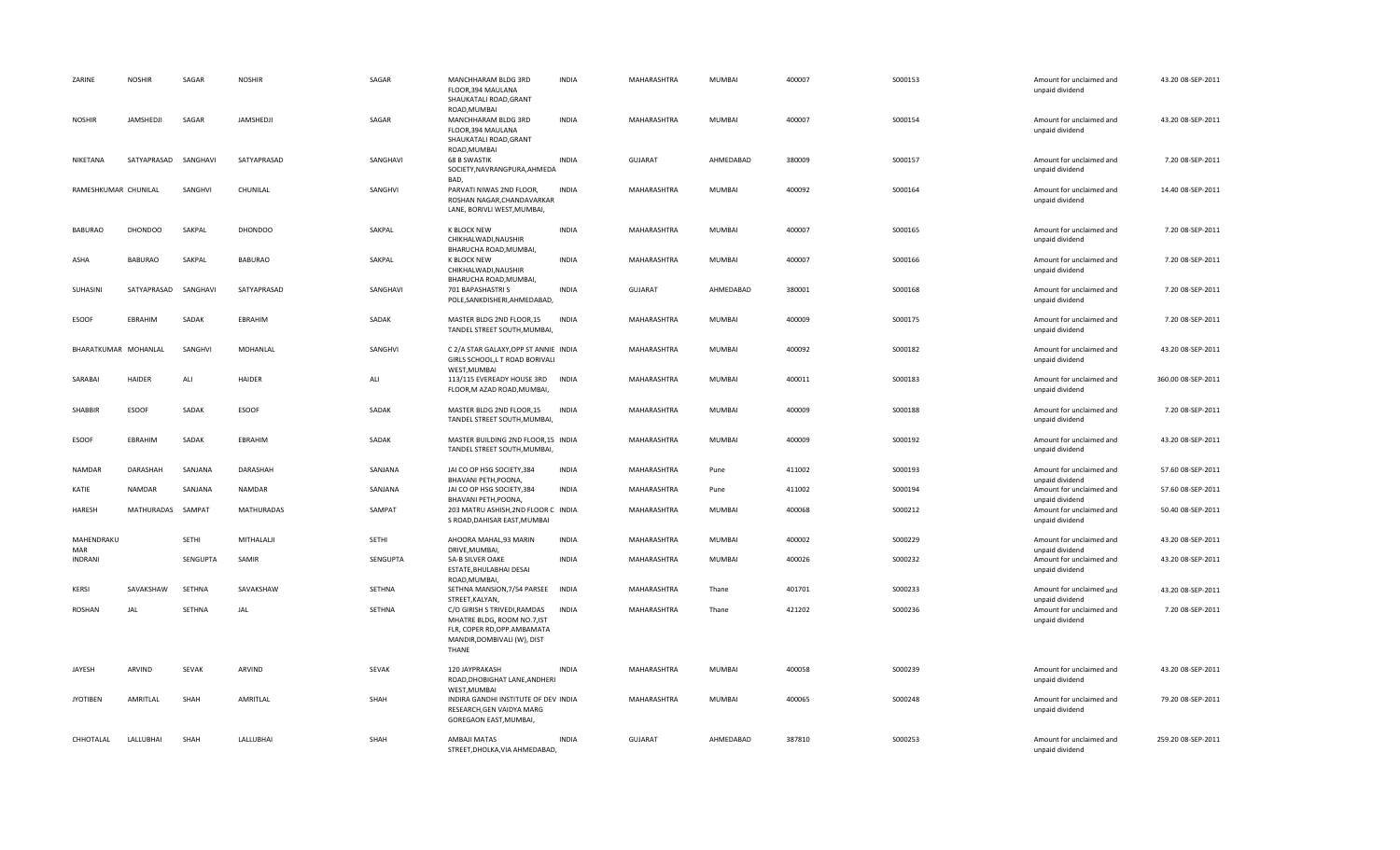| BALCHAND                    | MANGALJEE         | SHAH          | MANGALIEE         | SHAH            | 52 53A PAREKHWADI 2ND<br>FLOOR, VITHALBHAI PATEL<br>ROAD, MUMBAI,                              | <b>INDIA</b> | MAHARASHTRA    | MUMBAI             | 400004 | S000260 | Amount for unclaimed and<br>unpaid dividend                    | 165.60 08-SEP-2011  |
|-----------------------------|-------------------|---------------|-------------------|-----------------|------------------------------------------------------------------------------------------------|--------------|----------------|--------------------|--------|---------|----------------------------------------------------------------|---------------------|
| JAYESHKUMAR NATVERLAL       |                   | SHAH          | NATVERLAL         | SHAH            | C/O NATVERLAL TULASIDAS<br>SHAH, AT & POST SARDOI VIA<br>TALOD A P RLY, DIST<br>SABARKANTHA.   | <b>INDIA</b> | <b>GUJARAT</b> | SABARKANTHA        | 383320 | S000264 | Amount for unclaimed and<br>unpaid dividend                    | 158.40 08-SEP-2011  |
| SHANTILAL                   | SAKARLAL          | SHAH          | SAKARLAL          | SHAH            | 43 JAWAHAR MANSION<br>FANASWADI, THAKURDWAR<br>ROAD, MUMBAI,                                   | <b>INDIA</b> | MAHARASHTRA    | MUMBAI             | 400002 | S000267 | Amount for unclaimed and<br>unpaid dividend                    | 93.60 08-SEP-2011   |
| SHEILA                      |                   | DHAR          | PRITINATH         | DHAR            | C/O PROF P N DHAR, ADVISER TO<br>THE PRIME MINISTER,8 TUGHLAK<br>LANE NEW DELHI,               | INDIA        | DELHI          | DELHI              | 110011 | S000270 | Amount for unclaimed and<br>unpaid dividend                    | 36.00 08-SEP-2011   |
| SHAH                        | CHANDULAL         | NATHALAL      | CHANDULAL         | NATHALAL        | C/O KESHAVLAL<br>RANCHHODDAS, KANSARA<br>BAZAR, DABHOI BARODA,                                 | <b>INDIA</b> | <b>GUJARAT</b> | VADODARA           | 391110 | S000272 | Amount for unclaimed and<br>unpaid dividend                    | 57.60 08-SEP-2011   |
| KHERAJ                      | DEVJI             | SHAH          | DEVJI             | SHAH            | HAPPY HOUSE SONAPUR<br>LANE, OPP G T S PRABHADEVI<br>MUMBAI,                                   | <b>INDIA</b> | MAHARASHTRA    | MUMBAI             | 400028 | S000275 | Amount for unclaimed and<br>unpaid dividend                    | 7.20 08-SEP-2011    |
| KRISHNAKANT                 | VARJIVANDAS       | <b>SHROFF</b> | VRAJIVANDAS       | SHROFF          | <b>BUSSA APARTMENTS, STATE</b><br>TRANSPORT ROAD OFF SV<br>ROAD, SANTACRUZ WEST, MUMBAI        | <b>INDIA</b> | MAHARASHTRA    | MUMBAI             | 400056 | S000277 | Amount for unclaimed and<br>unpaid dividend                    | 79.20 08-SEP-2011   |
| <b>HARSHABEN</b>            | <b>THAKORBHAI</b> | SHAH          | <b>THAKORBHAI</b> | SHAH            | C/O DR THAKORBHAI B<br>SHAH, DAUJI S CORNER<br>SANGHADIAWAD, SURAT,                            | <b>INDIA</b> | <b>GUJARAT</b> | SURAT              | 395002 | S000278 | Amount for unclaimed and<br>unpaid dividend                    | 57.60 08-SEP-2011   |
| <b>HEMLATA</b>              | KANTILAL          | SHAH          | KANTILAL          | SHAH            | C/O DAMODARDAS KANJI & CO,54 INDIA<br>NAGDEVI STREET, MUMBAI,                                  |              | MAHARASHTRA    | MUMBAI             | 400003 | S000283 | Amount for unclaimed and<br>unpaid dividend                    | 79.20 08-SEP-2011   |
| <b>BAHADUR</b>              | ARDESHIR          | SHROFF        | ARDESHIR          | ERACHSHAW       | NO 9 BATLIWALA S<br><b>BLDG, KHARAGHAT</b><br>COLONY, HUGHES RD MUMBAI,                        | <b>INDIA</b> | MAHARASHTRA    | MUMBAI             | 400007 | S000284 | Amount for unclaimed and<br>unpaid dividend                    | 14.40 08-SEP-2011   |
| SHAH                        | MOHANLAL          | JAVERCHAND    | JAVERCHAND        | JAVERCHAND      | C/O SHAH JAVERCHAND<br>DALICHAND, CLOTH MERCHANT<br>BASHVESHWAR ROAD, BIJAPUR S<br>RLY,        | <b>INDIA</b> | KARNATAKA      | <b>BIJAPUR</b>     | 586101 | S000296 | Amount for unclaimed and<br>unpaid dividend                    | 57.60 08-SEP-2011   |
| RAYAPPA                     | RAMKRISHNA        | SHANBHAG      | RAMKRISHNA<br>N   | SHANBHA         | 501, TIRYPATI, PLOT 32, SECTOR<br>19, NERUL, , NAVI MUMBAI                                     | <b>INDIA</b> | MAHARASHTRA    | <b>NAVI MUMBAI</b> | 400706 | S000299 | Amount for unclaimed and<br>unpaid dividend                    | 57.60 08-SEP-2011   |
| KARIMMOHAM SHERUBHAI<br>MED |                   | SHAIKH        | SHERUBHAI         | SHAIKH          | 4534 KALUPUR PANCHPATI, NEAR INDIA<br>KARODA S POLE, AHMEDABAD 1,                              |              | <b>GUJARAT</b> | AHMEDABAD          | 380001 | S000300 | Amount for unclaimed and<br>unpaid dividend                    | 122.40 08-SEP-2011  |
| BATUKLAL                    | <b>OGHADBHAI</b>  | SHAH          | <b>OGHADBHAI</b>  | SHAH            | 206 D ZALAWAD NAGAR, JUHU<br>LANE S V ROAD, ANDHERI WEST<br>MUMBAI 58 AS,                      | <b>INDIA</b> | MAHARASHTRA    | MUMBAI             | 400056 | S000308 | Amount for unclaimed and<br>unpaid dividend                    | 28.80 08-SEP-2011   |
| RATILAL                     | NATHALAL          | SHAH          | NATHALAL          | SHAH            | 25/37 LAXMI BHUVAN, BHATIA<br>SHERI BAJWADA.BARODA.                                            | <b>INDIA</b> | <b>GUJARAT</b> | VADODARA           | 391310 | S000309 | Amount for unclaimed and<br>unpaid dividend                    | 1800.00 08-SEP-2011 |
| SHAH                        | SHANTILAL         | MOTILAL       | SHANTILAL         | MOTILAL         | VADNO KUVO, NADIAD,,                                                                           | <b>INDIA</b> | <b>GUJARAT</b> | Kheda              | 387001 | S000314 | Amount for unclaimed and<br>unpaid dividend                    | 50.40 08-SEP-2011   |
| CHAMPAKLAL                  | RATILAL           | SHAH          | RATILAL           | SHAH            | C/O MANEKLAL & CO,35 37<br>DHANJI ST, CHANDRA BHUWAN<br>3RD FLOOR, MUMBAI                      | <b>INDIA</b> | MAHARASHTRA    | MUMBAI             | 400003 | S000318 | Amount for unclaimed and<br>unpaid dividend                    | 122.40 08-SEP-2011  |
| RAJEN                       | CHANDRAKANT SHETH |               | CHANDRAKANT       | <b>JAGABHAI</b> | C/O AMRATLAL MOHANLAL, 199- INDIA<br>201 SHAIKH MEMON<br>STREET, ZAVERI BAZAR, MUMBAI          |              | MAHARASHTRA    | <b>MUMBAI</b>      | 400002 | S000319 | Amount for unclaimed and<br>unpaid dividend                    | 86.40 08-SEP-2011   |
| SHAH                        | MAFATLAL          | KESHAVLAL     | MAFATLAL          | KESHAVLAL       | KESHAV BHUVAN, RAOPURA KOTHI INDIA<br>POLE, BARODA                                             |              | <b>GUJARAT</b> | VADODARA           | 390001 | S000326 | Amount for unclaimed and<br>unpaid dividend                    | 57.60 08-SEP-2011   |
| VRAJLAL                     | LAXMICHAND        | SHAH          | LAXMICHAND        | SHAH            | 36 SHAKUNTAL BUNGLOW, SOLA INDIA<br>ROAD                                                       |              | <b>GUJARAT</b> | AHMEDABAD          | 380061 | S000333 | Amount for unclaimed and<br>unpaid dividend                    | 345.60 08-SEP-2011  |
| SHANTILAL                   |                   | SHAMJI        | SHAMJI            | SHAMJI          | BHUYANGDEV, AHMEDABAD,<br>33 BRIJ KUTIR 3RD FLOOR,68<br>NEPEANSEA ROAD, RUNGTA                 | <b>INDIA</b> | MAHARASHTRA    | MUMBAI             | 400036 | S000341 | Amount for unclaimed and<br>unpaid dividend                    | 14.40 08-SEP-2011   |
| RAMANLAL                    | PUNJIRAM          | SHAH          | PUNJIRAM          | SHAH            | LANE, MUMBAI<br>NAGAR NIVAS, 1ST FLOOR R NO                                                    | <b>INDIA</b> | MAHARASHTRA    | MUMBAI             | 400002 | S000348 | Amount for unclaimed and                                       | 7.20 08-SEP-2011    |
| CHUNILAL                    | NANCHAND          | SHAH          | NANCHAND          | SHAH            | 14,6/8 ANANTWADI, MUMBAI<br>132 BAZARGATE STREET, DHANJI<br>MOOLJI HOUSE 3RD<br>FLOOR, MUMBAI, | <b>INDIA</b> | MAHARASHTRA    | MUMBAI             | 400001 | S000349 | unpaid dividend<br>Amount for unclaimed and<br>unpaid dividend | 57.60 08-SEP-2011   |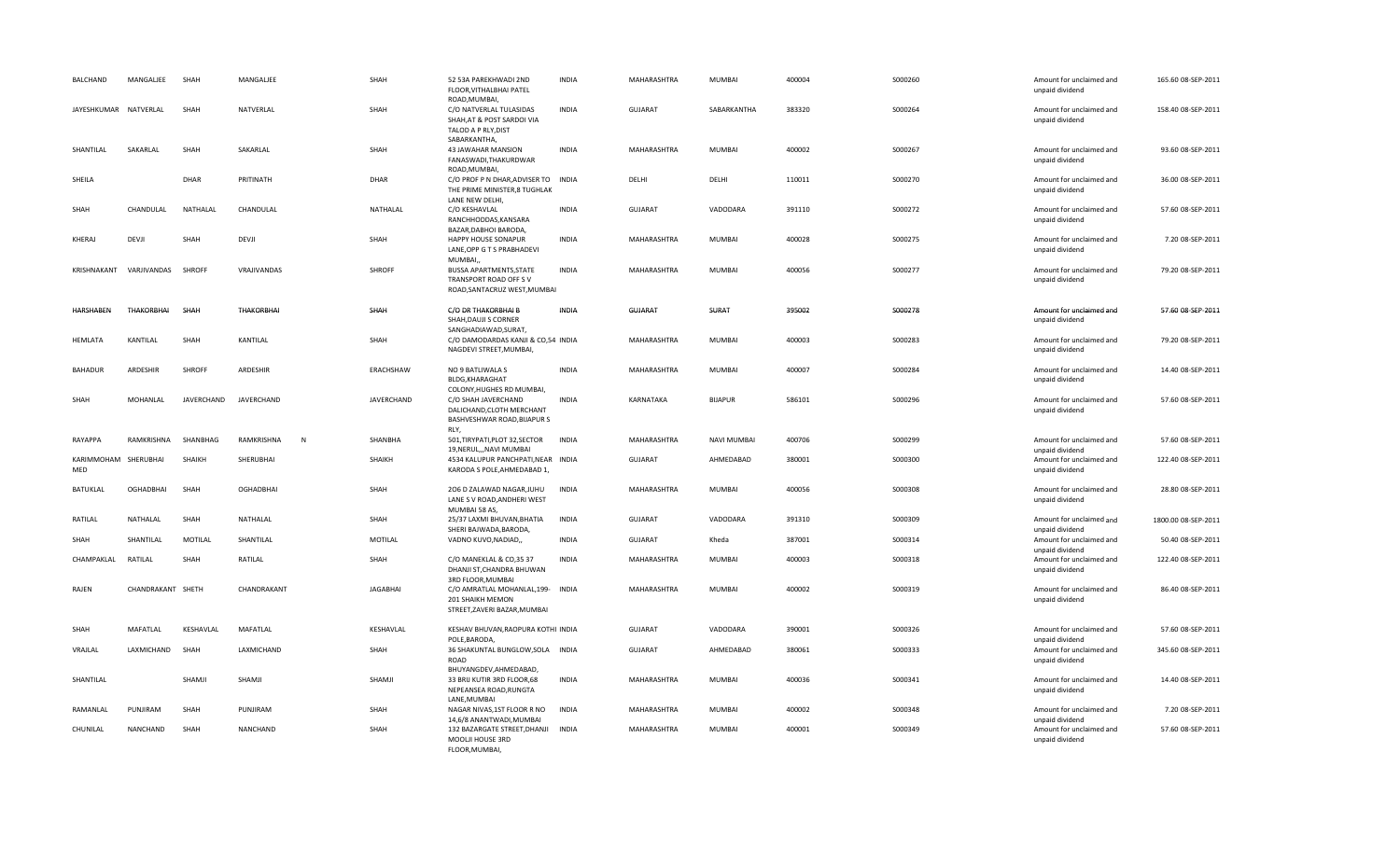| AMRATLAL                                 | CHUNILAL         | SHAH     | CHUNILAL         | SHAH     | 132 BAZARGATE STREET, DHANJI<br>MOOLJI HOUSE 3RD<br>FLOOR, MUMBAI,                                        | <b>INDIA</b> | MAHARASHTRA    | MUMBAI        | 400001 | S000350  | Amount for unclaimed and<br>unpaid dividend                    | 57.60 08-SEP-2011   |
|------------------------------------------|------------------|----------|------------------|----------|-----------------------------------------------------------------------------------------------------------|--------------|----------------|---------------|--------|----------|----------------------------------------------------------------|---------------------|
| SHAH                                     | <b>VIPIN</b>     | RAMANLAL | RAMANLAL         | RAMANLAL | KATKIWAD S POLE H NO<br>2049, NEAR NAVAGAJAPIR<br>KALUPUR, AHMEDABAD,                                     | <b>INDIA</b> | <b>GUJARAT</b> | AHMEDABAD     | 380001 | S000354  | Amount for unclaimed and<br>unpaid dividend                    | 309.60 08-SEP-2011  |
| SUMANCHANDR JAGABHAI<br>$\overline{A}$   |                  | SHETH    | <b>JAGABHAI</b>  | SHETH    | C/O AMRATLAL<br>MOHANLAL, SHARE & STOCK<br><b>BROKER, 199 SHEIKH MEMON</b><br>STREET JAVERI BAZAR, MUMBAI | <b>INDIA</b> | MAHARASHTRA    | MUMBAI        | 400002 | S000368  | Amount for unclaimed and<br>unpaid dividend                    | 7.20 08-SEP-2011    |
| SHANTABEN                                | KANTILAL         | SHAH     | KANTILAL         | SHAH     | A 14 TARABAUG ESTATE, NEW<br>CHARNI ROAD, MUMBAI,                                                         | <b>INDIA</b> | MAHARASHTRA    | MUMBAI        | 400004 | S000370  | Amount for unclaimed and<br>unpaid dividend                    | 14.40 08-SEP-2011   |
| RAVINDRA                                 | CHIMANBHAI       | SHETH    | CHIMANBHAI       | SHETH    | C/O AMRATLAL MOHANLAL, 199 INDIA<br>SHAIKH MEMON STREET, MUMBAI,                                          |              | MAHARASHTRA    | MUMBAI        | 400002 | S000375  | Amount for unclaimed and<br>unpaid dividend                    | 7.20 08-SEP-2011    |
| SAVITAGAURI                              | <b>BALDEVDAS</b> | SHAH     | <b>BALDEVDAS</b> | SHAH     | SAVITA SADAN 2ND FLOOR BL<br>5, NR VAIBHAV HOTEL, ANDHERI<br>SAHAR ROAD, ANDHERI EAST,<br>MUMBAI,         | <b>INDIA</b> | MAHARASHTRA    | <b>MUMBAI</b> | 400069 | S000379  | Amount for unclaimed and<br>unpaid dividend                    | 43.20 08-SEP-2011   |
| SHARADABEN                               | RATILAL          | SHAH     | RATILAL          | SHAH     | 360 BHATIA<br>SHERI, BAJWADA, BARODA,                                                                     | <b>INDIA</b> | <b>GUJARAT</b> | VADODARA      | 391310 | S000384  | Amount for unclaimed and<br>unpaid dividend                    | 1080.00 08-SEP-2011 |
| ARVINDKUMAR OCHHAVLAL                    |                  | SHAH     | OCHHAVLAL        | SHAH     | C/O KHUSHALDAS BHANABHAI<br>SHAH, CLOTH MERCHANT TOWN<br>ROAD, DABHOI,                                    | <b>INDIA</b> | <b>GUJARAT</b> | DABHOI        | 384328 | \$000385 | Amount for unclaimed and<br>unpaid dividend                    | 79.20 08-SEP-2011   |
| BABULAL                                  | VADILAL          | SHAH     | VADILAL          | SHAH     | A/3 OM SHYAM SARJIT CO OP<br>HOU SOCY, H S MATHURADAS<br>ROAD, KANDIVLI WEST, MUMBAI                      | <b>INDIA</b> | MAHARASHTRA    | MUMBAI        | 400067 | \$000388 | Amount for unclaimed and<br>unpaid dividend                    | 43.20 08-SEP-2011   |
| SAVITAGAURI                              | <b>BALDEVDAS</b> | SHAH     | <b>BALDEVDAS</b> | SHAH     | SAVITA SADAN 2ND FLOOR BL<br>5, NR VAIBHAV HOTEL, ANDHERI<br>SAHAR ROAD, ANDHERI EAST,<br>MUMBAI,         | <b>INDIA</b> | MAHARASHTRA    | MUMBAI        | 400069 | S000395  | Amount for unclaimed and<br>unpaid dividend                    | 43.20 08-SEP-2011   |
| KUNDAPUR                                 | NARENDRA         | SHENOY   | NARENDRA         | SHENOY   | 1/26 VASUDEO NAGAR, PARSI<br>PUNCHAYET ROAD, ANDHERI EAST<br>MUMBAI,                                      | <b>INDIA</b> | MAHARASHTRA    | MUMBAI        | 400069 | S000397  | Amount for unclaimed and<br>unpaid dividend                    | 43.20 08-SEP-2011   |
| RASHMIBEN                                | <b>MAHENDRA</b>  | SHAH     | <b>MAHINDRA</b>  | SHAH     | C/O R M PAREKH, 17 RAM NIVAS INDIA<br>DATTAPADA ROAD, BORIVLI<br>EAST, MUMBAI                             |              | MAHARASHTRA    | MUMBAI        | 400066 | S000405  | Amount for unclaimed and<br>unpaid dividend                    | 43.20 08-SEP-2011   |
| MAHENDRA                                 | <b>NAGINDAS</b>  | SHAH     | <b>NAGINDAS</b>  | SHAH     | C/O R M PAREKH, 17 RAM NIVAS INDIA<br>DATTAPADA ROAD, BORIVLI<br>EAST, MUMBAI                             |              | MAHARASHTRA    | MUMBAI        | 400066 | S000413  | Amount for unclaimed and<br>unpaid dividend                    | 43.20 08-SEP-2011   |
| ANNAPURNA                                | NARENDRA         | SHENOY   | NARENDRA         | SHENOY   | 1/26 VASUDEO NAGAR, PARSI<br>PUNCHAYET ROAD, ANDHERI<br>EAST, MUMBAI                                      | <b>INDIA</b> | MAHARASHTRA    | MUMBAI        | 400069 | S000414  | Amount for unclaimed and<br>unpaid dividend                    | 43.20 08-SEP-2011   |
| ILA                                      | ARVINDKUMAR SHAH |          | ARVINDKUMAR      | SHAH     | 49 JAWAHAR NAGAR, 6TH<br>FLOOR, GOREGAON<br>WEST, MUMBAI                                                  | <b>INDIA</b> | MAHARASHTRA    | MUMBAI        | 400062 | S000416  | Amount for unclaimed and<br>unpaid dividend                    | 7.20 08-SEP-2011    |
| ARVINDKUMAR CHANDULAL                    |                  | SHAH     | CHANDULAL        | SHAH     | 49 JAWAHAR NAGAR, 6TH ROAD<br>GOREGAON, MUMBAI,                                                           | <b>INDIA</b> | MAHARASHTRA    | MUMBAI        | 400062 | S000419  | Amount for unclaimed and<br>unpaid dividend                    | 7.20 08-SEP-2011    |
| SURESHCHANDR CHIMANLAL<br>$\overline{A}$ |                  | SHETH    | CHMIMANLAL       | SHETH    | VASANT 9TH ROAD, KHAR<br>MUMBAI,                                                                          | <b>INDIA</b> | MAHARASHTRA    | MUMBAI        | 400052 | S000423  | Amount for unclaimed and<br>unpaid dividend                    | 21.60 08-SEP-2011   |
| PADMA                                    | MAHENDRA         | SHAH     | MAHENDRA         | SHAH     | MAHENDRA<br>MANSION, DASHARATHLAL JOSHI<br>ROAD, VILE PARLE EAST, MUMBAI                                  | <b>INDIA</b> | MAHARASHTRA    | MUMBAI        | 400056 | S000425  | Amount for unclaimed and<br>unpaid dividend                    | 86.40 08-SEP-2011   |
| SHANTA                                   | <b>VINUBHAI</b>  | SHETH    | VINUBHAI         | SHETH    | B 5 UTKARSH, TILAKNAGAR V P<br>ROAD, MUMBAI                                                               | <b>INDIA</b> | MAHARASHTRA    | MUMBAI        | 400004 | S000456  | Amount for unclaimed and<br>unpaid dividend                    | 43.20 08-SEP-2011   |
| BHARAT                                   | BABULAL          | SHAH     | BABULAL          | SHAH     | 388 A MAJESTIC MANSION, SIR V P INDIA                                                                     |              | MAHARASHTRA    | MUMBAI        | 400004 | S000465  | Amount for unclaimed and                                       | 43.20 08-SEP-2011   |
| NAGINDAS                                 | VANDRAVAN        | SHAH     | VANDRAVAN        | SHAH     | ROAD, 2ND FLOOR, MUMBAI<br>C/3 NIMESH APARTMENTS, SVP INDIA<br>ROAD BORIVLI WEST, MUMBAI,                 |              | MAHARASHTRA    | MUMBAI        | 400092 | S000470  | unpaid dividend<br>Amount for unclaimed and<br>unpaid dividend | 36.00 08-SEP-2011   |
| NAVINCHANDRA SHANALAL                    |                  | SHETH    | SHANALAL         | SHETH    | B/16 VISHVA VILLA, RAMCHANDRA INDIA<br>LANE S V ROAD, MALAD WEST<br>MUMBAI,                               |              | MAHARASHTRA    | MUMBAI        | 400064 | S000473  | Amount for unclaimed and<br>unpaid dividend                    | 7.20 08-SEP-2011    |
| <b>ILABEN</b>                            | ARVINDKUMAR SHAH |          | ARVINDKUMAR      | SHAH     | 49 JAWAHAR NAGAR, 6TH ROAD INDIA<br>GOREGAON, MUMBAI,                                                     |              | MAHARASHTRA    | MUMBAI        | 400062 | S000482  | Amount for unclaimed and<br>unpaid dividend                    | 7.20 08-SEP-2011    |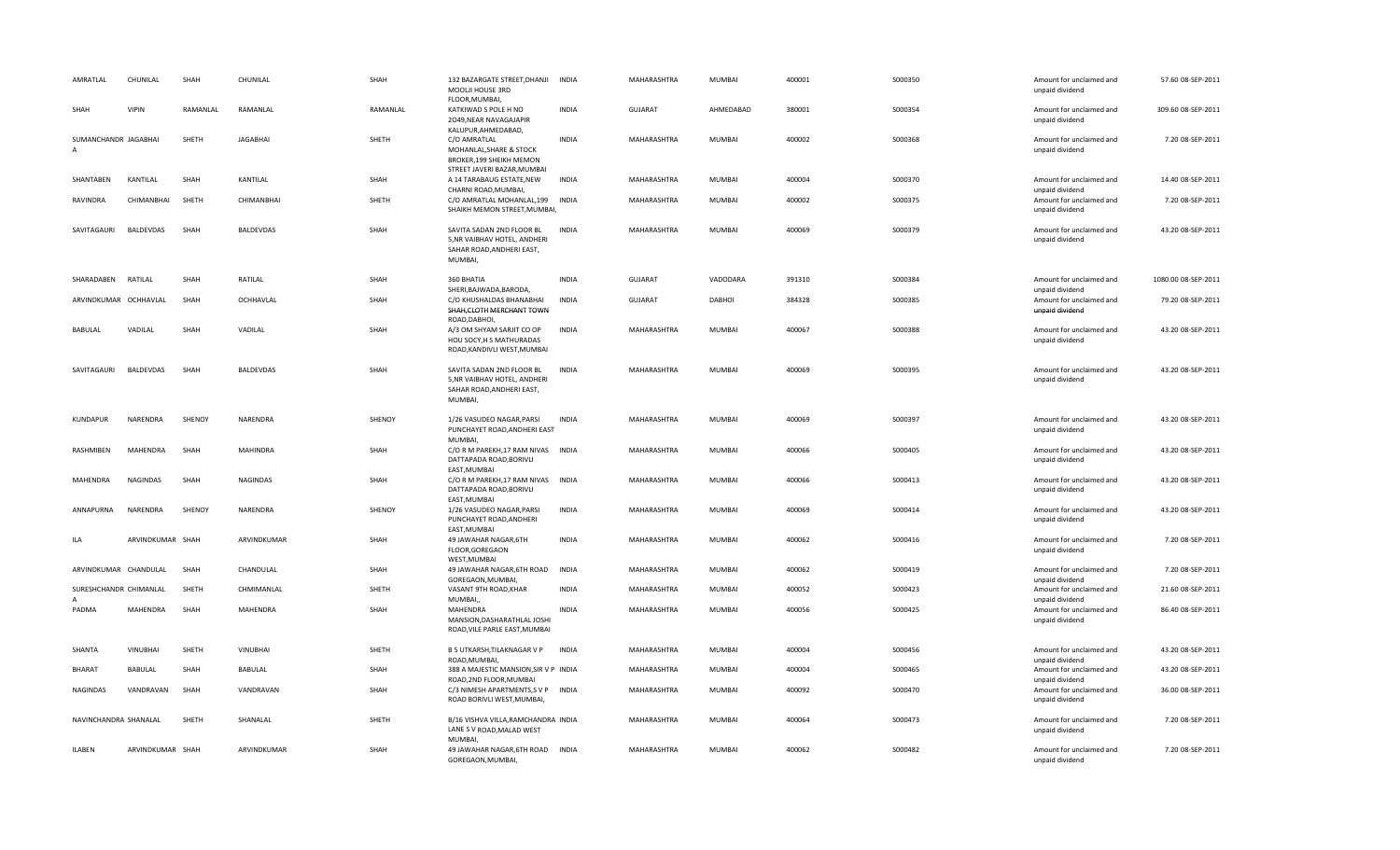| NATVARLAL                 | MATHURDAS                    | SHAH  | <b>MATHURADAS</b>       |       | SHAH        | 273/D DHARMA NIVAS 3RD FLOOR INDIA<br><b>BLOCK NO 7, TARDEO</b><br>ROAD, MUMBAI,              |              | MAHARASHTRA        | <b>MUMBAI</b> | 400007 | S000484  | Amount for unclaimed and<br>unpaid dividend | 14.40 08-SEP-2011  |
|---------------------------|------------------------------|-------|-------------------------|-------|-------------|-----------------------------------------------------------------------------------------------|--------------|--------------------|---------------|--------|----------|---------------------------------------------|--------------------|
| ILABEN                    | ARVINDKUMAR SHAH             |       | ARVINDKUMAR             |       | SHAH        | 49 JAWAHAR NAGAR 6TH<br>ROAD, GOREGAON, MUMBAI,                                               | <b>INDIA</b> | MAHARASHTRA        | MUMBAI        | 400062 | S000486  | Amount for unclaimed and<br>unpaid dividend | 7.20 08-SEP-2011   |
| ARVINDKUMAR CHANDULAL     |                              | SHAH  | CHANDULAL               |       | SHAH        | 49 JAWAHAR NAGAR 6TH<br>ROAD, GOREGAON, MUMBAI,                                               | <b>INDIA</b> | MAHARASHTRA        | MUMBAI        | 400062 | S000487  | Amount for unclaimed and<br>unpaid dividend | 7.20 08-SEP-2011   |
| RAJENDRAKUM BABULAL<br>AR |                              | SHAH  | BABULAL                 |       | SHAH        | 85 SWAMI VIVEKANAND<br>ROAD, ERLA BRIDGE ANDHERI<br>WEST, MUMBAI,                             | <b>INDIA</b> | MAHARASHTRA        | MUMBAI        | 400058 | S000492  | Amount for unclaimed and<br>unpaid dividend | 7.20 08-SEP-2011   |
| NAVINCHANDRA SHANALAL     |                              | SHETH | SHANALAL                |       | SHETH       | 5 JYOTI KUNJ APARTMENTS 3RD<br>FLOOR, LIBERTY GARDEN ROAD NO<br>1, MALAD WEST, MUMBAI         | <b>INDIA</b> | MAHARASHTRA        | <b>MUMBAI</b> | 400064 | S000502  | Amount for unclaimed and<br>unpaid dividend | 223.20 08-SEP-2011 |
| ARVINDKUMAR CHANDULAL     |                              | SHAH  | CHANDULAL               |       | SHAH        | 49 JAWAHAR NAGAR 6TH<br>ROAD, GOREGAON, MUMBAI,                                               | <b>INDIA</b> | MAHARASHTRA        | MUMBAI        | 400062 | S000532  | Amount for unclaimed and<br>unpaid dividend | 7.20 08-SEP-2011   |
|                           | PRABHAVANTI RANCHHODDAS SHAH |       | RANCHHODDAS             |       | SHAH        | 12/92 SIDDHARTH<br>NAGAR, GOREGAON<br>WEST, MUMBAI,                                           | INDIA        | MAHARASHTRA        | <b>MUMBAI</b> | 400062 | S000534  | Amount for unclaimed and<br>unpaid dividend | 230.40 08-SEP-2011 |
|                           | RANCHHODDAS MOTICHAND        | SHAH  | MOTICHAND               |       | SHAH        | 12/92 SIDDHARTH<br>NAGAR, GOREGAON<br>WEST, MUMBAI,                                           | <b>INDIA</b> | MAHARASHTRA        | MUMBAI        | 400062 | S000541  | Amount for unclaimed and<br>unpaid dividend | 115.20 08-SEP-2011 |
| MADHUKANTA PRANLAL        |                              | SHAH  | PRANLAL                 |       | SHAH        | 9/4 DHIRAJ SHREE HIND COOP<br>HSG SOCY LTD,23 DUNCAN<br>CAUSEWAY RD, SION, MUMBAI             | <b>INDIA</b> | MAHARASHTRA        | MUMBAI        | 400022 | S000544  | Amount for unclaimed and<br>unpaid dividend | 86.40 08-SEP-2011  |
| NILESH                    | KANTILAL                     | SHAH  | KANTILAL                |       | SHAH        | 9/4 DHIRAJ SHREE HIND CO OP<br>HSG SOCY LTD,23 DUNCAN<br>CAUSEWAY RD, SION, MUMBAI            | <b>INDIA</b> | MAHARASHTRA        | MUMBAI        | 400022 | S000547  | Amount for unclaimed and<br>unpaid dividend | 43.20 08-SEP-2011  |
| <b>BINDU</b>              | SHASHIKANT                   | SHAH  | SHASHIKANT              |       | SHAH        | C/O S M SHAH, 91 STOCK<br>EXCHANGE BLDG, MUMBAI<br>SAMACHAR MARG, MUMBAI                      | <b>INDIA</b> | MAHARASHTRA        | MUMBAI        | 400023 | S000551  | Amount for unclaimed and<br>unpaid dividend | 7.20 08-SEP-2011   |
| KSHITIJ                   | SHASHIKANT                   | SHAH  | SHASHIKANT              |       | SHAH        | C/O S M SHAH, 91 STOCK<br>EXCHANGE BLDG, MUMBAI<br>SAMACHAR MARG, MUMBAI                      | <b>INDIA</b> | MAHARASHTRA        | MUMBAI        | 400023 | S000552  | Amount for unclaimed and<br>unpaid dividend | 36.00 08-SEP-2011  |
| <b>INDULAL</b>            | PRANLAL                      | SHAH  | PRANLAL                 |       | SHAH        | 501-A, RAJUMANG I, NERA<br>MARUTI NAGAR, ASHOK VAN, SHIV<br>VALLABH ROAD, DAHISAR             | <b>INDIA</b> | <b>MAHARASHTRA</b> | <b>MUMBAI</b> | 400068 | \$000560 | Amount for unclaimed and<br>unpaid dividend | 7.20 08-SEP-2011   |
| SHARIFA                   |                              |       | VALIMAHOMED VALIMAHOMED |       | VALIMAHOMED | EAST, MUMBAI<br>NOORANI MANZIL 2ND FLOOR R<br>NO 35,2ND NAOROJI HILL ROAD<br>DONGRI, MUMBAI,  | <b>INDIA</b> | MAHARASHTRA        | <b>MUMBAI</b> | 400009 | S000567  | Amount for unclaimed and<br>unpaid dividend | 532.80 08-SEP-2011 |
| MEENABEN                  | PRANLAL                      | SHETH | PRANLAL                 |       | SHETH       | 301, KUSH APARTMENT, VEERA<br>DESAI ROAD, JAIN MANDIR LANE<br>ANDHERI WEST, MUMBAI            | <b>INDIA</b> | MAHARASHTRA        | <b>MUMBAI</b> | 400053 | \$000569 | Amount for unclaimed and<br>unpaid dividend | 43.20 08-SEP-2011  |
| MUKESH                    | CHANDULAL                    | SHAH  | CHANDULAL               |       | SHAH        | NAVRANG CO OP HOUS<br>SOCY, BLOCK 7 A 1ST<br>FLOOR, PAREKH LANE KANDIVLI<br>WEST, MUMBAI      | <b>INDIA</b> | MAHARASHTRA        | MUMBAI        | 400067 | S000573  | Amount for unclaimed and<br>unpaid dividend | 7.20 08-SEP-2011   |
| BHANUMATI                 | DHIRAJLAL                    | SHAH  | DHIRAJLAL               |       | SHAH        | PAREKH BLDG PLOT 228/3, SION<br>EAST, MUMBAI,                                                 | INDIA        | MAHARASHTRA        | MUMBAI        | 400022 | S000581  | Amount for unclaimed and<br>unpaid dividend | 43.20 08-SEP-2011  |
| AMRATLAL                  | REVACHAND                    | SHAH  | REVACHAND               |       | SHAH        | 4TH AMRIKUNJ, DATTAPADA<br>ROAD, BORIVLI EAST, MUMBAI                                         | <b>INDIA</b> | MAHARASHTRA        | MUMBAI        | 400066 | S000603  | Amount for unclaimed and<br>unpaid dividend | 43.20 08-SEP-2011  |
| PANACHAND                 | CHATRABHUJ                   | SHAH  | CHATRABHUJ              |       | SHAH        | 23C DIPTI CO OP HSG SOCY LTD, INDIA<br>3RD FLOOR, AKURLI ROAD,<br>KANDIVALI EAST, MUMBAI,     |              | MAHARASHTRA        | <b>MUMBAI</b> | 400101 | \$000605 | Amount for unclaimed and<br>unpaid dividend | 43.20 08-SEP-2011  |
| DHIRAJLAL                 | CHATRABHUJ                   | SHAH  | CHATRABHUJ              |       | SHAH        | JALARAM NAGAR, 1ST FLOOR R<br>NO 19, GANJAWALA LANE, BORIVLI<br>WEST, MUMBAI,                 | <b>INDIA</b> | MAHARASHTRA        | MUMBAI        | 400092 | \$000606 | Amount for unclaimed and<br>unpaid dividend | 43.20 08-SEP-2011  |
| MANJULA                   | PANACHAND                    | SHAH  | PANACHAND               |       | SHAH        | 23 C DIPTI CO OP HSG SOCY LTD, INDIA<br>3RD FLOOR, AKURLI ROAD,<br>KANDIVALI EAST, MUMBAI,    |              | MAHARASHTRA        | MUMBAI        | 400101 | S000607  | Amount for unclaimed and<br>unpaid dividend | 43.20 08-SEP-2011  |
| KUMARPAL                  | VADILAL                      | SHAH  | VADILAL                 |       | SHAH        | B-403 BHIMA COOP HSG SOC<br>LTD, SHANTIVAN COMPLEX NR                                         | <b>INDIA</b> | MAHARASHTRA        | MUMBAI        | 400066 | S000612  | Amount for unclaimed and<br>unpaid dividend | 223.20 08-SEP-2011 |
|                           |                              |       |                         |       |             | NATIONAL PARK, BORIVALI EAST                                                                  |              |                    |               |        |          |                                             |                    |
| MOHAMMED                  | AYOOBABDULLA SHAIKH<br>TIF   |       | AYOOB                   | ABDUL | LATIF       | MUMBAI,<br>293 PATKA MANSION 2ND FLOOR INDIA<br>R NO 53, IBRAHIM RAHIMTULLAH<br>ROAD, MUMBAI, |              | MAHARASHTRA        | MUMBAI        | 400003 | S000614  | Amount for unclaimed and<br>unpaid dividend | 28.80 08-SEP-2011  |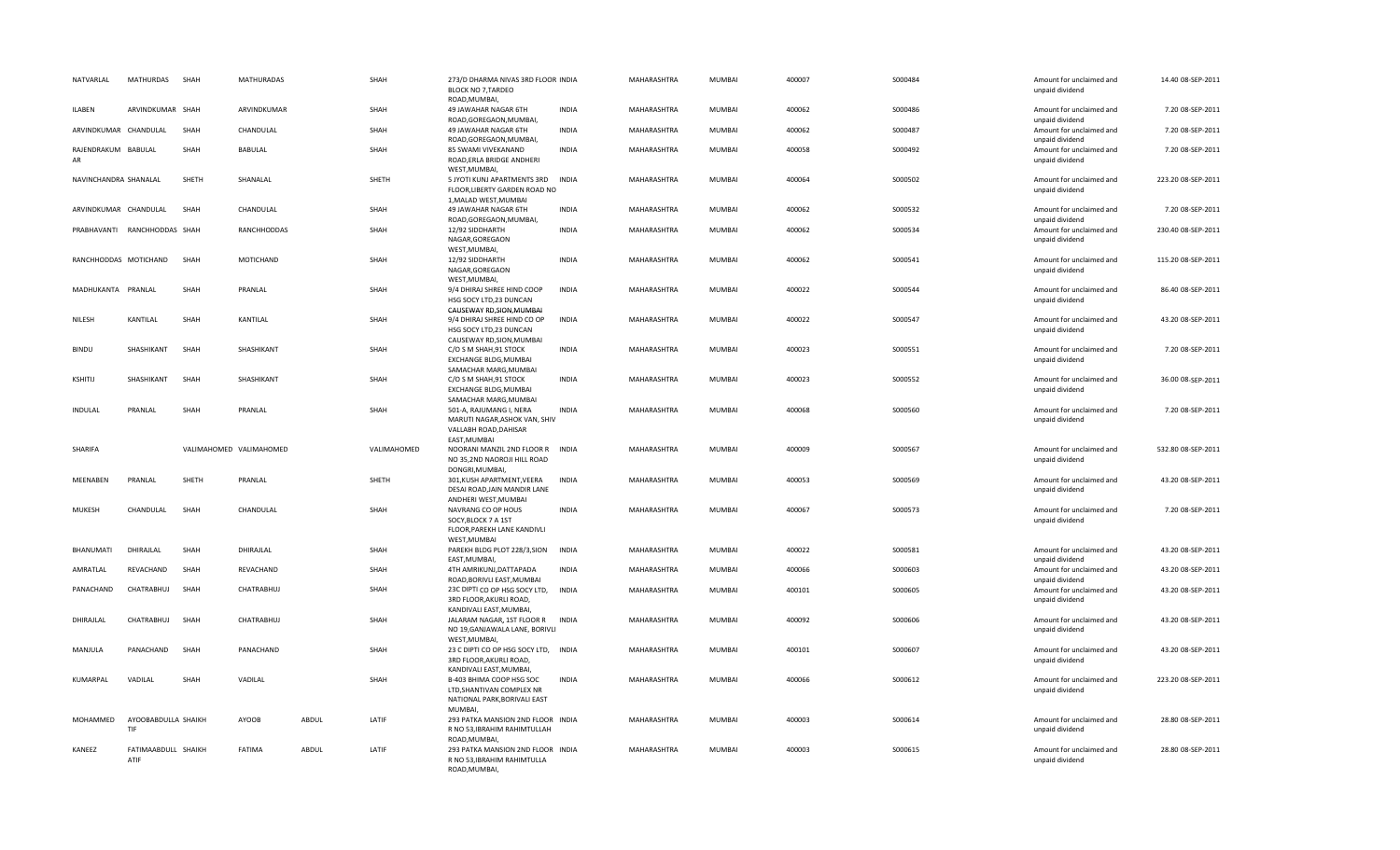| NUTAN          | SURYAKANT             | SHAH                    | SURYAKANT                                       | SHAH        | CLOVER VILLAGE, WANOWERI, 163, INDIA<br>DELAMAR TOWER, PUNE                                                     |              | MAHARASHTRA | Pune          | 411048 | S000634  | Amount for unclaimed and<br>unpaid dividend | 43.20 08-SEP-2011  |
|----------------|-----------------------|-------------------------|-------------------------------------------------|-------------|-----------------------------------------------------------------------------------------------------------------|--------------|-------------|---------------|--------|----------|---------------------------------------------|--------------------|
| KESHAVLAL      | <b>GOKALDAS</b>       | SHAH                    | GOKALDAS                                        | SHAH        | VITHALWADI NAVINCHANDRA<br>BLDG, 2ND FLOOR ROOM NO<br>19, MUMBAI,                                               | <b>INDIA</b> | MAHARASHTRA | <b>MUMBAI</b> | 400002 | S000640  | Amount for unclaimed and<br>unpaid dividend | 86.40 08-SEP-2011  |
| MRUDULA        | <b>BHAILAL</b>        | SHAH                    | <b>BHAILAL</b>                                  | SHAH        | DEVJI PREMJI BUILDING, 4TH<br>FLOOR ROOM NO 50,16/18<br>DARYASTHAN STREET, MUMBAI                               | <b>INDIA</b> | MAHARASHTRA | <b>MUMBAI</b> | 400003 | S000653  | Amount for unclaimed and<br>unpaid dividend | 43.20 08-SEP-2011  |
| PRABODH        | AMRITLAL              | SHAH                    | AMRITLAL                                        | SHAH        | PRASANNA BLDG BL 4,11TH ROAD INDIA<br>SANTACRUZ EAST, MUMBAI,                                                   |              | MAHARASHTRA | <b>MUMBAI</b> | 400055 | S000655  | Amount for unclaimed and<br>unpaid dividend | 7.20 08-SEP-2011   |
| KANTILAL       | CHANDULAL             | SHAH                    | CHANDULAL                                       | SHAH        | C/O JAYANTILAL DHARAMDATT<br>OZA, VIRJI PATEL CHAWL ROOM<br>NO 3, DHANJI WADI QUARRY<br>ROAD, MALAD EAST MUMBAI | <b>INDIA</b> | MAHARASHTRA | <b>MUMBAI</b> | 400064 | S000656  | Amount for unclaimed and<br>unpaid dividend | 43.20 08-SEP-2011  |
| NIRUBEN        | <b>BHOGILAL</b>       | SHAH                    | <b>BHOGILAL</b>                                 | SHAH        | C-2 MATRUASHISH 12TH<br>FLOOR, NEPEANSEA<br>ROAD, MUMBAI,                                                       | <b>INDIA</b> | MAHARASHTRA | <b>MUMBAI</b> | 400036 | S000658  | Amount for unclaimed and<br>unpaid dividend | 14.40 08-SEP-2011  |
| KANTA          | <b>KISHOR</b>         | SHAH                    | <b>KISHOR</b>                                   | SHAH        | 12 LAXMI ABISHEK APTS,43/44<br>NAVI PETH RAJENDRA<br>NAGAR, RAJENDRA NAGAR PUNE,                                | <b>INDIA</b> | MAHARASHTRA | Pune          | 411030 | S000666  | Amount for unclaimed and<br>unpaid dividend | 43.20 08-SEP-2011  |
| ARCHANA        | ANANT                 | SHIRODKAR               | <b>ANANT</b>                                    | SHIRODKAR   | 1/26 VASUDEV NAGAR, PP<br>ROAD, ANDHERI EAST, MUMBAI                                                            | INDIA        | MAHARASHTRA | <b>MUMBAI</b> | 400069 | S000667  | Amount for unclaimed and<br>unpaid dividend | 43.20 08-SEP-2011  |
| CHINUBHAI      | MANEKLAL              | SHAH                    | MANEKLAL                                        | SHAH        | 26 BHAVESHWAR<br>NIKETAN, GOWALIA<br>TANK, MUMBAI,                                                              | <b>INDIA</b> | MAHARASHTRA | <b>MUMBAI</b> | 400036 | S000674  | Amount for unclaimed and<br>unpaid dividend | 72.00 08-SEP-2011  |
| ARUNA          | <b>ASHVIN</b>         | SHAH                    | ASHVIN                                          | SHAH        | NO 11 2ND FLOOR, BHAVESWAR<br>NIKETAN, GOVALIA TANK, MUMBAI                                                     | <b>INDIA</b> | MAHARASHTRA | <b>MUMBAI</b> | 400036 | S000675  | Amount for unclaimed and<br>unpaid dividend | 43.20 08-SEP-2011  |
| TUSHAR         | <b>ASHVIN</b>         | SHAH                    | ASHVIN                                          | SHAH        | NO 11 2ND FLOOR, BHAVESWAR INDIA<br>NIKETAN, GOVALIA TANK, MUMBAI                                               |              | MAHARASHTRA | <b>MUMBAI</b> | 400036 | S000676  | Amount for unclaimed and<br>unpaid dividend | 43.20 08-SEP-2011  |
| <b>TUSHAR</b>  | <b>ASHVIN</b>         | SHAH                    | ASHVIN                                          | SHAH        | NO 11 2ND FLOOR, BHAVESWAR INDIA<br>NIKETAN, GOVALIA TANK, MUMBAI                                               |              | MAHARASHTRA | <b>MUMBAI</b> | 400036 | S000677  | Amount for unclaimed and<br>unpaid dividend | 43.20 08-SEP-2011  |
| ILA            | К                     | SHAH                    | К                                               | SHAH        | 1 NILLO MANSION, 28 JAWAHAR INDIA<br>NAGAR,S V ROAD,GOREGAON<br><b>WEST MUMBAI</b>                              |              | MAHARASHTRA | <b>MUMBAI</b> | 400062 | \$000683 | Amount for unclaimed and<br>unpaid dividend | 14.40 08-SEP-2011  |
| <b>INDULAL</b> | <b>HIRALAL</b>        | SHAH                    | <b>HIRALAL</b>                                  | SHAH        | VIVEK HOUSE B NO 1.<br>MAMLATDARWADI ROAD, OPP<br>MUNICIPAL OFFICE, MALAD                                       | <b>INDIA</b> | MAHARASHTRA | <b>MUMBAI</b> | 400064 | S000692  | Amount for unclaimed and<br>unpaid dividend | 43.20 08-SEP-2011  |
|                | KALPAKKUMAR NAUTAMLAL | SHAH                    | NAUTAMLAL                                       | SHAH        | WEST, MUMBAI,<br>7/4 SHIV HIND CO OP HOUS SOCY INDIA<br>LTD,23 DUNCAN CAUSEWAY<br>ROAD, SION MUMBAI,            |              | MAHARASHTRA | <b>MUMBAI</b> | 400022 | S000703  | Amount for unclaimed and<br>unpaid dividend | 216.00 08-SEP-2011 |
| ILESHKUMAR     | NAUTAMLAL             | SHAH                    | NAUTAMLAL                                       | SHAH        | 7/4 SHIV HIND CO OP HOUS SOCY INDIA<br>LTD,23 DUNCAN CAUSEWAY<br>ROAD, SION MUMBAI,                             |              | MAHARASHTRA | <b>MUMBAI</b> | 400022 | S000704  | Amount for unclaimed and<br>unpaid dividend | 129.60 08-SEP-2011 |
| NAUTAMLAL      | MANILAL               | SHAH                    | MANILAL                                         | SHAH        | 7/4 SHIV HIND CO OP HOUS SOCY INDIA<br>LTD,23 DUNCAN CAUSEWAY<br>ROAD, SION MUMBAI,                             |              | MAHARASHTRA | <b>MUMBAI</b> | 400022 | S000705  | Amount for unclaimed and<br>unpaid dividend | 374.40 08-SEP-2011 |
| CHAMPABEN      | GUNVANTLAL            | SHAH                    | GUNVANTLAL                                      | SHAH        | 24 FANASWADI (S P<br>MARG), ANAND BUILDING 3RD<br>FLOOR, ROOM NO 41 MUMBAI,                                     | INDIA        | MAHARASHTRA | <b>MUMBAI</b> | 400002 | S000715  | Amount for unclaimed and<br>unpaid dividend | 43.20 08-SEP-2011  |
| PADMAJA        |                       | PARSHWANATH SHIRDHANKAR | PARSHWANATH                                     | SHIRDHANKAR | A B/9 RANGWALLA BUILDING, DR E INDIA<br>MOSES ROAD, SANT GADGE<br>MAHARAJ CHOWK, MUMBAI                         |              | MAHARASHTRA | <b>MUMBAI</b> | 400011 | S000737  | Amount for unclaimed and<br>unpaid dividend | 86.40 08-SEP-2011  |
|                |                       |                         | KANCHANBALA PARSHWANATH SHIRDHANKAR PARSHWANATH | SHIRDHANKAR | AB/9 RANGWALLA BLDG, DR E<br>MOSES ROAD, SANT GADGE<br>MAHARAJ CHOWK, MUMBAI                                    | INDIA        | MAHARASHTRA | <b>MUMBAI</b> | 400011 | S000738  | Amount for unclaimed and<br>unpaid dividend | 43.20 08-SEP-2011  |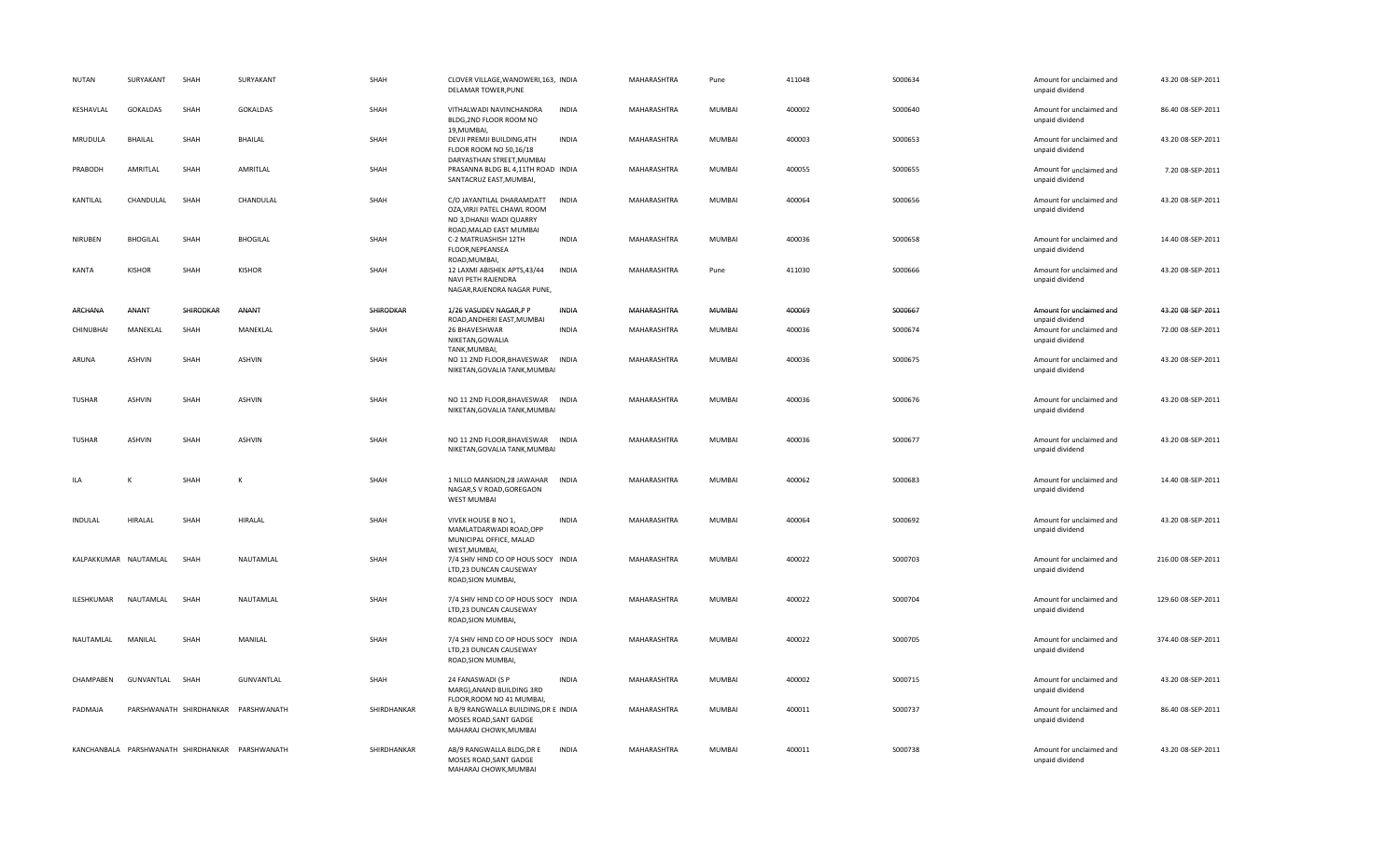| LINA            | MANISH                     | SHAH       | MANISH             | SHAH       | 2 WILSON STREET, V P<br>ROAD, MUMBAI,                                                                                      | <b>INDIA</b> | MAHARASHTRA | MUMBAI        | 400004 | S000739  | Amount for unclaimed and<br>unpaid dividend | 115.20 08-SEP-2011 |
|-----------------|----------------------------|------------|--------------------|------------|----------------------------------------------------------------------------------------------------------------------------|--------------|-------------|---------------|--------|----------|---------------------------------------------|--------------------|
| SUNIL           | CHINUBHAI                  | SHAH       | CHINUBHAI          | SHAH       | 2 WILSON STREET, V P<br>ROAD, MUMBAI,                                                                                      | <b>INDIA</b> | MAHARASHTRA | <b>MUMBAI</b> | 400004 | S000740  | Amount for unclaimed and<br>unpaid dividend | 115.20 08-SEP-2011 |
| KIRTILAL        | BHAICHAND                  | SHAH       | BHAICHAND          | SHAH       | 28 JAWAHAR NAGAR, NILOO<br>MANSION 1ST FLOOR, GOREGAON<br>WEST, MUMBAI                                                     | <b>INDIA</b> | MAHARASHTRA | <b>MUMBAI</b> | 400062 | S000742  | Amount for unclaimed and<br>unpaid dividend | 7.20 08-SEP-2011   |
| MADHAV          | GOVIND                     | SHIRODKAR  | GOVIND             | SHIRODKAR  | 31A MALHOTRA BHUWAN 3RD<br>FLOOR, BALGOVINDDAS<br>ROAD, MAHIM MUMBAI,                                                      | <b>INDIA</b> | MAHARASHTRA | <b>MUMBAI</b> | 400016 | S000750  | Amount for unclaimed and<br>unpaid dividend | 43.20 08-SEP-2011  |
| <b>JAYAMATI</b> | VADILAL                    | SHAH       | VADILAL            | SHAH       | H 13 RISHIKESH BLDG 3RD<br>FLOOR, EVERSHINE NAGAR, OFF<br>MARVE ROAD, MALAD WEST,<br><b>MUMBAI</b>                         | <b>INDIA</b> | MAHARASHTRA | <b>MUMBAI</b> | 400064 | S000751  | Amount for unclaimed and<br>unpaid dividend | 7.20 08-SEP-2011   |
| NIRUBEN         | <b>BHOGILAL</b>            | SHAH       | <b>BHOGILAL</b>    | SHAH       | C-2 MATRUASHISH 12TH<br>FLOOR, NEPEANSEA<br>ROAD, MUMBAI,                                                                  | <b>INDIA</b> | MAHARASHTRA | <b>MUMBAI</b> | 400036 | S000752  | Amount for unclaimed and<br>unpaid dividend | 7.20 08-SEP-2011   |
| ARUNA           | MAHESHWAR                  | SHARMA     | MAHESHKUMAR        | SHARMA     | 3/7 SARASWAT SUBURBAN CO OP INDIA<br>HSG SOC LTD, TALMIKI<br>ROAD, SANTACRUZ WEST, MUMBAI                                  |              | MAHARASHTRA | <b>MUMBAI</b> | 400054 | S000754  | Amount for unclaimed and<br>unpaid dividend | 43.20 08-SEP-2011  |
| MAHESHWAR       | <b>DIWAKER</b>             | SHARMA     | DIWAKAR            | SHARMA     | 3/7 SARASWAT SUBURBAN CO OP INDIA<br>HSG SOCY LTD, TALMIKI<br>ROAD, SANTACRUZ WEST, MUMBAI                                 |              | MAHARASHTRA | MUMBAI        | 400054 | S000755  | Amount for unclaimed and<br>unpaid dividend | 43.20 08-SEP-2011  |
| NITIN           | KESHAVLAL                  | SHAH       | KESHAVLAL          | SHAH       | 196 NEW CHARNI ROAD, BRAMIN INDIA<br>SABHA BLDG NO 2.BLOCK NO 22<br>1ST FLOOR, MUMBAI                                      |              | MAHARASHTRA | <b>MUMBAI</b> | 400004 | S000759  | Amount for unclaimed and<br>unpaid dividend | 36.00 08-SEP-2011  |
| PREMJI          | <b>HANSRAJ</b>             | SHAH       | <b>HANSRAJ</b>     | SHAH       | C/O ALWIN STORES, KHADILKAR<br>ROAD, MUMBAI,                                                                               | <b>INDIA</b> | MAHARASHTRA | <b>MUMBAI</b> | 400004 | S000770  | Amount for unclaimed and<br>unpaid dividend | 43.20 08-SEP-2011  |
| JAYASHREE       | AMRITLAL                   | SHAH       | AMRITLAL           | SHAH       | A/4 ABHINAV APARTMENT,<br>KAMAL WADI, CHHATRAPATI<br>SHIVAJI MARG, BEHIND BOHRA<br>COLONY, KANDIWALI WEST<br><b>MUMBAI</b> | <b>INDIA</b> | MAHARASHTRA | <b>MUMBAI</b> | 400067 | S000772  | Amount for unclaimed and<br>unpaid dividend | 7.20 08-SEP-2011   |
| PUSHPA          | CHANDRAKANT SHAH           |            | CHANDRAKANT        | SHAH       | 9/13 BHASKAR LANE, CHATRU<br>BHOJ RAGHAVJI BLDG, 1ST FLOOR<br>R NO 23, BHULESHWAR MUMBAI                                   | <b>INDIA</b> | MAHARASHTRA | <b>MUMBAI</b> | 400002 | S000778  | Amount for unclaimed and<br>unpaid dividend | 223.20 08-SEP-2011 |
| SUNILDATT       | BHAWANISHAN SHIRALI<br>KAR |            | BHAWANISHANKA<br>R | SHIRALI    | RADHAKRISHNA KUNJ, PLOT NO<br>377/A,9TH ROAD,CHEMBUR<br><b>MUMBAI</b>                                                      | <b>INDIA</b> | MAHARASHTRA | <b>MUMBAI</b> | 400071 | S000789  | Amount for unclaimed and<br>unpaid dividend | 43.20 08-SEP-2011  |
| MANHERLAL       | SOMALAL                    | SHAH       | SOMALAL            | SHAH       | 15 KHANDWALA<br>CHAWL, KHANDWALA<br>LANE, MALAD EAST MUMBAI,                                                               | <b>INDIA</b> | MAHARASHTRA | MUMBAI        | 400097 | S000794  | Amount for unclaimed and<br>unpaid dividend | 14.40 08-SEP-2011  |
| LAKSHMAN        | G                          | SHIRWATKAR | <b>GANPATRAO</b>   | SHIRWATKAR | 13 PARIJAT, THE DADAR<br>MAKARAND CO OP HSG<br>SOCIETY, SENAPATI BAPAT<br>MARG, DADAR WEST MUMBAI                          | <b>INDIA</b> | MAHARASHTRA | MUMBAI        | 400028 | S000796  | Amount for unclaimed and<br>unpaid dividend | 43.20 08-SEP-2011  |
| LAKSHMAN        | G                          | SHIRWATKAR | <b>GANPATRAO</b>   | SHIRWATKAR | 13 PARIJAT, THE DADAR<br>MAKARAND CO OP HSG<br>SOCY, DADAR WEST MUMBAI,                                                    | <b>INDIA</b> | MAHARASHTRA | <b>MUMBAI</b> | 400028 | S000797  | Amount for unclaimed and<br>unpaid dividend | 43.20 08-SEP-2011  |
| PRABHA          | N                          | SHRIKHANDE | NARAYAN            | SHRIKHANDE | 13 PARIJAT, THE DADAR<br>MAKARAND CO OP HSG<br>SOCY, DADAR WEST MUMBAI,                                                    | <b>INDIA</b> | MAHARASHTRA | <b>MUMBAI</b> | 400028 | S000799  | Amount for unclaimed and<br>unpaid dividend | 43.20 08-SEP-2011  |
| JAVAL           | MANEKLAL                   | SHAH       | MANEKLAL           | SHAH       | 32/8 CHINAR, RAFI AHMED KIDWAI INDIA<br>ROAD WADALA, MUMBAI,                                                               |              | MAHARASHTRA | MUMBAI        | 400031 | S000802  | Amount for unclaimed and<br>unpaid dividend | 43.20 08-SEP-2011  |
| <b>JAVAL</b>    | MANEKLAL                   | SHAH       | MANEKLAL           | SHAH       | 32/B CHINAR, 506 RAFI AHMED<br>KIDWAI ROAD, WADALA MUMBAI,                                                                 | <b>INDIA</b> | MAHARASHTRA | <b>MUMBAI</b> | 400031 | S000803  | Amount for unclaimed and<br>unpaid dividend | 43.20 08-SEP-2011  |
| <b>KUSUM</b>    | RAMESH                     | SHAH       | RAMESH             | SHAH       | C 3 H 12 MAHAVIR SOCIETY, UST INDIA<br>FLOOR, SHANKAR LANE,<br>KANDIWALI WEST, MUMBAI,                                     |              | MAHARASHTRA | <b>MUMBAI</b> | 400067 | S000807  | Amount for unclaimed and<br>unpaid dividend | 43.20 08-SEP-2011  |
| <b>NAYNA</b>    | <b>ASHWIN</b>              | SHAH       | <b>ASHWIN</b>      | SHAH       | MAHIMWALLA BUILDING 4TH<br>FLOOR, 12TH KHETWADI<br>LANE.MUMBAI.                                                            | <b>INDIA</b> | MAHARASHTRA | <b>MUMBAI</b> | 400004 | \$000809 | Amount for unclaimed and<br>unpaid dividend | 43.20 08-SEP-2011  |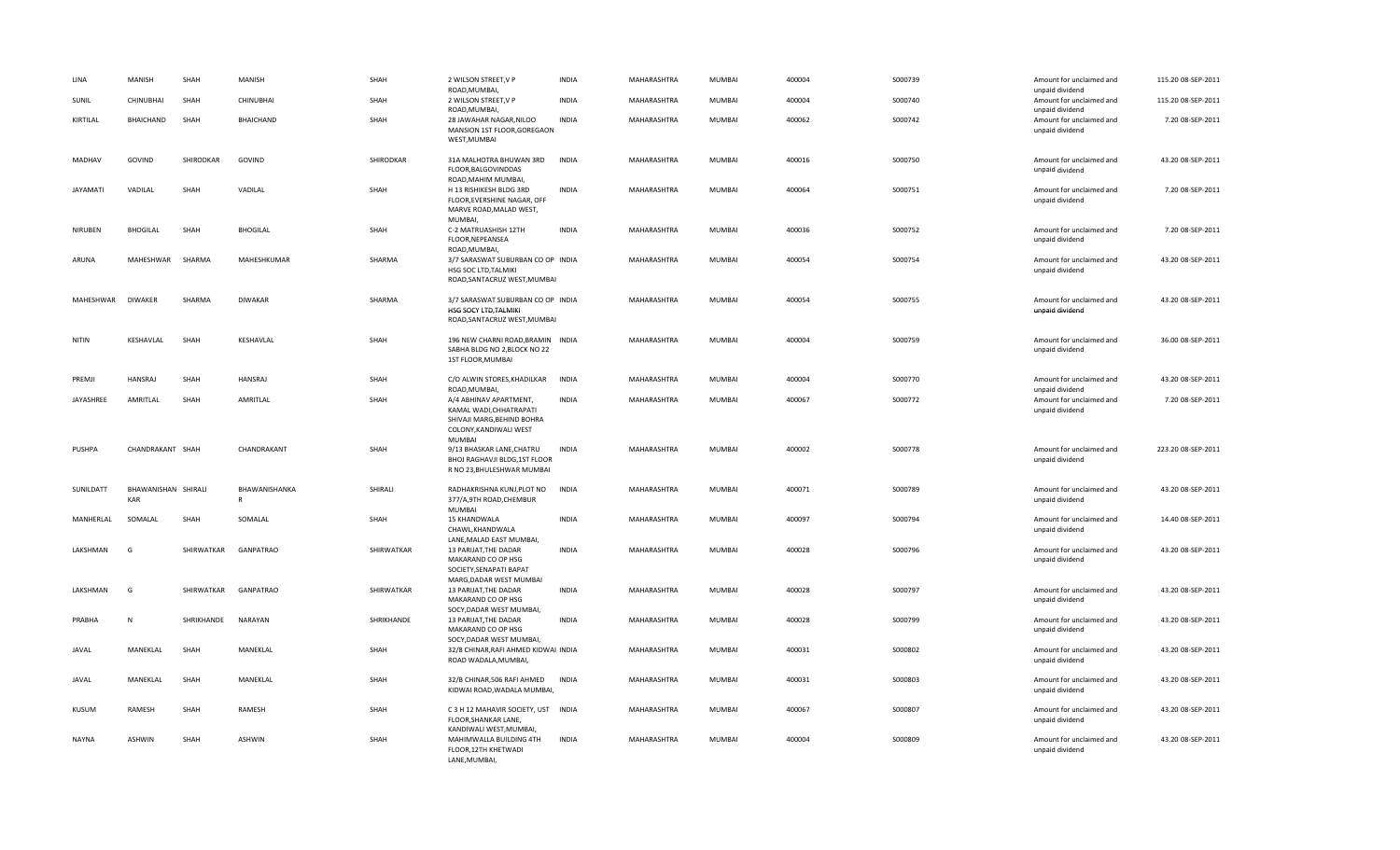| ARVINDKUMAR CHANDULAL |                              | SHAH  | CHANDULAL      | SHAH  | 49 JAWAHAR NAGAR, 6TH ROAD<br>GOREGAON, MUMBAI,                                                                                                               | <b>INDIA</b> | MAHARASHTRA | <b>MUMBAI</b> | 400062 | S000810  | Amount for unclaimed and<br>unpaid dividend | 7.20 08-SEP-2011   |
|-----------------------|------------------------------|-------|----------------|-------|---------------------------------------------------------------------------------------------------------------------------------------------------------------|--------------|-------------|---------------|--------|----------|---------------------------------------------|--------------------|
| PARAS                 | RASIKLAL                     | SHAH  | RASIKLAL       | SHAH  | 172 LAXMI BHUVAN BL NO<br>12, SION WEST, MUMBAI,                                                                                                              | <b>INDIA</b> | MAHARASHTRA | MUMBAI        | 400022 | S000815  | Amount for unclaimed and<br>unpaid dividend | 43.20 08-SEP-2011  |
|                       | RAMESHKUMAR MAYACHAND        | SHETH | MAYACHAND      | SHETH | 122 C GORAGANDHI BLDG,1ST<br>FLOOR ROOM NO 37, KHETWADI<br>BACK ROAD, MUMBAI                                                                                  | INDIA        | MAHARASHTRA | <b>MUMBAI</b> | 400004 | S000818  | Amount for unclaimed and<br>unpaid dividend | 43.20 08-SEP-2011  |
| SHANTABEN             | JAWANTRAJ                    | SHETH | JAWANTRAJ      | SHETH | 122 C GORAGANDHI BLDG,1ST<br>FLOOR ROOM NO 37, KHETWADI<br><b>BACK ROAD, MUMBAI</b>                                                                           | <b>INDIA</b> | MAHARASHTRA | <b>MUMBAI</b> | 400004 | S000819  | Amount for unclaimed and<br>unpaid dividend | 43.20 08-SEP-2011  |
| JASWANTLAL            | MAFATLAL                     | SHAH  | MAFATLAL       | SHAH  | PARSI PANCHAYAT<br>ROAD, VASUDEV NAGAR                                                                                                                        | <b>INDIA</b> | MAHARASHTRA | <b>MUMBAI</b> | 400059 | S000841  | Amount for unclaimed and<br>unpaid dividend | 43.20 08-SEP-2011  |
| VINAY                 | RAMANIKLAL                   | SHAH  | RAMANIKLAL     | SHAH  | 1/25, ANDHERI EAST, MUMBAI<br>137 DADISHETH AGIARY LANE, 3RD INDIA<br>FLOOR ROOM NO 30, MUMBAI,                                                               |              | MAHARASHTRA | <b>MUMBAI</b> | 400002 | S000843  | Amount for unclaimed and<br>unpaid dividend | 43.20 08-SEP-2011  |
| <b>NUTAN</b>          | <b>VINAY</b>                 | SHAH  | VINAY          | SHAH  | 137 DADISHETH AGIARY LANE, 3RD INDIA<br>FLOOR R NO 30, MUMBAI,                                                                                                |              | MAHARASHTRA | <b>MUMBAI</b> | 400002 | S000844  | Amount for unclaimed and<br>unpaid dividend | 43.20 08-SEP-2011  |
| USHA                  | CHANDRAKANT SHAH             |       | CHANDRAKANT    | SHAH  | C/O PANACHAND CHATRABHUJ<br>SHAH, 23 DIPTI CO OP HSG SOCY                                                                                                     | <b>INDIA</b> | MAHARASHTRA | <b>MUMBAI</b> | 400101 | S000849  | Amount for unclaimed and<br>unpaid dividend | 43.20 08-SEP-2011  |
| ARUN                  | SUNDERLAL                    | SHAH  | SUNDERLAL      | SHAH  | LTD, 3RD FLOOR, AKURLI ROAD,<br>KANDIVLI EAST, MUMBAI<br>C/O KANTILAL AMTHALAL<br>SHAH, 8TH FLOOR R NO 813, STOCK<br>EXCHANGE TOWERS, DALAL<br>STREET, MUMBAI | INDIA        | MAHARASHTRA | <b>MUMBAI</b> | 400023 | S000850  | Amount for unclaimed and<br>unpaid dividend | 43.20 08-SEP-2011  |
| MANJULA               | PANACHAND                    | SHAH  | PANACHAND      | SHAH  | C/O PANACHAND CHATRABHUJ<br>SHAH, 23 DIPTI CO OP HSG SOCY<br>LTD, 3RD FLOOR, AKURLI ROAD,                                                                     | INDIA        | MAHARASHTRA | <b>MUMBAI</b> | 400101 | S000854  | Amount for unclaimed and<br>unpaid dividend | 43.20 08-SEP-2011  |
| <b>JITENDRA</b>       | ARVINDKUMAR SHAH             |       | ARVINDKUMAR    | SHAH  | KANDIVALI EAST, MUMBAI<br>49 JAWAHAR NAGAR 6TH<br>ROAD, GOREGAON                                                                                              | <b>INDIA</b> | MAHARASHTRA | MUMBAI        | 400062 | S000855  | Amount for unclaimed and<br>unpaid dividend | 7.20 08-SEP-2011   |
| <b>JITENDRA</b>       | ARVINDKUMAR SHAH             |       | ARVINDKUMAR    | SHAH  | WEST, MUMBAI,<br>49 JAWAHAR NAGAR 6TH<br>ROAD, GOREGAON                                                                                                       | <b>INDIA</b> | MAHARASHTRA | <b>MUMBAI</b> | 400062 | S000856  | Amount for unclaimed and<br>unpaid dividend | 7.20 08-SEP-2011   |
| PIYUSHA               | VINODCHANDRA SHAH            |       | VINODCHANDRA   | SHAH  | WEST, MUMBAI,<br>CHURCHGATE B ROAD, SADHNA<br>1ST FLOOR FLAT NO 13, MUMBAI,                                                                                   | <b>INDIA</b> | MAHARASHTRA | MUMBAI        | 400020 | S000864  | Amount for unclaimed and<br>unpaid dividend | 28.80 08-SEP-2011  |
| PRAFUL                | <b>BUTALAL</b>               | SHAH  | <b>BUTALAL</b> | SHAH  | C/O VADILAL RAJPAL<br>MEHTA, SHARE & STOCK BROKER<br>TABLE NO 3 5TH FLR, EAST WING<br><b>STOCK EXCHANGE</b><br>TOWERS,, DALAL STREET MUMBAI                   | <b>INDIA</b> | MAHARASHTRA | <b>MUMBAI</b> | 400023 | \$000886 | Amount for unclaimed and<br>unpaid dividend | 43.20 08-SEP-2011  |
| <b>JITENDRA</b>       | ARVINDKUMAR SHAH             |       | ARVINDKUMAR    | SHAH  | 49 JAWAHAR NAGAR, 6TH<br>ROAD, GOREGAON WEST, MUMBAI                                                                                                          | <b>INDIA</b> | MAHARASHTRA | MUMBAI        | 400062 | S000888  | Amount for unclaimed and<br>unpaid dividend | 7.20 08-SEP-2011   |
| <b>JITENDRA</b>       | ARVINDKUMAR SHAH             |       | ARVINDKUMAR    | SHAH  | 49 JAWAHAR NAGAR, 6TH ROAD<br>GOREGAON WEST, MUMBAI,                                                                                                          | <b>INDIA</b> | MAHARASHTRA | <b>MUMBAI</b> | 400062 | \$000889 | Amount for unclaimed and<br>unpaid dividend | 7.20 08-SEP-2011   |
| <b>HARNISH</b>        | CHANDRAKESHA SHAH<br>RICHAND |       | KESHARICHAND   | SHAH  | BLOCK NO 17 3RD FLOOR, 77<br>MARINE DRIVE, FROAD, MUMBAI                                                                                                      | <b>INDIA</b> | MAHARASHTRA | MUMBAI        | 400020 | S000891  | Amount for unclaimed and<br>unpaid dividend | 820.80 08-SEP-2011 |
| ATUL                  | <b>BABULAL</b>               | SHAH  | <b>BABULAL</b> | SHAH  | C/O PRAKASH K SHAH,01/549<br>1013 STOCK EXCHANGE, MUMBAI,                                                                                                     | <b>INDIA</b> | MAHARASHTRA | <b>MUMBAI</b> | 400023 | S000895  | Amount for unclaimed and<br>unpaid dividend | 4.80 08-SEP-2011   |
| MADHUBEN              | <b>BABULAL</b>               | SHAH  | <b>BABULAL</b> | SHAH  | C/O PRAKASH K SHAH,01/549<br>1013 STOCK EXCHANGE, MUMBAI,                                                                                                     | <b>INDIA</b> | MAHARASHTRA | <b>MUMBAI</b> | 400023 | S000896  | Amount for unclaimed and<br>unpaid dividend | 4.80 08-SEP-2011   |
| <b>MUKESH</b>         | <b>BABULAL</b>               | SHAH  | <b>BABULAL</b> | SHAH  | C/O PRAKASH K SHAH, 01/549<br>1013 STOCK EXCHANGE, MUMBAI,                                                                                                    | <b>INDIA</b> | MAHARASHTRA | <b>MUMBAI</b> | 400023 | S000897  | Amount for unclaimed and<br>unpaid dividend | 4.80 08-SEP-2011   |
| <b>UMESH</b>          | <b>BABULAL</b>               | SHAH  | <b>BABULAL</b> | SHAH  | C/O PRAKASH K SHAH, 01/549<br>1013 STOCK EXCHANGE, MUMBAI,                                                                                                    | INDIA        | MAHARASHTRA | <b>MUMBAI</b> | 400023 | \$000898 | Amount for unclaimed and<br>unpaid dividend | 43.20 08-SEP-2011  |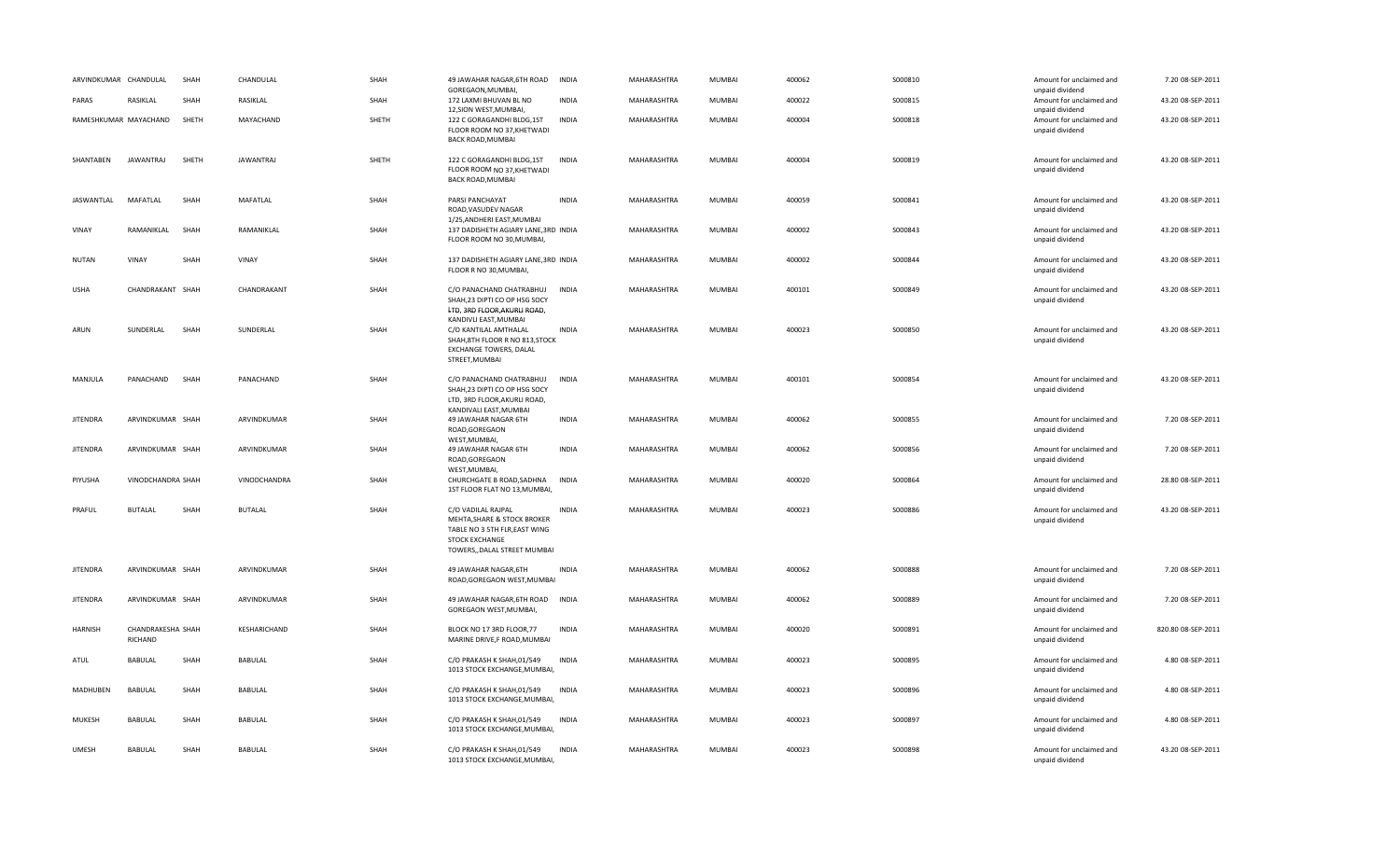| BABULAL                     | CHHOTALAL              | SHAH      | CHHOTALAL     | SHAH      | C/O PRAKASH K SHAH, 01/549<br>1013 STOCK EXCHANGE, MUMBAI,                                                                | <b>INDIA</b> | MAHARASHTRA    | <b>MUMBAI</b> | 400023 | S000899 | Amount for unclaimed and<br>unpaid dividend                    | 4.80 08-SEP-2011   |
|-----------------------------|------------------------|-----------|---------------|-----------|---------------------------------------------------------------------------------------------------------------------------|--------------|----------------|---------------|--------|---------|----------------------------------------------------------------|--------------------|
| SHANTILAL                   | SAKARLAL               | SHAH      | SAKARLAL      | SHAH      | 43 JAWAHAR<br>MANSION, FANASWADI, THAKURD<br>WAR ROAD, MUMBAI                                                             | <b>INDIA</b> | MAHARASHTRA    | <b>MUMBAI</b> | 400002 | S000904 | Amount for unclaimed and<br>unpaid dividend                    | 100.80 08-SEP-2011 |
| VIRBALA                     | MANILAL                | SHAH      | MANILAL       | SHAH      | 109 ARDESAR DADI STREET, PATEL INDIA<br><b>BUILDING 4TH FLOOR,S P</b><br>TANK, MUMBAI                                     |              | MAHARASHTRA    | <b>MUMBAI</b> | 400004 | S000915 | Amount for unclaimed and<br>unpaid dividend                    | 86.40 08-SEP-2011  |
| NAUTAMLAL                   | MANILAL                | SHAH      | MANILAL       | SHAH      | KIRTI PRAKASH BLDG, BLOCK<br>NO.4, PLOT NO.7, SHRI HIND CO-OP<br>HSG SOCTY, VRINDAVAN, N S<br>MANKIKAR MARG, SION, MUMBAI | <b>INDIA</b> | MAHARASHTRA    | <b>MUMBAI</b> | 400022 | S000920 | Amount for unclaimed and<br>unpaid dividend                    | 453.60 08-SEP-2011 |
| <b>NITA</b>                 | HASHMUKHLAL SHAH       |           | HASMUKHLAL    | SHAH      | 11/170 SAI DARSHAN, ROAD NO INDIA<br>2, JAWAHAR NAGAR, GOREGAON<br>WEST, MUMBAI,                                          |              | MAHARASHTRA    | <b>MUMBAI</b> | 400104 | S000930 | Amount for unclaimed and<br>unpaid dividend                    | 180.00 08-SEP-2011 |
| <b>NAYNA</b>                |                        | SHAH      | <b>MR</b>     | SHAH      | C 15 SIDDHA<br>KSHETRA, CHAKRAVARTI ASHOK<br>ROAD, KANDIVLI EAST, MUMBAI                                                  | <b>INDIA</b> | MAHARASHTRA    | <b>MUMBAI</b> | 400101 | S000934 | Amount for unclaimed and<br>unpaid dividend                    | 43.20 08-SEP-2011  |
| <b>NAYNA</b>                |                        | SHAH      | JAYENDRA      | SHAH      | C 15 SIDDHA<br>KSHETRA, CHAKRAVARTI ASHOK<br>ROAD, KANDIVLI EAST, MUMBAI                                                  | <b>INDIA</b> | MAHARASHTRA    | <b>MUMBAI</b> | 400101 | S000935 | Amount for unclaimed and<br>unpaid dividend                    | 43.20 08-SEP-2011  |
| JAYENDRA                    |                        | SHAH      | SHANTILAL     | SHAH      | C 15 SIDDHA<br>KSHETRA, CHAKRAVARTI ASHOK<br>ROAD, KANDIVLI EAST, MUMBAI                                                  | INDIA        | MAHARASHTRA    | <b>MUMBAI</b> | 400101 | S000936 | Amount for unclaimed and<br>unpaid dividend                    | 43.20 08-SEP-2011  |
| NAREN                       | VALLABHDAS             | SHETH     | VALLABHDAS    | SHETH     | 51 SHAM SHETH STREET, 2ND<br>FLOOR, ZAVERI BAZAR, MUMBAI                                                                  | <b>INDIA</b> | MAHARASHTRA    | MUMBAI        | 400002 | S000947 | Amount for unclaimed and                                       | 7.20 08-SEP-2011   |
|                             | KANCHANGAURI PARMANAND | SHAH      | PARMANAND     | SHAH      | 36 AMARWADI, KHATTERGALI, CP INDIA<br>TANK, MUMBAI                                                                        |              | MAHARASHTRA    | MUMBAI        | 400004 | S000961 | unpaid dividend<br>Amount for unclaimed and<br>unpaid dividend | 7.20 08-SEP-2011   |
| PARESH                      | PARMANAND              | SHAH      | PARMANAND     | SHAH      | 36 AMARWADI, KHATTERGALI, CP INDIA<br>TANK, MUMBAI                                                                        |              | MAHARASHTRA    | <b>MUMBAI</b> | 400004 | S000962 | Amount for unclaimed and<br>unpaid dividend                    | 2.40 08-SEP-2011   |
| <b>DEVANG</b>               | PARMANAND              | SHAH      | PARMANAND     | SHAH      | 36 AMARWADI, KHATTERGALI, CP INDIA                                                                                        |              | MAHARASHTRA    | <b>MUMBAI</b> | 400004 | S000963 | Amount for unclaimed and                                       | 7.20 08-SEP-2011   |
| KAMUBEN                     | CHINUBHAI              | SHAH      | CHINUBHAI     | SHAH      | TANK, MUMBAI<br>26 BHAVESHWAR<br>NIKETAN, GOWALIA<br>TANK, MUMBAI,                                                        | <b>INDIA</b> | MAHARASHTRA    | <b>MUMBAI</b> | 400036 | S000973 | unpaid dividend<br>Amount for unclaimed and<br>unpaid dividend | 144.00 08-SEP-2011 |
| PRAVINCHANDR CHIMANLAL<br>А |                        | SHAH      | CHIMANLAL     | SHAH      | 201 SHREYAS APARTMENT, 384<br>SHRADHANAND EXTN ROAD, OPP<br>MADHU KALPANA BLDG, VILE<br>PARLE EAST, MUMBAI                | <b>INDIA</b> | MAHARASHTRA    | <b>MUMBAI</b> | 400057 | S000979 | Amount for unclaimed and<br>unpaid dividend                    | 43.20 08-SEP-2011  |
| <b>JYOTI</b>                | PRAVINCHANDR SHAH<br>A |           | PRAVINCHANDRA | SHAH      | 201 SHREYAS APARTMENT, 384<br>SHRADHANAND EXTN ROAD, OPP<br>MADHU KALPANA BLDG, VILE<br>PARLE EAST, MUMBAI                | <b>INDIA</b> | MAHARASHTRA    | <b>MUMBAI</b> | 400057 | S000980 | Amount for unclaimed and<br>unpaid dividend                    | 43.20 08-SEP-2011  |
| <b>ROSHINI</b>              | SOLI                   | SHROFF    | SOLI          | SHROFF    | QUEST END, 47 CUFFE<br>PARADE, COLABA, MUMBAI                                                                             | <b>INDIA</b> | MAHARASHTRA    | <b>MUMBAI</b> | 400005 | S000987 | Amount for unclaimed and<br>unpaid dividend                    | 360.00 08-SEP-2011 |
| ANSUYA                      | PRAVINCHANDR SHAH      |           | PRAVINCHANDRA | SHAH      | 10 ALKA, 40 MARINE DRIVE, B<br>ROAD CHURCHGATE, MUMBAI                                                                    | <b>INDIA</b> | MAHARASHTRA    | MUMBAI        | 400020 | S000988 | Amount for unclaimed and<br>unpaid dividend                    | 360.00 08-SEP-2011 |
| SURESHCHANDR CHIMANLAL<br>A |                        | SHAH      | CHIMANLAL     | SHAH      | ARTI 7 A,OLD NAGARDAS<br>ROAD, ANDHERI EAST, MUMBAI                                                                       | <b>INDIA</b> | MAHARASHTRA    | MUMBAI        | 400069 | S000992 | Amount for unclaimed and<br>unpaid dividend                    | 43.20 08-SEP-2011  |
| RATILAL                     | CHHAGANLAL             | SHAH      | CHHAGANLAL    | SHAH      | TIMLIYAVAD NANPURA,4 C<br>RISHIKESH APARTMENT 4TH<br>FLOOR, SURAT GUJARAT,                                                | <b>INDIA</b> | <b>GUJARAT</b> | SURAT         | 395001 | S001005 | Amount for unclaimed and<br>unpaid dividend                    | 7.20 08-SEP-2011   |
| ZARIN                       | KHURSHED               | SHROFF    | KHURSHED      | SHROFF    | 17E/46 RUSTOM<br>BAUG, BYCULLA, MUMBAI,                                                                                   | <b>INDIA</b> | MAHARASHTRA    | <b>MUMBAI</b> | 400027 | S001009 | Amount for unclaimed and<br>unpaid dividend                    | 115.20 08-SEP-2011 |
| YASHWANT                    | TUKARAM                | SHIRODKAR | TUKARAM       | SHIRODKAR | 47/52 SAFIA MANZIL 2ND<br>FLOOR, DR MAHESHWARI<br>ROAD, DONGRI, MUMBAI                                                    | <b>INDIA</b> | MAHARASHTRA    | MUMBAI        | 400009 | S001011 | Amount for unclaimed and<br>unpaid dividend                    | 7.20 08-SEP-2011   |
| SONAL                       | <b>JATIN</b>           | SHAH      | <b>JATIN</b>  | SHAH      | 11/30 RADHA KRISHNA<br>MAHAJANWADI, 2ND FLOOR R NO<br>30, DUBHASH LANE V P<br>ROAD, MUMBAI                                | <b>INDIA</b> | MAHARASHTRA    | <b>MUMBAI</b> | 400004 | S001014 | Amount for unclaimed and<br>unpaid dividend                    | 223.20 08-SEP-2011 |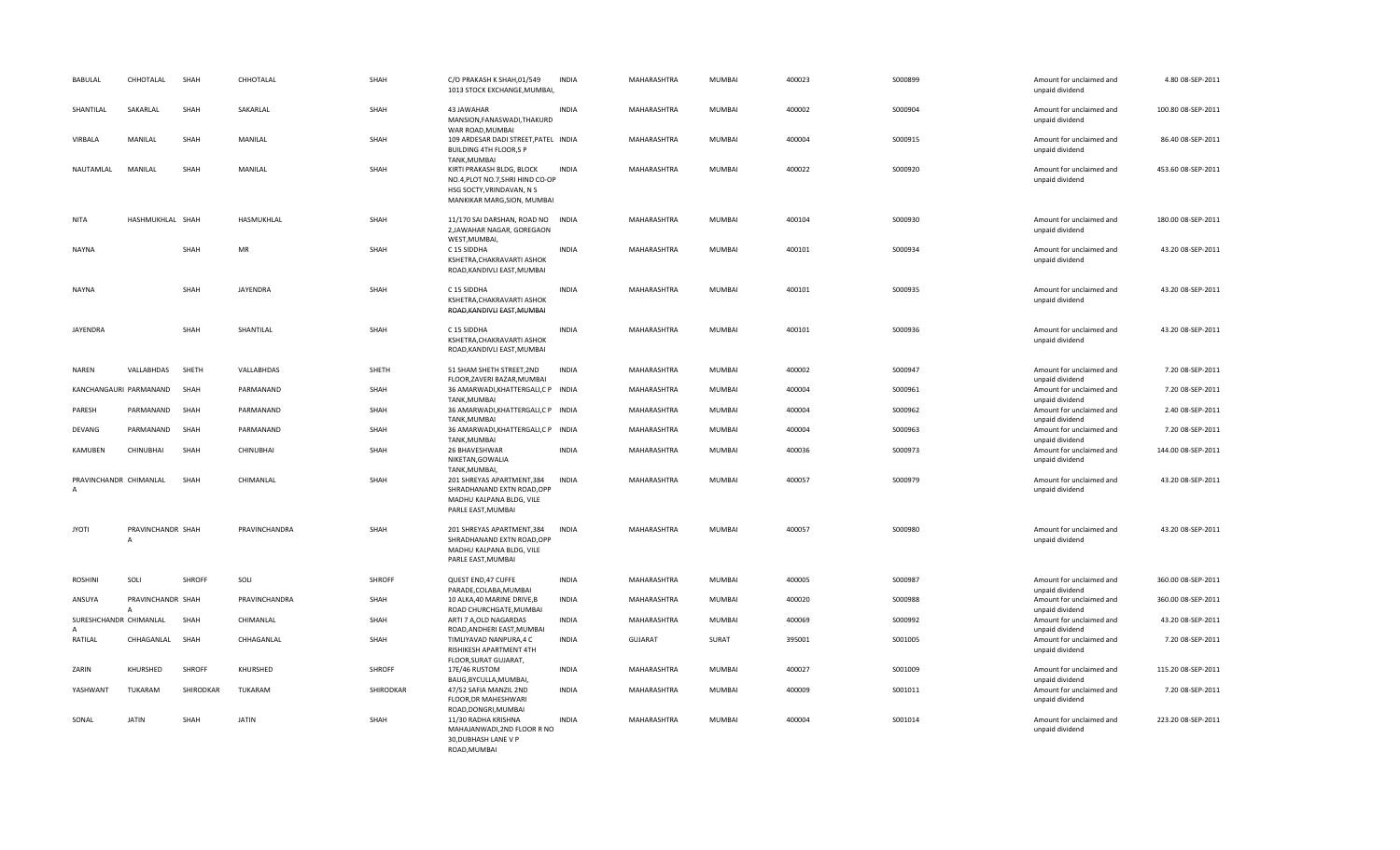| DEEPAK           | DHIRAJLAL                        | SHETH  | DHIRAJLAL       | SHETH  | C/O DHIRAJLAL H SHETH, CHAWL INDIA<br>315 ROOM 3891, GROUP 3 TAGORE<br>NAGAR, VIKHROLI, MUMBAI                                 |              | MAHARASHTRA | MUMBAI        | 400083 | S001019 | Amount for unclaimed and<br>unpaid dividend | 43.20 08-SEP-2011  |
|------------------|----------------------------------|--------|-----------------|--------|--------------------------------------------------------------------------------------------------------------------------------|--------------|-------------|---------------|--------|---------|---------------------------------------------|--------------------|
|                  | RAMESHKUMAR POONAMCHAN SHAH<br>D |        | POONAMCHAND     | SHAH   | C/O SHAH BROS, 3RD FLOOR R NO INDIA<br>38,145 NARAYAN DHURU<br>STREET, MUMBAI                                                  |              | MAHARASHTRA | <b>MUMBAI</b> | 400003 | S001020 | Amount for unclaimed and<br>unpaid dividend | 14.40 08-SEP-2011  |
| KANTA            | DALPATRAI                        | SHAH   | DALPATRAI       | SHAH   | 9/40 GAJANAN BUILDING 1ST<br>FLOOR, JAWAHAR<br>NAGAR, GOREGAON                                                                 | <b>INDIA</b> | MAHARASHTRA | <b>MUMBAI</b> | 400062 | S001021 | Amount for unclaimed and<br>unpaid dividend | 14.40 08-SEP-2011  |
| <b>BHARATI</b>   | $\mathsf{R}$                     | SHAH   | RAMESH          | SHAH   | WEST, MUMBAI<br>K 1 PRATHAMESH CO OP HSG<br>SOCY, OFF VEER SAVARKAR<br>MARG, PRABHADEVI, MUMBAI                                | <b>INDIA</b> | MAHARASHTRA | <b>MUMBAI</b> | 400025 | S001023 | Amount for unclaimed and<br>unpaid dividend | 86.40 08-SEP-2011  |
| MONIKA           | RAMESH                           | SHAH   | RAMESH          | SHAH   | K 1 PRATHAMESH CO OP HSG<br>SOCY, OFF VEER SAVARKAR                                                                            | <b>INDIA</b> | MAHARASHTRA | <b>MUMBAI</b> | 400025 | S001024 | Amount for unclaimed and<br>unpaid dividend | 43.20 08-SEP-2011  |
| SAJAL            | $\mathbf{A}$                     | SHAH   | ARVINDKUMAR     | SHAH   | MARG, PRABHADEVI, MUMBAI<br>C/O ARVINDKUMAR C SHAH,49<br>JAWAHAR NAGAR 6TH<br>ROAD, GOREGAON WEST, MUMBAI                      | <b>INDIA</b> | MAHARASHTRA | <b>MUMBAI</b> | 400062 | S001050 | Amount for unclaimed and<br>unpaid dividend | 7.20 08-SEP-2011   |
| MAHENDRA         | M                                | SHAH   | MEGHJIBHAI      | SHAH   | C/O JUTHALAL PUNJABHAI<br>GUDKA, 1ST FLOOR FLAT NO 4,<br>MAHESHWAR NIKETAN,5 B                                                 | <b>INDIA</b> | MAHARASHTRA | <b>MUMBAI</b> | 400026 | S001054 | Amount for unclaimed and<br>unpaid dividend | 43.20 08-SEP-2011  |
| <b>JASHVANTI</b> | KANTILAL                         | SHAH   | KANTILAL        | SHAH   | PEDDER ROAD, MUMBAI,<br>149/151 PERIN NARIMAN<br>STREET, 3RD FLOOR R NO 26, FORT<br><b>MUMBAI</b>                              | <b>INDIA</b> | MAHARASHTRA | MUMBAI        | 400001 | S001055 | Amount for unclaimed and<br>unpaid dividend | 43.20 08-SEP-2011  |
| RATTI            | KHUSHROW                         | SHROFF | KHUSHROW        | SHROFF | S 16 CUSROW BAUG, COLABA<br>MUMBAI,                                                                                            | <b>INDIA</b> | MAHARASHTRA | <b>MUMBAI</b> | 400039 | S001061 | Amount for unclaimed and<br>unpaid dividend | 43.20 08-SEP-2011  |
| VIMALA           | SOMCHAND                         | SHAH   | SOMCHAND        | SHAH   | VORA HOUSE 1ST FLOOR ROOM INDIA<br>NO 2, OPP RLY STATION<br>GOREGAON WEST, MUMBAI,                                             |              | MAHARASHTRA | <b>MUMBAI</b> | 400062 | S001071 | Amount for unclaimed and<br>unpaid dividend | 504.00 08-SEP-2011 |
| <b>RUPA</b>      | VIJAY                            | SHAH   | VIJAY           | SHAH   | 31 SEA BREEZE BLDG 33D<br>FLOOR, EAST CROSS LANE PHIROZE<br>SHAH ST, SANTACRUZ WEST<br>MUMBAI,                                 | <b>INDIA</b> | MAHARASHTRA | <b>MUMBAI</b> | 400054 | S001095 | Amount for unclaimed and<br>unpaid dividend | 115.20 08-SEP-2011 |
| <b>RUPA</b>      | VIJAY                            | SHAH   | VIJAY           | SHAH   | 16 RIDDHI SIDDHI BLDG 2ND<br>FLOOR, 22 A TILAK<br>ROAD, SANTACRUZ WEST, MUMBAI                                                 | INDIA        | MAHARASHTRA | MUMBAI        | 400054 | S001097 | Amount for unclaimed and<br>unpaid dividend | 115.20 08-SEP-2011 |
| VIJAY            | RATILAL                          | SHAH   | RATILAL         | SHAH   | 16 RIDDHI SIDDHI BLDG 2ND<br>FLOOR, 22 A TILAK<br>ROAD, SANTACRUZ WEST, MUMBAI                                                 | <b>INDIA</b> | MAHARASHTRA | <b>MUMBAI</b> | 400054 | S001100 | Amount for unclaimed and<br>unpaid dividend | 115.20 08-SEP-2011 |
| VIJAY            | RATILAL                          | SHAH   | RATILAL         | SHAH   | 16 RIDDHI SIDDHI BLDG 2ND<br>FLOOR, 22 A TILAK<br>ROAD, SANTACRUZ WEST, MUMBAI                                                 | <b>INDIA</b> | MAHARASHTRA | <b>MUMBAI</b> | 400054 | S001101 | Amount for unclaimed and<br>unpaid dividend | 115.20 08-SEP-2011 |
| SHARAD           | $\mathbf{T}$                     | SHAH   | TULSIDAS        | SHAH   | C/O JAMNADAS TULSHIDAS<br>SHAH, SHARE & STOCK<br>BROKER, 4TH FLOOR TABLE NO<br>31, STOCK EXCHANGE TOWER,<br><b>FORT MUMBAI</b> | INDIA        | MAHARASHTRA | <b>MUMBAI</b> | 400023 | S001109 | Amount for unclaimed and<br>unpaid dividend | 129.60 08-SEP-2011 |
| KIRIT            | PRANLAL                          | SHAH   | PRANLAL         | SHAH   | C/O N P SHAH, 206 GULSAN I, JUHU INDIA<br>CROSS LANE ANDHERI W, MUMBAI                                                         |              | MAHARASHTRA | <b>MUMBAI</b> | 400058 | S001110 | Amount for unclaimed and<br>unpaid dividend | 43.20 08-SEP-2011  |
|                  |                                  | SHAH   | UTTAMCHAND      | SHAH   | 20 RASHMI VIHAR 3RD FLOOR, K A INDIA<br>S ROAD, MATUNGA, MUMBAI                                                                |              | MAHARASHTRA | MUMBAI        | 400019 | S001126 | Amount for unclaimed and<br>unpaid dividend | 43.20 08-SEP-2011  |
|                  | ASHISHKUMAR MANHARLAL            | SHAH   | MANHARLAL       | SHAH   | BLOCK NO G 40 3RD<br>FLOOR, SARVODAYA<br>NAGAR, PANJRAPOLE<br>ROAD, MUMBAI                                                     | <b>INDIA</b> | MAHARASHTRA | MUMBAI        | 400004 | S001128 | Amount for unclaimed and<br>unpaid dividend | 14.40 08-SEP-2011  |
| RAJENDRA         | J.                               | SHAH   | <b>JAMNADAS</b> | SHAH   | SANTOSH SHARE TRANSFER<br>SERVICE, BIANI BLDG 2ND<br>FLOOR, NANABHAI LANE, FORT<br><b>MUMBAI</b>                               | <b>INDIA</b> | MAHARASHTRA | <b>MUMBAI</b> | 400023 | S001142 | Amount for unclaimed and<br>unpaid dividend | 43.20 08-SEP-2011  |
| KOKILA           | <b>BIPIN</b>                     | SHAH   | <b>BIPIN</b>    | SHAH   | 48/50 PERIN NARIMAN<br>STREET, 3RD FLOOR, FORT, MUMBAI                                                                         | <b>INDIA</b> | MAHARASHTRA | <b>MUMBAI</b> | 400001 | S001151 | Amount for unclaimed and<br>unpaid dividend | 43.20 08-SEP-2011  |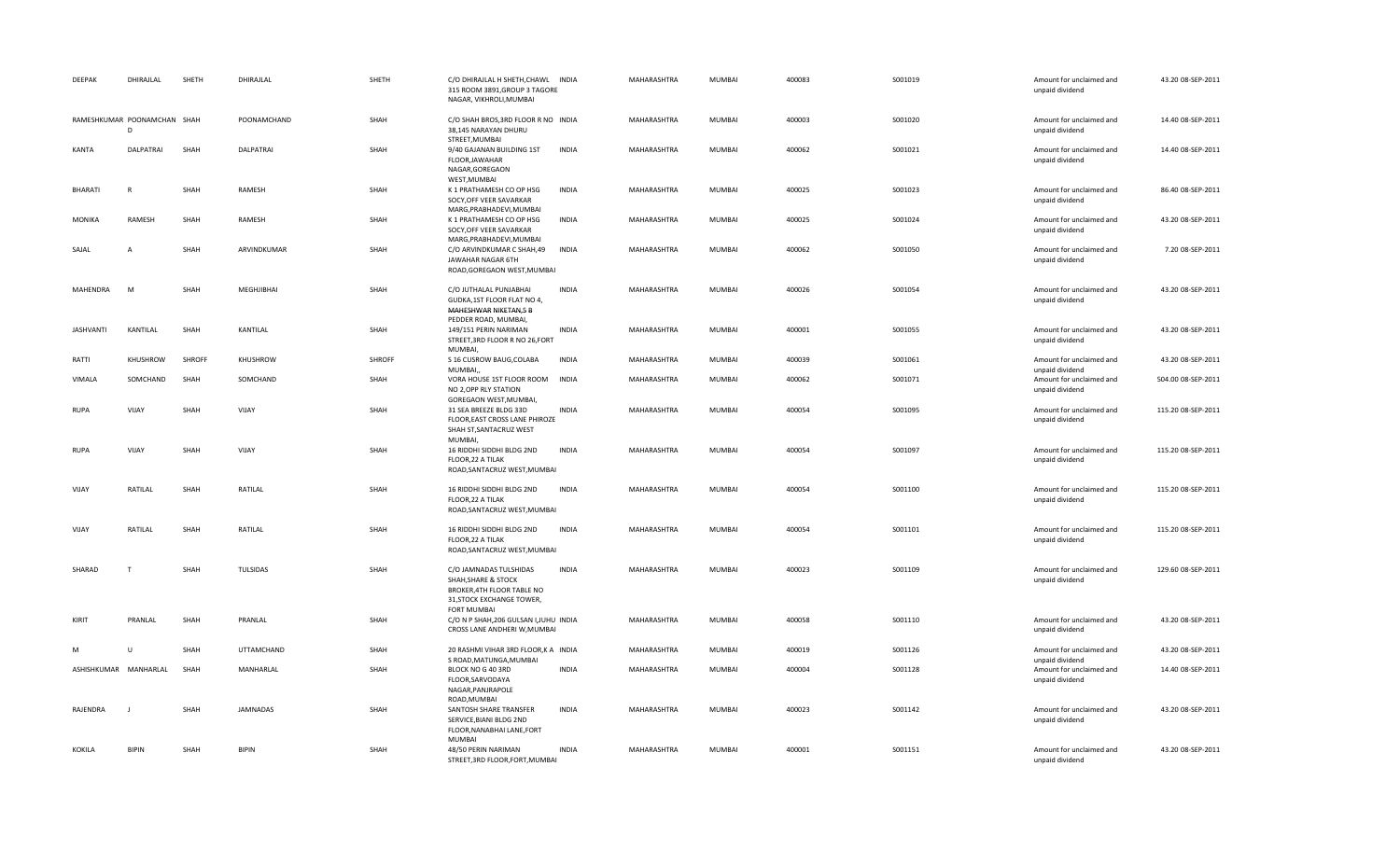| SHAH                 | <b>HEMANT</b>    | KANTILAL        | KANTILAL                |               | KANTILAL    | 125 BABULA TANK, OPP J J<br>HOSPITAL, MUMBAI,                                                                        | <b>INDIA</b> | MAHARASHTRA    | <b>MUMBAI</b> | 400009 | S001160 | Amount for unclaimed and<br>unpaid dividend                    | 7.20 08-SEP-2011   |
|----------------------|------------------|-----------------|-------------------------|---------------|-------------|----------------------------------------------------------------------------------------------------------------------|--------------|----------------|---------------|--------|---------|----------------------------------------------------------------|--------------------|
| <b>BIPIN</b>         | <b>BHOGILAL</b>  | SHAH            | <b>BHOGILAL</b>         |               | SHAH        | C/O M/S ANIL HIMATLAL<br>SHAH, 1008 10TH FLOOR, STOCK<br><b>EXCHANGE TOWERS, DALAL</b>                               | <b>INDIA</b> | MAHARASHTRA    | <b>MUMBAI</b> | 400023 | S001173 | Amount for unclaimed and<br>unpaid dividend                    | 14.40 08-SEP-2011  |
| <b>ILABEN</b>        | A                | SHAH            | A                       |               | SHAH        | STREET FORT, MUMBAI,<br>49 JAWAHAR NAGAR, 6TH ROAD, INDIA<br>MADHUKUNJ,2ND FLOOR<br>GOREGAON W, MUMBAI,,             |              | MAHARASHTRA    | MUMBAI        | 400062 | S001195 | Amount for unclaimed and<br>unpaid dividend                    | 223.20 08-SEP-2011 |
| BHANUMATI            | KANTILAL         | SHAH            | KANTILAL                |               | SHAH        | GANGA VIHAR, 1ST FLOOR ROOM INDIA<br>11, ROKADIA LANE, BORIVLI W                                                     |              | MAHARASHTRA    | <b>MUMBAI</b> | 400092 | S001197 | Amount for unclaimed and<br>unpaid dividend                    | 24.00 08-SEP-2011  |
| KAVITA               | Α                | SHAH            | A                       |               | SHAH        | 49 JAWAHAR NAGA, 6TH ROAD<br>MADHUKUNJ,2ND FLOOR<br>GOREGAON W, MUMBAI                                               | <b>INDIA</b> | MAHARASHTRA    | MUMBAI        | 400067 | S001200 | Amount for unclaimed and<br>unpaid dividend                    | 223.20 08-SEP-2011 |
| <b>BHARAT</b>        | N                | SHAH            | N                       |               | SHAH        | C/O N P SHAH & CO,R NO 706 7TH INDIA<br>FLOOR, STOCK EXCHANGE<br>TOWER, DALAL STREET MUMBAI                          |              | MAHARASHTRA    | MUMBAI        | 400023 | S001208 | Amount for unclaimed and<br>unpaid dividend                    | 14.40 08-SEP-2011  |
| <b>JUSTINA</b>       | ARJUN            | SINGH           | ARJUN                   |               | SINGH       | 15 HARINAGAR SOCIETY, JOTRI<br>ROAD, BARODA,                                                                         | <b>INDIA</b> | <b>GUJARAT</b> | VADODARA      | 390002 | S001243 | Amount for unclaimed and<br>unpaid dividend                    | 79.20 08-SEP-2011  |
| KHORSHED             | SAM              | SIDHWA          | SAM                     |               | SIDHWA      | ATHORNAN MADRESSA,651-<br>52, FIRDAUSI ROAD, PARSI COLONY<br>DADAR, MUMBAI                                           | <b>INDIA</b> | MAHARASHTRA    | <b>MUMBAI</b> | 400014 | S001244 | Amount for unclaimed and<br>unpaid dividend                    | 21.60 08-SEP-2011  |
|                      |                  | SIVARAMAN       | MR                      |               | SIVARAMAN   | 46/179 SRINIVAS, GARODIA                                                                                             | <b>INDIA</b> | MAHARASHTRA    | <b>MUMBAI</b> | 400077 | S001245 | Amount for unclaimed and                                       | 86.40 08-SEP-2011  |
| KHORSHED             | SAM              | SIDHWA          | SAM                     |               | SIDHWA      | NAGAR, MUMBAI,<br>ATHORNAN MADRESSA,651-<br>52, FIRDAUSI ROAD, PARSI COLONY<br>DADAR, MUMBAI                         | <b>INDIA</b> | MAHARASHTRA    | <b>MUMBAI</b> | 400014 | S001250 | unpaid dividend<br>Amount for unclaimed and<br>unpaid dividend | 7.20 08-SEP-2011   |
| B                    | К                | SONAR           | <b>KESHAV</b>           | HARI          | SONAR       | SHANKAR SETT HOUSE, NANAS<br>CHOWK MUMBAI,                                                                           | <b>INDIA</b> | MAHARASHTRA    | <b>MUMBAI</b> | 400007 | S001260 | Amount for unclaimed and<br>unpaid dividend                    | 165.60 08-SEP-2011 |
| NATVERLAL            | <b>THAKORDAS</b> | SOPARIWALA      | THAKORDAS               |               | SOPARIWALA  | 9/1935 LIMBDA CHAWK, OPP                                                                                             | <b>INDIA</b> | <b>GUJARAT</b> | SURAT         | 395003 | S001264 | Amount for unclaimed and                                       | 8.80 08-SEP-2011   |
| DHANSUKHLAL NAGINDAS |                  | SOLANKI         | <b>NAGINDAS</b>         |               | SOLANKI     | KABUTARKHANA, SURAT,<br>LA BELLA CO OP HOUSING SOCIETY INDIA<br>LTD, PLOT NO 75/1 AZAD<br>ROAD, ANDHERI EAST MUMBAI, |              | MAHARASHTRA    | <b>MUMBAI</b> | 400069 | S001265 | unpaid dividend<br>Amount for unclaimed and<br>unpaid dividend | 86.40 08-SEP-2011  |
| PRAVIN               |                  | SOMANI          | HARIRAMJI               |               | SOMANI      | E 1 H I G COLONY, RAVISHANKAR INDIA<br>SHUKLA NAGAR, INDORE,                                                         |              | MADHYA PRADESH | <b>INDORE</b> | 452008 | S001276 | Amount for unclaimed and<br>unpaid dividend                    | 43.20 08-SEP-2011  |
| SUBRAMANIAN          |                  | G               | G                       | S             | GANPATI     | B-204 ADARSH APTS ADARSH<br>MAIN ROAD, OFF MALAD MARVE<br>ROAD MALAD WEST, MUMBAI,                                   | <b>INDIA</b> | MAHARASHTRA    | MUMBAI        | 400064 | S001286 | Amount for unclaimed and<br>unpaid dividend                    | 266.40 08-SEP-2011 |
| SURESH               |                  | <b>GOKALDAS</b> | GOKALDAS                |               | HANSRAJ     | MANGAL FLAT 6/7 2ND FLOOR, 76C INDIA<br>RAFI AHMED KIDWAI ROAD, KING S<br>CIRCLE, MUMBAI                             |              | MAHARASHTRA    | <b>MUMBAI</b> | 400019 | S001289 | Amount for unclaimed and<br>unpaid dividend                    | 81.60 08-SEP-2011  |
| SUKANRAJ             |                  | HIRACHANDJI     | HIRACHANDJI             |               | MANAJI      | SHEOGANJ P O<br>ERINPURA, RAJASTHAN,                                                                                 | <b>INDIA</b> | RAJASTHAN      | ERINPURA      | 307027 | S001290 | Amount for unclaimed and<br>unpaid dividend                    | 14.40 08-SEP-2011  |
| SUNDERDAS            |                  | PURSHOTAM       | PURSHOTTAM              |               | PURSHOTAM   | RATANI DELI, CUTCH MANDVI,,                                                                                          | <b>INDIA</b> | <b>GUJARAT</b> | MANDVI        | 370465 | S001291 | Amount for unclaimed and<br>unpaid dividend                    | 14.40 08-SEP-2011  |
| BHAGWANDAS KESHAVJI  |                  | SUCHDE          | KESHAVJI                |               | SUCHDE      | C 2 CLOVER GARDEN, 4 NAYLORE INDIA<br>ROAD, OFF MANGALDAS<br>ROAD, PUNE                                              |              | MAHARASHTRA    | Pune          | 411001 | S001294 | Amount for unclaimed and<br>unpaid dividend                    | 72.00 08-SEP-2011  |
| RATAN                | <b>BEJONJI</b>   | SUTARIA         | <b>BEJONJI</b>          | <b>ADERJI</b> | SUTAR       | DHAN VILLA OPP JAIL, LUNSIQUI<br>NAVSARI W RLY,,                                                                     | <b>INDIA</b> | <b>GUJARAT</b> | NAVSARI       | 396445 | S001296 | Amount for unclaimed and<br>unpaid dividend                    | 57.60 08-SEP-2011  |
| SUBARAMANIA<br>M     |                  |                 | NAGARATHNAM SUBRAMANIAM |               | NAGARATHNAM | 5 KRISHNA KUNJ GR<br>FLOOR, TAMBE NAGAR SAROJINI<br>ROAD, MULUND WEST, MUMBAI                                        | <b>INDIA</b> | MAHARASHTRA    | MUMBAI        | 400080 | S001311 | Amount for unclaimed and<br>unpaid dividend                    | 14.40 08-SEP-2011  |
| SUPREME              | INVESTMENTS LTD  |                 | <b>INVESTMENTS</b>      |               | <b>LTD</b>  | 402-B POONAM CHAMBERS, DR<br>ANNIE BESANT ROAD, WORLI<br>MUMBAI,                                                     | <b>INDIA</b> | MAHARASHTRA    | <b>MUMBAI</b> | 400018 | S001314 | Amount for unclaimed and<br>unpaid dividend                    | 43.20 08-SEP-2011  |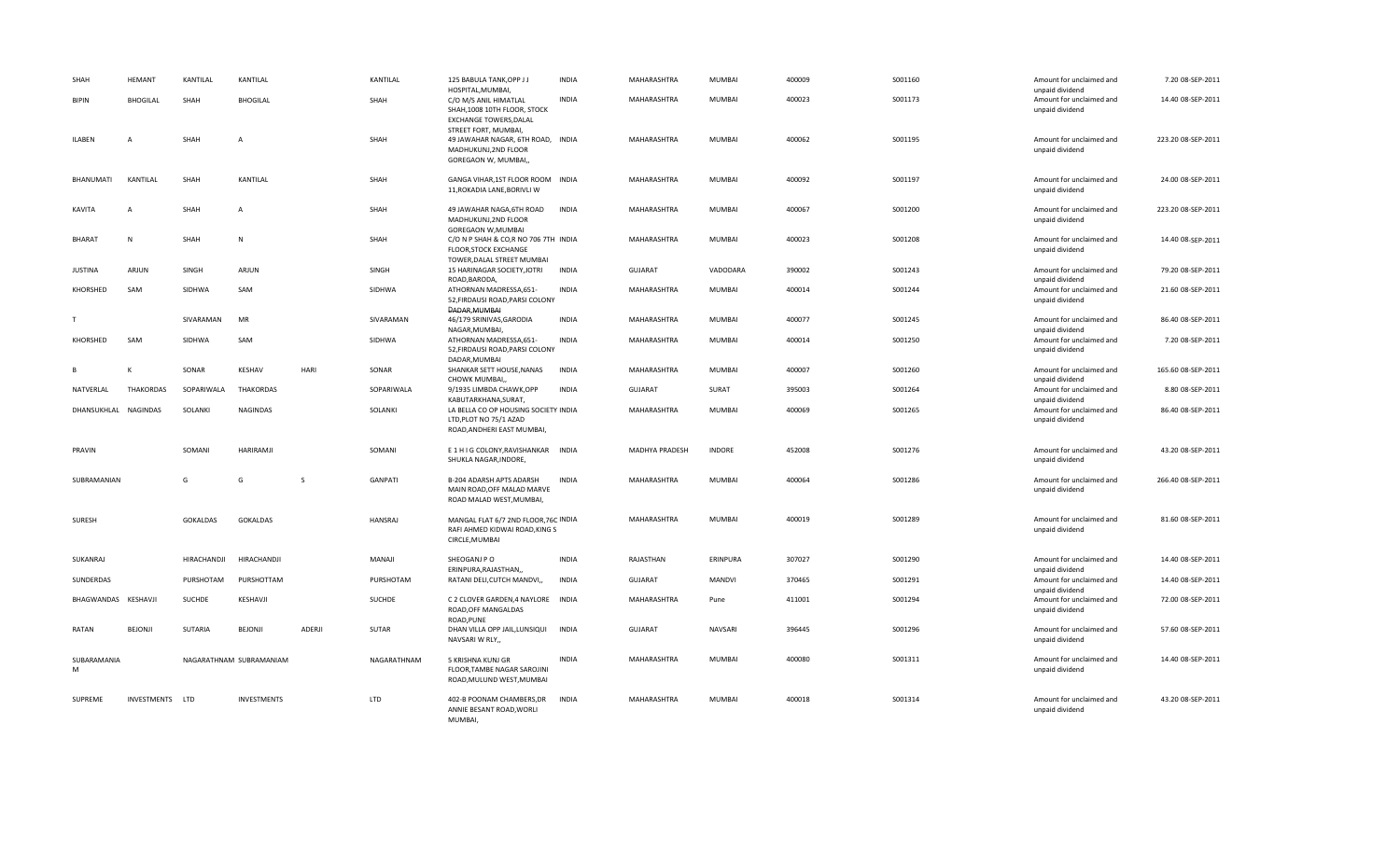| SADANAND   |                                  | RAMCHANDRA SUKTHANKAR | RAMCHANDRA          |              | SUKTHANKAR      | SARASWAT VIDYARTHI SAHAYAK INDIA<br>MANDAL, V S KUWADEKAR<br>KARYALAYA, CHIKITSAKA SAMUHA<br>BUILDING 1ST FLOOR, SADASHIV<br>CROSS STREET, MUMBAI |              | MAHARASHTRA    | <b>MUMBAI</b> | 400004 | S001319 | Amount for unclaimed and<br>unpaid dividend | 36.00 08-SEP-2011  |
|------------|----------------------------------|-----------------------|---------------------|--------------|-----------------|---------------------------------------------------------------------------------------------------------------------------------------------------|--------------|----------------|---------------|--------|---------|---------------------------------------------|--------------------|
| SUGNA      |                                  | BAPULAL               | <b>BAPULAL</b>      |              | BAPULAL         | 3 DEVI KRUPA, NEAR S K PATIL<br>HOSPITAL, DAFTARY ROAD MALAD<br>EAST, MUMBAI                                                                      | <b>INDIA</b> | MAHARASHTRA    | MUMBAI        | 400064 | S001331 | Amount for unclaimed and<br>unpaid dividend | 72.00 08-SEP-2011  |
| SUMATHI    |                                  | SUNDER                | <sub>S</sub>        | $\mathsf{K}$ | KARMARAN        | 60 CLARE ROAD<br>BYCULLA, MUMBAI,                                                                                                                 | <b>INDIA</b> | MAHARASHTRA    | <b>MUMBAI</b> | 400008 | S001334 | Amount for unclaimed and<br>unpaid dividend | 43.20 08-SEP-2011  |
| RUKSAMABAI | MOHAMADBHAI SURATWALA            |                       | MOHAMADBHAI         |              | SURATWALA       | 5TH FLOOR TOPIWALA<br>MANSION, 95 MOHAMEDALI<br>ROAD, MUMBAI,                                                                                     | <b>INDIA</b> | MAHARASHTRA    | MUMBAI        | 400003 | S001339 | Amount for unclaimed and<br>unpaid dividend | 43.20 08-SEP-2011  |
| SUSHILA    |                                  | RAMANLAL              | MR                  |              | RAMANLAL        | 3-C WOODLANDS<br>APARTMENTS, PALDI ELLIS                                                                                                          | <b>INDIA</b> | <b>GUJARAT</b> | AHMEDABAD     | 380007 | S001346 | Amount for unclaimed and<br>unpaid dividend | 122.40 08-SEP-2011 |
| SUSHILA    |                                  | RAMANLAL              | RAMANLAL            |              | RAMANLAL        | BRIDGE, AHMEDABAD,<br>3-C WOODLAND<br>APARTMENT, NEAR PALDI BUS                                                                                   | <b>INDIA</b> | <b>GUJARAT</b> | AHMEDABAD     | 380007 | S001347 | Amount for unclaimed and<br>unpaid dividend | 360.00 08-SEP-2011 |
| DAULAT     | MANEK                            | SUTARIA               | MANEK               |              | SUTARIA         | STOP, AHMEDABAD,<br><b>BAZAR GATE</b><br>STREET, FORT, MUMBAI,                                                                                    | <b>INDIA</b> | MAHARASHTRA    | MUMBAI        | 400001 | S001348 | Amount for unclaimed and<br>unpaid dividend | 57.60 08-SEP-2011  |
| SHANKAR    | NARAYAN                          | MORALWAR              | NARAYAN             |              | <b>MORALWAR</b> | 1 MANAS PALNAKAMAL CO OP<br>HSG SOCIETY, M L C ROAD PESTAM<br>SAGAR, CHEMBUR MUMBAI,                                                              | INDIA        | MAHARASHTRA    | MUMBAI        | 400089 | S001382 | Amount for unclaimed and<br>unpaid dividend | 900.00 08-SEP-2011 |
| SURYAKANT  | HARILAL                          | <b>MANIAR</b>         | <b>HARILAL</b>      |              | MANIAR          | C/O M/S HARILAL B MANIAR, S & S INDIA<br>BROKERS, 9 DALAL STREET, FORT                                                                            |              | MAHARASHTRA    | MUMBAI        | 400001 | S001385 | Amount for unclaimed and<br>unpaid dividend | 172.80 08-SEP-2011 |
| G          |                                  | SUBRAMANIAN MR        |                     |              | SUBRAMANIAN     | <b>MUMBAI</b><br>B-204 ADARSH APTS ADARSH<br>MAIN ROAD, OFF MALAD MARVE<br>ROAD MALAD WEST, MUMBAI,                                               | <b>INDIA</b> | MAHARASHTRA    | MUMBAI        | 400064 | S001386 | Amount for unclaimed and<br>unpaid dividend | 518.40 08-SEP-2011 |
| SHARAD     | SHANKAR                          | PARCHURE              | SHANKAR             |              | PARCHURE        | C/O S G PRABHUDESAI, 10/12<br>PRABHUDESAI<br>WADA, NAGARPALIKA                                                                                    | INDIA        | MAHARASHTRA    | Kolhapur      | 416115 | S001388 | Amount for unclaimed and<br>unpaid dividend | 108.00 08-SEP-2011 |
| SHANTABAI  | LAXMIDAS                         | SANGHVI               | LAXMIDAS            |              | SANGHVI         | LANE, ICHALKARNJI<br>B N KAPOL NIVAS R NO 58, RAFI<br>AHMED KIDWAI<br>RD, MATUNGA, MUMBAI                                                         | <b>INDIA</b> | MAHARASHTRA    | MUMBAI        | 400019 | S001400 | Amount for unclaimed and<br>unpaid dividend | 237.60 08-SEP-2011 |
| SHRINIVAS  | HANMANTRAO JOSHI                 |                       | <b>HANMANTRAO</b>   |              | <b>JOSHI</b>    | 30 DALMIA BLDG 3RD FLOOR,T A INDIA<br>KATARIA ROAD, MAHIM, MUMBAI                                                                                 |              | MAHARASHTRA    | <b>MUMBAI</b> | 400016 | S001402 | Amount for unclaimed and<br>unpaid dividend | 86.40 08-SEP-2011  |
| SHAMRAO    | SHANTARAM                        | PATHARE               | SHANTARAM           |              | PATHARE         | SUGAT NIVAS, AKSHIKAR<br>STREET, DADAR MUMBAI,                                                                                                    | <b>INDIA</b> | MAHARASHTRA    | <b>MUMBAI</b> | 400028 | S001407 | Amount for unclaimed and<br>unpaid dividend | 2.40 08-SEP-2011   |
| SHAMRAO    | SHATARAM                         | PATHARE               | SHANTARAM           |              | PATHARE         | SUGAT NIVAS, AKSHIKAR<br>STREET, DADAR MUMBAI,                                                                                                    | <b>INDIA</b> | MAHARASHTRA    | <b>MUMBAI</b> | 400028 | S001408 | Amount for unclaimed and<br>unpaid dividend | 2.40 08-SEP-2011   |
| SHAILABEN  | KRISHNALAL                       | SHAH                  | KRISHNALAL          |              | SHAH            | 22 PUSHPA MILAN<br>SOPHIA, COLLEGE LANE<br><b>BHULABHAI DESAI</b><br>ROAD, MUMBAI,                                                                | <b>INDIA</b> | MAHARASHTRA    | MUMBAI        | 400026 | S001410 | Amount for unclaimed and<br>unpaid dividend | 712.80 08-SEP-2011 |
| SHANTILAL  |                                  | SHAMJI                | SHAMJI              |              | SHAMJI          | 33 BRIJ KUTIR 3RD FLOOR,68<br>NAPEAN SEA ROAD, RUNGTA<br>LANE, MUMBAI                                                                             | <b>INDIA</b> | MAHARASHTRA    | <b>MUMBAI</b> | 400036 | S001413 | Amount for unclaimed and<br>unpaid dividend | 108.00 08-SEP-2011 |
| SAVITRI    | GAJANAN                          | HEGDE                 | GAJANAN             |              | HEGDE           | SAVITRI NO 322, WEST OF CHORD INDIA<br>ROAD EXTENSION, III STAGE IV<br>BLOCK, HOSAHALLY P<br>O, BANGALORE                                         |              | KARNATAKA      | BANGALORE     | 560040 | S001414 | Amount for unclaimed and<br>unpaid dividend | 432.00 08-SEP-2011 |
| SUSHILA    | SHANKERLAL                       | <b>TRIVEDI</b>        | SHANKERLAL          |              | TRIVEDI         | A-7 VASANT KUNJ CO-OP HSG<br>SOCIETY, NORTH<br>AVENUE, MUMBAI,                                                                                    | <b>INDIA</b> | MAHARASHTRA    | MUMBAI        | 400054 | S001417 | Amount for unclaimed and<br>unpaid dividend | 360.00 08-SEP-2011 |
| SHARDABEN  | <b>BABULAL</b>                   | VAKHARIA              | <b>BABULAL</b>      |              | VAKHARIA        | OLD GODIU CHAWL, 3RD FL H NO INDIA<br>20, PYDHONIE, MUMBAI                                                                                        |              | MAHARASHTRA    | MUMBAI        | 400002 | S001426 | Amount for unclaimed and<br>unpaid dividend | 720.00 08-SEP-2011 |
| RA         | SUBHODCHAND TRIBHUVANDAS THAKKAR |                       | <b>TRIBHUVANDAS</b> |              | <b>THAKKAR</b>  | SARDAR PATEL CO OP HSG<br>SOCIETY, PATEL BAUG BK 11<br>12, NEHRU ROAD VILE PARLE<br>E, MUMBAI                                                     | <b>INDIA</b> | MAHARASHTRA    | <b>MUMBAI</b> | 400057 | S001436 | Amount for unclaimed and<br>unpaid dividend | 259.20 08-SEP-2011 |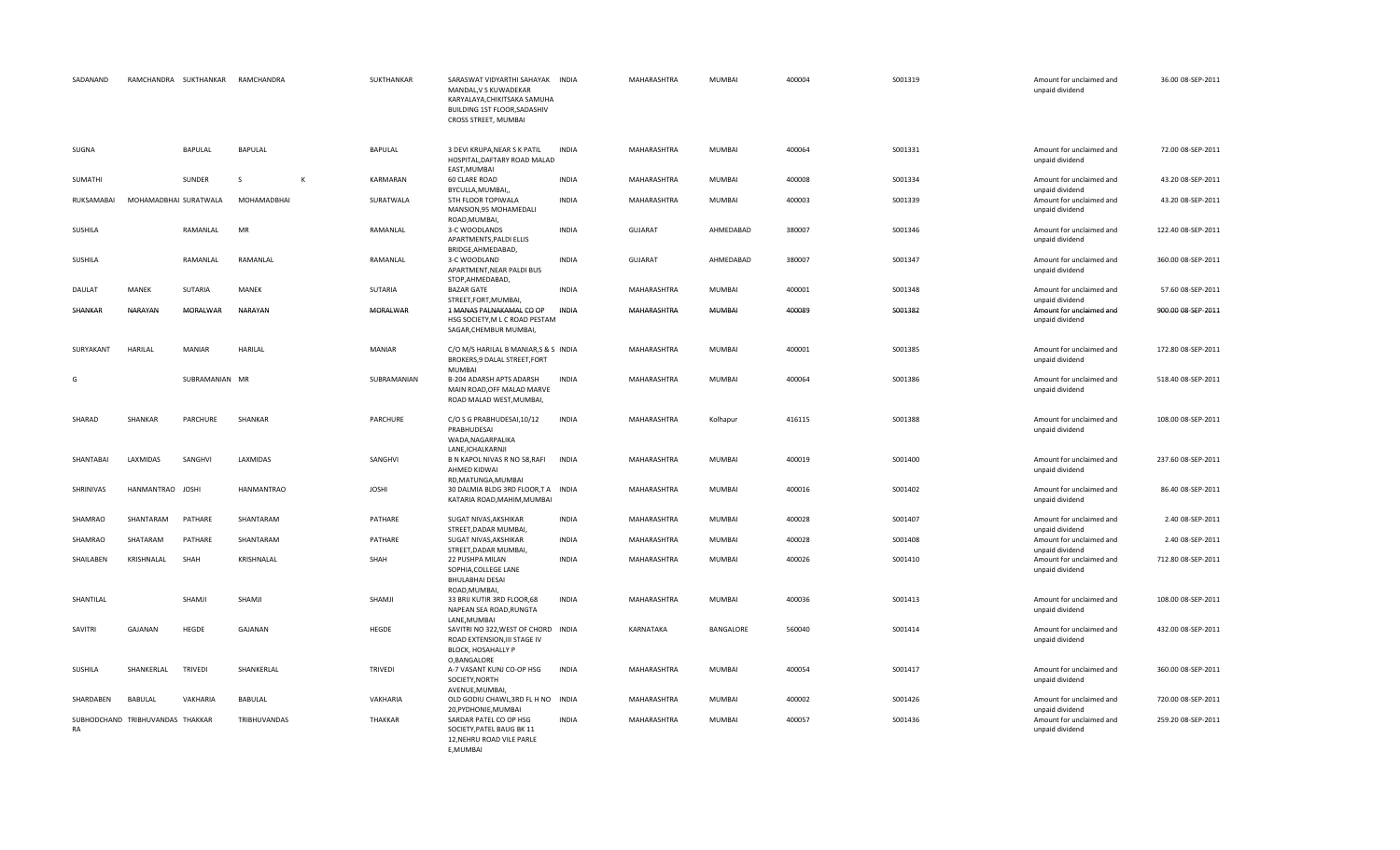| <b>RA</b>      | SUBODHCHAND TRIBHUVANDAS THAKKER |                 | TRIBHUVANDAS     |                  | THAKKER         | SARDAR PATEL CO OP HSG<br>SOCIETY, PATEL BAUG BK NO 11<br>12, NEHRU ROAD VILE PARLE<br>E.MUMBAI | <b>INDIA</b> | MAHARASHTRA          | <b>MUMBAI</b> | 400057 | S001437 | Amount for unclaimed and<br>unpaid dividend | 64.80 08-SEP-2011   |
|----------------|----------------------------------|-----------------|------------------|------------------|-----------------|-------------------------------------------------------------------------------------------------|--------------|----------------------|---------------|--------|---------|---------------------------------------------|---------------------|
| SHAH           | MAFATLAL                         | KESHAVLAL       | KESHAVLAL        |                  | KESHAVLAL       | C-17 NATIONAL FLATS, KOCHARAB INDIA<br>KAGDIWAD, AHMEDABAD,                                     |              | <b>GUJARAT</b>       | AHMEDABAD     | 380006 | S001449 | Amount for unclaimed and<br>unpaid dividend | 108.00 08-SEP-2011  |
| SHANKAR        | LAXMAN                           | <b>BHADE</b>    | LAXMAN           |                  | <b>BHADE</b>    | AT NANDUR POST KHANDALA, TAL INDIA<br>SHRIRAMPUR, DIST<br>AHMEDNAGAR,                           |              | MAHARASHTRA          | Ahmednagar    | 422605 | S001455 | Amount for unclaimed and<br>unpaid dividend | 21.60 08-SEP-2011   |
| SUDARKANT      | MADHAV                           | NAGARKAR        | MADHAV           |                  | NAGARKAR        | SHRI RAM NIVAS, KOPRI<br>VILLAGE, THANE,                                                        | <b>INDIA</b> | MAHARASHTRA          | Thane         | 400603 | S001481 | Amount for unclaimed and<br>unpaid dividend | 21.60 08-SEP-2011   |
| SHOBHANA       | <b>GAJANAN</b>                   | NAMPURKAR       | GAJANAN          |                  | NAMPURKAR       | C/O G R MOKASHI, TRUPTI<br>SUBHASH<br>COLONY, SHRIRAMPUR, DIST                                  | <b>INDIA</b> | <b>MAHARASHTRA</b>   | Ahmednagar    | 413709 | S001485 | Amount for unclaimed and<br>unpaid dividend | 1620.00 08-SEP-2011 |
| SUHASINI       | <b>MADHUKAR</b>                  | POL             | <b>MADHUKAR</b>  |                  | POL             | AHMEDNAGAR<br>C/O G R MOKASHI, TRUPTI<br>SUBHASH<br>COLONY, SHRIRAMPUR, DIST<br>AHMEDNAGAR      | <b>INDIA</b> | MAHARASHTRA          | Ahmednagar    | 413709 | S001486 | Amount for unclaimed and<br>unpaid dividend | 1620.00 08-SEP-2011 |
| <b>SURESH</b>  | M                                | <b>JHAVERI</b>  | MANCHHUBHAI      |                  | <b>JHAVERI</b>  | SHANKAR MANSION DR BHAJEKAR INDIA<br>STREET, SARDAR VALLABHBHAI<br>PATEL ROAD, MUMBAI,          |              | MAHARASHTRA          | <b>MUMBAI</b> | 400004 | S001493 | Amount for unclaimed and<br>unpaid dividend | 172.80 08-SEP-2011  |
| SANJEEV        |                                  | ZAVERI          | <b>HARIVADAN</b> |                  | ZAVERI          | 1 SWAPNASIDDH<br>SOCIETY, NARAYAN NAGAR ROAD<br>PALDI, AHMEDABAD,                               | <b>INDIA</b> | <b>GUJARAT</b>       | AHMEDABAD     | 380007 | S001510 | Amount for unclaimed and<br>unpaid dividend | 460.80 08-SEP-2011  |
| SARDAR         | DALJITSINGH                      | TUTEJA          | CHUNILALJI       |                  | TUTEJA          | 12 GEETA COLONY<br>BUDHWARIA, UJJAIN MP,,                                                       | <b>INDIA</b> | MADHYA PRADESH       | <b>UJJAIN</b> | 456001 | S001516 | Amount for unclaimed and<br>unpaid dividend | 436.80 08-SEP-2011  |
| SATI           | <b>GOBINDRAM</b>                 | HIRA            | GOBINDRAM        | PESSUMAL         | н               | 33 BELLE VIEW 85 WARDEN<br>ROAD, MUMBAI,                                                        | <b>INDIA</b> | MAHARASHTRA          | <b>MUMBAI</b> | 400036 | S001526 | Amount for unclaimed and<br>unpaid dividend | 806.40 08-SEP-2011  |
| SAURABH        | MOHANLAL                         | <b>TANNA</b>    | MOHANLAL         | <b>NEST</b>      | <b>TANNA</b>    | 18/3 AVANTI APARTMENTS A<br>WING, FLANK ROAD SION<br>EAST, MUMBAI,                              | <b>INDIA</b> | MAHARASHTRA          | <b>MUMBAI</b> | 400022 | S001534 | Amount for unclaimed and<br>unpaid dividend | 540.00 08-SEP-2011  |
| SHAKUNTALA     |                                  | <b>BADLANI</b>  | RAMESHCHANDRA    |                  | <b>BADLAN</b>   | 8 LAL BAUG ROAD, NEAR<br>GDC, INDORE MP,                                                        | <b>INDIA</b> | MADHYA PRADESH       | <b>INDORE</b> | 452004 | S001546 | Amount for unclaimed and<br>unpaid dividend | 1080.00 08-SEP-2011 |
| SHAKUNTLA      |                                  | SAPRA           | CHANDER          | PRAKASH          | SAPR            | C-40 RAJ GARH COLONY, GALI NO 6 INDIA<br>GANDHI NAGAR, DELHI,                                   |              | DELHI                | DELHI         | 110031 | S001550 | Amount for unclaimed and<br>unpaid dividend | 540.00 08-SEP-2011  |
| SHANKERBHAI    |                                  | PATEL           | KHEMCHAND        | DAS              | PATEL           | GULBAI TEKRA GOVT TEN BLOCK INDIA<br>W/4, NEAR POLYTECHNIC<br>COLLEGE, AHMEDABAD,               |              | <b>GUJARAT</b>       | AHMEDABAD     | 380015 | S001553 | Amount for unclaimed and<br>unpaid dividend | 540.00 08-SEP-2011  |
| SHEEBA         |                                  | <b>THOMAS</b>   |                  | M                | <b>THOMAS</b>   | HONEE DEN 39/79<br>KRISHNA, SWAMY CROSS<br>ROAD, ERNAKULAM,                                     | INDIA        | <b>KERALA</b>        | ERNAKULAM     | 682011 | S001576 | Amount for unclaimed and<br>unpaid dividend | 1166.40 08-SEP-2011 |
| SHIRIN         | CHANDRU                          | HIRA            | CHANDRU          | <b>GOBINDRAM</b> | H <sub>1</sub>  | 33 BELLE VIEW,85 WARDEN<br>ROAD.MUMBAI.                                                         | <b>INDIA</b> | MAHARASHTRA          | <b>MUMBAI</b> | 400036 | S001584 | Amount for unclaimed and<br>unpaid dividend | 540.00 08-SEP-2011  |
| SOHAN          | SINGH                            | SARAI           | TEHAL            |                  | SINGH           | 95 NAIGAUM CROSS ROAD, OPP<br>VISANJI PARK, DADAR (EAST)<br><b>MUMBAI</b>                       | <b>INDIA</b> | MAHARASHTRA          | <b>MUMBAI</b> | 400014 | S001612 | Amount for unclaimed and<br>unpaid dividend | 2008.80 08-SEP-2011 |
| SUNIL          | <b>KUMAR</b>                     | SINGHAL         | $\mathsf{R}$     |                  | SINGHAL         | C/O DR.S.KUMAR, A-76 PRINCE<br>ROAD, GANDHI<br>NAGAR, MORADABAD                                 | <b>INDIA</b> | <b>UTTAR PRADESH</b> | Moradabad     | 244001 | S001643 | Amount for unclaimed and<br>unpaid dividend | 540.00 08-SEP-2011  |
| SURESH         |                                  | CHAVDA          | <b>NAGINDAS</b>  |                  | CHAVDA          | A/26 RESERVE BANK<br>QTS, MARATHA MANDIR<br>MARG, MUMBAI,                                       | <b>INDIA</b> | MAHARASHTRA          | <b>MUMBAI</b> | 400008 | S001655 | Amount for unclaimed and<br>unpaid dividend | 540.00 08-SEP-2011  |
| SURESH         |                                  | <b>DUDHEDIA</b> | AMOLAKCHAND      |                  | DUDHEDIA        | AT & PO HARIGAON, TAL<br>SHRIRAMPUR, DIST & NAGAR M S,                                          | <b>INDIA</b> | MAHARASHTRA          | Ahmednagar    | 413718 | S001657 | Amount for unclaimed and<br>unpaid dividend | 540.00 08-SEP-2011  |
| SUSHILA        | <b>KRISHNA</b>                   | SHARMA          | SHRIKRISHNA      |                  | <b>JAIGOPAL</b> | 6 MADHAV KUNJ DIXIT ROAD, VILE INDIA<br>PARLE EAST, MUMBAI,                                     |              | MAHARASHTRA          | <b>MUMBAI</b> | 400057 | S001669 | Amount for unclaimed and<br>unpaid dividend | 540.00 08-SEP-2011  |
| <b>SAVITRI</b> | <b>DEVI</b>                      | <b>GUPTA</b>    | YUDHISHTHIR      | PRASAD           | G               | C/O M/S SANJAY TEXTILES.51/10 K INDIA<br>K GARG MARKET, RAMGANJ<br>NAUGHARA, KANPUR U P         |              | <b>UTTAR PRADESH</b> | <b>KANPUR</b> | 208001 | S001677 | Amount for unclaimed and<br>unpaid dividend | 806.40 08-SEP-2011  |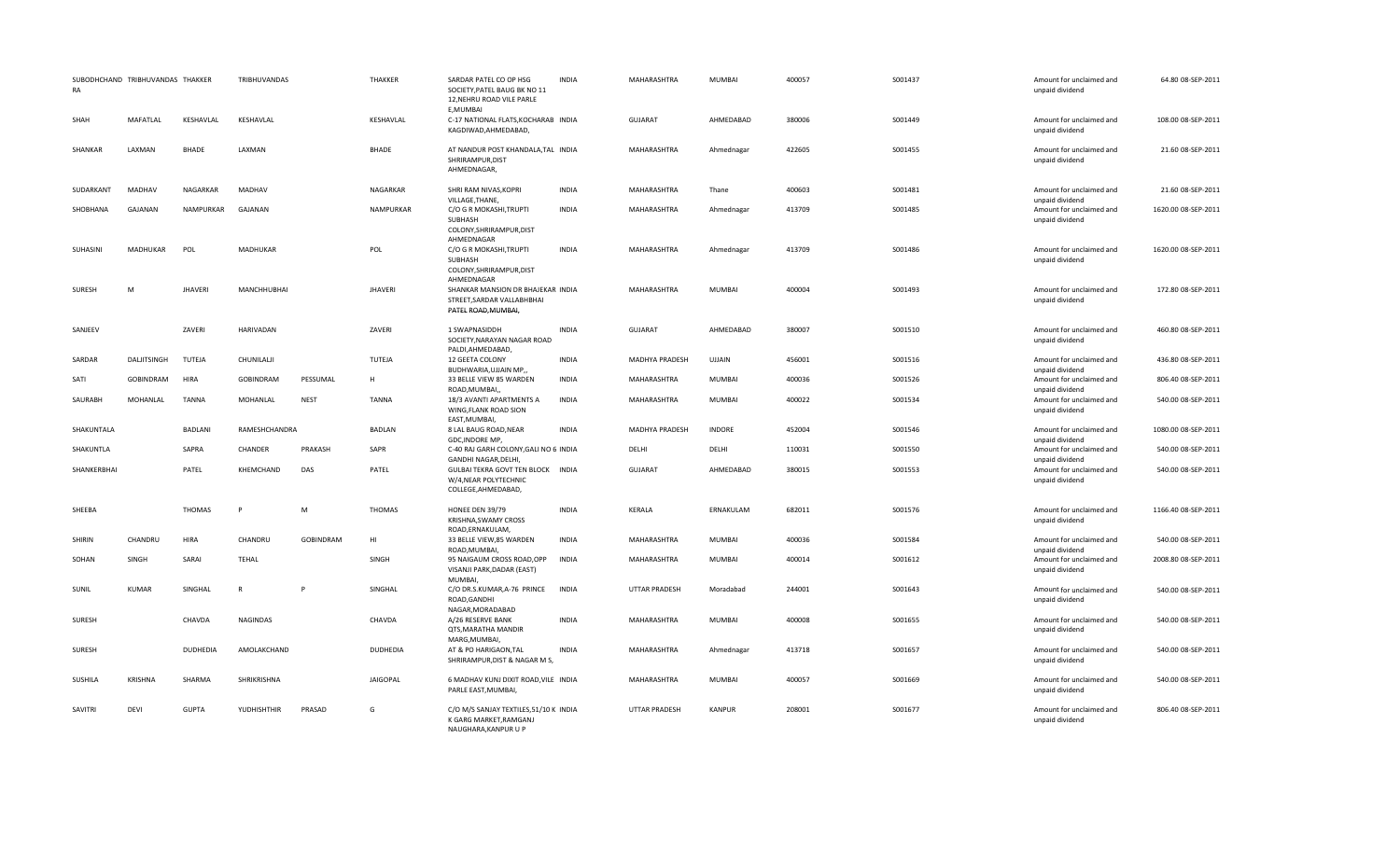| SHABIRHUSEN  | ANAVERALI      | KATHIWALA      | ANAVARALI               |              | KATHIWALA      | 10/36 PARASI STREET, SAFMDDIN INDIA<br>BULE BLDG, GHAS BAZAR, KALYAN<br>THANA                             |              | MAHARASHTRA       | Thane         | 401701 | S001689 | Amount for unclaimed and<br>unpaid dividend                    | 172.80 08-SEP-2011  |
|--------------|----------------|----------------|-------------------------|--------------|----------------|-----------------------------------------------------------------------------------------------------------|--------------|-------------------|---------------|--------|---------|----------------------------------------------------------------|---------------------|
| SHARDABEN    | CHINUBHAI      | SHAH           | CHINUBHAI               |              | SHAH           | B3/304 VICKY APTS, NEAR TATA INDIA<br>PRESS,P BALU MARG,PRABHADEVI<br><b>MUMBAI</b>                       |              | MAHARASHTRA       | <b>MUMBAI</b> | 400025 | S001714 | Amount for unclaimed and<br>unpaid dividend                    | 151.20 08-SEP-2011  |
| SNEHALATA    | ARUN           | <b>DESAI</b>   | ARUN                    |              | <b>DESAI</b>   | C/O DR TUSHAR A DESAI, A 4 NEW INDIA<br>ARPANA FLATS, BEHIND PALDI BUS<br>TERMINUS, AHMEDABAD             |              | <b>GUJARAT</b>    | AHMEDABAD     | 380007 | S001719 | Amount for unclaimed and<br>unpaid dividend                    | 86.40 08-SEP-2011   |
| SURENDRA     |                | PARMAR         | <b>HIMMATMAL</b>        |              | PARMAR         | C/O RAJESH INDUSTRIES, 2ND<br>PANJARAPOLE LANE, 164 LAXMI<br>NIVAS, MUMBAI                                | <b>INDIA</b> | MAHARASHTRA       | <b>MUMBAI</b> | 400004 | S001727 | Amount for unclaimed and<br>unpaid dividend                    | 21.60 08-SEP-2011   |
| SHAILAJA     | <b>DEVIDAS</b> | KULKARNI       | <b>DEVIDAS</b>          |              | KULKARNI       | 518 DARSHANA APTS, 90 FEET<br>ROAD SANE GURUJI<br>NAGAR, MULUND EAST, MUMBAI                              | <b>INDIA</b> | MAHARASHTRA       | <b>MUMBAI</b> | 400081 | S001737 | Amount for unclaimed and<br>unpaid dividend                    | 21.60 08-SEP-2011   |
| SHANKAR      | TRIMBAK        | KARMARKAR      | TRIMBAK                 |              | KARMARKAR      | 45<br>BRAHMINWADI, MATUNGA, MUM                                                                           | <b>INDIA</b> | MAHARASHTRA       | <b>MUMBAI</b> | 400019 | S001738 | Amount for unclaimed and<br>unpaid dividend                    | 86.40 08-SEP-2011   |
| SNEHLATA     | ARUN           | DESAI          | ARUN                    | M            | <b>DESAI</b>   | BAI,<br>A-4 NEW ARPANA FLATS, BEHIND INDIA<br>PALDI BUS STAND.AHMEDABAD.                                  |              | <b>GUJARAT</b>    | AHMEDABAD     | 380007 | S001787 | Amount for unclaimed and<br>unpaid dividend                    | 86.40 08-SEP-2011   |
| SHEELA       | MADHAV         | APTE           | MADHAV                  | LAXMAN       | APTE           | C/O APTE AMALGAMATIONS<br>LTD.UNIT NO.4. SUMER<br>KENDRA, PANDURANG BUDHKAR<br>MARG, WORLI, MUMBAI        | <b>INDIA</b> | MAHARASHTRA       | <b>MUMBAI</b> | 400018 | S001795 | Amount for unclaimed and<br>unpaid dividend                    | 5500.80 08-SEP-2011 |
| SUDESH       | <b>KUMAR</b>   | <b>BHAGAT</b>  | RAJKISHORE              |              | <b>BHAGAT</b>  | C/O DR SUMAN KANT<br>JHA, RAJENDRA PATH NORTH SK<br>PURI, PATNA,                                          | <b>INDIA</b> | <b>BIHAR</b>      | PATNA         | 800013 | S001800 | Amount for unclaimed and<br>unpaid dividend                    | 7.20 08-SEP-2011    |
| SURESH       |                |                | AMOLAKCHAND AMOLAKCHAND |              | AMOLAKCHAND    | C/O DR S A DUDHEDIA, AT & POST INDIA<br>HARIGAON,,                                                        |              | MAHARASHTRA       | Ahmednagar    | 413718 | S001850 | Amount for unclaimed and<br>unpaid dividend                    | 266.40 08-SEP-2011  |
| SURESH       | KUMAR          | BHAIYA         | $\mathsf{R}$            | $\mathsf{R}$ | BHAIYA         | NO 74 MARSHALLA<br>ROAD, EGNORE, MADRAS,                                                                  | <b>INDIA</b> | <b>TAMIL NADU</b> | CHENNAI       | 600008 | S001861 | Amount for unclaimed and<br>unpaid dividend                    | 7.20 08-SEP-2011    |
| SUMANBEN     | SHANTILAL      | DARJI          | SHANTILAL               | G            | DARJI          | 39/457 RAGHUKUL APART, SOLA INDIA<br>ROAD NARANPURA, AHMEDABAD,                                           |              | GUJARAT           | AHMEDABAD     | 380013 | S001888 | Amount for unclaimed and<br>unpaid dividend                    | 43.20 08-SEP-2011   |
| SANJIV       |                | RATHI          | MADANLAL                |              | RATHI          | SANJIV RATHI & ASSOCIATES,43 INDIA<br>ASHIRWAD TOWER G E<br>ROAD, RAIPUR M P,                             |              | MADHYA PRADESH    | <b>RAIPUR</b> | 492001 | S001896 | Amount for unclaimed and<br>unpaid dividend                    | 7.20 08-SEP-2011    |
| SOHAN        |                | LAL            | GAJADHAR                |              | PRASAD         | B-91 ROSHAN VIHAR, OPP B D M<br>OFFICE NAJAFGARH, NEW DELHI,                                              | <b>INDIA</b> | DELHI             | DELHI         | 110043 | S001912 | Amount for unclaimed and<br>unpaid dividend                    | 14.40 08-SEP-2011   |
| SAROS        | NARIMAN        | KOTHAWALA      | <b>NARIMAN</b>          |              | KOTHAWALA      | NO 18 KAHUN RD, PUNE,                                                                                     | <b>INDIA</b> | MAHARASHTRA       | Pune          | 411001 | S001915 | Amount for unclaimed and                                       | 360.00 08-SEP-2011  |
| SUSHILA      |                | PATEKAR        | MADHUKAR                |              | PATEKAR        | PLOT NO 24, VRIDAVAG<br>SOCIETY, SAYEDI RD, AHMEDABAD                                                     | <b>INDIA</b> | <b>GUJARAT</b>    | AHMEDABAD     | 380054 | S001916 | unpaid dividend<br>Amount for unclaimed and<br>unpaid dividend | 480.00 08-SEP-2011  |
| SUSHILA      | RAMCHANDRA     | <b>BODHE</b>   | RAMCHANDRA              |              | <b>BODHE</b>   | 2 DAMODAR APARTMENT,7<br>ERANDWANA, PUNE,                                                                 | <b>INDIA</b> | MAHARASHTRA       | Pune          | 411004 | S001917 | Amount for unclaimed and<br>unpaid dividend                    | 928.80 08-SEP-2011  |
| SHARFUDHEEN  |                | ALI            | MAYAN                   |              | ALI            | MUDHUVANA HOUSE, PO<br>ALIYUR, KERALA,                                                                    | <b>INDIA</b> | Kerala            | Kozhikode     | 673309 | S001962 | Amount for unclaimed and<br>unpaid dividend                    | 1440.00 08-SEP-2011 |
| SOUDAMINI    |                | <b>CHITNIS</b> | VIJAY                   |              | <b>CHITNIS</b> | C/O MAHARASHTRA INDL DEV<br>CORP, MAHAKALI CAVES<br>ROAD, ANDHERI EAST MUMBAI,                            | <b>INDIA</b> | MAHARASHTRA       | <b>MUMBAI</b> | 400093 | S001974 | Amount for unclaimed and<br>unpaid dividend                    | 69.60 08-SEP-2011   |
| SENTHILVELAN |                | К              | N                       | RKUMARA      | GURU           | 8 PONNAPPA CHETTY                                                                                         | <b>INDIA</b> | <b>TAMIL NADU</b> | CHENNAI       | 600003 | S001982 | Amount for unclaimed and                                       | 7.20 08-SEP-2011    |
|              |                | SHAH           | ARVINDKUMAR             |              | SHAH           | STREET, PARK TOWN, MADRAS,<br>49 JAWAHAR NAGAR ROAD NO                                                    | <b>INDIA</b> | MAHARASHTRA       | <b>MUMBAI</b> | 400062 | S001995 | unpaid dividend<br>Amount for unclaimed and                    | 86.40 08-SEP-2011   |
| SEJAL        | A              |                |                         |              |                | 6, VIPUL NIVAS 2ND FLOOR                                                                                  |              |                   |               |        |         | unpaid dividend                                                |                     |
| SANJIV       | SURESH         | MEHTA          | SURESH                  |              | MEHTA          | GORGAON W, MUMBAI,<br>C/O RASHMI ZAVERI & CO,P N B INDIA<br>HOUSE 4TH FLOOR, SIR P M ROAD<br>FORT, MUMBAI |              | MAHARASHTRA       | <b>MUMBAI</b> | 400001 | S002015 | Amount for unclaimed and<br>unpaid dividend                    | 691.20 08-SEP-2011  |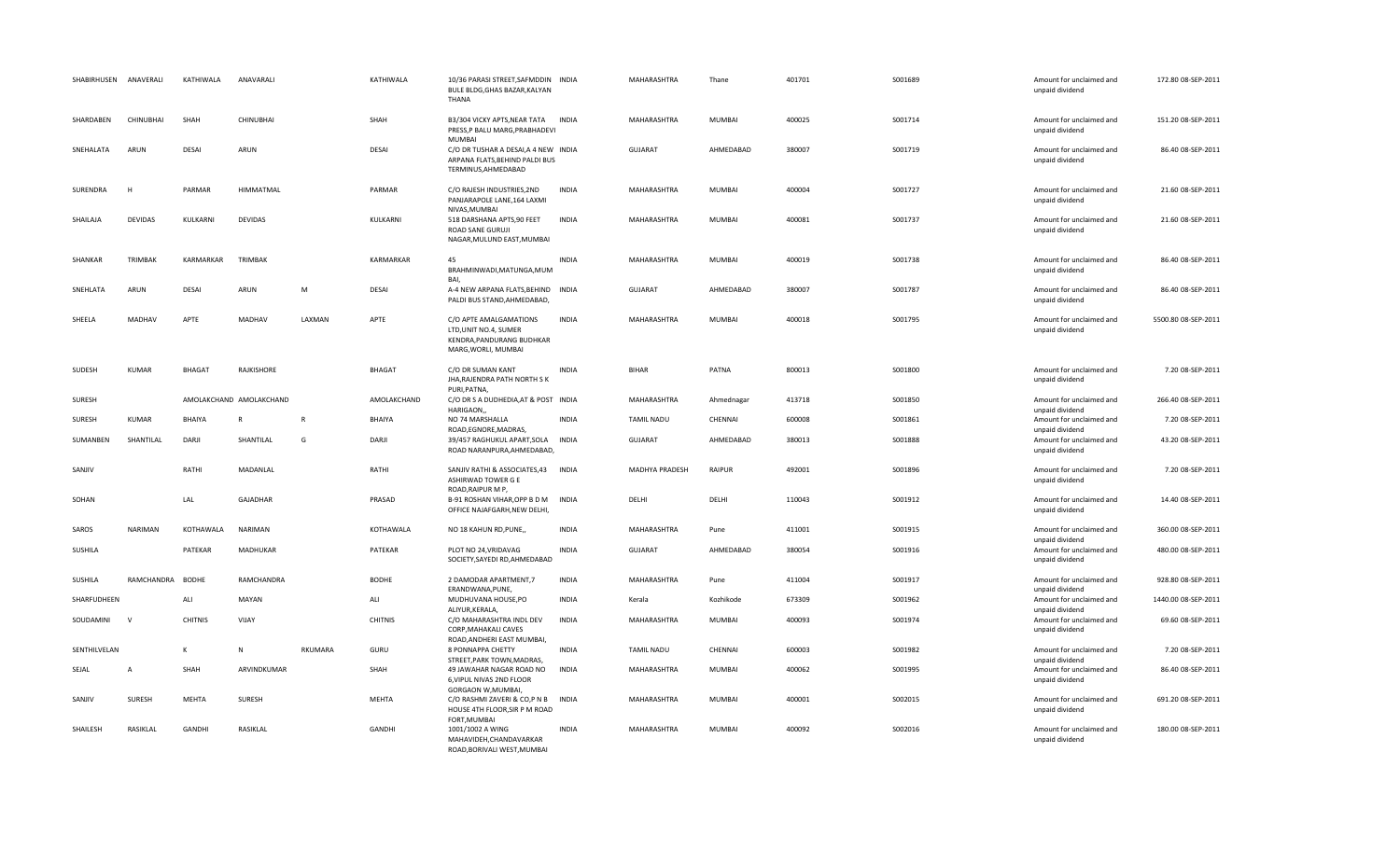| SAM               | PHIROZE              | <b>DRIVER</b>  | PHIROZE        |              | <b>DRIVER</b>  | BANOO MANSION A BLOCK, 4TH<br>FLOOR.CUMBALLA HILL.MUMBAI                                          | <b>INDIA</b> | MAHARASHTRA        | MUMBAI          | 400036 | S002045 | Amount for unclaimed and<br>unpaid dividend | 172.80 08-SEP-2011  |
|-------------------|----------------------|----------------|----------------|--------------|----------------|---------------------------------------------------------------------------------------------------|--------------|--------------------|-----------------|--------|---------|---------------------------------------------|---------------------|
| SHAKUNTALABE<br>N |                      | JASVANTLAL     | MR             |              | JASVANTLAL     | NARIAPADA STREET, PETLAD DIST INDIA<br>KAIRA, GUJARAT STATE,                                      |              | <b>GUJARAT</b>     | KAIRA           | 388450 | S002046 | Amount for unclaimed and<br>unpaid dividend | 57.60 08-SEP-2011   |
| SAM               | PHIROZE              | <b>DRIVER</b>  | PHIROZE        |              | <b>DRIVER</b>  | BANOO MANSION A BLOCK, 4TH<br>FLOOR, CUMBALLA HILL, MUMBAI                                        | <b>INDIA</b> | MAHARASHTRA        | MUMBAI          | 400036 | S002053 | Amount for unclaimed and<br>unpaid dividend | 86.40 08-SEP-2011   |
| SHASHIKANT        | SITARAM              | GURAV          | SITARAM        |              | GURAV          | D/10 JANARDAN<br>APARTMENTS, SHANKAR<br>GHANEKAR                                                  | <b>INDIA</b> | MAHARASHTRA        | MUMBAI          | 400028 | S002055 | Amount for unclaimed and<br>unpaid dividend | 80.00 08-SEP-2011   |
| SHOVA             |                      | <b>BAGRI</b>   | SANTOSH        | <b>KUMAR</b> | <b>BAGRI</b>   | MARG, DADAR, MUMBAI<br>C/O SUNRISE SPARES COMPANY<br>PVT LTD,1ST FLOOR SUIT NO<br>28/4, CALCUTTA, | <b>INDIA</b> | <b>WEST BENGAL</b> | Kolkata         | 700001 | S002067 | Amount for unclaimed and<br>unpaid dividend | 7.20 08-SEP-2011    |
| SHARUKH           | HOMI                 | <b>MISTRY</b>  | HOMI           |              | <b>MISTRY</b>  | 21 KHAREGHAT COLONY, HUGHES INDIA<br>ROAD, MUMBAI,                                                |              | MAHARASHTRA        | MUMBAI          | 400007 | S002069 | Amount for unclaimed and<br>unpaid dividend | 180.00 08-SEP-2011  |
| SANJAY            | <b>KUMAR</b>         | AGARWAL        | К              | M            | AGARWAL        | AE-55, PRAFULLA KANAN<br>(EAST)NEAR BANK OF<br>BARODA,, GROUND FLOOR,                             | <b>INDIA</b> | <b>WEST BENGAL</b> | Kolkata         | 700101 | S002071 | Amount for unclaimed and<br>unpaid dividend | 4.80 08-SEP-2011    |
| SANJAY            | <b>KUMAR</b>         | AGARWAL        | к              | M            | AGARWAL        | KESTOPUR,, KOLKATA.<br>AE-55, PRAFULLA KANAN<br>(EAST), NEAR BANK OF<br>BARODA,, GROUND FLOOR,    | <b>INDIA</b> | <b>WEST BENGAL</b> | Kolkata         | 700101 | S002075 | Amount for unclaimed and<br>unpaid dividend | 4.80 08-SEP-2011    |
| SAROJ             | ARVIND               | <b>CHOKSI</b>  | ARVIND         | $\mathsf{C}$ | <b>CHOKSI</b>  | KESTOPUR,, KOLKATA.<br>7 GAWANDS CHAWL, KHEMAS<br>LANE, JAMBLI NAKA,                              | <b>INDIA</b> | MAHARASHTRA        | Thane           | 400601 | S002224 | Amount for unclaimed and<br>unpaid dividend | 360.00 08-SEP-2011  |
| SAUMIL            |                      | SHAH           | PRAKASH        |              | SHAH           | 4 BANK OF INDIA<br>SOCIETY, VASANTKUNJ NEW<br>SHARDA MANDIR ROAD, PALDI                           | <b>INDIA</b> | GUJARAT            | AHMEDABAD       | 380007 | S002233 | Amount for unclaimed and<br>unpaid dividend | 40.00 08-SEP-2011   |
| SHIRISH           |                      | SATHAYE        | DILIP          |              | SATHAYE        | AHMEDABAD-7,<br>MRS SHIRISH SATHAYE,4 SUSHILA INDIA<br>SADAN, MOGUL LANE MAHIM,                   |              | MAHARASHTRA        | MUMBAI          | 400016 | S002257 | Amount for unclaimed and<br>unpaid dividend | 720.00 08-SEP-2011  |
| SHIV              | SHANKER              | <b>GUPTA</b>   | S              | $\mathbb{R}$ | <b>GUPTA</b>   | NATIONAL INSTITUTE OF<br>FINANCIAL, MANAGEMENT<br>SECTOR 48, FARIDABAD,                           | <b>INDIA</b> | <b>HARYANA</b>     | FARIDABAD       | 121001 | S002261 | Amount for unclaimed and<br>unpaid dividend | 7.20 08-SEP-2011    |
| SOHAN             |                      | LAL            | GAJADHARPRASAD |              | LAL            | B-91 ROSHAN VIHAR, NAJAF<br>GARH, NEW DELHI,                                                      | <b>INDIA</b> | DELHI              | DELHI           | 110043 | S002274 | Amount for unclaimed and<br>unpaid dividend | 14.40 08-SEP-2011   |
| SUSHILA           | RAMANLAL             | SHAH           | RAMANLAL       | G            | SHAH           | C/3 WOODLAND APARTMENTS, NR INDIA<br>PALDI BUSSTAND<br>ELLISBRIDGE, AHMEDABAD-7,                  |              | <b>GUJARAT</b>     | AHMEDABAD       | 380007 | S002296 | Amount for unclaimed and<br>unpaid dividend | 122.40 08-SEP-2011  |
| SHALENDRA         | MAHENDRA             | <b>MEHRA</b>   | MAHENDRA       |              | MEHRA          | MEHRA HOUSE, SHASTRI<br>STREET, OLD JALNA JALNA MS,                                               | <b>INDIA</b> | MAHARASHTRA        | Jalgaon         | 431203 | S002305 | Amount for unclaimed and<br>unpaid dividend | 1209.60 08-SEP-2011 |
| SUSHIL            | KR                   | PATRA          | PANCHANAN      |              | PATRA          | STATE BANK OF INDIA, AGARPARA INDIA<br><b>TEXMECO AREA</b><br>BRANCH, BELGHARIA CALCUTTA,         |              | <b>WEST BENGAL</b> | Kolkata         | 700056 | S002326 | Amount for unclaimed and<br>unpaid dividend | 7.20 08-SEP-2011    |
| SUNIL             | SHYAMSUNDER HARLALKA |                | SHYAM          |              | SUNDER         | A/20, KALPITA ENCLAVE,, SAHAR<br>ROAD.KOLDONGRI ANDHERI<br>EAST, MUMBAI                           | <b>INDIA</b> | MAHARASHTRA        | MUMBAI          | 400069 | S002328 | Amount for unclaimed and<br>unpaid dividend | 36.00 08-SEP-2011   |
| SANDEEP           |                      | AGARWAL        | К              | M            | AGARWAL        | AE-55, PRAFULLA<br>KANAN(EAST),, NEAR BANK OF<br>BARODA,, GROUND FLOOR,                           | <b>INDIA</b> | <b>WEST BENGAL</b> | Kolkata         | 700101 | S002337 | Amount for unclaimed and<br>unpaid dividend | 4.80 08-SEP-2011    |
| SUJATA            |                      | BANKA          | OM             | PRAKASH      | BANKA          | KESTOPUR,, KOLKATA.<br>156/41 B T ROAD, NORTHERN<br>PARK DUNLOP, CALCUTTA,                        | INDIA        | <b>WEST BENGAL</b> | <b>HOOGHLY</b>  | 700035 | S002343 | Amount for unclaimed and<br>unpaid dividend | 7.20 08-SEP-2011    |
| SITA              | DEVI                 | AGRAWAL        | RADHE          | SHYAM        | AGRAWALA       | ARPANA ENTERPRISES, PO<br>KANTABANJI, DIST BALANGIR<br>ORISSA,                                    | <b>INDIA</b> | ORISSA             | <b>BOLANGIR</b> | 767039 | S002344 | Amount for unclaimed and<br>unpaid dividend | 14.40 08-SEP-2011   |
| SHAMA             | SHARAD               | PRADHAN        | SHARAD         |              | PRADHAN        | P & T COLONY C-37, R/12 SAHAR<br>ANDHERI E, MUMBAI,                                               | INDIA        | MAHARASHTRA        | MUMBAI          | 400057 | S002345 | Amount for unclaimed and<br>unpaid dividend | 36.00 08-SEP-2011   |
| SULOCHANA         | $\mathbf{v}$         | <b>BAGADIA</b> | VIJAY          |              | <b>BAGADIA</b> | SECTOR NO 2-B-4 FLAT NO<br>42, SHANTI NAGAR P O MIRA<br>EAST, MUMBAI,                             | <b>INDIA</b> | MAHARASHTRA        | Thane           | 401107 | S002362 | Amount for unclaimed and<br>unpaid dividend | 7.20 08-SEP-2011    |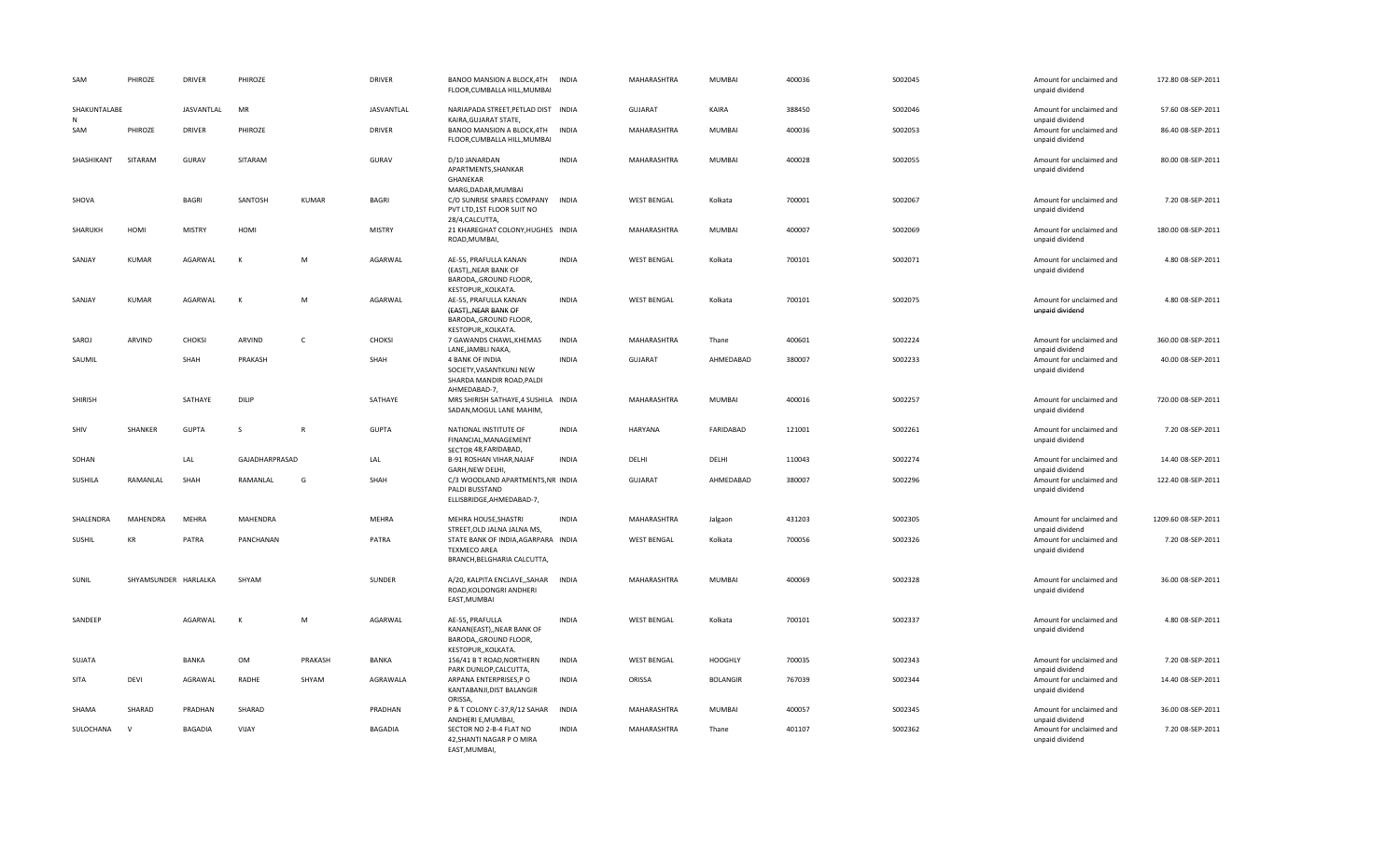| SANJAY         | $\cup$                | <b>BAFNA</b>   | UTTAM                | CHAND        | <b>BAFNA</b>     | C/O U C BAFNA, RLY BUNGALOW<br>536E, WEST YARD VALSAD,                                              | <b>INDIA</b> | GUJARAT        | VALSAD        | 396001 | S002369 | Amount for unclaimed and<br>unpaid dividend | 7.20 08-SEP-2011    |
|----------------|-----------------------|----------------|----------------------|--------------|------------------|-----------------------------------------------------------------------------------------------------|--------------|----------------|---------------|--------|---------|---------------------------------------------|---------------------|
| <sub>S</sub>   |                       | MEENAKSHI      | R                    |              | SIVARAMAKRISHNAN | B-7 RANJIT,S N ROAD MULUND<br>WEST, MUMBAI                                                          | <b>INDIA</b> | MAHARASHTRA    | <b>MUMBAI</b> | 400080 | S002427 | Amount for unclaimed and<br>unpaid dividend | 720.00 08-SEP-2011  |
| SAROJ          |                       | AMBANI         | <b>GIRISH</b>        | CHANDRA      | AMBAN            | PARAM COLLECTION,,9<br>CHANDUBHAI COMPLEX,, GOKUL<br>GALLI,, CHANDRAPUR M S                         | <b>INDIA</b> | MAHARASHTRA    | BHANDARA      | 442402 | S002441 | Amount for unclaimed and<br>unpaid dividend | 7.20 08-SEP-2011    |
| SUNIL          |                       | PATOLE         | NAMDEORAO            |              | PATOLE           | N 2/24 CAMA PARK II<br>FLOOR, CAMA LANE ANDHERI<br>WEST, MUMBAI,                                    | INDIA        | MAHARASHTRA    | <b>MUMBAI</b> | 400058 | S002471 | Amount for unclaimed and<br>unpaid dividend | 2880.00 08-SEP-2011 |
| SULBHA         | BALKRISHNA            | PRABHU         | BALKRISHNA           |              | PRABHU           | R NO 3 GROUND<br>FLOOR, BATATAWALA<br>MANSION, LALBAUG MUMBAI,                                      | INDIA        | MAHARASHTRA    | <b>MUMBAI</b> | 400012 | S002474 | Amount for unclaimed and<br>unpaid dividend | 43.20 08-SEP-2011   |
| SILLOO         | DADY                  | <b>BAXTER</b>  | DADY                 | $\mathsf{C}$ | BAXTER           | 52 PALI HILL, BANDRA, MUMBAI,                                                                       | <b>INDIA</b> | MAHARASHTRA    | MUMBAI        | 400050 | S002478 | Amount for unclaimed and<br>unpaid dividend | 7.20 08-SEP-2011    |
| SUSHILA        | PARASDAS              | JAIN           | PARASDAS             |              | <b>JAIN</b>      | JAIN ESTATE, JAKERIA<br>ROAD, MALAD WEST MUMBAI,                                                    | <b>INDIA</b> | MAHARASHTRA    | <b>MUMBAI</b> | 400064 | S002479 | Amount for unclaimed and<br>unpaid dividend | 302.40 08-SEP-2011  |
| <b>SUSHILA</b> | PARASDAS              | JAIN           | PARASDAS             |              | JAIN             | JAIN ESTATE JAKARIA<br>ROAD, MALAD WEST MUMBAI,                                                     | <b>INDIA</b> | MAHARASHTRA    | <b>MUMBAI</b> | 400064 | S002480 | Amount for unclaimed and<br>unpaid dividend | 259.20 08-SEP-2011  |
| SHAILENDAR     | <b>KUMAR</b>          | SRIVASTAVA     | $\mathsf{H}$         | K            | SRIVASTAVA       | S/O H K SRIVASTAVA, C-22, GAIL<br>TOWNSHIP,,LAXMINARAYAN,<br>SIVSAGAR, ASSAM                        | <b>INDIA</b> | ASSAM          | SIBSAGAR      | 785640 | S002489 | Amount for unclaimed and<br>unpaid dividend | 160.00 08-SEP-2011  |
| SUSHILA        | BHUPENDRA             | THACKER        | <b>BHUPENDRA</b>     |              | THACKER          | 4 SHANTARAM LANES, ZAVERI<br>BLDG GR FLOOR 1ST<br>FLOOR, WALKESHWAR MUMBAI,                         | <b>INDIA</b> | MAHARASHTRA    | <b>MUMBAI</b> | 400006 | S002516 | Amount for unclaimed and<br>unpaid dividend | 86.40 08-SEP-2011   |
| SRI            | <b>KUMAR</b>          | RAJAN          | M                    | S            | RAJAN            | A 6 KAILASH NAGAR NO<br>1, NIMBAHERA, RAJASTHAN,                                                    | <b>INDIA</b> | RAJASTHAN      | NIMBAHERA     | 312601 | S002531 | Amount for unclaimed and<br>unpaid dividend | 2160.00 08-SEP-2011 |
| SANEH          |                       | LATA           | MADAN                | <b>MOHAN</b> | SHARMA           | HOUSE NO.1058,SECTOR:38-<br><b>B,CHANDIGARH-</b><br>160,036,,CHANDIGARH                             | INDIA        | PUNJAB         | CHANDIGARH    | 160036 | S002539 | Amount for unclaimed and<br>unpaid dividend | 7.20 08-SEP-2011    |
| SARASWATI      | SHANTILAL             | SHAH           | SHANTILAL            |              | SHAH             | VISHAL APARTMENT, B-<br>BLDG, 401A, 4TH FLOOR,<br>805, BHAVANI<br>PETH, NR.CHUDAMAN TALIM,<br>PUNE, | <b>INDIA</b> | MAHARASHTRA    | Pune          | 411042 | S002556 | Amount for unclaimed and<br>unpaid dividend | 360.00 08-SEP-2011  |
| RA             | SHARADCHAND RAGHUNATH | <b>DIVEKAR</b> | RAGHUNATH            |              | <b>DIVEKAR</b>   | GEETA, 7/10, ANIL PARK, SWEEKAR INDIA<br>HOTEL LANE, ERANDAVANA, PUNE                               |              | MAHARASHTRA    | Pune          | 411004 | S002569 | Amount for unclaimed and<br>unpaid dividend | 540.00 08-SEP-2011  |
| SANJAY         | SHRIDHAR              | <b>JOSHI</b>   | SHRIDHAR             |              | <b>JOSHI</b>     | 120, EAST TRINITY<br>WOODS, SARJAPURE<br>ROAD, BANGALORE,                                           | <b>INDIA</b> | KARNATAKA      | BANGALORE     | 560034 | S002580 | Amount for unclaimed and<br>unpaid dividend | 338.40 08-SEP-2011  |
| SHIRIN         | N                     | <b>GUZDER</b>  | <b>NOSHIR</b>        |              | GUZDER           | 12 BANAJI HOUSE, CONTRACTOR<br><b>BAUG, MORI ROAD</b><br>MAHIM, MUMBAI                              | <b>INDIA</b> | MAHARASHTRA    | <b>MUMBAI</b> | 400016 | S002595 | Amount for unclaimed and<br>unpaid dividend | 705.60 08-SEP-2011  |
| SAKINA         | KHUZEMA               | QUTBUDDIN      | KHUZEMA              |              | QUTBUDDIN        | C/O A T HAJI, 182 SAIFI JUBILEE<br>ST, 2ND FLOOR, MUMBAI                                            | INDIA        | MAHARASHTRA    | <b>MUMBAI</b> | 400003 | S002596 | Amount for unclaimed and<br>unpaid dividend | 36.00 08-SEP-2011   |
| SARJU          | <b>DIPAKKUMAR</b>     | SHAH           | DIPAKKUMAR           | S            | SHAH             | 3/629 NAVAPURA, KARVA<br>ROAD, SURAT,                                                               | <b>INDIA</b> | <b>GUJARAT</b> | SURAT         | 395003 | S002597 | Amount for unclaimed and<br>unpaid dividend | 165.60 08-SEP-2011  |
| SHRINIVAS      | RAGHUNATH             | <b>DIVEKAR</b> | RAGHUNATH            |              | DIVEKAR          | 8 DATTA PRASAD, MUKUND<br>NAGAR, PUNE,                                                              | INDIA        | MAHARASHTRA    | Pune          | 411001 | S002606 | Amount for unclaimed and<br>unpaid dividend | 302.40 08-SEP-2011  |
| <b>SUDHIR</b>  | PANDURANG             |                | PATWARDHAN PANDURANG | N            | PATWARDH         | 4B 137 YOGANAND SOC, VAZIRA<br>NAKA L T ROAD, BORIVALI<br>[W],MUMBAI                                | INDIA        | MAHARASHTRA    | <b>MUMBAI</b> | 400092 | S002708 | Amount for unclaimed and<br>unpaid dividend | 43.20 08-SEP-2011   |
| BABUBHAI       | JEKISANDAS            | <b>TAMBOLI</b> | JEKISANDAS           |              | <b>TAMBOLI</b>   | SYEDPURA BORDI SHERI, SURAT,,                                                                       | INDIA        | <b>GUJARAT</b> | SURAT         | 395003 | T000001 | Amount for unclaimed and<br>unpaid dividend | 86.40 08-SEP-2011   |
| VARSHA         | RAMESH                | <b>TASKAR</b>  | RAMESH               |              | <b>TASKAR</b>    | FLAT NO 2 ANJALI, 144 DILIP<br>GUPTE MARG, MAHIM MUMBAI,                                            | <b>INDIA</b> | MAHARASHTRA    | <b>MUMBAI</b> | 400016 | T000002 | Amount for unclaimed and<br>unpaid dividend | 43.20 08-SEP-2011   |
| VASUDEO        | KESHAVRAO             | TADPATRIKAR    | KESHAVRAO            |              | TADPATRIKAR      | AT & POST KOLHAR, TAL<br>SHRIRAMPUR, DIST<br>AHMEDNAGAR,                                            | <b>INDIA</b> | MAHARASHTRA    | Ahmednagar    | 413710 | T000009 | Amount for unclaimed and<br>unpaid dividend | 57.60 08-SEP-2011   |
| FRENY          | KEKI                  | <b>TATA</b>    | KEKI                 | SHAPURJI     | <b>TATA</b>      | ASHOK APARTMENTS A, FLAT NO<br>2B OPP ARTHUR, BUNDER ROAD<br>COLABA, MUMBAI                         | INDIA        | MAHARASHTRA    | <b>MUMBAI</b> | 400005 | T000010 | Amount for unclaimed and<br>unpaid dividend | 345.60 08-SEP-2011  |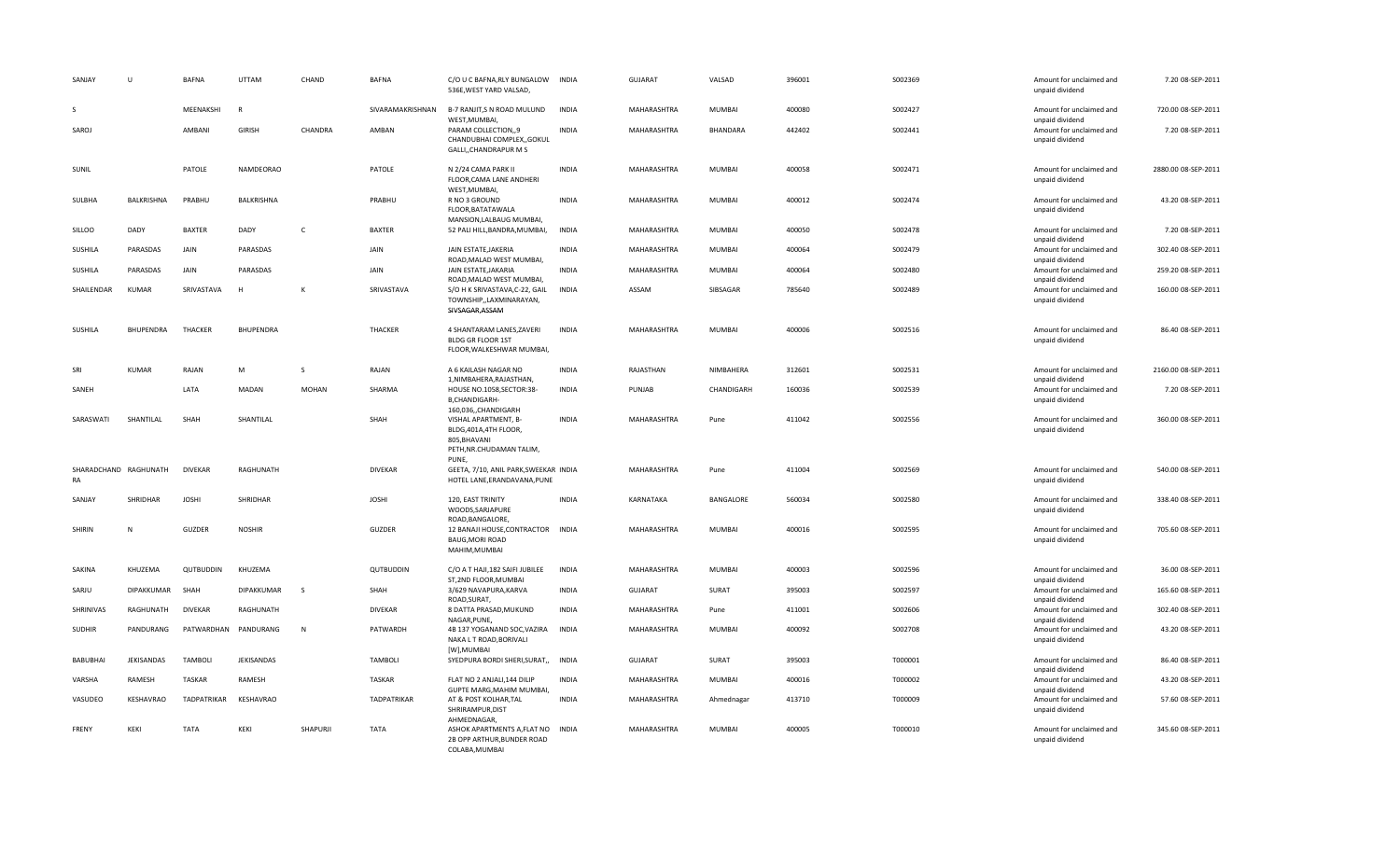| TANUMATI       |                                 | POPATLAL         | POPATLAL          | SANKALCHAND      | LAXMINAGAR SOCIETY BLOCK NO INDIA<br>25, NAVASPURA<br>ROAD, AHMEDABAD,                                                 |              | GUJARAT        | AHMEDABAD     | 380013 | T000011 | Amount for unclaimed and<br>unpaid dividend | 122.40 08-SEP-2011 |
|----------------|---------------------------------|------------------|-------------------|------------------|------------------------------------------------------------------------------------------------------------------------|--------------|----------------|---------------|--------|---------|---------------------------------------------|--------------------|
| CHANDANBEN     | NAVNITRAY                       | <b>TALATI</b>    | <b>NAVNITRAY</b>  | TALATI           | S 32 SICCANAGAR, NANUBHAI<br>DESAI ROAD, MUMBAI,                                                                       | <b>INDIA</b> | MAHARASHTRA    | MUMBAI        | 400004 | T000013 | Amount for unclaimed and<br>unpaid dividend | 7.20 08-SEP-2011   |
| SMITA          | AMBALAL                         | TALSANIA         | AMBALAL           | TALSANIA         | B-14 PARAS DARSHAN, M G ROAD INDIA<br>GHATKOPAR, MUMBAI,                                                               |              | MAHARASHTRA    | MUMBAI        | 400077 | T000020 | Amount for unclaimed and<br>unpaid dividend | 302.40 08-SEP-2011 |
| MATHURABAI     | RAMCHANDRA                      | TAMHANKAR        | RAMCHANDRA        | <b>TAMHANKAR</b> | 27 GOREGAONKAR S THIRD<br>BLDG,2ND                                                                                     | <b>INDIA</b> | MAHARASHTRA    | MUMBAI        | 400004 | T000033 | Amount for unclaimed and<br>unpaid dividend | 194.40 08-SEP-2011 |
| MATHURABAI     | RAMCHANDRA TAMHANKAR            |                  | RAMCHANDRA        | <b>TAMHANKAR</b> | FLOOR, GIRGAON, MUMBAI<br>27 GOREGAONKAR S THIRD<br>BUILDING, 2ND<br>FLOOR, GIRGAON, MUMBAI                            | <b>INDIA</b> | MAHARASHTRA    | MUMBAI        | 400004 | T000034 | Amount for unclaimed and<br>unpaid dividend | 194.40 08-SEP-2011 |
| SHEETAL        | NAGENDRANAT TALPADE<br>H        |                  | NAGENDRANATH      | <b>TALPADE</b>   | YASHODHAN C 7, 4TH ROAD, 3 T P INDIA<br>S, SANTACRUZ EAST, MUMBAI,,                                                    |              | MAHARASHTRA    | MUMBAI        | 400055 | T000042 | Amount for unclaimed and<br>unpaid dividend | 7.20 08-SEP-2011   |
| ARUN           | <b>KUMAR</b>                    | <b>TANDON</b>    | BISHANCHAND       | <b>TANDON</b>    | 28 KHYALIGANJ, HUMAUN<br>MANZIL, LUCKNOW,                                                                              | <b>INDIA</b> | UTTAR PRADESH  | LUCKNOW       | 226001 | T000043 | Amount for unclaimed and<br>unpaid dividend | 28.80 08-SEP-2011  |
| ARUN           | <b>KUMAR</b>                    | <b>TANDON</b>    | BISHANCHAND       | <b>TANDON</b>    | 28 KHYALIGANJ, HUMAUN<br>MANZIL,LUCKNOW,                                                                               | <b>INDIA</b> | UTTAR PRADESH  | LUCKNOW       | 226001 | T000043 | Amount for unclaimed and<br>unpaid dividend | 14.40 08-SEP-2011  |
| ANIL           | <b>BHASKAR</b>                  | <b>TADKE</b>     | <b>BHASKAR</b>    | <b>TADKE</b>     | 3 MUMBAI HOUSE, VADAVALI<br>SECTION, AMBARNATH DIST<br>THANE,                                                          | <b>INDIA</b> | MAHARASHTRA    | Thane         | 421501 | T000058 | Amount for unclaimed and<br>unpaid dividend | 43.20 08-SEP-2011  |
| SANDEEP        | <b>BHASKAR</b>                  | TADKE            | BHASKAR           | <b>TADKE</b>     | 3 MUMBAI HOUSE, VADAVALI<br>SECTION, AMBARNATH DIST<br>THANE,                                                          | INDIA        | MAHARASHTRA    | Thane         | 421501 | T000059 | Amount for unclaimed and<br>unpaid dividend | 43.20 08-SEP-2011  |
| VAZIRA         |                                 | <b>TAHER</b>     | MR                | <b>TAHER</b>     | <b>GIRDHAR NIWAS 2ND</b><br>FLOOR, 15/17 COLABA<br>CAUSEWAY, MUMBAI,                                                   | <b>INDIA</b> | MAHARASHTRA    | <b>MUMBAI</b> | 400005 | T000065 | Amount for unclaimed and<br>unpaid dividend | 62.40 08-SEP-2011  |
| RAJAN          | <b>MUKUND</b>                   | <b>TENDULKAR</b> | <b>MUKUND</b>     | <b>TENDULKAR</b> | 39 ARAM NAGAR II,J P<br>ROAD, ANDHERI<br>VERSOVA, MUMBAI                                                               | <b>INDIA</b> | MAHARASHTRA    | <b>MUMBAI</b> | 400061 | T000078 | Amount for unclaimed and<br>unpaid dividend | 43.20 08-SEP-2011  |
| KUSUM          | KANTILAL                        | THANAWALA        | KANTILAL          | THANAWALA        | C/O SHRIKK<br>THANAWALA, SANYOG 2ND<br>FLOOR, GHANTALI ROAD, THANA C                                                   | <b>INDIA</b> | MAHARASHTRA    | Thane         | 401701 | T000079 | Amount for unclaimed and<br>unpaid dividend | 280.80 08-SEP-2011 |
| RA             | SUBODHCHAND TRIBHOVANDAS THAKAR |                  | TRIBHOVANDAS      | THAKAR           | RLY<br>SARDAR PATEL CO OP HSG SOCY<br>LTD, PATEL BAUG BLDG B BL 11<br>12, NEHRU ROAD, VILE PARLE EAST<br><b>MUMBAI</b> | INDIA        | MAHARASHTRA    | MUMBAI        | 400057 | T000081 | Amount for unclaimed and<br>unpaid dividend | 36.00 08-SEP-2011  |
| RUKMINIBAI     | N                               | THITE            | N<br>$\mathbf{L}$ | THITE            | 1187/35<br>SHRIKRIPA, SHIVAJINAGAR, POONA                                                                              | <b>INDIA</b> | MAHARASHTRA    | Pune          | 411005 | T000082 | Amount for unclaimed and<br>unpaid dividend | 79.20 08-SEP-2011  |
| KRISHNARAM     | MOHANLAL                        | THAKER           | MOHANLAL          | THAKER           | C/O HARISH J PANDYA, 18<br>HARIKRUPA SOCIETY NEAR TB<br>HOSPITAL, GOTRI ROAD BARODA<br>GUJARAT,                        | <b>INDIA</b> | GUJARAT        | VADODARA      | 390021 | T000088 | Amount for unclaimed and<br>unpaid dividend | 57.60 08-SEP-2011  |
| U              | BHARATBANDH KRISHNARAM          | THAKER           | KRISHNARAM        | THAKER           | C/O HARISH J PANDYA, 18<br>HARIKRUPA SOCIETY NEAR TB<br>HOSPITAL, GOTRI ROAD BARODA<br><b>GUJARAT</b>                  | <b>INDIA</b> | <b>GUJARAT</b> | VADODARA      | 390021 | T000091 | Amount for unclaimed and<br>unpaid dividend | 57.60 08-SEP-2011  |
| <b>DRA</b>     | SUBHODHCHAN TRIBHUVANDAS THAKER |                  | TRIBHUVANDAS      | THAKER           | SARDAR PATEL CO OP HSG SOCY B INDIA<br>BLOCK,11 12 NEHRU ROAD VILE<br>PARLE WEST, MUMBAI,                              |              | MAHARASHTRA    | MUMBAI        | 400057 | T000095 | Amount for unclaimed and<br>unpaid dividend | 129.60 08-SEP-2011 |
| <b>GUNVANT</b> | KRISHNARAM                      | <b>THAKER</b>    | KRISHNARAM        | <b>THAKER</b>    | C/O HARISH J PANDYA.18<br>HARIKRUPA SOCIETY NEAR TB<br>HOSPITAL, GOTRI ROAD BARODA                                     | <b>INDIA</b> | <b>GUJARAT</b> | VADODARA      | 390021 | T000096 | Amount for unclaimed and<br>unpaid dividend | 57.60 08-SEP-2011  |
| MAFATLAL       | <b>ATMARAM</b>                  | <b>THAKKAR</b>   | ATMARAM           | THAKKAR          | GUJARAT,<br>60 SWAMINARAYAN<br>GODOWN, OUTSIDE DARIAPUR                                                                | <b>INDIA</b> | <b>GUJARAT</b> | AHMEDABAD     | 380004 | T000097 | Amount for unclaimed and<br>unpaid dividend | 50.40 08-SEP-2011  |
| <b>JAYA</b>    | MATHURADAS THAKKER              |                  | <b>MATHURADAS</b> | <b>THAKKER</b>   | GATE, AHMEDABAD,<br>A 6 204 ANAND NAGAR 2ND<br>FLOOR, CHHATRAPATI SHIVAJI<br>ROAD, DAHISAR EAST, MUMBAI                | <b>INDIA</b> | MAHARASHTRA    | <b>MUMBAI</b> | 400068 | T000110 | Amount for unclaimed and<br>unpaid dividend | 43.20 08-SEP-2011  |
| KALPANA        | GORDHANDAS                      | <b>THAKKAR</b>   | <b>GORDHANDAS</b> | THAKKAR          | 1360 DHANA SUTARS<br>POLE, KALUPUR, AHMEDABAD,                                                                         | <b>INDIA</b> | <b>GUJARAT</b> | AHMEDABAD     | 380001 | T000111 | Amount for unclaimed and<br>unpaid dividend | 187.20 08-SEP-2011 |
| <b>JAWHAR</b>  | <b>BHOJRAJ</b>                  | <b>THAKUR</b>    | <b>BHOJRAJ</b>    | THAKUR           | 66 SUTAR CHAWL, MUMBAI,                                                                                                | <b>INDIA</b> | MAHARASHTRA    | MUMBAI        | 400002 | T000112 | Amount for unclaimed and<br>unpaid dividend | 43.20 08-SEP-2011  |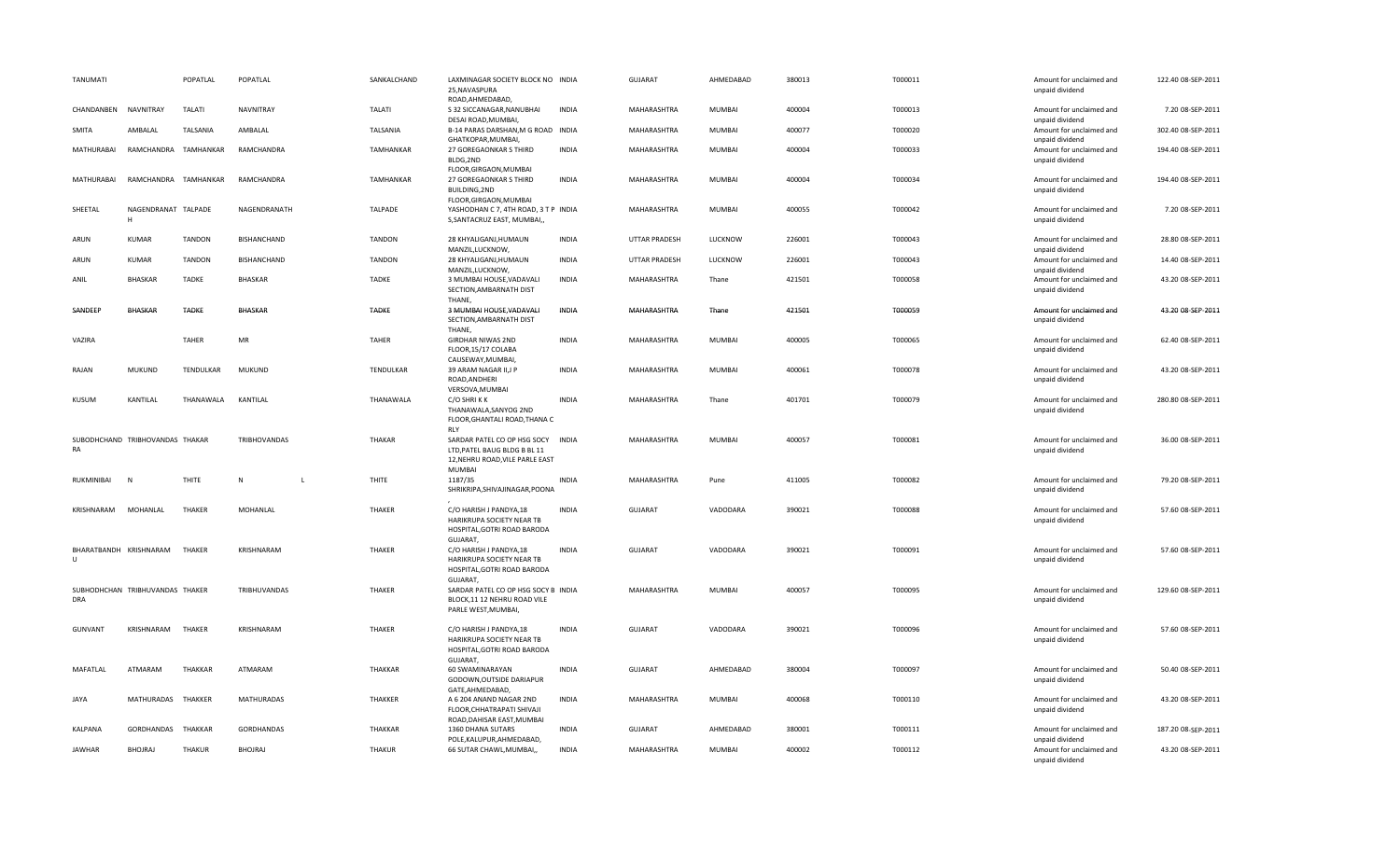| JESAL           | <b>DIPAK</b>    | <b>THACKER</b> | <b>DIPAK</b>    |         | <b>THACKER</b>  | C/O C P THACKER, SHARE & STOCK INDIA<br><b>BROKERS, STOCK EXCHANGE</b><br>TOWERS, 4TH FLOOR W WING T<br>NO 30, DALAL STREET, MUMBAI |              | MAHARASHTRA    | MUMBAI              | 400023 | T000113 | Amount for unclaimed and<br>unpaid dividend | 43.20 08-SEP-2011  |
|-----------------|-----------------|----------------|-----------------|---------|-----------------|-------------------------------------------------------------------------------------------------------------------------------------|--------------|----------------|---------------------|--------|---------|---------------------------------------------|--------------------|
| BAKUL           | <b>BABUBHAI</b> | THACKER        | <b>BABUBHAI</b> |         | THACKER         | C/O C P THACKER, SHARE & STOCK INDIA<br><b>BROKERS, STOCK EXCHANGE</b><br>TOWERS, 4TH FLOOR W WING T<br>NO 30, DALAL STREET, MUMBAI |              | MAHARASHTRA    | MUMBAI              | 400023 | T000115 | Amount for unclaimed and<br>unpaid dividend | 43.20 08-SEP-2011  |
| JANAK           | CHIMANLAL       | THACKER        | CHIMANLAL       |         | THACKER         | C/O C P THACKER, SHARE & STOCK INDIA<br><b>BROKERS, STOCK EXCHANGE</b><br>TOWERS, 4TH FLOOR W WING T<br>NO 30, DALAL STREET, MUMBAI |              | MAHARASHTRA    | MUMBAI              | 400023 | T000116 | Amount for unclaimed and<br>unpaid dividend | 223.20 08-SEP-2011 |
| BAKUL           | <b>BABUBHAI</b> | <b>THACKER</b> | <b>BABUBHAI</b> |         | <b>THACKER</b>  | C/O C P THACKER, SHARE & STOCK INDIA<br><b>BROKERS, STOCK EXCHANGE</b><br>TOWERS, 4TH FLOOR W WING T<br>NO 30, DALAL STREET MUMBAI  |              | MAHARASHTRA    | MUMBAI              | 400023 | T000119 | Amount for unclaimed and<br>unpaid dividend | 43.20 08-SEP-2011  |
| <b>BHAVNA</b>   | <b>BHARAT</b>   | THACKER        | <b>BHARAT</b>   |         | THACKER         | C/O C P THACKER, SHARE & STOCK INDIA<br><b>BROKERS, STOCK EXCHANGE</b><br>TOWERS, 4TH FLOOR W WING T<br>NO 30, DALAL STREET MUMBAI  |              | MAHARASHTRA    | MUMBAI              | 400023 | T000120 | Amount for unclaimed and<br>unpaid dividend | 43.20 08-SEP-2011  |
| SAROJ           | BABUBHAI        | THACKER        | <b>BABUBHAI</b> |         | THACKER         | C/O C P THACKER, SHARE & STOCK INDIA<br><b>BROKERS, STOCK EXCHANGE</b><br>TOWERS, 4TH FLOOR W WING T<br>NO 30, DALAL STREET MUMBAI  |              | MAHARASHTRA    | MUMBAI              | 400023 | T000122 | Amount for unclaimed and<br>unpaid dividend | 43.20 08-SEP-2011  |
| <b>JANAK</b>    | CHIMANLAL       | <b>THACKER</b> | CHIMANLAL       |         | <b>THACKER</b>  | C/O C P THACKER, SHARE & STOCK INDIA<br><b>BROKERS, STOCK EXCHANGE</b><br>TOWERS, 4TH FLOOR W WING T<br>NO 30, DALAL STREET MUMBAI  |              | MAHARASHTRA    | MUMBAI              | 400023 | T000123 | Amount for unclaimed and<br>unpaid dividend | 14.40 08-SEP-2011  |
| <b>HARISINH</b> | ANOPSINH        | <b>THAKOR</b>  | ANOPSINH        |         | <b>THAKOR</b>   | THAKORNIVAS ZANDA<br>CHOWK, TARSADI ROAD<br>TARSADI, KOSAMBA R S DIST                                                               | <b>INDIA</b> | <b>GUJARAT</b> | SURAT               | 394120 | T000125 | Amount for unclaimed and<br>unpaid dividend | 7.20 08-SEP-2011   |
| GOOL            | <b>RUSTOMJI</b> | THANAVALA      | <b>RUSTOMJI</b> |         | THANAVALA       | SURAT GUJARAT,<br>114 MARINE MANSIONS, 2ND<br>FLOOR MARINE LINES, MUMBAI,                                                           | <b>INDIA</b> | MAHARASHTRA    | <b>MUMBAI</b>       | 400002 | T000133 | Amount for unclaimed and<br>unpaid dividend | 144.00 08-SEP-2011 |
| KOLAL           | MATHEW          | THOMAS         | MATHEW          |         | THOMAS          | KOLLAL SUSAN VILLA, PULLAD P<br>O,KERALA,                                                                                           | <b>INDIA</b> | KERALA         | PATHANAMTHITTA      | 689548 | T000135 | Amount for unclaimed and<br>unpaid dividend | 43.20 08-SEP-2011  |
| CHINNAMMA       |                 | THOMAS         | KOLAL           |         | THOMAS          | KOLLAL SUSAN VILLA, PULLAD P<br>O,KERALA,                                                                                           | INDIA        | KERALA         | PATHANAMTHITTA      | 689548 | T000136 | Amount for unclaimed and<br>unpaid dividend | 43.20 08-SEP-2011  |
| MALA            | PANKAJ          | THAKKAR        | PANKAJ          |         | THAKKAR         | LNHO BUILDING NO 1,9<br>CHOWPATTY ROAD, MUMBAI,                                                                                     | <b>INDIA</b> | MAHARASHTRA    | MUMBAI              | 400007 | T000147 | Amount for unclaimed and<br>unpaid dividend | 43.20 08-SEP-2011  |
| PURNIMA         | DEVIDAS         | THAKKAR        | <b>DEVIDAS</b>  |         | THAKKAR         | L N H O BLDG NO 1,9 CHOWPATTY INDIA<br>ROAD, MUMBAI,                                                                                |              | MAHARASHTRA    | MUMBAI              | 400007 | T000148 | Amount for unclaimed and<br>unpaid dividend | 43.20 08-SEP-2011  |
| SHANTABAI       | SADASHIV        | <b>TORNE</b>   | SADASHIV        |         | <b>TORNE</b>    | KUBAL NIWAS BLOCK NO<br>3, GOKHALE ROAD NORTH<br>DADAR, MUMBAI,                                                                     | <b>INDIA</b> | MAHARASHTRA    | MUMBAI              | 400028 | T000216 | Amount for unclaimed and<br>unpaid dividend | 36.00 08-SEP-2011  |
| SUNDERDAS       | PURSHOTAM       | <b>TOPRANI</b> | PURSHOTAM       | DAMODAR | TO              | RATAM DELI MANDVI<br>CUTCH, GUJRAT STATE,                                                                                           | <b>INDIA</b> | <b>GUJARAT</b> | MANDVI              | 370465 | T000218 | Amount for unclaimed and<br>unpaid dividend | 7.20 08-SEP-2011   |
| <b>HIRABAI</b>  | PURSHOTAM       | <b>TOPRANI</b> | PURSHOTAM       | DAMODAR | <b>TO</b>       | RATANI DELI, MANDVI<br>KUTCH, GUJARAT,                                                                                              | <b>INDIA</b> | GUJARAT        | <b>BHUJ KUCHCHH</b> | 370465 | T000219 | Amount for unclaimed and<br>unpaid dividend | 7.20 08-SEP-2011   |
| SMITA           | ANAND           | <b>TOTADE</b>  | ANAND           |         | TOTADE          | ANANDI CHHAYA, PANDURANG<br>WADI ROAD NO 2,GOREGAON<br>EAST, MUMBAI                                                                 | <b>INDIA</b> | MAHARASHTRA    | MUMBAI              | 400063 | T000226 | Amount for unclaimed and<br>unpaid dividend | 43.20 08-SEP-2011  |
| ANAND           | WAMAN           | <b>TOTADE</b>  | WAMAN           |         | TOTADE          | ANANDEE<br>CHHAYA, PANDURANGWADI ROAD<br>NO 2, GOREGAON EAST, MUMBAI                                                                | <b>INDIA</b> | MAHARASHTRA    | MUMBAI              | 400063 | T000227 | Amount for unclaimed and<br>unpaid dividend | 43.20 08-SEP-2011  |
| <b>BHARAT</b>   |                 | TODANKAR       | P               |         | <b>TODANKAR</b> | 1/11 BTRA STAFF QUARTERS, L B S INDIA<br>MARG, GHATKOPAR<br>WEST, MUMBAI                                                            |              | MAHARASHTRA    | MUMBAI              | 400086 | T000232 | Amount for unclaimed and<br>unpaid dividend | 43.20 08-SEP-2011  |
| SHANTILAL       | <b>VISHARM</b>  | <b>TRIVEDY</b> | VISHRAM         |         | TRIVEDY         | MAHATMA GANDHI<br>ROAD, VALLABH BAUG<br>GHATKOPAR.MUMBAI.                                                                           | <b>INDIA</b> | MAHARASHTRA    | MUMBAI              | 400077 | T000236 | Amount for unclaimed and<br>unpaid dividend | 252.00 08-SEP-2011 |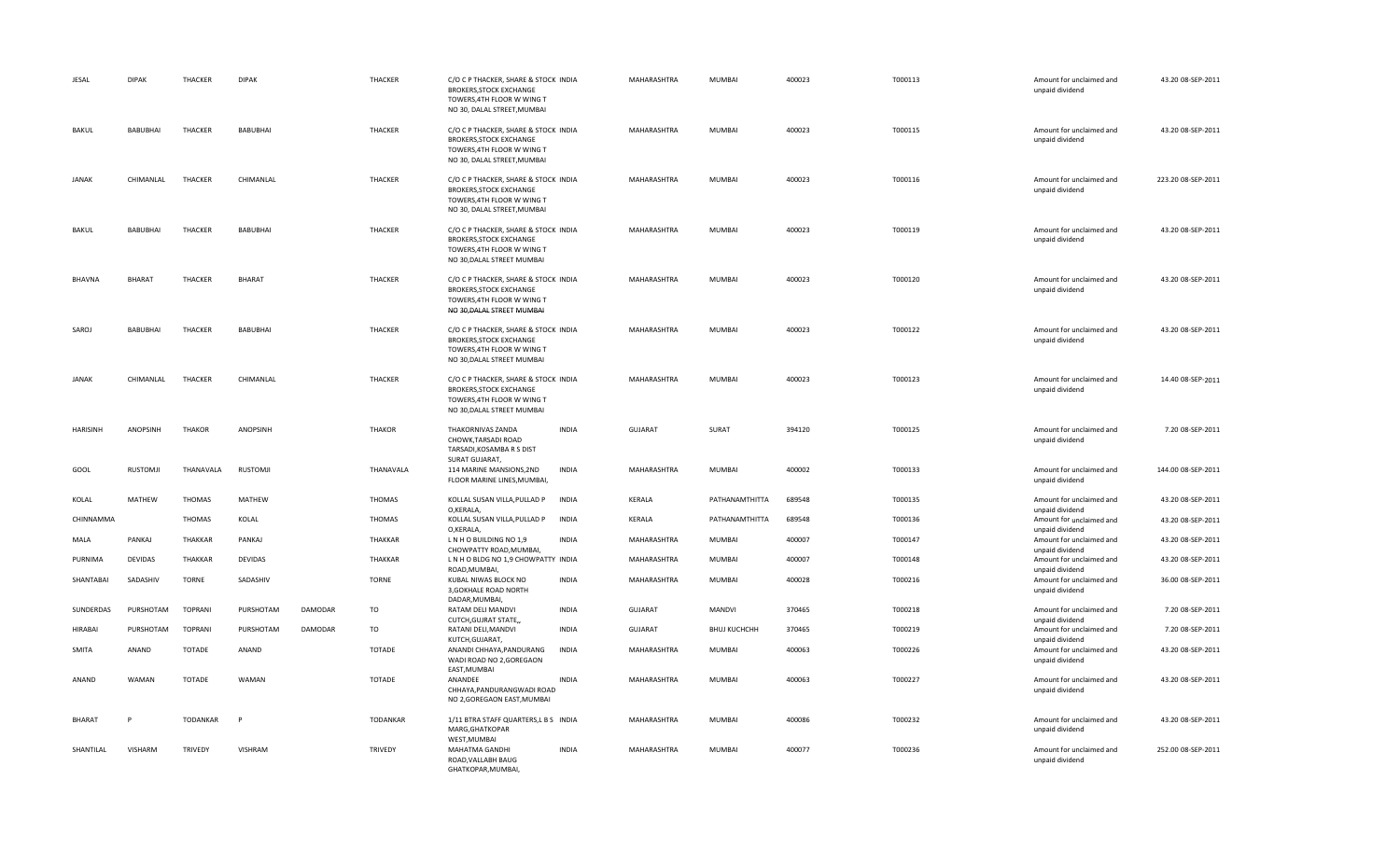| URMILA           | MADHUSUDAN TRIVEDI        |                      | MADHUSUDAN                   |                 | TRIVEDI        | B/6 SAMARPAN CO OP<br>SOCIETY, SHIMPOLI ROAD NR<br>GOKHALE HIGH SCHOOL, RAIYANI<br>GRAM BORIVLI W, MUMBAI            | <b>INDIA</b> | MAHARASHTRA        | MUMBAI        | 400092 | T000240 | Amount for unclaimed and<br>unpaid dividend                    | 7.20 08-SEP-2011    |
|------------------|---------------------------|----------------------|------------------------------|-----------------|----------------|----------------------------------------------------------------------------------------------------------------------|--------------|--------------------|---------------|--------|---------|----------------------------------------------------------------|---------------------|
| SULOCHANA        | PRAMODCHAND TRIVEDI<br>RA |                      | PRAMODCHANDR<br>$\mathsf{A}$ |                 | TRIVEDI        | <b>B 3 HARI PREET</b><br>SOCIETY, ANDREWS<br>ROAD, SANTACRUZ WEST, MUMBAI                                            | <b>INDIA</b> | MAHARASHTRA        | MUMBAI        | 400054 | T000247 | Amount for unclaimed and<br>unpaid dividend                    | 7.20 08-SEP-2011    |
| TRICHUR          | KRISHNAN                  | SUBRAMANIAM KRISHNAN |                              |                 | SUBRAMANIAM    | SUKH SHANTI 1ST FLOOR,65/6<br>NUTAN LAXMI SOCIETY, N S ROAD<br>NO 8 JUHU SCHEME, MUMBAI                              | <b>INDIA</b> | MAHARASHTRA        | MUMBAI        | 400049 | T000250 | Amount for unclaimed and<br>unpaid dividend                    | 43.20 08-SEP-2011   |
| SHANTILAL        | G                         | <b>TRIVEDI</b>       | GAURISHANKAR                 |                 | <b>TRIVEDI</b> | C/6 ADITYA APARTMENTS, OLD<br>NAGARDAS ROAD, ANDHERI<br>EAST, MUMBAI                                                 | <b>INDIA</b> | MAHARASHTRA        | MUMBAI        | 400069 | T000255 | Amount for unclaimed and<br>unpaid dividend                    | 180.00 08-SEP-2011  |
| VIJAY            | DAMODAR                   | TRIVEDI              | <b>DAMODAR</b>               |                 | TRIVEDI        | 15 GAUTAM, V M ROAD, VILE<br>PARLE WEST, MUMBAI                                                                      | <b>INDIA</b> | MAHARASHTRA        | MUMBAI        | 400056 | T000257 | Amount for unclaimed and<br>unpaid dividend                    | 43.20 08-SEP-2011   |
| DAMODAR          | GOURISHANKER TRIVEDI      |                      | GOURISHANKAR                 |                 | TRIVEDI        | 15 GAUTAM, V M ROAD, VILE<br>PARLE WEST, MUMBAI                                                                      | <b>INDIA</b> | MAHARASHTRA        | MUMBAI        | 400056 | T000258 | Amount for unclaimed and<br>unpaid dividend                    | 43.20 08-SEP-2011   |
| KIRTIDA          | BHALCHANDRA TRIVEDI       |                      | BHALCHANDRA                  |                 | TRIVEDI        | D 7 RAJNI KUNJ, M G<br>ROAD, KANDIVLI WEST, MUMBAI                                                                   | <b>INDIA</b> | MAHARASHTRA        | MUMBAI        | 400067 | T000262 | Amount for unclaimed and<br>unpaid dividend                    | 43.20 08-SEP-2011   |
| PUSHPA           | VIRENDRA                  | <b>TRIVEDI</b>       | VIRENDRA                     |                 | TRIVEDI        | NEW LIG BUILDING NO 6/122,D N INDIA<br>NAGAR J P ROAD, ANDHERI<br>WEST, MUMBAI                                       |              | MAHARASHTRA        | <b>MUMBAI</b> | 400058 | T000263 | Amount for unclaimed and<br>unpaid dividend                    | 7.20 08-SEP-2011    |
| GAURISHANKER M   |                           | TRIVEDI              | <b>MANIRAM</b>               |                 | TRIVEDI        | C/6 ADITYA APARTMENT, OLD<br>NAGARDAS ROAD, ANDHERI<br>EAST, MUMBAI                                                  | INDIA        | MAHARASHTRA        | <b>MUMBAI</b> | 400069 | T000266 | Amount for unclaimed and<br>unpaid dividend                    | 86.40 08-SEP-2011   |
| VIJAYA           | GAURISHANKER TRIVEDI      |                      | GAURISHANKER                 |                 | TRIVEDI        | C 6 ADITYA APARTMENT, OLD<br>NAGARDAS ROAD, ANDHERI<br>EAST, MUMBAI                                                  | <b>INDIA</b> | MAHARASHTRA        | MUMBAI        | 400069 | T000267 | Amount for unclaimed and<br>unpaid dividend                    | 86.40 08-SEP-2011   |
| VASANTI          | G                         | TRIVEDI              | <b>GORDHANDAS</b>            |                 | TRIVEDI        | B/32 VASUDEV APTS, PARRI<br>PANCHAYAT ROAD, ANDHERI<br>EAST, MUMBAI                                                  | <b>INDIA</b> | MAHARASHTRA        | MUMBAI        | 400069 | T000269 | Amount for unclaimed and<br>unpaid dividend                    | 86.40 08-SEP-2011   |
| TARA             | <b>ESSABHOY</b>           | VAHANVATI            | ESSABHOY                     |                 | VAHANVATI      | 11 MOTLIBAI STREET, JACOB<br>CIRCLE, MUMBAI,                                                                         | <b>INDIA</b> | MAHARASHTRA        | MUMBAI        | 400011 | T000306 | Amount for unclaimed and<br>unpaid dividend                    | 172.80 08-SEP-2011  |
| TEJAPAL          | KRISHNAJI                 | VERLEKAR             | KRISHNAJI                    |                 | VERKEKAR       | 1787 SADASHIV PETH, NEAR PUNE INDIA<br>VIDYARTHI GRIHA, 20                                                           |              | MAHARASHTRA        | Pune          | 411030 | T000324 | Amount for unclaimed and<br>unpaid dividend                    | 1706.40 08-SEP-2011 |
| <b>TIRLO</b>     | CHANSINGH                 | KHALSA               | ASARSINGH                    |                 | SA             | <b>BHAGYASHREE APTS PUNE,</b><br>26 PUNITNAGAR 3, B/H<br>PARASKUNJ POST<br>POLYTECHNIC, SATELLITE ROAD<br>AHMEDABAD, | <b>INDIA</b> | <b>GUJARAT</b>     | AHMEDABAD     | 380015 | T000327 | Amount for unclaimed and<br>unpaid dividend                    | 237.60 08-SEP-2011  |
| TUSHAR           | HIRALAL                   | SHAH                 | HIRALAL                      | <b>VIRCHAND</b> | SHA            | 1080 KIKABHAT'S<br>POLE, DARIAPUR, AHMEDABAD,                                                                        | <b>INDIA</b> | <b>GUJARAT</b>     | AHMEDABAD     | 380001 | T000333 | Amount for unclaimed and<br>unpaid dividend                    | 928.80 08-SEP-2011  |
| <b>THOMAS</b>    | <b>HENDRIK</b>            | PINTO                | <b>HENDRIK</b>               |                 | PINTO          | 12 RAJSI MANSION, 4TH PASTA<br>LANE COLABA, MUMBAI,                                                                  | <b>INDIA</b> | MAHARASHTRA        | MUMBAI        | 400005 | T000347 | Amount for unclaimed and<br>unpaid dividend                    | 446.40 08-SEP-2011  |
| <b>TAPAN</b>     |                           | <b>BOLE</b>          | JAYANTILAL                   |                 | <b>BOLE</b>    | K WORAH & CO<br>BUILDING, FATEHPUR LANE PO<br>JHARIA, DIST DHANBAD,                                                  | <b>INDIA</b> | <b>BIHAR</b>       | DHANBAD       | 828111 | T000351 | Amount for unclaimed and<br>unpaid dividend                    | 7.20 08-SEP-2011    |
| $\mathsf{T}$     | L                         | RANGAVITTAL          | - 7                          | $\mathbf{L}$    | NARASIMMAIAH   | 41 IST CROSS STREET, EAST C IT<br>NAGAR, MADRAS,                                                                     | INDIA        | <b>TAMIL NADU</b>  | CHENNAI       | 600035 | T000353 | Amount for unclaimed and<br>unpaid dividend                    | 2.40 08-SEP-2011    |
| T                | L                         | SEETHARAM            | T                            | $\mathsf L$     | NARASIMMIAH    | 54/4 PALWELS ROAD SRIPURAM INDIA<br>COLONY, SAINT THOMAS<br>MOUNT, MADRAS,                                           |              | <b>TAMIL NADU</b>  | CHENNAI       | 600016 | T000413 | Amount for unclaimed and<br>unpaid dividend                    | 7.20 08-SEP-2011    |
| <b>TEJINDER</b>  | SINGH                     | SAINI                | <sub>S</sub>                 | <b>BALWANT</b>  | SINGH          | KOTHI NO 142, PHASE                                                                                                  | <b>INDIA</b> | PUNJAB             | CHANDIGARH    | 160055 | T000414 | Amount for unclaimed and                                       | 0.80 08-SEP-2011    |
| <b>TUSHAR</b>    | ISHWARLAL                 | DALAL                | ISHWARLAL                    |                 | RANCHHODDA     | 2ND, MOHALI ROPAR PB,<br>103, PATEL CO-OP HSG SOC<br>LTD, SAINATH ROAD, MALAD<br>WEST, MUMBAI                        | <b>INDIA</b> | MAHARASHTRA        | MUMBAI        | 400064 | T000418 | unpaid dividend<br>Amount for unclaimed and<br>unpaid dividend | 360.00 08-SEP-2011  |
| <b>TRUPTI</b>    | VIJAY                     | SARDESAI             | VIJAY                        |                 | SARDESAI       | 505'A' WING COSMIC<br>HEIGHTS, BHAKTI PARK, WADALA<br>EAST,, MUMBAI                                                  | <b>INDIA</b> | <b>MAHARASHTRA</b> | <b>MUMBAI</b> | 400037 | T000419 | Amount for unclaimed and<br>unpaid dividend                    | 57.60 08-SEP-2011   |
| <b>THAKORDAS</b> | RANCHHODDAS SHAH          |                      | RANCHHODDAS                  |                 | SHAH           | B 204 SIDDHI AVENUE, CHIKUADI,, INDIA                                                                                |              | Maharashtra        | Mumbai City   | 400069 | T000450 | Amount for unclaimed and<br>unpaid dividend                    | 7.20 08-SEP-2011    |
| ABDUL            | GAFFARHAJI                | <b>UMAR</b>          | GAFFARHAJI                   |                 | <b>UMAR</b>    | 53 HAJI MAHAL 3RD<br>FLOOR, MOHAMEDALI<br>ROAD.MUMBAI B R.                                                           | <b>INDIA</b> | MAHARASHTRA        | MUMBAI        | 400003 | U000020 | Amount for unclaimed and<br>unpaid dividend                    | 57.60 08-SEP-2011   |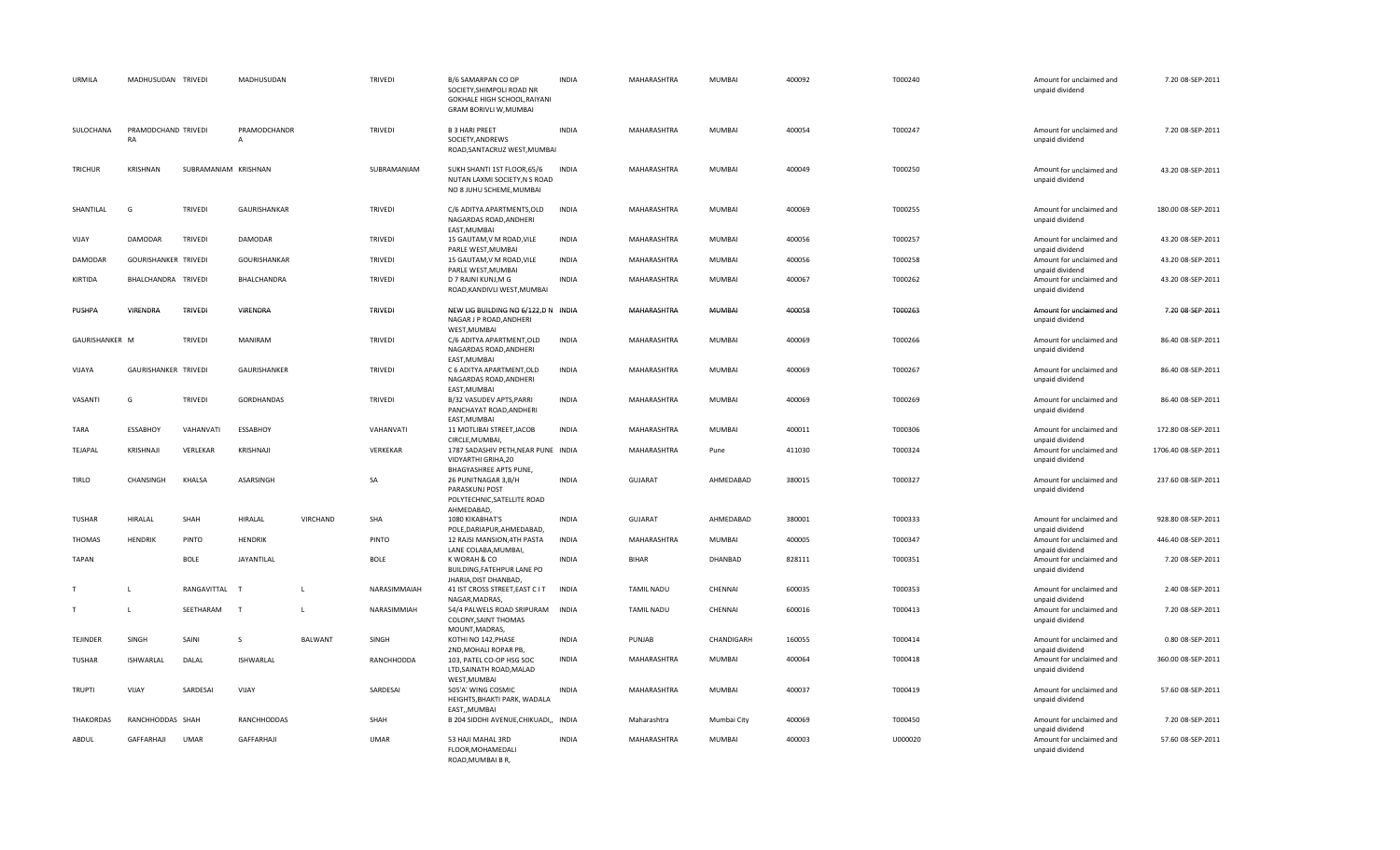| UNITED           | COMMERCIAL      | BANK          | COMMERCIAL              |               | BANK          | 13/22 KEMPEGOWDA<br>ROAD, BENGALORE,                                                            | <b>INDIA</b> | KARNATAKA      | BANGALORE     | 560009 | U000029 | Amount for unclaimed and                                       | 21.60 08-SEP-2011 |
|------------------|-----------------|---------------|-------------------------|---------------|---------------|-------------------------------------------------------------------------------------------------|--------------|----------------|---------------|--------|---------|----------------------------------------------------------------|-------------------|
| <b>NERGISH</b>   | <b>BEHRAM</b>   | <b>UNWALA</b> | <b>BEHRAM</b>           |               | UNWALA        | GAZDAR HOUSE, 45 BHULABHAI<br>DESAI ROAD, MUMBAI,                                               | <b>INDIA</b> | MAHARASHTRA    | MUMBAI        | 400026 | U000032 | unpaid dividend<br>Amount for unclaimed and<br>unpaid dividend | 43.20 08-SEP-2011 |
| NERGISH          | <b>BEHRAM</b>   | <b>UNWALA</b> | <b>BEHRAM</b>           |               | <b>UNWALA</b> | GAZDAR HOUSE, 45 BHULABHAI<br>DESAI ROAD, MUMBAI,                                               | <b>INDIA</b> | MAHARASHTRA    | MUMBAI        | 400026 | U000033 | Amount for unclaimed and<br>unpaid dividend                    | 43.20 08-SEP-2011 |
| BEHRAM           | <b>BURJORJI</b> | UNWALA        | <b>BURJORJI</b>         |               | UNWALA        | GAZDAR HOUSE, 45 BHULABHAI<br>DESAI ROAD, MUMBAI,                                               | INDIA        | MAHARASHTRA    | MUMBAI        | 400026 | U000034 | Amount for unclaimed and<br>unpaid dividend                    | 43.20 08-SEP-2011 |
| BEHRAM           | <b>BURJORJI</b> | <b>UNWALA</b> | <b>BURJORJI</b>         |               | UNWALA        | GAZDAR HOUSE, 45 BHULABHAI<br>DESAI ROAD, MUMBAI,                                               | INDIA        | MAHARASHTRA    | MUMBAI        | 400026 | U000035 | Amount for unclaimed and<br>unpaid dividend                    | 43.20 08-SEP-2011 |
| MANECK           | <b>BEHRAM</b>   | <b>UNWALA</b> | <b>BEHRAM</b>           |               | <b>UNWALA</b> | GAZDAR HOUSE, 45 BHULABHAI<br>DESAI ROAD, MUMBAI,                                               | <b>INDIA</b> | MAHARASHTRA    | <b>MUMBAI</b> | 400026 | U000036 | Amount for unclaimed and<br>unpaid dividend                    | 43.20 08-SEP-2011 |
| MANECK           | <b>BEHRAM</b>   | UNWALA        | <b>BEHRAM</b>           |               | <b>UNWALA</b> | GAZDAR HOUSE, 45 BHULABHAI<br>DESAI ROAD, MUMBAI,                                               | INDIA        | MAHARASHTRA    | MUMBAI        | 400026 | U000037 | Amount for unclaimed and<br>unpaid dividend                    | 43.20 08-SEP-2011 |
| MANECK           | <b>BEHRAM</b>   | UNWALA        | <b>BEHRAM</b>           |               | UNWALA        | GAZDAR HOUSE, 45 BHULABHAI<br>DESAI ROAD, MUMBAI,                                               | INDIA        | MAHARASHTRA    | MUMBAI        | 400026 | U000038 | Amount for unclaimed and<br>unpaid dividend                    | 43.20 08-SEP-2011 |
| ABID             | EBRAHIM         | <b>UNWALA</b> | EBRAHIM                 |               | UNWALA        | 38 NOMAN MANZIL IIND FLOOR R INDIA<br>NO 10, SAIFEE JUBILEE<br>STREET, MUMBAI,                  |              | MAHARASHTRA    | MUMBAI        | 400003 | U000042 | Amount for unclaimed and<br>unpaid dividend                    | 7.20 08-SEP-2011  |
| MANECK           | <b>BEHRAM</b>   | <b>UNWALA</b> | <b>BEHRAM</b>           |               | UNWALA        | CARLTON TERRACE, 35 C<br><b>BHULABHAI DESAI</b>                                                 | <b>INDIA</b> | MAHARASHTRA    | MUMBAI        | 400026 | U000047 | Amount for unclaimed and<br>unpaid dividend                    | 43.20 08-SEP-2011 |
| MANECK           | <b>BEHRAM</b>   | <b>UNWALA</b> | <b>BEHRAM</b>           |               | UNWALA        | ROAD, MUMBAI,<br>CARLTON TERRACE, 35 C<br><b>BHULABHAI DESAI</b>                                | <b>INDIA</b> | MAHARASHTRA    | MUMBAI        | 400026 | U000048 | Amount for unclaimed and<br>unpaid dividend                    | 43.20 08-SEP-2011 |
| NERGISH          | <b>BEHRAM</b>   | <b>UNWALA</b> | <b>BEHRAM</b>           |               | UNWALA        | ROAD, MUMBAI,<br>CARLTON TERRACE, 35 C<br><b>BHULABHAI DESAI</b>                                | <b>INDIA</b> | MAHARASHTRA    | MUMBAI        | 400026 | U000049 | Amount for unclaimed and<br>unpaid dividend                    | 43.20 08-SEP-2011 |
| MANECK           | <b>BEHRAM</b>   | <b>UNWALA</b> | <b>BEHRAM</b>           |               | UNWALA        | ROAD, MUMBAI,<br>CARLTON TERRACE, 35 C<br><b>BHULABHAI DESAI</b>                                | <b>INDIA</b> | MAHARASHTRA    | MUMBAI        | 400026 | U000050 | Amount for unclaimed and<br>unpaid dividend                    | 43.20 08-SEP-2011 |
| BEHRAM           | <b>BURJORJI</b> | UNWALA        | <b>BURJORJI</b>         |               | <b>UNWALA</b> | ROAD, MUMBAI,<br>CARLTON TERRACE, 35 C<br><b>BHULABHAI DESAI</b><br>ROAD, MUMBAI,               | <b>INDIA</b> | MAHARASHTRA    | MUMBAI        | 400026 | U000051 | Amount for unclaimed and<br>unpaid dividend                    | 43.20 08-SEP-2011 |
| NERGISH          | <b>BEHRAM</b>   | <b>UNWALA</b> | <b>BEHRAM</b>           |               | <b>UNWALA</b> | CARLTON TERRACE, 35 C B DESAI                                                                   | INDIA        | MAHARASHTRA    | MUMBAI        | 400026 | U000052 | Amount for unclaimed and                                       | 43.20 08-SEP-2011 |
| BEHRAM           | <b>BURJORJI</b> | <b>UNWALA</b> | <b>BURJORJI</b>         |               | UNWALA        | ROAD, MUMBAI,<br>CARLTON TERRACE, 35 C<br><b>BHULABHAI DESAI</b>                                | <b>INDIA</b> | MAHARASHTRA    | MUMBAI        | 400026 | U000055 | unpaid dividend<br>Amount for unclaimed and<br>unpaid dividend | 43.20 08-SEP-2011 |
| <b>BANOO</b>     | <b>MINOO</b>    | UNVALA        | <b>MINOO</b>            |               | <b>UNVALA</b> | ROAD, MUMBAI,<br>A 20 CUSROW BAUG, COLABA<br>CAUSEWAY, MUMBAI,                                  | <b>INDIA</b> | MAHARASHTRA    | MUMBAI        | 400039 | U000056 | Amount for unclaimed and<br>unpaid dividend                    | 14.40 08-SEP-2011 |
| <b>USHA</b>      | KRISHNALAL      | DALAL         | KRISHNALAL              |               | DALAL         | VIRESHWAR DARSHAN, BLDG NO 5 INDIA<br>1ST FLR, GANGARAM BHAVAN,<br>INDULKAR MARG, VILE PARLE E, |              | MAHARASHTRA    | <b>MUMBAI</b> | 400057 | U000096 | Amount for unclaimed and<br>unpaid dividend                    | 43.20 08-SEP-2011 |
| U                | SRINIVAS        | RAO           | U                       | NARSINGH      | RAO           | MUMBAI.<br>23-6-868, SHA-ALI-                                                                   | <b>INDIA</b> | ANDHRA PRADESH | HYDERABAD     | 500265 | U000138 | Amount for unclaimed and                                       | 7.20 08-SEP-2011  |
| USHA             | <b>VIKAS</b>    | <b>WADIA</b>  | <b>VIKAS</b>            | $\mathsf{R}$  | WADIA         | BANDA, HYDERABAD,<br>FLAT NO 5 'C' WING, BLDG NO A2<br>AVADHOOT NAGAR SHIVAJI                   | <b>INDIA</b> | MAHARASHTRA    | MUMBAI        | 400068 | U000206 | unpaid dividend<br>Amount for unclaimed and<br>unpaid dividend | 43.20 08-SEP-2011 |
| <b>USHAKKALA</b> | LAXMAN          | PATIL         | LAXMAN                  | <b>MUKUND</b> | PATIL         | ROAD, DAHISAR (W),<br>AT NARINGI, POST CHANDANSAR INDIA<br>VIA VIRAR (W R), TAL VASAI           |              | MAHARASHTRA    | Thane         | 401303 | U000207 | Amount for unclaimed and<br>unpaid dividend                    | 64.80 08-SEP-2011 |
| <b>USHABEN</b>   |                 | CHAUHAN       | MAHENDRA                |               | CHAUHAN       | (BASSEIN) DIST,<br>BLOCK 171/1 CATAGORY<br>III, SECTOR NO 30, GANDHINAGAR<br><b>GUJARAT</b>     | <b>INDIA</b> | GUJARAT        | AHMEDABAD     | 382030 | U000218 | Amount for unclaimed and<br>unpaid dividend                    | 7.20 08-SEP-2011  |
| UTTAM            | DADA            | GORE          | <b>DADA</b>             |               | GORE          | RAJ PRAKASH CHEMICALS<br>LTD,1104 MITTAL<br>CHAMBERS, NARIMAN POINT                             | <b>INDIA</b> | MAHARASHTRA    | <b>MUMBAI</b> | 400021 | U000226 | Amount for unclaimed and<br>unpaid dividend                    | 7.20 08-SEP-2011  |
| <b>USHAH</b>     |                 | NIRANJAN      | MR                      |               | NIRANJAN      | MUMBAI,<br>9 HARIHAR LOVEBAUG<br>SOCIETY, NEW GIRDHAR PARK<br>KHANCHO, AMBAWADI, AHMEDAB        | <b>INDIA</b> | GUJARAT        | AHMEDABAD     | 380006 | U000256 | Amount for unclaimed and<br>unpaid dividend                    | 57.60 08-SEP-2011 |
| VASUMATI         |                 |               | DHARAMCHAND DHARAMCHAND |               | DHARAMCHAND   | AD<br>C/O DHARAMCHAND<br>BALUBHAI, SOLANKIBHUVAN<br>ROOM NO 10, DAULAT NAGAR                    | <b>INDIA</b> | MAHARASHTRA    | <b>MUMBAI</b> | 400066 | V000003 | Amount for unclaimed and<br>unpaid dividend                    | 36.00 08-SEP-2011 |
| GOVINDLAL        | TULSIDAS        | VAKHARIA      | <b>TULSIDAS</b>         | GANGARAM      | VA            | ROAD NO 1, BORIVLI E MUMBAI<br>29 C DONGERSEY ROAD, MALABAR INDIA<br>HILL, MUMBAI,              |              | MAHARASHTRA    | <b>MUMBAI</b> | 400006 | V000006 | Amount for unclaimed and<br>unpaid dividend                    | 14.40 08-SEP-2011 |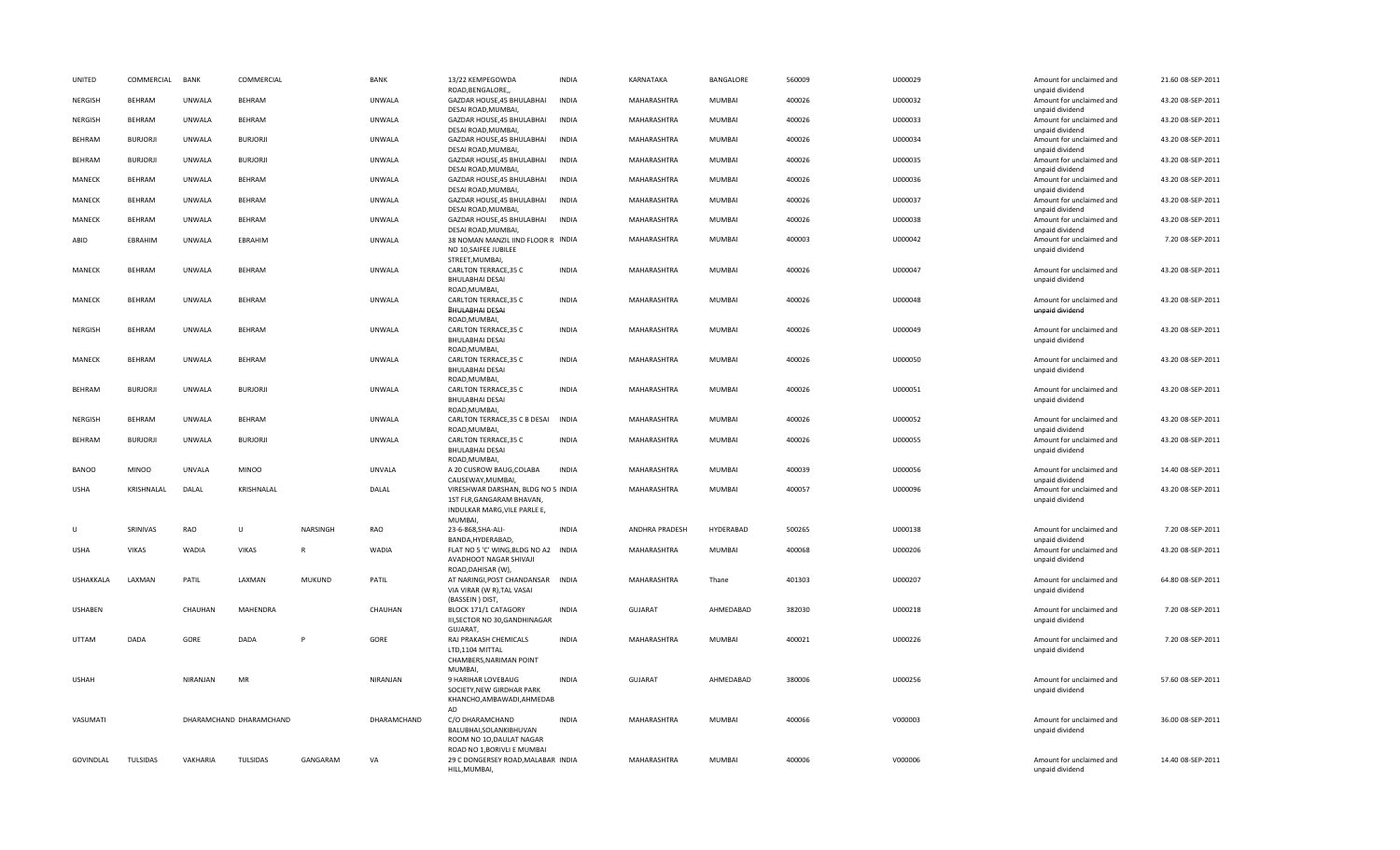| <b>NARGIS</b>   | JAMSHED                                   | VATCHA               | JAMSHED                 |                  | VATCHA          | 5TH FLOOR PALLONJI HOUSE, 35<br>NEW CHARNI ROAD, MUMBAI,                                                 | <b>INDIA</b> | MAHARASHTRA    | <b>MUMBAI</b> | 400004 | V000007 | Amount for unclaimed and<br>unpaid dividend                    | 165.60 08-SEP-2011 |
|-----------------|-------------------------------------------|----------------------|-------------------------|------------------|-----------------|----------------------------------------------------------------------------------------------------------|--------------|----------------|---------------|--------|---------|----------------------------------------------------------------|--------------------|
| DHUN            | FRAMROSE                                  | VACHA                | FRAMROZE                |                  | VACHA           | RM NO 79 4TH FLR, HERABAI PETIT INDIA<br><b>BLDG, OPP GRANT ROAD</b>                                     |              | MAHARASHTRA    | <b>MUMBAI</b> | 400007 | V000011 | Amount for unclaimed and<br>unpaid dividend                    | 79.20 08-SEP-2011  |
|                 | ABDULHUSAIN AKBARBHAISAH VAJIHUDDIN<br>EB |                      | AKBARBHAISAHEB          |                  | VAJIHUDDIN      | STATION, MUMBAI<br>C/O INDIA HARDWARE &<br>CHEMICAL CO,11 BANK STREET                                    | <b>INDIA</b> | MAHARASHTRA    | <b>MUMBAI</b> | 400001 | V000013 | Amount for unclaimed and<br>unpaid dividend                    | 14.40 08-SEP-2011  |
|                 | BOMANSHAW RUSTAMBAMAN VAKIL               |                      | <b>RUSTOM</b>           | <b>BOMANSHAW</b> | VAK             | FORT, MUMBAI,<br>ROXANA 2ND FLOOR, 109 QUEENS INDIA                                                      |              | MAHARASHTRA    | <b>MUMBAI</b> | 400001 | V000014 | Amount for unclaimed and                                       | 79.20 08-SEP-2011  |
| NANALAL         | SHAW<br>THACKERSEY                        | VADGAMA              | THACKERSEY              |                  | VADGAMA         | ROAD, MUMBAI,<br>211, MASTER MILIND IV, ROYAL<br>PALMS ESTATE, AREY MILK<br>COLONY GOREGAON              | INDIA        | MAHARASHTRA    | <b>MUMBAI</b> | 400065 | V000017 | unpaid dividend<br>Amount for unclaimed and<br>unpaid dividend | 115.20 08-SEP-2011 |
| NARIMAN         | <b>BOMANJI</b>                            | VATCHA               | BOMANJI                 |                  | VATCHA          | EAST, MUMBAI<br>TAFTI BLDG, BELOW FRERE                                                                  | <b>INDIA</b> | MAHARASHTRA    | <b>MUMBAI</b> | 400007 | V000019 | Amount for unclaimed and                                       | 374.40 08-SEP-2011 |
| PIROZ           | FRAMROZ                                   | VATCHA               | FRAMROZ                 |                  | VATCHA          | BRIDGE, GRANT ROAD MUMBAI,<br>13 3RD MARINE LINES, DHOBI                                                 | <b>INDIA</b> | MAHARASHTRA    | <b>MUMBAI</b> | 400002 | V000023 | unpaid dividend<br>Amount for unclaimed and                    | 122.40 08-SEP-2011 |
| <b>MANUBHAI</b> | JAYANTILAL                                | VAKHARIA             | JAYANTILAL              |                  | VAKHARIA        | TALAO, MUMBAI,<br>1588 VINCHHINI POLE, MANDAVI INDIA<br>STREET, AHMEDABAD,                               |              | <b>GUJARAT</b> | AHMEDABAD     | 370465 | V000026 | unpaid dividend<br>Amount for unclaimed and<br>unpaid dividend | 57.60 08-SEP-2011  |
| VALIBHOY        |                                           | ESMAILII             | <b>ESMAILII</b>         |                  | <b>ESMAILII</b> | LEHERI HOUSE C BLOCK 2ND<br>FLOOR,81 MOHAMEDALI<br>ROAD, MUMBAI 3,                                       | <b>INDIA</b> | MAHARASHTRA    | <b>MUMBAI</b> | 400003 | V000030 | Amount for unclaimed and<br>unpaid dividend                    | 57.60 08-SEP-2011  |
| <b>DINOO</b>    | RUSTOMJI                                  | VAJIFDAR             | RUSTOMJI                | NAVROJI          | VAZ             | KELANI VAKHAR STREET, 2ND<br>FLOOR, KANPITH, SURAT 1                                                     | <b>INDIA</b> | <b>GUJARAT</b> | SURAT         | 395003 | V000033 | Amount for unclaimed and<br>unpaid dividend                    | 7.20 08-SEP-2011   |
| KALPATHI        | RAMAIYER                                  | VARADARAJAN RAMAIYER |                         |                  | VARADARAJAN     | KALYANKRISHNA IYER<br>HOUSE, GANPAT HIGH SCHOOL                                                          | <b>INDIA</b> | KERALA         | CALICUT       | 673001 | V000035 | Amount for unclaimed and<br>unpaid dividend                    | 43.20 08-SEP-2011  |
| TEHMI           | SOLI                                      | VAJIFDAR             | SOLI                    |                  | VAJIFDAR        | ROAD, CHALAPURAM POST<br>CALICUT, KERALA STATE<br>41 SHUBH NIVAS 3RD<br>FLOOR, KARELWADI                 | <b>INDIA</b> | MAHARASHTRA    | <b>MUMBAI</b> | 400002 | V000039 | Amount for unclaimed and<br>unpaid dividend                    | 86.40 08-SEP-2011  |
| D               |                                           | VALLIAMMAL           | A                       |                  | DEVRAJAN        | THAKURDWAR, MUMBAI,<br>2/101 SHUBHARAMBH<br>COMPLEX, PHASE I KOKNIPADA                                   | <b>INDIA</b> | MAHARASHTRA    | Thane         | 400607 | V000049 | Amount for unclaimed and<br>unpaid dividend                    | 43.20 08-SEP-2011  |
| ZELAM           | PRABHAT                                   | VAIDYA               | PRABHAT                 |                  | VAIDYA          | MARG, MANPADA, THANE WEST<br>34 JAYASHREE, 75 ABDUL GAFFAR INDIA<br>KHAN ROAD, WORLI SEA<br>FACE, MUMBAI |              | MAHARASHTRA    | <b>MUMBAI</b> | 400030 | V000051 | Amount for unclaimed and<br>unpaid dividend                    | 50.40 08-SEP-2011  |
| CYRUS           | ERACH                                     | VAGHAIWALLA ERACH    |                         |                  | VAGHAIWALLA     | NANABHOY CHAMBERS, GUNBOW INDIA<br>STREET FORT, MUMBAI,                                                  |              | MAHARASHTRA    | <b>MUMBAI</b> | 400001 | V000052 | Amount for unclaimed and<br>unpaid dividend                    | 7.20 08-SEP-2011   |
| SHASHIKANT      | VASANT                                    | VAIDYA               | VASANT                  |                  | VAIDYA          | 1/53 ANGREWADI, V P<br>ROAD, MUMBAI,                                                                     | INDIA        | MAHARASHTRA    | <b>MUMBAI</b> | 400004 | V000054 | Amount for unclaimed and<br>unpaid dividend                    | 43.20 08-SEP-2011  |
| SHRIKANT        | VASANT                                    | VAIDYA               | VASANT                  |                  | VAIDYA          | 1/53 ANGREWADI, V P<br>ROAD, MUMBAI,                                                                     | INDIA        | MAHARASHTRA    | <b>MUMBAI</b> | 400004 | V000055 | Amount for unclaimed and<br>unpaid dividend                    | 43.20 08-SEP-2011  |
| SHIRISH         | NATWARLAL                                 | VAKIL                | NATWARLAL               |                  | VAKIL           | SCINDIA COLONY FLAT NO F/49-<br>50,2ND FLOOR SIR N V                                                     | <b>INDIA</b> | MAHARASHTRA    | <b>MUMBAI</b> | 400069 | V000062 | Amount for unclaimed and<br>unpaid dividend                    | 14.40 08-SEP-2011  |
| MANISHA         | SHASHIKANT                                | VAIDYA               | SHASHIKANT              |                  | VAIDYA          | ROAD, ANDHERI E, MUMBAI<br>1/53 ANGREWADI, V P<br>ROAD, GIRGAUM, MUMBAI                                  | INDIA        | MAHARASHTRA    | <b>MUMBAI</b> | 400004 | V000065 | Amount for unclaimed and                                       | 7.20 08-SEP-2011   |
| YASMIN          |                                           |                      | VALIMAHOMED VALIMAHOMED |                  | VALIMAHOMED     | 2ND NOWROJI HILL ROAD,5<br>NOORANI MANZIL, 2ND FLOOR<br>ROOM NO 35, DONGRI MUMBAI                        | <b>INDIA</b> | MAHARASHTRA    | <b>MUMBAI</b> | 400009 | V000066 | unpaid dividend<br>Amount for unclaimed and<br>unpaid dividend | 244.80 08-SEP-2011 |
| TILAKRAJ        |                                           | VARMA                | RAMLAL                  |                  | VARMA           | DHARMARAJ BLDG 3RD<br>FLOOR, FLAT NO 306 VISHAL<br>NAGAR, MARVE ROAD MALAD                               | INDIA        | MAHARASHTRA    | <b>MUMBAI</b> | 400064 | V000067 | Amount for unclaimed and<br>unpaid dividend                    | 43.20 08-SEP-2011  |
| ASHA            |                                           | VARMA                | TILAKRAJ                |                  | VARMA           | W,MUMBAI<br>FLAT N 33, NHAVA<br>APARTMENTS, SECTOR 6 C B                                                 | <b>INDIA</b> | MAHARASHTRA    | Thane         | 400614 | V000068 | Amount for unclaimed and<br>unpaid dividend                    | 28.80 08-SEP-2011  |
|                 | VASANTHA                                  | DEVI                 |                         |                  | RATHINAVEL      | D, NEW MUMBAI<br>C/O R SOMASUNDRAM, CHHEDA<br>BHAVAN, NEAR MASJID<br>STN, MUMBAI                         | <b>INDIA</b> | MAHARASHTRA    | <b>MUMBAI</b> | 400009 | V000076 | Amount for unclaimed and<br>unpaid dividend                    | 43.20 08-SEP-2011  |
| SIRAJ           |                                           | VALIMAHOMED MR       |                         |                  | VALIMAHOMED     | 2ND NOWROJI HILL ROAD,5<br>NOORANI MANZIL, 2ND FLOOR<br>ROOM NO 35.DONGRI MUMBAI                         | <b>INDIA</b> | MAHARASHTRA    | <b>MUMBAI</b> | 400009 | V000078 | Amount for unclaimed and<br>unpaid dividend                    | 172.80 08-SEP-2011 |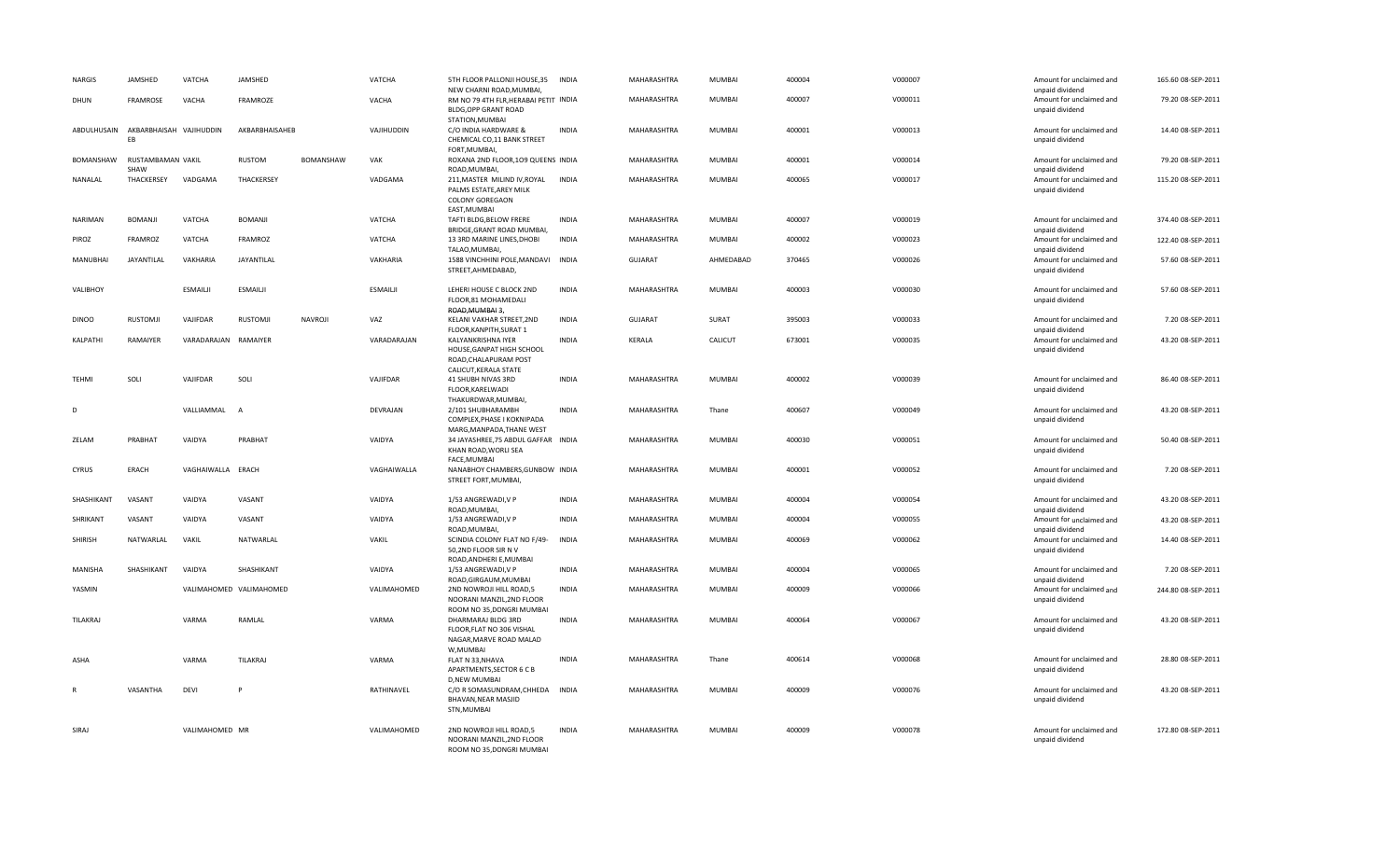| KHUSHMAN     | MANJULAL                     | VAKIL    | MANJULAL                | VAKIL       | 4 B RAVALPINDIWALA<br>BLDG, TRIBHUVAN ROAD, MUMBAI,                                           | <b>INDIA</b> | MAHARASHTRA        | MUMBAI        | 400004 | V000081 | Amount for unclaimed and<br>unpaid dividend | 60.00 08-SEP-2011  |
|--------------|------------------------------|----------|-------------------------|-------------|-----------------------------------------------------------------------------------------------|--------------|--------------------|---------------|--------|---------|---------------------------------------------|--------------------|
| PRAVINA      | GAJENDRAPRAS VAISHANAV<br>AD |          | GAJENDRAPRASAD          | VAISHANAV   | 5 MANGLYAM SOCIETY, SURENDRA INDIA<br>MANGALDAS ROAD, AHMEDABAD,                              |              | GUJARAT            | AHMEDABAD     | 380015 | V000082 | Amount for unclaimed and<br>unpaid dividend | 14.40 08-SEP-2011  |
| TARINI       |                              | VAIDYA   | $\overline{A}$<br>-S    | VAIDYA      | C/O GENL A S VAIDYA, AROHI, 47/3 INDIA<br>KOREGAON PARK, PUNE                                 |              | MAHARASHTRA        | Pune          | 411001 | V000088 | Amount for unclaimed and<br>unpaid dividend | 180.00 08-SEP-2011 |
| PHEROZ       | <b>BYRAMJI</b>               | VACHHA   | BYRAMJI                 | VACHHA      | 24 B HAMAM STREET, FORT<br>MUMBAI,                                                            | <b>INDIA</b> | MAHARASHTRA        | MUMBAI        | 400001 | V000093 | Amount for unclaimed and<br>unpaid dividend | 187.20 08-SEP-2011 |
| VASANT       | GANESH                       | VAIDYA   | GANESH                  | VAIDYA      | 1/53 ANGREWADI, V P<br>ROAD, GIRGAUM, MUMBAI                                                  | <b>INDIA</b> | MAHARASHTRA        | MUMBAI        | 400004 | V000096 | Amount for unclaimed and<br>unpaid dividend | 43.20 08-SEP-2011  |
| SUMATI       | VASANT                       | VAIDYA   | VASANT                  | VAIDYA      | 1/53 ANGREWADI, V P<br>ROAD, GIRGAUM, MUMBAI                                                  | <b>INDIA</b> | MAHARASHTRA        | MUMBAI        | 400004 | V000097 | Amount for unclaimed and<br>unpaid dividend | 43.20 08-SEP-2011  |
| SARLA        | $\mathsf{R}$                 | VAKIL    | RAJAN                   | VAKIL       | 34 GURUCHHAYA CO OP SOCY, 5TH INDIA<br>FLOOR FLAT NO 58, MANISH<br>NAGAR ANDHERI WEST, MUMBAI |              | MAHARASHTRA        | MUMBAI        | 400058 | V000098 | Amount for unclaimed and<br>unpaid dividend | 43.20 08-SEP-2011  |
| KUNAL        | $\mathsf{R}$                 | VAKIL    | RAJEN                   | VAKIL       | 34 GURUCHHAYA CO OP SOCY, 5TH INDIA<br>FLOOR FLAT NO 58, MANISH<br>NAGAR ANDHERI WEST, MUMBAI |              | MAHARASHTRA        | MUMBAI        | 400058 | V000099 | Amount for unclaimed and<br>unpaid dividend | 43.20 08-SEP-2011  |
| <b>KUNAL</b> | $\mathsf{R}$                 | VAKIL    | RAJEN                   | VAKIL       | 34 GURUCHHAYA CO OP SOCY, 5TH INDIA<br>FLOOR FLAT NO 58, MANISH<br>NAGAR ANDHERI WEST, MUMBAI |              | MAHARASHTRA        | MUMBAI        | 400058 | V000100 | Amount for unclaimed and<br>unpaid dividend | 43.20 08-SEP-2011  |
| RAJEN        | C                            | VAKIL    | CHANDRAKANT             | VAKIL       | 34 GURUCHHAYA CO OP SOCY, 5TH INDIA<br>FLOOR FLAT NO 58, MANISH<br>NAGAR ANDHERI WEST, MUMBAI |              | MAHARASHTRA        | <b>MUMBAI</b> | 400058 | V000101 | Amount for unclaimed and<br>unpaid dividend | 43.20 08-SEP-2011  |
| SARLA        | $\mathsf{R}$                 | VAKIL    | RAJEN                   | VAKIL       | B-28 FIRST FLOOR, GALI NO. 5<br>(POST OFFICE WALI GALI), SOUTH<br>ANARKALI, DELHI             | <b>INDIA</b> | DELHI              | DELHI         | 110051 | V000102 | Amount for unclaimed and<br>unpaid dividend | 43.20 08-SEP-2011  |
| SOHINI       | <b>SHIRISH</b>               | VAKIL    | SHIRISH                 | VAKIL       | SCINDIA COLONY FLAT NO F/49-<br>50,2ND FLOOR SIR N V<br>ROAD, ANDHERI E, MUMBAI               | <b>INDIA</b> | <b>MAHARASHTRA</b> | <b>MUMBAI</b> | 400069 | V000103 | Amount for unclaimed and<br>unpaid dividend | 43.20 08-SEP-2011  |
| SHIRISH      | NATWARLAL                    | VAKIL    | NATWARLAL               | VAKIL       | DHARMARAJ BLDG 3RD<br>FLOOR, FLAT NO 306 VISHAL<br>NAGAR, MARVE ROAD MALAD<br>W, MUMBAI       | <b>INDIA</b> | MAHARASHTRA        | <b>MUMBAI</b> | 400064 | V000105 | Amount for unclaimed and<br>unpaid dividend | 43.20 08-SEP-2011  |
| SARLA        |                              | VASUDEVA | MR                      | VASUDEVA    | 11 U F TANSEN MARG, BENGALI<br>MARKET, NEW DELHI,                                             | <b>INDIA</b> | DELHI              | DELHI         | 110001 | V000106 | Amount for unclaimed and<br>unpaid dividend | 79.20 08-SEP-2011  |
| BAMANSHAW    | RUSTOMBAMAN VAKIL<br>SHAW    |          | RUSTOM                  | VAKIL       | ROXANA, 2ND FLOOR, MAHARISHI INDIA<br>KARVE ROAD, FORT, MUMBAI,,                              |              | MAHARASHTRA        | MUMBAI        | 400020 | V000108 | Amount for unclaimed and<br>unpaid dividend | 7.20 08-SEP-2011   |
| <b>GUL</b>   | SHEWAKRAM                    | VASWANI  | SHEWAKRAM               | VASWANI     | SATYANARAN BHAWAN, SHAHPUR INDIA<br>MILL COMPOUND, AHMEDABAD,                                 |              | <b>GUJARAT</b>     | AHMEDABAD     | 380001 | V000110 | Amount for unclaimed and<br>unpaid dividend | 115.20 08-SEP-2011 |
| KIRTIKUMAR   | <b>JAMNADAS</b>              | VED      | JAMNADAS                | VED         | GEETA GRAHA 2ND FLOOR ROOM INDIA<br>NO 48,4 PICKET ROAD, MUMBAI,                              |              | MAHARASHTRA        | MUMBAI        | 400002 | V000127 | Amount for unclaimed and<br>unpaid dividend | 7.20 08-SEP-2011   |
| SHAKUNTALA   | LALJI                        | VED      | LALJI                   | VED         | ANAND MANGAL HOUS<br>SOCY, BLOCK NO 52 5TH<br>FLOOR, JAMBLI GULLY BORIVLI<br>WEST, MUMBAI     | <b>INDIA</b> | MAHARASHTRA        | MUMBAI        | 400092 | V000132 | Amount for unclaimed and<br>unpaid dividend | 7.20 08-SEP-2011   |
| SHRIPAD      | KRISHNAJI                    | VELANKAR | KRISHNAJI               | VELANKAR    | RAGHUKUL 2ND FLOOR, DR<br>RAJENDRA PRASAD ROAD,<br>RAMNAGAR, DOMBIVLI EAST, DIST<br>THANA,    | <b>INDIA</b> | MAHARASHTRA        | Thane         | 421201 | V000135 | Amount for unclaimed and<br>unpaid dividend | 36.00 08-SEP-2011  |
| JAYASHREE    | SHRIPAD                      | VELANKAR | SHRIPAD                 | VELANKAR    | RAGHUKUL 2ND FLOOR, DR<br>RAJENDRA PRASAD ROAD,<br>RAMNAGAR, DOMBIVLI EAST, DIST<br>THANA,    | <b>INDIA</b> | MAHARASHTRA        | Thane         | 421201 | V000136 | Amount for unclaimed and<br>unpaid dividend | 36.00 08-SEP-2011  |
| VIRBALA      |                              |          | CHANDRAKANT CHANDRAKANT | CHANDRAKANT | FLAT NO 59 B WING 6TH<br>FLOOR, GITA PANDITA RAMABAI<br>ROAD, GAMDEVI MUMBAI,                 | <b>INDIA</b> | MAHARASHTRA        | MUMBAI        | 400007 | V000150 | Amount for unclaimed and<br>unpaid dividend | 266.40 08-SEP-2011 |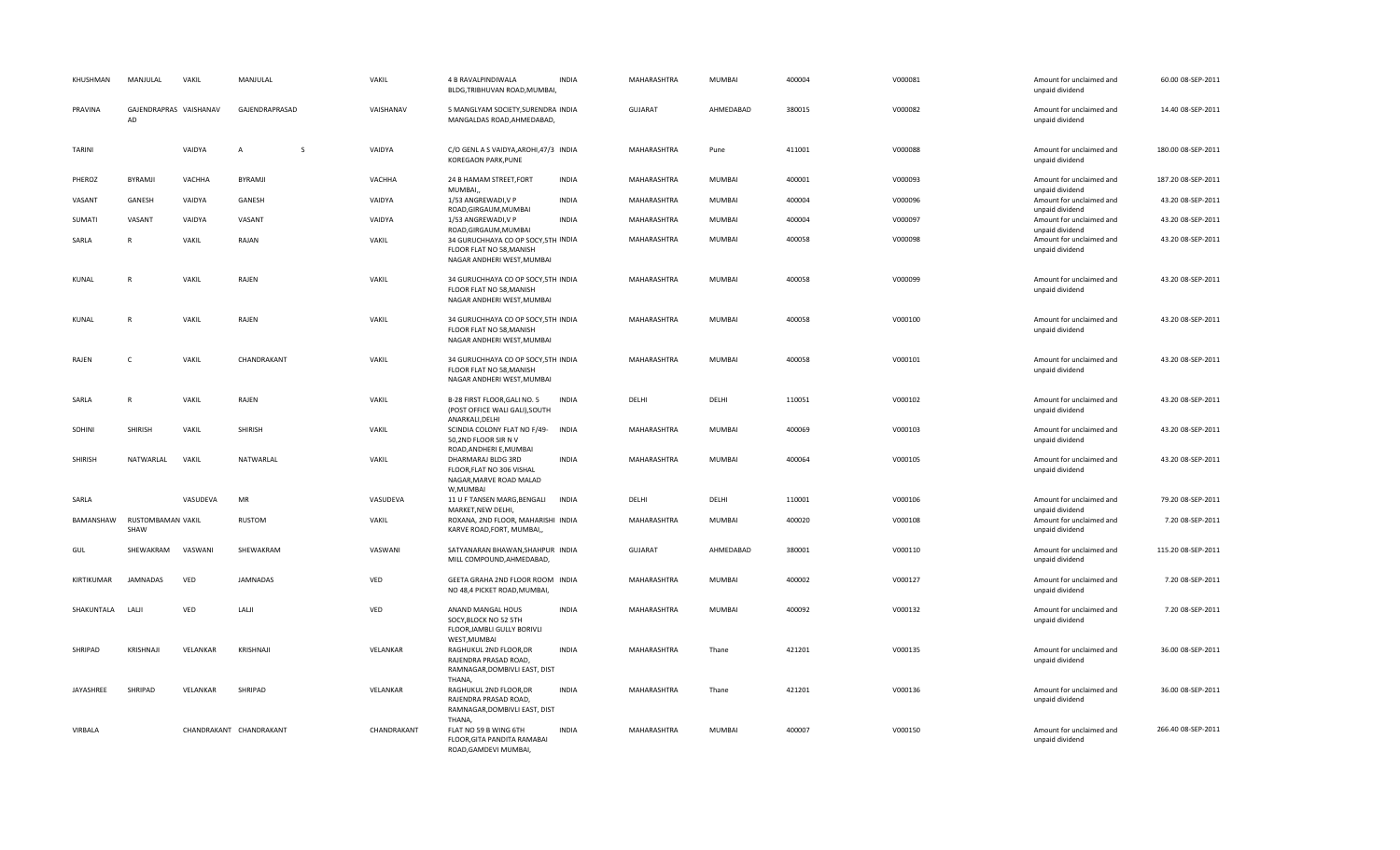| VISALAKSHY    |                               | AMMAL              | CHANDU          |              | AMMAL              | C/O MR G S KRISHNAN, 37 RIKHI<br>BHUVAN,L N ROAD<br>MATUNGA, MUMBAI                                                          | INDIA        | MAHARASHTRA        | MUMBAI        | 400019 | V000167 | Amount for unclaimed and<br>unpaid dividend                    | 43.20 08-SEP-2011   |
|---------------|-------------------------------|--------------------|-----------------|--------------|--------------------|------------------------------------------------------------------------------------------------------------------------------|--------------|--------------------|---------------|--------|---------|----------------------------------------------------------------|---------------------|
| <b>HEENA</b>  | <b>ASHOK</b>                  | VIBHAKAR           | <b>ASHOK</b>    |              | VIBHAKAR           | 5 MANGAL<br>BHAWAN, MANCHHUBHAI<br>ROAD, MALAD EAST, MUMBAI                                                                  | <b>INDIA</b> | MAHARASHTRA        | MUMBAI        | 400064 | V000171 | Amount for unclaimed and<br>unpaid dividend                    | 115.20 08-SEP-2011  |
| ASHUTOSH      | SATYAPRASAD                   | VORA               | SATYAPRASAD     |              | VORA               | 701 BAPA SHASTRI S POLE, SANKDI INDIA<br>S SHERI, AHMEDABAD,                                                                 |              | <b>GUJARAT</b>     | AHMEDABAD     | 380001 | V000192 | Amount for unclaimed and<br>unpaid dividend                    | 7.20 08-SEP-2011    |
| VYAS          | NIRANJAN                      | ANUPRAM            | ANUPRAM         |              | ANUPRAM            | 102 B MEENA<br>APARTMENTS, KASTURBA ROAD                                                                                     | <b>INDIA</b> | MAHARASHTRA        | MUMBAI        | 400064 | V000203 | Amount for unclaimed and<br>unpaid dividend                    | 223.20 08-SEP-2011  |
| JAYAPRAKASH   | NIRANJAN                      | VYAS               | NIRANJAN        |              | VYAS               | MALAD, MUMBAI,<br>102 B MEENA<br>APARTMENT, KASTURBA ROAD                                                                    | <b>INDIA</b> | MAHARASHTRA        | MUMBAI        | 400064 | V000205 | Amount for unclaimed and<br>unpaid dividend                    | 223.20 08-SEP-2011  |
| JAGANATH      | KISANLAL                      | VYAS               | KISANLAL        |              | VYAS               | MALAD, MUMBAI,<br>PANNALAL TERRACE ROOM NO<br>12,64 KUARI ROAD, MALAD                                                        | <b>INDIA</b> | MAHARASHTRA        | MUMBAI        | 400064 | V000207 | Amount for unclaimed and<br>unpaid dividend                    | 21.60 08-SEP-2011   |
| VASUDEO       | VISHNU                        | AKHAVE             | VISHNU          |              | AKHAVE             | EAST, MUMBAI<br>33/19 PRABHAT ROAD, POONA,,                                                                                  | <b>INDIA</b> | MAHARASHTRA        | Pune          | 411004 | V000244 | Amount for unclaimed and<br>unpaid dividend                    | 72.00 08-SEP-2011   |
| VASUDEO       | VISHNU                        | AKHAVE             | VISHNU          |              | AKHAVE             | 33/19 PRABHAT ROAD, POONA,,                                                                                                  | <b>INDIA</b> | MAHARASHTRA        | Pune          | 411004 | V000245 | Amount for unclaimed and<br>unpaid dividend                    | 396.00 08-SEP-2011  |
| VYAS          | NIRANJAN                      | ANUPRAM            | NIRANJAN        |              | ANUPRAM            | 102-B MEENA<br>APARTMENTS, KASTURBA                                                                                          | <b>INDIA</b> | MAHARASHTRA        | <b>MUMBAI</b> | 400064 | V000246 | Amount for unclaimed and<br>unpaid dividend                    | 712.80 08-SEP-2011  |
| <b>VISHNU</b> | <b>BHARAT</b>                 | PRABHU             | <b>BHARAT</b>   |              | PRABHU             | ROAD, MALAD W, MUMBAI<br>ATITHI CO-OP HSG SOC, BEHIND<br><b>BORAWKE COLLEGE</b><br>SHRIRAMPUR, DIST                          | <b>INDIA</b> | MAHARASHTRA        | Ahmednagar    | 413709 | V000248 | Amount for unclaimed and<br>unpaid dividend                    | 21.60 08-SEP-2011   |
| VEENA         | JASHWANTLAL JOLIA             |                    | JASHWANTLAL     |              | <b>JOLIA</b>       | AHMEDNAGAR,<br>502 KIRTI MANAR PLOT 3, SWAMI INDIA<br>VIVEKANAND ROAD, NEAR<br>AKBARALLY S STORES, SANTACRUZ<br>WEST, MUMBAI |              | MAHARASHTRA        | MUMBAI        | 400054 | V000252 | Amount for unclaimed and<br>unpaid dividend                    | 900.00 08-SEP-2011  |
| VASUDEO       | KESHAVRAO                     | <b>TADPATRIKAR</b> | KESHAVRAO       |              | <b>TADPATRIKAR</b> | AT & POST KOLHAR, TALUKA<br>SHRIRAMPUR, DIST                                                                                 | <b>INDIA</b> | MAHARASHTRA        | Ahmednagar    | 413710 | V000255 | Amount for unclaimed and<br>unpaid dividend                    | 108.00 08-SEP-2011  |
| VASANT        | PRALHAD                       | MAHAPURE           | PRALHAD         |              | <b>MAHAPURE</b>    | AHMEDNAGAR, KOLHAR<br>SARASWATI COLONY, WARD NO<br>7, AT AND P O SHRIRAMPUR, DIST<br>AHMEDNAGAR                              | <b>INDIA</b> | MAHARASHTRA        | Ahmednagar    | 413709 | V000258 | Amount for unclaimed and<br>unpaid dividend                    | 21.60 08-SEP-2011   |
| VINAYAK       | VANMALI                       | <b>BHATT</b>       | VANMALI         |              | BHATT              | 5 JAI MANGAL, RAFI AHMED<br>KIDWAI ROAD, KINGS                                                                               | <b>INDIA</b> | MAHARASHTRA        | MUMBAI        | 400019 | V000264 | Amount for unclaimed and<br>unpaid dividend                    | 72.00 08-SEP-2011   |
| VIJAYSINGH    | HANAMANTSIN RAJPUT<br>GH      |                    | JANAMANTSINGH N |              | RAJP               | CIRCLE, MUMBAI<br>PIRAMITAR ROAD DANDIA<br>BAZAR, BARODA, GUJARAT STATE,                                                     | <b>INDIA</b> | <b>GUJARAT</b>     | VADODARA      | 390001 | V000302 | Amount for unclaimed and<br>unpaid dividend                    | 540.00 08-SEP-2011  |
| VINEET        | SHRIKRISHNA                   | SHARMA             | SHRIKRISHNA     |              | <b>JAIGOPAL</b>    | 6 MADHAV KUNJ DIXIT ROAD, VILE INDIA<br>PARLE EAST, MUMBAI,                                                                  |              | MAHARASHTRA        | MUMBAI        | 400057 | V000307 | Amount for unclaimed and<br>unpaid dividend                    | 540.00 08-SEP-2011  |
|               | VISHNUPRASAD JAGJIVANDAS      | THAKER             | JAGJIVANDAS     | M            | THAKER             | A/9 OM NIKETAN FLAT, JAWAHAR INDIA<br>NAGAR, VASNA, AHMEDABAD                                                                |              | GUJARAT            | AHMEDABAD     | 380007 | V000324 | Amount for unclaimed and<br>unpaid dividend                    | 960.00 08-SEP-2011  |
| VINAY         | KUMARDEVCHA SHAH<br><b>ND</b> |                    | KUMARDEVCHAND   |              | SHAH               | 59/1 BAZARGATE<br>STREET, FORT, MUMBAI,                                                                                      | <b>INDIA</b> | <b>MAHARASHTRA</b> | MUMBAI        | 400001 | V000338 | Amount for unclaimed and<br>unpaid dividend                    | 360.00 08-SEP-2011  |
| VIJAYA        |                               | <b>NIRMALA</b>     | VENKATA         |              | SATYANARAYAN       | W/O VENKATA<br>SATYANARAYANA, DNO. 11-63-3/1<br>1ST FLOOR,, BRAHMIN                                                          | <b>INDIA</b> | ANDHRA PRADESH     | KRISHNA       | 520001 | V000419 | Amount for unclaimed and<br>unpaid dividend                    | 1080.00 08-SEP-2011 |
| VIRAMATI      | KANTILAL                      | DALAL              | KANTILAL        | $\mathsf{R}$ | DALAL              | STREET,, VIJAYWADA<br>D-1/4 KHIRA NAGAR,S V ROAD                                                                             | <b>INDIA</b> | MAHARASHTRA        | MUMBAI        | 400054 | V000445 | Amount for unclaimed and                                       | 79.20 08-SEP-2011   |
| $\mathsf{V}$  | P                             | <b>CHOUDHRY</b>    | P               |              | CHOUDHRY           | SANTACRUZ W, MUMBAI,<br>A-3/68, PASCHIM VIHAR, NEW<br>DELHI,                                                                 | <b>INDIA</b> | DELHI              | DELHI         | 110063 | V000448 | unpaid dividend<br>Amount for unclaimed and<br>unpaid dividend | 79.20 08-SEP-2011   |
| <b>VINITA</b> |                               | RATHI              | MADANLAL        |              | RATHI              | SANJIV RATHI & ASSOCIATES,43<br>ASHIRWAD TOWER G E                                                                           | INDIA        | MADHYA PRADESH     | <b>RAIPUR</b> | 492001 | V000449 | Amount for unclaimed and<br>unpaid dividend                    | 7.20 08-SEP-2011    |
| <b>VIPUL</b>  | D                             | KOTAK              | DUNGARSHI       | P            | KOTAK              | ROAD, RAIPUR M P,<br>VIPUL D KOTAK, B 15<br>RAJNIGANDHA, RAM KUWAR<br>THAKUR RD.                                             | <b>INDIA</b> | MAHARASHTRA        | MUMBAI        | 400068 | V000529 | Amount for unclaimed and<br>unpaid dividend                    | 43.20 08-SEP-2011   |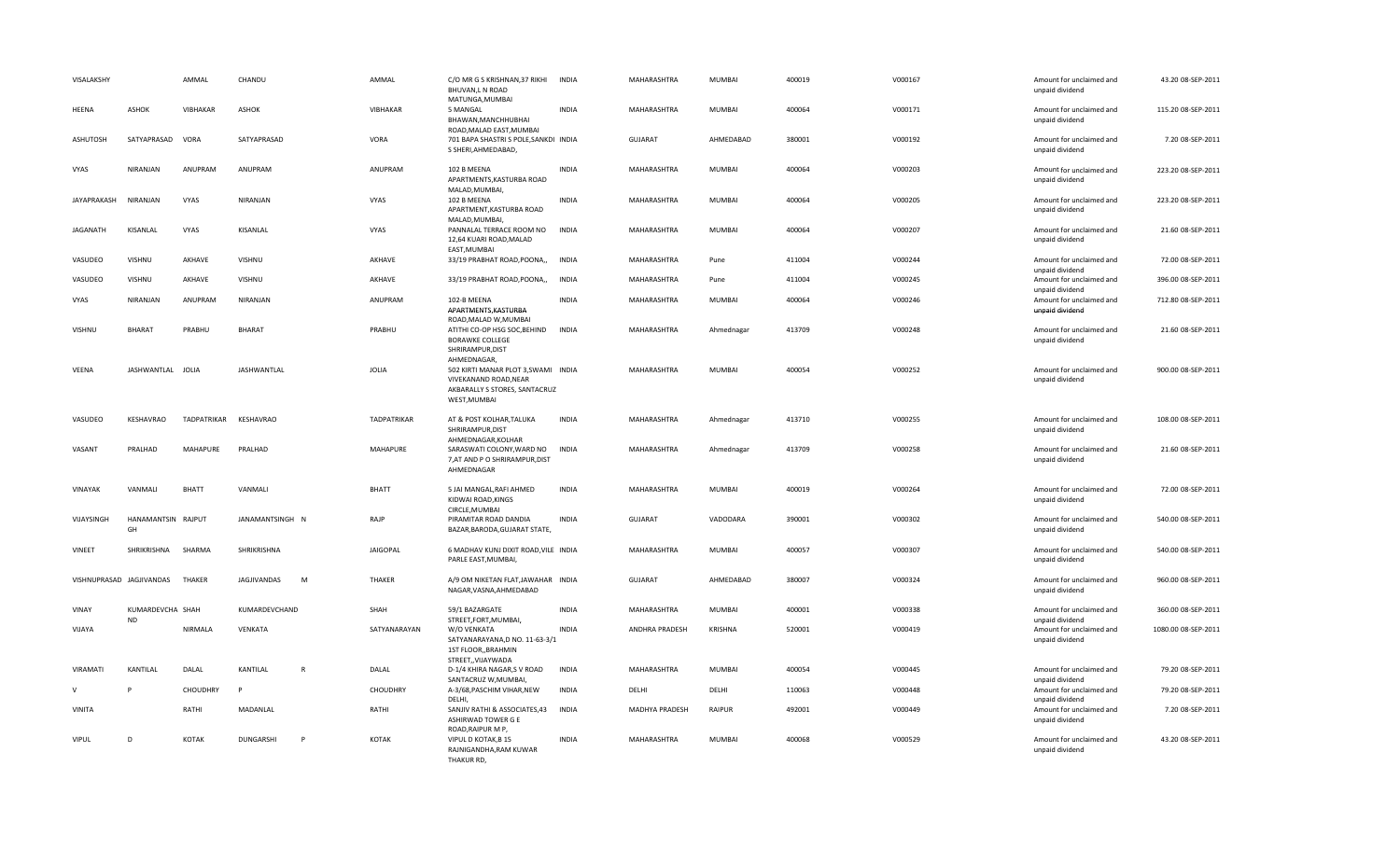| VIJAY                | <b>KUMAR</b>                | AGARWALA              | <b>DWARKA</b>   | PRASAD        | AGARWA        | 114/1 S C M ROAD, PO SHEDRA<br>PHULY, DIST HOOGHLY WB,                                            | <b>INDIA</b> | <b>WEST BENGAL</b> | <b>HOOGHLY</b> | 712223 | V000547 | Amount for unclaimed and<br>unpaid dividend | 7.20 08-SEP-2011   |
|----------------------|-----------------------------|-----------------------|-----------------|---------------|---------------|---------------------------------------------------------------------------------------------------|--------------|--------------------|----------------|--------|---------|---------------------------------------------|--------------------|
| <b>FR</b>            | <b>VIVEKS</b>               | KULKARNI              | SUDHAKAR        | RAO           | KULKARN       | 3/A, RAMA KRISHNA<br>SOCIETY, VEJALPUR                                                            | <b>INDIA</b> | GUJARAT            | AHMEDABAD      | 380051 | V000570 | Amount for unclaimed and<br>unpaid dividend | 36.00 08-SEP-2011  |
| VINOD                | $\mathsf{v}$                | PAI                   | $\mathbf{v}$    | VENKATESHWARA | PAI           | ROAD.AHMEDABAD.<br>C/401 ATLANTA, EVERSHINE<br>NAGAR, MALAD W MUMBAI,                             | <b>INDIA</b> | MAHARASHTRA        | MUMBAI         | 400064 | V000592 | Amount for unclaimed and<br>unpaid dividend | 360.00 08-SEP-2011 |
| VIJAY                | NAROTTAMDAS MODY            |                       | NAROTTAMDAS     |               | MODY          | B-201 DIVYA DARSHAN, SAROJINI INDIA<br>NAIDU ROAD, KANDIVALI<br>WEST, MUMBAI                      |              | MAHARASHTRA        | MUMBAI         | 400067 | V000598 | Amount for unclaimed and<br>unpaid dividend | 4.00 08-SEP-2011   |
| VANDANA              | SHARAD                      | CHAUDHARI             | SHARAD          |               | CHAUDHARI     | 2/10 VAISHALI SOCIETY, BHD<br>SHANKARSETH ROAD MIRA<br>389, GULTEKDI PUNE,                        | <b>INDIA</b> | MAHARASHTRA        | Pune           | 411037 | V000601 | Amount for unclaimed and<br>unpaid dividend | 43.20 08-SEP-2011  |
| <b>VISHNA</b>        | $\epsilon$                  | AHUJA                 | $\epsilon$      |               | AHUJA         | 41 VASUNDHARA 5TH<br>FLR, BHULABHAI DESAI                                                         | <b>INDIA</b> | MAHARASHTRA        | <b>MUMBAI</b>  | 400026 | V000695 | Amount for unclaimed and<br>unpaid dividend | 21.60 08-SEP-2011  |
| <b>VENKATA</b>       |                             | SUBRAMANIAN HARIHARAN |                 |               | SUBRAMANIAN   | RD, MUMBAI,<br>B/10/11 VIJAY NAGARI<br>ANNEX, WAGHBIL<br>NAKA, GODBUDER ROAD, THANE               | <b>INDIA</b> | <b>MAHARASHTRA</b> | Thane          | 400601 | V000702 | Amount for unclaimed and<br>unpaid dividend | 72.00 08-SEP-2011  |
| BHALCHANDRA RANGNATH |                             | WAGHMARE              | RANGNATH        |               | WAGHMARE      | WEST<br>RAMA NIVAS, WARD NO 7, AT &<br>POST SHRIRAMPUR, DIST<br>AHMEDNAGAR                        | <b>INDIA</b> | MAHARASHTRA        | Ahmednagar     | 413709 | W000002 | Amount for unclaimed and<br>unpaid dividend | 180.00 08-SEP-2011 |
| HORMUSJI             | MOTASHAW                    | WADIA                 | MOTASHAW        | - S           | WADIA         | SHEROO VILLA, 87 VARSOVA<br>ROAD, ANDHERI MUMBAI,                                                 | <b>INDIA</b> | MAHARASHTRA        | MUMBAI         | 400058 | W000004 | Amount for unclaimed and<br>unpaid dividend | 252.00 08-SEP-2011 |
| SUMANT               | HARISHCHANDR WANDREKAR<br>Α |                       | HARISHCHANDRA   |               | WANDREKAR     | 110 MEDOWS STREET, MUMBAI 1,, INDIA                                                               |              | MAHARASHTRA        | MUMBAI         | 400001 | W000005 | Amount for unclaimed and<br>unpaid dividend | 626.40 08-SEP-2011 |
| FRAMJI               | SORABJI                     | WADIA                 | SORABJI         |               | <b>WADIA</b>  | MALCOLM BAUG BLOCK NO<br>4, JOGESHWARI, MUMBAINB,                                                 | <b>INDIA</b> | MAHARASHTRA        | MUMBAI         | 400060 | W000008 | Amount for unclaimed and<br>unpaid dividend | 7.20 08-SEP-2011   |
| FRAMJI               | SORABJI                     | WADIA                 | SORABJI         | FRAMJI        | WADIA         | BLOCK NO 4 MALCOLM<br>BAGH, JOGESHWARI MUMBAI,                                                    | <b>INDIA</b> | MAHARASHTRA        | MUMBAI         | 400060 | W000009 | Amount for unclaimed and<br>unpaid dividend | 7.20 08-SEP-2011   |
| <b>JAGDISH</b>       | <b>MITTRA</b>               | WADHWA                | MUL             | CHAND         | WADHWA        | J 144 PASCHIM VIHAR, RESERVE<br>BANK ENCLAVE, NEW DELHI,                                          | <b>INDIA</b> | DELHI              | DELHI          | 110063 | W000010 | Amount for unclaimed and<br>unpaid dividend | 7.20 08-SEP-2011   |
| MADHAV               | <b>NARHAR</b>               | WAGLE                 | NARHAR          |               | WAGLE         | SHRI NIKETAN PLOT NO 217, SION INDIA<br>EAST MUMBAI,                                              |              | MAHARASHTRA        | MUMBAI         | 400022 | W000011 | Amount for unclaimed and<br>unpaid dividend | 439.20 08-SEP-2011 |
| RAJNI                | RAMKRISHNA                  | WADIA                 | RAMKRISHNA      |               | WADIA         | 102 DURGA<br>APARTMENT, RAMKUNVAR<br>THAKUR ROAD, NEAR RAJASHREE<br>THEATRE, DAHISAR EAST, MUMBAI | <b>INDIA</b> | MAHARASHTRA        | <b>MUMBAI</b>  | 400068 | W000025 | Amount for unclaimed and<br>unpaid dividend | 43.20 08-SEP-2011  |
| PILLOO               | JAL                         | WADIA                 | JAL             |               | <b>WADIA</b>  | 701 CUMBALLA CREST, PEDDER<br>ROAD, MUMBAI                                                        | INDIA        | MAHARASHTRA        | MUMBAI         | 400036 | W000034 | Amount for unclaimed and<br>unpaid dividend | 43.20 08-SEP-2011  |
| VYANKATESH           | GOPAL                       | AGARKHED              | GOPAL           |               | AGARKHED      | 4795 MUNCIPAL PARK,PO<br>BHUSAVAL, DIST JALGAON E K,                                              | <b>INDIA</b> | MAHARASHTRA        | Jalgaon        | 425201 | W000043 | Amount for unclaimed and<br>unpaid dividend | 7.20 08-SEP-2011   |
| SUSHILABAI           | T                           | <b>AROOR</b>          | T               |               | <b>AROOR</b>  | C/O RAVINDRA TARANATH<br>ARUR, PURCHASE MANAGER, 934 H<br>A L 3RD STAGE, BANGALORE CITY           | <b>INDIA</b> | KARNATAKA          | BANGALORE      | 560038 | W000044 | Amount for unclaimed and<br>unpaid dividend | 57.60 08-SEP-2011  |
| <b>RAMRAO</b>        | <b>DHONDIBA</b>             | <b>BABAR</b>          | <b>DHONDIBA</b> |               | <b>BABAR</b>  | M S MILLS LTD,P O<br>TILAKNAGAR, SUBHASHWADI DIST<br>AHMEDNAGAR.                                  | <b>INDIA</b> | MAHARASHTRA        | Ahmednagar     | 413720 | W000045 | Amount for unclaimed and<br>unpaid dividend | 7.20 08-SEP-2011   |
| SHANKAR              | LAXMAN                      | <b>BHADE</b>          | LAXMAN          |               | <b>BHADE</b>  | AT NANDUR BK, POST<br>KHANDALA, TALUKA<br>SHRIRAMPUR, DIST AHMEDNAGAR                             | <b>INDIA</b> | MAHARASHTRA        | Ahmednagar     | 422605 | W000046 | Amount for unclaimed and<br>unpaid dividend | 5.60 08-SEP-2011   |
| SHANKAR              | LAXMAN                      | <b>BHADE</b>          | LAXMAN          |               | <b>BHADE</b>  | AT NANDUR BK, POST<br>KHANDALA, TALUKA<br>SHRIRAMPUR, DIST AHMEDNAGAR                             | <b>INDIA</b> | MAHARASHTRA        | Ahmednagar     | 422605 | W000046 | Amount for unclaimed and<br>unpaid dividend | 1.60 08-SEP-2011   |
| PUNA                 | KASHIRAM                    | <b>BHOIR</b>          | KASHIRAM        |               | <b>BHOIR</b>  | CHITTARANJANWADI, PO<br>TILAKNAGAR, DIST AHMEDNAGAR,                                              | <b>INDIA</b> | MAHARASHTRA        | Ahmednagar     | 413720 | W000047 | Amount for unclaimed and<br>unpaid dividend | 7.20 08-SEP-2011   |
| RADHAKISAN           | GHANSHYAM                   | BHANDARI              | GHANSHYAM       |               | BHANDARI      | M S MILLS LTD, PO<br>TILAKNAGAR, PATELWADI DIST<br>AHMEDNAGAR,                                    | <b>INDIA</b> | MAHARASHTRA        | Ahmednagar     | 413720 | W000048 | Amount for unclaimed and<br>unpaid dividend | 7.20 08-SEP-2011   |
| POPAT                | SHIVRAM                     | <b>BODHAK</b>         | SHIVRAM         |               | <b>BODHAK</b> | OPP ST LUKE S<br>HOSPITAL, SHRIRAMPUR, DIST<br>AHMEDNAGAR, MAHARASHTRA                            | <b>INDIA</b> | MAHARASHTRA        | Ahmednagar     | 413709 | W000049 | Amount for unclaimed and<br>unpaid dividend | 7.20 08-SEP-2011   |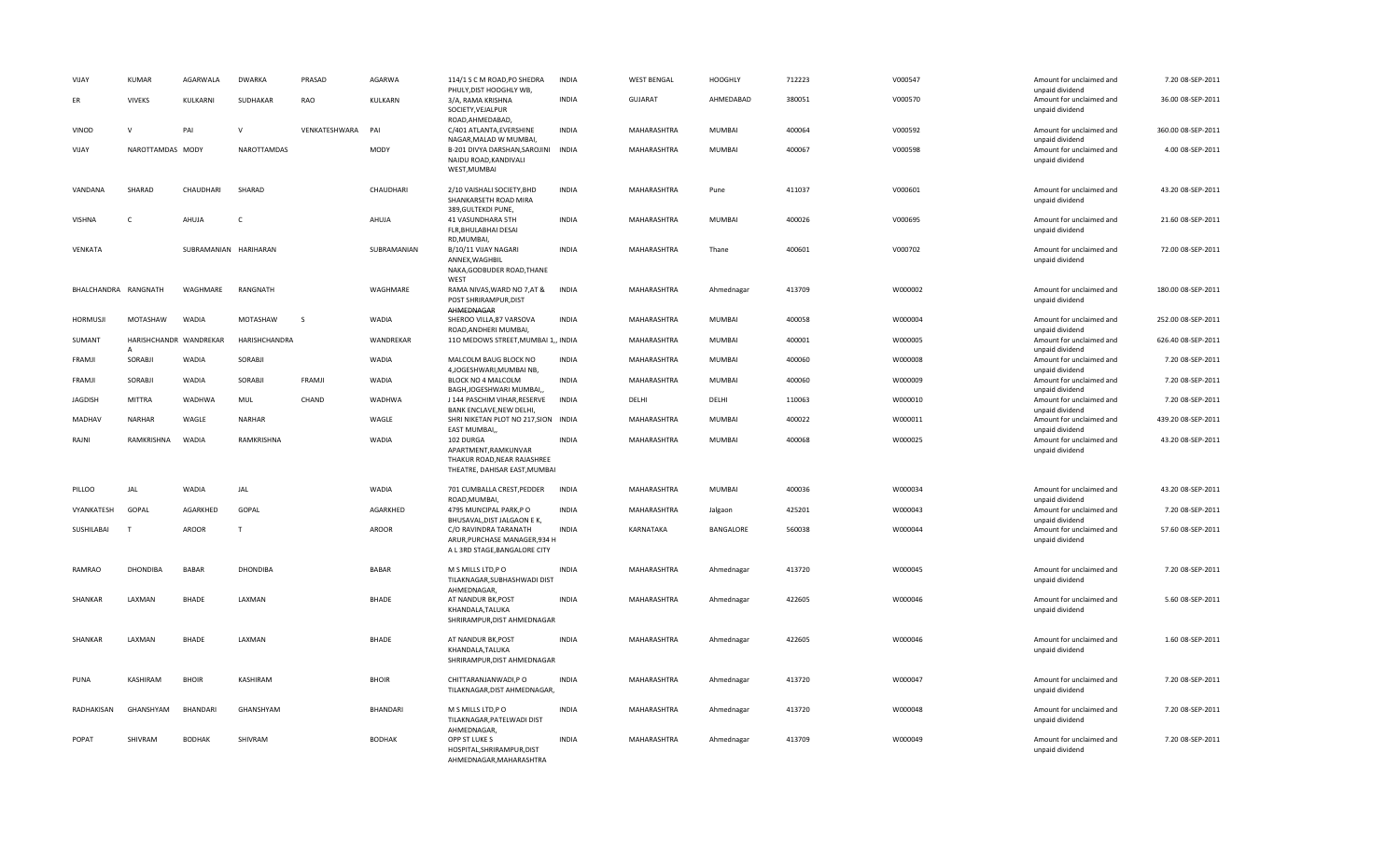| KACHARU          | MARUTI         | CHINDHE        | <b>MARUTI</b>  | CHINDHE        | KRISHNA WADI M S MILLS LTD, P O INDIA<br>TILAKNAGAR, DIST AHMEDNAGAR,                             |              | MAHARASHTRA | Ahmednagar | 413720 | W000050 | Amount for unclaimed and<br>unpaid dividend                    | 7.20 08-SEP-2011  |
|------------------|----------------|----------------|----------------|----------------|---------------------------------------------------------------------------------------------------|--------------|-------------|------------|--------|---------|----------------------------------------------------------------|-------------------|
| <b>JAGANNATH</b> | MAHADEO        | CHITTE         | MAHADEO        | CHITTE         | M S MILLS LTD, PO<br>TILAKNAGAR, DIST AHMEDNAGAR,                                                 | <b>INDIA</b> | MAHARASHTRA | Ahmednagar | 413720 | W000053 | Amount for unclaimed and<br>unpaid dividend                    | 7.20 08-SEP-2011  |
| GANGADHAR        | <b>NARHAR</b>  | <b>CHITNIS</b> | NARHAR         | <b>CHITNIS</b> | AT BORGAON POST<br>BORGAON, TALUKA VALVE DIST<br>SANGLI, VIA URAN ISLAMPUR,                       | <b>INDIA</b> | MAHARASHTRA | Sangli     | 413511 | W000054 | Amount for unclaimed and<br>unpaid dividend                    | 7.20 08-SEP-2011  |
| BABU             | WADJU          | DETHE          | WADJU          | DETHE          | M S MILLS<br>LTD, CHITTARANJANWADI, PO<br>TILAKNAGAR DIST AHMEDNAGAR,                             | <b>INDIA</b> | MAHARASHTRA | Ahmednagar | 413720 | W000056 | Amount for unclaimed and<br>unpaid dividend                    | 7.20 08-SEP-2011  |
| SHIVRAM          | <b>JAYARAM</b> | DEKHALE        | <b>JAYARAM</b> | DEKHALE        | M S MILLS LTD, PO<br>TILAKNAGAR, KRISHNAWADI DIST<br>AHMEDNAGAR,                                  | <b>INDIA</b> | MAHARASHTRA | Ahmednagar | 413720 | W000057 | Amount for unclaimed and<br>unpaid dividend                    | 7.20 08-SEP-2011  |
| SHANKAR          | RAGHUNATH      | GHOGRE         | RAGHUNATH      | GHOGRE         | M S MILLS LTD, KRISHNAWADI, PO INDIA<br>TILAKNAGAR DIST AHMEDNAGAR,                               |              | MAHARASHTRA | Ahmednagar | 413720 | W000058 | Amount for unclaimed and<br>unpaid dividend                    | 7.20 08-SEP-2011  |
| NARAYAN          | YESHWANT       | GOLE           | YESHWANT       | GOLE           | GOLE BLDG NAWARE PURANIK<br>ROAD, SARASWAT COLONY PO<br>DOMBIVLI, DIST THANA,                     | <b>INDIA</b> | MAHARASHTRA | Thane      | 421202 | W000059 | Amount for unclaimed and<br>unpaid dividend                    | 7.20 08-SEP-2011  |
| BALA             | MAHADU         | GUNJAL         | MAHADU         | GUNJAL         | M S MILLS LTD, PO<br>TILAKNAGAR, DIST AHMEDNAGAR,                                                 | <b>INDIA</b> | MAHARASHTRA | Ahmednagar | 413720 | W000060 | Amount for unclaimed and<br>unpaid dividend                    | 7.20 08-SEP-2011  |
| <b>SHRIDHAR</b>  | APPA           | <b>HARDAS</b>  | APPA           | <b>HARDAS</b>  | MURLIDHAR BHAVAN, HOUSE NO INDIA                                                                  |              | MAHARASHTRA | Nashik     | 422003 | W000061 | Amount for unclaimed and                                       | 14.40 08-SEP-2011 |
| <b>DIGAMBAR</b>  | YESHWANT       | HONMODE        | YESHWANT       | HONMODE        | 4445 PANCHAVATI, NASIK,<br>M S MILLS LTD, P O<br>TILAKNAGAR, DIST AHMEDNAGAR,                     | <b>INDIA</b> | MAHARASHTRA | Ahmednagar | 413720 | W000062 | unpaid dividend<br>Amount for unclaimed and<br>unpaid dividend | 14.40 08-SEP-2011 |
| YADAV            | <b>BAJIRAO</b> | <b>JANRAO</b>  | <b>BAJIRAO</b> | <b>JANRAO</b>  | MAHADAPURWADI AT<br>LASURGAON, POST LASUR DIST                                                    | <b>INDIA</b> | MAHARASHTRA | Aurangabad | 423702 | W000063 | Amount for unclaimed and<br>unpaid dividend                    | 7.20 08-SEP-2011  |
| DAGADU           | GOVIND         | <b>JADHAV</b>  | GOVIND         | <b>JADHAV</b>  | AURANGABAD,<br>AT SONEWADI, POST SAWALI<br>VIHIR, TAL KOPARGAON DIST<br>AHMEDNAGAR,               | <b>INDIA</b> | MAHARASHTRA | Ahmednagar | 423601 | W000064 | Amount for unclaimed and<br>unpaid dividend                    | 7.20 08-SEP-2011  |
| RAMKRISHNA       | TANHIRAM       | JADE           | TANHIRAM       | JADE           | AT & POST BHADGAON, DIST<br>JALGAON EAST KHANDESH,,                                               | <b>INDIA</b> | MAHARASHTRA | Jalgaon    | 424105 | W000065 | Amount for unclaimed and                                       | 7.20 08-SEP-2011  |
| RANU             | RABHAJI        | KALAMKAR       | RABHAJI        | KALAMKAR       | C/O SUNIL AUTOMOBILES, NEAR<br>CENTRAL GODOWN BAJAR<br>TAL, TALUKA SHRIRAMPUR, DIST<br>AHMEDNAGAR | INDIA        | MAHARASHTRA | Ahmednagar | 414401 | W000067 | unpaid dividend<br>Amount for unclaimed and<br>unpaid dividend | 7.20 08-SEP-2011  |
| SANTU            | RANU           | KALE           | RANU           | KALE           | M S MILLS LTD, PO<br>TILAKNAGAR, MALVIYAWADI<br>AHMEDNAGAR,                                       | <b>INDIA</b> | MAHARASHTRA | Ahmednagar | 413720 | W000068 | Amount for unclaimed and<br>unpaid dividend                    | 7.20 08-SEP-2011  |
| DEOJI            | RAWJI          | KARPE          | RAWJI          | KARPE          | M S MILLS LTD, P O<br>TILAKNAGAR, SUBHASHWADI DIST<br>AHMEDNAGAR,                                 | <b>INDIA</b> | MAHARASHTRA | Ahmednagar | 413720 | W000069 | Amount for unclaimed and<br>unpaid dividend                    | 7.20 08-SEP-2011  |
| <b>NATHOO</b>    | RABHAJI        | KALAMKAR       | RABHAJI        | KALAMKAR       | WARD NO 7 SHRIRAMPUR, NEAR INDIA<br>JANATA HIGH SCHOOL, AT POST<br>AHRIRAMPUR, DIST AHMEDNAGAR    |              | MAHARASHTRA | Ahmednagar | 413709 | W000070 | Amount for unclaimed and<br>unpaid dividend                    | 14.40 08-SEP-2011 |
| SHAHU            | BHAU           | KARAT          | BHAU           | KARAT          | M S MILLS LTD, PO<br>TILAKNAGAR, KRISHNAWADI DIST<br>AHMEDNAGAR,                                  | <b>INDIA</b> | MAHARASHTRA | Ahmednagar | 413720 | W000071 | Amount for unclaimed and<br>unpaid dividend                    | 7.20 08-SEP-2011  |
| <b>GOPINATH</b>  | SAKHARAM       | KAWRE          | SAKHARAM       | KAWRE          | M S MILLS LTD,P O<br>TILAKNAGAR, DIST AHMEDNAGAR                                                  | <b>INDIA</b> | MAHARASHTRA | Ahmednagar | 413720 | W000072 | Amount for unclaimed and<br>unpaid dividend                    | 7.20 08-SEP-2011  |
| EKNATH           | GANGARAM       | KHILARI        | GANGARAM       | KHILARI        | M S MILLS LTD, PO<br>TILAKNAGAR, DIST AHMEDNAGAR,                                                 | <b>INDIA</b> | MAHARASHTRA | Ahmednagar | 413720 | W000073 | Amount for unclaimed and<br>unpaid dividend                    | 7.20 08-SEP-2011  |
| ANNA             | SAGAJI         | KHELE          | SAGAJI         | KHELE          | C/O NARAYANRAO ANNA<br>KHELE, MOTOR SPARE PARTS<br>SHOP, NEAR SENGADA TALAO                       | <b>INDIA</b> | MAHARASHTRA | Nashik     | 422004 | W000074 | Amount for unclaimed and<br>unpaid dividend                    | 7.20 08-SEP-2011  |
| DEORAM           |                |                |                |                | POONA ROAD, NASIK CITY                                                                            |              |             |            |        |         |                                                                |                   |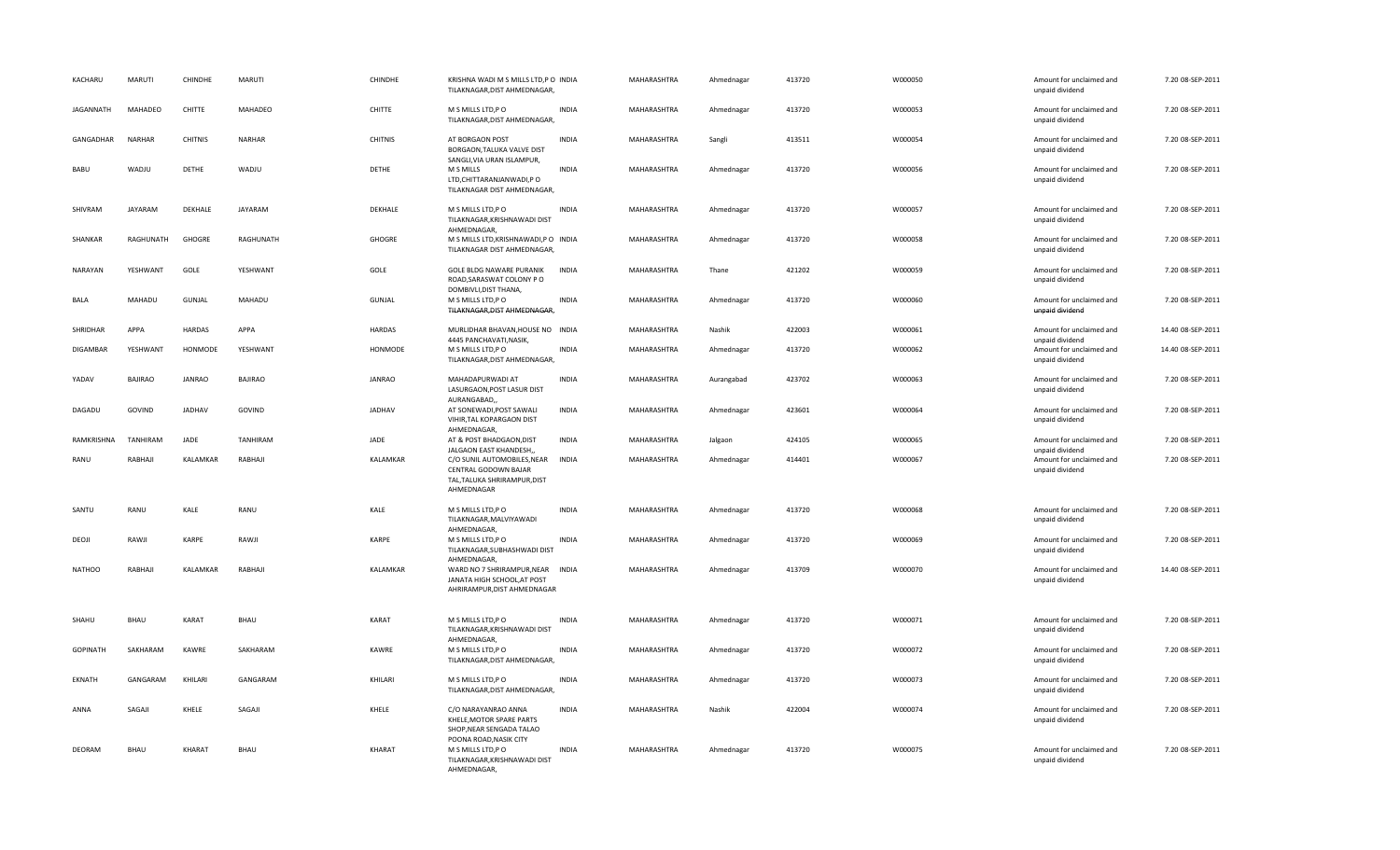| BHIMABAI             | MAHIPAT           | KHARAT         | MAHIPAT       | KHARAT           | AT KANHEGAON, POST<br>PADHEGAON TAL<br>SHRIRAMPUR.DIST<br>AHMEDNAGAR,                                    | <b>INDIA</b> | MAHARASHTRA | Ahmednagar | 413721 | W000076 | Amount for unclaimed and<br>unpaid dividend | 7.20 08-SEP-2011  |
|----------------------|-------------------|----------------|---------------|------------------|----------------------------------------------------------------------------------------------------------|--------------|-------------|------------|--------|---------|---------------------------------------------|-------------------|
| DAULAT               | <b>JAYANT</b>     | KOLI           | <b>JAYANT</b> | KOLI             | M S MILLS LTD W/WARD,P O<br>TILAKNAGAR, DIST AHMEDNAGAR,                                                 | INDIA        | MAHARASHTRA | Ahmednagar | 413720 | W000077 | Amount for unclaimed and<br>unpaid dividend | 7.20 08-SEP-2011  |
| JANARDHAN            | SITARAM           | KULKARNI       | SITARAM       | KULKARNI         | M S MILLS LTD, PO<br>TILAKNAGAR, MALVIYAWADI DIST<br>AHMEDNAGAR.                                         | <b>INDIA</b> | MAHARASHTRA | Ahmednagar | 413720 | W000079 | Amount for unclaimed and<br>unpaid dividend | 7.20 08-SEP-2011  |
| NARAYAN              | VISHNU            | KULKARNI       | VISHNU        | KULKARNI         | M S MILLS LTD, PO<br>TILAKNAGAR, DIST AHMEDNAGAR,                                                        | <b>INDIA</b> | MAHARASHTRA | Ahmednagar | 413720 | W000080 | Amount for unclaimed and<br>unpaid dividend | 7.20 08-SEP-2011  |
| MURLIDHAR            | <b>DAMODAR</b>    | KULKARNI       | DAMODAR       | KULKARNI         | M S MILLS LTD, P O<br>TILAKNAGAR, DIST AHMEDNAGAR,                                                       | <b>INDIA</b> | MAHARASHTRA | Ahmednagar | 413720 | W000081 | Amount for unclaimed and<br>unpaid dividend | 14.40 08-SEP-2011 |
| VYANKATESH           | <b>BALKRISHNA</b> | KULKARNI       | BALKRISHNA    | KULKARNI         | ND2-IE-317 CIDCO, NANDED,                                                                                | <b>INDIA</b> | MAHARASHTRA | Nanded     | 431531 | W000082 | Amount for unclaimed and<br>unpaid dividend | 14.40 08-SEP-2011 |
| <b>GANPAT</b>        | <b>DINKAR</b>     | KULKARNI       | <b>DINKAR</b> | KULKARNI         | AT & POST MALINAGAR, TAL<br>MALSHIRAS, DIST SHOLAPUR,                                                    | <b>INDIA</b> | MAHARASHTRA | Solapur    | 413108 | W000083 | Amount for unclaimed and<br>unpaid dividend | 7.20 08-SEP-2011  |
| MADHAV               | TRIMBAK           | KULKARNI       | TRIMBAK       | KULKARNI         | C/O TRILOKCHAND<br>SETHI, MAHARASHTRA WINE<br>CENTRE, SANGAMNER<br>ROAD, SHRIRAMPUR, DIST<br>AHMEDNAGAR, | <b>INDIA</b> | MAHARASHTRA | Ahmednagar | 422605 | W000084 | Amount for unclaimed and<br>unpaid dividend | 7.20 08-SEP-2011  |
| RAMCHANDRA MOHANIRAJ |                   | MANDLIK        | MOHANIRAJ     | MANDLIK          | M S MILLS LTD, PO<br>TILAKNAGAR, JAWAHARWADI DIST<br>AHMEDNAGAR,                                         | <b>INDIA</b> | MAHARASHTRA | Ahmednagar | 413720 | W000086 | Amount for unclaimed and<br>unpaid dividend | 7.20 08-SEP-2011  |
| <b>DHANA</b>         | GANPAT            | MAKASARE       | GANPAT        | MAKASARE         | M S MILLS LTD, P O<br>TILAKNAGAR, DIST AHMEDNAGAR,                                                       | <b>INDIA</b> | MAHARASHTRA | Ahmednagar | 413720 | W000087 | Amount for unclaimed and<br>unpaid dividend | 7.20 08-SEP-2011  |
| VASANT               | PRALHAD           | MAHAPURE       | PRALHAD       | MAHAPURE         | SARASWATI COLONY WARD NO<br>7, SHRIRAMPUR, DIST<br>AHMEDNAGAR,                                           | <b>INDIA</b> | MAHARASHTRA | Ahmednagar | 413709 | W000088 | Amount for unclaimed and<br>unpaid dividend | 7.20 08-SEP-2011  |
| SHANKAR              | GOPAL             | MANEY          | GOPAL         | MANEY            | M S MILLS LTD, MECH DEPT PO<br>TILAKNAGAR, DIST AHMEDNAGAR,                                              | <b>INDIA</b> | MAHARASHTRA | Ahmednagar | 413720 | W000089 | Amount for unclaimed and<br>unpaid dividend | 7.20 08-SEP-2011  |
| PUNJA                | BAPU              | MURTADKAR      | BAPU          | <b>MURTADKAR</b> | M S MILLS LTD, PO<br>TILAKNAGAR, DIST AHMEDNAGAR,                                                        | <b>INDIA</b> | MAHARASHTRA | Ahmednagar | 413720 | W000090 | Amount for unclaimed and<br>unpaid dividend | 7.20 08-SEP-2011  |
| PUNJA                | GENU              | <b>MUNGSHE</b> | GENU          | <b>MUNGSHE</b>   | M S MILLS LTD, PO<br>TILAKNAGAR, JAWAHARWADI DIST<br>AHMEDNAGAR,                                         | <b>INDIA</b> | MAHARASHTRA | Ahmednagar | 413720 | W000091 | Amount for unclaimed and<br>unpaid dividend | 7.20 08-SEP-2011  |
| RABHAJI              | <b>TUKARAM</b>    | NEHE           | TUKARAM       | NEHE             | KRISHNAWADI M S MILLS LTD, PO INDIA<br>TILAKNAGAR, DIST AHMEDNAGAR,                                      |              | MAHARASHTRA | Ahmednagar | 413720 | W000092 | Amount for unclaimed and<br>unpaid dividend | 7.20 08-SEP-2011  |
| GANPAT               | BAPU              | NIKRAD         | <b>BAPU</b>   | NIKRAD           | KRISHNAWADI M S MILLS LTD, P O INDIA<br>TILAKNAGAR, DIST AHMEDNAGAR,                                     |              | MAHARASHTRA | Ahmednagar | 413720 | W000093 | Amount for unclaimed and<br>unpaid dividend | 7.20 08-SEP-2011  |
| SAKHARAM             | SHAMJI            | <b>NIKAM</b>   | SHAMJI        | <b>NIKAM</b>     | TRACTOR DEPT, SHREEPUR FARM, P INDIA<br>O SHREEPUR, DIST SHOLAPUR                                        |              | MAHARASHTRA | Solapur    | 413112 | W000094 | Amount for unclaimed and<br>unpaid dividend | 7.20 08-SEP-2011  |
| KASHINATH            | PARAJI            | PAWAR          | PARAJI        | PAWAR            | M S MILLS LTD, PO<br>TILAKNAGAR, MALVIYAWADI DIST<br>AHMEDNAGAR,                                         | <b>INDIA</b> | MAHARASHTRA | Ahmednagar | 413720 | W000095 | Amount for unclaimed and<br>unpaid dividend | 7.20 08-SEP-2011  |
| <b>BALIRAM</b>       | LAXMAN            | PATHARE        | LAXMAN        | PATHARE          | M S MILLS LTD, P O<br>TILAKNAGAR, MACHANICAL DEPT<br>DIST AHMEDNAGAR,                                    | <b>INDIA</b> | MAHARASHTRA | Ahmednagar | 413720 | W000096 | Amount for unclaimed and<br>unpaid dividend | 7.20 08-SEP-2011  |
| <b>NANA</b>          | SHAMA             | PAWAR          | SHAMA         | PAWAR            | M S MILLS LTD, PO<br>TILAKNAGAR, SUBHASHWADI DIST<br>AHMEDNAGAR,                                         | <b>INDIA</b> | MAHARASHTRA | Ahmednagar | 413720 | W000097 | Amount for unclaimed and<br>unpaid dividend | 7.20 08-SEP-2011  |
| VISHNU               | <b>BHARAT</b>     | PRABHU         | <b>BHARAT</b> | PRABHU           | C/O SHRI Y G KAMAT, FLAT NO 2<br>DURGA APARTMENTS, MALI<br>COLONY KOLHAPUR,                              | INDIA        | MAHARASHTRA | Kolhapur   | 416008 | W000098 | Amount for unclaimed and<br>unpaid dividend | 14.40 08-SEP-2011 |
| RANGNATH             | <b>HANMANT</b>    | PRADHAN        | HANMANT       | PRADHAN          | C/O SHINDE SPORTS, MANIK<br>CHOWK, AHMEDNAGAR,                                                           | <b>INDIA</b> | MAHARASHTRA | Ahmednagar | 414001 | W000099 | Amount for unclaimed and<br>unpaid dividend | 7.20 08-SEP-2011  |
| DATTATREYA           | GAJANAN           | PRADHAN        | GAJANAN       | PRADHAN          | SHRIRAMPUR TALUKA, SAHAKARI INDIA<br><b>SOOT GIRNI</b><br>LTD, SHRIRAMPUR, DIST                          |              | MAHARASHTRA | Ahmednagar | 413709 | W000100 | Amount for unclaimed and<br>unpaid dividend | 7.20 08-SEP-2011  |
|                      |                   |                |               |                  | AHMEDNAGAR                                                                                               |              |             |            |        |         |                                             |                   |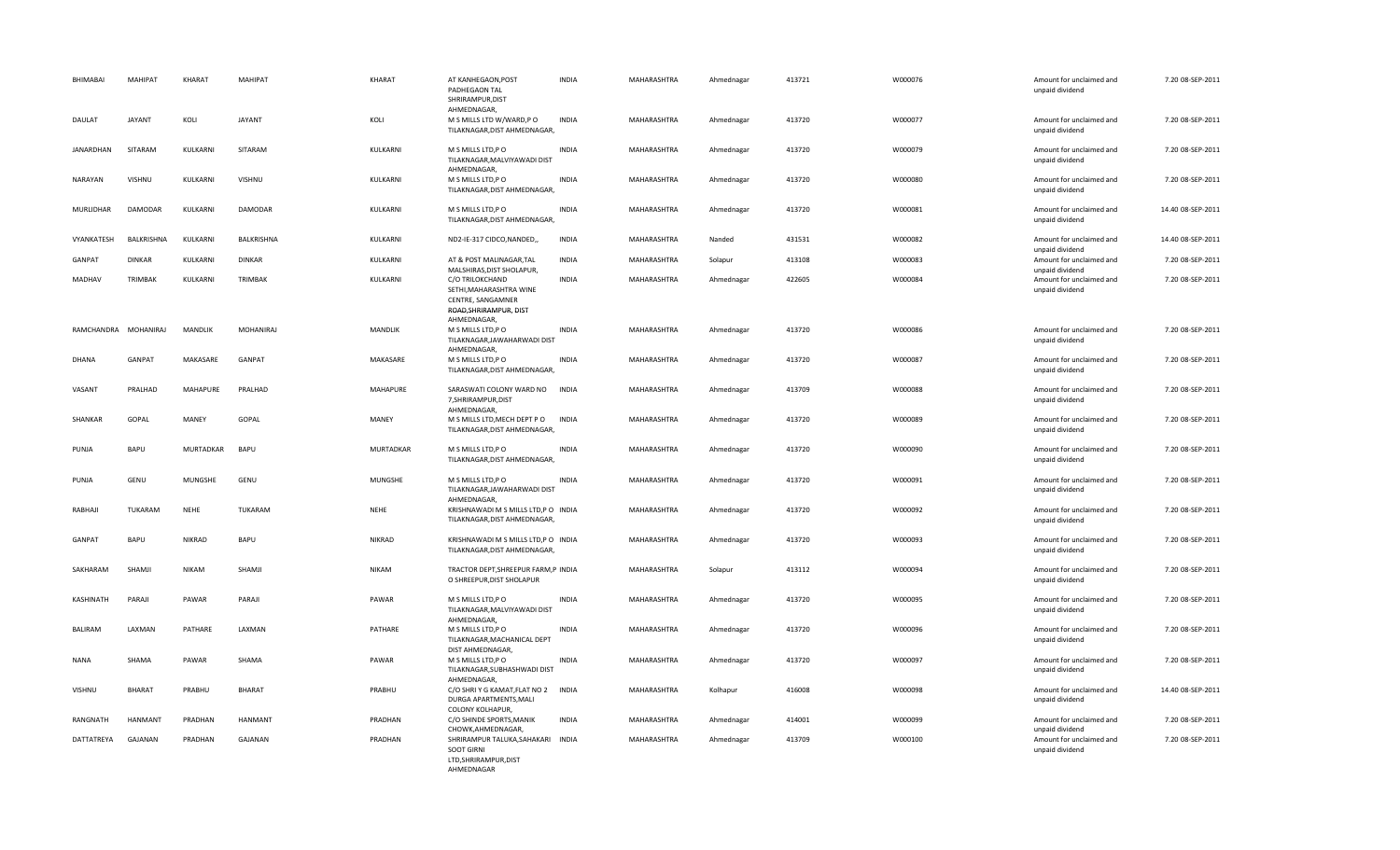| RAMNARAYAN GAJUSING |                 | RAJPUT        | GAJUSING        |              | RAJPUT        | SUBHASHWADI M S MILLS LTD,P O INDIA<br>TILAKNAGAR, DIST AHMEDNAGAR,                      |              | MAHARASHTRA    | Ahmednagar       | 413720 | W000101 | Amount for unclaimed and<br>unpaid dividend                    | 7.20 08-SEP-2011   |
|---------------------|-----------------|---------------|-----------------|--------------|---------------|------------------------------------------------------------------------------------------|--------------|----------------|------------------|--------|---------|----------------------------------------------------------------|--------------------|
| YESHWANT            | GENUJI          | RANVILE       | GENUJI          |              | RANVILE       | AT DHAMORI KHURD, POST LASUR INDIA<br>STATION, TAL GANGAPUR DIST<br>AURANGABAD,          |              | MAHARASHTRA    | Aurangabad       | 423702 | W000102 | Amount for unclaimed and<br>unpaid dividend                    | 14.40 08-SEP-2011  |
| SADASHIV            | <b>NATHOBA</b>  | RANPISE       | <b>NATHOBA</b>  |              | RANPISE       | DR AMBEDKAR HOUSING<br>SOCIETY, HOUSE NO 212                                             | <b>INDIA</b> | MAHARASHTRA    | Pune             | 411003 | W000103 | Amount for unclaimed and<br>unpaid dividend                    | 7.20 08-SEP-2011   |
| CAJETAN             | <b>FRANCIS</b>  | SEMOES        | <b>FRANCIS</b>  |              | SEMOES        | YERWADA, POONA,<br>M S MILLS LTD TRACTOR DEPT, P O INDIA<br>TILAKNAGAR, DIST AHMEDNAGAR, |              | MAHARASHTRA    | Ahmednagar       | 413720 | W000105 | Amount for unclaimed and<br>unpaid dividend                    | 7.20 08-SEP-2011   |
| DHONDIRAM           | <b>BHAGAJI</b>  | SHELAR        | BHAGAJI         |              | SHELAR        | M S MILLS LTD, P O<br>TILAKNAGAR, DIST AHMEDNAGAR,                                       | <b>INDIA</b> | MAHARASHTRA    | Ahmednagar       | 413720 | W000106 | Amount for unclaimed and<br>unpaid dividend                    | 7.20 08-SEP-2011   |
| PEERMOHMED DAUD     |                 | SHAIKH        | DAUD            |              | SHAIKH        | KHATIK LANE KARIMKHAN S<br>WADA, RAHURI DT                                               | <b>INDIA</b> | MAHARASHTRA    | Ahmednagar       | 413705 | W000107 | Amount for unclaimed and<br>unpaid dividend                    | 7.20 08-SEP-2011   |
| MOHMED              | <b>GAMBHIR</b>  | <b>SHAIKH</b> | <b>GAMBHIR</b>  | <b>ROHAM</b> | SHAIKH        | AHMEDNAGAR,<br>M S MILLS LTD NEHRUWADI,P O INDIA<br>TILAKNAGAR, DIST AHMEDNAGAR,         |              | MAHARASHTRA    | Ahmednagar       | 413720 | W000108 | Amount for unclaimed and<br>unpaid dividend                    | 7.20 08-SEP-2011   |
| <b>BHASKAR</b>      | KHANDU          | SHINDE        | KHANDU          |              | SHINDE        | M S MILLS LTD MALVIYAWADI, P O INDIA<br>TILAKNAGAR, DIST AHMEDNAGAR,                     |              | MAHARASHTRA    | Ahmednagar       | 413720 | W000109 | Amount for unclaimed and<br>unpaid dividend                    | 7.20 08-SEP-2011   |
| <b>DINKAR</b>       | KHANDU          | SHINDE        | KHANDU          |              | SHINDE        | M S MILLS LTD SUBHASHWADI,P O INDIA<br>TILAKNAGAR, DIST AHMEDNAGAR,                      |              | MAHARASHTRA    | Ahmednagar       | 413720 | W000110 | Amount for unclaimed and<br>unpaid dividend                    | 14.40 08-SEP-2011  |
| <b>BANSILAL</b>     | MOHANLAL        | SIKACHI       | MOHANLAL        |              | SIKACHI       | AT POST BELAPUR, DIST<br>AHMEDNAGAR MAHARASHTRA,,                                        | <b>INDIA</b> | MAHARASHTRA    | Ahmednagar       | 413715 | W000111 | Amount for unclaimed and<br>unpaid dividend                    | 7.20 08-SEP-2011   |
| SADA                | RAJARAM         | SONAWNE       | RAJARAM         |              | SONAWNE       | M S MILLS LTD, P O<br>TILAKNAGAR, DIST AHMEDNAGAR,                                       | <b>INDIA</b> | MAHARASHTRA    | Ahmednagar       | 413720 | W000112 | Amount for unclaimed and<br>unpaid dividend                    | 7.20 08-SEP-2011   |
| <b>AVINASH</b>      | <b>BHAGWAN</b>  | SUTAWANE      | BHAGWAN         |              | SUTAWANE      | SANDOZ INDIA LTD, SANDOZ<br>HOUSE, DYES & CHEMICAL                                       | <b>INDIA</b> | MAHARASHTRA    | <b>MUMBAI</b>    | 400018 | W000113 | Amount for unclaimed and<br>unpaid dividend                    | 14.40 08-SEP-2011  |
| NAMDEO              | <b>DHONDIBA</b> | <b>THORAT</b> | <b>DHONDIBA</b> |              | <b>THORAT</b> | DIVISION WORLI, MUMBAI<br>NEHRUWADI M S MILLS LTD, P O<br>TILAKNAGAR, DIST AHMEDNAGAR,   | <b>INDIA</b> | MAHARASHTRA    | Ahmednagar       | 413720 | W000114 | Amount for unclaimed and<br>unpaid dividend                    | 7.20 08-SEP-2011   |
| RABHA               | SAKHARAM        | <b>TORNE</b>  | SAKHARAM        |              | <b>TORNE</b>  | M S MILLS LTD, PO<br>TILAKNAGAR, KRISHNAWADI DIST<br>AHMEDNAGAR,                         | <b>INDIA</b> | MAHARASHTRA    | Ahmednagar       | 413720 | W000115 | Amount for unclaimed and<br>unpaid dividend                    | 7.20 08-SEP-2011   |
| GAJANAN             | SAKHARAM        | UNAWANE       | SAKHARAM        |              | UNAWANE       | M S MILLS LTD, PO<br>TILAKNAGAR, DIST AHMEDNAGAR,                                        | <b>INDIA</b> | MAHARASHTRA    | Ahmednagar       | 413720 | W000116 | Amount for unclaimed and<br>unpaid dividend                    | 7.20 08-SEP-2011   |
| RAOSAHIB            | <b>BHAURAO</b>  | VADITKE       | <b>BHAURAO</b>  |              | VADITKE       | AT KUDIT KHURD, POST KOLHAR<br>TAL SHRIRAMPUR, DIST<br>AHMEDNAGAR,                       | INDIA        | MAHARASHTRA    | Ahmednagar       | 413710 | W000117 | Amount for unclaimed and<br>unpaid dividend                    | 7.20 08-SEP-2011   |
| KARBHARI            | DAGDU           | WAGH          | DAGDU           |              | WAGH          | M S MILLS LTD, P O<br>TILAKNAGAR, DIST AHMEDNAGAR,                                       | <b>INDIA</b> | MAHARASHTRA    | Ahmednagar       | 413720 | W000118 | Amount for unclaimed and<br>unpaid dividend                    | 14.40 08-SEP-2011  |
| <b>NANA</b>         | <b>BALAJI</b>   | YADAV         | <b>BALAJI</b>   |              | YADAV         | AT & POST NATEPUTE, TAL<br>MALSHIRAS, DIST SHOLAPUR,                                     | <b>INDIA</b> | MAHARASHTRA    | Solapur          | 413109 | W000119 | Amount for unclaimed and<br>unpaid dividend                    | 7.20 08-SEP-2011   |
| BHAUSAHEB           | RANUJI          | <b>BHADE</b>  | RANUJI          |              | <b>BHADE</b>  | AT NANDUR, POST KHANDALE, DIST INDIA<br>AHMEDNAGAR,                                      |              | MAHARASHTRA    | Ahmednagar       | 422605 | W000120 | Amount for unclaimed and<br>unpaid dividend                    | 7.20 08-SEP-2011   |
| DATTATRAY           |                 | YANDE         | J.              |              | YANDE         | SWABHIMAN, 64/18                                                                         | <b>INDIA</b> | MAHARASHTRA    | Pune             | 411004 | Y000001 | Amount for unclaimed and                                       | 158.40 08-SEP-2011 |
| KAMLA               | <b>GIRDHAR</b>  | YAJNIK        | <b>GIRDHAR</b>  |              | YAJNIK        | ERANDWANE, PUNE,<br>C/O A G YAJNIK, CONGRESS<br>HOUSE, VITHAL SADAN, V P ROAD<br>MUMBAI  | <b>INDIA</b> | MAHARASHTRA    | MUMBAI           | 400004 | Y000005 | unpaid dividend<br>Amount for unclaimed and<br>unpaid dividend | 43.20 08-SEP-2011  |
| KAMLA               | <b>GIRDHAR</b>  | YAJNIK        | <b>GIRDHAR</b>  |              | YAJNIK        | C/O A G YAJNIK, CONGRESS<br>HOUSE, VITHAL SADAN V P                                      | <b>INDIA</b> | MAHARASHTRA    | MUMBAI           | 400004 | Y000006 | Amount for unclaimed and<br>unpaid dividend                    | 86.40 08-SEP-2011  |
| YESHOMATI           | ANANTRAI        | PATTANI       | ANANTRAI        |              | PATTANI       | ROAD, MUMBAI<br>ANANT WADI, BHAVNAGAR,                                                   | <b>INDIA</b> | <b>GUJARAT</b> | <b>BHAVNAGAR</b> | 364002 | Y000026 | Amount for unclaimed and<br>unpaid dividend                    | 172.80 08-SEP-2011 |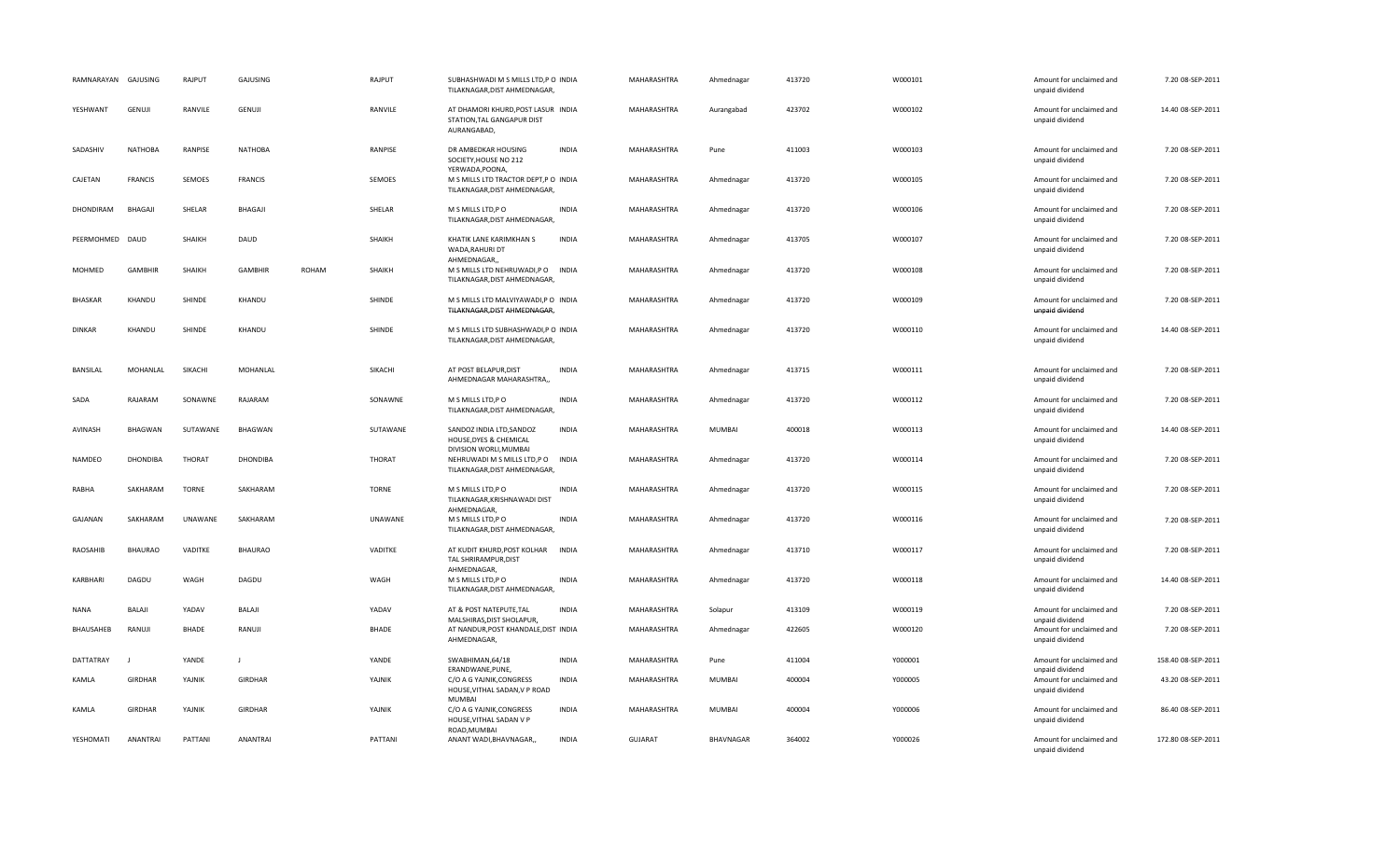| YESHWANT                                     | GENUJI                            | RANVILE                 | GENUJI                                   |         | RANVILE                 | AT DHAMORI KHURD,P O LASUR<br>STATION, TAL GANGAPUR, DIST<br>AURANGABAD MAH                                         | <b>INDIA</b> | MAHARASHTRA                               | Aurangabad                       | 423702                     | Y000028 | Amount for unclaimed and<br>unpaid dividend                                                                                                        | 21.60 08-SEP-2011                                            |
|----------------------------------------------|-----------------------------------|-------------------------|------------------------------------------|---------|-------------------------|---------------------------------------------------------------------------------------------------------------------|--------------|-------------------------------------------|----------------------------------|----------------------------|---------|----------------------------------------------------------------------------------------------------------------------------------------------------|--------------------------------------------------------------|
| YEDATORE                                     | VISWANATH                         | RIAH                    | CHANDRASEKHA VISWANATH                   |         | SOMAYAJI                | NO 430 ELEVENTH CROSS, WILSON INDIA<br>GARDEN, BANGALORE,                                                           |              | KARNATAKA                                 | BANGALORE                        | 560027                     | Y000036 | Amount for unclaimed and<br>unpaid dividend                                                                                                        | 360.00 08-SEP-2011                                           |
| YOGESHKUMAR P                                |                                   | UPADHYAYA               | PRATATRAI                                | D       | UPADHYAY                | M 28/168 PRAGATI<br>NAGAR, NARANPURA, AHMEDABA                                                                      | <b>INDIA</b> | GUJARAT                                   | AHMEDABAD                        | 380013                     | Y000040 | Amount for unclaimed and<br>unpaid dividend                                                                                                        | 1108.80 08-SEP-2011                                          |
| YUDHISHTHIR                                  | PRASAD                            | <b>GUPTA</b>            | LATE                                     |         | JAGNANDHLAL             | D,<br>C/O M/S SANJAY TEXTILES, 51/10 K INDIA<br>K GARG MARKET, RAMGANJ<br>NAUGHARA, KANPUR U P                      |              | UTTAR PRADESH                             | <b>KANPUR</b>                    | 208001                     | Y000041 | Amount for unclaimed and<br>unpaid dividend                                                                                                        | 806.40 08-SEP-2011                                           |
| YOGESH                                       | SINGH                             | <b>MOHTA</b>            | p                                        | S       | <b>MOHTA</b>            | 268 SYDENHAMS ROAD, IV<br>FLOOR, MADRAS,                                                                            | <b>INDIA</b> | <b>TAMIL NADU</b>                         | CHENNAI                          | 600112                     | Y000047 | Amount for unclaimed and<br>unpaid dividend                                                                                                        | 7.20 08-SEP-2011                                             |
| YAZDI                                        | PHIROZE                           | ΚΑΤΡΙΤΙΑ                | PHIROZE                                  |         | KATPITIA                | 16 B SLEATER ROAD, MUMBAI,                                                                                          | <b>INDIA</b> | MAHARASHTRA                               | <b>MUMBAI</b>                    | 400007                     | Y000052 | Amount for unclaimed and                                                                                                                           | 172.80 08-SEP-2011                                           |
| YAMUNA                                       | YESHWANT                          | RANE                    | YESHWANT                                 |         | RANE                    | KESHAR COTTAGE 78 H WARD, OLD INDIA<br>KHANDALA ROAD, LONAVLA, DIST<br>PUNE C RLY                                   |              | MAHARASHTRA                               | Pune                             | 410301                     | Y000058 | unpaid dividend<br>Amount for unclaimed and<br>unpaid dividend                                                                                     | 79.20 08-SEP-2011                                            |
| YOGESH                                       |                                   | SHUKLA                  | KRASHNAKANT                              |         | BHAI                    | MITHAIWALA CONSULTANCY<br>SERVICES, 5/B NANDANVAN<br>COMPLEX, SINDHVAI ROAD                                         | <b>INDIA</b> | <b>GUJARAT</b>                            | <b>BHARUCH</b>                   | 392001                     | Y000115 | Amount for unclaimed and<br>unpaid dividend                                                                                                        | 1080.00 08-SEP-2011                                          |
| GESH                                         | <b>KUMAR</b>                      | AMBANI                  | <b>KUMAR</b>                             |         | AMBANI                  | BHARUCH,<br>C/O TRIVEDI TRADERS, 9 CHANDU INDIA<br>BHAI COMPLEX, GOPAL<br>GALLI, CHANDRAPUR                         |              | MAHARASHTRA                               | BHANDARA                         | 442402                     | Y000117 | Amount for unclaimed and<br>unpaid dividend                                                                                                        | 7.20 08-SEP-2011                                             |
| YOGESH                                       | $\mathsf{K}$                      | SHUKLA                  | К                                        |         | SHUKLA                  | 24/A SB 1 OFFICERS<br>SOCIETY, NARAYAN                                                                              | <b>INDIA</b> | <b>GUJARAT</b>                            | AHMEDABAD                        | 380007                     | Y000121 | Amount for unclaimed and<br>unpaid dividend                                                                                                        | 720.00 08-SEP-2011                                           |
| YOGESH                                       | к                                 | SHUKLA                  | K                                        |         | SHUKLA                  | NAGAR, AHEMDABAD,<br>24/A S B I OFFICER'S<br>SOCIETY, NARAYAN                                                       | <b>INDIA</b> | <b>GUJARAT</b>                            | AHMEDABAD                        | 380007                     | Y000124 | Amount for unclaimed and<br>unpaid dividend                                                                                                        | 360.00 08-SEP-2011                                           |
| YVETTE                                       | JEHANGIR                          | <b>MODY</b>             | JEHANGIR                                 |         | MODY                    | NAGAR, AHMEDABAD,<br>73, BLUE HAVEN, MT. PLEASANT<br>ROAD, MALABAR HILL, MUMBAI,                                    | <b>INDIA</b> | MAHARASHTRA                               | <b>MUMBAI</b>                    | 400006                     | Y000127 | Amount for unclaimed and<br>unpaid dividend                                                                                                        | 180.00 08-SEP-2011                                           |
| VARUGHESE                                    |                                   | ZACHARIAH               | VARUGHESE                                |         | ZACHARIAH               | PARAMPIL JOY BUILDING, PO<br>MULAKAZHA VIA<br>CHENGANNUR, KERALA STATE,                                             | <b>INDIA</b> | KERALA                                    | CHENGANNUR                       | 689121                     | Z000001 | Amount for unclaimed and<br>unpaid dividend                                                                                                        | 518.40 08-SEP-2011                                           |
| MOHD                                         | SAEEDUZ                           | ZAFER                   | MOHD                                     | ZAFERUL | HASSAN                  | 6 WAY LANE, LUCKNOW,,                                                                                               | <b>INDIA</b> | UTTAR PRADESH                             | LUCKNOW                          | 226001                     | Z000004 | Amount for unclaimed and<br>unpaid dividend                                                                                                        | 7.20 08-SEP-2011                                             |
| <b>MAHMOODUZ</b>                             |                                   | ZAFER                   | MOHD                                     | ZAFURAL | <b>HUSAIN</b>           | 6 WAY LANE, LUCKNOW,                                                                                                | <b>INDIA</b> | <b>UTTAR PRADESH</b>                      | LUCKNOW                          | 226001                     | Z000005 | Amount for unclaimed and<br>unpaid dividend                                                                                                        | 7.20 08-SEP-2011                                             |
| RASHIDUZ                                     |                                   | ZAFER                   | MOHD                                     | ZAFURAL | <b>HUSAIN</b>           | 6 WAY LANE, LUCKNOW,,                                                                                               | <b>INDIA</b> | UTTAR PRADESH                             | LUCKNOW                          | 226001                     | Z000006 | Amount for unclaimed and<br>unpaid dividend                                                                                                        | 7.20 08-SEP-2011                                             |
| WAHEEDUZ                                     |                                   | ZAFER                   | MOHD                                     | ZAFUREL | <b>HUSEIN</b>           | 6 WAY LANE, LUCKNOW,,                                                                                               | <b>INDIA</b> | UTTAR PRADESH                             | LUCKNOW                          | 226001                     | Z000007 | Amount for unclaimed and<br>unpaid dividend                                                                                                        | 7.20 08-SEP-2011                                             |
| NAYANBALA                                    | VAJECHAND                         | ZAVERI                  | VAJECHAND                                |         | ZAVERI                  | C/O PUSHPASEN VAJECHAND<br>JHAVERI,C 13 NEW KANDIVALI CO<br>OP HSG SOCY, 61 SHANKAR LANE,<br>KANDIVALI WEST, MUMBAI | <b>INDIA</b> | MAHARASHTRA                               | <b>MUMBAI</b>                    | 400067                     | Z000012 | Amount for unclaimed and<br>unpaid dividend                                                                                                        | 165.60 08-SEP-2011                                           |
| PRAVIN                                       | M                                 | ZAVERI                  | M                                        |         | ZAVERI                  | 50/5 VENUS APTS, WORLI SEA                                                                                          | <b>INDIA</b> | MAHARASHTRA                               | <b>MUMBAI</b>                    | 400018                     | Z000019 | Amount for unclaimed and                                                                                                                           | 86.40 08-SEP-2011                                            |
| BHARATEE                                     | <b>KISMATPVT</b>                  | LTD                     | KISMATPVT                                |         | <b>LTD</b>              | FACE.MUMBAI.<br>37/10-15 PRABHAT CROSS                                                                              | <b>INDIA</b> | MAHARASHTRA                               | Pune                             | 411004                     | Z000029 | unpaid dividend<br>Amount for unclaimed and                                                                                                        | 79.20 08-SEP-2011                                            |
| ZAINAB                                       | $\overline{A}$                    |                         | PORBANDERWA ABDULHUSAIN                  |         | PORBANDERWALA           | ROAD, POONA,<br>65 GUZER STREET, 2ND                                                                                | <b>INDIA</b> | MAHARASHTRA                               | <b>MUMBAI</b>                    | 400003                     | Z000162 | unpaid dividend<br>Amount for unclaimed and                                                                                                        | 720.00 08-SEP-2011                                           |
| ZAINAB                                       | $\overline{A}$                    | LA                      | PORBANDERWA ABDULHUSAIN                  |         | PORBANDERWALA           | FLOOR, ROOM NO 8, MUMBAI<br>65 GUZER STREET, 2ND                                                                    | <b>INDIA</b> | MAHARASHTRA                               | <b>MUMBAI</b>                    | 400003                     | Z000163 | unpaid dividend<br>Amount for unclaimed and                                                                                                        | 720.00 08-SEP-2011                                           |
| NAVINCHANDRA RAMCHAND                        |                                   | LA<br>CHANDURA          | RAMCHAND                                 |         | CHANDURA                | FLOOR, ROOM NO 8, MUMBAI<br>GANDHI NAGAR, D CHAWL NO 4<br>ROOM NO 3, CHURCH ROAD<br>BHAYANDAR WEST, DIST THANA      | <b>INDIA</b> | MAHARASHTRA                               | Thane                            | 401101                     | C000085 | unpaid dividend<br>Amount for unclaimed and<br>unpaid dividend                                                                                     | 7.20 08-SEP-2011                                             |
| <b>KISAN</b><br><b>VIIAY</b><br><b>ASHOK</b> | NIVRUTTI<br>BALASAHEB<br>BALLAPPA | SARODE<br>PATIL<br>MANE | <b>NIVRUTTI</b><br>BALASAHEB<br>BALLAPPA |         | SARODE<br>PATIL<br>MANE | NIRMAL DHAM DALVI WASTI, WARI INDIA<br>A/P-KUMATHE, TAL-TASGAONDIST. INDIA<br>1861 E GOVIND COMPLEX, RAJARAM INDIA  |              | MAHARASHTRA<br>MAHARASHTRA<br>MAHARASHTRA | AHMEDNAGAR<br>SANGLI<br>KOLHAPUR | 413709<br>416306<br>416008 |         | 12013200-01073932-0IAmount for unclaimed and u<br>12010600-00493031-0IAmount for unclaimed and u<br>12010919-00013435-0IAmount for unclaimed and u | 8.00 08-SEP-2011<br>300.00 08-SEP-2011<br>280.00 08-SEP-2011 |